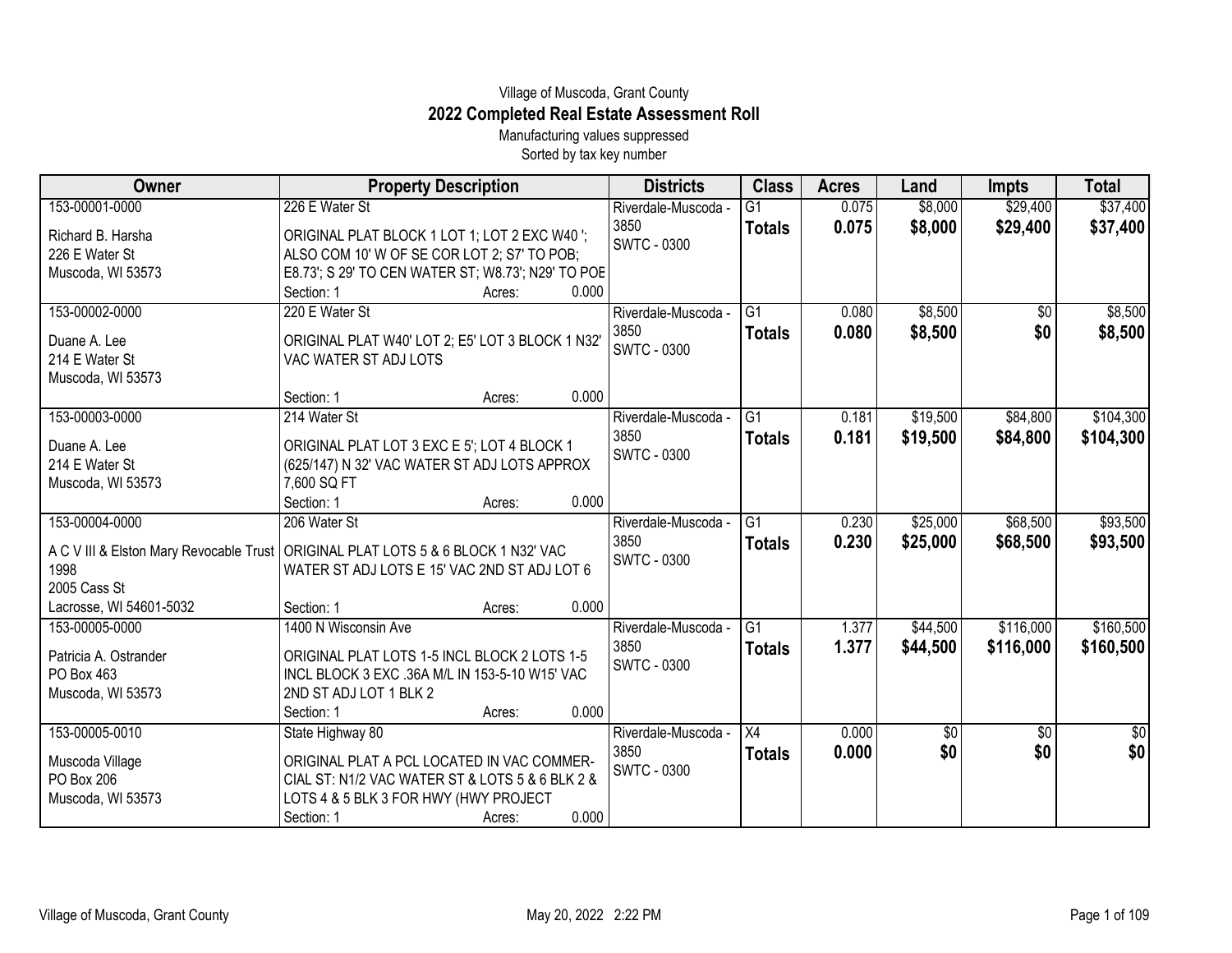| Owner                           | <b>Property Description</b>                                                                  |        |       | <b>Districts</b>           | <b>Class</b>    | <b>Acres</b> | Land            | Impts           | <b>Total</b>     |
|---------------------------------|----------------------------------------------------------------------------------------------|--------|-------|----------------------------|-----------------|--------------|-----------------|-----------------|------------------|
| 153-00006-0000                  | State Highway 80                                                                             |        |       | Riverdale-Muscoda -        | $\overline{G1}$ | 0.700        | \$13,000        | $\overline{50}$ | \$13,000         |
| Amy Jo Brown                    | ORIGINAL PLAT LOTS 1-6 INCL BLOCK 4                                                          |        |       | 3850                       | <b>Totals</b>   | 0.700        | \$13,000        | \$0             | \$13,000         |
| c/o Dennis J. Brown             |                                                                                              |        |       | <b>SWTC - 0300</b>         |                 |              |                 |                 |                  |
| 20001 Effigy Mnd Ln             |                                                                                              |        |       |                            |                 |              |                 |                 |                  |
| Muscoda, WI 53573               | Section: 1                                                                                   | Acres: | 0.000 |                            |                 |              |                 |                 |                  |
| 153-00007-0000                  | State Highway 80                                                                             |        |       | Riverdale-Muscoda -        | $\overline{G1}$ | 0.689        | \$13,500        | \$700           | \$14,200         |
| Amy Jo Brown                    | ORIGINAL PLAT LOTS 1-6 INCL BLOCK 5 300' X 100'                                              |        |       | 3850                       | <b>Totals</b>   | 0.689        | \$13,500        | \$700           | \$14,200         |
| c/o Dennis J. Brown             |                                                                                              |        |       | <b>SWTC - 0300</b>         |                 |              |                 |                 |                  |
| 20001 Effigy Mnd Ln             |                                                                                              |        |       |                            |                 |              |                 |                 |                  |
| Muscoda, WI 53573               | Section: 1                                                                                   | Acres: | 0.000 |                            |                 |              |                 |                 |                  |
| 153-00008-0000                  | 1221 N Wisconsin Ave                                                                         |        |       | Riverdale-Muscoda -        | G2              | 1.880        | \$21,500        | \$70,200        | \$91,700         |
|                                 |                                                                                              |        |       | 3850                       | <b>Totals</b>   | 1.880        | \$21,500        | \$70,200        | \$91,700         |
| Glenn E. Kinch<br>Sara J. Kinch | ORIGINAL PLAT BLOCK 6 (793/914) 300' X 240' ALSO<br>INCL VAC STREET & ALLEY DESC IN 1444/549 |        |       | <b>SWTC - 0300</b>         |                 |              |                 |                 |                  |
| 21600 Oak Park Rd               |                                                                                              |        |       |                            |                 |              |                 |                 |                  |
| Mineral Point, WI 53565         | Section: 1                                                                                   | Acres: | 0.000 |                            |                 |              |                 |                 |                  |
| 153-00009-0000                  | State Highway 80                                                                             |        |       | Riverdale-Muscoda -        | X4              | 1.310        | \$0             | \$0             | \$0              |
|                                 |                                                                                              |        |       | 3850                       | <b>Totals</b>   | 1.310        | \$0             | \$0             | \$0              |
| Muscoda Village                 | ORIGINAL PLAT LOTS 1-12 INCL BLK 7 EXC .09A M/L                                              |        |       | <b>SWTC - 0300</b>         |                 |              |                 |                 |                  |
| PO Box 206                      | IN 153-9-10 (530/810,607/513,735/439)                                                        |        |       |                            |                 |              |                 |                 |                  |
| Muscoda, WI 53573               |                                                                                              |        |       |                            |                 |              |                 |                 |                  |
|                                 | Section: 1                                                                                   | Acres: | 0.000 |                            |                 |              |                 |                 |                  |
| 153-00009-0010                  | State Highway 80                                                                             |        |       | Riverdale-Muscoda -        | $\overline{X4}$ | 1.040        | $\overline{50}$ | $\overline{50}$ | $\overline{50}$  |
| Muscoda Village                 | ORIGINAL PLAT A PCL IN LOTS 5,6,7 & 8, BLK 7 &                                               |        |       | 3850<br><b>SWTC - 0300</b> | <b>Totals</b>   | 1.040        | \$0             | \$0             | \$0              |
| PO Box 206                      | S1/2 VACATED WATER ST, ORIG PLAT FOR HWY                                                     |        |       |                            |                 |              |                 |                 |                  |
| Muscoda, WI 53573               | <b>PURPOSES</b>                                                                              |        |       |                            |                 |              |                 |                 |                  |
|                                 | Section: 1                                                                                   | Acres: | 0.000 |                            |                 |              |                 |                 |                  |
| 153-00011-0000                  | <b>River Rd</b>                                                                              |        |       | Riverdale-Muscoda -        | $\overline{X4}$ | 1.650        | $\overline{50}$ | $\overline{50}$ | $\overline{\$0}$ |
| Muscoda Village                 | ORIGINAL PLAT LOTS 1-12 INCL BLOCK 8 300' X 240'                                             |        |       | 3850                       | <b>Totals</b>   | 1.650        | \$0             | \$0             | \$0              |
| PO Box 206                      |                                                                                              |        |       | <b>SWTC - 0300</b>         |                 |              |                 |                 |                  |
| Muscoda, WI 53573               |                                                                                              |        |       |                            |                 |              |                 |                 |                  |
|                                 | Section: 1                                                                                   | Acres: | 0.000 |                            |                 |              |                 |                 |                  |
| 153-00012-0000                  | <b>River Rd</b>                                                                              |        |       | Riverdale-Muscoda -        | $\overline{X4}$ | 1.550        | $\sqrt{50}$     | $\overline{30}$ | $\overline{50}$  |
| Muscoda Village                 | ORIGINAL PLAT LOTS 1-12 INCL BLOCK 9 300' X 240'                                             |        |       | 3850                       | <b>Totals</b>   | 1.550        | \$0             | \$0             | \$0              |
| PO Box 206                      | E1/2 VAC 3RD ST ADJ PARK                                                                     |        |       | <b>SWTC - 0300</b>         |                 |              |                 |                 |                  |
| Muscoda, WI 53573               |                                                                                              |        |       |                            |                 |              |                 |                 |                  |
|                                 | Section: 1                                                                                   | Acres: | 0.000 |                            |                 |              |                 |                 |                  |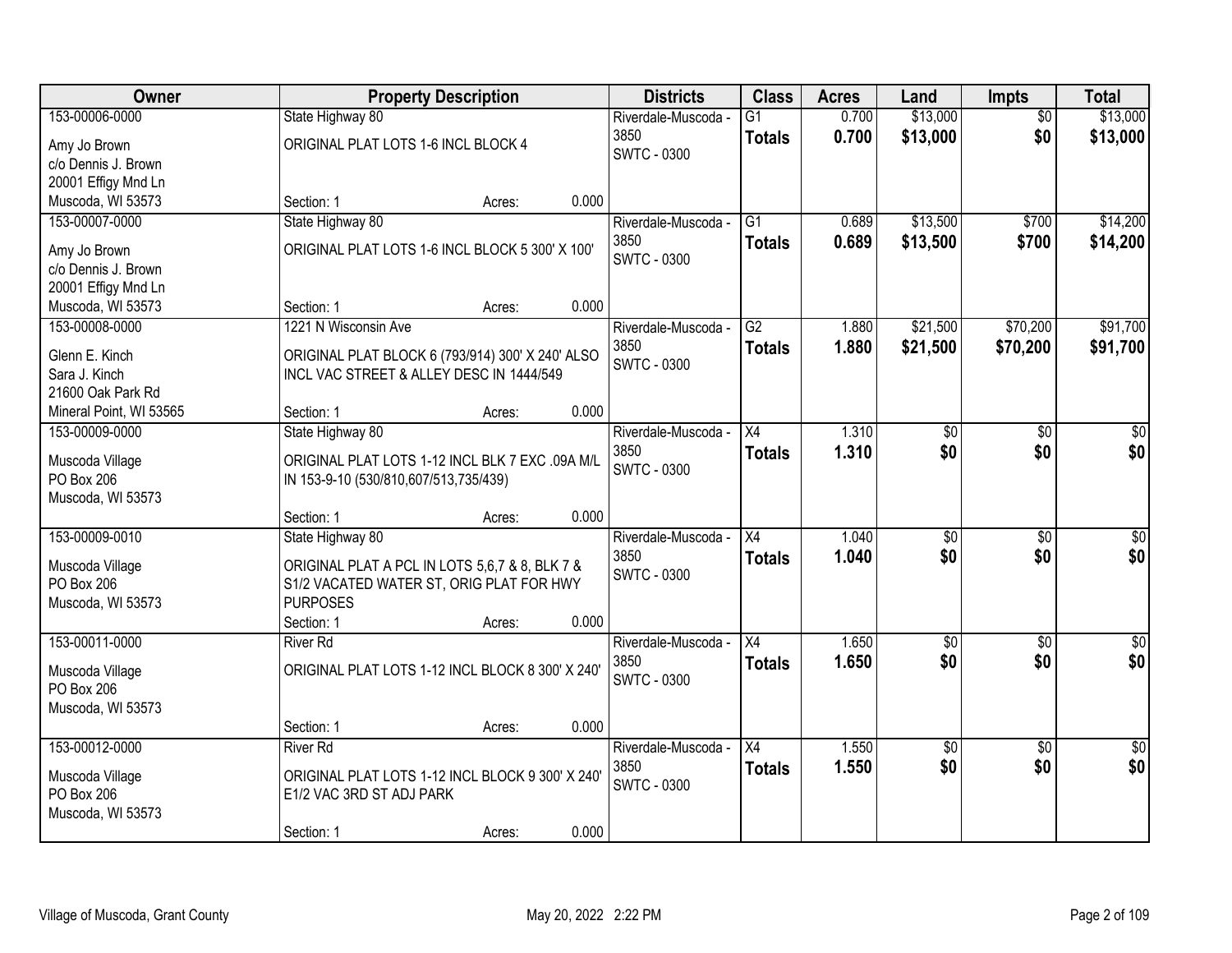| Owner                                                                |                                    | <b>Property Description</b>                                                                        |       | <b>Districts</b>                                  | <b>Class</b>                     | <b>Acres</b>   | Land                   | <b>Impts</b>           | <b>Total</b>         |
|----------------------------------------------------------------------|------------------------------------|----------------------------------------------------------------------------------------------------|-------|---------------------------------------------------|----------------------------------|----------------|------------------------|------------------------|----------------------|
| 153-00013-0000<br>Muscoda Village<br>PO Box 206<br>Muscoda, WI 53573 | <b>River Rd</b><br>280.5' X 150'   | ORIGINAL PLAT LOTS 1-6 INCL BLOCK 10 (568/106)                                                     |       | Riverdale-Muscoda -<br>3850<br><b>SWTC - 0300</b> | Х4<br><b>Totals</b>              | 1.270<br>1.270 | $\overline{50}$<br>\$0 | $\overline{50}$<br>\$0 | \$0<br>\$0           |
|                                                                      | Section: 1                         | Acres:                                                                                             | 0.000 |                                                   |                                  |                |                        |                        |                      |
| 153-00014-0000                                                       | <b>River Rd</b>                    |                                                                                                    |       | Riverdale-Muscoda -<br>3850                       | $\overline{X4}$<br><b>Totals</b> | 1.060<br>1.060 | $\overline{50}$<br>\$0 | $\overline{50}$<br>\$0 | \$0<br>\$0           |
| Muscoda Village<br>PO Box 206<br>Muscoda, WI 53573                   | 280.5' X 150'                      | ORIGINAL PLAT LOTS 1-6 INCL BLOCK 11 (351/41)                                                      |       | <b>SWTC - 0300</b>                                |                                  |                |                        |                        |                      |
|                                                                      | Section: 1                         | Acres:                                                                                             | 0.000 |                                                   |                                  |                |                        |                        |                      |
| 153-00015-0000                                                       | <b>River Rd</b>                    |                                                                                                    |       | Riverdale-Muscoda -                               | X4                               | 0.490          | $\overline{50}$        | \$0                    | $\overline{\$0}$     |
| Muscoda Village<br>PO Box 206<br>Muscoda, WI 53573                   | (540/389,508/425,613/910)          | ORIGINAL PLAT LOTS 1-4 INCL BLOCK 12                                                               |       | 3850<br><b>SWTC - 0300</b>                        | <b>Totals</b>                    | 0.490          | \$0                    | \$0                    | \$0                  |
|                                                                      | Section: 1                         | Acres:                                                                                             | 0.000 |                                                   |                                  |                |                        |                        |                      |
| 153-00016-0000                                                       | Water St                           |                                                                                                    |       | Riverdale-Muscoda -                               | X4                               | 1.040          | \$0                    | $\frac{1}{20}$         | $\sqrt{50}$          |
| Muscoda Village<br>PO Box 206<br>Muscoda, WI 53573                   | (540/389,508/425,613/910)          | ORIGINAL PLAT LOTS 1-10 INCL BLOCK 13                                                              |       | 3850<br>SWTC - 0300                               | <b>Totals</b>                    | 1.040          | \$0                    | \$0                    | \$0                  |
|                                                                      | Section: 1                         | Acres:                                                                                             | 0.000 |                                                   |                                  |                |                        |                        |                      |
| 153-00017-0000                                                       | 6th St                             |                                                                                                    |       | Riverdale-Muscoda -                               | $\overline{X4}$                  | 1.690          | $\overline{50}$        | $\overline{50}$        | $\overline{50}$      |
| Muscoda Village<br>PO Box 206<br>Muscoda, WI 53573                   | (540/389,508/425,613/910) (617/41) | ORIGINAL PLAT LOTS 1-12 INCL BLOCK 14                                                              |       | 3850<br><b>SWTC - 0300</b>                        | <b>Totals</b>                    | 1.690          | \$0                    | \$0                    | \$0                  |
|                                                                      | Section: 1                         | Acres:                                                                                             | 0.000 |                                                   |                                  |                |                        |                        |                      |
| 153-00018-0000                                                       | 510 E River Rd                     |                                                                                                    |       | Riverdale-Muscoda -                               | G1                               | 0.386          | \$11,500               | \$139,600              | \$151,100            |
| Sherri J. Bird<br>PO Box 253<br>Muscoda, WI 53573                    | ALLEY ADJ LOTS 140.25' X 130'      | ORIGINAL PLAT LOTS 1-2 & 3 BLOCK 15 N1/2 VAC                                                       |       | 3850<br><b>SWTC - 0300</b>                        | <b>Totals</b>                    | 0.386          | \$11,500               | \$139,600              | \$151,100            |
|                                                                      | Section: 1                         | Acres:                                                                                             | 0.000 |                                                   |                                  |                |                        |                        |                      |
| 153-00019-0000<br>Jeremy P. Bird<br>Sara A. Bird<br>1120 N 5th St    | 1120 5th St<br>X 130'              | ORIGINAL PLAT LOTS 4,5 & 6 BLOCK 15 N1/2 VAC<br>ALLEY ADJ LOTS (829/704,708/484) (704/248) 140.25' |       | Riverdale-Muscoda -<br>3850<br>SWTC - 0300        | $\overline{G1}$<br><b>Totals</b> | 0.386<br>0.386 | \$11,500<br>\$11,500   | \$55,000<br>\$55,000   | \$66,500<br>\$66,500 |
| Muscoda, WI 53573                                                    | Section: 1                         | Acres:                                                                                             | 0.000 |                                                   |                                  |                |                        |                        |                      |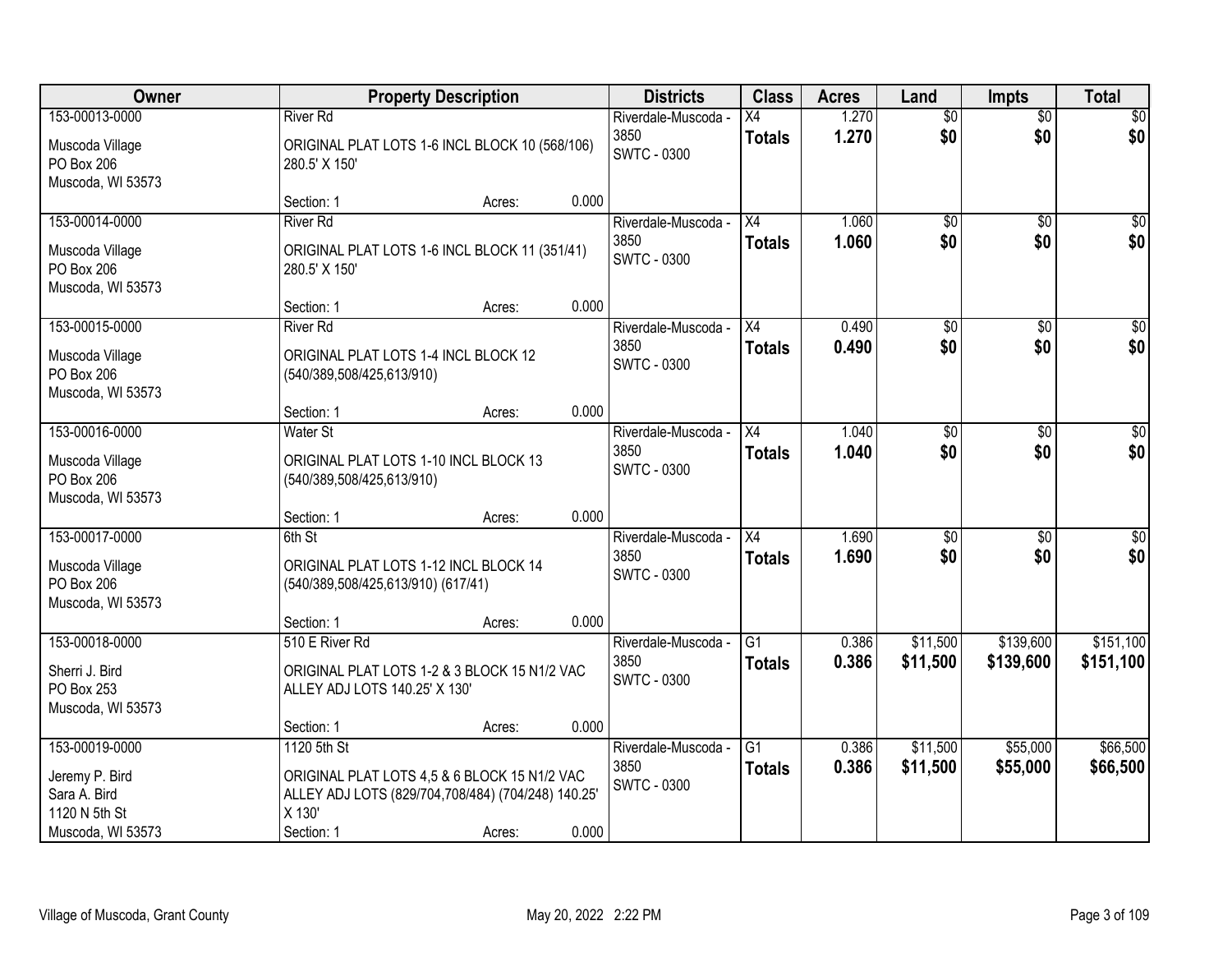| Owner                                                                             | <b>Property Description</b>                                                                                                                                                    |       | <b>Districts</b>                                  | <b>Class</b>                     | <b>Acres</b>   | Land                 | <b>Impts</b>           | <b>Total</b>           |
|-----------------------------------------------------------------------------------|--------------------------------------------------------------------------------------------------------------------------------------------------------------------------------|-------|---------------------------------------------------|----------------------------------|----------------|----------------------|------------------------|------------------------|
| 153-00020-0000                                                                    | 1108 5th St                                                                                                                                                                    |       | Riverdale-Muscoda -                               | $\overline{G1}$                  | 0.386          | \$11,500             | \$27,900               | \$39,400               |
| Hach Revocable Living Trust Dated<br>11/2/2006<br>848 N 5th St                    | ORIGINAL PLAT LOTS 7,8 & 9 BLOCK 15 S1/2 VAC<br>ALLEY ADJ LOTS (778/418) 140.25' X 130'                                                                                        |       | 3850<br><b>SWTC - 0300</b>                        | <b>Totals</b>                    | 0.386          | \$11,500             | \$27,900               | \$39,400               |
| Muscoda, WI 53573                                                                 | Section: 1<br>Acres:                                                                                                                                                           | 0.000 |                                                   |                                  |                |                      |                        |                        |
| 153-00021-0000<br>Allen L. Marshall Jr<br>524 E Mechanics St<br>Muscoda, WI 53573 | 524 Mechanic St<br>ORIGINAL PLAT LOTS 10-11 & 12 BLOCK 15 S1/2 VAC<br>ALLEY ADJ LOTS 140.25' X 130'                                                                            |       | Riverdale-Muscoda -<br>3850<br><b>SWTC - 0300</b> | $\overline{G1}$<br><b>Totals</b> | 0.386<br>0.386 | \$11,500<br>\$11,500 | \$35,000<br>\$35,000   | \$46,500<br>\$46,500   |
|                                                                                   | Section: 1<br>Acres:                                                                                                                                                           | 0.000 |                                                   |                                  |                |                      |                        |                        |
| 153-00023-0000<br>Cheryl A. Miller<br>448 E River Rd<br>Muscoda, WI 53573         | 448 E River Rd<br>ORIGINAL PLAT LOTS 1,2,3 & 4 BLOCK 16<br>(902/530,849/943,599/311) 187' X 120' DESCRIPTION<br>AND VALUE OF 153-22 COMBINED WITH THIS<br>Section: 1<br>Acres: | 0.516 | Riverdale-Muscoda -<br>3850<br><b>SWTC - 0300</b> | G1<br><b>Totals</b>              | 0.516<br>0.516 | \$13,000<br>\$13,000 | \$114,000<br>\$114,000 | \$127,000<br>\$127,000 |
| 153-00024-0000                                                                    | 402 Mechanic St                                                                                                                                                                |       | Riverdale-Muscoda -                               | G1                               | 0.258          | \$9,000              | \$11,900               | \$20,900               |
| Kevin Wilkinson<br>402 E Mechanic St<br>Muscoda, WI 53573                         | ORIGINAL PLAT LOT 7 & 8 BLOCK 16<br>(633/856,606/560,563/539) 93.5' X 120'                                                                                                     |       | 3850<br><b>SWTC - 0300</b>                        | <b>Totals</b>                    | 0.258          | \$9,000              | \$11,900               | \$20,900               |
|                                                                                   | Section: 1<br>Acres:                                                                                                                                                           | 0.000 |                                                   |                                  |                |                      |                        |                        |
| 153-00025-0000<br>Michael A. Cohen<br>1130 N 4th St<br>Muscoda, WI 53573          | 1130 4th St<br>ORIGINAL PLAT LOTS 5 & 6 BLOCK 16 93.5' X 120'                                                                                                                  |       | Riverdale-Muscoda -<br>3850<br><b>SWTC - 0300</b> | $\overline{G1}$<br><b>Totals</b> | 0.258<br>0.258 | \$9,000<br>\$9,000   | \$59,600<br>\$59,600   | \$68,600<br>\$68,600   |
|                                                                                   | Section: 1<br>Acres:                                                                                                                                                           | 0.000 |                                                   |                                  |                |                      |                        |                        |
| 153-00026-0000<br>Jeremy J. Ramirez<br>420 E Mechanics St<br>Muscoda, WI 53573    | 420 Mechanic St<br>ORIGINAL PLAT LOTS 9-12 INCL 270' X 240' BLOCK<br>16 (601/143)<br>Section: 1<br>Acres:                                                                      | 0.000 | Riverdale-Muscoda -<br>3850<br><b>SWTC - 0300</b> | $\overline{G1}$<br><b>Totals</b> | 0.515<br>0.515 | \$13,000<br>\$13,000 | \$31,800<br>\$31,800   | \$44,800<br>\$44,800   |
| 153-00027-0000                                                                    | 3rd St                                                                                                                                                                         |       | Riverdale-Muscoda -                               | $\overline{X4}$                  | 0.000          | $\sqrt{50}$          | $\overline{50}$        | $\overline{50}$        |
| Muscoda Village<br>PO Box 206<br>Muscoda, WI 53573                                | ORIGINAL PLAT LOTS 1-6; LOTS 8-12 BLK 17 260' X<br>300' X 120' X 50' X 140' X 250'<br>Section: 1<br>Acres:                                                                     | 0.000 | 3850<br><b>SWTC - 0300</b>                        | <b>Totals</b>                    | 0.000          | \$0                  | \$0                    | \$0                    |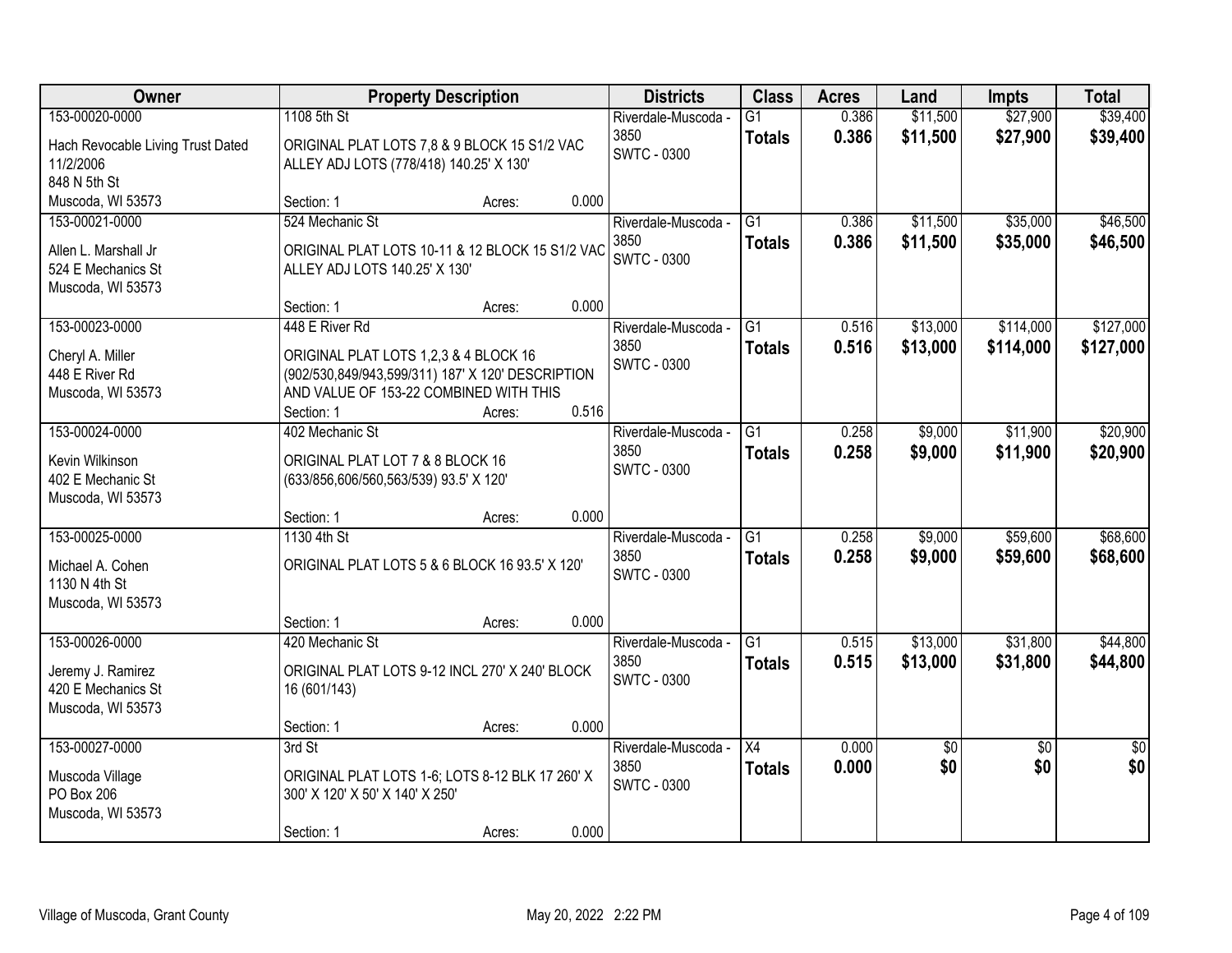| Owner                                | <b>Property Description</b>                        |        |       | <b>Districts</b>    | <b>Class</b>    | <b>Acres</b> | Land     | <b>Impts</b>    | <b>Total</b> |
|--------------------------------------|----------------------------------------------------|--------|-------|---------------------|-----------------|--------------|----------|-----------------|--------------|
| 153-00029-0000                       | 3rd St                                             |        |       | Riverdale-Muscoda - | X4              | 0.138        | \$0      | $\overline{50}$ | \$0          |
| Muscoda Village                      | ORIGINAL PLAT LOT 7 BLOCK 17 (657/721) 50' X 120'  |        |       | 3850                | <b>Totals</b>   | 0.138        | \$0      | \$0             | \$0          |
| PO Box 206                           |                                                    |        |       | <b>SWTC - 0300</b>  |                 |              |          |                 |              |
| Muscoda, WI 53573                    |                                                    |        |       |                     |                 |              |          |                 |              |
|                                      | Section: 1                                         | Acres: | 0.000 |                     |                 |              |          |                 |              |
| 153-00032-0000                       | 215 E River Rd                                     |        |       | Riverdale-Muscoda - | $\overline{G1}$ | 0.413        | \$12,000 | \$108,400       | \$120,400    |
| Roy L. Brokaw                        | ORIGINAL PLAT LOTS 1, 2 & 3 BLOCK 18 N1/2 VAC      |        |       | 3850                | <b>Totals</b>   | 0.413        | \$12,000 | \$108,400       | \$120,400    |
| Linda S. Brokaw                      | ALLEY ADJ LOTS 150' X 130'                         |        |       | <b>SWTC - 0300</b>  |                 |              |          |                 |              |
| 215 E River Rd                       |                                                    |        |       |                     |                 |              |          |                 |              |
| Muscoda, WI 53573                    | Section: 1                                         | Acres: | 0.000 |                     |                 |              |          |                 |              |
| 153-00033-0000                       | 203 E River Rd                                     |        |       | Riverdale-Muscoda - | G1              | 0.413        | \$12,000 | \$76,900        | \$88,900     |
| <b>Rick Stilwell</b>                 | ORIGINAL PLAT LOTS 4, 5 & 6 BLOCK 18 N1/2 VAC      |        |       | 3850                | <b>Totals</b>   | 0.413        | \$12,000 | \$76,900        | \$88,900     |
| Barbara G. Stilwell                  | ALLEY ADJ LOTS 150' X 130'                         |        |       | <b>SWTC - 0300</b>  |                 |              |          |                 |              |
| 31640 Pine Ln                        |                                                    |        |       |                     |                 |              |          |                 |              |
| Muscoda, WI 53573                    | Section: 1                                         | Acres: | 0.000 |                     |                 |              |          |                 |              |
| 153-00034-0000                       | 210 Mechanic St                                    |        |       | Riverdale-Muscoda - | G1              | 0.275        | \$9,500  | \$84,500        | \$94,000     |
| <b>Taylar Estal</b>                  | ORIGINAL PLAT LOTS 7 & 8 BLOCK 18 S1/2 VAC         |        |       | 3850                | <b>Totals</b>   | 0.275        | \$9,500  | \$84,500        | \$94,000     |
| 210 E Mechanics St                   | ALLEY ADJ LOTS (752/961,438/533) 100' X 130'       |        |       | <b>SWTC - 0300</b>  |                 |              |          |                 |              |
| Muscoda, WI 53573                    |                                                    |        |       |                     |                 |              |          |                 |              |
|                                      | Section: 1                                         | Acres: | 0.000 |                     |                 |              |          |                 |              |
| 153-00035-0000                       | 216 Mechanic St                                    |        |       | Riverdale-Muscoda - | $\overline{G1}$ | 0.275        | \$9,500  | \$71,500        | \$81,000     |
|                                      | ORIGINAL PLAT LOTS 9 & 10 BLOCK 18 S1/2 VAC        |        |       | 3850                | <b>Totals</b>   | 0.275        | \$9,500  | \$71,500        | \$81,000     |
| Dawn L. Dalberg<br>216 E Mechanic St | ALLEY ADJ LOTS (772/861,752/961) (657/721,328/443) |        |       | <b>SWTC - 0300</b>  |                 |              |          |                 |              |
| Muscoda, WI 53573                    | 100' X 130'                                        |        |       |                     |                 |              |          |                 |              |
|                                      | Section: 1                                         | Acres: | 0.000 |                     |                 |              |          |                 |              |
| 153-00035-0010                       | 1107 N 3rd St                                      |        |       | Riverdale-Muscoda - | $\overline{G1}$ | 0.275        | \$9,500  | \$29,900        | \$39,400     |
|                                      | ORIGINAL PLAT LOTS 11 & 12 BLOCK 18 S1/2 VAC       |        |       | 3850                | <b>Totals</b>   | 0.275        | \$9,500  | \$29,900        | \$39,400     |
| Scott Walmer<br>1107 N Third St      | ALLEY ADJ LOTS (657/725,657/721,328/443) 100' X    |        |       | <b>SWTC - 0300</b>  |                 |              |          |                 |              |
| Muscoda, WI 53573                    | 130'                                               |        |       |                     |                 |              |          |                 |              |
|                                      | Section: 1                                         | Acres: | 0.000 |                     |                 |              |          |                 |              |
| 153-00036-0000                       | 1111 2nd St                                        |        |       | Riverdale-Muscoda - | $\overline{G1}$ | 0.287        | \$9,500  | \$103,900       | \$113,400    |
| Kenneth C. Delkamp                   | ORIGINAL PLAT LOTS 1 & 2 BLOCK 19 N1/2 VAC         |        |       | 3850                | <b>Totals</b>   | 0.287        | \$9,500  | \$103,900       | \$113,400    |
| Dixie Delkamp                        | ALLEY 100' X 130'                                  |        |       | <b>SWTC - 0300</b>  |                 |              |          |                 |              |
| 1111 N 2nd St                        |                                                    |        |       |                     |                 |              |          |                 |              |
| Muscoda, WI 53573                    | Section: 1                                         | Acres: | 0.000 |                     |                 |              |          |                 |              |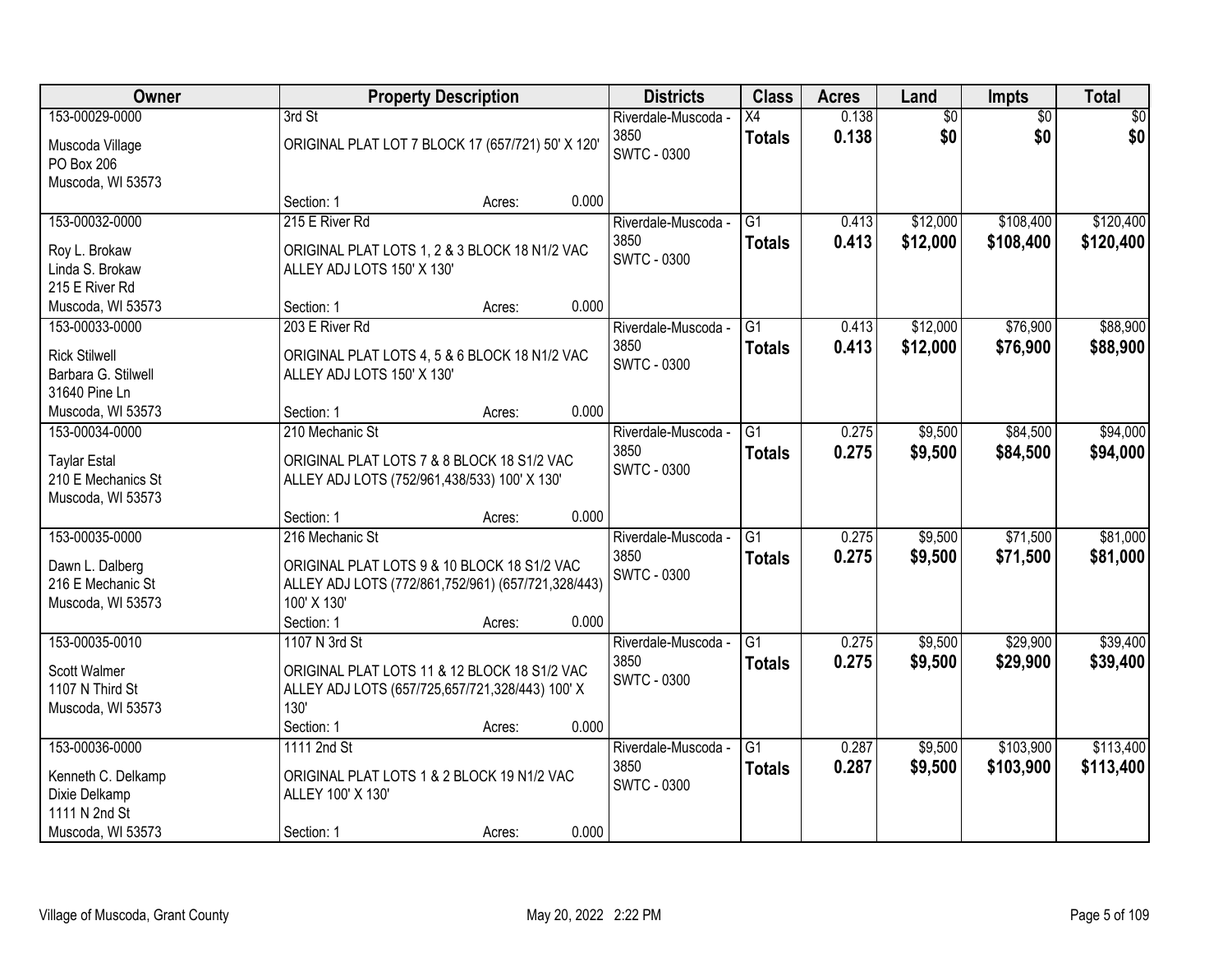| Owner                                 | <b>Property Description</b>                                                                      |        |       | <b>Districts</b>    | <b>Class</b>    | <b>Acres</b> | Land     | <b>Impts</b> | <b>Total</b> |
|---------------------------------------|--------------------------------------------------------------------------------------------------|--------|-------|---------------------|-----------------|--------------|----------|--------------|--------------|
| 153-00037-0000                        | 122 E Mechanic St                                                                                |        |       | Riverdale-Muscoda - | $\overline{G1}$ | 0.287        | \$9,500  | \$42,800     | \$52,300     |
| Colin M. Dilley                       | ORIGINAL PLAT LOTS 11 & 12 BLK 19 S1/2 VAC                                                       |        |       | 3850                | <b>Totals</b>   | 0.287        | \$9,500  | \$42,800     | \$52,300     |
| 122 E Mechanics St                    | ALLEY ADJ LOTS 100' X 130                                                                        |        |       | <b>SWTC - 0300</b>  |                 |              |          |              |              |
| Muscoda, WI 53573                     |                                                                                                  |        |       |                     |                 |              |          |              |              |
|                                       | Section: 1                                                                                       | Acres: | 0.000 |                     |                 |              |          |              |              |
| 153-00038-0000                        | 114 Mechanic St                                                                                  |        |       | Riverdale-Muscoda - | $\overline{G1}$ | 0.452        | \$12,500 | \$36,800     | \$49,300     |
| Kenneth C. Delkamp                    |                                                                                                  |        |       | 3850                | <b>Totals</b>   | 0.452        | \$12,500 | \$36,800     | \$49,300     |
| Ripf Transition Trust of September 10 | ORIGINAL PLAT LOTS 7, 8, 9 & 10 BLOCK 19 PRT VAC<br>WISC AVE ADJ TO PROP N1/2 VAC ALLEY ADJ LOTS |        |       | <b>SWTC - 0300</b>  |                 |              |          |              |              |
| 2016                                  | (773/727,528/180)) 160' X 130                                                                    |        |       |                     |                 |              |          |              |              |
| 1111 N 2nd St                         | Section: 1                                                                                       | Acres: | 0.000 |                     |                 |              |          |              |              |
| Muscoda, WI 53573                     |                                                                                                  |        |       |                     |                 |              |          |              |              |
| 153-00038-0010                        | <b>River Rd</b>                                                                                  |        |       | Riverdale-Muscoda - | $\overline{G1}$ | 0.143        | \$5,000  | \$9,200      | \$14,200     |
|                                       |                                                                                                  |        |       | 3850                | <b>Totals</b>   | 0.143        | \$5,000  | \$9,200      | \$14,200     |
| Kenneth C. Delkamp                    | ORIGINAL PLAT LOT 3 BLK 19 N 1/2 VAC ALLEY ADJ                                                   |        |       | <b>SWTC - 0300</b>  |                 |              |          |              |              |
| Dixie L. Delkamp                      | LOT (626/731) 50' X 130'                                                                         |        |       |                     |                 |              |          |              |              |
| 1111 N 2nd St                         | Section: 1                                                                                       |        | 0.000 |                     |                 |              |          |              |              |
| Muscoda, WI 53573<br>153-00038-0020   | 1120 Wisconsin St                                                                                | Acres: |       | Riverdale-Muscoda - | $\overline{G1}$ | 0.303        | \$13,500 | \$87,900     | \$101,400    |
|                                       |                                                                                                  |        |       | 3850                |                 |              |          |              |              |
| Marion Real Estate LLC                | ORIGINAL PLAT LOTS 4,5 & 6 BLOCK 19 PRT VAC                                                      |        |       | <b>SWTC - 0300</b>  | <b>Totals</b>   | 0.303        | \$13,500 | \$87,900     | \$101,400    |
| 777 S James St                        | WISC AVE ADJ TO PROP N1/2 VAC ALLEY ADJ LOTS                                                     |        |       |                     |                 |              |          |              |              |
| Richland Center, WI 53581             | (773/727) 110' X 130'                                                                            |        |       |                     |                 |              |          |              |              |
|                                       | Section: 1                                                                                       | Acres: | 0.000 |                     |                 |              |          |              |              |
| 153-00039-0000                        | 1137 N Wisconsin Ave                                                                             |        |       | Riverdale-Muscoda - | $\overline{G2}$ | 0.826        | \$17,500 | \$511,900    | \$529,400    |
| Sorensen Development Inc              | ORIGINAL PLAT LOTS 1, 2, 3, 4, 5 & 6 BLOCK 20 PRT                                                |        |       | 3850                | <b>Totals</b>   | 0.826        | \$17,500 | \$511,900    | \$529,400    |
| c/o Family Dollar                     | VAC WISC AVE ADJ TO PROP (773/727) 300' X 120'                                                   |        |       | SWTC - 0300         |                 |              |          |              |              |
| 500 Volvo Pkwy                        |                                                                                                  |        |       |                     |                 |              |          |              |              |
| Chesapeake, VA 23320                  | Section: 1                                                                                       | Acres: | 0.000 |                     |                 |              |          |              |              |
| 153-00040-0000                        | 1111 N Wisconsin Ave                                                                             |        |       | Riverdale-Muscoda - | $\overline{G1}$ | 0.275        | \$9,500  | \$42,300     | \$51,800     |
| Daniel B. Kreul                       | ORIGINAL PLAT LOTS 7 & 8 BLOCK 20 100' X 120'                                                    |        |       | 3850                | <b>Totals</b>   | 0.275        | \$9,500  | \$42,300     | \$51,800     |
| 1111 Wisconsin Ave                    |                                                                                                  |        |       | SWTC - 0300         |                 |              |          |              |              |
| Muscoda, WI 53573                     |                                                                                                  |        |       |                     |                 |              |          |              |              |
|                                       | Section: 1                                                                                       | Acres: | 0.000 |                     |                 |              |          |              |              |
| 153-00041-0000                        | 1105 N Wisconsin Ave                                                                             |        |       | Riverdale-Muscoda - | $\overline{G2}$ | 0.551        | \$13,000 | \$141,900    | \$154,900    |
|                                       |                                                                                                  |        |       | 3850                | <b>Totals</b>   | 0.551        | \$13,000 | \$141,900    | \$154,900    |
| Rs Homes, LLC                         | ORIGINAL PLAT LOTS 9 & 10, 11 & 12 BLOCK 20 PRT                                                  |        |       | <b>SWTC - 0300</b>  |                 |              |          |              |              |
| 1144 Keep St                          | VAC WISC AVE ADJ TO PROP (773/727) 200' X 120'                                                   |        |       |                     |                 |              |          |              |              |
| Darlington, WI 53530                  |                                                                                                  |        |       |                     |                 |              |          |              |              |
|                                       | Section: 1                                                                                       | Acres: | 0.000 |                     |                 |              |          |              |              |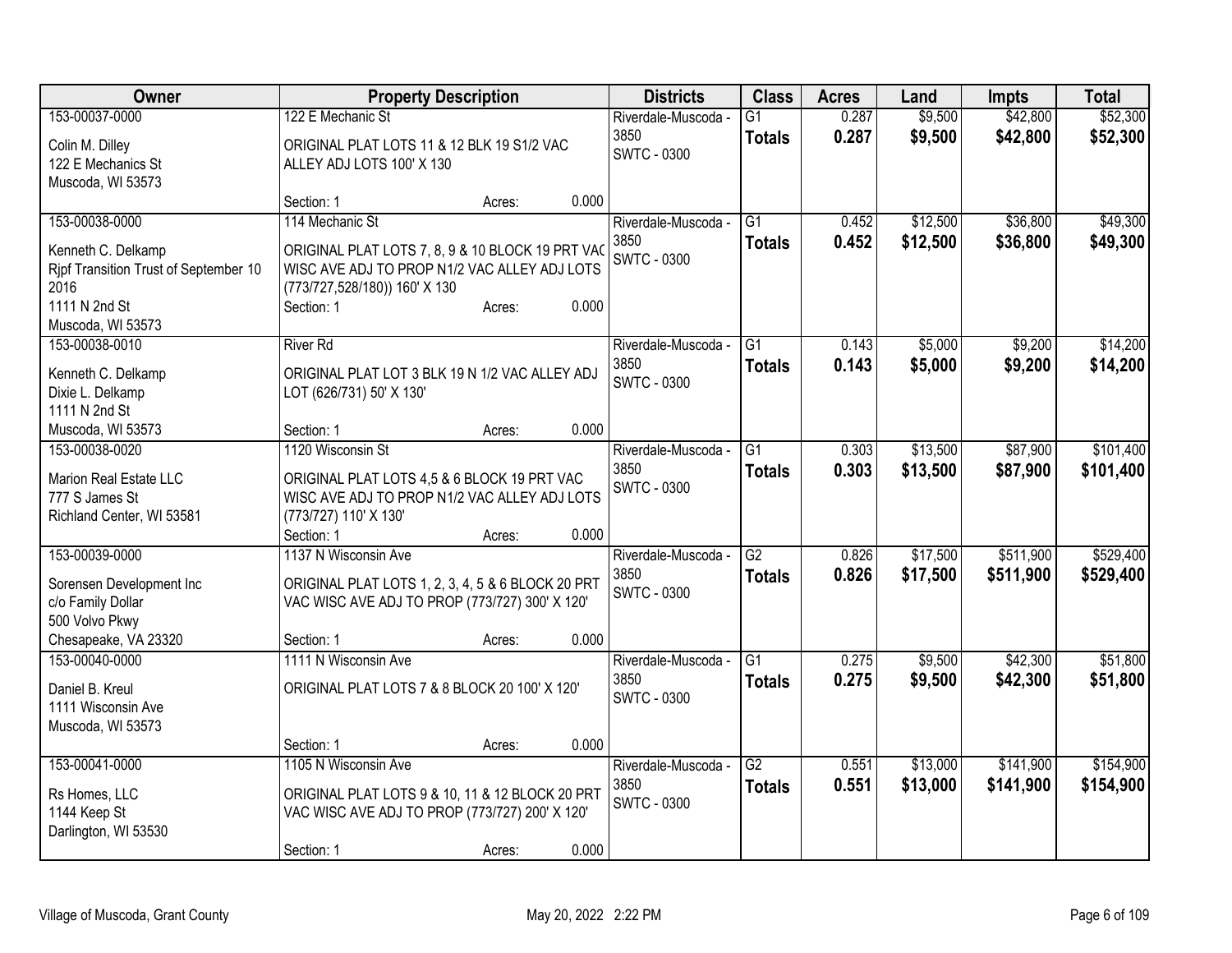| Owner                            |                                                     | <b>Property Description</b> |       | <b>Districts</b>    | <b>Class</b>    | <b>Acres</b> | Land            | <b>Impts</b>    | <b>Total</b>    |
|----------------------------------|-----------------------------------------------------|-----------------------------|-------|---------------------|-----------------|--------------|-----------------|-----------------|-----------------|
| 153-00042-0000                   | 1075 N Wisconsin Ave                                |                             |       | Riverdale-Muscoda - | $\overline{G2}$ | 0.006        | \$400           | \$43,700        | \$44,100        |
| The Richland Hospital Inc        | ORIGINAL PLAT BLOCK 21 PRT VAC WISC AVE ADJ         |                             |       | 3850                | X4              | 1.785        | \$0             | \$0             | \$0             |
| 333 E 2nd St                     | PROP (773/727) 300' X 260'                          |                             |       | <b>SWTC - 0300</b>  | <b>Totals</b>   | 1.791        | \$400           | \$43,700        | \$44,100        |
| Richland Center, WI 53581        |                                                     |                             |       |                     |                 |              |                 |                 |                 |
|                                  | Section: 1                                          | Acres:                      | 0.000 |                     |                 |              |                 |                 |                 |
| 153-00043-0000                   | 1000 N Wisconsin Ave                                |                             |       | Riverdale-Muscoda - | $\overline{G2}$ | 2.769        | \$29,500        | \$882,100       | \$911,600       |
| Gph Muscoda LLC                  | ORIGINAL PLAT BLOCK 22 PRT VAC WISC AVE ADJ         |                             |       | 3850                | <b>Totals</b>   | 2.769        | \$29,500        | \$882,100       | \$911,600       |
| PO Box 160488                    | TO PROP N1/2 VAC UNIVERSITY ST; ALSO VAC            |                             |       | <b>SWTC - 0300</b>  |                 |              |                 |                 |                 |
| Altamonte Springs, FL 32716-0488 | ALLEY (568/514,519/132) 260' X 260' ALSO INCL LOTS  |                             |       |                     |                 |              |                 |                 |                 |
|                                  | Section: 1                                          | Acres:                      | 0.000 |                     |                 |              |                 |                 |                 |
| 153-00044-0000                   | 1029 N 3rd St                                       |                             |       | Riverdale-Muscoda - | $\overline{G1}$ | 0.551        | \$13,000        | \$59,900        | \$72,900        |
| Jason Karabetsos                 | ORIGINAL PLAT LOTS 1-4 BLOCK 23 200' X 120'         |                             |       | 3850                | <b>Totals</b>   | 0.551        | \$13,000        | \$59,900        | \$72,900        |
| Michele Karabetsos               |                                                     |                             |       | <b>SWTC - 0300</b>  |                 |              |                 |                 |                 |
| 1029 N 3rd St                    |                                                     |                             |       |                     |                 |              |                 |                 |                 |
| Muscoda, WI 53573                | Section: 1                                          | Acres:                      | 0.000 |                     |                 |              |                 |                 |                 |
| 153-00045-0000                   | 1030 2nd St                                         |                             |       | Riverdale-Muscoda - | G1              | 0.275        | \$9,500         | \$55,200        | \$64,700        |
| Ruth A. Karabetsos               | ORIGINAL PLAT LOTS 5 & 6 BLOCK 23 100' X 120'       |                             |       | 3850                | <b>Totals</b>   | 0.275        | \$9,500         | \$55,200        | \$64,700        |
| 1030 N 2nd St                    |                                                     |                             |       | <b>SWTC - 0300</b>  |                 |              |                 |                 |                 |
| Muscoda, WI 53573                |                                                     |                             |       |                     |                 |              |                 |                 |                 |
|                                  | Section: 1                                          | Acres:                      | 0.000 |                     |                 |              |                 |                 |                 |
| 153-00046-0000                   | 1010 2nd St                                         |                             |       | Riverdale-Muscoda - | $\overline{G1}$ | 0.207        | \$7,500         | \$32,500        | \$40,000        |
| Amanda Johnson                   | ORIGINAL PLAT LOT 7 N1/2 OF LOT 8 BLOCK 23          |                             |       | 3850                | <b>Totals</b>   | 0.207        | \$7,500         | \$32,500        | \$40,000        |
| 1010 N 2nd St                    |                                                     |                             |       | <b>SWTC - 0300</b>  |                 |              |                 |                 |                 |
| Muscoda, WI 53573                |                                                     |                             |       |                     |                 |              |                 |                 |                 |
|                                  | Section: 1                                          | Acres:                      | 0.000 |                     |                 |              |                 |                 |                 |
| 153-00047-0000                   | 208 University St                                   |                             |       | Riverdale-Muscoda - | G1              | 0.275        | \$9,500         | \$100,400       | \$109,900       |
| Richard C. Powers                | ORIGINAL PLAT S1/2 LOT 8; LOT 9 BLK 23              |                             |       | 3850                | <b>Totals</b>   | 0.275        | \$9,500         | \$100,400       | \$109,900       |
| Diane D. Powers                  | (604/268,554/627,505/434) (415/638,387/271,387/271) |                             |       | <b>SWTC - 0300</b>  |                 |              |                 |                 |                 |
| 208 E University St              | (387/270)                                           |                             |       |                     |                 |              |                 |                 |                 |
| Muscoda, WI 53573                | Section: 1                                          | Acres:                      | 0.000 |                     |                 |              |                 |                 |                 |
| 153-00048-0000                   | <b>University St</b>                                |                             |       | Riverdale-Muscoda - | X4              | 0.413        | $\overline{50}$ | $\overline{50}$ | $\overline{50}$ |
| Muscoda Housing Authority        | ORIGINAL PLAT LOTS 10-11 & 12 BLOCK 23 150' X       |                             |       | 3850                | <b>Totals</b>   | 0.413        | \$0             | \$0             | \$0             |
| PO Box 703                       | 120'                                                |                             |       | <b>SWTC - 0300</b>  |                 |              |                 |                 |                 |
| Platteville, WI 53818            |                                                     |                             |       |                     |                 |              |                 |                 |                 |
|                                  | Section: 1                                          | Acres:                      | 0.000 |                     |                 |              |                 |                 |                 |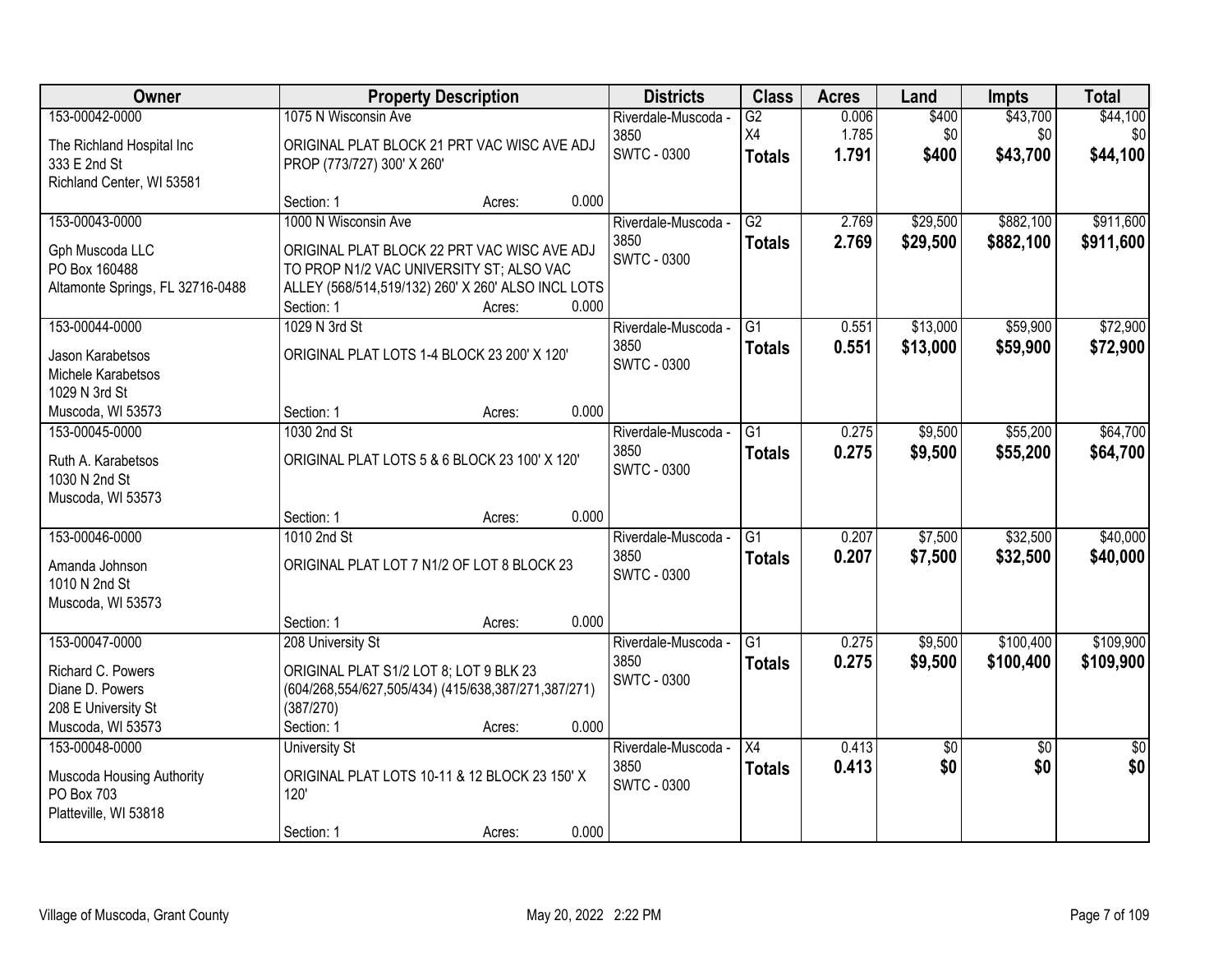| Owner                                           |                                                                    | <b>Property Description</b> |       | <b>Districts</b>           | <b>Class</b>    | <b>Acres</b> | Land            | <b>Impts</b>    | <b>Total</b> |
|-------------------------------------------------|--------------------------------------------------------------------|-----------------------------|-------|----------------------------|-----------------|--------------|-----------------|-----------------|--------------|
| 153-00049-0000                                  | <b>Mechanic St</b>                                                 |                             |       | Riverdale-Muscoda -        | Х4              | 1.790        | $\overline{50}$ | $\overline{50}$ | $\sqrt{50}$  |
| Muscoda Village                                 | ORIGINAL PLAT BLOCK 24                                             |                             |       | 3850<br><b>SWTC - 0300</b> | <b>Totals</b>   | 1.790        | \$0             | \$0             | \$0          |
| PO Box 206                                      |                                                                    |                             |       |                            |                 |              |                 |                 |              |
| Muscoda, WI 53573                               |                                                                    |                             |       |                            |                 |              |                 |                 |              |
|                                                 | Section: 1                                                         | Acres:                      | 0.000 |                            |                 |              |                 |                 |              |
| 153-00050-0000                                  | Mechanic St                                                        |                             |       | Riverdale-Muscoda -        | $\overline{X4}$ | 0.413        | $\overline{50}$ | $\overline{30}$ | $\sqrt{50}$  |
| Muscoda Housing Authority                       | ORIGINAL PLAT LOTS 1-3 INCL BLOCK 25 150' X 120'                   |                             |       | 3850<br><b>SWTC - 0300</b> | <b>Totals</b>   | 0.413        | \$0             | \$0             | \$0          |
| PO Box 703                                      |                                                                    |                             |       |                            |                 |              |                 |                 |              |
| Platteville, WI 53818                           |                                                                    |                             |       |                            |                 |              |                 |                 |              |
|                                                 | Section: 1                                                         | Acres:                      | 0.000 |                            |                 |              |                 |                 |              |
| 153-00051-0000                                  | 401 Mechanic St                                                    |                             |       | Riverdale-Muscoda -        | G1              | 0.386        | \$11,500        | \$70,900        | \$82,400     |
| Kane A. Burtsfield                              | ORIGINAL PLAT LOTS 4, 5 & 6 BLOCK 25 150' X 120'                   |                             |       | 3850                       | <b>Totals</b>   | 0.386        | \$11,500        | \$70,900        | \$82,400     |
| 401 E Mechanics St                              |                                                                    |                             |       | <b>SWTC - 0300</b>         |                 |              |                 |                 |              |
| Muscoda, WI 53573                               |                                                                    |                             |       |                            |                 |              |                 |                 |              |
|                                                 | Section: 1                                                         | Acres:                      | 0.000 |                            |                 |              |                 |                 |              |
| 153-00052-0000                                  | <b>University St</b>                                               |                             |       | Riverdale-Muscoda -        | G1              | 0.258        | \$9,000         | \$0             | \$9,000      |
| Mary A. Studnicka                               | ORIGINAL PLAT LOTS 9 & 10 BLOCK 25 93.5' X 120'                    |                             |       | 3850                       | <b>Totals</b>   | 0.258        | \$9,000         | \$0             | \$9,000      |
| 440 E University St                             |                                                                    |                             |       | <b>SWTC - 0300</b>         |                 |              |                 |                 |              |
| Muscoda, WI 53573                               |                                                                    |                             |       |                            |                 |              |                 |                 |              |
|                                                 | Section: 1                                                         | Acres:                      | 0.000 |                            |                 |              |                 |                 |              |
| 153-00052-0010                                  | 403 University St                                                  |                             |       | Riverdale-Muscoda -        | $\overline{G1}$ | 0.258        | \$9,000         | \$29,300        | \$38,300     |
| Thomas J. Miller                                | ORIGINAL PLAT LOTS 7 & 8 BLOCK 25 93.5' X 120'                     |                             |       | 3850                       | <b>Totals</b>   | 0.258        | \$9,000         | \$29,300        | \$38,300     |
| 18882 Rascal Ln                                 |                                                                    |                             |       | <b>SWTC - 0300</b>         |                 |              |                 |                 |              |
| Muscoda, WI 53573                               |                                                                    |                             |       |                            |                 |              |                 |                 |              |
|                                                 | Section: 1                                                         | Acres:                      | 0.000 |                            |                 |              |                 |                 |              |
| 153-00052-0020                                  | 440 University St                                                  |                             |       | Riverdale-Muscoda -        | $\overline{G1}$ | 0.258        | \$9,000         | \$204,100       | \$213,100    |
| Mary Ann Studnicka                              | ORIGINAL PLAT LOTS 11 & 12 BLOCK 25 93.5' X 120'                   |                             |       | 3850                       | <b>Totals</b>   | 0.258        | \$9,000         | \$204,100       | \$213,100    |
| 440 E University St                             |                                                                    |                             |       | <b>SWTC - 0300</b>         |                 |              |                 |                 |              |
| Muscoda, WI 53573                               |                                                                    |                             |       |                            |                 |              |                 |                 |              |
|                                                 | Section: 1                                                         | Acres:                      | 0.000 |                            |                 |              |                 |                 |              |
| 153-00053-0000                                  | 551 Mechanic St                                                    |                             |       | Riverdale-Muscoda -        | $\overline{G1}$ | 0.773        | \$14,000        | \$190,200       | \$204,200    |
|                                                 |                                                                    |                             |       | 3850                       | <b>Totals</b>   | 0.773        | \$14,000        | \$190,200       | \$204,200    |
| Bindl Irrevocable Trust Dated August 11<br>2020 | ORIGINAL PLAT LOTS 1 THRU 6 BLOCK 26 N1/2 VAC<br>ALLEY 300' X 130' |                             |       | SWTC - 0300                |                 |              |                 |                 |              |
| N5265 Pleasant View Rd                          |                                                                    |                             |       |                            |                 |              |                 |                 |              |
| Plymouth, WI 53073                              | Section: 1                                                         | Acres:                      | 0.000 |                            |                 |              |                 |                 |              |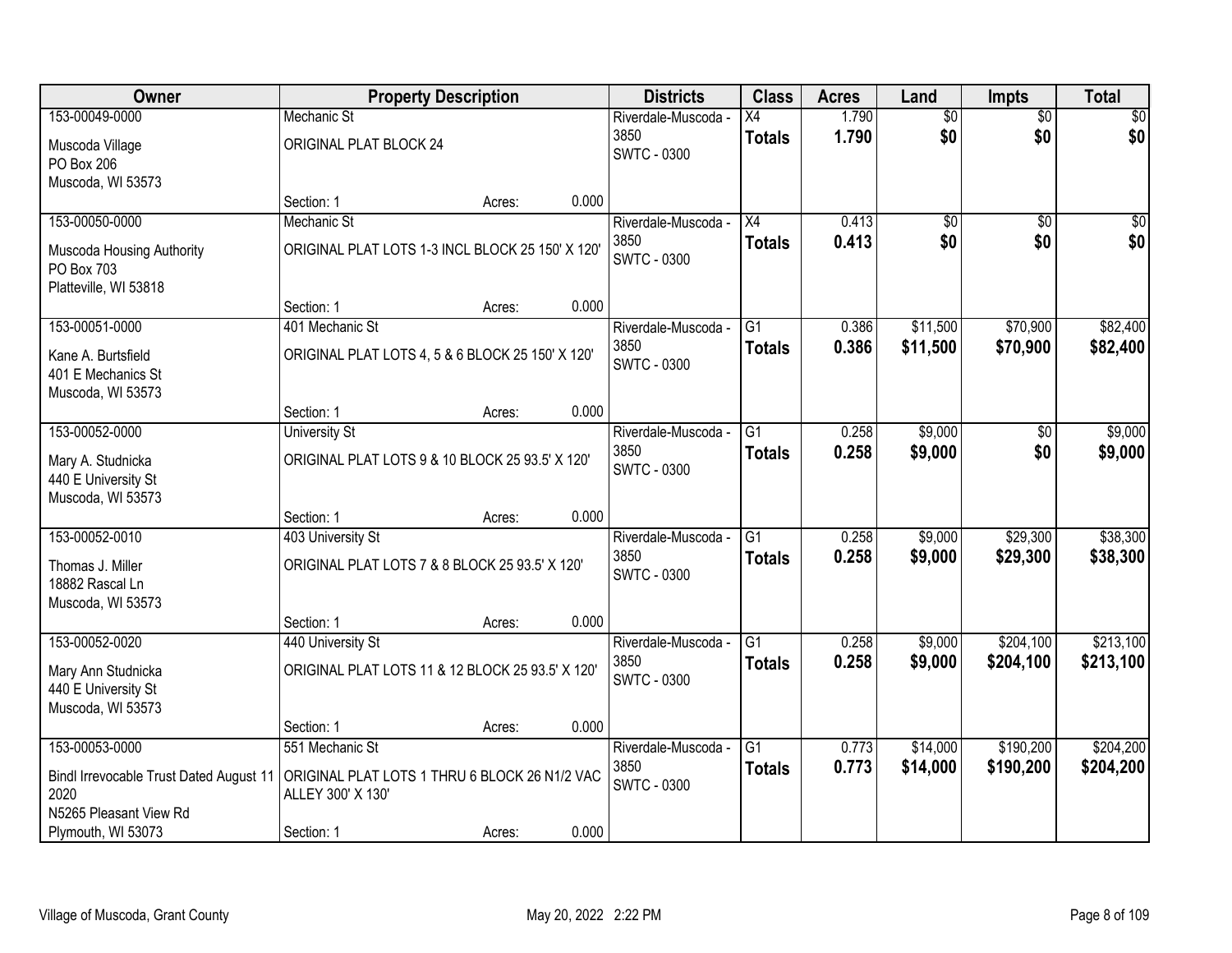| Owner                                                         |                                     | <b>Property Description</b>                                                                     |       | <b>Districts</b>            | <b>Class</b>        | <b>Acres</b>   | Land                   | <b>Impts</b>           | <b>Total</b>            |
|---------------------------------------------------------------|-------------------------------------|-------------------------------------------------------------------------------------------------|-------|-----------------------------|---------------------|----------------|------------------------|------------------------|-------------------------|
| 153-00053-0010                                                | 520 University St                   |                                                                                                 |       | Riverdale-Muscoda -         | $\overline{G1}$     | 0.501          | \$13,000               | \$166,200              | \$179,200               |
| Timothy M. Culver<br>520 E University St<br>Muscoda, WI 53573 | BLOCK 26 (769/455) 158.5' X 120'    | ORIGINAL PLAT LOT 9 EXC W 28.5'; LOTS 10, 11 & 12                                               |       | 3850<br><b>SWTC - 0300</b>  | <b>Totals</b>       | 0.501          | \$13,000               | \$166,200              | \$179,200               |
|                                                               | Section: 1                          | Acres:                                                                                          | 0.000 |                             |                     |                |                        |                        |                         |
| 153-00053-0020                                                | 1010 5th St                         |                                                                                                 |       | Riverdale-Muscoda -         | G1                  | 0.336          | \$10,500               | \$80,400               | \$90,900                |
| Shannon E. Currie<br>1010 N 5th St<br>Muscoda, WI 53573       | ALLEY BLK 26 (769/455) 122' X 130'  | ORIGINAL PLAT LOTS 7 & 8; W28.5' LOT 9 S1/2 VAC                                                 |       | 3850<br><b>SWTC - 0300</b>  | <b>Totals</b>       | 0.336          | \$10,500               | \$80,400               | \$90,900                |
|                                                               | Section:                            | Acres:                                                                                          | 0.000 |                             |                     |                |                        |                        |                         |
| 153-00054-0000                                                | 6th St                              |                                                                                                 |       | Riverdale-Muscoda -         | X4                  | 0.000          | $\overline{50}$        | \$0                    | $\overline{50}$         |
| School<br>PO Box 66<br>Muscoda, WI 53573                      | (617/41,746/887) 280.5' X 260'      | ORIGINAL PLAT BLOCK 27 (540/389,508/425,613/910)                                                |       | 3850<br><b>SWTC - 0300</b>  | <b>Totals</b>       | 0.000          | \$0                    | \$0                    | \$0                     |
|                                                               | Section: 1                          | Acres:                                                                                          | 0.000 |                             |                     |                |                        |                        |                         |
| 153-00055-0000                                                | 6th St                              |                                                                                                 |       | Riverdale-Muscoda -         | X4                  | 0.000          | $\overline{50}$        | \$0                    | $\sqrt{50}$             |
| School<br>PO Box 66<br>Muscoda, WI 53573                      |                                     | ORIGINAL PLAT LOTS 1 THRU 10 BLOCK 28<br>(540/389,508/425,613/910) (617/41,746/887) 250' X 260' |       | 3850<br><b>SWTC - 0300</b>  | <b>Totals</b>       | 0.000          | \$0                    | \$0                    | \$0                     |
|                                                               | Section: 1                          | Acres:                                                                                          | 0.000 |                             |                     |                |                        |                        |                         |
| 153-00056-0000                                                | 6th St                              |                                                                                                 |       | Riverdale-Muscoda -         | X4                  | 1.090          | \$0                    | \$0                    | $\sqrt{50}$             |
| School<br>PO Box 66<br>Muscoda, WI 53573                      | (540/389,508/425,613/910) (746/887) | ORIGINAL PLAT LOTS 1 THRU 5 BLOCK 29                                                            |       | 3850<br><b>SWTC - 0300</b>  | <b>Totals</b>       | 1.090          | \$0                    | \$0                    | \$0                     |
|                                                               | Section: 1                          | Acres:                                                                                          | 0.000 |                             |                     |                |                        |                        |                         |
| 153-00057-0000                                                | 6th St                              |                                                                                                 |       | Riverdale-Muscoda -<br>3850 | X4<br><b>Totals</b> | 0.000<br>0.000 | $\overline{50}$<br>\$0 | $\overline{50}$<br>\$0 | $\overline{\$0}$<br>\$0 |
| School<br>PO Box 66<br>Muscoda, WI 53573                      | (540/389,508/425,613/910) (746/887) | ORIGINAL PLAT LOTS 1 THRU 6 BLOCK 30                                                            |       | <b>SWTC - 0300</b>          |                     |                |                        |                        |                         |
|                                                               | Section: 1                          | Acres:                                                                                          | 0.000 |                             |                     |                |                        |                        |                         |
| 153-00058-0000                                                | 6th St                              |                                                                                                 |       | Riverdale-Muscoda -         | $\overline{G1}$     | 0.321          | \$10,500               | $\overline{50}$        | \$10,500                |
| Richard S. Drone<br>Jennifer Drone<br>17631 Hidden Springs Ln | VAC ST ADJ LOTS                     | ORIGINAL PLAT S1/2 LOTS 1 THRU 3 BLOCK 31 N1/2                                                  |       | 3850<br><b>SWTC - 0300</b>  | <b>Totals</b>       | 0.321          | \$10,500               | \$0                    | \$10,500                |
| Muscoda, WI 53573                                             | Section: 1                          | Acres:                                                                                          | 0.000 |                             |                     |                |                        |                        |                         |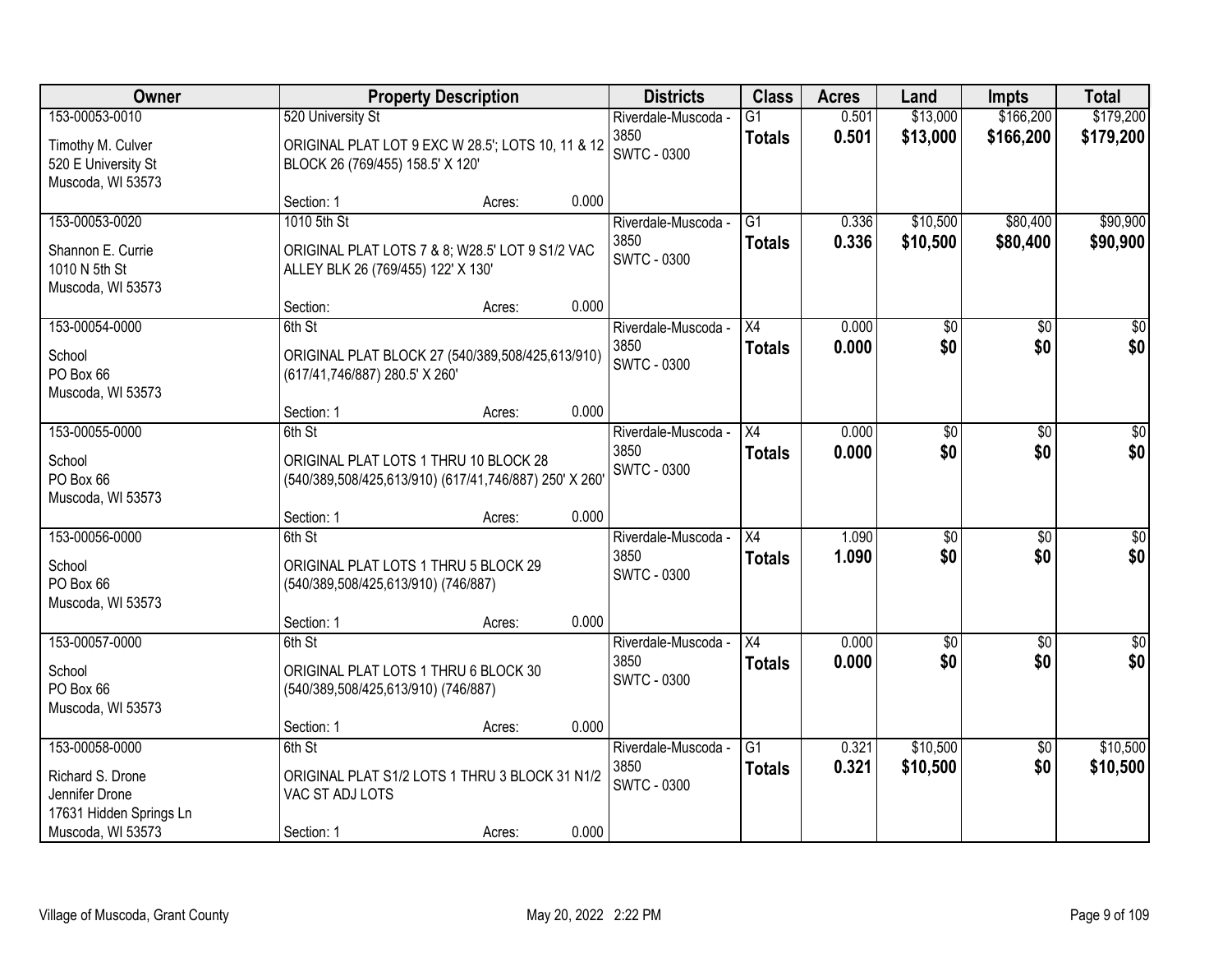| Owner                                                                            | <b>Property Description</b>                                                                                 | <b>Districts</b>                                  | <b>Class</b>                     | <b>Acres</b>   | Land                 | Impts                  | <b>Total</b>           |
|----------------------------------------------------------------------------------|-------------------------------------------------------------------------------------------------------------|---------------------------------------------------|----------------------------------|----------------|----------------------|------------------------|------------------------|
| 153-00058-0010<br>Joy L. File<br>918 N 5th St<br>Muscoda, WI 53573               | 918 5th St<br>ORIGINAL PLAT LOTS 4, 5 & 6 BLOCK 31 N1/2 VAC ST<br><b>ADJ LOTS</b>                           | Riverdale-Muscoda -<br>3850<br><b>SWTC - 0300</b> | $\overline{G1}$<br><b>Totals</b> | 0.644<br>0.644 | \$13,500<br>\$13,500 | \$110,600<br>\$110,600 | \$124,100<br>\$124,100 |
|                                                                                  | 0.000<br>Section: 1<br>Acres:                                                                               |                                                   |                                  |                |                      |                        |                        |
| 153-00058-0020<br>Theresa E. Kempfer<br>527 E University St<br>Muscoda, WI 53573 | 527 University St<br>ORIGINAL PLAT N1/2 LOTS 1 THRU 3 BLOCK 31                                              | Riverdale-Muscoda -<br>3850<br><b>SWTC - 0300</b> | $\overline{G1}$<br><b>Totals</b> | 0.321<br>0.321 | \$10,500<br>\$10,500 | \$179,700<br>\$179,700 | \$190,200<br>\$190,200 |
|                                                                                  | 0.000<br>Section: 1<br>Acres:                                                                               |                                                   |                                  |                |                      |                        |                        |
| 153-00059-0000<br>Robert A. Maly<br>Cindy L. Maly<br>903 N 5th St                | 903 5th St<br>ORIGINAL PLAT LOTS 1, 2 & 3 BLOCK 32 N1/2 VAC<br>STREET ADJ LOTS                              | Riverdale-Muscoda -<br>3850<br><b>SWTC - 0300</b> | $\overline{G1}$<br><b>Totals</b> | 0.644<br>0.644 | \$13,500<br>\$13,500 | \$177,700<br>\$177,700 | \$191,200<br>\$191,200 |
| Muscoda, WI 53573                                                                | 0.000<br>Section: 1<br>Acres:                                                                               |                                                   |                                  |                |                      |                        |                        |
| 153-00060-0000<br>Denny D. Putz<br>Kandy N. Putz<br>7575 N Prairie Rd            | 402 University St<br>ORIGINAL PLAT LOTS 4, 5 & 6 BLOCK 32 N1/2 VAC<br>STREET ADJ LOTS                       | Riverdale-Muscoda -<br>3850<br><b>SWTC - 0300</b> | G1<br><b>Totals</b>              | 0.644<br>0.644 | \$13,500<br>\$13,500 | \$22,600<br>\$22,600   | \$36,100<br>\$36,100   |
| Muscoda, WI 53573                                                                | 0.000<br>Section: 1<br>Acres:                                                                               |                                                   |                                  |                |                      |                        |                        |
| 153-00061-0000<br>Jared J. Vinje<br>317 E University St<br>Muscoda, WI 53573     | 317 University St<br>SEC 1 - T8N-R1W PRT NE1/4 SW1/4 AS LOT 2 CSM<br>2001                                   | Riverdale-Muscoda -<br>3850<br><b>SWTC - 0300</b> | $\overline{G1}$<br><b>Totals</b> | 0.460<br>0.460 | \$6,500<br>\$6,500   | \$47,000<br>\$47,000   | \$53,500<br>\$53,500   |
|                                                                                  | 0.460<br>Section: 1<br>Acres:                                                                               |                                                   |                                  |                |                      |                        |                        |
| 153-00061-0020<br>Ccj Construction, LLC<br>18566 Mueller Rd<br>Muscoda, WI 53573 | <b>University St</b><br>SEC 1 - T8N-R1W PRT NE1/4 SW1/4 AS LOT 1 CSM<br>2001                                | Riverdale-Muscoda -<br>3850<br><b>SWTC - 0300</b> | $\overline{G1}$<br><b>Totals</b> | 0.230<br>0.230 | \$3,000<br>\$3,000   | $\sqrt{6}$<br>\$0      | \$3,000<br>\$3,000     |
|                                                                                  | 0.230<br>Section: 1<br>Acres:                                                                               |                                                   |                                  |                |                      |                        |                        |
| 153-00061-0030<br>Ccj Construction, LLC<br>18566 Mueller Rd<br>Muscoda, WI 53573 | <b>University St</b><br>SEC 1-T8N-R1W PRT NE1/4 SW1/4 AS LOT 4 CSM<br>2001<br>0.340<br>Section: 1<br>Acres: | Riverdale-Muscoda -<br>3850<br><b>SWTC - 0300</b> | $\overline{G1}$<br><b>Totals</b> | 0.340<br>0.340 | \$5,000<br>\$5,000   | $\overline{50}$<br>\$0 | \$5,000<br>\$5,000     |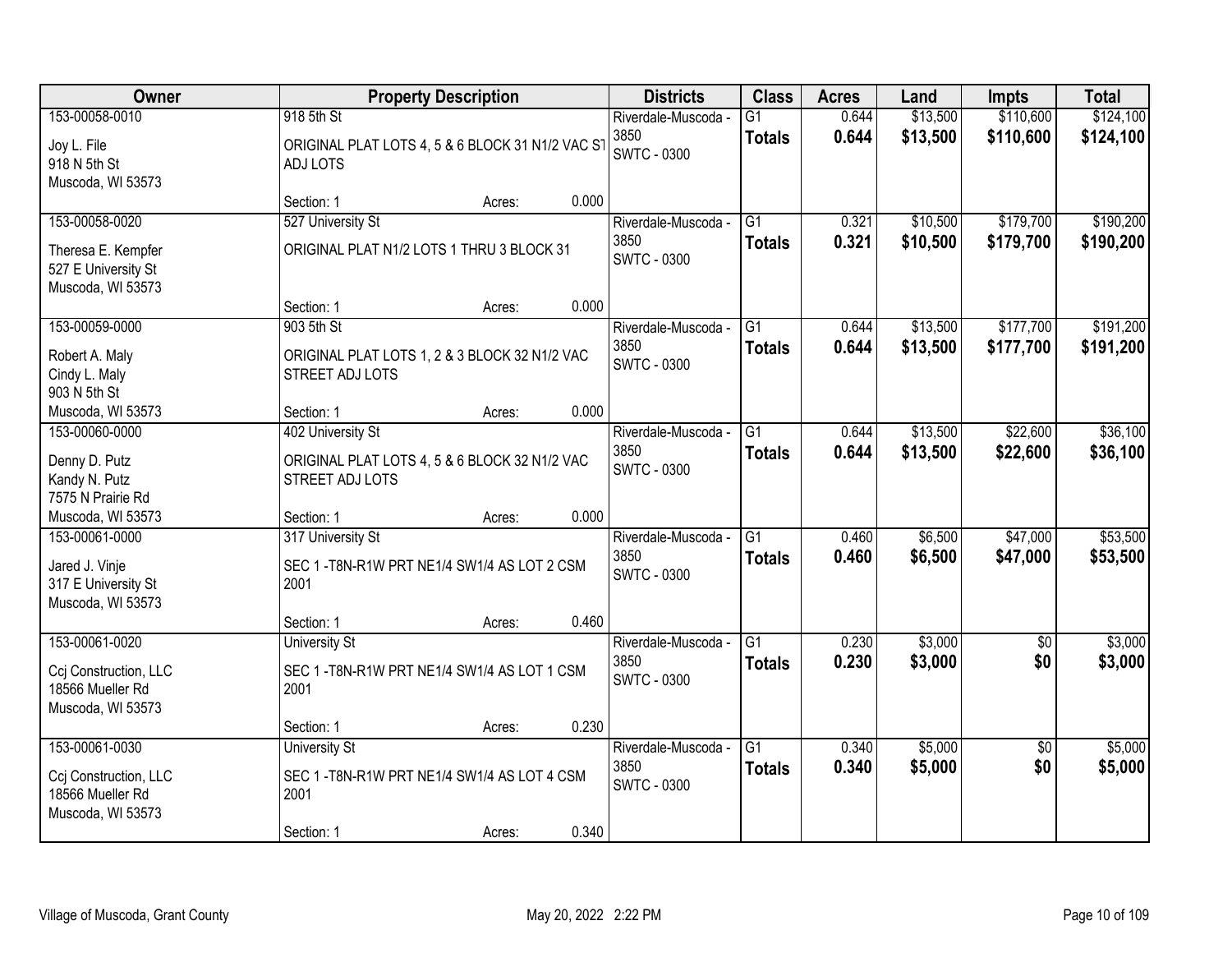| Owner                                                                                 |                                         | <b>Property Description</b>                   |       | <b>Districts</b>           | <b>Class</b>    | <b>Acres</b> | Land        | <b>Impts</b>    | <b>Total</b> |
|---------------------------------------------------------------------------------------|-----------------------------------------|-----------------------------------------------|-------|----------------------------|-----------------|--------------|-------------|-----------------|--------------|
| 153-00061-0040                                                                        | <b>University St</b>                    |                                               |       | Riverdale-Muscoda -        | G1              | 0.340        | \$5,000     | $\overline{50}$ | \$5,000      |
| Ccj Construction, LLC<br>18566 Mueller Rd<br>Muscoda, WI 53573                        | 2001                                    | SEC 1-T8N-R1W PRT NE1/4 SW1/4 AS LOT 3 CSM    |       | 3850<br><b>SWTC - 0300</b> | <b>Totals</b>   | 0.340        | \$5,000     | \$0             | \$5,000      |
|                                                                                       | Section: 1                              | Acres:                                        | 0.340 |                            |                 |              |             |                 |              |
| 153-00062-0000                                                                        | 905 N 3rd St                            |                                               |       | Riverdale-Muscoda -        | $\overline{G1}$ | 0.258        | \$9,000     | \$67,400        | \$76,400     |
| Charles J. Mcclary<br>905 N 3rd St<br>Muscoda, WI 53573                               | ORIGINAL PLAT S 75' LOTS 1,2 & 3 BLK 34 |                                               |       | 3850<br><b>SWTC - 0300</b> | <b>Totals</b>   | 0.258        | \$9,000     | \$67,400        | \$76,400     |
|                                                                                       | Section: 1                              | Acres:                                        | 0.000 |                            |                 |              |             |                 |              |
| 153-00063-0000                                                                        | 917 N 3rd St                            |                                               |       | Riverdale-Muscoda -        | G1              | 0.430        | \$12,000    | \$40,600        | \$52,600     |
| Kim M. Felton<br>917 N 3rd St<br>Muscoda, WI 53573                                    | (715/913,647/810,528/212)               | ORIGINAL PLAT N 125' LOTS 1, 2 & 3 BLOCK 34   |       | 3850<br><b>SWTC - 0300</b> | <b>Totals</b>   | 0.430        | \$12,000    | \$40,600        | \$52,600     |
|                                                                                       | Section: 1                              | Acres:                                        | 0.000 |                            |                 |              |             |                 |              |
| 153-00064-0000                                                                        | 918 N 2nd St                            |                                               |       | Riverdale-Muscoda -        | G1              | 0.344        | \$11,000    | \$34,000        | \$45,000     |
| William R. Phetteplace<br>918 N 2nd St<br>Muscoda, WI 53573                           |                                         | ORIGINAL PLAT N1/2 LOTS 4, 5 & 6 BLOCK 34     |       | 3850<br><b>SWTC - 0300</b> | <b>Totals</b>   | 0.344        | \$11,000    | \$34,000        | \$45,000     |
|                                                                                       | Section: 1                              | Acres:                                        | 0.000 |                            |                 |              |             |                 |              |
| 153-00065-0000                                                                        | 906 2nd St                              |                                               |       | Riverdale-Muscoda -        | $\overline{G1}$ | 0.344        | \$11,000    | \$71,400        | \$82,400     |
| Robert V. Phetteplace<br>Linda M. Phetteplace<br>906 N 2nd St                         |                                         | ORIGINAL PLAT S1/2 LOTS 4, 5 & 6 BLOCK 34     |       | 3850<br><b>SWTC - 0300</b> | <b>Totals</b>   | 0.344        | \$11,000    | \$71,400        | \$82,400     |
| Muscoda, WI 53573                                                                     | Section: 1                              | Acres:                                        | 0.000 |                            |                 |              |             |                 |              |
| 153-00069-0000                                                                        | State Highway 80                        |                                               |       | Riverdale-Muscoda -        | $\overline{X1}$ | 0.000        | $\sqrt{50}$ | $\overline{60}$ | $\sqrt{60}$  |
| <b>United States Postal Service</b><br>62 Stratford Dr<br>Bloomingdale, IL 60117-7000 | AVE ADJ TO PROP (773/727) 300' X 150'   | ORIGINAL PLAT BLOCK 36 EXC S 50' PRT VAC WISC |       | 3850<br><b>SWTC - 0300</b> | <b>Totals</b>   | 0.000        | \$0         | \$0             | \$0          |
|                                                                                       | Section: 1                              | Acres:                                        | 0.000 |                            |                 |              |             |                 |              |
| 153-00070-0000                                                                        | State Highway 80                        |                                               |       | Riverdale-Muscoda -        | $\overline{G2}$ | 0.034        | \$2,000     | $\overline{50}$ | \$2,000      |
| Helene E. Bethke                                                                      |                                         | ORIGINAL PLAT S 50' BLOCK 36 INCLUDING        |       | 3850                       | <b>Totals</b>   | 0.034        | \$2,000     | \$0             | \$2,000      |
| PO Box 137                                                                            |                                         | DIVISION ST & E1/2 IOWA ST BLOCK 36 PRT VAC   |       | SWTC - 0300                |                 |              |             |                 |              |
| Muscoda, WI 53573                                                                     | WISC AVE ADJ TO PROP (773/727)          |                                               |       |                            |                 |              |             |                 |              |
|                                                                                       | Section: 1                              | Acres:                                        | 0.000 |                            |                 |              |             |                 |              |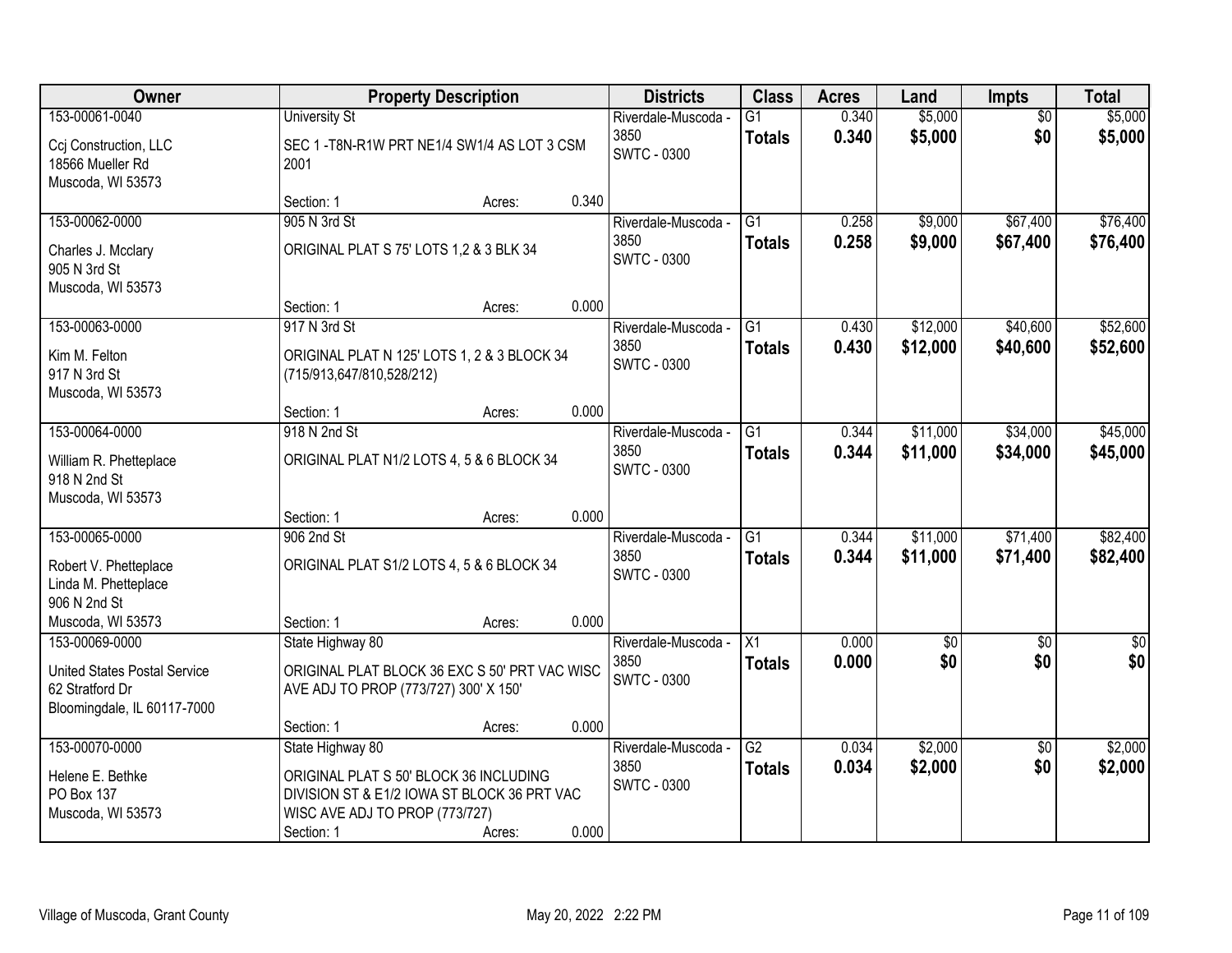| 153-00071-0000<br>1.000<br><b>River Rd</b><br>Riverdale-Muscoda -<br>$\overline{G2}$<br>$\overline{50}$<br>1.000<br>\$12,500<br>\$0<br>3850<br>\$12,500<br><b>Totals</b><br>Glenn E. Kinch<br>ORIGINAL PLAT LOTS 1,2,3,7,8 & 9 BLOCK 40<br><b>SWTC - 0300</b><br>Sara J. Kinch<br>(793/514) 150' X 210' ALSO INCL VAC STREET &<br>21600 Oak Park Rd<br>ALLEY DESC IN 1444/549<br>0.000<br>Mineral Point, WI 53565<br>Section: 1<br>Acres:<br>153-00072-0000<br>$\overline{\text{X2}}$<br>0.689<br>$\overline{50}$<br>$\overline{50}$<br>\$0<br><b>River Rd</b><br>Riverdale-Muscoda -<br>\$0<br>\$0 <br>3850<br>0.689<br>\$0<br><b>Totals</b><br>ORIGINAL PLAT LOTS 4, 5 & 6 BLOCK 40 150' X 200'<br>Wisconsin State of<br><b>SWTC - 0300</b><br>PO Box 7921<br>Madison, WI 53707<br>0.000<br>Section: 1<br>Acres:<br>\$11,000<br>\$11,000<br>153-00073-0000<br>State Highway 80<br>$\overline{G1}$<br>0.344<br>Riverdale-Muscoda -<br>$\sqrt[6]{3}$<br>\$0<br>3850<br>\$11,000<br>0.344<br>\$11,000<br><b>Totals</b><br>ORIGINAL PLAT LOTS 1, 2 & 3 BLOCK 41 150' X 100'<br>Amy Jo Brown<br><b>SWTC - 0300</b><br>c/o Dennis J. Brown<br>20001 Effigy Mnd Ln<br>0.000<br>Muscoda, WI 53573<br>Section: 1<br>Acres:<br>153-00074-0000<br>0.000<br>$\sqrt{50}$<br><b>River Rd</b><br>Riverdale-Muscoda -<br>X2<br>\$0<br>$\sqrt[6]{3}$<br>\$0<br>\$0<br>\$0<br>3850<br>0.000<br><b>Totals</b><br>ORIGINAL PLAT BLOCK 42 & ST AREA<br>Wisconsin State of<br><b>SWTC - 0300</b><br>PO Box 7921<br>Madison, WI 53707<br>0.000<br>Section: 1<br>Acres:<br>153-00075-0000<br>$\overline{\text{X2}}$<br>1.837<br>$\overline{50}$<br>$\overline{50}$<br><b>River Rd</b><br>\$0<br>Riverdale-Muscoda -<br>1.837<br>\$0<br>\$0<br>3850<br>\$0<br><b>Totals</b><br>ORIGINAL PLAT BLOCK 49 & ST AREA<br>Wisconsin State of<br><b>SWTC - 0300</b><br>PO Box 7921<br>Madison, WI 53707<br>0.000<br>Section: 1<br>Acres:<br>\$13,500<br>\$28,700<br>\$42,200<br>153-00076-0000<br>817 N Wisconsin Ave<br>$\overline{G1}$<br>0.689<br>Riverdale-Muscoda -<br>3850<br>0.689<br>\$13,500<br>\$28,700<br>\$42,200<br><b>Totals</b><br>ORIGINAL PLAT LOTS 1, 2, 9 & 10 BLOCK 53 & PRT<br>Helene E. Bethke<br><b>SWTC - 0300</b><br>DIVISION & IOWA ST PRT VAC WISC AVE ADJ TO<br>PO Box 137<br>PROP (773/727)<br>Muscoda, WI 53573<br>0.000<br>Section: 1<br>Acres: | Owner | <b>Property Description</b> | <b>Districts</b> | <b>Class</b> | <b>Acres</b> | Land     | <b>Impts</b> | <b>Total</b> |
|-------------------------------------------------------------------------------------------------------------------------------------------------------------------------------------------------------------------------------------------------------------------------------------------------------------------------------------------------------------------------------------------------------------------------------------------------------------------------------------------------------------------------------------------------------------------------------------------------------------------------------------------------------------------------------------------------------------------------------------------------------------------------------------------------------------------------------------------------------------------------------------------------------------------------------------------------------------------------------------------------------------------------------------------------------------------------------------------------------------------------------------------------------------------------------------------------------------------------------------------------------------------------------------------------------------------------------------------------------------------------------------------------------------------------------------------------------------------------------------------------------------------------------------------------------------------------------------------------------------------------------------------------------------------------------------------------------------------------------------------------------------------------------------------------------------------------------------------------------------------------------------------------------------------------------------------------------------------------------------------------------------------------------------------------------------------------------------------------------------------------------------------------------------------------------------------------------------------------------------------------------------------------------------------------------------------------------------------------|-------|-----------------------------|------------------|--------------|--------------|----------|--------------|--------------|
|                                                                                                                                                                                                                                                                                                                                                                                                                                                                                                                                                                                                                                                                                                                                                                                                                                                                                                                                                                                                                                                                                                                                                                                                                                                                                                                                                                                                                                                                                                                                                                                                                                                                                                                                                                                                                                                                                                                                                                                                                                                                                                                                                                                                                                                                                                                                                 |       |                             |                  |              |              | \$12,500 |              | \$12,500     |
|                                                                                                                                                                                                                                                                                                                                                                                                                                                                                                                                                                                                                                                                                                                                                                                                                                                                                                                                                                                                                                                                                                                                                                                                                                                                                                                                                                                                                                                                                                                                                                                                                                                                                                                                                                                                                                                                                                                                                                                                                                                                                                                                                                                                                                                                                                                                                 |       |                             |                  |              |              |          |              |              |
|                                                                                                                                                                                                                                                                                                                                                                                                                                                                                                                                                                                                                                                                                                                                                                                                                                                                                                                                                                                                                                                                                                                                                                                                                                                                                                                                                                                                                                                                                                                                                                                                                                                                                                                                                                                                                                                                                                                                                                                                                                                                                                                                                                                                                                                                                                                                                 |       |                             |                  |              |              |          |              |              |
|                                                                                                                                                                                                                                                                                                                                                                                                                                                                                                                                                                                                                                                                                                                                                                                                                                                                                                                                                                                                                                                                                                                                                                                                                                                                                                                                                                                                                                                                                                                                                                                                                                                                                                                                                                                                                                                                                                                                                                                                                                                                                                                                                                                                                                                                                                                                                 |       |                             |                  |              |              |          |              |              |
|                                                                                                                                                                                                                                                                                                                                                                                                                                                                                                                                                                                                                                                                                                                                                                                                                                                                                                                                                                                                                                                                                                                                                                                                                                                                                                                                                                                                                                                                                                                                                                                                                                                                                                                                                                                                                                                                                                                                                                                                                                                                                                                                                                                                                                                                                                                                                 |       |                             |                  |              |              |          |              |              |
|                                                                                                                                                                                                                                                                                                                                                                                                                                                                                                                                                                                                                                                                                                                                                                                                                                                                                                                                                                                                                                                                                                                                                                                                                                                                                                                                                                                                                                                                                                                                                                                                                                                                                                                                                                                                                                                                                                                                                                                                                                                                                                                                                                                                                                                                                                                                                 |       |                             |                  |              |              |          |              |              |
|                                                                                                                                                                                                                                                                                                                                                                                                                                                                                                                                                                                                                                                                                                                                                                                                                                                                                                                                                                                                                                                                                                                                                                                                                                                                                                                                                                                                                                                                                                                                                                                                                                                                                                                                                                                                                                                                                                                                                                                                                                                                                                                                                                                                                                                                                                                                                 |       |                             |                  |              |              |          |              |              |
|                                                                                                                                                                                                                                                                                                                                                                                                                                                                                                                                                                                                                                                                                                                                                                                                                                                                                                                                                                                                                                                                                                                                                                                                                                                                                                                                                                                                                                                                                                                                                                                                                                                                                                                                                                                                                                                                                                                                                                                                                                                                                                                                                                                                                                                                                                                                                 |       |                             |                  |              |              |          |              |              |
|                                                                                                                                                                                                                                                                                                                                                                                                                                                                                                                                                                                                                                                                                                                                                                                                                                                                                                                                                                                                                                                                                                                                                                                                                                                                                                                                                                                                                                                                                                                                                                                                                                                                                                                                                                                                                                                                                                                                                                                                                                                                                                                                                                                                                                                                                                                                                 |       |                             |                  |              |              |          |              |              |
|                                                                                                                                                                                                                                                                                                                                                                                                                                                                                                                                                                                                                                                                                                                                                                                                                                                                                                                                                                                                                                                                                                                                                                                                                                                                                                                                                                                                                                                                                                                                                                                                                                                                                                                                                                                                                                                                                                                                                                                                                                                                                                                                                                                                                                                                                                                                                 |       |                             |                  |              |              |          |              |              |
|                                                                                                                                                                                                                                                                                                                                                                                                                                                                                                                                                                                                                                                                                                                                                                                                                                                                                                                                                                                                                                                                                                                                                                                                                                                                                                                                                                                                                                                                                                                                                                                                                                                                                                                                                                                                                                                                                                                                                                                                                                                                                                                                                                                                                                                                                                                                                 |       |                             |                  |              |              |          |              |              |
|                                                                                                                                                                                                                                                                                                                                                                                                                                                                                                                                                                                                                                                                                                                                                                                                                                                                                                                                                                                                                                                                                                                                                                                                                                                                                                                                                                                                                                                                                                                                                                                                                                                                                                                                                                                                                                                                                                                                                                                                                                                                                                                                                                                                                                                                                                                                                 |       |                             |                  |              |              |          |              |              |
|                                                                                                                                                                                                                                                                                                                                                                                                                                                                                                                                                                                                                                                                                                                                                                                                                                                                                                                                                                                                                                                                                                                                                                                                                                                                                                                                                                                                                                                                                                                                                                                                                                                                                                                                                                                                                                                                                                                                                                                                                                                                                                                                                                                                                                                                                                                                                 |       |                             |                  |              |              |          |              |              |
|                                                                                                                                                                                                                                                                                                                                                                                                                                                                                                                                                                                                                                                                                                                                                                                                                                                                                                                                                                                                                                                                                                                                                                                                                                                                                                                                                                                                                                                                                                                                                                                                                                                                                                                                                                                                                                                                                                                                                                                                                                                                                                                                                                                                                                                                                                                                                 |       |                             |                  |              |              |          |              |              |
|                                                                                                                                                                                                                                                                                                                                                                                                                                                                                                                                                                                                                                                                                                                                                                                                                                                                                                                                                                                                                                                                                                                                                                                                                                                                                                                                                                                                                                                                                                                                                                                                                                                                                                                                                                                                                                                                                                                                                                                                                                                                                                                                                                                                                                                                                                                                                 |       |                             |                  |              |              |          |              |              |
|                                                                                                                                                                                                                                                                                                                                                                                                                                                                                                                                                                                                                                                                                                                                                                                                                                                                                                                                                                                                                                                                                                                                                                                                                                                                                                                                                                                                                                                                                                                                                                                                                                                                                                                                                                                                                                                                                                                                                                                                                                                                                                                                                                                                                                                                                                                                                 |       |                             |                  |              |              |          |              |              |
|                                                                                                                                                                                                                                                                                                                                                                                                                                                                                                                                                                                                                                                                                                                                                                                                                                                                                                                                                                                                                                                                                                                                                                                                                                                                                                                                                                                                                                                                                                                                                                                                                                                                                                                                                                                                                                                                                                                                                                                                                                                                                                                                                                                                                                                                                                                                                 |       |                             |                  |              |              |          |              |              |
|                                                                                                                                                                                                                                                                                                                                                                                                                                                                                                                                                                                                                                                                                                                                                                                                                                                                                                                                                                                                                                                                                                                                                                                                                                                                                                                                                                                                                                                                                                                                                                                                                                                                                                                                                                                                                                                                                                                                                                                                                                                                                                                                                                                                                                                                                                                                                 |       |                             |                  |              |              |          |              |              |
|                                                                                                                                                                                                                                                                                                                                                                                                                                                                                                                                                                                                                                                                                                                                                                                                                                                                                                                                                                                                                                                                                                                                                                                                                                                                                                                                                                                                                                                                                                                                                                                                                                                                                                                                                                                                                                                                                                                                                                                                                                                                                                                                                                                                                                                                                                                                                 |       |                             |                  |              |              |          |              |              |
|                                                                                                                                                                                                                                                                                                                                                                                                                                                                                                                                                                                                                                                                                                                                                                                                                                                                                                                                                                                                                                                                                                                                                                                                                                                                                                                                                                                                                                                                                                                                                                                                                                                                                                                                                                                                                                                                                                                                                                                                                                                                                                                                                                                                                                                                                                                                                 |       |                             |                  |              |              |          |              |              |
|                                                                                                                                                                                                                                                                                                                                                                                                                                                                                                                                                                                                                                                                                                                                                                                                                                                                                                                                                                                                                                                                                                                                                                                                                                                                                                                                                                                                                                                                                                                                                                                                                                                                                                                                                                                                                                                                                                                                                                                                                                                                                                                                                                                                                                                                                                                                                 |       |                             |                  |              |              |          |              |              |
|                                                                                                                                                                                                                                                                                                                                                                                                                                                                                                                                                                                                                                                                                                                                                                                                                                                                                                                                                                                                                                                                                                                                                                                                                                                                                                                                                                                                                                                                                                                                                                                                                                                                                                                                                                                                                                                                                                                                                                                                                                                                                                                                                                                                                                                                                                                                                 |       |                             |                  |              |              |          |              |              |
|                                                                                                                                                                                                                                                                                                                                                                                                                                                                                                                                                                                                                                                                                                                                                                                                                                                                                                                                                                                                                                                                                                                                                                                                                                                                                                                                                                                                                                                                                                                                                                                                                                                                                                                                                                                                                                                                                                                                                                                                                                                                                                                                                                                                                                                                                                                                                 |       |                             |                  |              |              |          |              |              |
|                                                                                                                                                                                                                                                                                                                                                                                                                                                                                                                                                                                                                                                                                                                                                                                                                                                                                                                                                                                                                                                                                                                                                                                                                                                                                                                                                                                                                                                                                                                                                                                                                                                                                                                                                                                                                                                                                                                                                                                                                                                                                                                                                                                                                                                                                                                                                 |       |                             |                  |              |              |          |              |              |
|                                                                                                                                                                                                                                                                                                                                                                                                                                                                                                                                                                                                                                                                                                                                                                                                                                                                                                                                                                                                                                                                                                                                                                                                                                                                                                                                                                                                                                                                                                                                                                                                                                                                                                                                                                                                                                                                                                                                                                                                                                                                                                                                                                                                                                                                                                                                                 |       |                             |                  |              |              |          |              |              |
|                                                                                                                                                                                                                                                                                                                                                                                                                                                                                                                                                                                                                                                                                                                                                                                                                                                                                                                                                                                                                                                                                                                                                                                                                                                                                                                                                                                                                                                                                                                                                                                                                                                                                                                                                                                                                                                                                                                                                                                                                                                                                                                                                                                                                                                                                                                                                 |       |                             |                  |              |              |          |              |              |
|                                                                                                                                                                                                                                                                                                                                                                                                                                                                                                                                                                                                                                                                                                                                                                                                                                                                                                                                                                                                                                                                                                                                                                                                                                                                                                                                                                                                                                                                                                                                                                                                                                                                                                                                                                                                                                                                                                                                                                                                                                                                                                                                                                                                                                                                                                                                                 |       |                             |                  |              |              |          |              |              |
|                                                                                                                                                                                                                                                                                                                                                                                                                                                                                                                                                                                                                                                                                                                                                                                                                                                                                                                                                                                                                                                                                                                                                                                                                                                                                                                                                                                                                                                                                                                                                                                                                                                                                                                                                                                                                                                                                                                                                                                                                                                                                                                                                                                                                                                                                                                                                 |       |                             |                  |              |              |          |              |              |
|                                                                                                                                                                                                                                                                                                                                                                                                                                                                                                                                                                                                                                                                                                                                                                                                                                                                                                                                                                                                                                                                                                                                                                                                                                                                                                                                                                                                                                                                                                                                                                                                                                                                                                                                                                                                                                                                                                                                                                                                                                                                                                                                                                                                                                                                                                                                                 |       |                             |                  |              |              |          |              |              |
|                                                                                                                                                                                                                                                                                                                                                                                                                                                                                                                                                                                                                                                                                                                                                                                                                                                                                                                                                                                                                                                                                                                                                                                                                                                                                                                                                                                                                                                                                                                                                                                                                                                                                                                                                                                                                                                                                                                                                                                                                                                                                                                                                                                                                                                                                                                                                 |       |                             |                  |              |              |          |              |              |
|                                                                                                                                                                                                                                                                                                                                                                                                                                                                                                                                                                                                                                                                                                                                                                                                                                                                                                                                                                                                                                                                                                                                                                                                                                                                                                                                                                                                                                                                                                                                                                                                                                                                                                                                                                                                                                                                                                                                                                                                                                                                                                                                                                                                                                                                                                                                                 |       |                             |                  |              |              |          |              |              |
| \$15,500<br>\$15,500<br>153-00076-0010<br>State Highway 80<br>$\overline{G2}$<br>Riverdale-Muscoda -<br>1.380<br>$\overline{50}$                                                                                                                                                                                                                                                                                                                                                                                                                                                                                                                                                                                                                                                                                                                                                                                                                                                                                                                                                                                                                                                                                                                                                                                                                                                                                                                                                                                                                                                                                                                                                                                                                                                                                                                                                                                                                                                                                                                                                                                                                                                                                                                                                                                                                |       |                             |                  |              |              |          |              |              |
| \$0<br>3850<br>1.380<br>\$15,500<br>\$15,500<br><b>Totals</b><br>Helene E. Bethke<br>ORIGINAL PLAT COM AT NE COR LOT 8 BLOCK 53;                                                                                                                                                                                                                                                                                                                                                                                                                                                                                                                                                                                                                                                                                                                                                                                                                                                                                                                                                                                                                                                                                                                                                                                                                                                                                                                                                                                                                                                                                                                                                                                                                                                                                                                                                                                                                                                                                                                                                                                                                                                                                                                                                                                                                |       |                             |                  |              |              |          |              |              |
| <b>SWTC - 0300</b><br><b>PO Box 137</b><br>W340'; S210'; E340'; N210' TO POB EXC E50' LOTS 6,                                                                                                                                                                                                                                                                                                                                                                                                                                                                                                                                                                                                                                                                                                                                                                                                                                                                                                                                                                                                                                                                                                                                                                                                                                                                                                                                                                                                                                                                                                                                                                                                                                                                                                                                                                                                                                                                                                                                                                                                                                                                                                                                                                                                                                                   |       |                             |                  |              |              |          |              |              |
| & 8 BLOCK 53 PRT VAC CEDAR ST & WISC AVE ADJ<br>Muscoda, WI 53573                                                                                                                                                                                                                                                                                                                                                                                                                                                                                                                                                                                                                                                                                                                                                                                                                                                                                                                                                                                                                                                                                                                                                                                                                                                                                                                                                                                                                                                                                                                                                                                                                                                                                                                                                                                                                                                                                                                                                                                                                                                                                                                                                                                                                                                                               |       |                             |                  |              |              |          |              |              |
| 0.000<br>Section: 1<br>Acres:                                                                                                                                                                                                                                                                                                                                                                                                                                                                                                                                                                                                                                                                                                                                                                                                                                                                                                                                                                                                                                                                                                                                                                                                                                                                                                                                                                                                                                                                                                                                                                                                                                                                                                                                                                                                                                                                                                                                                                                                                                                                                                                                                                                                                                                                                                                   |       |                             |                  |              |              |          |              |              |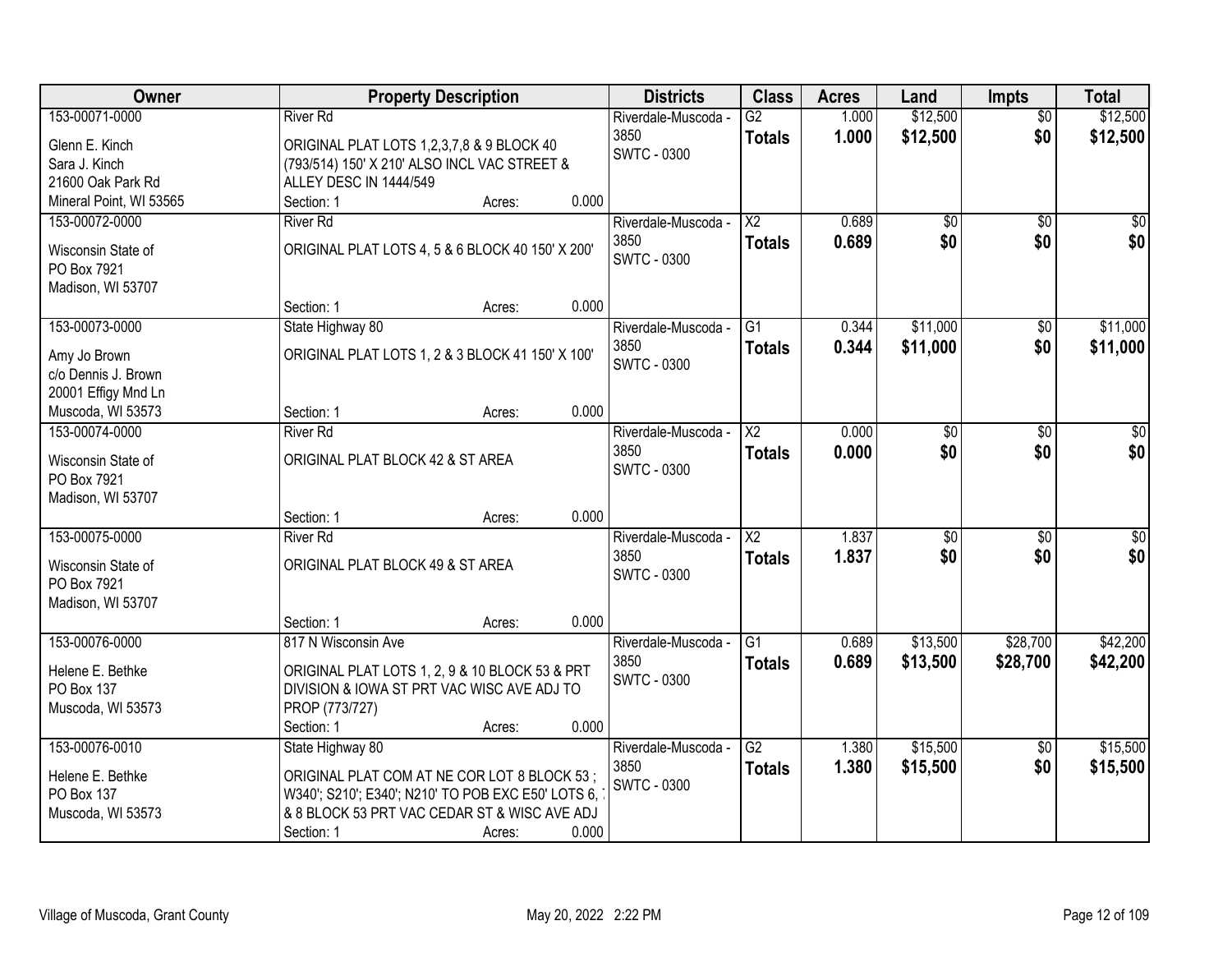| Owner                                                                                 | <b>Property Description</b>                                                                                                                                | <b>Districts</b>                                           | <b>Class</b>                     | <b>Acres</b>   | Land                   | Impts                  | <b>Total</b>           |
|---------------------------------------------------------------------------------------|------------------------------------------------------------------------------------------------------------------------------------------------------------|------------------------------------------------------------|----------------------------------|----------------|------------------------|------------------------|------------------------|
| 153-00076-0020<br>Helene E. Bethke<br>PO Box 137                                      | State Highway 80<br>ORIGINAL PLAT E50' LOTS 6, 7 & 8 BLOCK 53 PRT<br>VAC WISC AVE ADJ TO PROP (773/727)                                                    | Riverdale-Muscoda -<br>3850<br><b>SWTC - 0300</b>          | $\overline{G2}$<br><b>Totals</b> | 0.280<br>0.280 | \$13,000<br>\$13,000   | $\overline{50}$<br>\$0 | \$13,000<br>\$13,000   |
| Muscoda, WI 53573                                                                     | Section: 1<br>Acres:                                                                                                                                       | 0.000                                                      |                                  |                |                        |                        |                        |
| 153-00077-0000<br>Dale Geddes<br>Veronica J. Geddes                                   | 103 E Division St<br>ORIGINAL PLAT LOTS 1 & 2 BLOCK 54 PRT VAC WISC<br>AVE ADJ TO PROP (773/727,555/846)                                                   | Riverdale-Muscoda -<br>3850<br><b>SWTC - 0300</b>          | $\overline{G1}$<br><b>Totals</b> | 0.298<br>0.298 | \$10,000<br>\$10,000   | \$143,000<br>\$143,000 | \$153,000<br>\$153,000 |
| 103 E Division St<br>Muscoda, WI 53573                                                | Section: 1<br>Acres:                                                                                                                                       | 0.000                                                      |                                  |                |                        |                        |                        |
| 153-00078-0000<br>Gregory M. Miller<br>Lora L. Miller<br>105 E Division St            | 105 Division St<br>ORIGINAL PLAT LOTS 9 & 10 BLOCK 54 100' X 130'                                                                                          | Riverdale-Muscoda -<br>3850<br><b>SWTC - 0300</b>          | G1<br><b>Totals</b>              | 0.298<br>0.298 | \$10,000<br>\$10,000   | \$94,200<br>\$94,200   | \$104,200<br>\$104,200 |
| Muscoda, WI 53573                                                                     | Section: 1<br>Acres:                                                                                                                                       | 0.000                                                      |                                  |                |                        |                        |                        |
| 153-00079-0000<br>Brent J. Stadele<br>811 N 2nd St<br>Muscoda, WI 53573               | 811 2nd St<br>ORIGINAL PLAT LOTS 6, 7 & 8 BLOCK 54 150' X 130'                                                                                             | Riverdale-Muscoda -<br>3850<br><b>SWTC - 0300</b>          | G1<br><b>Totals</b>              | 0.448<br>0.448 | \$12,500<br>\$12,500   | \$97,900<br>\$97,900   | \$110,400<br>\$110,400 |
|                                                                                       | Section: 1<br>Acres:                                                                                                                                       | 0.000                                                      |                                  |                |                        |                        |                        |
| 153-00080-0000<br>Winder Enterprises, LLC<br>802 N Wisconsin Ave<br>Muscoda, WI 53573 | 802 N Wisconsin Ave<br>ORIGINAL PLAT LOTS 3, 4 & 5 BLOCK 54 PRT VAC<br>WISC AVE ADJ TO PROP (755/120,503/711,460/191)<br>(773/727)<br>Section: 1<br>Acres: | Riverdale-Muscoda -<br>3850<br><b>SWTC - 0300</b><br>0.000 | $\overline{G2}$<br><b>Totals</b> | 0.448<br>0.448 | \$22,500<br>\$22,500   | \$220,000<br>\$220,000 | \$242,500<br>\$242,500 |
| 153-00081-0000<br>Riverdale School District<br>PO Box 66<br>Muscoda, WI 53573         | 203 Division St<br><b>VALUES FOR</b><br>Section: 1<br>Acres:                                                                                               | Riverdale-Muscoda -<br>3850<br><b>SWTC - 0300</b><br>0.000 | $\overline{X4}$<br><b>Totals</b> | 0.689<br>0.689 | $\overline{50}$<br>\$0 | $\overline{50}$<br>\$0 | $\overline{50}$<br>\$0 |
| 153-00082-0000<br>School<br>PO Box 66<br>Muscoda, WI 53573                            | $2nd$ St<br>ORIGINAL PLAT LOTS 3 THRU 8 BLOCK 55 150' X 300<br>Section: 1<br>Acres:                                                                        | Riverdale-Muscoda -<br>3850<br><b>SWTC - 0300</b><br>0.000 | X4<br><b>Totals</b>              | 0.964<br>0.964 | \$0<br>\$0             | $\overline{50}$<br>\$0 | $\overline{50}$<br>\$0 |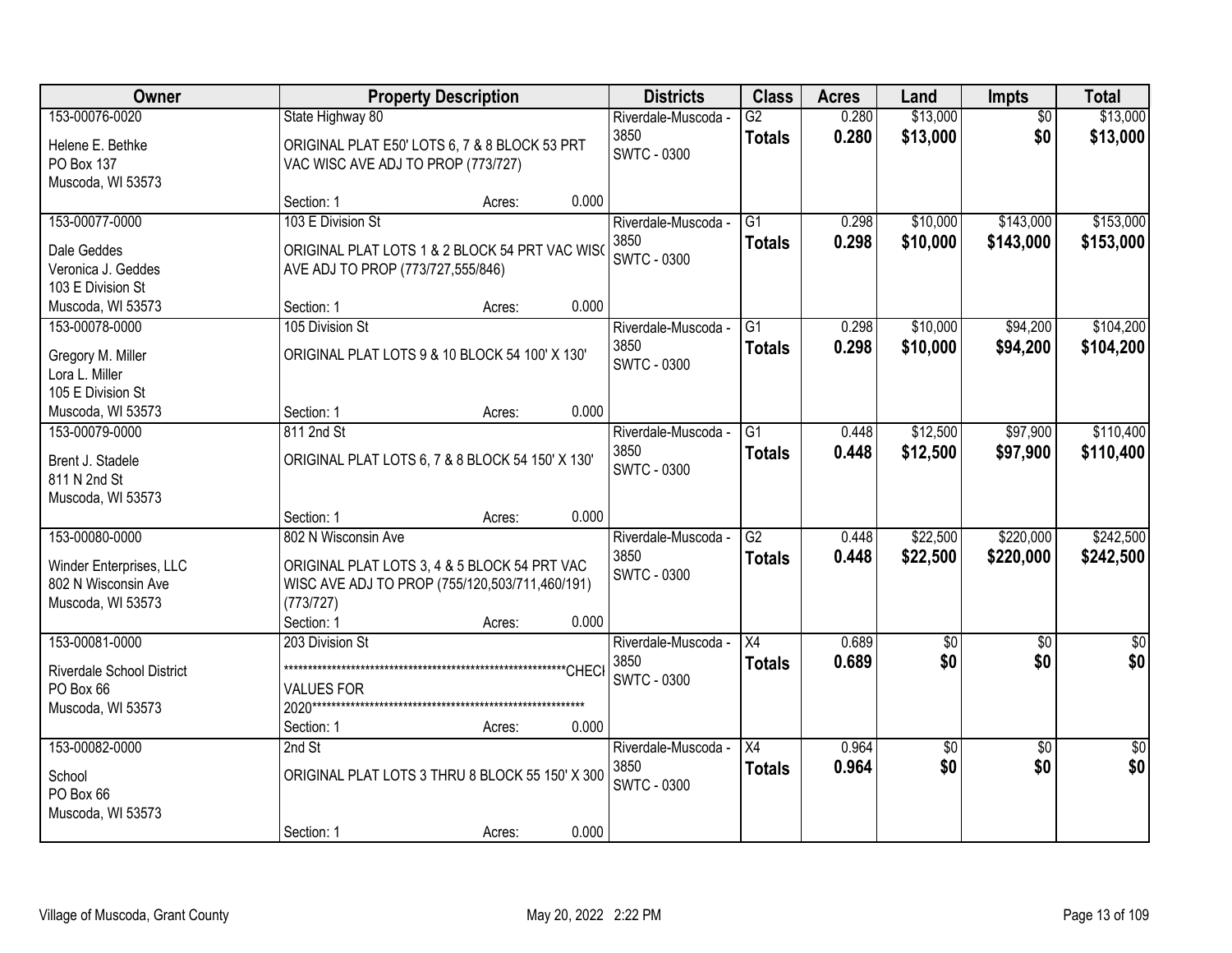| Owner                                                                   |                                                                                                                            | <b>Property Description</b> |       | <b>Districts</b>                                  | <b>Class</b>                     | <b>Acres</b>   | Land                   | <b>Impts</b>           | <b>Total</b> |
|-------------------------------------------------------------------------|----------------------------------------------------------------------------------------------------------------------------|-----------------------------|-------|---------------------------------------------------|----------------------------------|----------------|------------------------|------------------------|--------------|
| 153-00083-0000<br>School<br>PO Box 66                                   | <b>Division St</b><br>ORIGINAL PLAT LOTS 1 THRU 8 BLOCK 56 W1/2 VAC<br>ALLEY ADJ LOTS 1-5; E1/2 VAC ALLEY ADJ LOTS 6-8     |                             |       | Riverdale-Muscoda -<br>3850<br><b>SWTC - 0300</b> | $\overline{X4}$<br><b>Totals</b> | 0.000<br>0.000 | $\overline{60}$<br>\$0 | $\overline{50}$<br>\$0 | \$0<br>\$0   |
| Muscoda, WI 53573                                                       | Section: 1                                                                                                                 | Acres:                      | 0.000 |                                                   |                                  |                |                        |                        |              |
| 153-00084-0000                                                          | 325 Division St                                                                                                            |                             |       | Riverdale-Muscoda -                               | $\overline{G1}$                  | 0.321          | \$10,500               | \$51,200               | \$61,700     |
| Hach Ruth Revocable Living Trust<br>848 N Fifth St<br>Muscoda, WI 53573 | ORIGINAL PLAT LOTS 9 & 10 BLOCK 56 E1/2 VAC<br>ALLEY ADJ LOTS                                                              |                             |       | 3850<br><b>SWTC - 0300</b>                        | <b>Totals</b>                    | 0.321          | \$10,500               | \$51,200               | \$61,700     |
|                                                                         | Section: 1                                                                                                                 | Acres:                      | 0.000 |                                                   |                                  |                |                        |                        |              |
| 153-00085-0000                                                          | 803 N 5th St                                                                                                               |                             |       | Riverdale-Muscoda -                               | $\overline{G1}$                  | 1.286          | \$15,500               | \$59,700               | \$75,200     |
| Hach Revocable Living Trust Dated<br>11/2/2006<br>848 N 5th St          | ORIGINAL PLAT LOTS 1 THRU 8 BLOCK 57 S1/2 VAC<br>STREET ADJ LOT 1                                                          |                             |       | 3850<br><b>SWTC - 0300</b>                        | <b>Totals</b>                    | 1.286          | \$15,500               | \$59,700               | \$75,200     |
| Muscoda, WI 53573                                                       | Section: 1                                                                                                                 | Acres:                      | 0.000 |                                                   |                                  |                |                        |                        |              |
| 153-00086-0000                                                          | 5th St                                                                                                                     |                             |       | Riverdale-Muscoda -                               | G1                               | 0.420          | \$12,000               | \$0                    | \$12,000     |
| Hach Ruth Revocable Trust<br>848 N 5th St<br>Muscoda, WI 53773          | ORIGINAL PLAT LOT 1 CSM 1396 LOTS 9 & 10 BLOCK<br>57 S1/2 VAC ST ADJ LOT 10                                                |                             |       | 3850<br><b>SWTC - 0300</b>                        | <b>Totals</b>                    | 0.420          | \$12,000               | \$0                    | \$12,000     |
|                                                                         | Section: 1                                                                                                                 | Acres:                      | 0.420 |                                                   |                                  |                |                        |                        |              |
| 153-00087-0000                                                          | 848 5th St                                                                                                                 |                             |       | Riverdale-Muscoda -                               | $\overline{G1}$                  | 0.643          | \$13,500               | \$153,800              | \$167,300    |
| Hach Revocable Living Trust Dated<br>11/2/2006<br>848 N 5th St          | ORIGINAL PLAT LOTS 1, 2, 9 & 10 BLOCK 58 S1/2 VAO<br>STREET ADJ LOTS (75/81,599/78)                                        |                             |       | 3850<br><b>SWTC - 0300</b>                        | <b>Totals</b>                    | 0.643          | \$13,500               | \$153,800              | \$167,300    |
| Muscoda, WI 53573                                                       | Section: 1                                                                                                                 | Acres:                      | 0.000 |                                                   |                                  |                |                        |                        |              |
| 153-00087-0010                                                          | 5th St                                                                                                                     |                             |       | Riverdale-Muscoda -                               | $\overline{G1}$                  | 0.482          | \$13,000               | $\overline{60}$        | \$13,000     |
| Hach Revocable Living Trust Dated<br>11/2/2006<br>848 N 5th St          | ORIGINAL PLAT LOTS 3, 7 & 8 BLOCK 58 (75/81)                                                                               |                             |       | 3850<br><b>SWTC - 0300</b>                        | <b>Totals</b>                    | 0.482          | \$13,000               | \$0                    | \$13,000     |
| Muscoda, WI 53573                                                       | Section: 1                                                                                                                 | Acres:                      | 0.000 |                                                   |                                  |                |                        |                        |              |
| 153-00089-0000                                                          | 801 6th St                                                                                                                 |                             |       | Riverdale-Muscoda -                               | $\overline{G1}$                  | 0.161          | \$5,500                | \$59,700               | \$65,200     |
| Hach Revocable Living Trust Dated<br>11/2/2006<br>848 N 5th St          | ORIGINAL PLAT LOT 6 BLOCK 58 (ALSO SHOWN IN<br>340/212 AS PART BLOCK 2, DIMMOCH'S ADD) SEE<br>1918 & 1895 ATLAS 50' X 140' |                             |       | 3850<br><b>SWTC - 0300</b>                        | <b>Totals</b>                    | 0.161          | \$5,500                | \$59,700               | \$65,200     |
| Muscoda, WI 53573                                                       | Section: 1                                                                                                                 | Acres:                      | 0.000 |                                                   |                                  |                |                        |                        |              |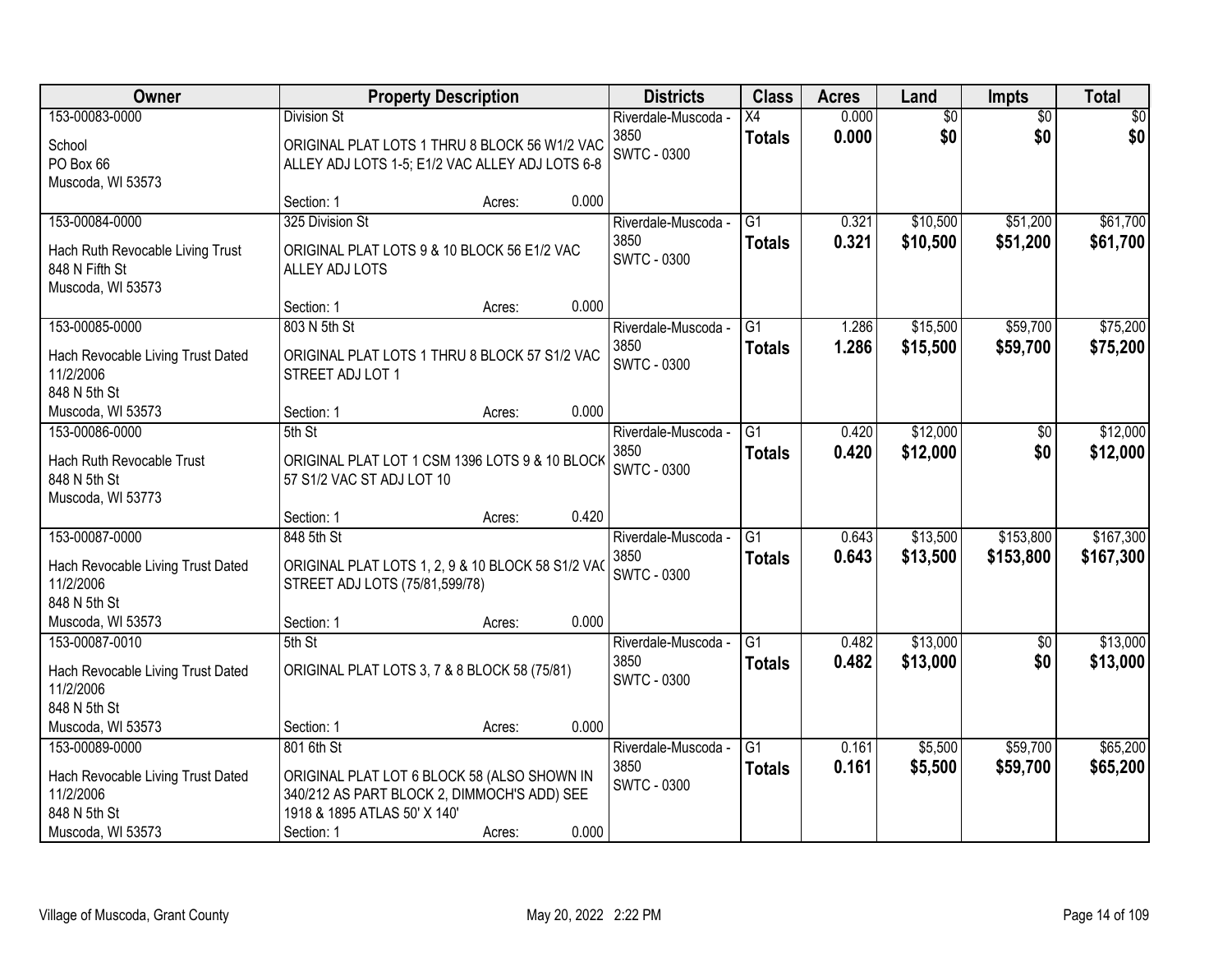| Owner                             | <b>Property Description</b>                      |                 | <b>Districts</b>    | <b>Class</b>    | <b>Acres</b> | Land            | <b>Impts</b>    | <b>Total</b>     |
|-----------------------------------|--------------------------------------------------|-----------------|---------------------|-----------------|--------------|-----------------|-----------------|------------------|
| 153-00089-0010                    | 808 5th St                                       |                 | Riverdale-Muscoda - | $\overline{G1}$ | 0.321        | \$10,500        | \$79,500        | \$90,000         |
| Hach Revocable Living Trust Dated | ORIGINAL PLAT LOTS 4, 5 BLOCK 58 (ALSO SHOWN     |                 | 3850                | <b>Totals</b>   | 0.321        | \$10,500        | \$79,500        | \$90,000         |
| 11/2/2006                         | IN 340/212 AS PART BLOCK 2, DIMMOCH'S ADD) 100'  |                 | <b>SWTC - 0300</b>  |                 |              |                 |                 |                  |
| 848 N 5th St                      | X 140'                                           |                 |                     |                 |              |                 |                 |                  |
| Muscoda, WI 53573                 | Section:                                         | 0.000<br>Acres: |                     |                 |              |                 |                 |                  |
| 153-00090-0000                    | 6th St                                           |                 | Riverdale-Muscoda - | X4              | 0.000        | \$0             | $\overline{50}$ | \$0              |
| School                            | ORIGINAL PLAT LOTS 1 THRU 10 BLOCK 59            |                 | 3850                | <b>Totals</b>   | 0.000        | \$0             | \$0             | \$0              |
| PO Box 66                         | (540/389,508/425,613/910) (746/887) 250' X 280'  |                 | <b>SWTC - 0300</b>  |                 |              |                 |                 |                  |
| Muscoda, WI 53573                 |                                                  |                 |                     |                 |              |                 |                 |                  |
|                                   | Section: 1                                       | 0.000<br>Acres: |                     |                 |              |                 |                 |                  |
| 153-00091-0000                    | 6th St                                           |                 | Riverdale-Muscoda - | X4              | 0.000        | \$0             | \$0             | $\overline{50}$  |
| School                            | ORIGINAL PLAT LOTS 1 THRU 9 BLOCK 60             |                 | 3850                | <b>Totals</b>   | 0.000        | \$0             | \$0             | \$0              |
| PO Box 66                         | (540/389,508/425,613/910) (746/887) 250' X 244'  |                 | SWTC - 0300         |                 |              |                 |                 |                  |
| Muscoda, WI 53573                 |                                                  |                 |                     |                 |              |                 |                 |                  |
|                                   | Section: 1                                       | 0.000<br>Acres: |                     |                 |              |                 |                 |                  |
| 153-00092-0000                    | 6th St                                           |                 | Riverdale-Muscoda - | X4              | 0.000        | \$0             | \$0             | $\sqrt{50}$      |
| School                            | ORIGINAL PLAT LOTS 1 THRU 10 BLOCK 61            |                 | 3850                | <b>Totals</b>   | 0.000        | \$0             | \$0             | \$0              |
| PO Box 66                         | (540/389,508/425,613/910) (746/887) 300' X 244'  |                 | <b>SWTC - 0300</b>  |                 |              |                 |                 |                  |
| Muscoda, WI 53573                 |                                                  |                 |                     |                 |              |                 |                 |                  |
|                                   | Section: 1                                       | 0.000<br>Acres: |                     |                 |              |                 |                 |                  |
| 153-00093-0000                    | 6th St                                           |                 | Riverdale-Muscoda - | X4              | 0.000        | $\overline{50}$ | $\overline{50}$ | $\overline{50}$  |
| School                            | ORIGINAL PLAT BLOCK 62 (540/389,508/425,613/910) |                 | 3850                | <b>Totals</b>   | 0.000        | \$0             | \$0             | \$0              |
| PO Box 66                         | (746/887) 300' X 280'                            |                 | SWTC - 0300         |                 |              |                 |                 |                  |
| Muscoda, WI 53573                 |                                                  |                 |                     |                 |              |                 |                 |                  |
|                                   | Section: 1                                       | 0.000<br>Acres: |                     |                 |              |                 |                 |                  |
| 153-00095-0000                    | 6th St                                           |                 | Riverdale-Muscoda - | X4              | 0.000        | $\overline{50}$ | $\overline{50}$ | $\overline{\$0}$ |
| School                            | ORIGINAL PLAT LOTS 1 THRU 4; LOTS 9 THRU 12      |                 | 3850                | <b>Totals</b>   | 0.000        | \$0             | \$0             | \$0              |
| PO Box 66                         | BLOCK 63 (540/389,508/425,746/887) 200' X 280'   |                 | <b>SWTC - 0300</b>  |                 |              |                 |                 |                  |
| Muscoda, WI 53573                 |                                                  |                 |                     |                 |              |                 |                 |                  |
|                                   | Section: 1                                       | 0.000<br>Acres: |                     |                 |              |                 |                 |                  |
| 153-00096-0000                    | 6th St                                           |                 | Riverdale-Muscoda - | $\overline{X4}$ | 2.755        | $\overline{50}$ | $\overline{50}$ | $\overline{30}$  |
| Church                            | ORIGINAL PLAT LOTS 5,7 AND 8 BLOCK 63 (LOT 6     |                 | 3850                | <b>Totals</b>   | 2.755        | \$0             | \$0             | \$0              |
| 405 E Legrand St                  | ???? 62/222) 100' X 280'                         |                 | <b>SWTC - 0300</b>  |                 |              |                 |                 |                  |
| Boscobel, WI 53805                |                                                  |                 |                     |                 |              |                 |                 |                  |
|                                   | Section: 1                                       | 0.000<br>Acres: |                     |                 |              |                 |                 |                  |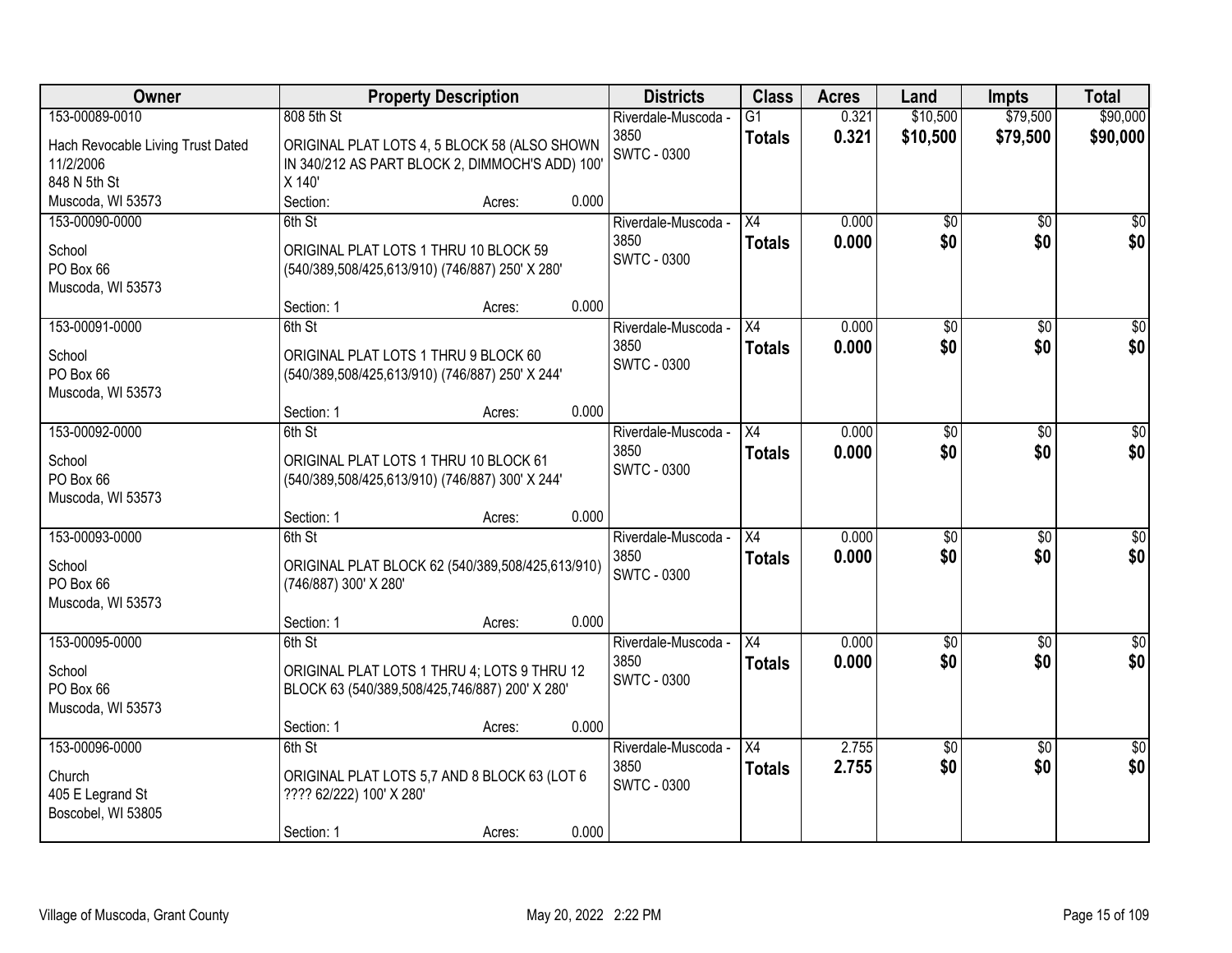| Owner                                                                            |                                                                                                                                                                   | <b>Property Description</b> |       | <b>Districts</b>                                  | <b>Class</b>                     | <b>Acres</b>   | Land                   | <b>Impts</b>           | <b>Total</b>           |
|----------------------------------------------------------------------------------|-------------------------------------------------------------------------------------------------------------------------------------------------------------------|-----------------------------|-------|---------------------------------------------------|----------------------------------|----------------|------------------------|------------------------|------------------------|
| 153-00097-0000<br>School<br>PO Box 66                                            | 5th St<br>ORIGINAL PLAT LOTS 1 & 3 BLOCK 64 100' X 280'                                                                                                           |                             |       | Riverdale-Muscoda -<br>3850<br><b>SWTC - 0300</b> | Х4<br><b>Totals</b>              | 0.000<br>0.000 | $\overline{50}$<br>\$0 | $\overline{50}$<br>\$0 | \$0<br>\$0             |
| Muscoda, WI 53573                                                                | Section: 1                                                                                                                                                        | Acres:                      | 0.000 |                                                   |                                  |                |                        |                        |                        |
| 153-00098-0000                                                                   | 5th St                                                                                                                                                            |                             |       | Riverdale-Muscoda -                               | $\overline{X4}$                  | 0.000          | $\overline{50}$        | $\overline{50}$        | \$0                    |
| School<br>PO Box 66<br>Muscoda, WI 53573                                         | ORIGINAL PLAT LOT 2; LOTS 4 THRU 12 BLOCK 64                                                                                                                      |                             |       | 3850<br><b>SWTC - 0300</b>                        | <b>Totals</b>                    | 0.000          | \$0                    | \$0                    | \$0                    |
|                                                                                  | Section: 1                                                                                                                                                        | Acres:                      | 0.000 |                                                   |                                  |                |                        |                        |                        |
| 153-00099-0000<br>School<br>PO Box 66                                            | Elm St<br>ORIGINAL PLAT BLOCK 65 300' X 300'                                                                                                                      |                             |       | Riverdale-Muscoda -<br>3850<br><b>SWTC - 0300</b> | X4<br><b>Totals</b>              | 0.000<br>0.000 | \$0<br>\$0             | \$0<br>\$0             | $\overline{50}$<br>\$0 |
| Muscoda, WI 53573                                                                | Section: 1                                                                                                                                                        | Acres:                      | 0.000 |                                                   |                                  |                |                        |                        |                        |
| 153-00100-0000                                                                   | Elm St                                                                                                                                                            |                             |       | Riverdale-Muscoda -<br>3850                       | X4                               | 0.000<br>0.000 | \$0<br>\$0             | $\sqrt[6]{}$<br>\$0    | $\sqrt{50}$<br>\$0     |
| School<br>PO Box 66<br>Muscoda, WI 53573                                         | ORIGINAL PLAT BLOCK 66 300' X 300'                                                                                                                                |                             |       | SWTC - 0300                                       | <b>Totals</b>                    |                |                        |                        |                        |
|                                                                                  | Section: 1                                                                                                                                                        | Acres:                      | 0.000 |                                                   |                                  |                |                        |                        |                        |
| 153-00101-0000                                                                   | 710 N Wisconsin Ave                                                                                                                                               |                             |       | Riverdale-Muscoda -                               | $\overline{G2}$                  | 0.597          | \$17,000               | \$146,600              | \$163,600              |
| <b>Pratt Funeral Service</b><br>120 N Park St<br>Richland Center, WI 53581       | ORIGINAL PLAT LOTS 1, 2, 3 & 4 BLK 67 PRT VAC<br>WISC AVE ADJ TO PROP (773/727,648/308,551/1) 200'<br>X 130'                                                      |                             |       | 3850<br><b>SWTC - 0300</b>                        | <b>Totals</b>                    | 0.597          | \$17,000               | \$146,600              | \$163,600              |
|                                                                                  | Section: 1                                                                                                                                                        | Acres:                      | 0.000 |                                                   |                                  |                |                        |                        |                        |
| 153-00102-0000<br>Pipeline Properties LLC<br>1280 16th St<br>Fennimore, WI 53809 | <b>Wisconsin Ave</b><br>ORIGINAL PLAT LOT 5 BLOCK 67 (J WALSH & C<br>SCHNEIDER) PRT VAC WISC AVE ADJ TO PROP<br>(773/727-VAC OF WISC AVE 130' X 30'<br>Section: 1 | Acres:                      | 0.000 | Riverdale-Muscoda -<br>3850<br><b>SWTC - 0300</b> | $\overline{G2}$<br><b>Totals</b> | 0.090<br>0.090 | \$3,500<br>\$3,500     | $\overline{50}$<br>\$0 | \$3,500<br>\$3,500     |
| 153-00103-0000                                                                   | 704 N Wisconsin Ave                                                                                                                                               |                             |       | Riverdale-Muscoda -                               | $\overline{G2}$                  | 0.149          | \$8,500                | \$68,300               | \$76,800               |
| Pipeline Properties LLC<br>1280 16th St<br>Fennimore, WI 53809                   | ORIGINAL PLAT LOT 6 BLOCK 67 PRT VAC WISC AVE<br>ADJ TO PROP (589/120,773/727)) 50' X 130'                                                                        |                             |       | 3850<br><b>SWTC - 0300</b>                        | <b>Totals</b>                    | 0.149          | \$8,500                | \$68,300               | \$76,800               |
|                                                                                  | Section: 1                                                                                                                                                        | Acres:                      | 0.000 |                                                   |                                  |                |                        |                        |                        |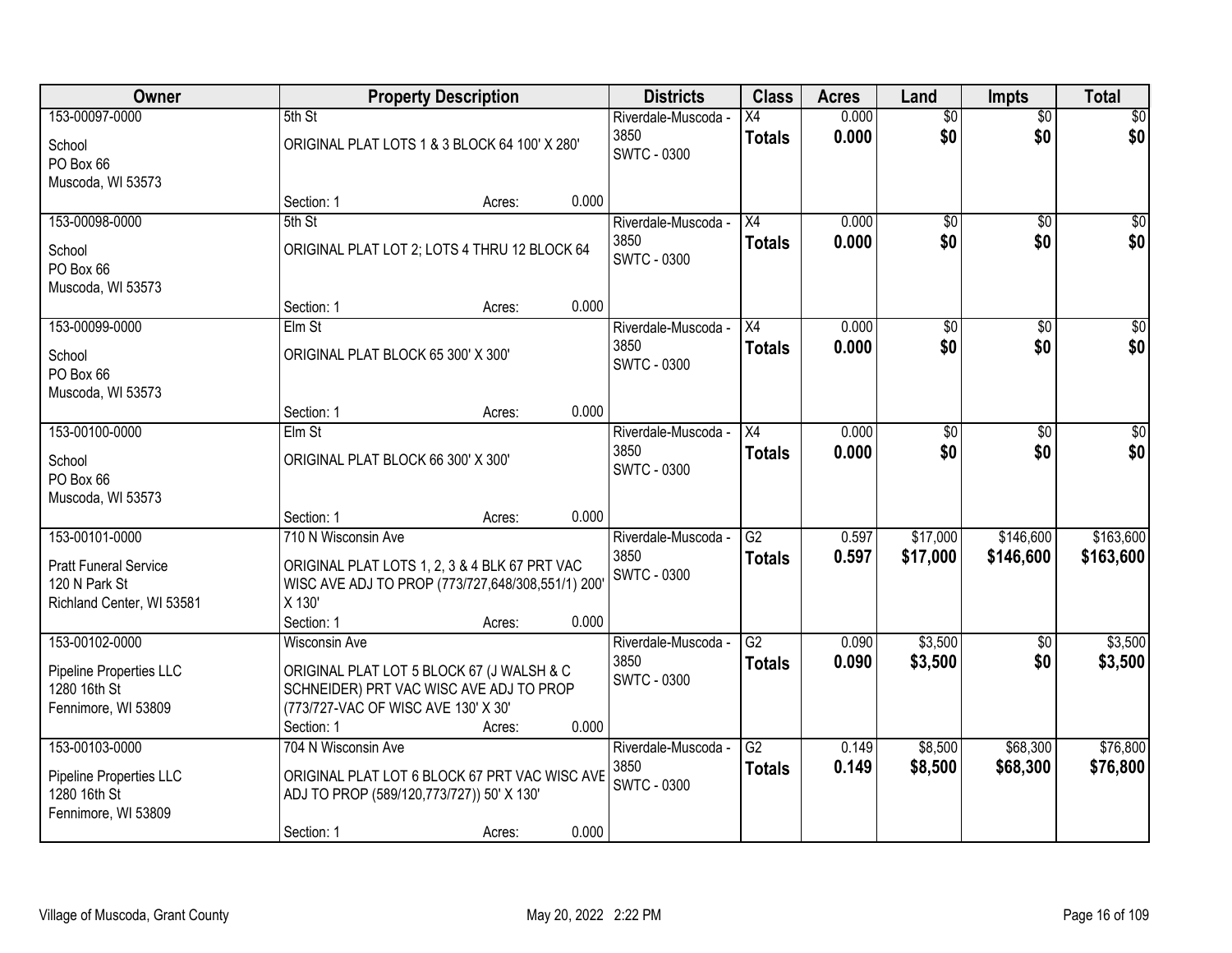| Owner                              |                                                       | <b>Property Description</b> |       | <b>Districts</b>            | <b>Class</b>    | <b>Acres</b> | Land            | <b>Impts</b>    | <b>Total</b>    |
|------------------------------------|-------------------------------------------------------|-----------------------------|-------|-----------------------------|-----------------|--------------|-----------------|-----------------|-----------------|
| 153-00104-0000                     | 118 Elm St                                            |                             |       | Riverdale-Muscoda -         | $\overline{G1}$ | 0.209        | \$7,500         | \$65,300        | \$72,800        |
| Anthony L. Broadbent               | ORIGINAL PLAT LOTS 7; S20' LOT 8 BLK 67               |                             |       | 3850                        | <b>Totals</b>   | 0.209        | \$7,500         | \$65,300        | \$72,800        |
| Catherin Broadbent                 | (741/742,610/317,610/30) (565/657,419/406) 70' X 130' |                             |       | <b>SWTC - 0300</b>          |                 |              |                 |                 |                 |
| 118 E Elm St Po Box 571            |                                                       |                             |       |                             |                 |              |                 |                 |                 |
| Muscoda, WI 53573                  | Section: 1                                            | Acres:                      | 0.000 |                             |                 |              |                 |                 |                 |
| 153-00105-0000                     | 713 2nd St                                            |                             |       | Riverdale-Muscoda -         | $\overline{G1}$ | 0.298        | \$10,000        | \$74,400        | \$84,400        |
|                                    |                                                       |                             |       | 3850                        | <b>Totals</b>   | 0.298        | \$10,000        | \$74,400        | \$84,400        |
| Stevens Trust Dated August 23 2016 | ORIGINAL PLAT LOTS 8, 9 & 10 EXC S20' LOT 8           |                             |       | <b>SWTC - 0300</b>          |                 |              |                 |                 |                 |
| PO Box 710                         | BLOCK 67 (419/406) 130' X 130'                        |                             |       |                             |                 |              |                 |                 |                 |
| Muscoda, WI 53573                  |                                                       |                             | 0.000 |                             |                 |              |                 |                 |                 |
| 153-00106-0000                     | Section: 1<br>747 2nd St                              | Acres:                      |       |                             | G1              |              |                 | \$146,100       | \$156,100       |
|                                    |                                                       |                             |       | Riverdale-Muscoda -<br>3850 |                 | 0.298        | \$10,000        |                 |                 |
| Deanna M. Macmillan                | ORIGINAL PLAT LOTS 11 & 12 BLOCK 67 100' X 130'       |                             |       | SWTC - 0300                 | <b>Totals</b>   | 0.298        | \$10,000        | \$146,100       | \$156,100       |
| 747 N 2nd St                       |                                                       |                             |       |                             |                 |              |                 |                 |                 |
| Muscoda, WI 53573                  |                                                       |                             |       |                             |                 |              |                 |                 |                 |
|                                    | Section: 1                                            | Acres:                      | 0.000 |                             |                 |              |                 |                 |                 |
| 153-00107-0000                     | State Highway 80                                      |                             |       | Riverdale-Muscoda -         | X4              | 0.057        | \$0             | \$0             | \$0             |
| Muscoda Village                    | ORIGINAL PLAT LOTS 1, 2, PRT3,11,12 & N1/2 LOT 10     |                             |       | 3850                        | <b>Totals</b>   | 0.057        | \$0             | \$0             | \$0             |
| PO Box 206                         | BLK 68 LOTS 9,10,11 & 12 BLK 69 (DISPOSAL PLANT)      |                             |       | <b>SWTC - 0300</b>          |                 |              |                 |                 |                 |
| Muscoda, WI 53573                  | PRT VAC WISC AVE ADJ TO PROP (773/727)                |                             |       |                             |                 |              |                 |                 |                 |
|                                    | Section: 1                                            | Acres:                      | 0.000 |                             |                 |              |                 |                 |                 |
| 153-00107-0010                     | State Highway 80                                      |                             |       | Riverdale-Muscoda -         | $\overline{X4}$ | 1.610        | \$0             | $\overline{50}$ | \$0             |
|                                    |                                                       |                             |       | 3850                        | <b>Totals</b>   | 1.610        | \$0             | \$0             | \$0             |
| Muscoda Joint Fire District        | ORIGINAL PLAT LOT 9 & S1/2 LOT 10 BLOCK 68            |                             |       | <b>SWTC - 0300</b>          |                 |              |                 |                 |                 |
| 701 N Wisconsin Ave                | (773/727)                                             |                             |       |                             |                 |              |                 |                 |                 |
| Muscoda, WI 53573                  |                                                       |                             |       |                             |                 |              |                 |                 |                 |
|                                    | Section: 1                                            | Acres:                      | 0.000 |                             |                 |              |                 |                 |                 |
| 153-00107-0020                     | State Highway 80                                      |                             |       | Riverdale-Muscoda -         | $\overline{G2}$ | 0.260        | \$2,000         | $\overline{60}$ | \$2,000         |
| Jon Hackl                          | ORIGINAL PLAT OUTLOT #1 CSM 1749 PRT LOT 3 &          |                             |       | 3850                        | <b>Totals</b>   | 0.260        | \$2,000         | \$0             | \$2,000         |
| 610 N 4th St                       | ALL LOT 4 BLK 68                                      |                             |       | <b>SWTC - 0300</b>          |                 |              |                 |                 |                 |
| Muscoda, WI 53573                  |                                                       |                             |       |                             |                 |              |                 |                 |                 |
|                                    | Section: 1                                            | Acres:                      | 0.260 |                             |                 |              |                 |                 |                 |
| 153-00108-0000                     | Elm St                                                |                             |       | Riverdale-Muscoda -         | X4              | 1.492        | $\overline{50}$ | $\overline{50}$ | $\overline{50}$ |
| School                             | ORIGINAL PLAT LOTS 1 THRU 10; 1/2 VACATED 2ND         |                             |       | 3850                        | <b>Totals</b>   | 1.492        | \$0             | \$0             | \$0             |
| PO Box 66                          | & GROVE STS ADJACENT BLOCK 76 PRT VAC WISC            |                             |       | 0902-B TID 3                |                 |              |                 |                 |                 |
| Muscoda, WI 53573                  | AVE ADJ TO PROP (773/727)                             |                             |       | <b>SWTC - 0300</b>          |                 |              |                 |                 |                 |
|                                    | Section: 1                                            | Acres:                      | 0.000 |                             |                 |              |                 |                 |                 |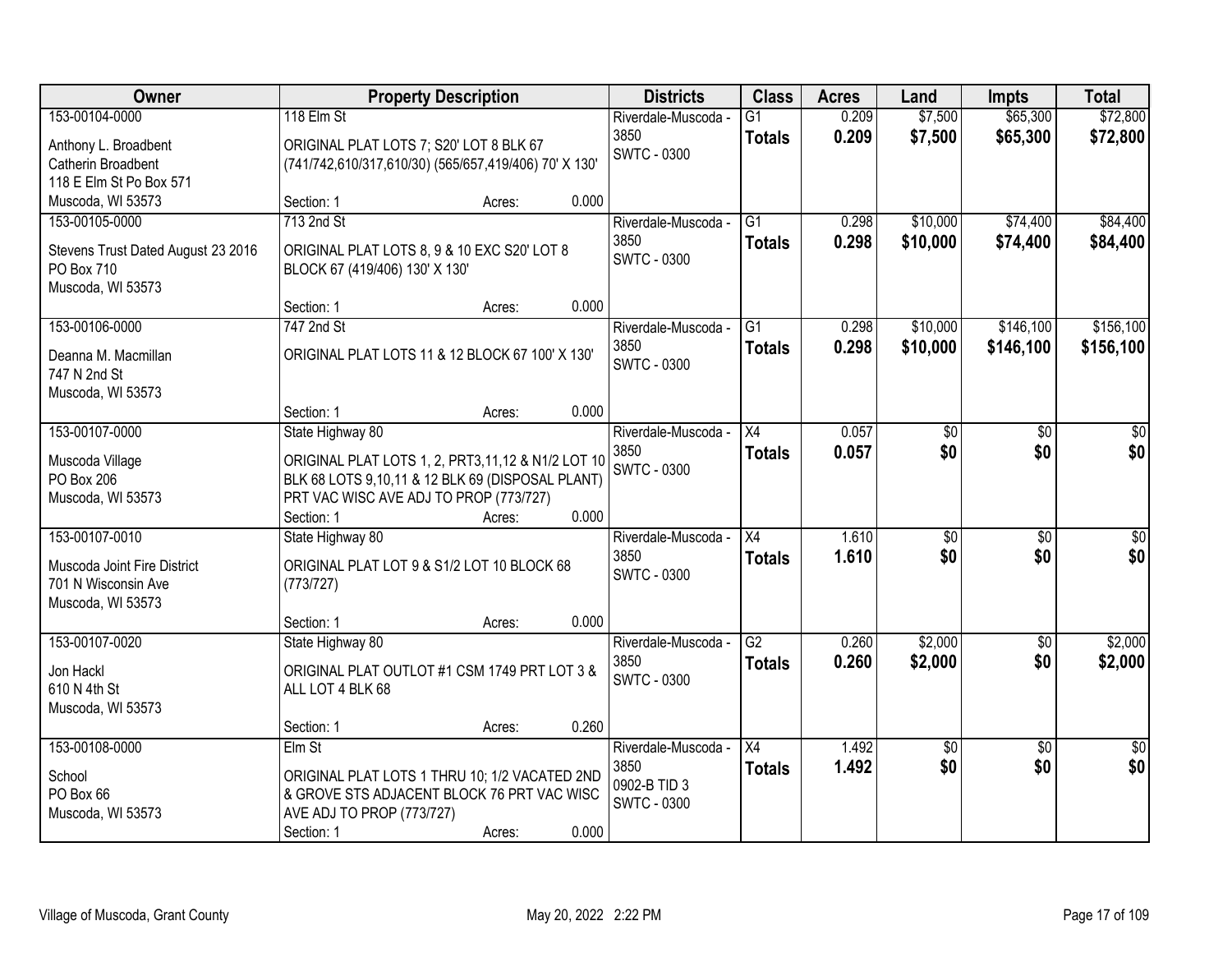| Owner                                                                    |                                                             | <b>Property Description</b>                      |       | <b>Districts</b>                                           | <b>Class</b>                     | <b>Acres</b>   | Land                   | <b>Impts</b>           | <b>Total</b>           |
|--------------------------------------------------------------------------|-------------------------------------------------------------|--------------------------------------------------|-------|------------------------------------------------------------|----------------------------------|----------------|------------------------|------------------------|------------------------|
| 153-00109-0000<br>School<br>PO Box 66                                    | Elm St<br>& GROVE STS ADJACENT BLOCK 77                     | ORIGINAL PLAT LOTS 1 THRU 10; 1/2 VACATED 2ND    |       | Riverdale-Muscoda -<br>3850<br>0902-B TID 3<br>SWTC - 0300 | Х4<br><b>Totals</b>              | 1.607<br>1.607 | $\overline{50}$<br>\$0 | $\overline{50}$<br>\$0 | \$0<br>\$0             |
| Muscoda, WI 53573                                                        | Section: 1                                                  | Acres:                                           | 0.000 |                                                            |                                  |                |                        |                        |                        |
| 153-00110-0000                                                           | 3rd St                                                      |                                                  |       | Riverdale-Muscoda -                                        | $\overline{X4}$                  | 1.722          | \$0                    | \$0                    | $\sqrt{50}$            |
| Muscoda Village<br>PO Box 206<br>Muscoda, WI 53573                       | 300'                                                        | ORIGINAL PLAT LOTS 1 THRU 10 BLOCK 78 250' X     |       | 3850<br><b>SWTC - 0300</b>                                 | <b>Totals</b>                    | 1.722          | \$0                    | \$0                    | \$0                    |
|                                                                          | Section: 1                                                  | Acres:                                           | 0.000 |                                                            |                                  |                |                        |                        |                        |
| 153-00111-0000<br>Holly J. Anderson<br>620 N 4th St<br>Muscoda, WI 53573 | 620 4th St<br>140'                                          | ORIGINAL PLAT LOT 1; N33' LOT 2 BLOCK 79 83' X   |       | Riverdale-Muscoda -<br>3850<br><b>SWTC - 0300</b>          | G <sub>1</sub><br><b>Totals</b>  | 0.267<br>0.267 | \$9,500<br>\$9,500     | \$75,300<br>\$75,300   | \$84,800<br>\$84,800   |
|                                                                          | Section: 1                                                  | Acres:                                           | 0.000 |                                                            |                                  |                |                        |                        |                        |
| 153-00112-0000<br>Jon F. Hackl<br>610 N 4th St<br>Muscoda, WI 53573      | 610 4th St<br>(508/425)                                     | ORIGINAL PLAT S17' LOT 2; LOTS 3, 4 & 5 BLOCK 79 |       | Riverdale-Muscoda -<br>3850<br><b>SWTC - 0300</b>          | $\overline{G1}$<br><b>Totals</b> | 0.537<br>0.537 | \$13,000<br>\$13,000   | \$132,100<br>\$132,100 | \$145,100<br>\$145,100 |
|                                                                          | Section: 1                                                  | Acres:                                           | 0.000 |                                                            |                                  |                |                        |                        |                        |
| 153-00113-0000<br>Barry D. Schultz<br>Diane K. Schultz<br>414 E Grove St | 414 Grove St<br>125' X 140'                                 | ORIGINAL PLAT LOTS 6 & 7; S25' LOT 8 BLOCK 79    |       | Riverdale-Muscoda -<br>3850<br><b>SWTC - 0300</b>          | $\overline{G1}$<br><b>Totals</b> | 0.402<br>0.402 | \$12,000<br>\$12,000   | \$111,900<br>\$111,900 | \$123,900<br>\$123,900 |
| Muscoda, WI 53573                                                        | Section: 1                                                  | Acres:                                           | 0.000 |                                                            |                                  |                |                        |                        |                        |
| 153-00114-0000<br>Rodney Rux<br>Bonnie J. Rux<br>480 E Elm Po Box 72     | 480 Elm St<br>125' X 140'                                   | ORIGINAL PLAT N25' LOT 8; LOTS 9 & 10 BLOCK 79   |       | Riverdale-Muscoda -<br>3850<br><b>SWTC - 0300</b>          | G1<br><b>Totals</b>              | 0.402<br>0.402 | \$12,000<br>\$12,000   | \$223,700<br>\$223,700 | \$235,700<br>\$235,700 |
| Muscoda, WI 53573-0072                                                   | Section: 1                                                  | Acres:                                           | 0.000 |                                                            |                                  |                |                        |                        |                        |
| 153-00115-0000<br>Larry D. Hines<br>540 E Grove St<br>Muscoda, WI 53573  | 540 Grove St<br>(617/825,508/425) 125' X 140'<br>Section: 1 | ORIGINAL PLAT LOTS 6 & 7; LOT 8 EXC N25 BLK 80   | 0.000 | Riverdale-Muscoda -<br>3850<br><b>SWTC - 0300</b>          | $\overline{G1}$<br><b>Totals</b> | 0.402<br>0.402 | \$12,000<br>\$12,000   | \$96,800<br>\$96,800   | \$108,800<br>\$108,800 |
|                                                                          |                                                             | Acres:                                           |       |                                                            |                                  |                |                        |                        |                        |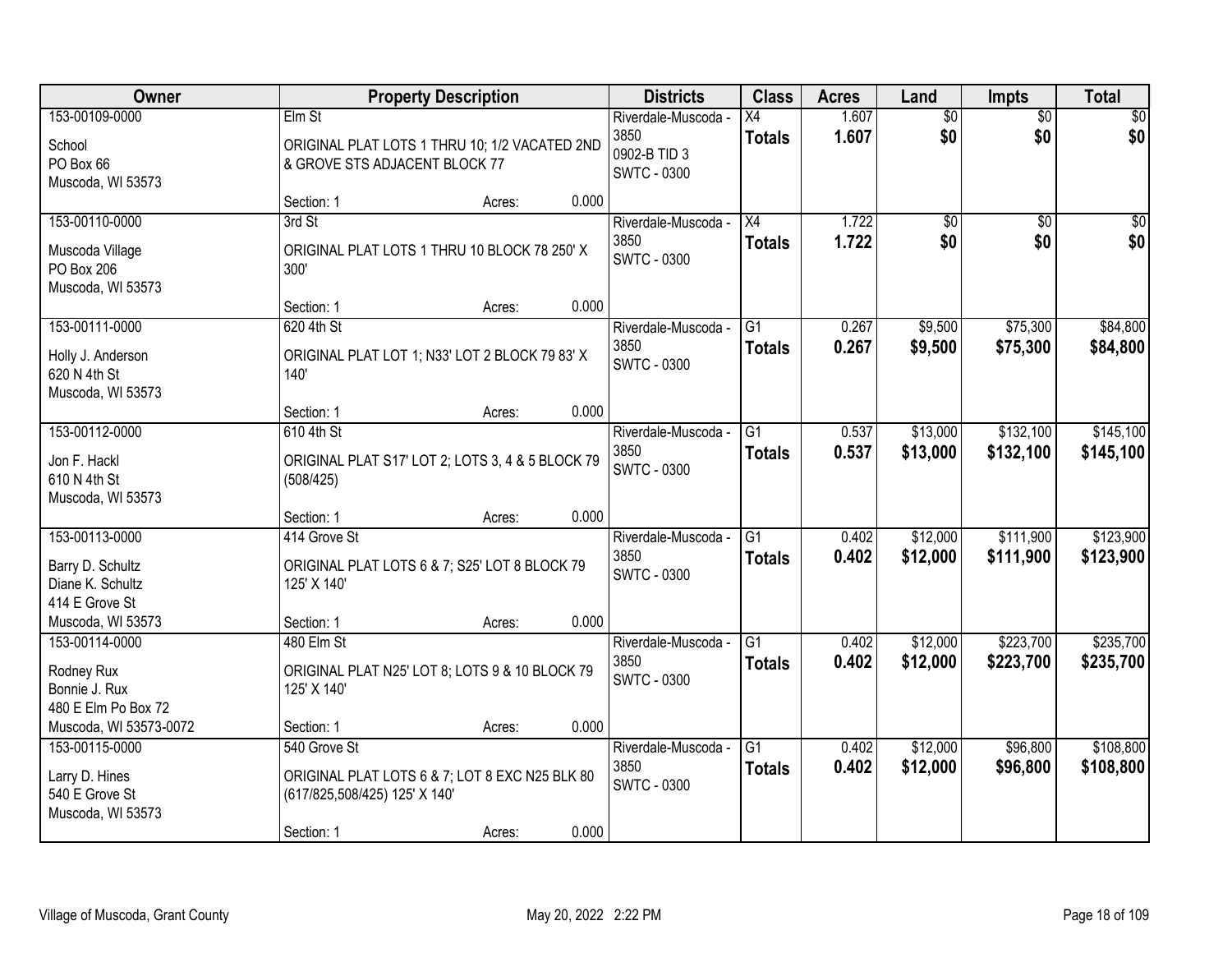| \$114,500<br>153-00115-0010<br>640 5th St<br>0.287<br>\$9,500<br>$\overline{G1}$<br>Riverdale-Muscoda -<br>3850<br>0.287<br>\$9,500<br>\$114,500<br><b>Totals</b><br>ORIGINAL PLAT W 100' OF LOTS 1 & 2; W 100' OF N29<br>William A. Tracy | \$124,000<br>\$124,000 |
|--------------------------------------------------------------------------------------------------------------------------------------------------------------------------------------------------------------------------------------------|------------------------|
|                                                                                                                                                                                                                                            |                        |
|                                                                                                                                                                                                                                            |                        |
| <b>SWTC - 0300</b><br>Rita L. Tracy<br>OF LOT 3 BLK 80 (695/383,617/14)                                                                                                                                                                    |                        |
| 640 N 5th St                                                                                                                                                                                                                               |                        |
| 0.000<br>Muscoda, WI 53573<br>Section: 1<br>Acres:                                                                                                                                                                                         |                        |
| 540 Elm St<br>\$8,000<br>\$70,500<br>153-00115-0020<br>$\overline{G1}$<br>0.230<br>Riverdale-Muscoda -                                                                                                                                     | \$78,500               |
| 0.230<br>3850<br>\$8,000<br>\$70,500<br><b>Totals</b>                                                                                                                                                                                      | \$78,500               |
| ORIGINAL PLAT E40' LOTS 1 & 2; E40' OF N25 ' LOT 3<br>Ronald R. Friederick<br><b>SWTC - 0300</b>                                                                                                                                           |                        |
| W40' OF N25' LOT 8: W40' OF LOTS 9 & 10 BLK 80<br>Sandra L. Friederick                                                                                                                                                                     |                        |
| 540 E Elm St<br>(508/425)                                                                                                                                                                                                                  |                        |
| 0.000<br>Muscoda, WI 53573<br>Section: 1<br>Acres:                                                                                                                                                                                         |                        |
| \$136,300<br>153-00115-0030<br>510 E Grove St<br>G1<br>\$12,000<br>Riverdale-Muscoda -<br>0.402                                                                                                                                            | \$148,300              |
| 3850<br>\$12,000<br>\$136,300<br>0.402<br><b>Totals</b><br>Thomas A. Stoltz<br>ORIGINAL PLAT S1/2 LOT 3; LOTS 4 & 5 BLK 80 125' X                                                                                                          | \$148,300              |
| <b>SWTC - 0300</b><br>Joy L. Stoltz<br>140'                                                                                                                                                                                                |                        |
| 1337 Meadow Brook Rd                                                                                                                                                                                                                       |                        |
| 0.000<br>Avoca, WI 53506<br>Section: 1<br>Acres:                                                                                                                                                                                           |                        |
| 560 Elm St<br>\$9,500<br>\$76,800<br>153-00116-0000<br>G1<br>0.287<br>Riverdale-Muscoda -                                                                                                                                                  | \$86,300               |
| 0.287<br>3850<br>\$76,800<br>\$9,500<br><b>Totals</b>                                                                                                                                                                                      | \$86,300               |
| ORIGINAL PLAT E100 OF N25' LOT 8; E100' LOTS 9 &<br>Cody V. Dosch<br><b>SWTC - 0300</b>                                                                                                                                                    |                        |
| Stacey M. Dosch<br>10; BLK 80 (706/750) (657/274,594/240)                                                                                                                                                                                  |                        |
| 560 E Elm St                                                                                                                                                                                                                               |                        |
| 0.000<br>Muscoda, WI 53573<br>Section: 1<br>Acres:                                                                                                                                                                                         |                        |
| 153-00117-0000<br>6th St<br>$\overline{X4}$<br>1.607<br>$\overline{50}$<br>$\overline{50}$<br>Riverdale-Muscoda -                                                                                                                          | $\overline{50}$        |
| 3850<br>1.607<br>\$0<br>\$0<br><b>Totals</b><br>ORIGINAL PLAT BLOCK 81; VACATED 7TH & GROVE<br>Cemetery                                                                                                                                    | \$0                    |
| SWTC - 0300<br>c/o St Josephs Church<br>STS ADJACENT (CEMETERY)                                                                                                                                                                            |                        |
| 780 Cty Z                                                                                                                                                                                                                                  |                        |
| Hazel Green, WI 53811<br>Section: 1<br>0.000<br>Acres:                                                                                                                                                                                     |                        |
| $\overline{X4}$<br>1.730<br>153-00118-0000<br>$\sqrt{50}$<br>$\overline{50}$<br>6th St<br>Riverdale-Muscoda -                                                                                                                              | $\overline{\$0}$       |
| \$0<br>\$0<br>3850<br>1.730<br><b>Totals</b>                                                                                                                                                                                               | \$0                    |
| ORIGINAL PLAT BLOCK 82; VACATED 7TH & GROVE<br>Cemetery<br><b>SWTC - 0300</b>                                                                                                                                                              |                        |
| c/o St Josephs Church<br><b>STS ADJACENT</b>                                                                                                                                                                                               |                        |
| 780 Cty Z                                                                                                                                                                                                                                  |                        |
| 0.000<br>Hazel Green, WI 53811<br>Section: 1<br>Acres:                                                                                                                                                                                     |                        |
| $\overline{30}$<br>153-00119-0000<br>6th St<br>$\overline{X4}$<br>1.980<br>\$0<br>Riverdale-Muscoda -                                                                                                                                      | $\overline{50}$        |
| \$0<br>\$0<br>3850<br>1.980<br><b>Totals</b><br>ORIGINAL PLAT BLOCK 83; VACATED 7TH & GROVE<br>Cemetery                                                                                                                                    | \$0                    |
| SWTC - 0300<br>c/o St Josephs Church<br>STS. ADJACENT                                                                                                                                                                                      |                        |
| 780 Cty Z                                                                                                                                                                                                                                  |                        |
| 0.000<br>Hazel Green, WI 53811<br>Section: 1<br>Acres:                                                                                                                                                                                     |                        |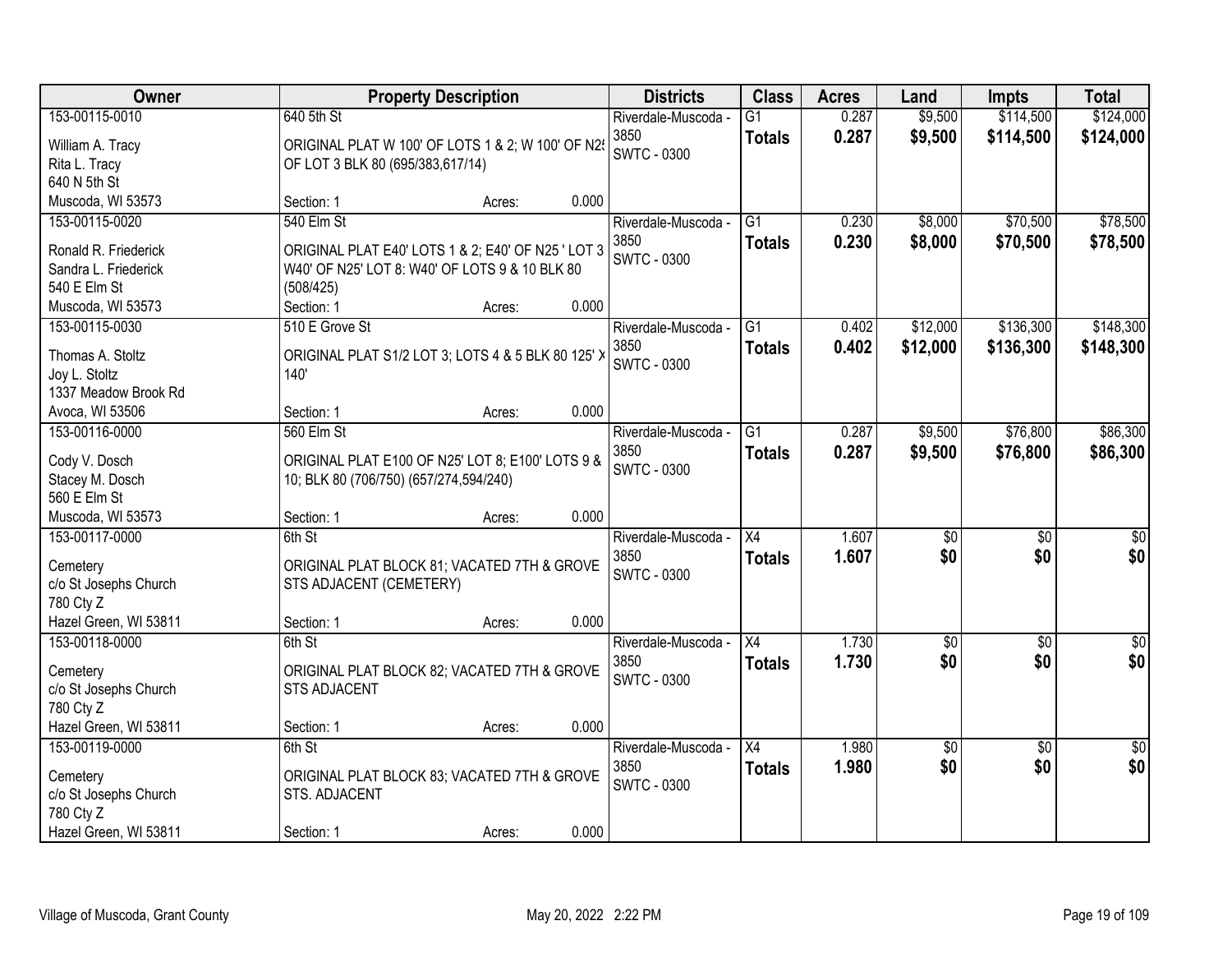| Owner                                |                                | <b>Property Description</b>                    |       | <b>Districts</b>    | <b>Class</b>    | <b>Acres</b> | Land            | Impts           | <b>Total</b> |
|--------------------------------------|--------------------------------|------------------------------------------------|-------|---------------------|-----------------|--------------|-----------------|-----------------|--------------|
| 153-00120-0000                       | 6th St                         |                                                |       | Riverdale-Muscoda - | $\overline{X4}$ | 1.607        | $\overline{60}$ | $\overline{50}$ | \$0          |
| Cemetery                             |                                | ORIGINAL PLAT BLOCK 84; VACATED 7TH & GROVE    |       | 3850                | <b>Totals</b>   | 1.607        | \$0             | \$0             | \$0          |
| c/o St Josephs Church                |                                | STS ADJ LOTS; N1/2 VAC PINE ST ADJ BLK         |       | <b>SWTC - 0300</b>  |                 |              |                 |                 |              |
| 780 Cty Z                            |                                |                                                |       |                     |                 |              |                 |                 |              |
| Hazel Green, WI 53811                | Section: 1                     | Acres:                                         | 0.000 |                     |                 |              |                 |                 |              |
| 153-00121-0000                       | 526 5th St                     |                                                |       | Riverdale-Muscoda - | $\overline{G1}$ | 0.273        | \$9,500         | \$132,900       | \$142,400    |
| Morgan E. Dobbs                      | ORIGINAL PLAT N1/3 W1/2 BLK 85 |                                                |       | 3850                | <b>Totals</b>   | 0.273        | \$9,500         | \$132,900       | \$142,400    |
| 526 N 5th St                         |                                |                                                |       | SWTC - 0300         |                 |              |                 |                 |              |
| Muscoda, WI 53573                    |                                |                                                |       |                     |                 |              |                 |                 |              |
|                                      | Section: 1                     | Acres:                                         | 0.000 |                     |                 |              |                 |                 |              |
| 153-00122-0000                       | 506 5th St                     |                                                |       | Riverdale-Muscoda - | $\overline{G1}$ | 0.273        | \$9,500         | \$75,200        | \$84,700     |
|                                      | ORIGINAL PLAT S1/3 W1/2 BLK 85 |                                                |       | 3850                | <b>Totals</b>   | 0.273        | \$9,500         | \$75,200        | \$84,700     |
| Jamey A. Bomkamp<br>Melinda J. Kotte |                                |                                                |       | <b>SWTC - 0300</b>  |                 |              |                 |                 |              |
| 506 5th St                           |                                |                                                |       |                     |                 |              |                 |                 |              |
| Muscoda, WI 53573                    | Section: 1                     | Acres:                                         | 0.000 |                     |                 |              |                 |                 |              |
| 153-00123-0000                       | 511 E Pine St                  |                                                |       | Riverdale-Muscoda - | $\overline{G1}$ | 0.207        | \$7,500         | \$112,900       | \$120,400    |
|                                      |                                |                                                |       | 3850                | <b>Totals</b>   | 0.207        | \$7,500         | \$112,900       | \$120,400    |
| Nathan J. Baudour                    |                                | ORIGINAL PLAT W72' LOTS 6 & 7; PRT LOT 8 BLOCK |       | <b>SWTC - 0300</b>  |                 |              |                 |                 |              |
| Denise K. Bardour<br>511 E Pine St   | 85                             |                                                |       |                     |                 |              |                 |                 |              |
| Muscoda, WI 53573                    | Section: 1                     |                                                | 0.000 |                     |                 |              |                 |                 |              |
| 153-00124-0000                       | 533 E Pine St                  | Acres:                                         |       | Riverdale-Muscoda - | $\overline{G1}$ | 0.187        | \$6,500         | \$71,300        | \$77,800     |
|                                      |                                |                                                |       | 3850                |                 | 0.187        | \$6,500         | \$71,300        | \$77,800     |
| Curtis Wilkinson                     |                                | ORIGINAL PLAT E65' LOTS 6 & 7; E65' S25' LOT 8 |       | <b>SWTC - 0300</b>  | <b>Totals</b>   |              |                 |                 |              |
| Annette Wilkinson                    | BLOCK 85                       |                                                |       |                     |                 |              |                 |                 |              |
| 533 E Pine St Po Box 544             |                                |                                                |       |                     |                 |              |                 |                 |              |
| Muscoda, WI 53573                    | Section: 1                     | Acres:                                         | 0.000 |                     |                 |              |                 |                 |              |
| 153-00125-0000                       | 525 Grove St                   |                                                |       | Riverdale-Muscoda - | G1              | 0.321        | \$10,500        | \$63,500        | \$74,000     |
| Helen M. Biba                        |                                | ORIGINAL PLAT PRT LOT 8; LOTS 9 & 10 BLOCK 85  |       | 3850                | <b>Totals</b>   | 0.321        | \$10,500        | \$63,500        | \$74,000     |
| Daniel P. Biba                       |                                |                                                |       | <b>SWTC - 0300</b>  |                 |              |                 |                 |              |
| 525 E Grove St                       |                                |                                                |       |                     |                 |              |                 |                 |              |
| Muscoda, WI 53573                    | Section: 1                     | Acres:                                         | 0.000 |                     |                 |              |                 |                 |              |
| 153-00126-0000                       | 516 5th St                     |                                                |       | Riverdale-Muscoda - | $\overline{G1}$ | 0.265        | \$9,500         | \$78,600        | \$88,100     |
| Kimberly D. Seifert                  |                                | ORIGINAL PLAT CENTER 1/3 W1/2 BLK 85 BLOCK 85  |       | 3850                | <b>Totals</b>   | 0.265        | \$9,500         | \$78,600        | \$88,100     |
| David P. Seifert                     |                                |                                                |       | <b>SWTC - 0300</b>  |                 |              |                 |                 |              |
| 516 N 5th St                         |                                |                                                |       |                     |                 |              |                 |                 |              |
| Muscoda, WI 53573                    | Section: 1                     | Acres:                                         | 0.000 |                     |                 |              |                 |                 |              |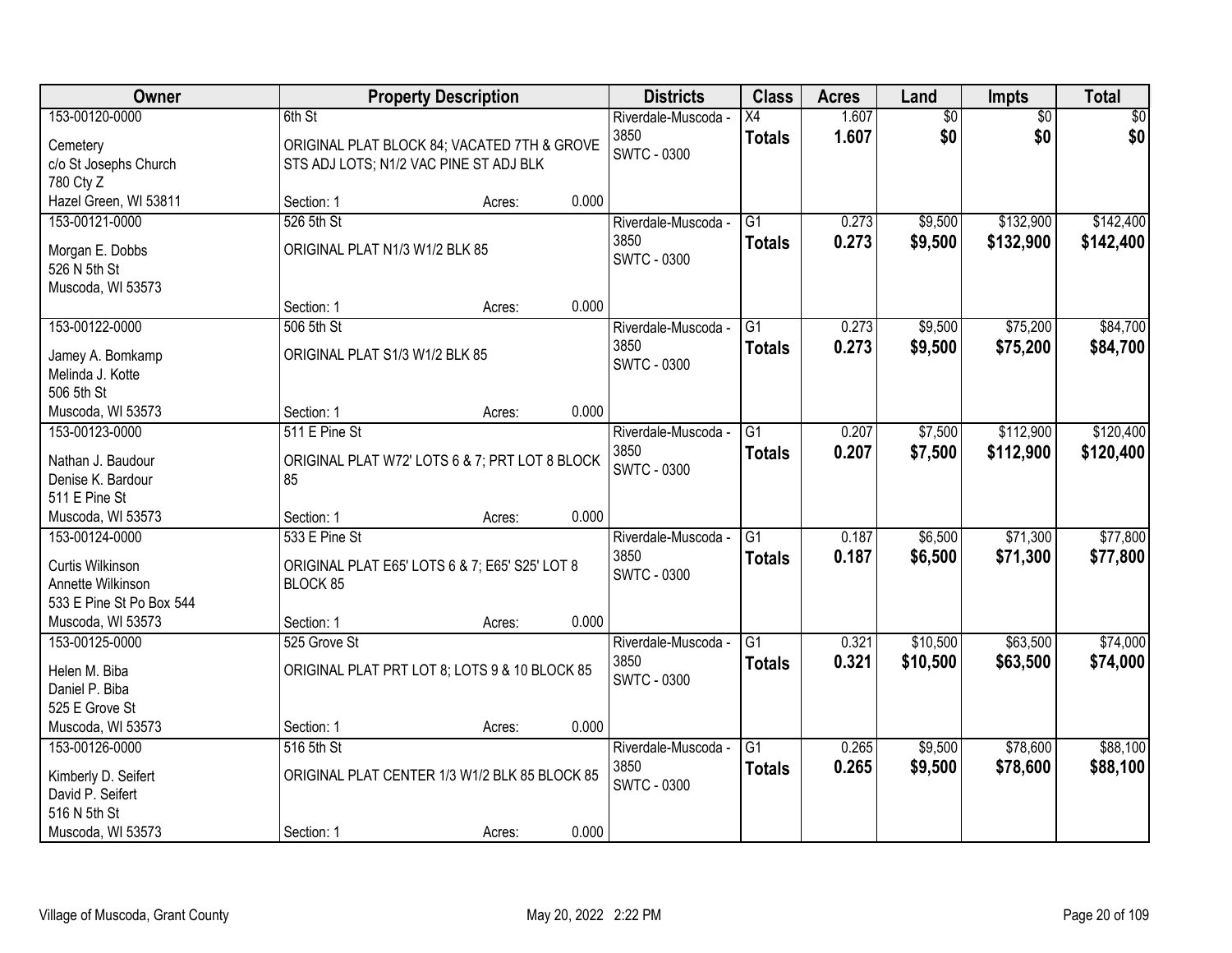| Owner                                                            |                       | <b>Property Description</b>                                                                        |       |                            | <b>Class</b>    | <b>Acres</b> | Land     | <b>Impts</b> | <b>Total</b> |
|------------------------------------------------------------------|-----------------------|----------------------------------------------------------------------------------------------------|-------|----------------------------|-----------------|--------------|----------|--------------|--------------|
| 153-00127-0000                                                   | 518 4th St            |                                                                                                    |       | Riverdale-Muscoda -        | $\overline{G2}$ | 0.482        | \$16,500 | \$125,800    | \$142,300    |
| Superior Holdings, LLC<br>4211 Gunnes Rd<br>Eau Claire, WI 54701 |                       | ORIGINAL PLAT LOTS 1,2,3 BLOCK 86 150' X 140'                                                      |       | 3850<br><b>SWTC - 0300</b> | <b>Totals</b>   | 0.482        | \$16,500 | \$125,800    | \$142,300    |
|                                                                  | Section: 1            | Acres:                                                                                             | 0.000 |                            |                 |              |          |              |              |
| 153-00127-0010                                                   | 508 4th St            |                                                                                                    |       | Riverdale-Muscoda -        | G2              | 0.321        | \$10,500 | \$132,200    | \$142,700    |
| Superior Holdings, LLC<br>4211 Gunnes Rd<br>Eau Claire, WI 54701 |                       | ORIGINAL PLAT LOTS 4 & 5 BLOCK 86 100' X 140'                                                      |       | 3850<br><b>SWTC - 0300</b> | <b>Totals</b>   | 0.321        | \$10,500 | \$132,200    | \$142,700    |
|                                                                  | Section: 1            | Acres:                                                                                             | 0.000 |                            |                 |              |          |              |              |
| 153-00128-0000                                                   | 411 E Pine St         |                                                                                                    |       | Riverdale-Muscoda -        | $\overline{G1}$ | 0.321        | \$10,500 | \$73,700     | \$84,200     |
| Stacey L. Olson<br>1811 Hardy Dr<br>Richland Center, WI 53581    |                       | ORIGINAL PLAT LOTS 6 & 7 BLOCK 86 100' X 140'                                                      |       | 3850<br><b>SWTC - 0300</b> | <b>Totals</b>   | 0.321        | \$10,500 | \$73,700     | \$84,200     |
|                                                                  | Section: 1            | Acres:                                                                                             | 0.000 |                            |                 |              |          |              |              |
| 153-00129-0000                                                   | 515 5th St            |                                                                                                    |       | Riverdale-Muscoda -        | G1              | 0.482        | \$13,000 | \$152,300    | \$165,300    |
| Jeromey S. Rux<br>PO Box 353<br>Muscoda, WI 53573                |                       | ORIGINAL PLAT LOTS 8, 9 & 10 BLOCK 86 150' X 140'                                                  |       | 3850<br><b>SWTC - 0300</b> | <b>Totals</b>   | 0.482        | \$13,000 | \$152,300    | \$165,300    |
|                                                                  | Section: 1            | Acres:                                                                                             | 0.000 |                            |                 |              |          |              |              |
| 153-00130-0000                                                   | 520 N 3rd St          |                                                                                                    |       | Riverdale-Muscoda -        | $\overline{G1}$ | 0.482        | \$13,000 | \$109,700    | \$122,700    |
| Lowell D. Ewing<br>Marlene M. Ewing                              |                       | ORIGINAL PLAT LOTS 1, 2 & 3 BLOCK 87 150' X 130'                                                   |       | 3850<br><b>SWTC - 0300</b> | <b>Totals</b>   | 0.482        | \$13,000 | \$109,700    | \$122,700    |
| 520 N 3rd St                                                     |                       |                                                                                                    |       |                            |                 |              |          |              |              |
| Muscoda, WI 53573                                                | Section: 1            | Acres:                                                                                             | 0.000 |                            |                 |              |          |              |              |
| 153-00131-0000                                                   | 514 N 3rd St          |                                                                                                    |       | Riverdale-Muscoda -        | $\overline{G1}$ | 0.321        | \$10,500 | \$58,600     | \$69,100     |
| Michael L. Bellis<br>Tiffany A. Bellis                           |                       | ORIGINAL PLAT LOTS 4 & 5; VACATED ST 35' X 150'<br>BLOCK 87 (ST BTWN LOTS 1 & 5) (476/372,476/371) |       | 3850<br><b>SWTC - 0300</b> | <b>Totals</b>   | 0.321        | \$10,500 | \$58,600     | \$69,100     |
| 514 N Third St                                                   | 135' X 140'           |                                                                                                    |       |                            |                 |              |          |              |              |
| Muscoda, WI 53573                                                | Section: 1            | Acres:                                                                                             | 0.000 |                            |                 |              |          |              |              |
| 153-00133-0000                                                   | 525 4th St            |                                                                                                    |       | Riverdale-Muscoda -        | $\overline{G1}$ | 0.402        | \$12,000 | \$93,600     | \$105,600    |
|                                                                  |                       |                                                                                                    |       | 3850                       | <b>Totals</b>   | 0.402        | \$12,000 | \$93,600     | \$105,600    |
| Michael A. Schroeder<br>Kimberly Schroeder                       | (448/522) 125' X 140' | ORIGINAL PLAT LOTS 7 & 8; S1/2 LOT 9 BLK 87                                                        |       | <b>SWTC - 0300</b>         |                 |              |          |              |              |
| 525 N 4th St                                                     |                       |                                                                                                    |       |                            |                 |              |          |              |              |
| Muscoda, WI 53573                                                | Section: 1            | Acres:                                                                                             | 0.000 |                            |                 |              |          |              |              |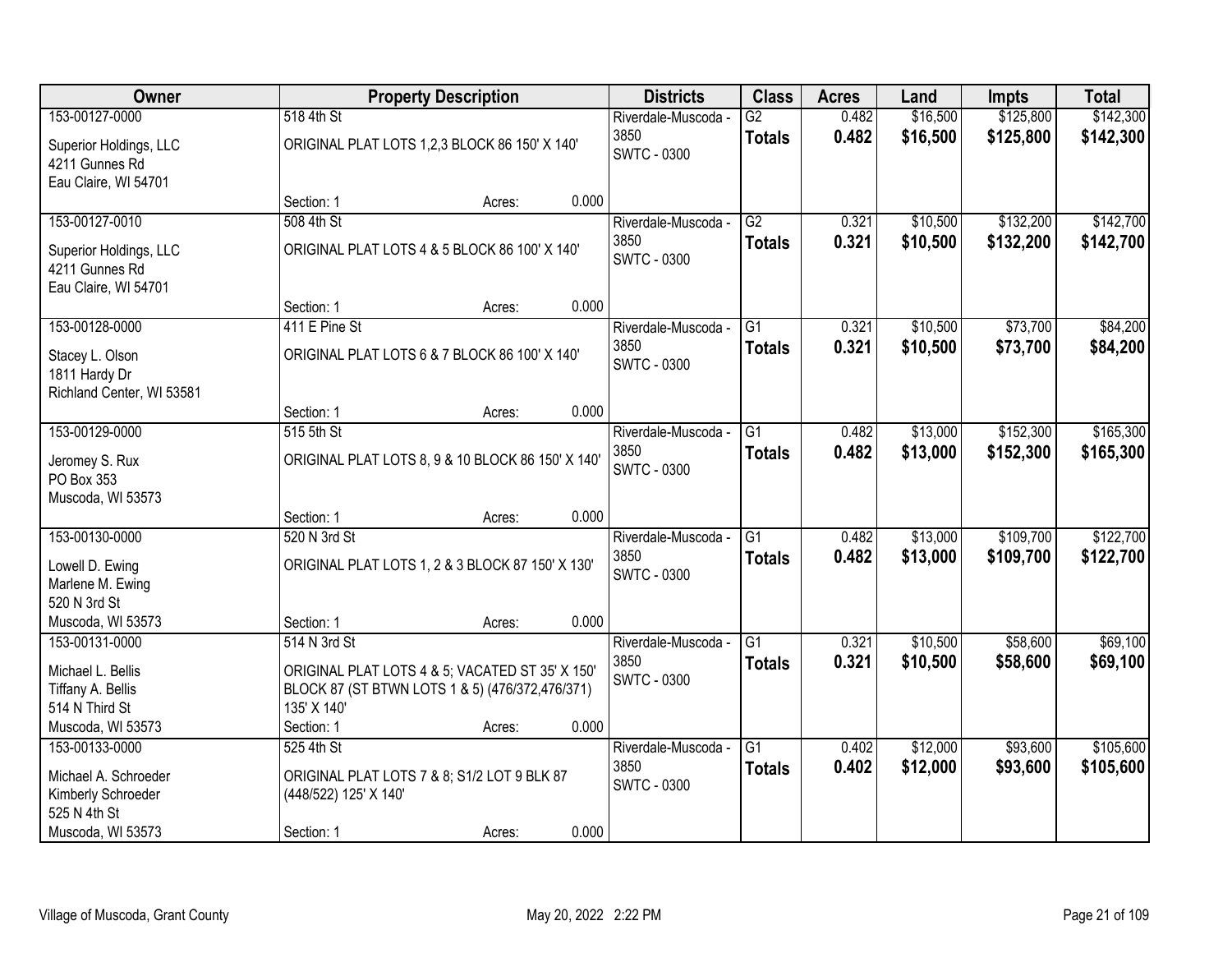| Owner                 | <b>Property Description</b>                        |        |       | <b>Districts</b>    | <b>Class</b>    | <b>Acres</b> | Land            | Impts           | <b>Total</b>    |
|-----------------------|----------------------------------------------------|--------|-------|---------------------|-----------------|--------------|-----------------|-----------------|-----------------|
| 153-00133-0010        | 555 4th St                                         |        |       | Riverdale-Muscoda - | $\overline{G1}$ | 0.241        | \$8,500         | \$130,900       | \$139,400       |
| Gary L. Osterholz     | ORIGINAL PLAT N1/2 LOT 9; LOT 10 BLK 87 75' X 140' |        |       | 3850                | <b>Totals</b>   | 0.241        | \$8,500         | \$130,900       | \$139,400       |
| Marjorie T. Osterholz |                                                    |        |       | <b>SWTC - 0300</b>  |                 |              |                 |                 |                 |
| 1910 Coral Tree Ct    |                                                    |        |       |                     |                 |              |                 |                 |                 |
| Brandon, FL 33511     | Section: 1                                         | Acres: | 0.000 |                     |                 |              |                 |                 |                 |
| 153-00134-0000        | $E$ Im St                                          |        |       | Riverdale-Muscoda - | $\overline{X4}$ | 1.607        | $\overline{50}$ | $\overline{50}$ | $\sqrt{50}$     |
| School                | ORIGINAL PLAT LOTS 1 THRU 10; 1/2 VACATED 2ND      |        |       | 3850                | <b>Totals</b>   | 1.607        | \$0             | \$0             | \$0             |
| PO Box 66             | & GROVE STS. ADJACENT BLOCK 88                     |        |       | 0902-B TID 3        |                 |              |                 |                 |                 |
| Muscoda, WI 53573     |                                                    |        |       | <b>SWTC - 0300</b>  |                 |              |                 |                 |                 |
|                       | Section: 1                                         | Acres: | 0.000 |                     |                 |              |                 |                 |                 |
| 153-00135-0000        | State Highway 80                                   |        |       | Riverdale-Muscoda - | X4              | 1.492        | $\overline{50}$ | $\overline{50}$ | $\overline{30}$ |
| School                | ORIGINAL PLAT LOTS 1 THRU 10; 1/2 VACATED 2ND      |        |       | 3850                | <b>Totals</b>   | 1.492        | \$0             | \$0             | \$0             |
| PO Box 66             | & GROVE STS. ADJACENT BLOCK 89 PRT VAC WISC        |        |       | 0902-B TID 3        |                 |              |                 |                 |                 |
| Muscoda, WI 53573     | AVE ADJ TO PROP (773/727)                          |        |       | <b>SWTC - 0300</b>  |                 |              |                 |                 |                 |
|                       | Section: 1                                         | Acres: | 0.000 |                     |                 |              |                 |                 |                 |
| 153-00136-0000        | Pine St                                            |        |       | Riverdale-Muscoda - | G1              | 1.770        | \$18,500        | \$0             | \$18,500        |
| Sandra C. Bomkamp     | ORIGINAL PLAT LOTS 1 THRU 5 & 15 THRU 18 BLK       |        |       | 3850                | <b>Totals</b>   | 1.770        | \$18,500        | \$0             | \$18,500        |
| Virgil J. Bomkamp     | 94 418.5' X 190' N1/2 VAC ALLEY ADJ LOTS ON S      |        |       | <b>SWTC - 0300</b>  |                 |              |                 |                 |                 |
| 430 W Maple St        | SIDE; VAC ALLEY BETWN LOT 1 AND LOTS 15-18 BLI     |        |       |                     |                 |              |                 |                 |                 |
| Muscoda, WI 53573     | Section: 12                                        | Acres: | 0.000 |                     |                 |              |                 |                 |                 |
| 153-00137-0000        | 430 W Maple St                                     |        |       | Riverdale-Muscoda - | $\overline{G1}$ | 0.475        | \$12,500        | \$88,200        | \$100,700       |
| Sandra C. Bomkamp     | ORIGINAL PLAT LOTS 6 & 7 BLOCK 94 S1/2 VAC         |        |       | 3850                | <b>Totals</b>   | 0.475        | \$12,500        | \$88,200        | \$100,700       |
| Virgil J. Bomkamp     | <b>ALLEY</b>                                       |        |       | <b>SWTC - 0300</b>  |                 |              |                 |                 |                 |
| 430 W Maple St        |                                                    |        |       |                     |                 |              |                 |                 |                 |
| Muscoda, WI 53573     | Section: 12                                        | Acres: | 0.000 |                     |                 |              |                 |                 |                 |
| 153-00138-0000        | 420 Maple St                                       |        |       | Riverdale-Muscoda - | $\overline{G1}$ | 0.436        | \$12,000        | \$104,200       | \$116,200       |
| Curtis Thompson       | ORIGINAL PLAT LOTS 8 & 9 BLOCK 94 100' X 190'      |        |       | 3850                | <b>Totals</b>   | 0.436        | \$12,000        | \$104,200       | \$116,200       |
| Janine E. Thompson    |                                                    |        |       | <b>SWTC - 0300</b>  |                 |              |                 |                 |                 |
| 420 W Maple St        |                                                    |        |       |                     |                 |              |                 |                 |                 |
| Muscoda, WI 53573     | Section: 12                                        | Acres: | 0.000 |                     |                 |              |                 |                 |                 |
| 153-00139-0000        | Maple St                                           |        |       | Riverdale-Muscoda - | $\overline{G1}$ | 0.218        | \$7,500         | $\overline{30}$ | \$7,500         |
| Donald R. Mcguire     | ORIGINAL PLAT LOT 10 BLOCK 94 S1/2 VAC ADJ LOT     |        |       | 3850                | <b>Totals</b>   | 0.218        | \$7,500         | \$0             | \$7,500         |
| Patricia A. Mcguire   | W1/2 VAC ALLEY ADJ LOT (787/923) 50' X 190'        |        |       | <b>SWTC - 0300</b>  |                 |              |                 |                 |                 |
| 314 Grand St          |                                                    |        |       |                     |                 |              |                 |                 |                 |
| Highland, WI 53543    | Section: 12                                        | Acres: | 0.000 |                     |                 |              |                 |                 |                 |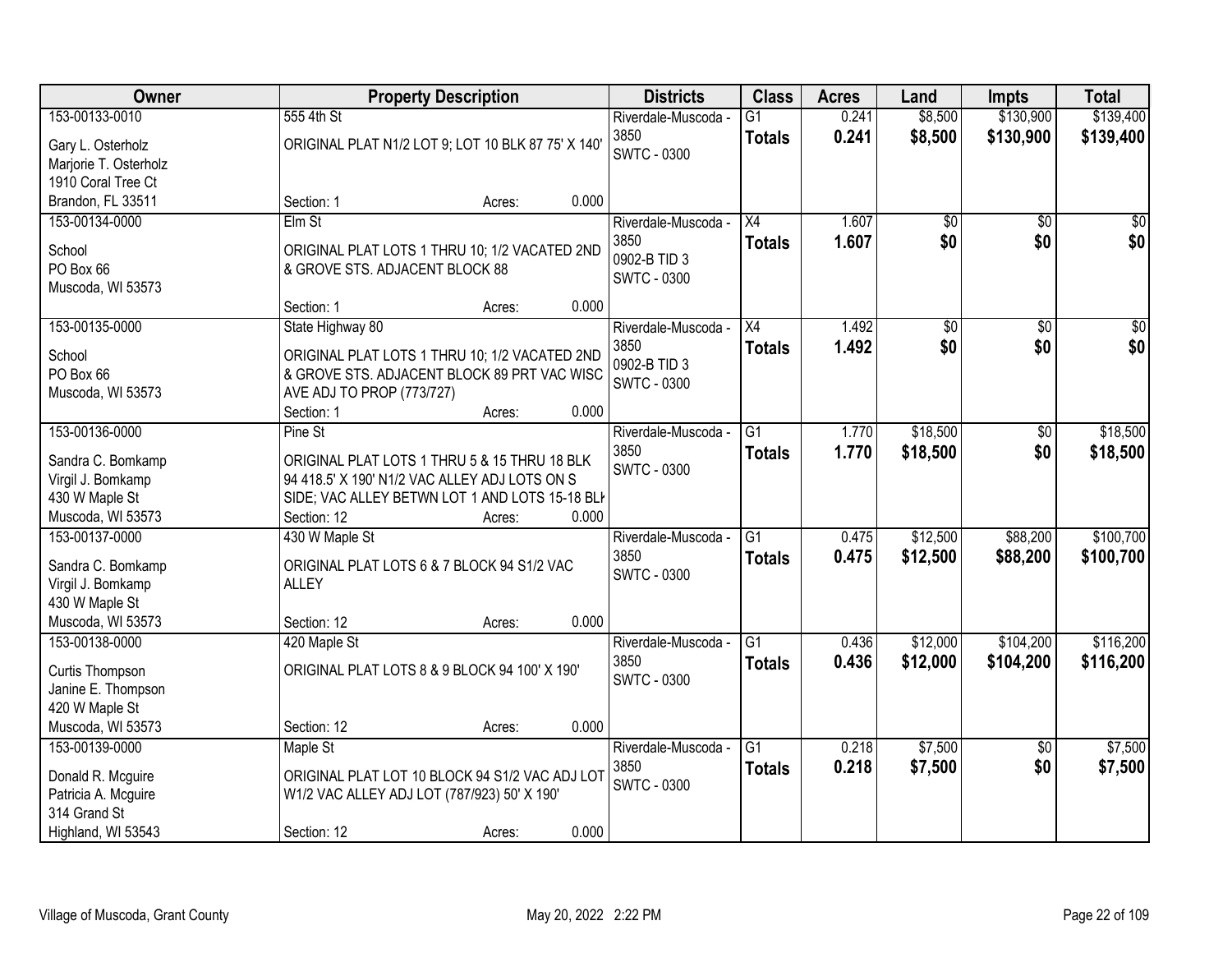| Owner                               |                                             | <b>Property Description</b>                      |       | <b>Districts</b>            | <b>Class</b>    | <b>Acres</b> | Land     | <b>Impts</b> | <b>Total</b> |
|-------------------------------------|---------------------------------------------|--------------------------------------------------|-------|-----------------------------|-----------------|--------------|----------|--------------|--------------|
| 153-00140-0000                      | 410 W Maple St                              |                                                  |       | Riverdale-Muscoda -         | $\overline{G2}$ | 0.643        | \$17,000 | \$255,800    | \$272,800    |
| Donald R. Mcguire                   |                                             | ORIGINAL PLAT LOTS 11 THRU 14 BLK 94 (787/923)   |       | 3850                        | <b>Totals</b>   | 0.643        | \$17,000 | \$255,800    | \$272,800    |
| Patricia A. Mcguire                 | 200' X 140' E1/2 VAC ALLEY ADJ LOTS         |                                                  |       | <b>SWTC - 0300</b>          |                 |              |          |              |              |
| 314 Grand St                        |                                             |                                                  |       |                             |                 |              |          |              |              |
| Highland, WI 53543                  | Section: 12                                 | Acres:                                           | 0.000 |                             |                 |              |          |              |              |
| 153-00141-0000                      | 325 W Pine St                               |                                                  |       | Riverdale-Muscoda -         | $\overline{G1}$ | 0.321        | \$10,500 | \$83,800     | \$94,300     |
| Susan G. Ames                       |                                             | ORIGINAL PLAT LOTS 1 & 2 BLOCK 95 100' X 140'    |       | 3850                        | <b>Totals</b>   | 0.321        | \$10,500 | \$83,800     | \$94,300     |
| 1317 Mac Arthur Dr                  |                                             |                                                  |       | <b>SWTC - 0300</b>          |                 |              |          |              |              |
| Janesville, WI 53548                |                                             |                                                  |       |                             |                 |              |          |              |              |
|                                     | Section: 12                                 | Acres:                                           | 0.000 |                             |                 |              |          |              |              |
| 153-00142-0000                      | 420 N Minnesota St                          |                                                  |       | Riverdale-Muscoda -         | G1              | 0.321        | \$10,500 | \$157,600    | \$168,100    |
| Joseph J. Hrubes                    |                                             |                                                  |       | 3850                        | <b>Totals</b>   | 0.321        | \$10,500 | \$157,600    | \$168,100    |
| Diane J. Hrubes                     | X 140'                                      | ORIGINAL PLAT LOTS 3 & 4 BLOCK 95 (493/664) 100' |       | <b>SWTC - 0300</b>          |                 |              |          |              |              |
| 420 N Minnesota St                  |                                             |                                                  |       |                             |                 |              |          |              |              |
| Muscoda, WI 53573                   | Section: 12                                 | Acres:                                           | 0.000 |                             |                 |              |          |              |              |
| 153-00143-0000                      | N Minnesota St                              |                                                  |       | Riverdale-Muscoda -         | G1              | 0.321        | \$10,500 | \$0          | \$10,500     |
|                                     |                                             |                                                  |       | 3850                        | <b>Totals</b>   | 0.321        | \$10,500 | \$0          | \$10,500     |
| Joseph J. Hrubes<br>Diane J. Hrubes | ORIGINAL PLAT LOTS 5 & 6 BLK 95 100' X 140' |                                                  |       | <b>SWTC - 0300</b>          |                 |              |          |              |              |
| 420 N Minnesota St                  |                                             |                                                  |       |                             |                 |              |          |              |              |
| Muscoda, WI 53573                   | Section: 12                                 | Acres:                                           | 0.000 |                             |                 |              |          |              |              |
| 153-00143-0010                      | 316 Maple St                                |                                                  |       | Riverdale-Muscoda -         | $\overline{G1}$ | 0.321        | \$10,500 | \$77,400     | \$87,900     |
|                                     |                                             |                                                  |       | 3850                        | <b>Totals</b>   | 0.321        | \$10,500 | \$77,400     | \$87,900     |
| Diane L. Imhoff                     | ORIGINAL PLAT LOTS 7 & 8 BLK 95 100' X 140' |                                                  |       | <b>SWTC - 0300</b>          |                 |              |          |              |              |
| 316 W Maple St                      |                                             |                                                  |       |                             |                 |              |          |              |              |
| Muscoda, WI 53573                   | Section: 12                                 | Acres:                                           | 0.000 |                             |                 |              |          |              |              |
| 153-00144-0000                      | 403 N Ohio St                               |                                                  |       | Riverdale-Muscoda -         | $\overline{G1}$ | 0.321        | \$10,500 | \$86,600     | \$97,100     |
|                                     |                                             |                                                  |       | 3850                        | <b>Totals</b>   | 0.321        | \$10,500 | \$86,600     | \$97,100     |
| Richard J. Prohaska                 |                                             | ORIGINAL PLAT LOTS 9 & 10 BLOCK 95 100' X 140'   |       | <b>SWTC - 0300</b>          |                 |              |          |              |              |
| Barbara Prohaska                    |                                             |                                                  |       |                             |                 |              |          |              |              |
| 403 N Ohio St                       |                                             |                                                  | 0.000 |                             |                 |              |          |              |              |
| Muscoda, WI 53573<br>153-00145-0000 | Section: 12<br>411 N Ohio St                | Acres:                                           |       |                             | $\overline{G1}$ | 0.241        | \$8,500  | \$45,800     | \$54,300     |
|                                     |                                             |                                                  |       | Riverdale-Muscoda -<br>3850 |                 | 0.241        | \$8,500  | \$45,800     |              |
| Ronald J. Machotka                  |                                             | ORIGINAL PLAT LOT 11; S1/2 LOT 12 BLOCK 95       |       | <b>SWTC - 0300</b>          | <b>Totals</b>   |              |          |              | \$54,300     |
| PO Box 692                          | (632/781,539/579) 75' X 140'                |                                                  |       |                             |                 |              |          |              |              |
| Muscoda, WI 53573                   |                                             |                                                  |       |                             |                 |              |          |              |              |
|                                     | Section: 12                                 | Acres:                                           | 0.000 |                             |                 |              |          |              |              |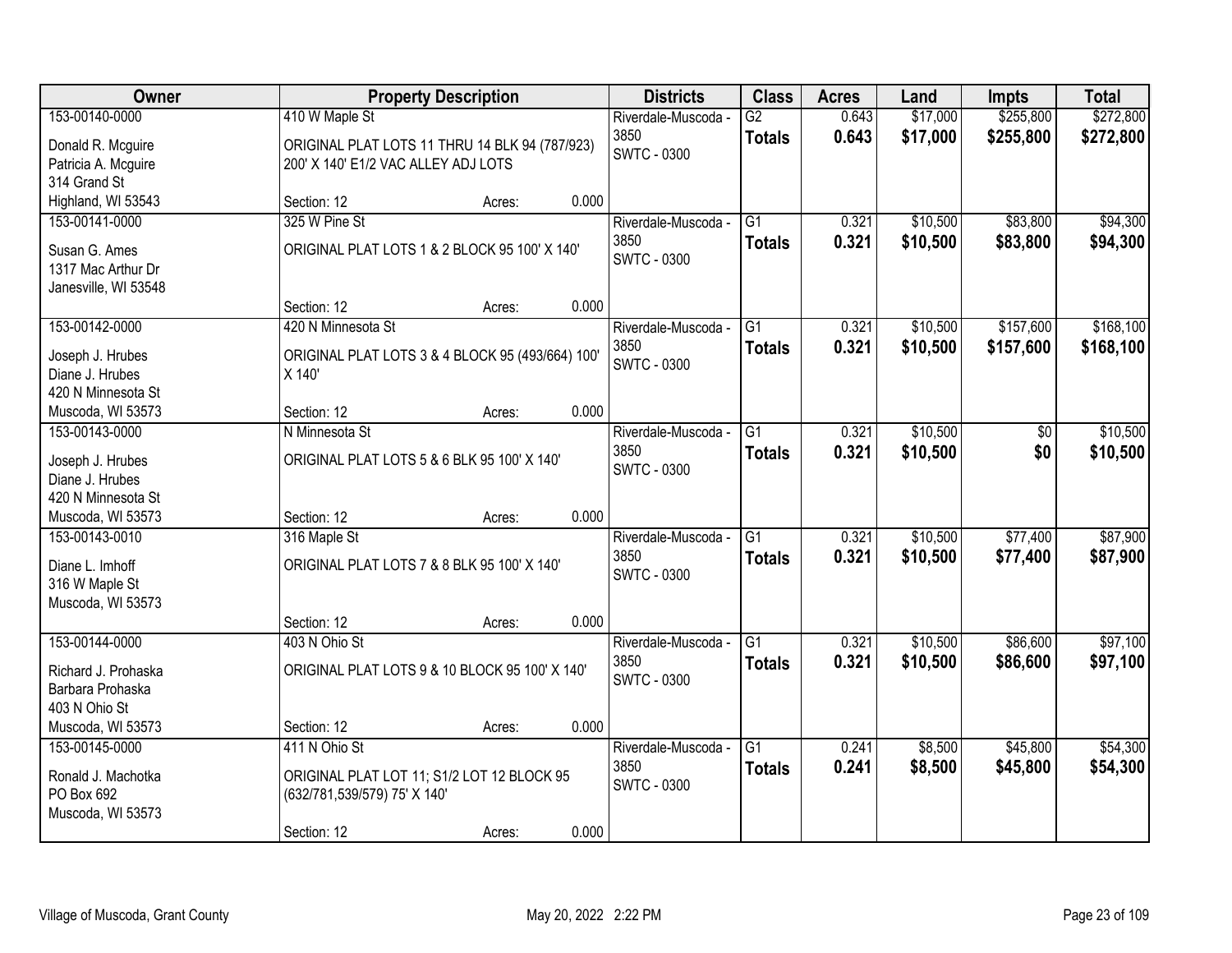| Owner                                                                                   |                                                                                                 | <b>Property Description</b> |       |                                                   | <b>Class</b>                     | <b>Acres</b>   | Land                 | <b>Impts</b>         | <b>Total</b>           |
|-----------------------------------------------------------------------------------------|-------------------------------------------------------------------------------------------------|-----------------------------|-------|---------------------------------------------------|----------------------------------|----------------|----------------------|----------------------|------------------------|
| 153-00146-0000<br>Evan Thomas<br>421 N Ohio St                                          | 421 N Ohio St<br>ORIGINAL PLAT N1/2 LOT 12; LOT 13 BLOCK 95 75' X<br>140'                       |                             |       | Riverdale-Muscoda -<br>3850<br><b>SWTC - 0300</b> | $\overline{G1}$<br><b>Totals</b> | 0.241<br>0.241 | \$8,500<br>\$8,500   | \$62,300<br>\$62,300 | \$70,800<br>\$70,800   |
| Muscoda, WI 53573                                                                       | Section: 12                                                                                     | Acres:                      | 0.000 |                                                   |                                  |                |                      |                      |                        |
| 153-00147-0000<br>Seth M. Bobb<br>429 N Ohio St<br>Muscoda, WI 53573                    | 429 N Ohio St<br>ORIGINAL PLAT LOTS 14 & 15; S15' LOT 16 BLOCK 95<br>(480/882) 115' X 140'      |                             |       | Riverdale-Muscoda -<br>3850<br><b>SWTC - 0300</b> | $\overline{G1}$<br><b>Totals</b> | 0.370<br>0.370 | \$11,500<br>\$11,500 | \$67,100<br>\$67,100 | \$78,600<br>\$78,600   |
|                                                                                         | Section: 12                                                                                     | Acres:                      | 0.000 |                                                   |                                  |                |                      |                      |                        |
| 153-00148-0000<br>Jacob G. Crook<br>Haley M. Mcnamer<br>227 W Pine St                   | 227 W Pine St<br>ORIGINAL PLAT S15' LOT 1; LOTS 2 & 3 BLOCK 96<br>531/506 115' X 140'           |                             |       | Riverdale-Muscoda -<br>3850<br><b>SWTC - 0300</b> | G1<br><b>Totals</b>              | 0.370<br>0.370 | \$11,500<br>\$11,500 | \$76,100<br>\$76,100 | \$87,600<br>\$87,600   |
| Muscoda, WI 53573                                                                       | Section: 12                                                                                     | Acres:                      | 0.000 |                                                   |                                  |                |                      |                      |                        |
| 153-00149-0000<br>Elmer E. Whiteaker<br>Amy D. Whiteaker<br>418 N Ohio St               | 418 N Ohio St<br>ORIGINAL PLAT LOTS 4 & 5 BLOCK 96 100' X 140'                                  |                             |       | Riverdale-Muscoda -<br>3850<br><b>SWTC - 0300</b> | G1<br><b>Totals</b>              | 0.321<br>0.321 | \$10,500<br>\$10,500 | \$63,900<br>\$63,900 | \$74,400<br>\$74,400   |
| Muscoda, WI 53573                                                                       | Section: 12                                                                                     | Acres:                      | 0.000 |                                                   |                                  |                |                      |                      |                        |
| 153-00150-0000<br>Damon Chandler Sr<br>404 N Ohio St<br>Muscoda, WI 53573               | 404 N Ohio St<br>ORIGINAL PLAT LOTS 6, 7 & 8 BLOCK 96 150' X 140'<br>Section: 12                | Acres:                      | 0.000 | Riverdale-Muscoda -<br>3850<br><b>SWTC - 0300</b> | $\overline{G1}$<br><b>Totals</b> | 0.482<br>0.482 | \$13,000<br>\$13,000 | \$91,100<br>\$91,100 | \$104,100<br>\$104,100 |
| 153-00151-0000                                                                          | 403 N lowa St                                                                                   |                             |       | Riverdale-Muscoda -                               | $\overline{G1}$                  | 0.161          | \$5,500              | \$61,300             | \$66,800               |
| David M. Reshan<br>403 N Iowa St<br>Muscoda, WI 53573                                   | ORIGINAL PLAT LOT 9 BLOCK 96 50' X 140'                                                         |                             |       | 3850<br><b>SWTC - 0300</b>                        | <b>Totals</b>                    | 0.161          | \$5,500              | \$61,300             | \$66,800               |
|                                                                                         | Section: 12                                                                                     | Acres:                      | 0.000 |                                                   |                                  |                |                      |                      |                        |
| 153-00152-0000<br>Marion Real Estate LLC<br>777 S James St<br>Richland Center, WI 53581 | 413 N lowa St<br>ORIGINAL PLAT LOTS 10 & 11; S1/2 LOT 12 BLOCK 96<br>125' X 140'<br>Section: 12 | Acres:                      | 0.000 | Riverdale-Muscoda -<br>3850<br><b>SWTC - 0300</b> | $\overline{G2}$<br><b>Totals</b> | 0.402<br>0.402 | \$15,500<br>\$15,500 | \$84,800<br>\$84,800 | \$100,300<br>\$100,300 |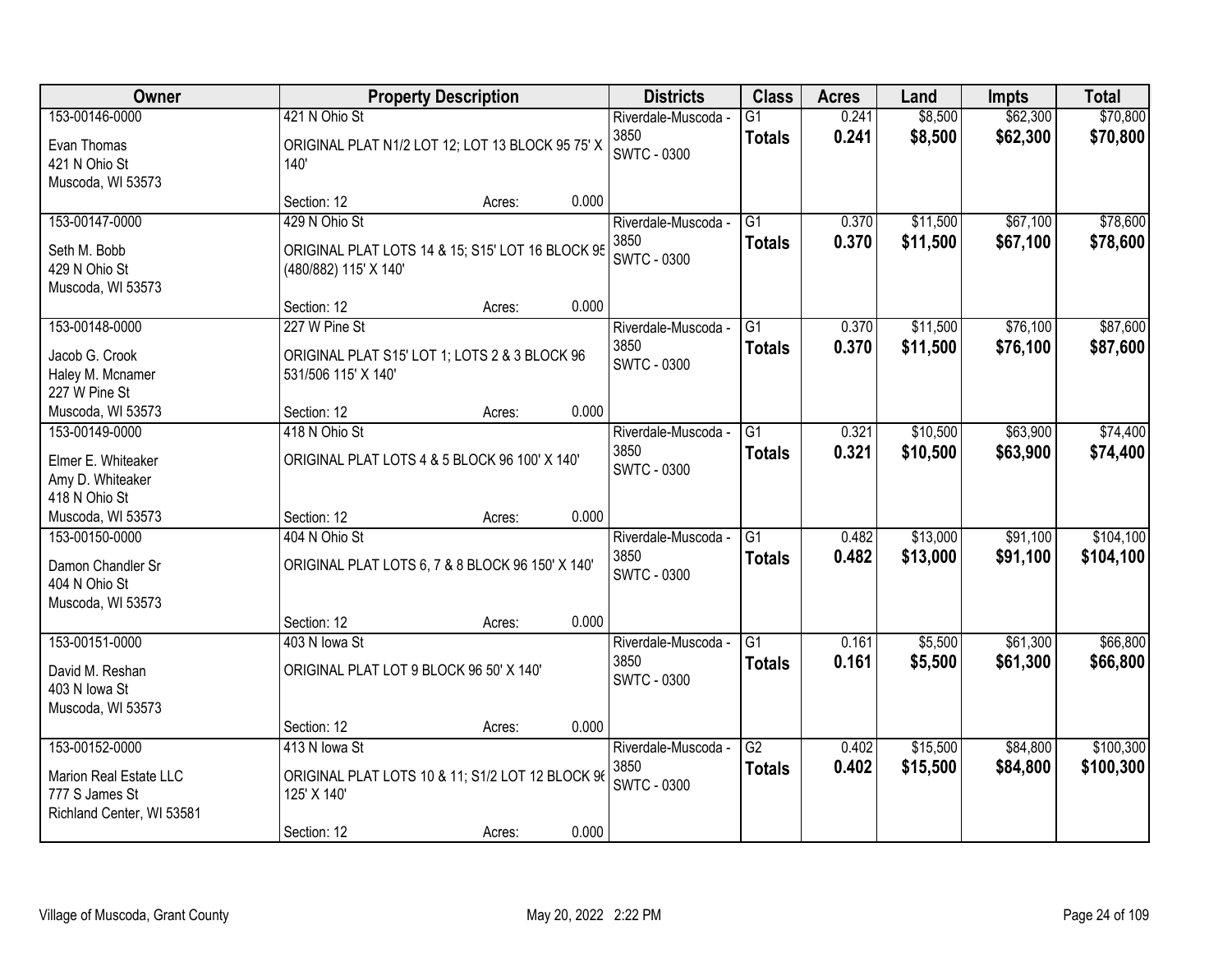| Owner                                                                          |                                                                                         | <b>Property Description</b> |       | <b>Districts</b>                                  | <b>Class</b>                     | <b>Acres</b>   | Land                 | <b>Impts</b>         | <b>Total</b>         |
|--------------------------------------------------------------------------------|-----------------------------------------------------------------------------------------|-----------------------------|-------|---------------------------------------------------|----------------------------------|----------------|----------------------|----------------------|----------------------|
| 153-00153-0000<br>Kelly J. Jansen<br>423 N lowa St<br>Muscoda, WI 53573        | 423 N lowa St<br>ORIGINAL PLAT N1/2 LOT 12; LOT 13 BLK 96<br>(547/78,631/99) 75' X 140' |                             |       | Riverdale-Muscoda -<br>3850<br><b>SWTC - 0300</b> | $\overline{G1}$<br><b>Totals</b> | 0.241<br>0.241 | \$8,500<br>\$8,500   | \$65,100<br>\$65,100 | \$73,600<br>\$73,600 |
|                                                                                | Section: 12                                                                             | Acres:                      | 0.000 |                                                   |                                  |                |                      |                      |                      |
| 153-00154-0000<br>Pamela J. Giannakos<br>433 N lowa St<br>Muscoda, WI 53573    | 433 N lowa St<br>ORIGINAL PLAT LOT 14 & 15; S15' LOT 16 BLOCK 96<br>115' X 140'         |                             |       | Riverdale-Muscoda -<br>3850<br><b>SWTC - 0300</b> | $\overline{G1}$<br><b>Totals</b> | 0.370<br>0.370 | \$11,500<br>\$11,500 | \$87,400<br>\$87,400 | \$98,900<br>\$98,900 |
| 153-00155-0000                                                                 | Section: 12<br>432 N lowa St                                                            | Acres:                      | 0.000 | Riverdale-Muscoda -                               | X4                               | 0.254          | \$0                  | \$0                  | $\overline{50}$      |
| American Legion<br>PO Box 485<br>Muscoda, WI 53573                             | ORIGINAL PLAT S 8'4" LOT 1; LOT 2; & N 21' LOT 3<br>BLOCK 97 79.4' X 140'               |                             |       | 3850<br><b>SWTC - 0300</b>                        | <b>Totals</b>                    | 0.254          | \$0                  | \$0                  | \$0                  |
|                                                                                | Section: 12                                                                             | Acres:                      | 0.000 |                                                   |                                  |                |                      |                      |                      |
| 153-00156-0000<br><b>Crystal Schauer</b><br>424 N lowa St<br>Muscoda, WI 53573 | 424 N lowa St<br>ORIGINAL PLAT S29' LOT 3; LOT 4 BLOCK 97 79' X<br>140'                 |                             |       | Riverdale-Muscoda -<br>3850<br><b>SWTC - 0300</b> | G1<br><b>Totals</b>              | 0.254<br>0.254 | \$9,000<br>\$9,000   | \$49,600<br>\$49,600 | \$58,600<br>\$58,600 |
|                                                                                | Section: 12                                                                             | Acres:                      | 0.000 |                                                   |                                  |                |                      |                      |                      |
| 153-00157-0000<br><b>Crystal Schauer</b><br>424 N lowa St<br>Muscoda, WI 53573 | 424 N lowa St<br>ORIGINAL PLAT LOT 5 BLOCK 97 (410/180) 50' X 140'                      |                             |       | Riverdale-Muscoda -<br>3850<br><b>SWTC - 0300</b> | $\overline{G1}$<br><b>Totals</b> | 0.161<br>0.161 | \$5,500<br>\$5,500   | \$24,800<br>\$24,800 | \$30,300<br>\$30,300 |
|                                                                                | Section: 12                                                                             | Acres:                      | 0.000 |                                                   |                                  |                |                      |                      |                      |
| 153-00158-0000<br>Nicole R. Marx<br>126 W Maple St<br>Muscoda, WI 53573        | 126 Maple St<br>ORIGINAL PLAT LOTS 6 THRU 8 EXC E 50' OF SD<br>LOTS (734/871) BLK 97    |                             |       | Riverdale-Muscoda -<br>3850<br><b>SWTC - 0300</b> | $\overline{G1}$<br><b>Totals</b> | 1.350<br>1.350 | \$16,000<br>\$16,000 | \$46,600<br>\$46,600 | \$62,600<br>\$62,600 |
|                                                                                | Section: 12                                                                             | Acres:                      | 0.000 |                                                   |                                  |                |                      |                      |                      |
| 153-00159-0000<br>J'Neane M. Young<br>118 W Maple St<br>Muscoda, WI 53573      | 118 W Maple St<br>ORIGINAL PLAT E 50' OF LOTS 6, 7 & 8 BLOCK 97<br>Section: 12          | Acres:                      | 0.000 | Riverdale-Muscoda -<br>3850<br><b>SWTC - 0300</b> | $\overline{G1}$<br><b>Totals</b> | 0.172<br>0.172 | \$6,000<br>\$6,000   | \$61,800<br>\$61,800 | \$67,800<br>\$67,800 |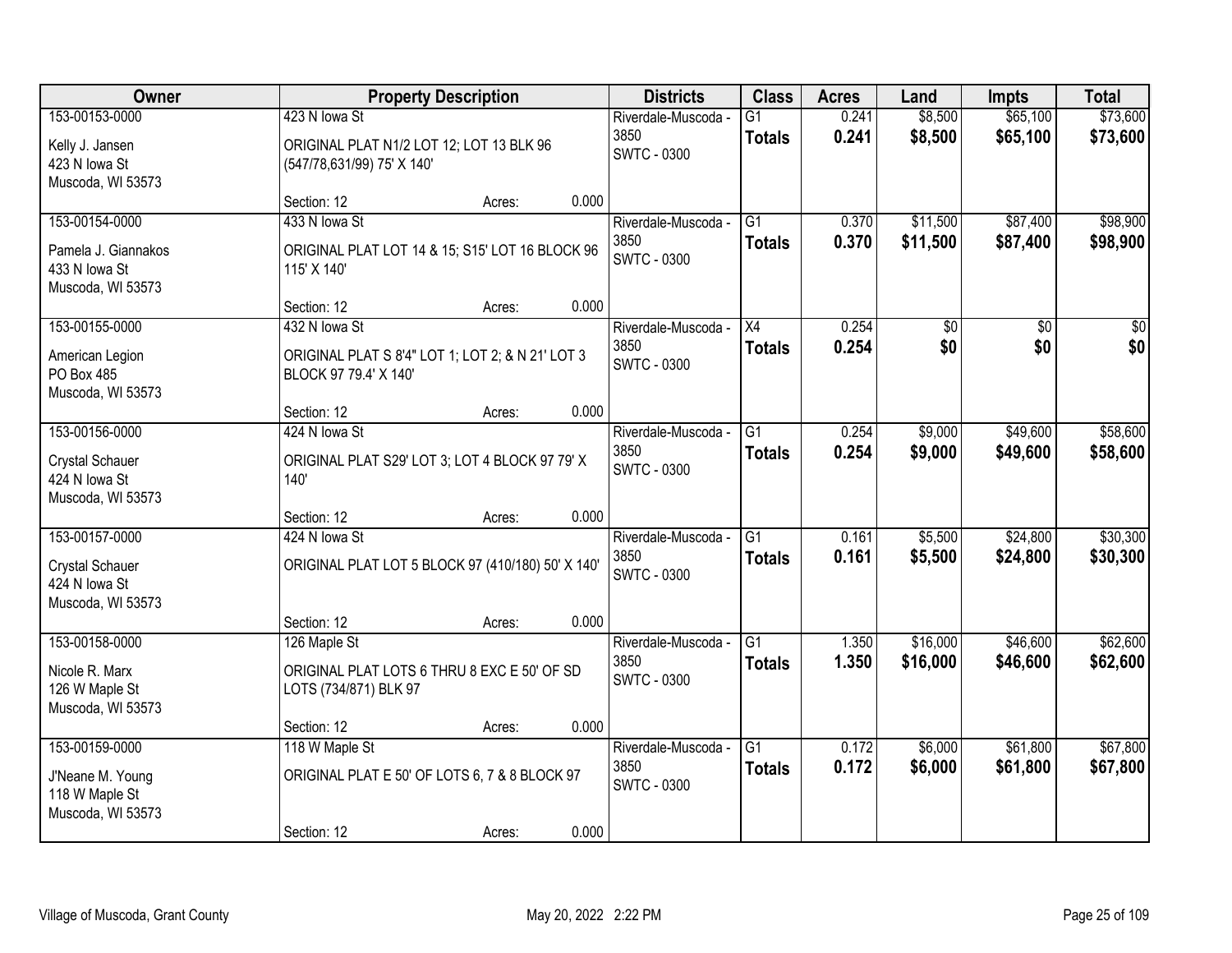| \$166,800<br>\$177,300<br>153-00160-0000<br>0.321<br>\$10,500<br>106 Maple St<br>Riverdale-Muscoda -<br>G1<br>3850<br>0.321<br>\$10,500<br>\$166,800<br>\$177,300<br><b>Totals</b><br>ORIGINAL PLAT LOTS 9 & 10 BLOCK 97<br>Victor N. Benson<br><b>SWTC - 0300</b><br>(645/140,546/175) PRT VAC WISC AVE ADJ TO PROP<br>Janet M. Benson<br>PO Box 505<br>(773/727) 100' X 140'<br>Muscoda, WI 53573-0505<br>0.000<br>Section: 12<br>Acres:<br>\$70,200<br>\$5,500<br>\$64,700<br>153-00161-0000<br>413 N Wisconsin Ave<br>G1<br>0.161<br>Riverdale-Muscoda -<br>3850<br>0.161<br>\$5,500<br>\$64,700<br>\$70,200<br><b>Totals</b><br>Jerald R. Kolman<br>ORIGINAL PLAT LOT 11 BLOCK 97 PRT VAC WISC<br>0902-B TID 3<br>413 N Wisconsin Ave<br>AVE ADJ TO PROP (773/727)<br><b>SWTC - 0300</b><br>Muscoda, WI 53573<br>0.000<br>Section: 12<br>Acres:<br>\$54,300<br>\$59,800<br>153-00162-0000<br>419 N Wisconsin Ave<br>$\overline{G1}$<br>\$5,500<br>0.161<br>Riverdale-Muscoda -<br>3850<br>\$5,500<br>\$54,300<br>0.161<br>\$59,800<br><b>Totals</b><br>Torre J. Nankee<br>ORIGINAL PLAT LOT 12 BLOCK 97 PRT VAC WISC<br>0902-B TID 3<br>Robert F. Nankee<br>AVE ADJ TO LOTS (773/727) 50' X 140'<br><b>SWTC - 0300</b><br>419 N Wisconsin Ave<br>0.000<br>Muscoda, WI 53573<br>Section: 12<br>Acres:<br>423 N Wisconsin Ave<br>\$5,500<br>\$53,500<br>153-00163-0000<br>$\overline{G1}$<br>0.161<br>Riverdale-Muscoda -<br>3850<br>0.161<br>\$5,500<br>\$53,500<br><b>Totals</b><br>Judith A. Angliss<br>ORIGINAL PLAT LOT 13 BLOCK 97 PRT VAC WISC<br>0902-B TID 3<br>423 N Wisconsin Ave<br>AVE ADJ TO LOTS (773/727) 50' X 140'<br><b>SWTC - 0300</b><br>Muscoda, WI 53573<br>0.000<br>Section: 12<br>Acres:<br>\$69,700<br>153-00164-0000<br>431 N Wisconsin Ave<br>$\overline{G1}$<br>\$11,500<br>0.370<br>Riverdale-Muscoda -<br>3850<br>0.370<br>\$69,700<br>\$11,500<br><b>Totals</b><br>ORIGINAL PLAT LOTS 14 & 15; S15' LOT 16 BLOCK 97<br>William J. Fisher<br>0902-B TID 3<br>101 E Main St<br>PRT VAC WISC AVE ADJ TO PROP (773/727) 115' X<br><b>SWTC - 0300</b><br>Cobb, WI 53526<br>140'<br>Section: 12<br>0.000<br>Acres:<br>$\overline{X4}$<br>153-00165-0000<br>1.492<br>$\overline{60}$<br>State Highway 80<br>Riverdale-Muscoda -<br>$\sqrt{50}$<br>\$0<br>3850<br>1.492<br>\$0<br><b>Totals</b><br>ORIGINAL PLAT LOTS 1 THRU 16; PRT VAC PINE ST;<br>School<br>0902-B TID 3<br>COM NE COR BLK 98; N TO SE COR BLK 89; W TO E<br>PO Box 66<br><b>SWTC - 0300</b><br>LN WIS AVE; S TO NW COR SD BLK; E TO POB EXC<br>Muscoda, WI 53573<br>0.000<br>Section: 1<br>Acres:<br>153-00165-0010<br>0.000<br>$\overline{30}$<br>408 Wisconsin Ave<br>Riverdale-Muscoda -<br>$\overline{X4}$<br>\$0<br>\$0<br>\$0<br>3850<br>0.000<br><b>Totals</b><br>****REMOVE ASSESSMENTS**** ORIGINAL PLAT<br>Muscoda Village<br>0902-B TID 3<br>PO Box 206<br>LOTS 5 THRU 12 BLOCK 98 PRT VAC WISC AVE<br><b>SWTC - 0300</b> | Owner             | <b>Property Description</b> | <b>Districts</b> | <b>Class</b> | <b>Acres</b> | Land | <b>Impts</b> | <b>Total</b> |
|-------------------------------------------------------------------------------------------------------------------------------------------------------------------------------------------------------------------------------------------------------------------------------------------------------------------------------------------------------------------------------------------------------------------------------------------------------------------------------------------------------------------------------------------------------------------------------------------------------------------------------------------------------------------------------------------------------------------------------------------------------------------------------------------------------------------------------------------------------------------------------------------------------------------------------------------------------------------------------------------------------------------------------------------------------------------------------------------------------------------------------------------------------------------------------------------------------------------------------------------------------------------------------------------------------------------------------------------------------------------------------------------------------------------------------------------------------------------------------------------------------------------------------------------------------------------------------------------------------------------------------------------------------------------------------------------------------------------------------------------------------------------------------------------------------------------------------------------------------------------------------------------------------------------------------------------------------------------------------------------------------------------------------------------------------------------------------------------------------------------------------------------------------------------------------------------------------------------------------------------------------------------------------------------------------------------------------------------------------------------------------------------------------------------------------------------------------------------------------------------------------------------------------------------------------------------------------------------------------------------------------------------------------------------------------------------------------------------------------------------------------------------------------------------------------------------------------------------------------------------------------------------------------------------------------------|-------------------|-----------------------------|------------------|--------------|--------------|------|--------------|--------------|
|                                                                                                                                                                                                                                                                                                                                                                                                                                                                                                                                                                                                                                                                                                                                                                                                                                                                                                                                                                                                                                                                                                                                                                                                                                                                                                                                                                                                                                                                                                                                                                                                                                                                                                                                                                                                                                                                                                                                                                                                                                                                                                                                                                                                                                                                                                                                                                                                                                                                                                                                                                                                                                                                                                                                                                                                                                                                                                                                     |                   |                             |                  |              |              |      |              |              |
|                                                                                                                                                                                                                                                                                                                                                                                                                                                                                                                                                                                                                                                                                                                                                                                                                                                                                                                                                                                                                                                                                                                                                                                                                                                                                                                                                                                                                                                                                                                                                                                                                                                                                                                                                                                                                                                                                                                                                                                                                                                                                                                                                                                                                                                                                                                                                                                                                                                                                                                                                                                                                                                                                                                                                                                                                                                                                                                                     |                   |                             |                  |              |              |      |              |              |
|                                                                                                                                                                                                                                                                                                                                                                                                                                                                                                                                                                                                                                                                                                                                                                                                                                                                                                                                                                                                                                                                                                                                                                                                                                                                                                                                                                                                                                                                                                                                                                                                                                                                                                                                                                                                                                                                                                                                                                                                                                                                                                                                                                                                                                                                                                                                                                                                                                                                                                                                                                                                                                                                                                                                                                                                                                                                                                                                     |                   |                             |                  |              |              |      |              |              |
|                                                                                                                                                                                                                                                                                                                                                                                                                                                                                                                                                                                                                                                                                                                                                                                                                                                                                                                                                                                                                                                                                                                                                                                                                                                                                                                                                                                                                                                                                                                                                                                                                                                                                                                                                                                                                                                                                                                                                                                                                                                                                                                                                                                                                                                                                                                                                                                                                                                                                                                                                                                                                                                                                                                                                                                                                                                                                                                                     |                   |                             |                  |              |              |      |              |              |
|                                                                                                                                                                                                                                                                                                                                                                                                                                                                                                                                                                                                                                                                                                                                                                                                                                                                                                                                                                                                                                                                                                                                                                                                                                                                                                                                                                                                                                                                                                                                                                                                                                                                                                                                                                                                                                                                                                                                                                                                                                                                                                                                                                                                                                                                                                                                                                                                                                                                                                                                                                                                                                                                                                                                                                                                                                                                                                                                     |                   |                             |                  |              |              |      |              |              |
|                                                                                                                                                                                                                                                                                                                                                                                                                                                                                                                                                                                                                                                                                                                                                                                                                                                                                                                                                                                                                                                                                                                                                                                                                                                                                                                                                                                                                                                                                                                                                                                                                                                                                                                                                                                                                                                                                                                                                                                                                                                                                                                                                                                                                                                                                                                                                                                                                                                                                                                                                                                                                                                                                                                                                                                                                                                                                                                                     |                   |                             |                  |              |              |      |              |              |
|                                                                                                                                                                                                                                                                                                                                                                                                                                                                                                                                                                                                                                                                                                                                                                                                                                                                                                                                                                                                                                                                                                                                                                                                                                                                                                                                                                                                                                                                                                                                                                                                                                                                                                                                                                                                                                                                                                                                                                                                                                                                                                                                                                                                                                                                                                                                                                                                                                                                                                                                                                                                                                                                                                                                                                                                                                                                                                                                     |                   |                             |                  |              |              |      |              |              |
|                                                                                                                                                                                                                                                                                                                                                                                                                                                                                                                                                                                                                                                                                                                                                                                                                                                                                                                                                                                                                                                                                                                                                                                                                                                                                                                                                                                                                                                                                                                                                                                                                                                                                                                                                                                                                                                                                                                                                                                                                                                                                                                                                                                                                                                                                                                                                                                                                                                                                                                                                                                                                                                                                                                                                                                                                                                                                                                                     |                   |                             |                  |              |              |      |              |              |
|                                                                                                                                                                                                                                                                                                                                                                                                                                                                                                                                                                                                                                                                                                                                                                                                                                                                                                                                                                                                                                                                                                                                                                                                                                                                                                                                                                                                                                                                                                                                                                                                                                                                                                                                                                                                                                                                                                                                                                                                                                                                                                                                                                                                                                                                                                                                                                                                                                                                                                                                                                                                                                                                                                                                                                                                                                                                                                                                     |                   |                             |                  |              |              |      |              |              |
|                                                                                                                                                                                                                                                                                                                                                                                                                                                                                                                                                                                                                                                                                                                                                                                                                                                                                                                                                                                                                                                                                                                                                                                                                                                                                                                                                                                                                                                                                                                                                                                                                                                                                                                                                                                                                                                                                                                                                                                                                                                                                                                                                                                                                                                                                                                                                                                                                                                                                                                                                                                                                                                                                                                                                                                                                                                                                                                                     |                   |                             |                  |              |              |      |              |              |
|                                                                                                                                                                                                                                                                                                                                                                                                                                                                                                                                                                                                                                                                                                                                                                                                                                                                                                                                                                                                                                                                                                                                                                                                                                                                                                                                                                                                                                                                                                                                                                                                                                                                                                                                                                                                                                                                                                                                                                                                                                                                                                                                                                                                                                                                                                                                                                                                                                                                                                                                                                                                                                                                                                                                                                                                                                                                                                                                     |                   |                             |                  |              |              |      |              |              |
|                                                                                                                                                                                                                                                                                                                                                                                                                                                                                                                                                                                                                                                                                                                                                                                                                                                                                                                                                                                                                                                                                                                                                                                                                                                                                                                                                                                                                                                                                                                                                                                                                                                                                                                                                                                                                                                                                                                                                                                                                                                                                                                                                                                                                                                                                                                                                                                                                                                                                                                                                                                                                                                                                                                                                                                                                                                                                                                                     |                   |                             |                  |              |              |      |              |              |
|                                                                                                                                                                                                                                                                                                                                                                                                                                                                                                                                                                                                                                                                                                                                                                                                                                                                                                                                                                                                                                                                                                                                                                                                                                                                                                                                                                                                                                                                                                                                                                                                                                                                                                                                                                                                                                                                                                                                                                                                                                                                                                                                                                                                                                                                                                                                                                                                                                                                                                                                                                                                                                                                                                                                                                                                                                                                                                                                     |                   |                             |                  |              |              |      |              |              |
|                                                                                                                                                                                                                                                                                                                                                                                                                                                                                                                                                                                                                                                                                                                                                                                                                                                                                                                                                                                                                                                                                                                                                                                                                                                                                                                                                                                                                                                                                                                                                                                                                                                                                                                                                                                                                                                                                                                                                                                                                                                                                                                                                                                                                                                                                                                                                                                                                                                                                                                                                                                                                                                                                                                                                                                                                                                                                                                                     |                   |                             |                  |              |              |      |              |              |
| \$59,000<br>\$59,000<br>\$81,200<br>\$81,200<br>$\sqrt{50}$<br>\$0<br>$\overline{50}$<br>\$0                                                                                                                                                                                                                                                                                                                                                                                                                                                                                                                                                                                                                                                                                                                                                                                                                                                                                                                                                                                                                                                                                                                                                                                                                                                                                                                                                                                                                                                                                                                                                                                                                                                                                                                                                                                                                                                                                                                                                                                                                                                                                                                                                                                                                                                                                                                                                                                                                                                                                                                                                                                                                                                                                                                                                                                                                                        |                   |                             |                  |              |              |      |              |              |
|                                                                                                                                                                                                                                                                                                                                                                                                                                                                                                                                                                                                                                                                                                                                                                                                                                                                                                                                                                                                                                                                                                                                                                                                                                                                                                                                                                                                                                                                                                                                                                                                                                                                                                                                                                                                                                                                                                                                                                                                                                                                                                                                                                                                                                                                                                                                                                                                                                                                                                                                                                                                                                                                                                                                                                                                                                                                                                                                     |                   |                             |                  |              |              |      |              |              |
|                                                                                                                                                                                                                                                                                                                                                                                                                                                                                                                                                                                                                                                                                                                                                                                                                                                                                                                                                                                                                                                                                                                                                                                                                                                                                                                                                                                                                                                                                                                                                                                                                                                                                                                                                                                                                                                                                                                                                                                                                                                                                                                                                                                                                                                                                                                                                                                                                                                                                                                                                                                                                                                                                                                                                                                                                                                                                                                                     |                   |                             |                  |              |              |      |              |              |
|                                                                                                                                                                                                                                                                                                                                                                                                                                                                                                                                                                                                                                                                                                                                                                                                                                                                                                                                                                                                                                                                                                                                                                                                                                                                                                                                                                                                                                                                                                                                                                                                                                                                                                                                                                                                                                                                                                                                                                                                                                                                                                                                                                                                                                                                                                                                                                                                                                                                                                                                                                                                                                                                                                                                                                                                                                                                                                                                     |                   |                             |                  |              |              |      |              |              |
|                                                                                                                                                                                                                                                                                                                                                                                                                                                                                                                                                                                                                                                                                                                                                                                                                                                                                                                                                                                                                                                                                                                                                                                                                                                                                                                                                                                                                                                                                                                                                                                                                                                                                                                                                                                                                                                                                                                                                                                                                                                                                                                                                                                                                                                                                                                                                                                                                                                                                                                                                                                                                                                                                                                                                                                                                                                                                                                                     |                   |                             |                  |              |              |      |              |              |
|                                                                                                                                                                                                                                                                                                                                                                                                                                                                                                                                                                                                                                                                                                                                                                                                                                                                                                                                                                                                                                                                                                                                                                                                                                                                                                                                                                                                                                                                                                                                                                                                                                                                                                                                                                                                                                                                                                                                                                                                                                                                                                                                                                                                                                                                                                                                                                                                                                                                                                                                                                                                                                                                                                                                                                                                                                                                                                                                     |                   |                             |                  |              |              |      |              |              |
|                                                                                                                                                                                                                                                                                                                                                                                                                                                                                                                                                                                                                                                                                                                                                                                                                                                                                                                                                                                                                                                                                                                                                                                                                                                                                                                                                                                                                                                                                                                                                                                                                                                                                                                                                                                                                                                                                                                                                                                                                                                                                                                                                                                                                                                                                                                                                                                                                                                                                                                                                                                                                                                                                                                                                                                                                                                                                                                                     |                   |                             |                  |              |              |      |              |              |
|                                                                                                                                                                                                                                                                                                                                                                                                                                                                                                                                                                                                                                                                                                                                                                                                                                                                                                                                                                                                                                                                                                                                                                                                                                                                                                                                                                                                                                                                                                                                                                                                                                                                                                                                                                                                                                                                                                                                                                                                                                                                                                                                                                                                                                                                                                                                                                                                                                                                                                                                                                                                                                                                                                                                                                                                                                                                                                                                     |                   |                             |                  |              |              |      |              |              |
|                                                                                                                                                                                                                                                                                                                                                                                                                                                                                                                                                                                                                                                                                                                                                                                                                                                                                                                                                                                                                                                                                                                                                                                                                                                                                                                                                                                                                                                                                                                                                                                                                                                                                                                                                                                                                                                                                                                                                                                                                                                                                                                                                                                                                                                                                                                                                                                                                                                                                                                                                                                                                                                                                                                                                                                                                                                                                                                                     |                   |                             |                  |              |              |      |              |              |
|                                                                                                                                                                                                                                                                                                                                                                                                                                                                                                                                                                                                                                                                                                                                                                                                                                                                                                                                                                                                                                                                                                                                                                                                                                                                                                                                                                                                                                                                                                                                                                                                                                                                                                                                                                                                                                                                                                                                                                                                                                                                                                                                                                                                                                                                                                                                                                                                                                                                                                                                                                                                                                                                                                                                                                                                                                                                                                                                     |                   |                             |                  |              |              |      |              |              |
|                                                                                                                                                                                                                                                                                                                                                                                                                                                                                                                                                                                                                                                                                                                                                                                                                                                                                                                                                                                                                                                                                                                                                                                                                                                                                                                                                                                                                                                                                                                                                                                                                                                                                                                                                                                                                                                                                                                                                                                                                                                                                                                                                                                                                                                                                                                                                                                                                                                                                                                                                                                                                                                                                                                                                                                                                                                                                                                                     |                   |                             |                  |              |              |      |              |              |
|                                                                                                                                                                                                                                                                                                                                                                                                                                                                                                                                                                                                                                                                                                                                                                                                                                                                                                                                                                                                                                                                                                                                                                                                                                                                                                                                                                                                                                                                                                                                                                                                                                                                                                                                                                                                                                                                                                                                                                                                                                                                                                                                                                                                                                                                                                                                                                                                                                                                                                                                                                                                                                                                                                                                                                                                                                                                                                                                     |                   |                             |                  |              |              |      |              |              |
|                                                                                                                                                                                                                                                                                                                                                                                                                                                                                                                                                                                                                                                                                                                                                                                                                                                                                                                                                                                                                                                                                                                                                                                                                                                                                                                                                                                                                                                                                                                                                                                                                                                                                                                                                                                                                                                                                                                                                                                                                                                                                                                                                                                                                                                                                                                                                                                                                                                                                                                                                                                                                                                                                                                                                                                                                                                                                                                                     |                   |                             |                  |              |              |      |              |              |
|                                                                                                                                                                                                                                                                                                                                                                                                                                                                                                                                                                                                                                                                                                                                                                                                                                                                                                                                                                                                                                                                                                                                                                                                                                                                                                                                                                                                                                                                                                                                                                                                                                                                                                                                                                                                                                                                                                                                                                                                                                                                                                                                                                                                                                                                                                                                                                                                                                                                                                                                                                                                                                                                                                                                                                                                                                                                                                                                     |                   |                             |                  |              |              |      |              |              |
|                                                                                                                                                                                                                                                                                                                                                                                                                                                                                                                                                                                                                                                                                                                                                                                                                                                                                                                                                                                                                                                                                                                                                                                                                                                                                                                                                                                                                                                                                                                                                                                                                                                                                                                                                                                                                                                                                                                                                                                                                                                                                                                                                                                                                                                                                                                                                                                                                                                                                                                                                                                                                                                                                                                                                                                                                                                                                                                                     |                   |                             |                  |              |              |      |              |              |
|                                                                                                                                                                                                                                                                                                                                                                                                                                                                                                                                                                                                                                                                                                                                                                                                                                                                                                                                                                                                                                                                                                                                                                                                                                                                                                                                                                                                                                                                                                                                                                                                                                                                                                                                                                                                                                                                                                                                                                                                                                                                                                                                                                                                                                                                                                                                                                                                                                                                                                                                                                                                                                                                                                                                                                                                                                                                                                                                     |                   |                             |                  |              |              |      |              |              |
|                                                                                                                                                                                                                                                                                                                                                                                                                                                                                                                                                                                                                                                                                                                                                                                                                                                                                                                                                                                                                                                                                                                                                                                                                                                                                                                                                                                                                                                                                                                                                                                                                                                                                                                                                                                                                                                                                                                                                                                                                                                                                                                                                                                                                                                                                                                                                                                                                                                                                                                                                                                                                                                                                                                                                                                                                                                                                                                                     |                   |                             |                  |              |              |      |              |              |
|                                                                                                                                                                                                                                                                                                                                                                                                                                                                                                                                                                                                                                                                                                                                                                                                                                                                                                                                                                                                                                                                                                                                                                                                                                                                                                                                                                                                                                                                                                                                                                                                                                                                                                                                                                                                                                                                                                                                                                                                                                                                                                                                                                                                                                                                                                                                                                                                                                                                                                                                                                                                                                                                                                                                                                                                                                                                                                                                     |                   |                             |                  |              |              |      |              |              |
|                                                                                                                                                                                                                                                                                                                                                                                                                                                                                                                                                                                                                                                                                                                                                                                                                                                                                                                                                                                                                                                                                                                                                                                                                                                                                                                                                                                                                                                                                                                                                                                                                                                                                                                                                                                                                                                                                                                                                                                                                                                                                                                                                                                                                                                                                                                                                                                                                                                                                                                                                                                                                                                                                                                                                                                                                                                                                                                                     |                   |                             |                  |              |              |      |              |              |
|                                                                                                                                                                                                                                                                                                                                                                                                                                                                                                                                                                                                                                                                                                                                                                                                                                                                                                                                                                                                                                                                                                                                                                                                                                                                                                                                                                                                                                                                                                                                                                                                                                                                                                                                                                                                                                                                                                                                                                                                                                                                                                                                                                                                                                                                                                                                                                                                                                                                                                                                                                                                                                                                                                                                                                                                                                                                                                                                     |                   |                             |                  |              |              |      |              |              |
|                                                                                                                                                                                                                                                                                                                                                                                                                                                                                                                                                                                                                                                                                                                                                                                                                                                                                                                                                                                                                                                                                                                                                                                                                                                                                                                                                                                                                                                                                                                                                                                                                                                                                                                                                                                                                                                                                                                                                                                                                                                                                                                                                                                                                                                                                                                                                                                                                                                                                                                                                                                                                                                                                                                                                                                                                                                                                                                                     | Muscoda, WI 53573 | 773/727 200' X 300'         |                  |              |              |      |              |              |
| 0.000<br>Section: 12<br>Acres:                                                                                                                                                                                                                                                                                                                                                                                                                                                                                                                                                                                                                                                                                                                                                                                                                                                                                                                                                                                                                                                                                                                                                                                                                                                                                                                                                                                                                                                                                                                                                                                                                                                                                                                                                                                                                                                                                                                                                                                                                                                                                                                                                                                                                                                                                                                                                                                                                                                                                                                                                                                                                                                                                                                                                                                                                                                                                                      |                   |                             |                  |              |              |      |              |              |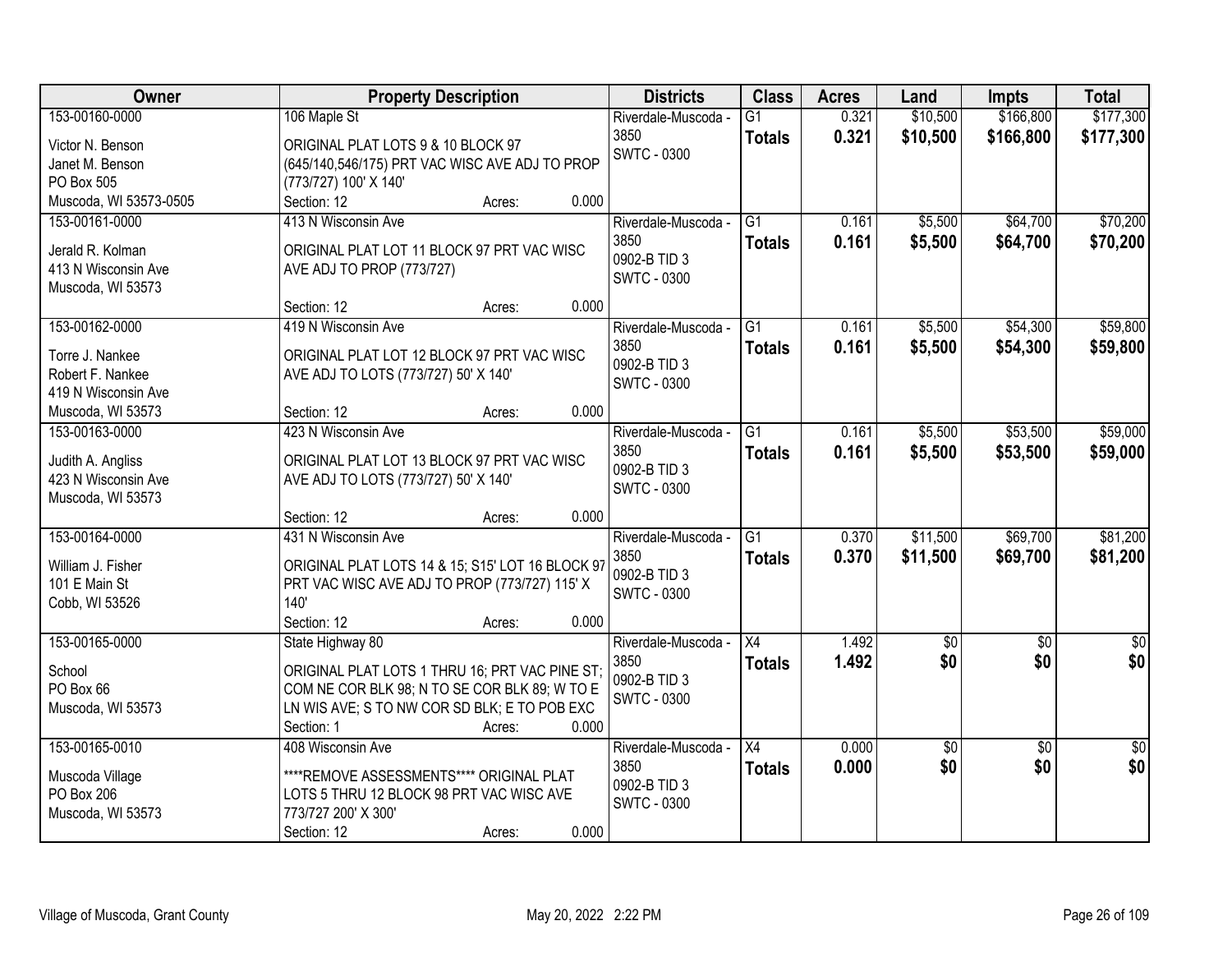| Owner                                                          | <b>Property Description</b>                                                                                     |                 | <b>Districts</b>           | <b>Class</b>    | <b>Acres</b> | Land            | <b>Impts</b>    | <b>Total</b> |
|----------------------------------------------------------------|-----------------------------------------------------------------------------------------------------------------|-----------------|----------------------------|-----------------|--------------|-----------------|-----------------|--------------|
| 153-00166-0000                                                 | 2nd St                                                                                                          |                 | Riverdale-Muscoda -        | X4              | 0.321        | \$0             | $\overline{50}$ | \$0          |
| School<br>PO Box 66<br>Muscoda, WI 53573                       | ORIGINAL PLAT LOTS 1 & 2 BLOCK 99 100' X 140'<br>PRT N 2ND ST N OF PINE ST E OF BLK 98 B& W OF<br><b>BLK 99</b> |                 | 3850<br><b>SWTC - 0300</b> | <b>Totals</b>   | 0.321        | \$0             | \$0             | \$0          |
|                                                                | Section: 12                                                                                                     | 0.000<br>Acres: |                            |                 |              |                 |                 |              |
| 153-00167-0000                                                 | 420 2nd St                                                                                                      |                 | Riverdale-Muscoda -        | G1              | 0.321        | \$10,500        | \$50,800        | \$61,300     |
| Driftless Management, LLC<br>333 S 6th St<br>Muscoda, WI 53573 | ORIGINAL PLAT LOTS 3 & 4 BLOCK 99 (528/575) 100'<br>X 140'                                                      |                 | 3850<br><b>SWTC - 0300</b> | <b>Totals</b>   | 0.321        | \$10,500        | \$50,800        | \$61,300     |
|                                                                | Section: 12                                                                                                     | 0.000<br>Acres: |                            |                 |              |                 |                 |              |
| 153-00168-0000                                                 | 412 2nd St                                                                                                      |                 | Riverdale-Muscoda -        | G1              | 0.321        | \$10,500        | \$45,700        | \$56,200     |
| Rick Butteris et al<br>412 N 2nd St<br>Muscoda, WI 53573       | ORIGINAL PLAT LOTS 5 & 6 BLOCK 99 100' X 140'                                                                   |                 | 3850<br><b>SWTC - 0300</b> | <b>Totals</b>   | 0.321        | \$10,500        | \$45,700        | \$56,200     |
|                                                                | Section: 12                                                                                                     | 0.000<br>Acres: |                            |                 |              |                 |                 |              |
| 153-00169-0000                                                 | 402 N 2nd St                                                                                                    |                 | Riverdale-Muscoda -        | X4              | 0.321        | $\overline{50}$ | \$0             | \$0          |
| Church<br>402 N 2nd St<br>Muscoda, WI 53573                    | ORIGINAL PLAT LOTS 7 & 8 BLOCK 99 100' X 140'                                                                   |                 | 3850<br><b>SWTC - 0300</b> | <b>Totals</b>   | 0.321        | \$0             | \$0             | \$0          |
|                                                                | Section: 12                                                                                                     | 0.000<br>Acres: |                            |                 |              |                 |                 |              |
| 153-00170-0000                                                 | 218 Maple St                                                                                                    |                 | Riverdale-Muscoda -        | $\overline{G1}$ | 0.115        | \$4,000         | \$52,500        | \$56,500     |
| Shale Meyer<br>218 E Maple St<br>Muscoda, WI 53573             | ORIGINAL PLAT W40' LOTS 9 & 10; ALSO 10' X 100'<br>PCL ABUTTING W SIDE LOTS 9 & 10 BLOCK 99                     |                 | 3850<br><b>SWTC - 0300</b> | <b>Totals</b>   | 0.115        | \$4,000         | \$52,500        | \$56,500     |
|                                                                | Section: 12                                                                                                     | 0.000<br>Acres: |                            |                 |              |                 |                 |              |
| 153-00171-0000                                                 | 403 N 3rd St                                                                                                    |                 | Riverdale-Muscoda -        | $\overline{G1}$ | 0.212        | \$7,500         | \$82,000        | \$89,500     |
| Thomas P. Mckenna<br>Jean R. Mckenna<br>403 N 3rd St           | ORIGINAL PLAT E2/3 LOTS 9 & 10 BLOCK 99                                                                         |                 | 3850<br><b>SWTC - 0300</b> | <b>Totals</b>   | 0.212        | \$7,500         | \$82,000        | \$89,500     |
| Muscoda, WI 53573                                              | Section: 12                                                                                                     | 0.000<br>Acres: |                            |                 |              |                 |                 |              |
| 153-00172-0000                                                 | 415 N 3rd St                                                                                                    |                 | Riverdale-Muscoda -        | $\overline{G1}$ | 0.321        | \$10,500        | \$79,200        | \$89,700     |
| Michael P. Ernst<br>302 W Warehouse St<br>Muscoda, WI 53573    | ORIGINAL PLAT LOTS 11 & 12 BLOCK 99 100' X 140'                                                                 |                 | 3850<br><b>SWTC - 0300</b> | <b>Totals</b>   | 0.321        | \$10,500        | \$79,200        | \$89,700     |
|                                                                | Section: 12                                                                                                     | 0.000<br>Acres: |                            |                 |              |                 |                 |              |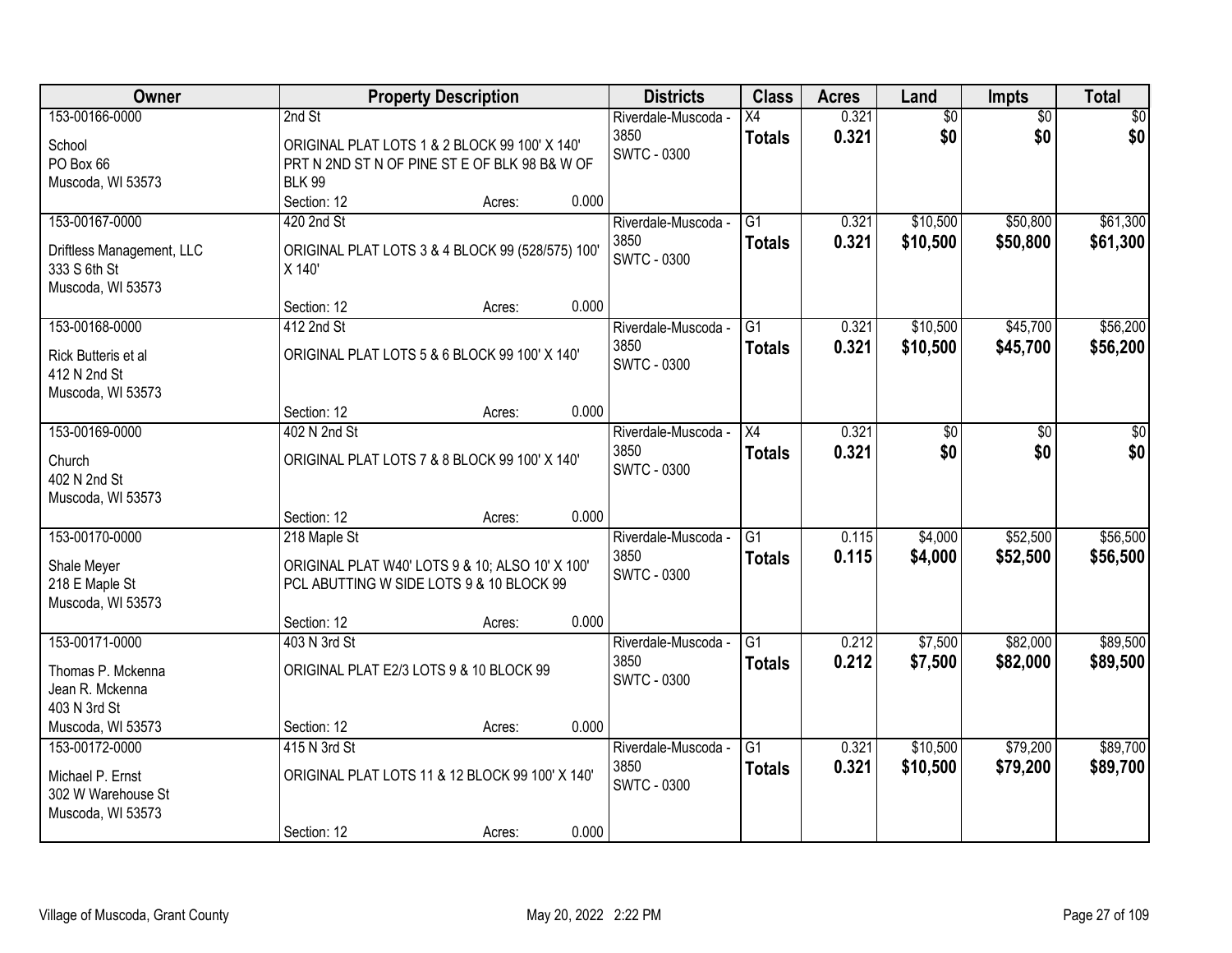| Owner                                                      |                                                                     | <b>Property Description</b> |       | <b>Districts</b>           | <b>Class</b>    | <b>Acres</b> | Land            | <b>Impts</b>    | <b>Total</b>    |
|------------------------------------------------------------|---------------------------------------------------------------------|-----------------------------|-------|----------------------------|-----------------|--------------|-----------------|-----------------|-----------------|
| 153-00173-0000                                             | 225 E Pine St                                                       |                             |       | Riverdale-Muscoda -        | $\overline{G1}$ | 0.321        | \$10,500        | \$86,300        | \$96,800        |
| Gary F. Elder                                              | ORIGINAL PLAT LOTS 13 & 14 BLOCK 99 100' X 140'                     |                             |       | 3850                       | <b>Totals</b>   | 0.321        | \$10,500        | \$86,300        | \$96,800        |
| Susan M. Elder                                             |                                                                     |                             |       | SWTC - 0300                |                 |              |                 |                 |                 |
| 225 E Pine St                                              |                                                                     |                             |       |                            |                 |              |                 |                 |                 |
| Muscoda, WI 53573                                          | Section: 12                                                         | Acres:                      | 0.000 |                            |                 |              |                 |                 |                 |
| 153-00174-0000                                             | 3rd St                                                              |                             |       | Riverdale-Muscoda -        | $\overline{X4}$ | 0.321        | $\overline{50}$ | $\overline{50}$ | $\overline{30}$ |
| School                                                     | ORIGINAL PLAT LOTS 15 & 16 BLOCK 99 100' X 140'                     |                             |       | 3850                       | <b>Totals</b>   | 0.321        | \$0             | \$0             | \$0             |
| PO Box 66                                                  |                                                                     |                             |       | <b>SWTC - 0300</b>         |                 |              |                 |                 |                 |
| Muscoda, WI 53573                                          |                                                                     |                             |       |                            |                 |              |                 |                 |                 |
|                                                            | Section: 12                                                         | Acres:                      | 0.000 |                            |                 |              |                 |                 |                 |
| 153-00175-0000                                             | 500 N 3rd St                                                        |                             |       | Riverdale-Muscoda -        | G1              | 0.442        | \$12,500        | \$43,500        | \$56,000        |
|                                                            |                                                                     |                             |       | 3850                       | <b>Totals</b>   | 0.442        | \$12,500        | \$43,500        | \$56,000        |
| Joseph D Walsh & Donna J Walsh<br><b>Irrevocable Trust</b> | ORIGINAL PLAT LOTS 1 & 2; VACATED PINE ST (35' ><br>150') BLOCK 100 |                             |       | <b>SWTC - 0300</b>         |                 |              |                 |                 |                 |
| PO Box 289                                                 |                                                                     |                             |       |                            |                 |              |                 |                 |                 |
| Muscoda, WI 53573                                          | Section: 1                                                          | Acres:                      | 0.000 |                            |                 |              |                 |                 |                 |
| 153-00176-0000                                             | 422 N 3rd St                                                        |                             |       | Riverdale-Muscoda -        | G1              | 0.321        | \$10,500        | \$51,100        | \$61,600        |
|                                                            |                                                                     |                             |       | 3850                       | <b>Totals</b>   | 0.321        | \$10,500        | \$51,100        | \$61,600        |
| Bernard K. Ward<br>PO Box 558                              | ORIGINAL PLAT LOTS 3 & 4 BLOCK 100 100' X 140'                      |                             |       | SWTC - 0300                |                 |              |                 |                 |                 |
| Muscoda, WI 53573                                          |                                                                     |                             |       |                            |                 |              |                 |                 |                 |
|                                                            | Section: 12                                                         | Acres:                      | 0.000 |                            |                 |              |                 |                 |                 |
| 153-00177-0000                                             | 414 N 3rd St                                                        |                             |       | Riverdale-Muscoda -        | $\overline{G1}$ | 0.321        | \$10,500        | \$18,300        | \$28,800        |
|                                                            |                                                                     |                             |       | 3850                       | <b>Totals</b>   | 0.321        | \$10,500        | \$18,300        | \$28,800        |
| Bernard K. Ward                                            | ORIGINAL PLAT LOTS 5 & 6 BLOCK 100 & 1/2                            |                             |       | <b>SWTC - 0300</b>         |                 |              |                 |                 |                 |
| PO Box 558                                                 | VACATED ALLEY 100' X 150'                                           |                             |       |                            |                 |              |                 |                 |                 |
| Muscoda, WI 53573                                          | Section: 12                                                         |                             | 0.000 |                            |                 |              |                 |                 |                 |
| 153-00178-0000                                             | 402 N 3rd St                                                        | Acres:                      |       | Riverdale-Muscoda -        | $\overline{G1}$ | 0.124        | \$4,000         | \$59,000        | \$63,000        |
|                                                            |                                                                     |                             |       | 3850                       |                 | 0.124        | \$4,000         | \$59,000        | \$63,000        |
| Muscoda Properties LLC                                     | ORIGINAL PLAT W1/2 LOTS 7 & 8 EXC COM AT NW                         |                             |       | <b>SWTC - 0300</b>         | <b>Totals</b>   |              |                 |                 |                 |
| 102 Snow Bottom Rd                                         | COR LOT 7; S41'; E39'; N 41'; W TO POB BLOCK 100                    |                             |       |                            |                 |              |                 |                 |                 |
| Highland, WI 53543                                         | 5,401 SQ FT                                                         |                             |       |                            |                 |              |                 |                 |                 |
|                                                            | Section: 12                                                         | Acres:                      | 0.000 |                            |                 |              |                 |                 |                 |
| 153-00179-0000                                             | 406 N 3rd St                                                        |                             |       | Riverdale-Muscoda -        | $\overline{G1}$ | 0.037        | \$1,000         | \$18,500        | \$19,500        |
| Eric O. Johnson                                            | ORIGINAL PLAT COM NW COR LOT 7; S41'; E39';                         |                             |       | 3850<br><b>SWTC - 0300</b> | <b>Totals</b>   | 0.037        | \$1,000         | \$18,500        | \$19,500        |
| PO Box 263                                                 | N41'; W39' TO POB BLOCK 100                                         |                             |       |                            |                 |              |                 |                 |                 |
| Muscoda, WI 53573                                          |                                                                     |                             |       |                            |                 |              |                 |                 |                 |
|                                                            | Section: 12                                                         | Acres:                      | 0.000 |                            |                 |              |                 |                 |                 |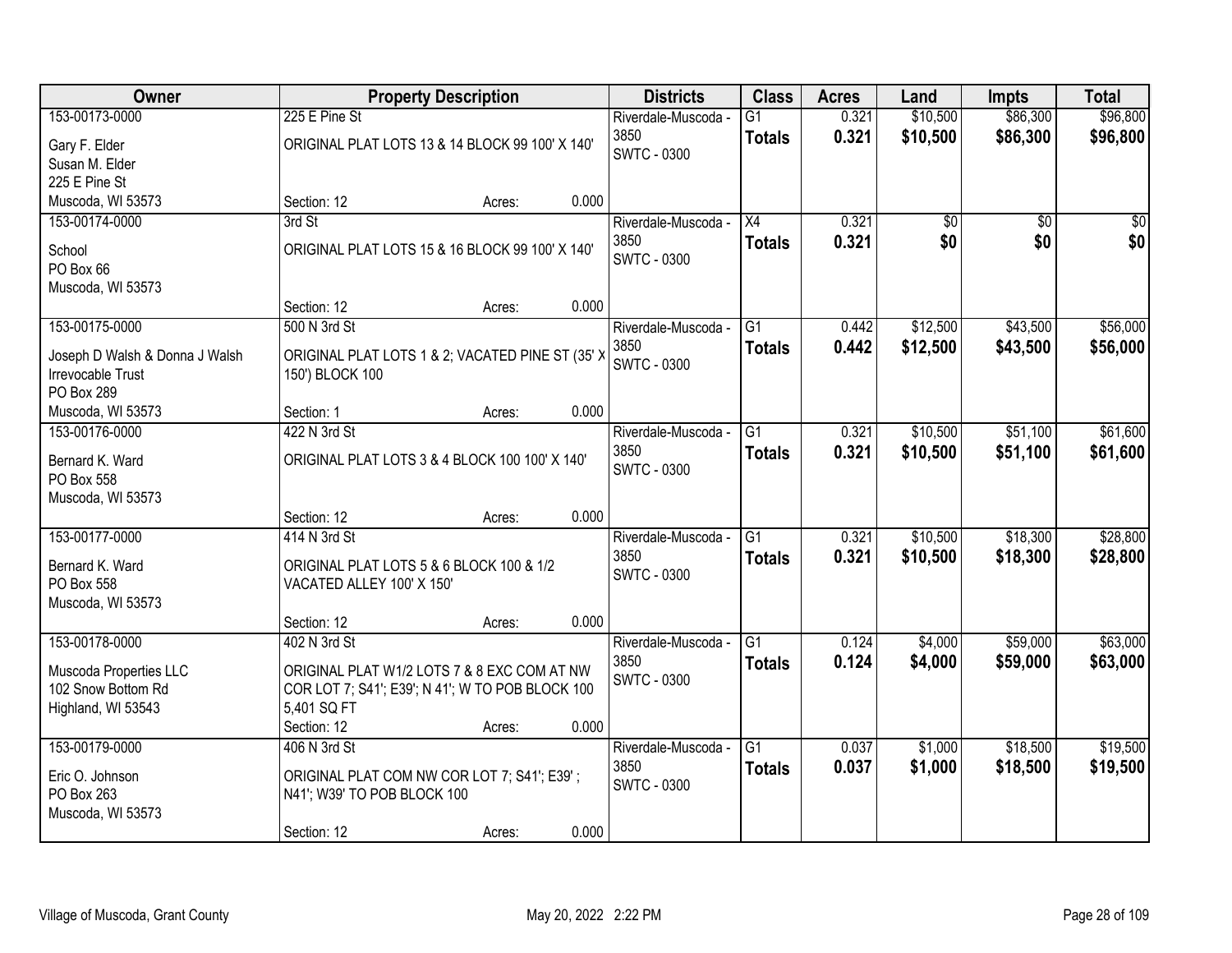| Owner                               |                                         | <b>Property Description</b>                     |       | <b>Districts</b>    | <b>Class</b>    | <b>Acres</b> | Land     | Impts     | <b>Total</b> |
|-------------------------------------|-----------------------------------------|-------------------------------------------------|-------|---------------------|-----------------|--------------|----------|-----------|--------------|
| 153-00180-0000                      | 312 Maple St                            |                                                 |       | Riverdale-Muscoda - | $\overline{G1}$ | 0.149        | \$5,000  | \$35,200  | \$40,200     |
| Sanford P. Miller                   | ORIGINAL PLAT E65' LOTS 7 & 8 BLOCK 100 |                                                 |       | 3850                | <b>Totals</b>   | 0.149        | \$5,000  | \$35,200  | \$40,200     |
| 312 E Maple St                      |                                         |                                                 |       | <b>SWTC - 0300</b>  |                 |              |          |           |              |
| Muscoda, WI 53573                   |                                         |                                                 |       |                     |                 |              |          |           |              |
|                                     | Section: 12                             | Acres:                                          | 0.000 |                     |                 |              |          |           |              |
| 153-00181-0000                      | 320 Maple St                            |                                                 |       | Riverdale-Muscoda - | $\overline{G1}$ | 0.275        | \$9,500  | \$72,700  | \$82,200     |
| Brockton M. Drone                   |                                         | ORIGINAL PLAT W68' LOTS 9 & 10; W1/2 LOT 11     |       | 3850                | <b>Totals</b>   | 0.275        | \$9,500  | \$72,700  | \$82,200     |
| Anya M. Drone                       | BLOCK 100 E1/2 VAC ALLEY ADJ LOTS       |                                                 |       | SWTC - 0300         |                 |              |          |           |              |
| 320 E Maple St Po Box 414           | (735/439,689/751,747,642/313            |                                                 |       |                     |                 |              |          |           |              |
| Muscoda, WI 53573                   | Section: 12                             | Acres:                                          | 0.000 |                     |                 |              |          |           |              |
| 153-00182-0000                      | 326 Maple St                            |                                                 |       | Riverdale-Muscoda - | G1              | 0.246        | \$9,000  | \$76,300  | \$85,300     |
|                                     |                                         |                                                 |       | 3850                | <b>Totals</b>   | 0.246        | \$9,000  | \$76,300  | \$85,300     |
| Matt V. Chitwood                    |                                         | ORIGINAL PLAT LOTS 9 & 10 EXC W68'; E1/2 LOT 11 |       | <b>SWTC - 0300</b>  |                 |              |          |           |              |
| Brenda J. Chitwood                  | BLOCK 100                               |                                                 |       |                     |                 |              |          |           |              |
| 326 E Maple St Po Box 626           | Section: 12                             |                                                 | 0.000 |                     |                 |              |          |           |              |
| Muscoda, WI 53573<br>153-00183-0000 | 437 4th St                              | Acres:                                          |       | Riverdale-Muscoda - | G1              | 0.546        | \$13,000 | \$136,300 | \$149,300    |
|                                     |                                         |                                                 |       | 3850                |                 |              |          |           |              |
| John D. Meister                     |                                         | ORIGINAL PLAT LOTS 12, 13 & 14; S20' LOT 15     |       | <b>SWTC - 0300</b>  | <b>Totals</b>   | 0.546        | \$13,000 | \$136,300 | \$149,300    |
| Lynn Meister                        | BLOCK 100 170' X 140'                   |                                                 |       |                     |                 |              |          |           |              |
| 437 N 4th St                        |                                         |                                                 |       |                     |                 |              |          |           |              |
| Muscoda, WI 53573                   | Section: 12                             | Acres:                                          | 0.000 |                     |                 |              |          |           |              |
| 153-00184-0000                      | 500 N 4th St                            |                                                 |       | Riverdale-Muscoda - | $\overline{G1}$ | 0.755        | \$14,000 | \$148,700 | \$162,700    |
| Jacob M. Elder                      |                                         | ORIGINAL PLAT LOT 15 EXC S20"; LOT 16 BLOCK 100 |       | 3850                | <b>Totals</b>   | 0.755        | \$14,000 | \$148,700 | \$162,700    |
| Melissa M. Elder                    |                                         | LOT 6 BLOCK 87 PRT VACATED PINE ST DESC IN      |       | <b>SWTC - 0300</b>  |                 |              |          |           |              |
| 500 4th St                          |                                         | 371/295 ADJ LOTS PRT VACATED ALLEY BLK 100      |       |                     |                 |              |          |           |              |
| Muscoda, WI 53573                   | Section: 1                              | Acres:                                          | 0.000 |                     |                 |              |          |           |              |
| 153-00185-0000                      | 480 4th St                              |                                                 |       | Riverdale-Muscoda - | $\overline{G1}$ | 0.321        | \$10,500 | \$81,700  | \$92,200     |
|                                     |                                         |                                                 |       | 3850                | <b>Totals</b>   | 0.321        | \$10,500 | \$81,700  | \$92,200     |
| Dale R. Gaudette                    |                                         | ORIGINAL PLAT LOTS 1 & 2 BLOCK 101 100' X 140'  |       | <b>SWTC - 0300</b>  |                 |              |          |           |              |
| 480 N 4th St                        | (834/233,513/470)                       |                                                 |       |                     |                 |              |          |           |              |
| Muscoda, WI 53573                   | Section: 12                             |                                                 | 0.000 |                     |                 |              |          |           |              |
| 153-00186-0000                      | 460 4th St                              | Acres:                                          |       | Riverdale-Muscoda - | $\overline{G1}$ | 0.402        | \$12,000 | \$124,300 | \$136,300    |
|                                     |                                         |                                                 |       | 3850                |                 | 0.402        | \$12,000 | \$124,300 |              |
| Daniel D. Biba                      |                                         | ORIGINAL PLAT LOTS 3 & 4; N1/2 LOT 5 BLOCK 101  |       | <b>SWTC - 0300</b>  | <b>Totals</b>   |              |          |           | \$136,300    |
| 460 N 4th St                        | 100' X 140'                             |                                                 |       |                     |                 |              |          |           |              |
| Muscoda, WI 53573                   |                                         |                                                 |       |                     |                 |              |          |           |              |
|                                     | Section: 12                             | Acres:                                          | 0.000 |                     |                 |              |          |           |              |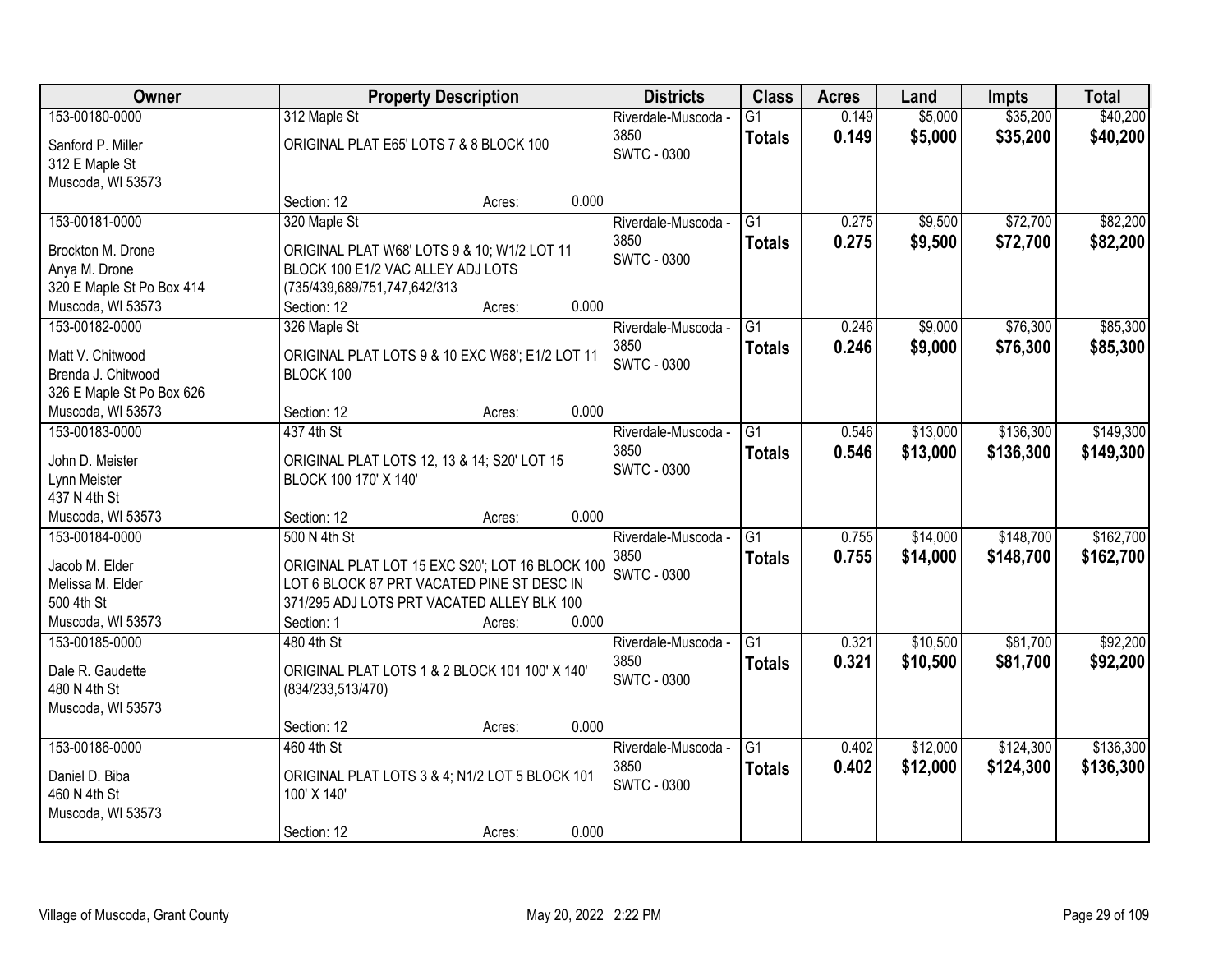| Owner                               |                               | <b>Property Description</b>                       |       | <b>Districts</b>            | <b>Class</b>    | <b>Acres</b> | Land                         | <b>Impts</b> | <b>Total</b> |
|-------------------------------------|-------------------------------|---------------------------------------------------|-------|-----------------------------|-----------------|--------------|------------------------------|--------------|--------------|
| 153-00187-0000                      | 400 4th St                    |                                                   |       | Riverdale-Muscoda -         |                 |              | Assessed with 153-00688-0000 |              |              |
| Jeffrey A. Anderson                 |                               | ORIGINAL PLAT S1/2 LOT 8 BLOCK 101 & PCL DESC     |       | 3850                        |                 |              |                              |              |              |
| <b>Brandie Anderson</b>             | IN 539/572 ASSESSED W/153-688 |                                                   |       | <b>SWTC - 0300</b>          |                 |              |                              |              |              |
| 400 N 4th St                        |                               |                                                   |       |                             |                 |              |                              |              |              |
| Muscoda, WI 53573                   | Section: 12                   | Acres:                                            | 0.000 |                             |                 |              |                              |              |              |
| 153-00187-0030                      | 444 4th St                    |                                                   |       | Riverdale-Muscoda -         | $\overline{G1}$ | 0.482        | \$13,000                     | \$220,000    | \$233,000    |
| Jaswinder S. Toor                   |                               | ORIGINAL PLAT S1/2 LOT 5; LOT 6 LOT 7; N1/2 LOT 8 |       | 3850                        | <b>Totals</b>   | 0.482        | \$13,000                     | \$220,000    | \$233,000    |
| Sahibpreet S. Toor                  | BLOCK 101 175' X 140'         |                                                   |       | <b>SWTC - 0300</b>          |                 |              |                              |              |              |
| 444 N 4th St                        |                               |                                                   |       |                             |                 |              |                              |              |              |
| Muscoda, WI 53573                   | Section: 12                   | Acres:                                            | 0.000 |                             |                 |              |                              |              |              |
| 153-00188-0000                      | 403 5th St                    |                                                   |       | Riverdale-Muscoda -         | G1              | 0.434        | \$12,000                     | \$120,800    | \$132,800    |
|                                     |                               |                                                   |       | 3850                        | <b>Totals</b>   | 0.434        | \$12,000                     | \$120,800    | \$132,800    |
| Richard W. Silvers II               |                               | ORIGINAL PLAT LOTS 9 & 10 BLK 101 ALSO PRT ADJ    |       | <b>SWTC - 0300</b>          |                 |              |                              |              |              |
| Jenn M. Silvers                     |                               | CLOSED MAPLE ST IE APPROX 35'X140' (592/805)      |       |                             |                 |              |                              |              |              |
| 403 N 5th St                        |                               |                                                   | 0.000 |                             |                 |              |                              |              |              |
| Muscoda, WI 53573<br>153-00189-0000 | Section: 12<br>423 5th St     | Acres:                                            |       |                             | $\overline{G1}$ | 0.298        | \$10,000                     | \$62,000     | \$72,000     |
|                                     |                               |                                                   |       | Riverdale-Muscoda -<br>3850 |                 |              |                              |              |              |
| Kenneth Rittenhouse                 |                               | ORIGINAL PLAT LOTS 11 & 12 BLOCK 101 (793/33)     |       | <b>SWTC - 0300</b>          | <b>Totals</b>   | 0.298        | \$10,000                     | \$62,000     | \$72,000     |
| Alberta J. Rittenhouse              |                               | (690/953,690/952) (670/881,597/537) 100' X 140'   |       |                             |                 |              |                              |              |              |
| 301 Carbil Rd                       |                               |                                                   |       |                             |                 |              |                              |              |              |
| Muscoda, WI 53518                   | Section: 12                   | Acres:                                            | 0.000 |                             |                 |              |                              |              |              |
| 153-00190-0000                      | 433 5th St                    |                                                   |       | Riverdale-Muscoda -         | $\overline{G1}$ | 0.642        | \$13,500                     | \$153,100    | \$166,600    |
| Mary E. Mccauley                    |                               | ORIGINAL PLAT LOTS 13 & 14 BLOCK 101 ORIGINAL     |       | 3850                        | <b>Totals</b>   | 0.642        | \$13,500                     | \$153,100    | \$166,600    |
| Nathan E. Mccauley                  | PLAT LOTS 15 & 16 BLOCK 101   |                                                   |       | <b>SWTC - 0300</b>          |                 |              |                              |              |              |
| 433 N 5th St                        |                               |                                                   |       |                             |                 |              |                              |              |              |
| Muscoda, WI 53573                   | Section: 12                   | Acres:                                            | 0.000 |                             |                 |              |                              |              |              |
| 153-00192-0000                      | 428 5th St                    |                                                   |       | Riverdale-Muscoda -         | G1              | 0.321        | \$10,500                     | \$97,100     | \$107,600    |
|                                     |                               |                                                   |       | 3850                        | <b>Totals</b>   | 0.321        | \$10,500                     | \$97,100     | \$107,600    |
| Ryan J. Pratt                       |                               | ORIGINAL PLAT LOTS 1 & 2 BLOCK 102 (525/522) 100  |       | <b>SWTC - 0300</b>          |                 |              |                              |              |              |
| Carrie A. Pratt                     | X 140'                        |                                                   |       |                             |                 |              |                              |              |              |
| 428 N 5th St<br>Muscoda, WI 53573   | Section: 12                   | Acres:                                            | 0.000 |                             |                 |              |                              |              |              |
|                                     |                               |                                                   |       |                             | $\overline{G1}$ | 0.321        | \$10,500                     | \$95,200     | \$105,700    |
| 153-00193-0000                      | 430 N 5th St                  |                                                   |       | Riverdale-Muscoda -<br>3850 |                 |              |                              |              |              |
| Steven R. Schneider                 |                               | ORIGINAL PLAT LOTS 3 & 4 BLOCK 102 100' X 140'    |       | <b>SWTC - 0300</b>          | <b>Totals</b>   | 0.321        | \$10,500                     | \$95,200     | \$105,700    |
| Patricia Schneider                  |                               |                                                   |       |                             |                 |              |                              |              |              |
| PO Box 347                          |                               |                                                   |       |                             |                 |              |                              |              |              |
| Muscoda, WI 53573-0347              | Section: 12                   | Acres:                                            | 0.000 |                             |                 |              |                              |              |              |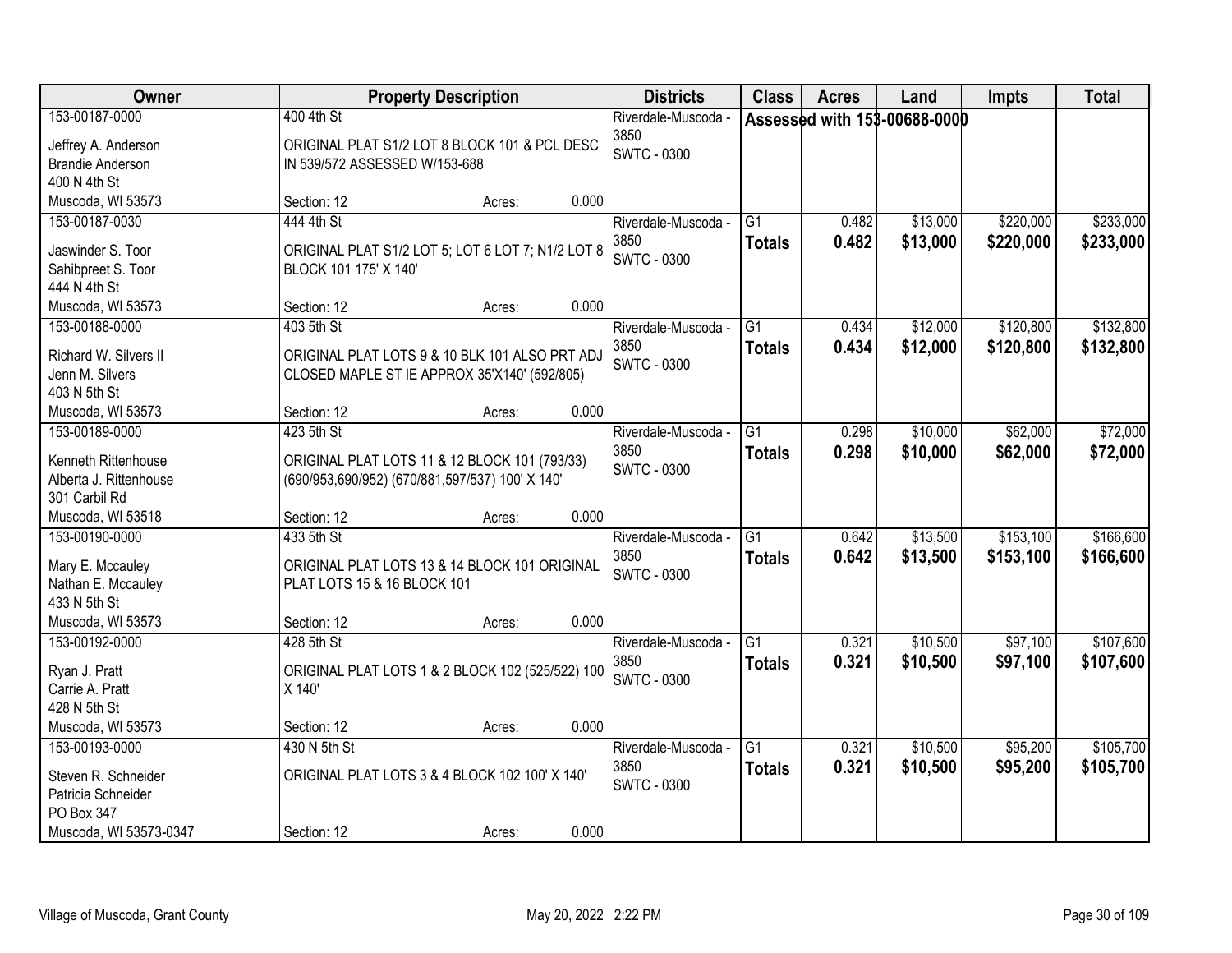| Owner                                  |                                                                    | <b>Property Description</b>                       |       | <b>Districts</b>            | <b>Class</b>                     | <b>Acres</b>   | Land                 | <b>Impts</b>           | <b>Total</b>           |
|----------------------------------------|--------------------------------------------------------------------|---------------------------------------------------|-------|-----------------------------|----------------------------------|----------------|----------------------|------------------------|------------------------|
| 153-00194-0000                         | 418 N 5th St                                                       |                                                   |       | Riverdale-Muscoda -<br>3850 | $\overline{G1}$<br><b>Totals</b> | 0.321<br>0.321 | \$10,500<br>\$10,500 | \$113,700<br>\$113,700 | \$124,200<br>\$124,200 |
| Amy Pulvermacher<br>418 N 5th St       | ORIGINAL PLAT LOTS 5 & 6 BLOCK 102<br>(545/14,523/605) 100' X 140' |                                                   |       | <b>SWTC - 0300</b>          |                                  |                |                      |                        |                        |
| Muscoda, WI 53573-9280                 | Section: 12                                                        | Acres:                                            | 0.000 |                             |                                  |                |                      |                        |                        |
| 153-00195-0000                         | 406 5th St                                                         |                                                   |       | Riverdale-Muscoda -         | $\overline{G1}$                  | 0.321          | \$10,500             | \$103,100              | \$113,600              |
| William J. Hinkle<br>Jamie L. Hinkle   |                                                                    | ORIGINAL PLAT LOTS 7 & 8 BLOCK 102 100' X 140'    |       | 3850<br><b>SWTC - 0300</b>  | <b>Totals</b>                    | 0.321          | \$10,500             | \$103,100              | \$113,600              |
| 406 N 5th St                           |                                                                    |                                                   |       |                             |                                  |                |                      |                        |                        |
| Muscoda, WI 53573                      | Section: 12                                                        | Acres:                                            | 0.000 |                             |                                  |                |                      |                        |                        |
| 153-00196-0000                         | 421 6th St                                                         |                                                   |       | Riverdale-Muscoda -         | G1                               | 0.643          | \$13,500             | \$121,000              | \$134,500              |
| Thomas J. Krueger<br>Tricia S. Krueger | 140'                                                               | ORIGINAL PLAT LOTS 9, 10, 11, 12 BLOCK 102 200' X |       | 3850<br>SWTC - 0300         | <b>Totals</b>                    | 0.643          | \$13,500             | \$121,000              | \$134,500              |
| PO Box 634                             |                                                                    |                                                   |       |                             |                                  |                |                      |                        |                        |
| Muscoda, WI 53573                      | Section: 12                                                        | Acres:                                            | 0.000 |                             |                                  |                |                      |                        |                        |
| 153-00197-0000                         | 475 6th St                                                         |                                                   |       | Riverdale-Muscoda -         | G1                               | 0.643          | \$13,500             | \$145,900              | \$159,400              |
| William C. Bloyer<br>475 N 6th St      | X 140'                                                             | ORIGINAL PLAT LOTS 13, 14, 15, & 16 BLOCK 102 200 |       | 3850<br>SWTC - 0300         | <b>Totals</b>                    | 0.643          | \$13,500             | \$145,900              | \$159,400              |
| Muscoda, WI 53573                      | Section: 12                                                        | Acres:                                            | 0.000 |                             |                                  |                |                      |                        |                        |
| 153-00198-0000                         | 6th St                                                             |                                                   |       | Riverdale-Muscoda -         | $\overline{X4}$                  | 0.300          | $\overline{50}$      | $\overline{30}$        | $\overline{30}$        |
| Church                                 |                                                                    | ORIGINAL PLAT LOTS 1 EXC CEMETERY BLOCK 103       |       | 3850                        | <b>Totals</b>                    | 0.300          | \$0                  | \$0                    | \$0                    |
| 405 E Legrand St<br>Boscobel, WI 53805 | S1/2 VAC PINE ST ADJ LOTS                                          |                                                   |       | <b>SWTC - 0300</b>          |                                  |                |                      |                        |                        |
|                                        | Section: 12                                                        | Acres:                                            | 0.000 |                             |                                  |                |                      |                        |                        |
| 153-00199-0000                         | 6th St                                                             |                                                   |       | Riverdale-Muscoda -         | $\overline{X4}$                  | 0.660          | $\overline{50}$      | $\overline{50}$        | $\overline{\$0}$       |
| Cemetery                               |                                                                    | ORIGINAL PLAT PCL IN NE COR LOT 1 & 2 DESC;       |       | 3850<br><b>SWTC - 0300</b>  | <b>Totals</b>                    | 0.660          | \$0                  | \$0                    | \$0                    |
| c/o St Josephs Church                  |                                                                    | COM NE COR LOT 1; S63'; N89D12M W23.31'; N60.75'  |       |                             |                                  |                |                      |                        |                        |
| 780 Cty Z<br>Hazel Green, WI 53811     | Section: 12                                                        | TO N LN BLK 103; S89D59M E23.31' TO POB; ALSO N   | 0.000 |                             |                                  |                |                      |                        |                        |
| 153-00200-0000                         | 444 6th St                                                         | Acres:                                            |       | Riverdale-Muscoda -         | $\overline{G1}$                  | 0.321          | \$10,500             | \$82,100               | \$92,600               |
|                                        |                                                                    |                                                   |       | 3850                        | <b>Totals</b>                    | 0.321          | \$10,500             | \$82,100               | \$92,600               |
| Nicolas E. Ewers<br>444 N 6th St       | LOTS 3 & 4 BLK 103 (527/902)                                       | ORIGINAL PLAT LOT 2 EXC NE COR FOR CEMETERY       |       | <b>SWTC - 0300</b>          |                                  |                |                      |                        |                        |
| Muscoda, WI 53573                      |                                                                    |                                                   |       |                             |                                  |                |                      |                        |                        |
|                                        | Section: 12                                                        | Acres:                                            | 0.000 |                             |                                  |                |                      |                        |                        |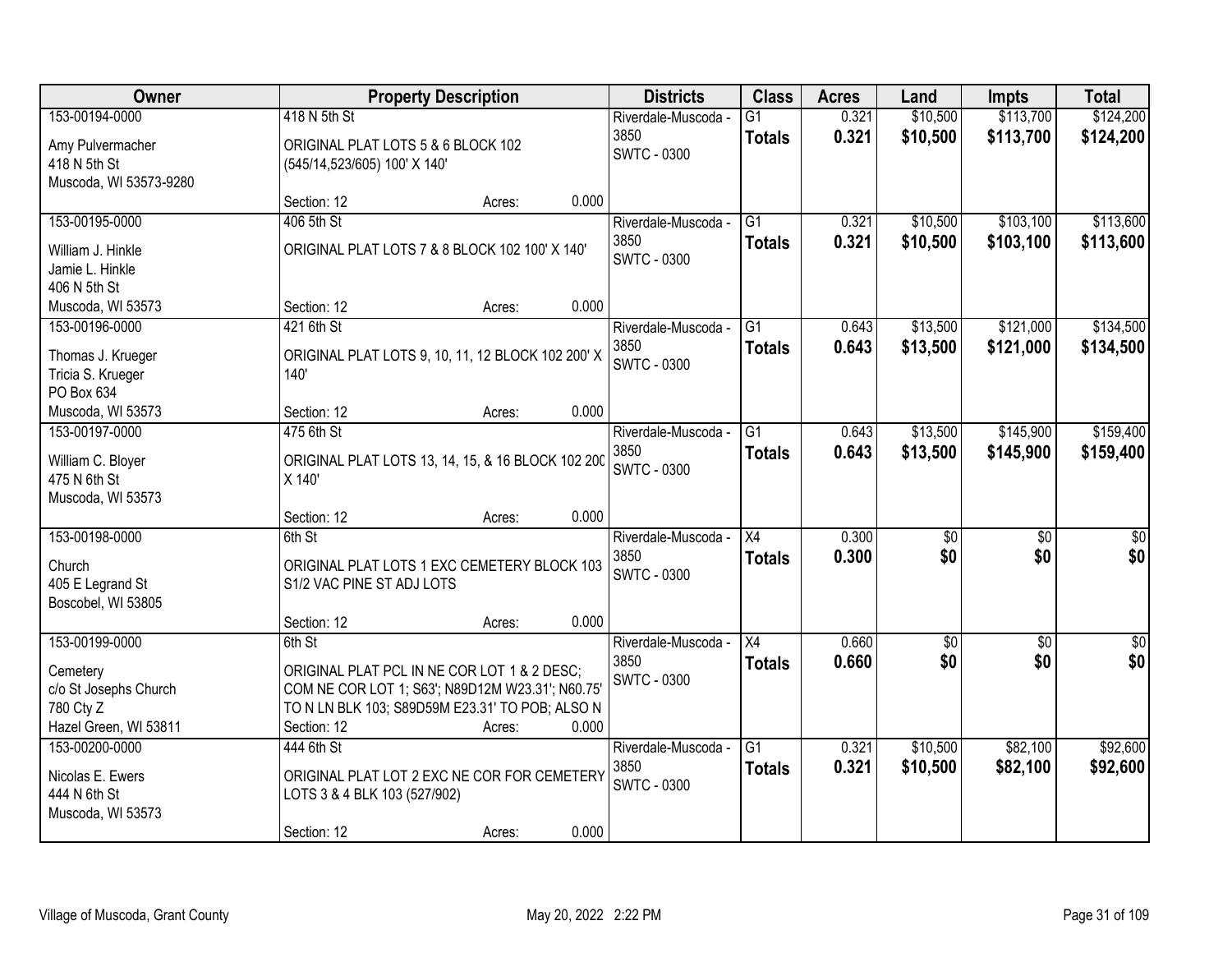| Owner                                   |                                                                                            | <b>Property Description</b> |       | <b>Districts</b>    | <b>Class</b>    | <b>Acres</b> | Land        | <b>Impts</b>    | <b>Total</b>    |
|-----------------------------------------|--------------------------------------------------------------------------------------------|-----------------------------|-------|---------------------|-----------------|--------------|-------------|-----------------|-----------------|
| 153-00201-0000                          | 430 6th St                                                                                 |                             |       | Riverdale-Muscoda - | G1              | 0.321        | \$10,500    | \$73,500        | \$84,000        |
| Steven J. Bauman                        | ORIGINAL PLAT LOTS 5 & 6 BLOCK 103 100' X 140'                                             |                             |       | 3850                | <b>Totals</b>   | 0.321        | \$10,500    | \$73,500        | \$84,000        |
| Barbara J. Bauman                       |                                                                                            |                             |       | <b>SWTC - 0300</b>  |                 |              |             |                 |                 |
| 430 N 6th St                            |                                                                                            |                             |       |                     |                 |              |             |                 |                 |
| Muscoda, WI 53573                       | Section: 12                                                                                | Acres:                      | 0.000 |                     |                 |              |             |                 |                 |
| 153-00202-0000                          | 6th St                                                                                     |                             |       | Riverdale-Muscoda - | G1              | 0.660        | \$13,500    | \$21,300        | \$34,800        |
|                                         |                                                                                            |                             |       | 3850                | <b>Totals</b>   | 0.660        | \$13,500    | \$21,300        | \$34,800        |
| Steven J. Baumann<br>Barbara J. Baumann | ORIGINAL PLAT PRT LOTS 9 & 10 DESC; COM SW<br>COR LOT 8; N89D59M E159.99' TO POB; N99.98'; |                             |       | SWTC - 0300         |                 |              |             |                 |                 |
| 430 N 6th St                            | N89D59M E120.13'; S0D4M W99.97'; S89D59M                                                   |                             |       |                     |                 |              |             |                 |                 |
| Muscoda, WI 53573                       | Section: 12                                                                                | Acres:                      | 0.000 |                     |                 |              |             |                 |                 |
| 153-00202-0010                          | 414 6th St                                                                                 |                             |       | Riverdale-Muscoda - | $\overline{G1}$ | 0.643        | \$13,500    | \$108,500       | \$122,000       |
|                                         |                                                                                            |                             |       | 3850                |                 | 0.643        | \$13,500    | \$108,500       | \$122,000       |
| Joseph L. Voigts                        | ORIGINAL PLAT LOTS 7 & 8, PRT LOTS 9 & 10 DESC;                                            |                             |       | <b>SWTC - 0300</b>  | <b>Totals</b>   |              |             |                 |                 |
| Melissa M. Voigts                       | COM SW COR LOT 8 BLK 103; N 99.98'; N89D59M                                                |                             |       |                     |                 |              |             |                 |                 |
| 414 N 6th St                            | E140.01'; N89D59M E20'; S99.98'; S89D59M W20';                                             |                             |       |                     |                 |              |             |                 |                 |
| Muscoda, WI 53573                       | Section:                                                                                   | Acres:                      | 0.000 |                     |                 |              |             |                 |                 |
| 153-00203-0000                          | 483 7th Ct                                                                                 |                             |       | Riverdale-Muscoda - | G1              | 0.643        | \$11,500    | \$208,300       | \$219,800       |
| Misty Miller LLC                        | ORIGINAL PLAT LOTS 13 THRU 15 EXC CEM; PRT                                                 |                             |       | 3850                | <b>Totals</b>   | 0.643        | \$11,500    | \$208,300       | \$219,800       |
| 260 W Cedar St                          | VAC 7TH ST BLOCK 103                                                                       |                             |       | <b>SWTC - 0300</b>  |                 |              |             |                 |                 |
| Platteville, WI 53818                   |                                                                                            |                             |       |                     |                 |              |             |                 |                 |
|                                         | Section: 12                                                                                | Acres:                      | 0.000 |                     |                 |              |             |                 |                 |
| 153-00204-0000                          | N 6th St                                                                                   |                             |       | Riverdale-Muscoda - | $\overline{G1}$ | 0.350        | \$11,000    | \$0             | \$11,000        |
|                                         |                                                                                            |                             |       | 3850                | <b>Totals</b>   | 0.350        | \$11,000    | \$0             | \$11,000        |
| Steven J. Bauman                        | ORIGINAL PLAT LOTS 11 & 12 & PRT VAC 7TH ST                                                |                             |       | <b>SWTC - 0300</b>  |                 |              |             |                 |                 |
| Barbara J. Bauman                       | <b>BLK 103</b>                                                                             |                             |       |                     |                 |              |             |                 |                 |
| 430 N 6th St                            |                                                                                            |                             |       |                     |                 |              |             |                 |                 |
| Muscoda, WI 53573                       | Section: 12                                                                                | Acres:                      | 0.000 |                     |                 |              |             |                 |                 |
| 153-00205-0000                          | 482 7th Ct                                                                                 |                             |       | Riverdale-Muscoda - | G1              | 1.623        | \$15,000    | \$208,600       | \$223,600       |
| Misty Miller LLC                        | ORIGINAL PLAT BLK 104 EXC LOTS 5 THRU 8; ALSO                                              |                             |       | 3850                | <b>Totals</b>   | 1.623        | \$15,000    | \$208,600       | \$223,600       |
| 260 W Cedar St                          | EXC CEMETERY; PRT VAC 7TH ST                                                               |                             |       | <b>SWTC - 0300</b>  |                 |              |             |                 |                 |
| Platteville, WI 53818                   |                                                                                            |                             |       |                     |                 |              |             |                 |                 |
|                                         | Section: 12                                                                                | Acres:                      | 0.000 |                     |                 |              |             |                 |                 |
| 153-00206-0000                          | 7th St                                                                                     |                             |       | Riverdale-Muscoda - | $\overline{X4}$ | 0.000        | $\sqrt{50}$ | $\overline{30}$ | $\overline{50}$ |
| Muscoda Housing Authority               | ORIGINAL PLAT LOTS 5 THRU 8 & PRT VAC 7TH ST                                               |                             |       | 3850                | <b>Totals</b>   | 0.000        | \$0         | \$0             | \$0             |
| PO Box 703                              | <b>BLK 104</b>                                                                             |                             |       | <b>SWTC - 0300</b>  |                 |              |             |                 |                 |
| Platteville, WI 53818                   |                                                                                            |                             |       |                     |                 |              |             |                 |                 |
|                                         | Section: 12                                                                                | Acres:                      | 0.000 |                     |                 |              |             |                 |                 |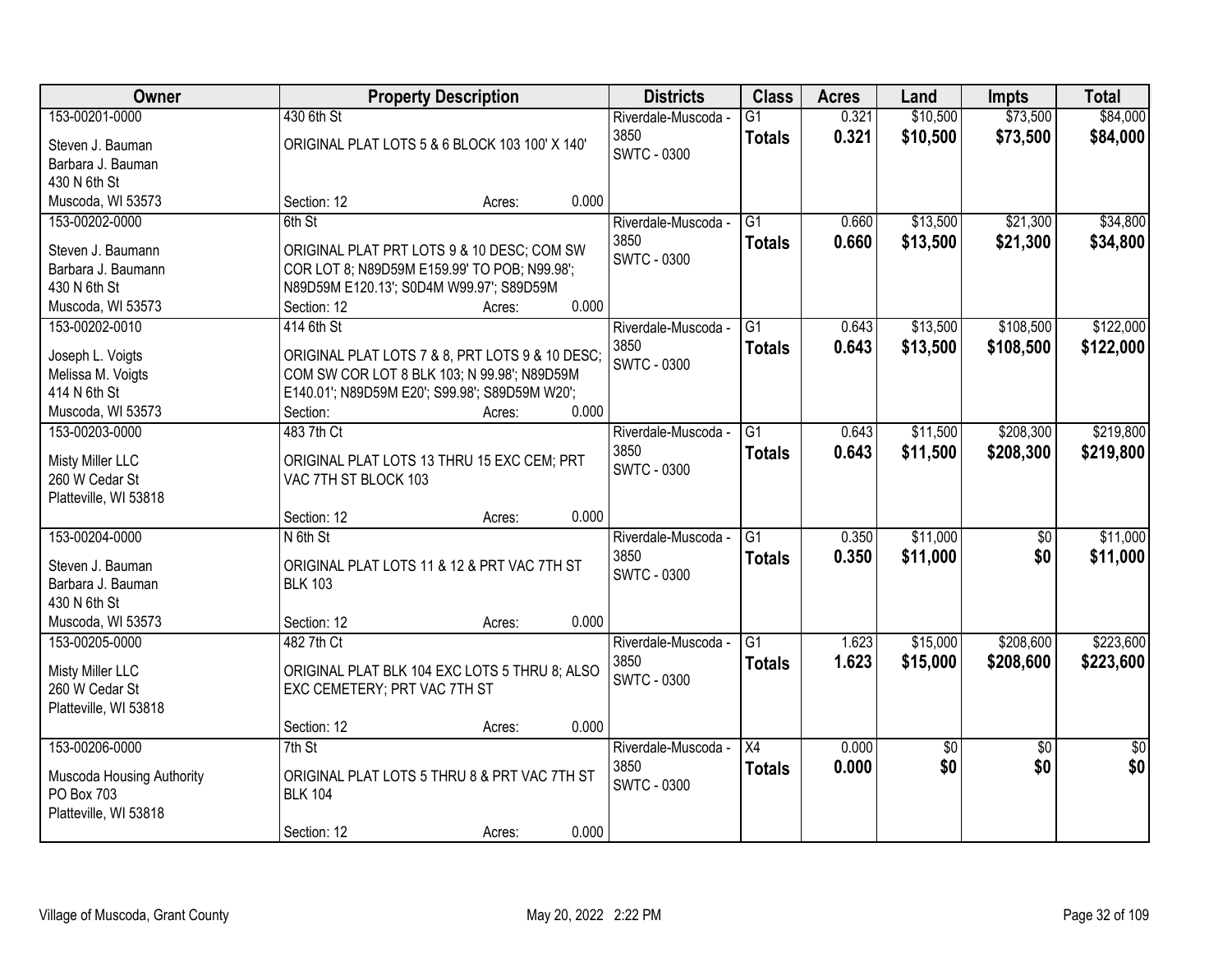| Owner                                                      |                                             | <b>Property Description</b>                       |       | <b>Districts</b>                                  | <b>Class</b>                     | <b>Acres</b>   | Land                 | <b>Impts</b>           | <b>Total</b>           |
|------------------------------------------------------------|---------------------------------------------|---------------------------------------------------|-------|---------------------------------------------------|----------------------------------|----------------|----------------------|------------------------|------------------------|
| 153-00207-0000<br>Timothy J. Clare<br>4841 Cliff Ln        | 7th St<br>ORIGINAL PLAT BLK 105 400' X 231' |                                                   |       | Riverdale-Muscoda -<br>3850<br><b>SWTC - 0300</b> | G1<br><b>Totals</b>              | 1.814<br>1.814 | \$19,000<br>\$19,000 | $\overline{50}$<br>\$0 | \$19,000<br>\$19,000   |
| Platteville, WI 53818                                      | Section: 12                                 | Acres:                                            | 0.000 |                                                   |                                  |                |                      |                        |                        |
| 153-00208-0000<br>John J. Troxel                           | 350 N 6th St                                | ORIGINAL PLAT LOTS 1 & 2 BLK 106 (673/536) 100' X |       | Riverdale-Muscoda -<br>3850                       | $\overline{G1}$<br><b>Totals</b> | 0.321<br>0.321 | \$10,500<br>\$10,500 | \$107,600<br>\$107,600 | \$118,100<br>\$118,100 |
| Shari T. Troxel<br>350 N 6th St                            | 140'                                        |                                                   |       | <b>SWTC - 0300</b>                                |                                  |                |                      |                        |                        |
| Muscoda, WI 53573                                          | Section: 12                                 | Acres:                                            | 0.000 |                                                   |                                  |                |                      |                        |                        |
| 153-00209-0000                                             | 7th St                                      |                                                   |       | Riverdale-Muscoda -                               | G1                               | 2.250          | \$20,500             | \$0                    | \$20,500               |
| Timothy J. Clare<br>4841 Cliff Ln<br>Platteville, WI 53818 | ORIGINAL PLAT BLK 106 EXC LOTS 1 & 2        |                                                   |       | 3850<br><b>SWTC - 0300</b>                        | <b>Totals</b>                    | 2.250          | \$20,500             | \$0                    | \$20,500               |
|                                                            | Section: 12                                 | Acres:                                            | 0.000 |                                                   |                                  |                |                      |                        |                        |
| 153-00210-0000                                             | 340 5th St                                  |                                                   |       | Riverdale-Muscoda -                               | G1                               | 0.321          | \$10,500             | \$84,000               | \$94,500               |
| Mark D. Felton<br>340 N 5th St<br>Muscoda, WI 53573        |                                             | ORIGINAL PLAT LOTS 1 & 2 BLOCK 107 100' X 140'    |       | 3850<br>SWTC - 0300                               | <b>Totals</b>                    | 0.321          | \$10,500             | \$84,000               | \$94,500               |
|                                                            | Section: 12                                 | Acres:                                            | 0.000 |                                                   |                                  |                |                      |                        |                        |
| 153-00211-0000                                             | <b>Beech St</b>                             |                                                   |       | Riverdale-Muscoda -<br>3850                       | $\overline{G1}$<br><b>Totals</b> | 0.964<br>0.964 | \$14,500<br>\$14,500 | $\overline{50}$<br>\$0 | \$14,500<br>\$14,500   |
| Timothy J. Clare<br>4841 Cliff Ln                          |                                             | ORIGINAL PLAT LOTS 3, 4, 9, 10, 13 & 14 BLOCK 107 |       | <b>SWTC - 0300</b>                                |                                  |                |                      |                        |                        |
| Platteville, WI 53818                                      |                                             |                                                   | 0.000 |                                                   |                                  |                |                      |                        |                        |
| 153-00212-0000                                             | Section: 12<br>320 5th St                   | Acres:                                            |       | Riverdale-Muscoda -                               | $\overline{G1}$                  | 0.321          | \$10,500             | \$79,300               | \$89,800               |
| Andrew J. Walsh<br>PO Box 63<br>Muscoda, WI 53573          | X 140'                                      | ORIGINAL PLAT LOTS 5 & 6 BLOCK 107 (621/597) 100  |       | 3850<br>SWTC - 0300                               | <b>Totals</b>                    | 0.321          | \$10,500             | \$79,300               | \$89,800               |
|                                                            | Section: 12                                 | Acres:                                            | 0.000 |                                                   |                                  |                |                      |                        |                        |
| 153-00213-0000                                             | 521 E Beech St                              |                                                   |       | Riverdale-Muscoda -                               | G1                               | 0.310          | \$10,000             | \$96,600               | \$106,600              |
| David L. Prochaska<br>521 E Beech St<br>Muscoda, WI 53573  | BLOCK 107                                   | ORIGINAL PLAT LOTS 7 & 8 EXC W10' OF LOT 8        |       | 3850<br><b>SWTC - 0300</b>                        | <b>Totals</b>                    | 0.310          | \$10,000             | \$96,600               | \$106,600              |
|                                                            | Section: 12                                 | Acres:                                            | 0.000 |                                                   |                                  |                |                      |                        |                        |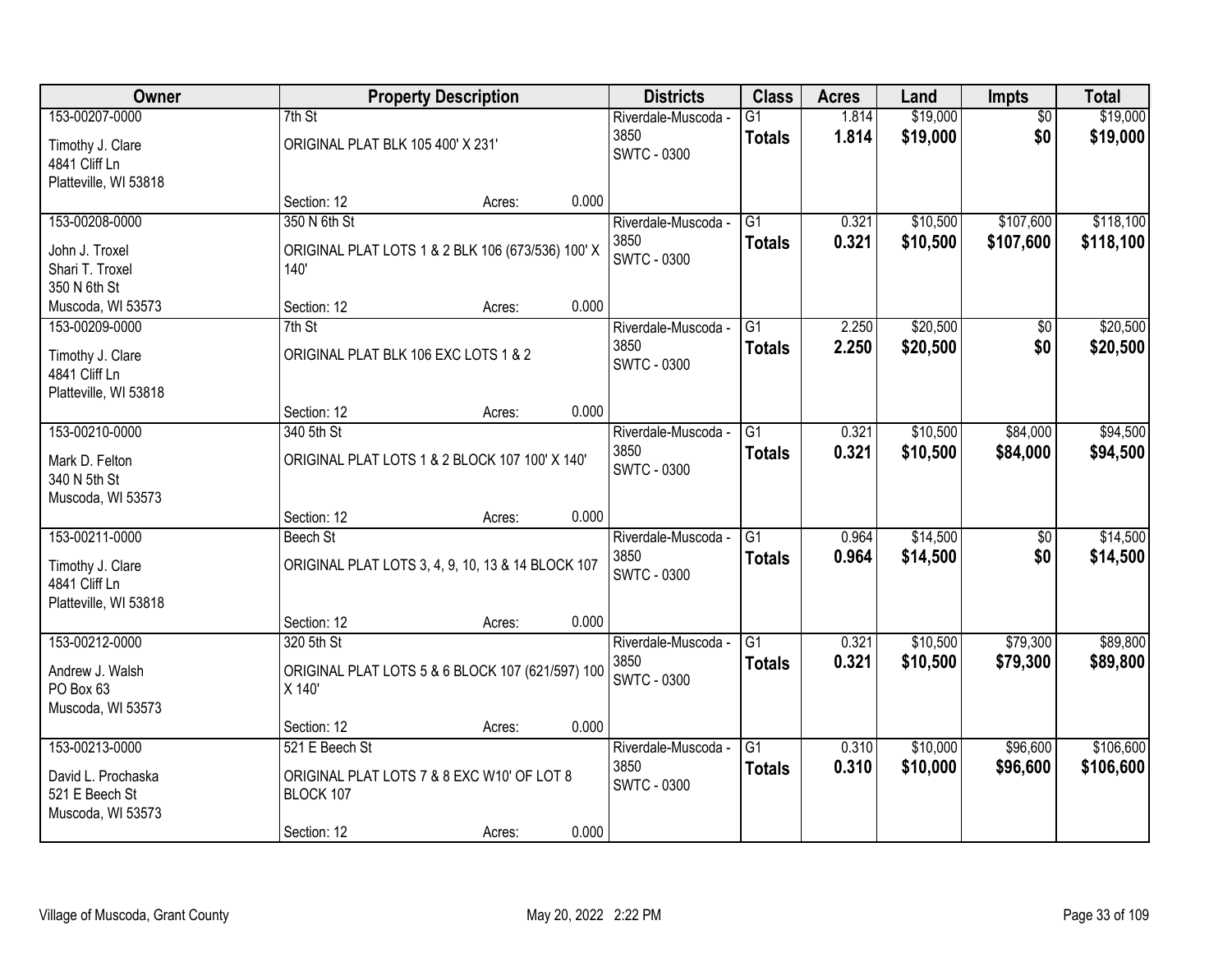| Owner                                                          |                                                              | <b>Property Description</b> |       | <b>Districts</b>            | <b>Class</b>                     | <b>Acres</b>   | Land                 | <b>Impts</b>         | <b>Total</b>         |
|----------------------------------------------------------------|--------------------------------------------------------------|-----------------------------|-------|-----------------------------|----------------------------------|----------------|----------------------|----------------------|----------------------|
| 153-00214-0000                                                 | <b>Beech St</b>                                              |                             |       | Riverdale-Muscoda -         | X4                               | 0.000          | $\overline{60}$      | $\overline{50}$      | \$0                  |
| Muscoda Village<br>PO Box 206<br>Muscoda, WI 53573             | ORIGINAL PLAT W10' OF LOT 8 FOR ST PURPOSE<br><b>BLK 107</b> |                             |       | 3850<br><b>SWTC - 0300</b>  | <b>Totals</b>                    | 0.000          | \$0                  | \$0                  | \$0                  |
|                                                                | Section: 12                                                  | Acres:                      | 0.000 |                             |                                  |                |                      |                      |                      |
| 153-00215-0000<br>Brenda L. Craig                              | 351 6th St<br>ORIGINAL PLAT LOTS 11 & 12 BLOCK 107 (678/882) |                             |       | Riverdale-Muscoda -<br>3850 | $\overline{G1}$<br><b>Totals</b> | 0.321<br>0.321 | \$10,500<br>\$10,500 | \$64,000<br>\$64,000 | \$74,500<br>\$74,500 |
| 351 N 6th St Po Box 685<br>Muscoda, WI 53573                   | (677/744,642/219,575/824) 100' X 140'                        |                             |       | <b>SWTC - 0300</b>          |                                  |                |                      |                      |                      |
| 153-00216-0000                                                 | Section: 12<br>393 6th St                                    | Acres:                      | 0.000 |                             | G1                               | 0.321          | \$10,500             | \$77,400             |                      |
| Duane D. Perry                                                 | ORIGINAL PLAT LOTS 15 & 16 BLOCK 107 100' X 140'             |                             |       | Riverdale-Muscoda -<br>3850 | <b>Totals</b>                    | 0.321          | \$10,500             | \$77,400             | \$87,900<br>\$87,900 |
| 393 N 6th St<br>Muscoda, WI 53573                              |                                                              |                             |       | <b>SWTC - 0300</b>          |                                  |                |                      |                      |                      |
|                                                                | Section: 12                                                  | Acres:                      | 0.000 |                             |                                  |                |                      |                      |                      |
| 153-00217-0000                                                 | 334 4th St                                                   |                             |       | Riverdale-Muscoda -         | G1                               | 0.167          | \$5,500              | \$41,300             | \$46,800             |
| Kenneth Rittenhouse<br>Alberta J. Rittenhouse<br>301 Carbil Rd | ORIGINAL PLAT LOT 1 & N 2' OF LOT 2 BLOCK 108 52<br>X 140'   |                             |       | 3850<br><b>SWTC - 0300</b>  | <b>Totals</b>                    | 0.167          | \$5,500              | \$41,300             | \$46,800             |
| Muscoda, WI 53518                                              | Section: 12                                                  | Acres:                      | 0.000 |                             |                                  |                |                      |                      |                      |
| 153-00218-0000                                                 | 324 4th St                                                   |                             |       | Riverdale-Muscoda -         | $\overline{G1}$                  | 0.315          | \$10,500             | \$101,400            | \$111,900            |
| Cole A. Johnson<br>324 N 4th St                                | ORIGINAL PLAT LOT 2 EXC N 2'; LOT 3 BLK 108 98' X<br>140'    |                             |       | 3850<br><b>SWTC - 0300</b>  | <b>Totals</b>                    | 0.315          | \$10,500             | \$101,400            | \$111,900            |
| Muscoda, WI 53573                                              | Section: 12                                                  | Acres:                      | 0.000 |                             |                                  |                |                      |                      |                      |
| 153-00219-0000                                                 | 318 4th St                                                   |                             |       | Riverdale-Muscoda -         | $\overline{G1}$                  | 0.482          | \$13,000             | \$78,200             | \$91,200             |
| David K. Adams<br>Holly C. Adams<br>2370 Kathleen St           | ORIGINAL PLAT LOTS 4, 5, & 6 BLOCK 108 150' X 140'           |                             |       | 3850<br><b>SWTC - 0300</b>  | <b>Totals</b>                    | 0.482          | \$13,000             | \$78,200             | \$91,200             |
| Fitchburg, WI 53711-5525                                       | Section: 12                                                  | Acres:                      | 0.000 |                             |                                  |                |                      |                      |                      |
| 153-00220-0000                                                 | 302 4th St                                                   |                             |       | Riverdale-Muscoda -         | $\overline{G1}$                  | 0.321          | \$10,500             | \$156,300            | \$166,800            |
| Ruth M. Goodwiler<br>302 N 4th St<br>Muscoda, WI 53573         | ORIGINAL PLAT LOTS 7 & 8 BLOCK 108<br>(611/453, 404/636)     |                             |       | 3850<br><b>SWTC - 0300</b>  | <b>Totals</b>                    | 0.321          | \$10,500             | \$156,300            | \$166,800            |
|                                                                | Section: 12                                                  | Acres:                      | 0.000 |                             |                                  |                |                      |                      |                      |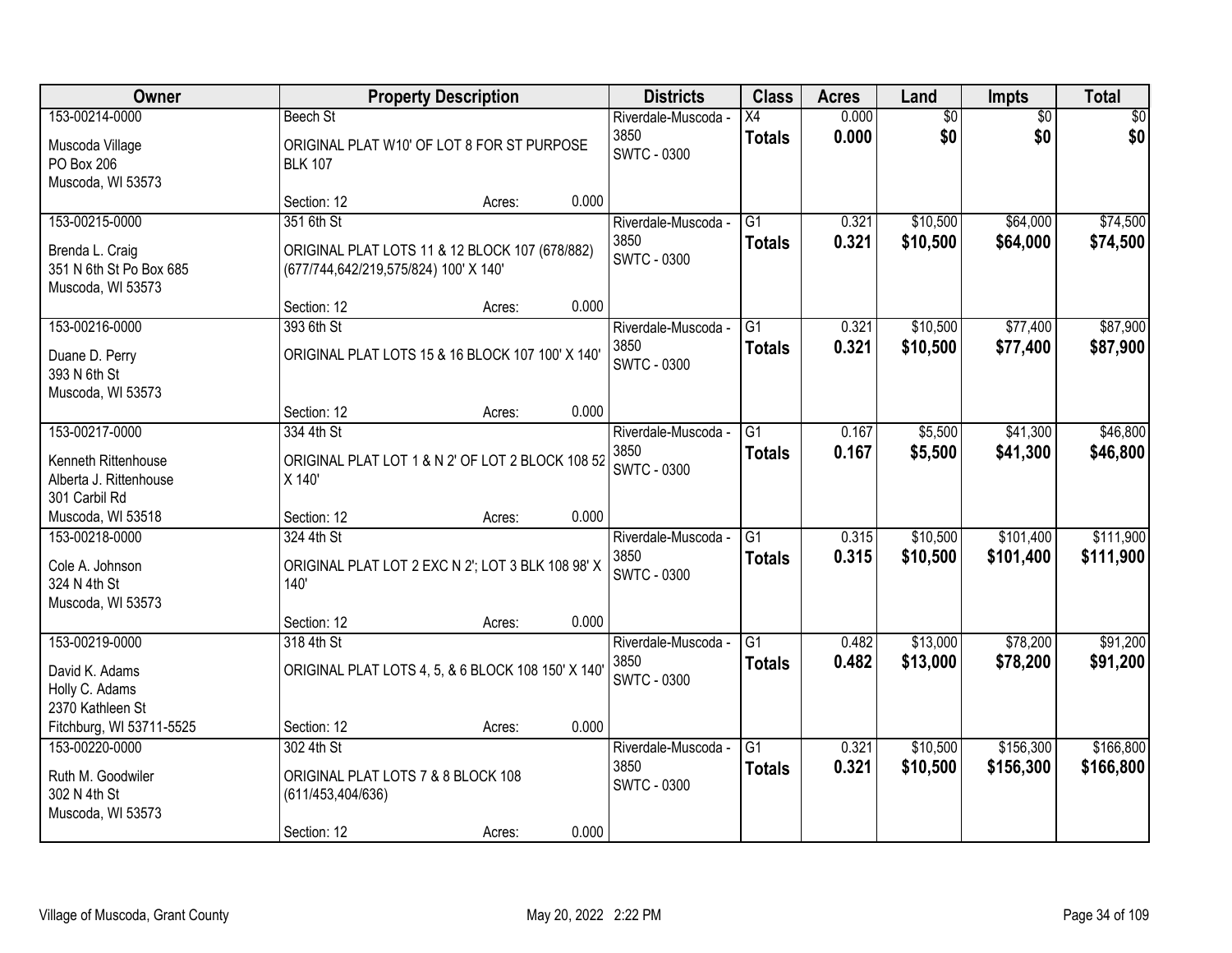| Owner                           | <b>Property Description</b>                                   | <b>Districts</b>    | <b>Class</b>    | <b>Acres</b> | Land     | <b>Impts</b>    | <b>Total</b> |
|---------------------------------|---------------------------------------------------------------|---------------------|-----------------|--------------|----------|-----------------|--------------|
| 153-00220-0010                  | Beech St                                                      | Riverdale-Muscoda - | $\overline{G1}$ | 0.023        | \$700    | $\overline{50}$ | \$700        |
| Samantha Rux                    | ORIGINAL PLAT W10' LOTS 9 & 10 BLOCK 108                      | 3850                | <b>Totals</b>   | 0.023        | \$700    | \$0             | \$700        |
| Ryan D. Rux                     | (611/453, 404/636)                                            | <b>SWTC - 0300</b>  |                 |              |          |                 |              |
| 327 N 5th St                    |                                                               |                     |                 |              |          |                 |              |
| Muscoda, WI 53573               | 0.000<br>Section: 12<br>Acres:                                |                     |                 |              |          |                 |              |
| 153-00221-0000                  | 327 5th St                                                    | Riverdale-Muscoda - | $\overline{G1}$ | 0.298        | \$10,000 | \$121,600       | \$131,600    |
| Ryan D. Rux                     | ORIGINAL PLAT LOTS 9 & 10 EXC W 10' BLK 108 100'              | 3850                | <b>Totals</b>   | 0.298        | \$10,000 | \$121,600       | \$131,600    |
| Samantha J. Olson               | X 130'                                                        | <b>SWTC - 0300</b>  |                 |              |          |                 |              |
| 327 N 5th St                    |                                                               |                     |                 |              |          |                 |              |
| Muscoda, WI 53573               | 0.000<br>Section: 12<br>Acres:                                |                     |                 |              |          |                 |              |
| 153-00222-0000                  | 333 5th St                                                    | Riverdale-Muscoda - | G <sub>1</sub>  | 0.321        | \$10,500 | \$90,500        | \$101,000    |
| Dale A. Spies                   | ORIGINAL PLAT LOTS 11 & 12 BLOCK 108 100' X 140'              | 3850                | <b>Totals</b>   | 0.321        | \$10,500 | \$90,500        | \$101,000    |
| Pamela E. Spies                 |                                                               | SWTC - 0300         |                 |              |          |                 |              |
| 333 N 5th St                    |                                                               |                     |                 |              |          |                 |              |
| Muscoda, WI 53573               | 0.000<br>Section: 12<br>Acres:                                |                     |                 |              |          |                 |              |
| 153-00223-0000                  | 353 5th St                                                    | Riverdale-Muscoda - | G1              | 0.321        | \$10,500 | \$117,300       | \$127,800    |
|                                 |                                                               | 3850                | <b>Totals</b>   | 0.321        | \$10,500 | \$117,300       | \$127,800    |
| Vincent L. Slapak               | ORIGINAL PLAT LOTS 13 & 14 BLOCK 108 (571/411)<br>100' X 140' | SWTC - 0300         |                 |              |          |                 |              |
| Patricia Slapak<br>353 N 5th St |                                                               |                     |                 |              |          |                 |              |
| Muscoda, WI 53573               | 0.000<br>Section: 12<br>Acres:                                |                     |                 |              |          |                 |              |
| 153-00224-0000                  | Maple St                                                      | Riverdale-Muscoda - | $\overline{G1}$ | 0.434        | \$12,000 | $\overline{50}$ | \$12,000     |
|                                 |                                                               | 3850                | <b>Totals</b>   | 0.434        | \$12,000 | \$0             | \$12,000     |
| Timothy J. Clare                | ORIGINAL PLAT LOTS 15 & 16 BLOCK 108 & ALSO                   | <b>SWTC - 0300</b>  |                 |              |          |                 |              |
| 4841 Cliff Ln                   | PRT ADJ CLOSED MAPLE ST                                       |                     |                 |              |          |                 |              |
| Platteville, WI 53818           | 0.000<br>Section: 12                                          |                     |                 |              |          |                 |              |
| 153-00225-0000                  | Acres:<br>336 N 3rd St                                        | Riverdale-Muscoda - | $\overline{G1}$ | 0.161        | \$5,500  | \$93,000        | \$98,500     |
|                                 |                                                               | 3850                | <b>Totals</b>   | 0.161        | \$5,500  | \$93,000        | \$98,500     |
| Michelle A. Bloyer              | ORIGINAL PLAT LOT 1 BLK 109 (548/39) 50' X 140'               | <b>SWTC - 0300</b>  |                 |              |          |                 |              |
| 336 N 3rd St                    |                                                               |                     |                 |              |          |                 |              |
| Muscoda, WI 53573               |                                                               |                     |                 |              |          |                 |              |
|                                 | 0.000<br>Section: 12<br>Acres:                                |                     |                 |              |          |                 |              |
| 153-00226-0000                  | 332 N 3rd St                                                  | Riverdale-Muscoda - | $\overline{G1}$ | 0.161        | \$5,500  | \$63,200        | \$68,700     |
| Edward J. Kratcha               | ORIGINAL PLAT LOT 2 BLOCK 109 50' X 140'                      | 3850<br>SWTC - 0300 | <b>Totals</b>   | 0.161        | \$5,500  | \$63,200        | \$68,700     |
| Cindy S. Kratcha                |                                                               |                     |                 |              |          |                 |              |
| PO Box 397                      |                                                               |                     |                 |              |          |                 |              |
| Muscoda, WI 53573               | 0.000<br>Section: 12<br>Acres:                                |                     |                 |              |          |                 |              |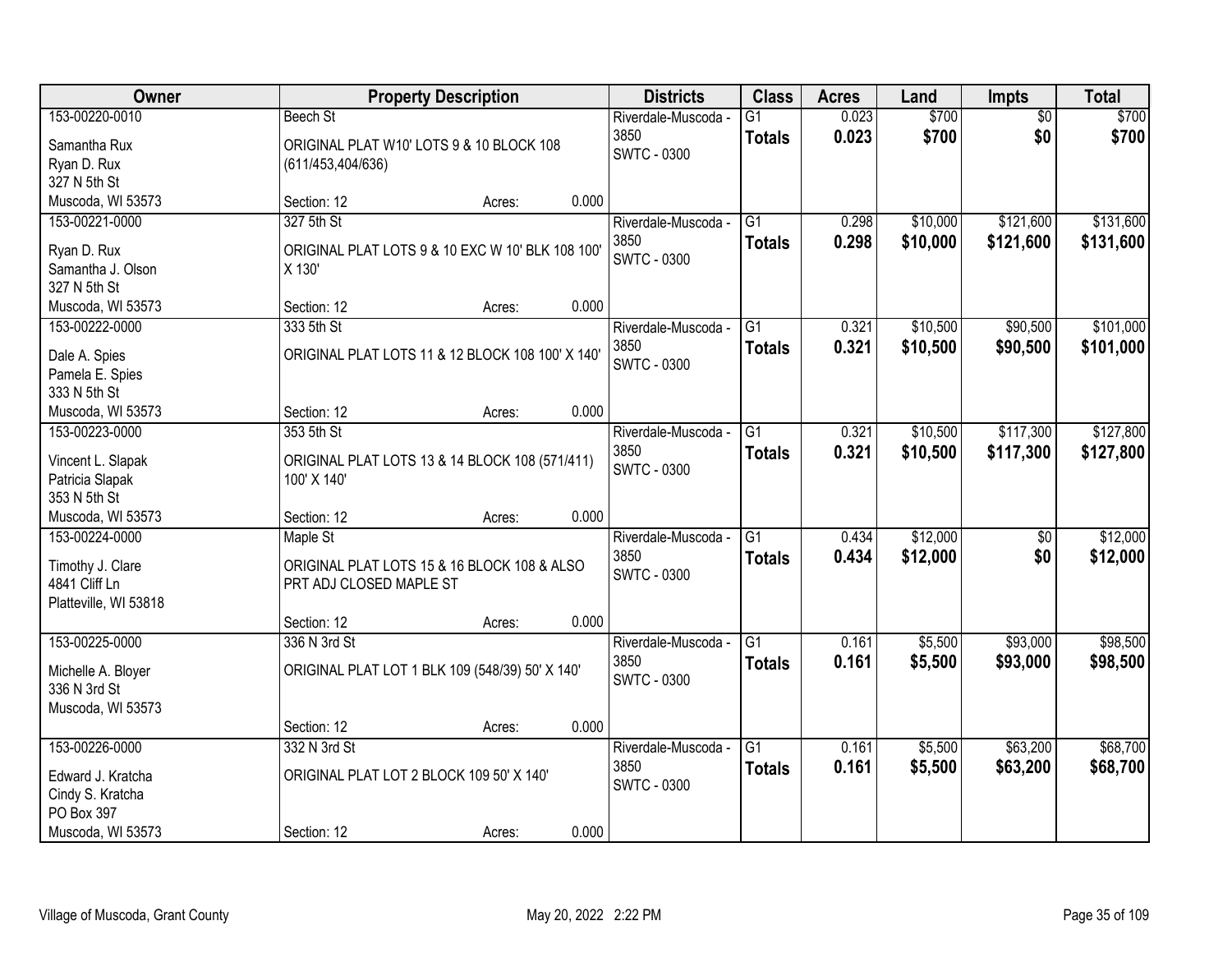| Owner                               |                           | <b>Property Description</b>                      |       | <b>Districts</b>            | <b>Class</b>    | <b>Acres</b> | Land     | <b>Impts</b> | <b>Total</b> |
|-------------------------------------|---------------------------|--------------------------------------------------|-------|-----------------------------|-----------------|--------------|----------|--------------|--------------|
| 153-00227-0000                      | 322 N 3rd St              |                                                  |       | Riverdale-Muscoda -         | $\overline{G1}$ | 0.321        | \$10,500 | \$59,200     | \$69,700     |
| Shanon L. Burton                    |                           | ORIGINAL PLAT LOTS 3 & 4 BLOCK 109 (490/199) 100 |       | 3850                        | <b>Totals</b>   | 0.321        | \$10,500 | \$59,200     | \$69,700     |
| Christopher Hughes                  | X 140'                    |                                                  |       | SWTC - 0300                 |                 |              |          |              |              |
| 322 N 3rd St                        |                           |                                                  |       |                             |                 |              |          |              |              |
| Muscoda, WI 53573                   | Section: 12               | Acres:                                           | 0.000 |                             |                 |              |          |              |              |
| 153-00228-0000                      | 316 N 3rd St              |                                                  |       | Riverdale-Muscoda -         | $\overline{G1}$ | 0.161        | \$5,500  | \$126,100    | \$131,600    |
| Dan Tracy                           |                           | ORIGINAL PLAT LOT 5 BLOCK 109 (695/499,605/683)  |       | 3850                        | <b>Totals</b>   | 0.161        | \$5,500  | \$126,100    | \$131,600    |
| Rebecca Schneider                   | 50' X 140'                |                                                  |       | <b>SWTC - 0300</b>          |                 |              |          |              |              |
| 316 N 3rd St                        |                           |                                                  |       |                             |                 |              |          |              |              |
| Muscoda, WI 53573                   | Section: 12               | Acres:                                           | 0.000 |                             |                 |              |          |              |              |
| 153-00229-0000                      | 308 N 3rd St              |                                                  |       | Riverdale-Muscoda -         | G1              | 0.321        | \$10,500 | \$74,800     | \$85,300     |
| Terry L. Sage                       |                           | ORIGINAL PLAT LOT 6 & LOT 7 BLOCK 109 100' X 140 |       | 3850                        | <b>Totals</b>   | 0.321        | \$10,500 | \$74,800     | \$85,300     |
| Amber D. Sage                       |                           |                                                  |       | <b>SWTC - 0300</b>          |                 |              |          |              |              |
| 308 N 3rd St                        |                           |                                                  |       |                             |                 |              |          |              |              |
| Muscoda, WI 53573                   | Section: 12               | Acres:                                           | 0.000 |                             |                 |              |          |              |              |
| 153-00230-0000                      | 300 E Beech St            |                                                  |       | Riverdale-Muscoda -         | G1              | 0.161        | \$5,500  | \$86,700     | \$92,200     |
|                                     |                           |                                                  |       | 3850                        | <b>Totals</b>   | 0.161        | \$5,500  | \$86,700     | \$92,200     |
| Elsie Headings<br>300 E Beech St    |                           | ORIGINAL PLAT LOT 8 BLOCK 109 50' X 140'         |       | <b>SWTC - 0300</b>          |                 |              |          |              |              |
| Muscoda, WI 53573                   |                           |                                                  |       |                             |                 |              |          |              |              |
|                                     | Section: 12               | Acres:                                           | 0.000 |                             |                 |              |          |              |              |
| 153-00231-0000                      | 305 4th St                |                                                  |       | Riverdale-Muscoda -         | $\overline{G1}$ | 0.289        | \$9,500  | \$96,700     | \$106,200    |
|                                     |                           |                                                  |       | 3850                        | <b>Totals</b>   | 0.289        | \$9,500  | \$96,700     | \$106,200    |
| Michael P. Hill                     |                           | ORIGINAL PLAT LOT 9 S 40' OF LOT 10 BLOCK 109    |       | <b>SWTC - 0300</b>          |                 |              |          |              |              |
| 305 N 4th St                        | 90' X 140'                |                                                  |       |                             |                 |              |          |              |              |
| Muscoda, WI 53573                   | Section: 12               | Acres:                                           | 0.000 |                             |                 |              |          |              |              |
| 153-00232-0000                      | 311 4th St                |                                                  |       | Riverdale-Muscoda -         | $\overline{G1}$ | 0.193        | \$6,500  | \$85,100     | \$91,600     |
|                                     |                           |                                                  |       | 3850                        | <b>Totals</b>   | 0.193        | \$6,500  | \$85,100     | \$91,600     |
| Charles D. Hendrickson              |                           | ORIGINAL PLAT N 10' OF LOT 10; LOT 11 BLOCK 109  |       | <b>SWTC - 0300</b>          |                 |              |          |              |              |
| Tami S. Hendrickson                 | (767/97) 60' X 140'       |                                                  |       |                             |                 |              |          |              |              |
| 311 N 4th St                        |                           |                                                  |       |                             |                 |              |          |              |              |
| Muscoda, WI 53573<br>153-00233-0000 | Section: 12<br>317 4th St | Acres:                                           | 0.000 |                             | $\overline{G1}$ | 0.161        | \$5,500  | \$73,100     | \$78,600     |
|                                     |                           |                                                  |       | Riverdale-Muscoda -<br>3850 |                 | 0.161        | \$5,500  | \$73,100     | \$78,600     |
| James J. Mccann                     |                           | ORIGINAL PLAT LOT 12 BLOCK 109 50' X 140'        |       | SWTC - 0300                 | <b>Totals</b>   |              |          |              |              |
| Rosalie M. Mccann-Stadele           |                           |                                                  |       |                             |                 |              |          |              |              |
| 317 N 4th St                        |                           |                                                  |       |                             |                 |              |          |              |              |
| Muscoda, WI 53573                   | Section: 12               | Acres:                                           | 0.000 |                             |                 |              |          |              |              |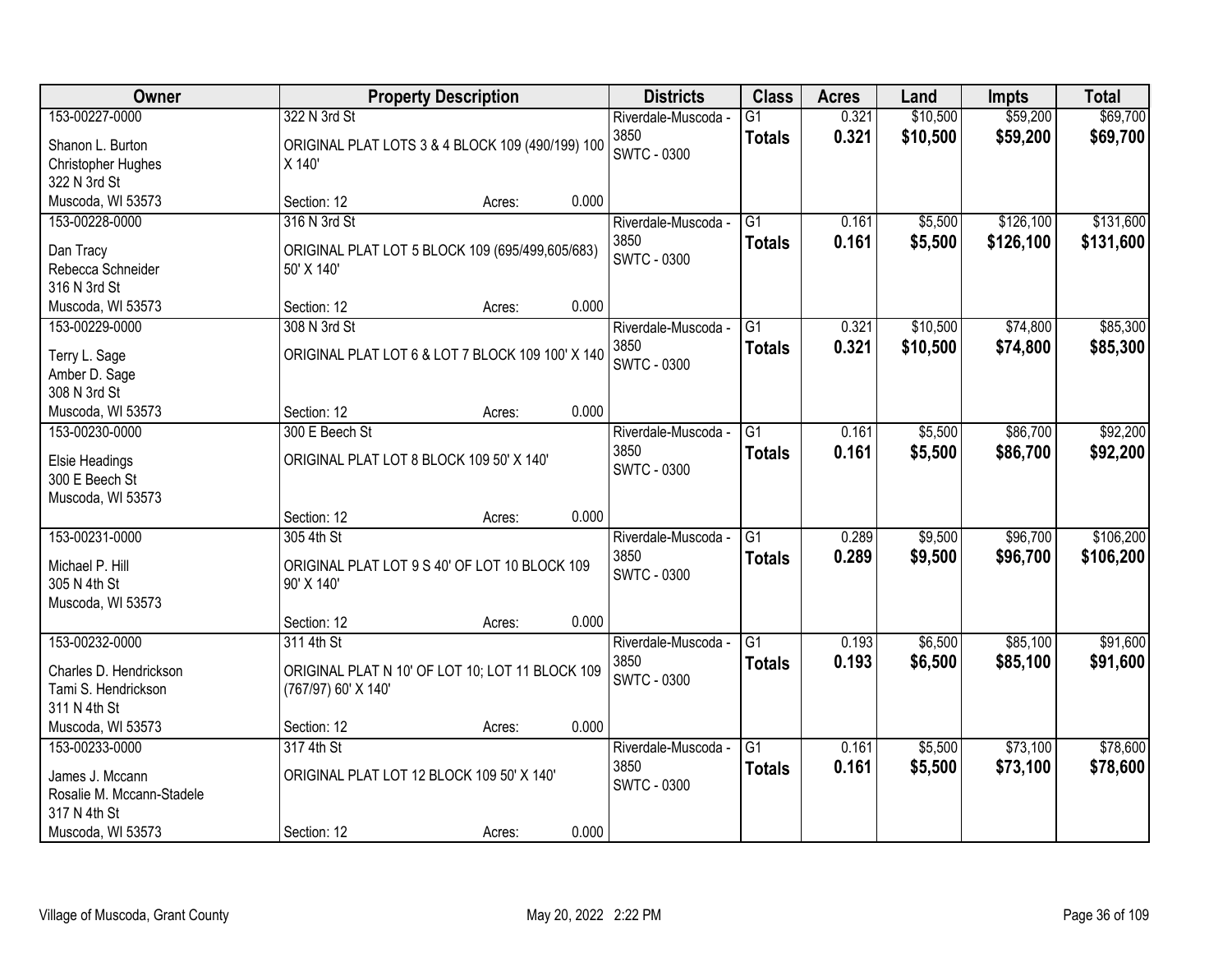| Owner                                                                                              | <b>Property Description</b>                                                                                                                              |                 | <b>Districts</b>                                  | <b>Class</b>                     | <b>Acres</b>   | Land               | <b>Impts</b>           | <b>Total</b>           |
|----------------------------------------------------------------------------------------------------|----------------------------------------------------------------------------------------------------------------------------------------------------------|-----------------|---------------------------------------------------|----------------------------------|----------------|--------------------|------------------------|------------------------|
| 153-00234-0000<br>Randy Nachtigal<br>323 N 4th St                                                  | 323 4th St<br>ORIGINAL PLAT LOT 13; S1/2 OF LOT 14 BLOCK 109<br>75' X 140'                                                                               |                 | Riverdale-Muscoda -<br>3850<br><b>SWTC - 0300</b> | $\overline{G1}$<br><b>Totals</b> | 0.241<br>0.241 | \$8,500<br>\$8,500 | \$105,100<br>\$105,100 | \$113,600<br>\$113,600 |
| Muscoda, WI 53573                                                                                  | Section: 12                                                                                                                                              | 0.000<br>Acres: |                                                   |                                  |                |                    |                        |                        |
| 153-00235-0000<br>Victora Merlin B Irrevocable Trust<br>436 Monroe Ct<br>Pittsburgh, PA 15243-2002 | 329 4th St<br>ORIGINAL PLAT N1/2 OF LOT 14 LOT 15 BLOCK 109<br>75' X 140'                                                                                |                 | Riverdale-Muscoda -<br>3850<br><b>SWTC - 0300</b> | $\overline{G1}$<br><b>Totals</b> | 0.149<br>0.149 | \$5,000<br>\$5,000 | \$81,200<br>\$81,200   | \$86,200<br>\$86,200   |
|                                                                                                    | Section: 12                                                                                                                                              | 0.000<br>Acres: |                                                   |                                  |                |                    |                        |                        |
| 153-00236-0000<br>Dean A. Tisdale<br>Karen D. Jones-Tisdale<br>335 N 4th St<br>Muscoda, WI 53573   | 335 4th St<br>ORIGINAL PLAT LOT 16 BLOCK 109<br>(848/362,848/361,848/360) (780/756,780/755,748/367)<br>(700/18,700/17,666/948) 50' X 140'<br>Section: 12 | 0.000<br>Acres: | Riverdale-Muscoda -<br>3850<br><b>SWTC - 0300</b> | G1<br><b>Totals</b>              | 0.161<br>0.161 | \$5,500<br>\$5,500 | \$90,400<br>\$90,400   | \$95,900<br>\$95,900   |
| 153-00237-0000<br>Jerry T. Mohn<br>336 N 2nd St<br>Muscoda, WI 53573                               | 336 2nd St<br>ORIGINAL PLAT LOT 1 BLOCK 110 50' X 140'                                                                                                   |                 | Riverdale-Muscoda -<br>3850<br><b>SWTC - 0300</b> | G1<br><b>Totals</b>              | 0.161<br>0.161 | \$5,500<br>\$5,500 | \$47,500<br>\$47,500   | \$53,000<br>\$53,000   |
| 153-00238-0000<br>Zakary Hackl<br>330 N 2nd St                                                     | Section: 12<br>330 2nd St<br>ORIGINAL PLAT LOT 2 & N1/2 OF LOT 3 BLOCK 110<br>75' X 140'                                                                 | 0.000<br>Acres: | Riverdale-Muscoda -<br>3850<br><b>SWTC - 0300</b> | $\overline{G1}$<br><b>Totals</b> | 0.241<br>0.241 | \$8,500<br>\$8,500 | \$68,200<br>\$68,200   | \$76,700<br>\$76,700   |
| Muscoda, WI 53573                                                                                  | Section: 12                                                                                                                                              | 0.000<br>Acres: |                                                   |                                  |                |                    |                        |                        |
| 153-00239-0000<br>Thomas H. Nicholson<br>Barbara A. Nicholson<br>322 N 2nd St                      | 322 2nd St<br>ORIGINAL PLAT S1/2 LOT 3 LOT 4 BLOCK 110<br>(611/185, 184, 773/727, 347/ 337) 75' X 140'                                                   |                 | Riverdale-Muscoda -<br>3850<br><b>SWTC - 0300</b> | G1<br><b>Totals</b>              | 0.241<br>0.241 | \$8,500<br>\$8,500 | \$87,000<br>\$87,000   | \$95,500<br>\$95,500   |
| Muscoda, WI 53573<br>153-00240-0000                                                                | Section: 12<br>316 2nd St                                                                                                                                | 0.000<br>Acres: | Riverdale-Muscoda -                               | $\overline{G1}$                  | 0.321          | \$10,500           | \$80,100               | \$90,600               |
| Kyle G. Sweet<br>316 N 2nd St<br>Muscoda, WI 53573                                                 | ORIGINAL PLAT LOTS 5 & 6 BLOCK 110 (773/727) 100<br>X 140'                                                                                               | 0.000           | 3850<br><b>SWTC - 0300</b>                        | <b>Totals</b>                    | 0.321          | \$10,500           | \$80,100               | \$90,600               |
|                                                                                                    | Section: 12                                                                                                                                              | Acres:          |                                                   |                                  |                |                    |                        |                        |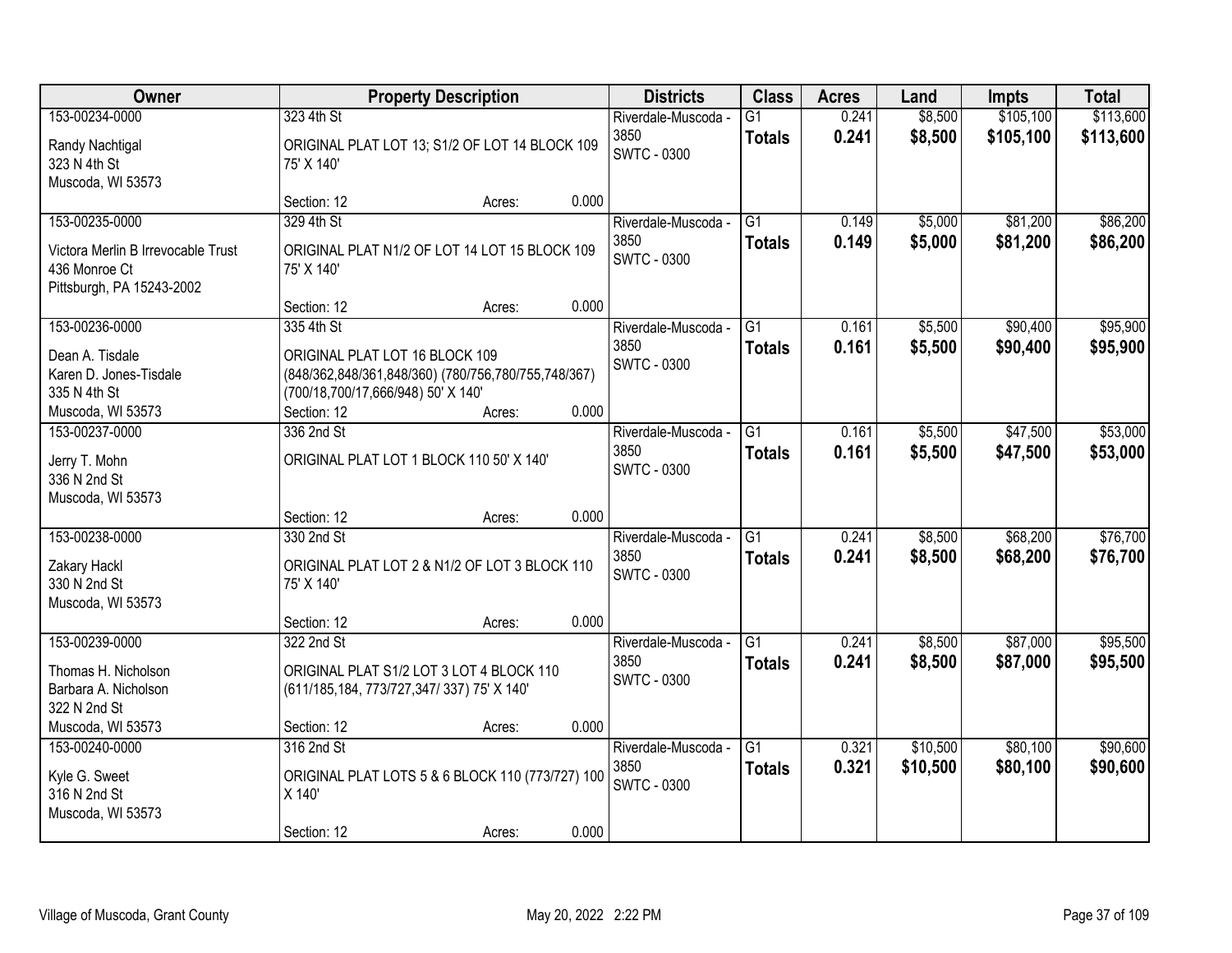| Owner                            |                                     | <b>Property Description</b>                       |       | <b>Districts</b>    | <b>Class</b>    | <b>Acres</b> | Land    | <b>Impts</b> | <b>Total</b> |
|----------------------------------|-------------------------------------|---------------------------------------------------|-------|---------------------|-----------------|--------------|---------|--------------|--------------|
| 153-00241-0000                   | 308 2nd St                          |                                                   |       | Riverdale-Muscoda - | $\overline{G1}$ | 0.161        | \$5,500 | \$61,300     | \$66,800     |
| Thomas J. Miller                 | ORIGINAL PLAT LOT 7 BLOCK 110       |                                                   |       | 3850                | <b>Totals</b>   | 0.161        | \$5,500 | \$61,300     | \$66,800     |
| 18882 Rascal Ln                  | (679/277,345/15,773/727) 50' X 140' |                                                   |       | <b>SWTC - 0300</b>  |                 |              |         |              |              |
| Muscoda, WI 53573                |                                     |                                                   |       |                     |                 |              |         |              |              |
|                                  | Section: 12                         | Acres:                                            | 0.000 |                     |                 |              |         |              |              |
| 153-00242-0000                   | N302 2nd St                         |                                                   |       | Riverdale-Muscoda - | $\overline{G1}$ | 0.161        | \$5,500 | \$68,300     | \$73,800     |
| Matthew Koch                     |                                     | ORIGINAL PLAT LOT 8 BLOCK 110 (773/727) 50' X 140 |       | 3850                | <b>Totals</b>   | 0.161        | \$5,500 | \$68,300     | \$73,800     |
| 302 N 2nd St                     |                                     |                                                   |       | <b>SWTC - 0300</b>  |                 |              |         |              |              |
| Muscoda, WI 53573                |                                     |                                                   |       |                     |                 |              |         |              |              |
|                                  | Section: 12                         | Acres:                                            | 0.000 |                     |                 |              |         |              |              |
| 153-00243-0000                   | 303 N 3rd St                        |                                                   |       | Riverdale-Muscoda - | G1              | 0.241        | \$8,500 | \$44,700     | \$53,200     |
| Donald E. Elliott                |                                     | ORIGINAL PLAT LOT 9; S1/2 OF LOT 10 75' X 140'    |       | 3850                | <b>Totals</b>   | 0.241        | \$8,500 | \$44,700     | \$53,200     |
| Jennifer L. Elsner               | BLOCK 110                           |                                                   |       | <b>SWTC - 0300</b>  |                 |              |         |              |              |
| 491 W Jefferson St               |                                     |                                                   |       |                     |                 |              |         |              |              |
| Muscoda, WI 53573                | Section: 12                         | Acres:                                            | 0.000 |                     |                 |              |         |              |              |
| 153-00244-0000                   | 311 N 3rd St                        |                                                   |       | Riverdale-Muscoda - | G1              | 0.241        | \$8,500 | \$96,200     | \$104,700    |
|                                  |                                     |                                                   |       | 3850                | <b>Totals</b>   | 0.241        | \$8,500 | \$96,200     | \$104,700    |
| Kyle Hemmersbach<br>311 N 3rd St | 140'                                | ORIGINAL PLAT N1/2 LOT 10; LOT 11 BLK 110 75' X   |       | SWTC - 0300         |                 |              |         |              |              |
| Muscoda, WI 53573                |                                     |                                                   |       |                     |                 |              |         |              |              |
|                                  | Section: 12                         | Acres:                                            | 0.000 |                     |                 |              |         |              |              |
| 153-00245-0000                   | 317 N 3rd St                        |                                                   |       | Riverdale-Muscoda - | $\overline{G1}$ | 0.161        | \$5,500 | \$61,700     | \$67,200     |
|                                  |                                     |                                                   |       | 3850                | <b>Totals</b>   | 0.161        | \$5,500 | \$61,700     | \$67,200     |
| Jeffrey R. Cox                   |                                     | ORIGINAL PLAT LOT 12 BLOCK 110 50' X 140'         |       | <b>SWTC - 0300</b>  |                 |              |         |              |              |
| Chelsea L. Cox<br>317 N 3rd St   |                                     |                                                   |       |                     |                 |              |         |              |              |
| Muscoda, WI 53573                | Section: 12                         | Acres:                                            | 0.000 |                     |                 |              |         |              |              |
| 153-00246-0000                   | 323 N 3rd St                        |                                                   |       | Riverdale-Muscoda - | $\overline{G1}$ | 0.161        | \$5,500 | \$54,500     | \$60,000     |
|                                  |                                     |                                                   |       | 3850                | <b>Totals</b>   | 0.161        | \$5,500 | \$54,500     | \$60,000     |
| Seth A. Frye                     |                                     | ORIGINAL PLAT LOT 13 BLOCK 110 50' X 140'         |       | SWTC - 0300         |                 |              |         |              |              |
| 323 N 3rd St                     |                                     |                                                   |       |                     |                 |              |         |              |              |
| Muscoda, WI 53573                |                                     |                                                   | 0.000 |                     |                 |              |         |              |              |
| 153-00247-0000                   | Section: 12<br>327 N 3rd St         | Acres:                                            |       | Riverdale-Muscoda - | G1              | 0.241        | \$8,500 | \$111,200    | \$119,700    |
|                                  |                                     |                                                   |       | 3850                |                 | 0.241        | \$8,500 | \$111,200    | \$119,700    |
| Keith D. Werthwein               |                                     | ORIGINAL PLAT LOT 14; S1/2 LOT 15 BLOCK 110       |       | <b>SWTC - 0300</b>  | <b>Totals</b>   |              |         |              |              |
| Dawn R. Werthwein                | (480/349) 75' X 140'                |                                                   |       |                     |                 |              |         |              |              |
| 327 N 3rd St                     |                                     |                                                   |       |                     |                 |              |         |              |              |
| Muscoda, WI 53573                | Section: 12                         | Acres:                                            | 0.000 |                     |                 |              |         |              |              |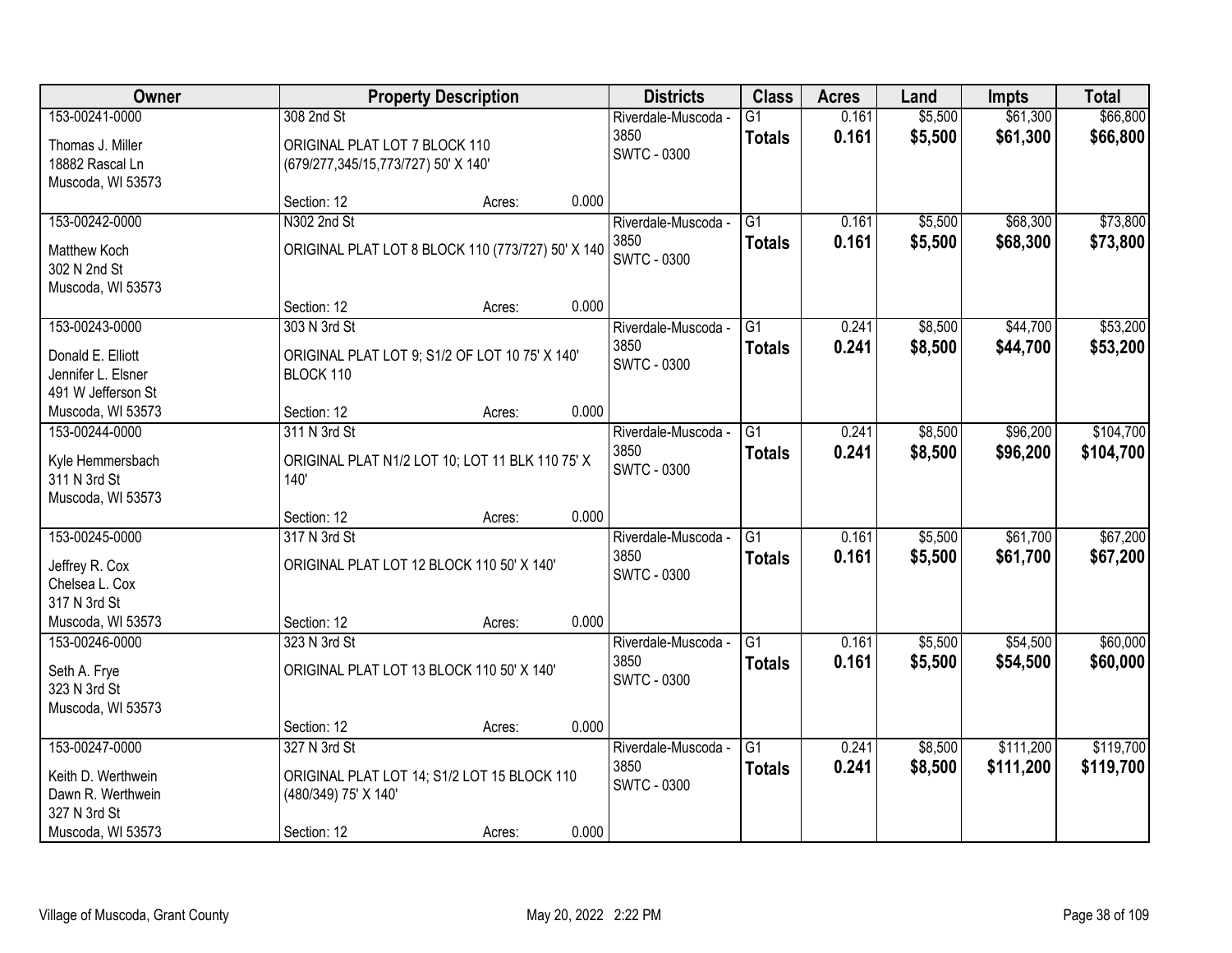| Owner                                                                                                                 | <b>Property Description</b>                                                                                                                                             | <b>Districts</b>                                                  | <b>Class</b>                     | <b>Acres</b>   | Land                 | <b>Impts</b>         | <b>Total</b>         |
|-----------------------------------------------------------------------------------------------------------------------|-------------------------------------------------------------------------------------------------------------------------------------------------------------------------|-------------------------------------------------------------------|----------------------------------|----------------|----------------------|----------------------|----------------------|
| 153-00248-0000<br>Leander Baumann<br>Loretta Baumann<br>PO Box 205                                                    | 335 N 3rd St<br>ORIGINAL PLAT N1/2 OF LOT 15; LOT 16 BLOCK 110<br>75' X 140'                                                                                            | Riverdale-Muscoda -<br>3850<br><b>SWTC - 0300</b>                 | G1<br><b>Totals</b>              | 0.241<br>0.241 | \$8,500<br>\$8,500   | \$81,500<br>\$81,500 | \$90,000<br>\$90,000 |
| Muscoda, WI 53573                                                                                                     | 0.000<br>Section: 12<br>Acres:                                                                                                                                          |                                                                   |                                  |                |                      |                      |                      |
| 153-00249-0000<br>Pamela K. Overman<br>18798 Chicken Ridge Rd<br>Richland Center, WI 53581                            | 336 N Wisconsin Ave<br>ORIGINAL PLAT LOT 1; N1/2 OF LOT 2 BLOCK 111 E<br>9' VAC WISCONSIN ST ADJ LOTS (773/728,675/763)<br>75' X 130'<br>Section: 12<br>0.000<br>Acres: | Riverdale-Muscoda -<br>3850<br>0902-B TID 3<br>SWTC - 0300        | $\overline{G1}$<br><b>Totals</b> | 0.224<br>0.224 | \$11,500<br>\$11,500 | \$19,200<br>\$19,200 | \$30,700<br>\$30,700 |
| 153-00250-0000<br>Duane A. Johnson<br>PO Box 361<br>Muscoda, WI 53573                                                 | 328 N Wisconsin Ave<br>ORIGINAL PLAT S1/2 OF LOT 2 LOT 3 BLOCK 111<br>PRT VAC WISC AVE (773/728) 75' X 130'<br>0.000<br>Section: 12<br>Acres:                           | Riverdale-Muscoda -<br>3850<br>0902-B TID 3<br><b>SWTC - 0300</b> | G1<br><b>Totals</b>              | 0.224<br>0.224 | \$8,000<br>\$8,000   | \$64,600<br>\$64,600 | \$72,600<br>\$72,600 |
| 153-00251-0000<br>Leanne J. Bender<br>Joseph L. Laufenberg<br>PO Box 473                                              | 322 N Wisconsin Ave<br>ORIGINAL PLAT LOT 4 BLK 111 PRT VAC WISC AVE<br>(773/728) 50' X 130'                                                                             | Riverdale-Muscoda -<br>3850<br>0902-B TID 3<br>SWTC - 0300        | $\overline{G1}$<br><b>Totals</b> | 0.149<br>0.149 | \$5,000<br>\$5,000   | \$82,500<br>\$82,500 | \$87,500<br>\$87,500 |
| Muscoda, WI 53573<br>153-00252-0000<br>Alan Morawiec<br>Samantha Morawiec<br>316 N Wisconsin Ave<br>Muscoda, WI 53573 | 0.000<br>Section: 12<br>Acres:<br>316 N Wisconsin Ave<br>ORIGINAL PLAT LOTS 5 & 6 BLOCK 111 PRT VAC<br>WISC AVE (773/728) 100' X 130'<br>0.000<br>Section: 12<br>Acres: | Riverdale-Muscoda -<br>3850<br>0902-B TID 3<br><b>SWTC - 0300</b> | $\overline{G1}$<br><b>Totals</b> | 0.298<br>0.298 | \$10,000<br>\$10,000 | \$88,900<br>\$88,900 | \$98,900<br>\$98,900 |
| 153-00253-0000<br>Fenton's Garage LLC<br>18747 Dayton Ridge Rd<br>Richland Center, WI 53581                           | 306 N Wisconsin Ave<br>ORIGINAL PLAT W3/4 OF LOTS 7 & 8 BLOCK 111 PRT<br>VAC WISC AVE (779/885,773/728,616/806) (436/389)<br>Section: 12<br>0.000<br>Acres:             | Riverdale-Muscoda -<br>3850<br>0902-B TID 3<br><b>SWTC - 0300</b> | $\overline{G2}$<br><b>Totals</b> | 0.240<br>0.240 | \$12,000<br>\$12,000 | \$44,500<br>\$44,500 | \$56,500<br>\$56,500 |
| 153-00254-0000<br>Camilla N. Hawk<br>110 E Beech St<br>Muscoda, WI 53573                                              | 110 E Beech St<br>ORIGINAL PLAT E1/4 OF LOTS 7 & 8 BLOCK 111 100'<br>X 32.5'<br>0.000<br>Section: 12<br>Acres:                                                          | Riverdale-Muscoda -<br>3850<br><b>SWTC - 0300</b>                 | $\overline{G1}$<br><b>Totals</b> | 0.075<br>0.075 | \$2,500<br>\$2,500   | \$48,500<br>\$48,500 | \$51,000<br>\$51,000 |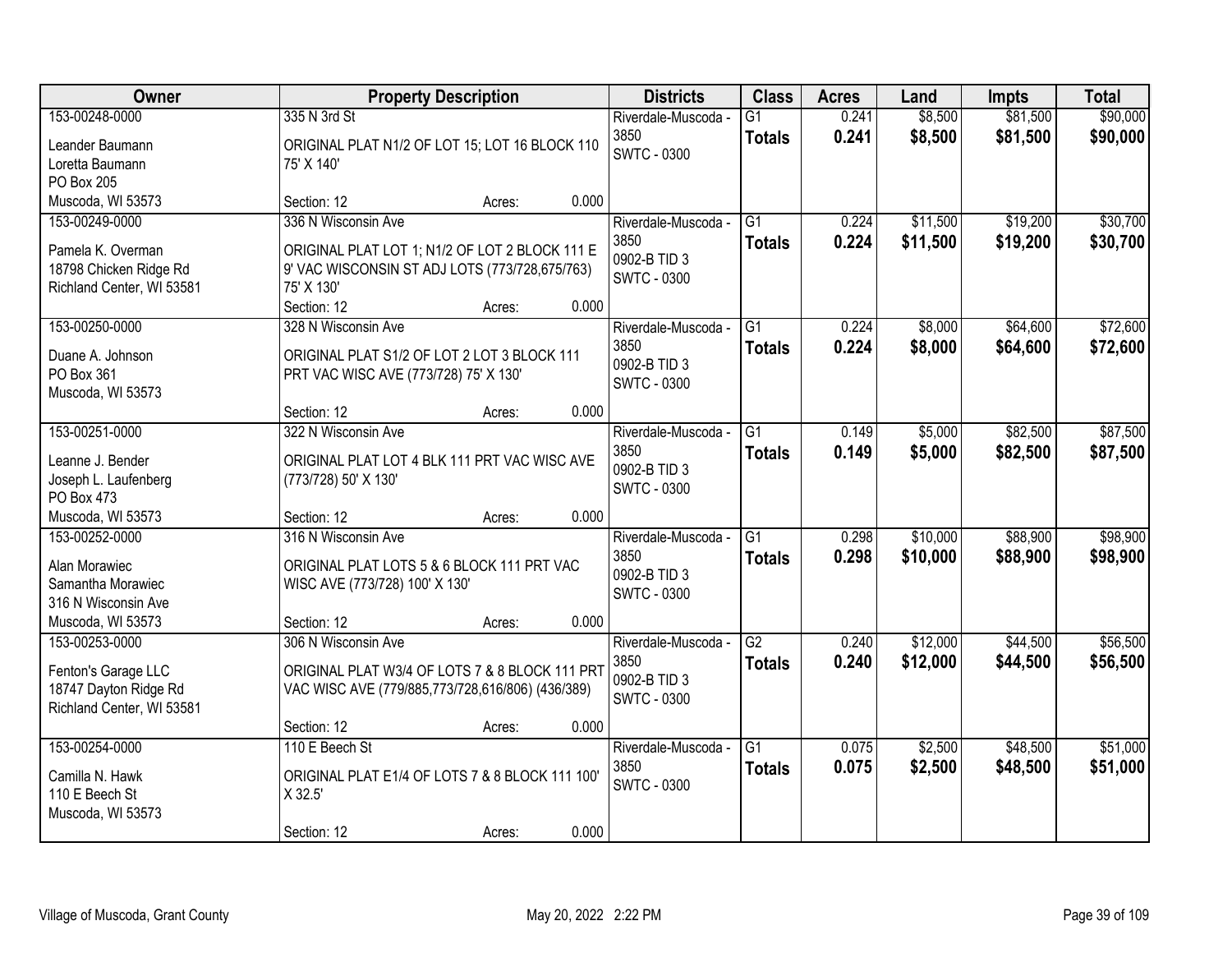| Owner                                                           |                                                                                               | <b>Property Description</b> |       | <b>Districts</b>                           | <b>Class</b>                     | <b>Acres</b>   | Land                         | <b>Impts</b>         | <b>Total</b>         |
|-----------------------------------------------------------------|-----------------------------------------------------------------------------------------------|-----------------------------|-------|--------------------------------------------|----------------------------------|----------------|------------------------------|----------------------|----------------------|
| 153-00255-0000                                                  | 303 N 2nd St                                                                                  |                             |       | Riverdale-Muscoda -                        | G1                               | 0.298          | \$10,000                     | \$26,600             | \$36,600             |
| Mary L. Hanrahan<br>PO Box 263<br>Muscoda, WI 53573             | ORIGINAL PLAT LOTS 9 & 10 BLOCK 111 (773/727)<br>100' X 130'                                  |                             |       | 3850<br><b>SWTC - 0300</b>                 | <b>Totals</b>                    | 0.298          | \$10,000                     | \$26,600             | \$36,600             |
|                                                                 | Section: 12                                                                                   | Acres:                      | 0.000 |                                            |                                  |                |                              |                      |                      |
| 153-00256-0000                                                  | 313 2nd St                                                                                    |                             |       | Riverdale-Muscoda -                        | $\overline{G1}$                  | 0.254          | \$9,000                      | \$30,600             | \$39,600             |
| Mark A. Sternhagen<br>PO Box 435<br>Muscoda, WI 53573           | ORIGINAL PLAT LOT 11 LOT 12 EXC N 15' BLOCK 111<br>85' X 130'                                 |                             |       | 3850<br><b>SWTC - 0300</b>                 | <b>Totals</b>                    | 0.254          | \$9,000                      | \$30,600             | \$39,600             |
|                                                                 | Section: 12                                                                                   | Acres:                      | 0.000 |                                            |                                  |                |                              |                      |                      |
| 153-00257-0000                                                  | 323 N 2nd St                                                                                  |                             |       | Riverdale-Muscoda -                        | G1                               | 0.194          | \$7,000                      | \$58,000             | \$65,000             |
| David Delkamp et al<br>323 N 2nd St<br>Muscoda, WI 53573        | ORIGINAL PLAT N 15' OF LOT 12, LOT 13 BLOCK 111<br>65' X 130'                                 |                             |       | 3850<br><b>SWTC - 0300</b>                 | <b>Totals</b>                    | 0.194          | \$7,000                      | \$58,000             | \$65,000             |
|                                                                 | Section: 12                                                                                   | Acres:                      | 0.000 |                                            |                                  |                |                              |                      |                      |
| 153-00258-0000                                                  | 329 2nd St                                                                                    |                             |       | Riverdale-Muscoda -                        | G1                               | 0.149          | \$5,000                      | \$57,700             | \$62,700             |
| Murray Holdings, LLC<br>707 Mulberry St<br>Gays Mills, WI 54631 | ORIGINAL PLAT LOT 14 BLOCK 111 50' X 130'                                                     |                             |       | 3850<br><b>SWTC - 0300</b>                 | <b>Totals</b>                    | 0.149          | \$5,000                      | \$57,700             | \$62,700             |
|                                                                 | Section: 12                                                                                   | Acres:                      | 0.000 |                                            |                                  |                |                              |                      |                      |
| 153-00259-0000                                                  | 335 2nd St<br>ORIGINAL PLAT LOTS 15 & 16 BLOCK 111 100' X 130'                                |                             |       | Riverdale-Muscoda -<br>3850                | $\overline{G1}$<br><b>Totals</b> | 0.298<br>0.298 | \$10,000<br>\$10,000         | \$83,900<br>\$83,900 | \$93,900<br>\$93,900 |
| Ripf Transition Trust of September 10<br>2016                   |                                                                                               |                             |       | <b>SWTC - 0300</b>                         |                                  |                |                              |                      |                      |
| 335 N 2nd St Po Box 298                                         |                                                                                               |                             |       |                                            |                                  |                |                              |                      |                      |
| Muscoda, WI 53573                                               | Section: 12                                                                                   | Acres:                      | 0.000 |                                            |                                  |                |                              |                      |                      |
| 153-00260-0000                                                  | 341 N Wisconsin Ave                                                                           |                             |       | Riverdale-Muscoda -                        |                                  |                | Assessed with 153-00096-0000 |                      |                      |
| Church<br>405 E Legrand St<br>Boscobel, WI 53805                | ORIGINAL PLAT LOTS 1-16; VAC ALLEY ADJ LOTS<br>BLK 112 PRT VAC WISC AVE (773/728) 400' X 300' |                             |       | 3850<br>0902-B TID 3<br><b>SWTC - 0300</b> |                                  |                |                              |                      |                      |
|                                                                 | Section: 12                                                                                   | Acres:                      | 0.000 |                                            |                                  |                |                              |                      |                      |
| 153-00261-0000                                                  | 336 N Ohio St                                                                                 |                             |       | Riverdale-Muscoda -                        | $\overline{G1}$                  | 0.321          | \$10,500                     | \$57,700             | \$68,200             |
| Ken, Kerry Pospichal et al<br>PO Box 136<br>Muscoda, WI 53573   | ORIGINAL PLAT LOTS 1 & 2 BLOCK 113 100' X 140'                                                |                             |       | 3850<br><b>SWTC - 0300</b>                 | <b>Totals</b>                    | 0.321          | \$10,500                     | \$57,700             | \$68,200             |
|                                                                 | Section: 12                                                                                   | Acres:                      | 0.000 |                                            |                                  |                |                              |                      |                      |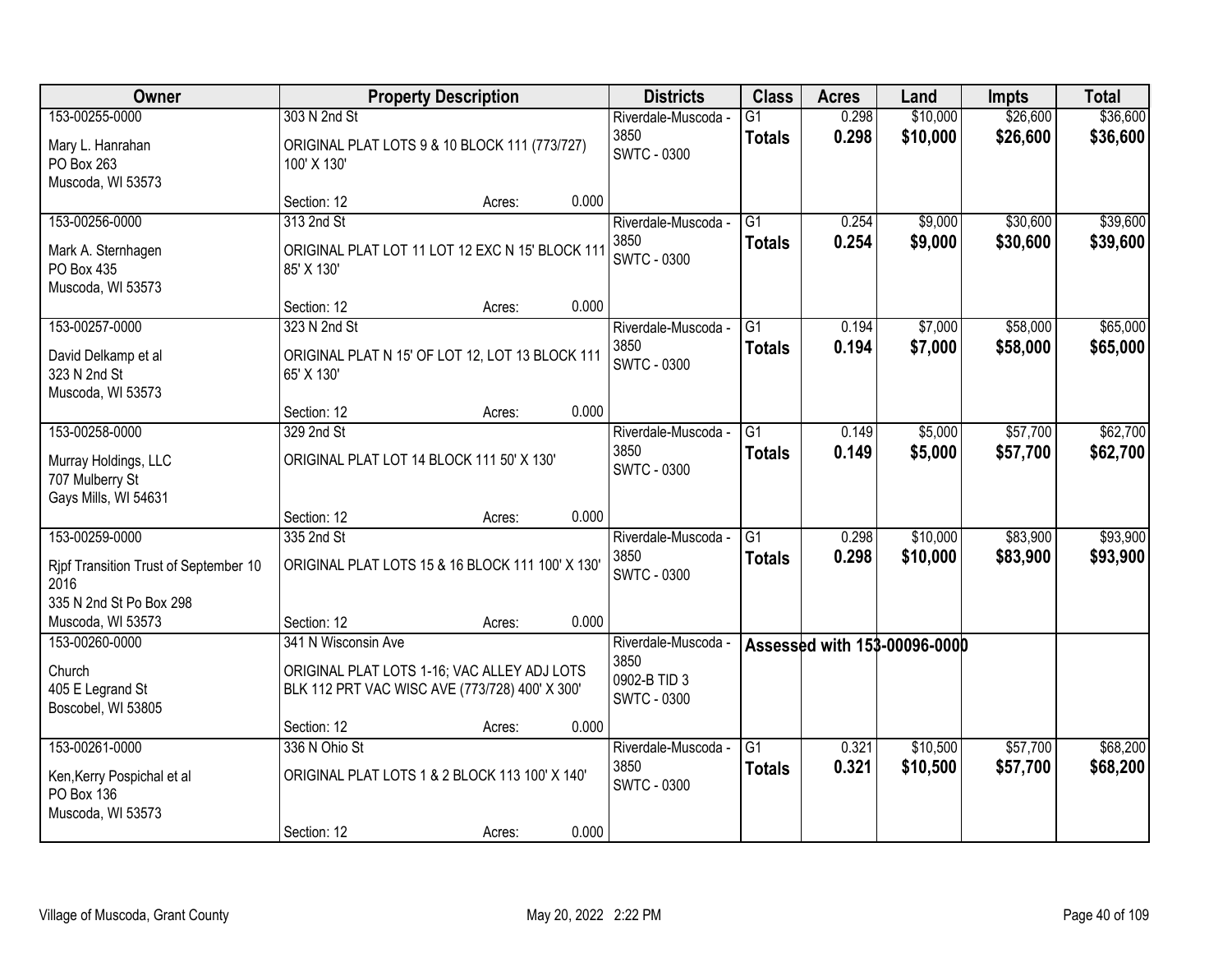| <b>Class</b><br>Owner<br><b>Property Description</b><br><b>Districts</b><br><b>Acres</b><br>Land<br><b>Impts</b>                       | <b>Total</b>                       |
|----------------------------------------------------------------------------------------------------------------------------------------|------------------------------------|
| 153-00262-0000<br>326 N Ohio St<br>\$8,500<br>$\overline{G1}$<br>0.241<br>Riverdale-Muscoda -                                          | \$47,900<br>\$56,400               |
| 3850<br>0.241<br>\$8,500<br><b>Totals</b><br>ORIGINAL PLAT LOT 3 N1/2 OF LOT 4 BLOCK 113 75'<br>Tracy L. Krueger<br><b>SWTC - 0300</b> | \$47,900<br>\$56,400               |
| Cecelia A. Krueger<br>X 140'                                                                                                           |                                    |
| 326 N Ohio St                                                                                                                          |                                    |
| 0.000<br>Muscoda, WI 53573<br>Section: 12<br>Acres:                                                                                    |                                    |
| 316 N Ohio St<br>\$8,500<br>153-00263-0000<br>$\overline{G1}$<br>0.241<br>Riverdale-Muscoda -                                          | \$55,600<br>\$64,100               |
| 3850<br>0.241<br>\$8,500<br><b>Totals</b><br>ORIGINAL PLAT S1/2 LOT 4; LOT 5 BLOCK 113<br>Mark A. Draper                               | \$55,600<br>\$64,100               |
| <b>SWTC - 0300</b><br>Sue A. Draper<br>(642/283)                                                                                       |                                    |
| 316 N Ohio St                                                                                                                          |                                    |
| 0.000<br>Muscoda, WI 53573-9234<br>Section: 12<br>Acres:                                                                               |                                    |
| 153-00265-0000<br>228 W Beech St<br>G1<br>0.318<br>\$10,500<br>Riverdale-Muscoda -                                                     | \$65,900<br>\$76,400               |
| 3850<br>0.318<br>\$10,500<br><b>Totals</b><br>ORIGINAL PLAT LOT 6; W1/2 LOTS 7 & 8 EXC S 2' OF<br>David C. Nalepinski                  | \$65,900<br>\$76,400               |
| <b>SWTC - 0300</b><br>Michael T. Nalepinski<br>E70' LOT 6 BLOCK 113 (841/252,740/620,463/179)                                          |                                    |
| 228 W Beech St Po Box 164                                                                                                              |                                    |
| 0.000<br>Muscoda, WI 53573<br>Section: 12<br>Acres:                                                                                    |                                    |
| \$5,500<br>153-00266-0000<br>220 W Beech St<br>G1<br>0.164<br>Riverdale-Muscoda -                                                      | \$103,000<br>\$108,500             |
| 3850<br>0.164<br>\$5,500<br><b>Totals</b>                                                                                              | \$103,000<br>\$108,500             |
| ORIGINAL PLAT E1/2 LOTS 7 & 8; S2' OF E70' LOT 6;<br>Dakota M. Appel<br><b>SWTC - 0300</b>                                             |                                    |
| 220 W Beech St<br>ALSO N5' BEECH ST BDY S LN LOT 8 BLOCK 113                                                                           |                                    |
| (292/143)<br>Muscoda, WI 53573                                                                                                         |                                    |
| 0.000<br>Section: 12<br>Acres:                                                                                                         |                                    |
| 153-00267-0000<br>210 W Beech St<br>$\overline{X4}$<br>0.000<br>$\overline{50}$<br>Riverdale-Muscoda -                                 | $\overline{50}$<br>$\overline{50}$ |
| 3850<br>0.000<br>\$0<br><b>Totals</b><br>ORIGINAL PLAT LOT 9 S 30' OF LOT 10 BLOCK 113<br>Church<br><b>SWTC - 0300</b>                 | \$0<br>\$0                         |
| PO Box 555<br>80' X 140'                                                                                                               |                                    |
| Muscoda, WI 53573                                                                                                                      |                                    |
| 0.000<br>Section: 12<br>Acres:                                                                                                         |                                    |
| $\overline{G1}$<br>\$8,000<br>153-00268-0000<br>0.225<br>309 N lowa St<br>Riverdale-Muscoda -                                          | \$49,800<br>\$57,800               |
| 3850<br>0.225<br>\$8,000<br><b>Totals</b><br>ORIGINAL PLAT LOT 10 EXC S 30; LOT 11 BLOCK 113<br>Reginald L. Ripley                     | \$49,800<br>\$57,800               |
| <b>SWTC - 0300</b><br>Nicole L. Wilmot<br>70' X 140'                                                                                   |                                    |
| 309 N Iowa St                                                                                                                          |                                    |
| 0.000<br>Muscoda, WI 53573<br>Section: 12<br>Acres:                                                                                    |                                    |
| 0.161<br>\$5,500<br>153-00269-0000<br>315 N lowa St<br>$\overline{G1}$<br>Riverdale-Muscoda -                                          | \$106,400<br>\$111,900             |
| 3850<br>0.161<br>\$5,500<br><b>Totals</b><br>ORIGINAL PLAT LOT 12 BLOCK 113 50' X 140'                                                 | \$106,400<br>\$111,900             |
| James M. Kosharek<br>SWTC - 0300<br>Linda M. Kosharek                                                                                  |                                    |
| PO Box 615                                                                                                                             |                                    |
| 0.000<br>Muscoda, WI 53573<br>Section: 12<br>Acres:                                                                                    |                                    |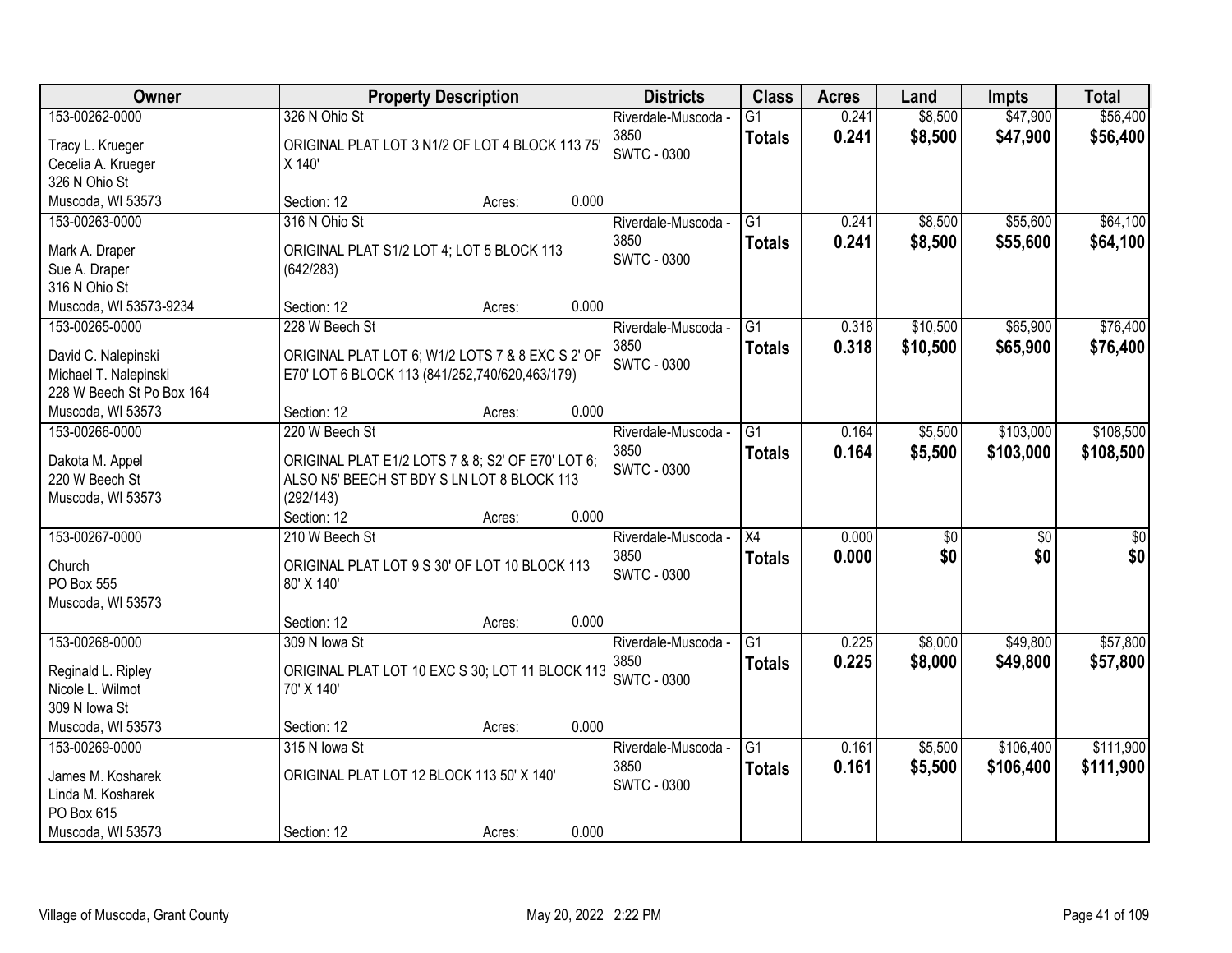| Owner                         |                                                   | <b>Property Description</b> |       | <b>Districts</b>    | <b>Class</b>    | <b>Acres</b> | Land    | <b>Impts</b> | <b>Total</b> |
|-------------------------------|---------------------------------------------------|-----------------------------|-------|---------------------|-----------------|--------------|---------|--------------|--------------|
| 153-00270-0000                | 321 N lowa St                                     |                             |       | Riverdale-Muscoda - | $\overline{G1}$ | 0.281        | \$9,500 | \$39,200     | \$48,700     |
| Denny Putz                    | ORIGINAL PLAT LOT 13; S 37.5' OF LOT 14 BLOCK     |                             |       | 3850                | <b>Totals</b>   | 0.281        | \$9,500 | \$39,200     | \$48,700     |
| Kandy Putz                    | 113 87.5' X 140'                                  |                             |       | <b>SWTC - 0300</b>  |                 |              |         |              |              |
| 7575 N Prairie Rd             |                                                   |                             |       |                     |                 |              |         |              |              |
| Muscoda, WI 53573             | Section: 12                                       | Acres:                      | 0.000 |                     |                 |              |         |              |              |
| 153-00271-0000                | 329 N lowa St                                     |                             |       | Riverdale-Muscoda - | G1              | 0.201        | \$7,000 | \$62,800     | \$69,800     |
| Robert Kane                   | ORIGINAL PLAT N 12.5' OF LOT 14; LOT 15 BLOCK     |                             |       | 3850                | <b>Totals</b>   | 0.201        | \$7,000 | \$62,800     | \$69,800     |
| PO Box 23                     | 113 (850/986,853/12,853/11) 62.5' X 140'          |                             |       | SWTC - 0300         |                 |              |         |              |              |
| Muscoda, WI 53573             |                                                   |                             |       |                     |                 |              |         |              |              |
|                               | Section: 12                                       | Acres:                      | 0.000 |                     |                 |              |         |              |              |
| 153-00272-0000                | 335 N lowa St                                     |                             |       | Riverdale-Muscoda - | G1              | 0.161        | \$5,500 | \$32,700     | \$38,200     |
| John E. Scribbins             | ORIGINAL PLAT LOT 16 BLOCK 113 50' X 140'         |                             |       | 3850                | <b>Totals</b>   | 0.161        | \$5,500 | \$32,700     | \$38,200     |
| 335 N Iowa St                 |                                                   |                             |       | <b>SWTC - 0300</b>  |                 |              |         |              |              |
| Muscoda, WI 53573             |                                                   |                             |       |                     |                 |              |         |              |              |
|                               | Section: 12                                       | Acres:                      | 0.000 |                     |                 |              |         |              |              |
| 153-00273-0000                | 340 N Minnesota Ave                               |                             |       | Riverdale-Muscoda - | X4              | 1.171        | \$0     | \$0          | \$0          |
| Future Wisconsin Hometown LLC | ORIGINAL PLAT LOTS 1-7 INCL BLOCK 114 (502/7)     |                             |       | 3850                | <b>Totals</b>   | 1.171        | \$0     | \$0          | \$0          |
| PO Box 620800                 | 350' X 140'                                       |                             |       | <b>SWTC - 0300</b>  |                 |              |         |              |              |
| Middleton, WI 53562-0800      |                                                   |                             |       |                     |                 |              |         |              |              |
|                               | Section: 12                                       | Acres:                      | 0.000 |                     |                 |              |         |              |              |
| 153-00274-0000                | 326 W Beech St                                    |                             |       | Riverdale-Muscoda - | $\overline{G1}$ | 0.161        | \$5,500 | \$155,000    | \$160,500    |
| Pec, LLC                      | ORIGINAL PLAT LOT 8 BLOCK 114 (587/407) 50' X 140 |                             |       | 3850                | <b>Totals</b>   | 0.161        | \$5,500 | \$155,000    | \$160,500    |
| 1525 Bohmann Dr               |                                                   |                             |       | <b>SWTC - 0300</b>  |                 |              |         |              |              |
| Richland Center, WI 53581     |                                                   |                             |       |                     |                 |              |         |              |              |
|                               | Section: 12                                       | Acres:                      | 0.000 |                     |                 |              |         |              |              |
| 153-00275-0000                | 303 N Ohio St                                     |                             |       | Riverdale-Muscoda - | G1              | 0.193        | \$6,500 | \$83,500     | \$90,000     |
| Matthew R. Franklin           | ORIGINAL PLAT LOT 9 & S 10' OF LOT 10 BLOCK 114   |                             |       | 3850                | <b>Totals</b>   | 0.193        | \$6,500 | \$83,500     | \$90,000     |
| Amy J. Franklin               | (859/447) (687/77,358/519,355/563) 60' X 140'     |                             |       | <b>SWTC - 0300</b>  |                 |              |         |              |              |
| 303 N Ohio St Po Box 501      |                                                   |                             |       |                     |                 |              |         |              |              |
| Muscoda, WI 53573             | Section: 12                                       | Acres:                      | 0.000 |                     |                 |              |         |              |              |
| 153-00276-0000                | 307 N Ohio St                                     |                             |       | Riverdale-Muscoda - | $\overline{G1}$ | 0.209        | \$7,500 | \$76,700     | \$84,200     |
| Scott A. Rueckheim            | ORIGINAL PLAT LOT 10 EXC S10'; S1/2 LOT 11 BLK    |                             |       | 3850                | <b>Totals</b>   | 0.209        | \$7,500 | \$76,700     | \$84,200     |
| Susanne M. Rueckheim          | 114 (515/114) 65' X 140'                          |                             |       | <b>SWTC - 0300</b>  |                 |              |         |              |              |
| 307 N Ohio St                 |                                                   |                             |       |                     |                 |              |         |              |              |
| Muscoda, WI 53573             | Section: 12                                       | Acres:                      | 0.000 |                     |                 |              |         |              |              |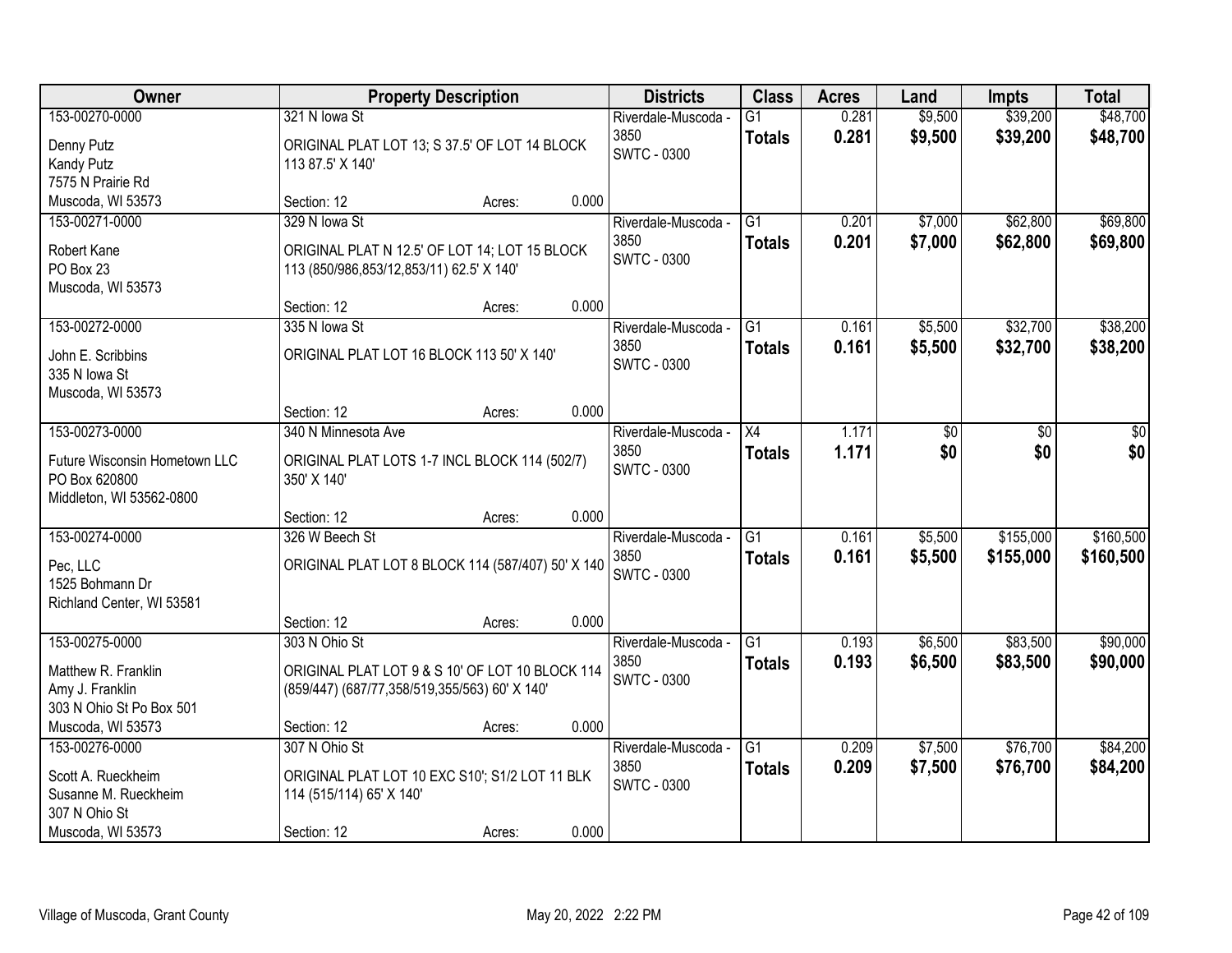| Owner                                                                                          |                                                                                                  | <b>Property Description</b> |       | <b>Districts</b>           | <b>Class</b>    | <b>Acres</b> | Land     | <b>Impts</b> | <b>Total</b> |
|------------------------------------------------------------------------------------------------|--------------------------------------------------------------------------------------------------|-----------------------------|-------|----------------------------|-----------------|--------------|----------|--------------|--------------|
| 153-00277-0000                                                                                 | 315 N Ohio St                                                                                    |                             |       | Riverdale-Muscoda -        | $\overline{G1}$ | 0.321        | \$10,500 | \$71,600     | \$82,100     |
| Brenda Wallace et al<br>315 N Ohio St<br>Muscoda, WI 53573                                     | ORIGINAL PLAT N 1/2 OF LOT 11 LOT 12 S 1/2 OF<br>LOT 13 BLOCK 114 100' X 140'                    |                             |       | 3850<br><b>SWTC - 0300</b> | <b>Totals</b>   | 0.321        | \$10,500 | \$71,600     | \$82,100     |
|                                                                                                | Section: 12                                                                                      | Acres:                      | 0.000 |                            |                 |              |          |              |              |
| 153-00278-0000                                                                                 | 325 N Ohio St                                                                                    |                             |       | Riverdale-Muscoda -        | G1              | 0.241        | \$8,500  | \$54,400     | \$62,900     |
| Dennis K. Groom<br>Judith A. Groom<br><b>PO Box 438</b>                                        | ORIGINAL PLAT N1/2 LOT 13; LOT 14 BLK 114 75' X<br>140'                                          |                             |       | 3850<br>SWTC - 0300        | <b>Totals</b>   | 0.241        | \$8,500  | \$54,400     | \$62,900     |
| Muscoda, WI 53573                                                                              | Section: 12                                                                                      | Acres:                      | 0.000 |                            |                 |              |          |              |              |
| 153-00279-0000                                                                                 | 335 N Ohio St                                                                                    |                             |       | Riverdale-Muscoda -        | G1              | 0.321        | \$10,500 | \$52,000     | \$62,500     |
| Sarah J. Hines<br>335 N Ohio St<br>Muscoda, WI 53573                                           | ORIGINAL PLAT LOTS 15 & 16 BLOCK 114 100' X 140'<br>(714/498,452/685)                            |                             |       | 3850<br><b>SWTC - 0300</b> | <b>Totals</b>   | 0.321        | \$10,500 | \$52,000     | \$62,500     |
|                                                                                                | Section: 12                                                                                      | Acres:                      | 0.000 |                            |                 |              |          |              |              |
| 153-00280-0000                                                                                 | 405 Maple St                                                                                     |                             |       | Riverdale-Muscoda -        | G1              | 0.227        | \$8,000  | \$63,400     | \$71,400     |
| Mary Koch<br>405 W Maple St<br>Muscoda, WI 53573                                               | ORIGINAL PLAT LOT 1; W50' LOTS 15, 16, 17 & 18<br>EXC S 10' LOT 15; VAC ALLEY ADJ LOTS BLOCK 115 |                             |       | 3850<br><b>SWTC - 0300</b> | <b>Totals</b>   | 0.227        | \$8,000  | \$63,400     | \$71,400     |
|                                                                                                | Section: 12                                                                                      | Acres:                      | 0.000 |                            |                 |              |          |              |              |
| 153-00281-0000                                                                                 | 415 Maple St                                                                                     |                             |       | Riverdale-Muscoda -        | $\overline{G1}$ | 0.436        | \$12,000 | \$72,700     | \$84,700     |
| Shirley M. Standish<br>415 W Maple St<br>Muscoda, WI 53573                                     | ORIGINAL PLAT LOTS 2 & 3 BLOCK 115 100' X 190'                                                   |                             |       | 3850<br><b>SWTC - 0300</b> | <b>Totals</b>   | 0.436        | \$12,000 | \$72,700     | \$84,700     |
|                                                                                                | Section: 12                                                                                      | Acres:                      | 0.000 |                            |                 |              |          |              |              |
| 153-00282-0000                                                                                 | 425 W Maple St                                                                                   |                             |       | Riverdale-Muscoda -        | $\overline{G1}$ | 0.509        | \$13,000 | \$87,000     | \$100,000    |
| Paul R. Anderson<br>Lisa C. Anderson<br>425 W Maple St                                         | ORIGINAL PLAT LOTS 4 & 5 BLOCK 115                                                               |                             |       | 3850<br><b>SWTC - 0300</b> | <b>Totals</b>   | 0.509        | \$13,000 | \$87,000     | \$100,000    |
| Muscoda, WI 53573                                                                              | Section: 12                                                                                      | Acres:                      | 0.000 |                            |                 |              |          |              |              |
| 153-00283-0000                                                                                 | 430 W Beech St                                                                                   |                             |       | Riverdale-Muscoda -        | $\overline{G1}$ | 0.740        | \$13,500 | \$156,700    | \$170,200    |
| Speigle Living Trust Dated 12/13/1999 e ORIGINAL PLAT LOTS 6, 7, & 8 BLOCK 115 (437/279)<br>al |                                                                                                  |                             |       | 3850<br><b>SWTC - 0300</b> | <b>Totals</b>   | 0.740        | \$13,500 | \$156,700    | \$170,200    |
| PO Box 223                                                                                     |                                                                                                  |                             |       |                            |                 |              |          |              |              |
| Muscoda, WI 53573                                                                              | Section: 12                                                                                      | Acres:                      | 0.000 |                            |                 |              |          |              |              |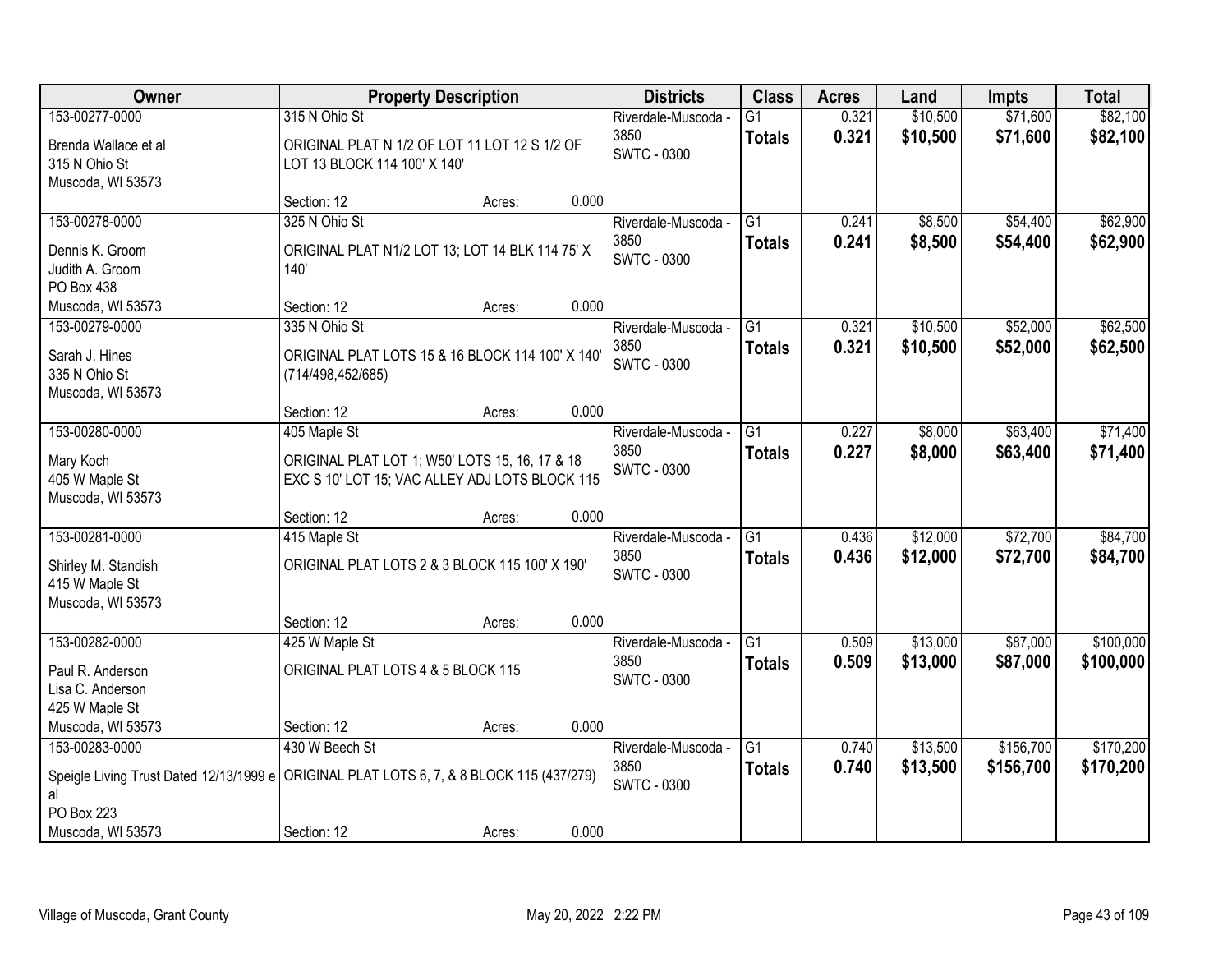| Owner                  | <b>Property Description</b>                      |        | <b>Districts</b>           | <b>Class</b>    | <b>Acres</b> | Land     | <b>Impts</b> | <b>Total</b> |
|------------------------|--------------------------------------------------|--------|----------------------------|-----------------|--------------|----------|--------------|--------------|
| 153-00284-0000         | 420 W Beech St                                   |        | Riverdale-Muscoda -        | $\overline{G1}$ | 0.436        | \$12,000 | \$80,300     | \$92,300     |
| Andrew C. Chitwood     | ORIGINAL PLAT LOTS 9 & 10 BLOCK 115 100' X 190'  |        | 3850                       | <b>Totals</b>   | 0.436        | \$12,000 | \$80,300     | \$92,300     |
| 420 W Beech St         |                                                  |        | <b>SWTC - 0300</b>         |                 |              |          |              |              |
| Muscoda, WI 53573      |                                                  |        |                            |                 |              |          |              |              |
|                        | Section: 12                                      | Acres: | 0.000                      |                 |              |          |              |              |
| 153-00285-0000         | 305 Minnesota St                                 |        | Riverdale-Muscoda -        | G1              | 0.305        | \$10,000 | \$113,800    | \$123,800    |
| Thomas E. Waalkens     | ORIGINAL PLAT E1/2 OF LOTS 11, 12, 13; E1/2 OF   |        | 3850<br><b>SWTC - 0300</b> | <b>Totals</b>   | 0.305        | \$10,000 | \$113,800    | \$123,800    |
| Jonetta Wolfe-Waalkens | LOT 14, EXC N10' IN #153-287 BLK 115             |        |                            |                 |              |          |              |              |
| 305 N Minnesota St     |                                                  |        |                            |                 |              |          |              |              |
| Muscoda, WI 53573      | Section: 12                                      | Acres: | 0.000                      |                 |              |          |              |              |
| 153-00286-0000         | 410 W Beech St                                   |        | Riverdale-Muscoda -        | G1              | 0.305        | \$10,000 | \$0          | \$10,000     |
| Andrew C. Chitwood     | ORIGINAL PLAT W1/2 LOTS 11 THRU 13; W1/2 LOT 14  |        | 3850<br><b>SWTC - 0300</b> | <b>Totals</b>   | 0.305        | \$10,000 | \$0          | \$10,000     |
| 420 W Beech St         | EXC N10; E15' VAC ALLEY ABUTTING SD LOTS ON W    |        |                            |                 |              |          |              |              |
| Muscoda, WI 53573      | SD BLOCK 115 (836/96) (740/620,651/835,487/847)  |        |                            |                 |              |          |              |              |
|                        | Section: 12                                      | Acres: | 0.000                      |                 |              |          |              |              |
| 153-00287-0000         | Minnesota St                                     |        | Riverdale-Muscoda -        | X4              | 0.000        | \$0      | \$0          | \$0          |
| Muscoda Village        | ORIGINAL PLAT N 10' OF LOT 14 S 10' OF LOT 15    |        | 3850<br><b>SWTC - 0300</b> | <b>Totals</b>   | 0.000        | \$0      | \$0          | \$0          |
| PO Box 206             | BLOCK 115 20' X 140'                             |        |                            |                 |              |          |              |              |
| Muscoda, WI 53573      |                                                  |        |                            |                 |              |          |              |              |
|                        | Section: 12                                      | Acres: | 0.000                      |                 |              |          |              |              |
| 153-00288-0000         | 325 Minnesota St                                 |        | Riverdale-Muscoda -        | $\overline{G1}$ | 0.436        | \$12,000 | \$91,900     | \$103,900    |
| Danny L. Bodendein     | ORIGINAL PLAT E 100' OF LOT 15 EXC S 10'; E 100' |        | 3850<br><b>SWTC - 0300</b> | <b>Totals</b>   | 0.436        | \$12,000 | \$91,900     | \$103,900    |
| 325 N Minnesota St     | OF LOTS 16, 17 & 18 BLOCK 115 190' X 100'        |        |                            |                 |              |          |              |              |
| Muscoda, WI 53573      |                                                  |        |                            |                 |              |          |              |              |
|                        | Section: 12                                      | Acres: | 0.000                      |                 |              |          |              |              |
| 153-00289-0000         | 435 W Beech St                                   |        | Riverdale-Muscoda -        | G1              | 1.190        | \$15,000 | \$65,100     | \$80,100     |
| Joseph R. Bailey       | ORIGINAL PLAT LOTS 1,2,3,4 & 5 BLOCK 116 & VAC   |        | 3850<br><b>SWTC - 0300</b> | <b>Totals</b>   | 1.190        | \$15,000 | \$65,100     | \$80,100     |
| 246 N Minnesota St     | ALLEY (717/273,704/882)                          |        |                            |                 |              |          |              |              |
| Muscoda, WI 53573      |                                                  |        |                            |                 |              |          |              |              |
|                        | Section: 12                                      | Acres: | 0.000                      |                 |              |          |              |              |
| 153-00290-0000         | 430 Walnut St                                    |        | Riverdale-Muscoda -        | $\overline{G1}$ | 0.560        | \$13,000 | \$98,400     | \$111,400    |
| Joshua J. Prochaska    | ORIGINAL PLAT LOTS 6 & 7 BLOCK 116 & VAC ALLEY   |        | 3850<br><b>SWTC - 0300</b> | <b>Totals</b>   | 0.560        | \$13,000 | \$98,400     | \$111,400    |
| Nicole R. Prochaska    | (568/855)                                        |        |                            |                 |              |          |              |              |
| 430 W Walnut St        |                                                  |        |                            |                 |              |          |              |              |
| Muscoda, WI 53573      | Section: 12                                      | Acres: | 0.000                      |                 |              |          |              |              |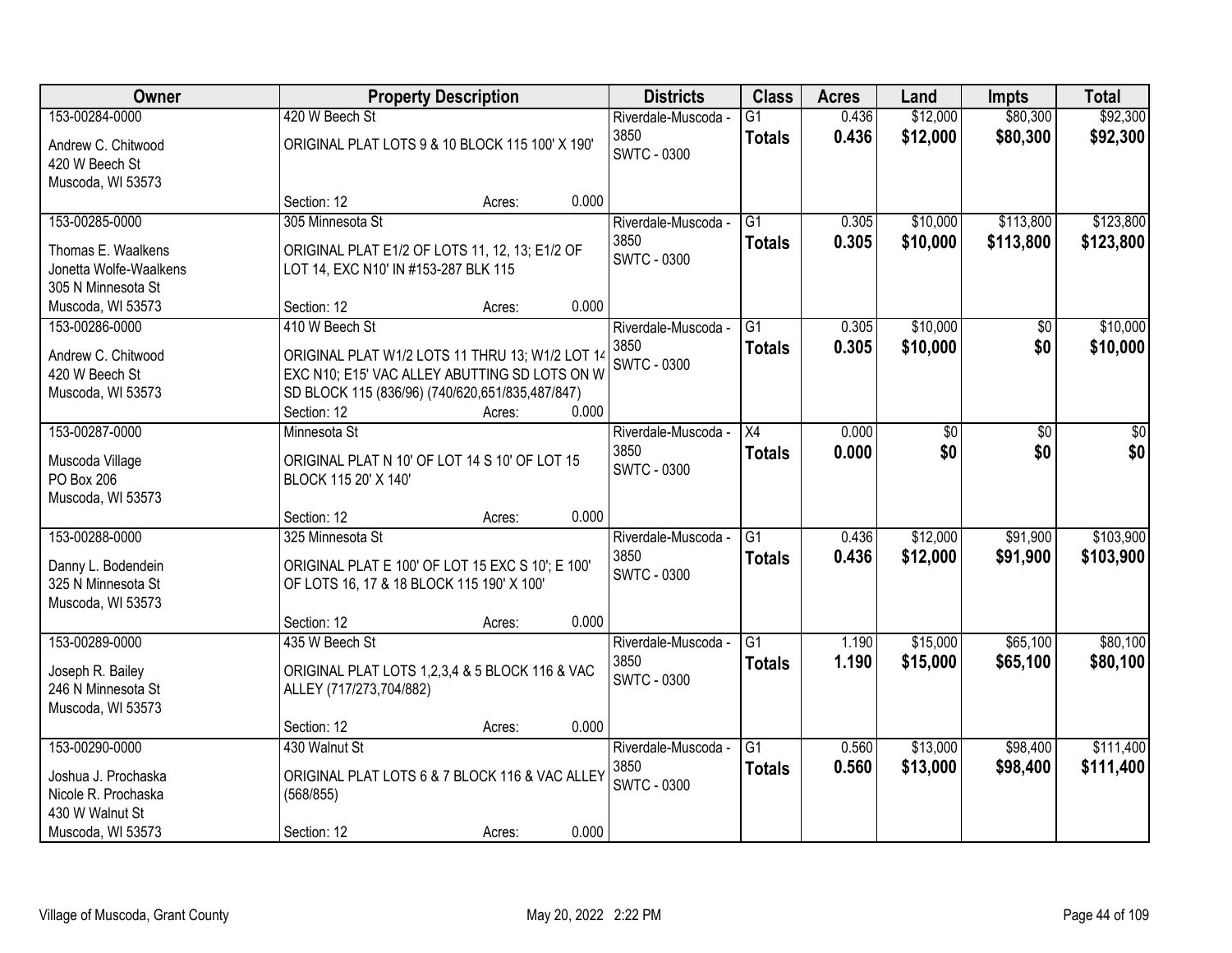| Owner                                               | <b>Property Description</b>                            |        |       | <b>Districts</b>    | <b>Class</b>    | <b>Acres</b> | Land     | <b>Impts</b> | <b>Total</b> |
|-----------------------------------------------------|--------------------------------------------------------|--------|-------|---------------------|-----------------|--------------|----------|--------------|--------------|
| 153-00291-0000                                      | 414 Walnut St                                          |        |       | Riverdale-Muscoda - | $\overline{G1}$ | 0.742        | \$13,500 | \$117,300    | \$130,800    |
| Kyle R. Mccorkle                                    | ORIGINAL PLAT LOTS 8, 9 & 10 BLOCK 116 ALSO 10'        |        |       | 3850                | <b>Totals</b>   | 0.742        | \$13,500 | \$117,300    | \$130,800    |
| Jodi C. Mccorkle                                    | VACATED ALLEY E OF LOT 10 DESC; COM NE COR             |        |       | <b>SWTC - 0300</b>  |                 |              |          |              |              |
| 414 Walnut St                                       | LOT 10; E10'; S190'; W10'; N TO POB (630/110)          |        |       |                     |                 |              |          |              |              |
| Muscoda, WI 53573                                   | Section: 12                                            | Acres: | 0.000 |                     |                 |              |          |              |              |
| 153-00292-0000                                      | 410 W Walnut St                                        |        |       | Riverdale-Muscoda - | $\overline{G1}$ | 0.436        | \$12,000 | \$84,800     | \$96,800     |
| Donna S. Martinez                                   | ORIGINAL PLAT LOTS 11 & 12 BLOCK 116 & VAC             |        |       | 3850                | <b>Totals</b>   | 0.436        | \$12,000 | \$84,800     | \$96,800     |
| 410 W Walnut St                                     | ALLEY 100' X 160'                                      |        |       | <b>SWTC - 0300</b>  |                 |              |          |              |              |
| Muscoda, WI 53573                                   |                                                        |        |       |                     |                 |              |          |              |              |
|                                                     | Section: 12                                            | Acres: | 0.000 |                     |                 |              |          |              |              |
| 153-00293-0000                                      | 225 Minnesota St                                       |        |       | Riverdale-Muscoda - | $\overline{G1}$ | 0.643        | \$13,500 | \$181,600    | \$195,100    |
| David L. Pickarts                                   | ORIGINAL PLAT LOTS 13, 14, 15 & 16 BLOCK 116 &         |        |       | 3850                | <b>Totals</b>   | 0.643        | \$13,500 | \$181,600    | \$195,100    |
| 27557 Pauls Hill Dr                                 | VAC ALLEY (717/275) 200' X 160'                        |        |       | SWTC - 0300         |                 |              |          |              |              |
| Richland Center, WI 53581                           |                                                        |        |       |                     |                 |              |          |              |              |
|                                                     | Section: 12                                            | Acres: | 0.000 |                     |                 |              |          |              |              |
| 153-00294-0000                                      | 235 Minnesota St                                       |        |       | Riverdale-Muscoda - | G1              | 0.436        | \$12,000 | \$14,000     | \$26,000     |
|                                                     |                                                        |        |       | 3850                | <b>Totals</b>   | 0.436        | \$12,000 | \$14,000     | \$26,000     |
| Cynthia M. Conner<br>102 S 4th St                   | ORIGINAL PLAT LOTS 17 & 18 BLOCK 116 & VAC             |        |       | <b>SWTC - 0300</b>  |                 |              |          |              |              |
| Muscoda, WI 53573                                   | ALLEY (740/620,717/275) 100' X 160'                    |        |       |                     |                 |              |          |              |              |
|                                                     | Section: 12                                            | Acres: | 0.000 |                     |                 |              |          |              |              |
| 153-00295-0000                                      | 327 W Beech St                                         |        |       | Riverdale-Muscoda - | $\overline{G1}$ | 0.321        | \$10,500 | \$63,800     | \$74,300     |
|                                                     |                                                        |        |       | 3850                | <b>Totals</b>   | 0.321        | \$10,500 | \$63,800     | \$74,300     |
| Ann M. Chitwood                                     | ORIGINAL PLAT LOTS 1 & 2 BLOCK 117 100' X 140'         |        |       | <b>SWTC - 0300</b>  |                 |              |          |              |              |
| Mary E. Chitwood                                    |                                                        |        |       |                     |                 |              |          |              |              |
| 327 W Beech St Po Box 222<br>Muscoda, WI 53573-0222 | Section: 12                                            |        | 0.000 |                     |                 |              |          |              |              |
| 153-00296-0000                                      | 246 Minnesota St                                       | Acres: |       | Riverdale-Muscoda - | $\overline{G1}$ | 0.321        | \$10,500 | \$105,200    | \$115,700    |
|                                                     |                                                        |        |       | 3850                |                 | 0.321        | \$10,500 | \$105,200    | \$115,700    |
| Joseph R. Bailey                                    | ORIGINAL PLAT LOT 3 LOT 4 BLOCK 117 100' X 140'        |        |       | <b>SWTC - 0300</b>  | <b>Totals</b>   |              |          |              |              |
| Kathryn Bailey                                      |                                                        |        |       |                     |                 |              |          |              |              |
| 246 N Minnesota St Po Box 325                       |                                                        |        |       |                     |                 |              |          |              |              |
| Muscoda, WI 53573-0325                              | Section: 12                                            | Acres: | 0.000 |                     |                 |              |          |              |              |
| 153-00297-0000                                      | 236 Minnesota St                                       |        |       | Riverdale-Muscoda - | $\overline{G1}$ | 0.321        | \$10,500 | \$177,700    | \$188,200    |
| Oa Group Community Trust Agreement                  | ORIGINAL PLAT LOTS 5 & 6 BLOCK 117                     |        |       | 3850                | <b>Totals</b>   | 0.321        | \$10,500 | \$177,700    | \$188,200    |
| Dated December 30 20                                | (637/420,627/511,624/18) (541/509,541/508) 100' X 140' |        |       | <b>SWTC - 0300</b>  |                 |              |          |              |              |
| 236 N Minnesota St                                  |                                                        |        |       |                     |                 |              |          |              |              |
| Muscoda, WI 53573                                   | Section: 12                                            | Acres: | 0.000 |                     |                 |              |          |              |              |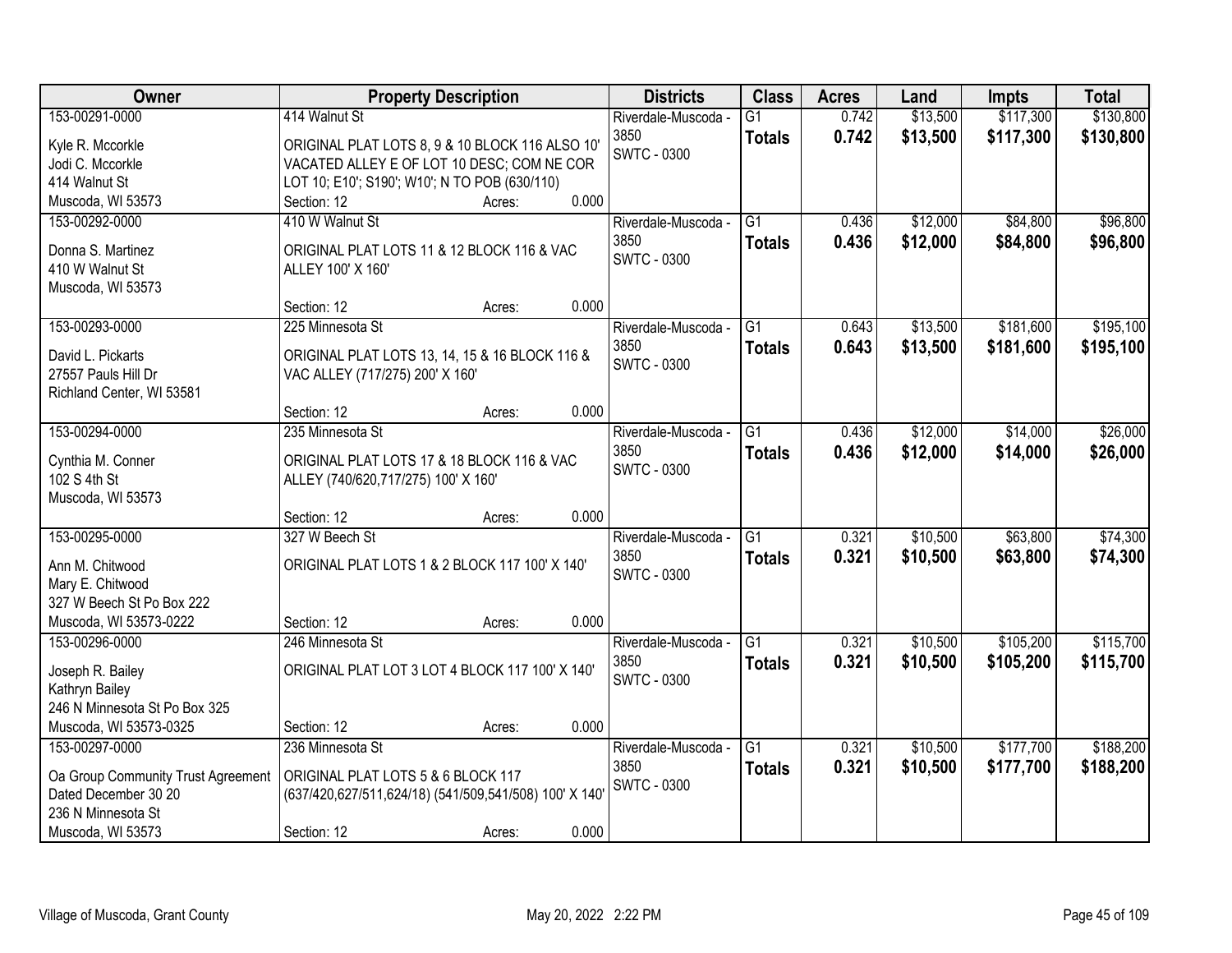| Owner                                                                   | <b>Property Description</b>                                                                                                                                       |       | <b>Districts</b>                                  | <b>Class</b>                     | <b>Acres</b>   | Land               | <b>Impts</b>         | <b>Total</b>         |
|-------------------------------------------------------------------------|-------------------------------------------------------------------------------------------------------------------------------------------------------------------|-------|---------------------------------------------------|----------------------------------|----------------|--------------------|----------------------|----------------------|
| 153-00298-0000                                                          | 222 Minnesota St                                                                                                                                                  |       | Riverdale-Muscoda -                               | $\overline{G1}$                  | 0.321          | \$10,500           | \$102,600            | \$113,100            |
| Bernice E. Stanek<br>222 N Minnesota St<br>Muscoda, WI 53573            | ORIGINAL PLAT LOTS 7 & 8 BLOCK 117 100' X 140'                                                                                                                    |       | 3850<br><b>SWTC - 0300</b>                        | <b>Totals</b>                    | 0.321          | \$10,500           | \$102,600            | \$113,100            |
|                                                                         | Section: 12<br>Acres:                                                                                                                                             | 0.000 |                                                   |                                  |                |                    |                      |                      |
| 153-00299-0000                                                          | 207 N Ohio St                                                                                                                                                     |       | Riverdale-Muscoda -                               | $\overline{G1}$                  | 0.321          | \$10,500           | \$180,100            | \$190,600            |
| <b>Fredrick Puckett</b><br><b>Mark Puckett</b><br>207 N Ohio St         | ORIGINAL PLAT LOTS 9 & 10 BLOCK 117 100' X 140'                                                                                                                   |       | 3850<br>SWTC - 0300                               | <b>Totals</b>                    | 0.321          | \$10,500           | \$180,100            | \$190,600            |
| Muscoda, WI 53573                                                       | Section: 12<br>Acres:                                                                                                                                             | 0.000 |                                                   |                                  |                |                    |                      |                      |
| 153-00300-0000                                                          | N Ohio St                                                                                                                                                         |       | Riverdale-Muscoda -                               | G <sub>1</sub>                   | 0.161          | \$2,500            | \$0                  | \$2,500              |
| <b>Fredrick Puckett</b><br><b>Mark Puckett</b><br>207 N Ohio St         | ORIGINAL PLAT LOT 11 BLOCK 117 50' X 140'                                                                                                                         |       | 3850<br><b>SWTC - 0300</b>                        | <b>Totals</b>                    | 0.161          | \$2,500            | \$0                  | \$2,500              |
| Muscoda, WI 53573                                                       | Section: 12<br>Acres:                                                                                                                                             | 0.000 |                                                   |                                  |                |                    |                      |                      |
| 153-00301-0000                                                          | N Ohio St                                                                                                                                                         |       | Riverdale-Muscoda -                               | G1                               | 0.161          | \$2,500            | \$6,200              | \$8,700              |
| <b>Fredrick Puckett</b><br>Mark Puckett<br>207 N Ohio St                | ORIGINAL PLAT LOT 12 BLOCK 117 50' X 140'                                                                                                                         |       | 3850<br><b>SWTC - 0300</b>                        | <b>Totals</b>                    | 0.161          | \$2,500            | \$6,200              | \$8,700              |
| Muscoda, WI 53573                                                       | Section: 12<br>Acres:                                                                                                                                             | 0.000 |                                                   |                                  |                |                    |                      |                      |
| 153-00302-0000<br>Gary P. Richter<br>Loreli A. Richter                  | 223 N Ohio St<br>ORIGINAL PLAT LOT 13 BLOCK 117 50' X 140'                                                                                                        |       | Riverdale-Muscoda -<br>3850<br><b>SWTC - 0300</b> | $\overline{G1}$<br><b>Totals</b> | 0.161<br>0.161 | \$5,500<br>\$5,500 | \$52,200<br>\$52,200 | \$57,700<br>\$57,700 |
| 223 N Ohio St                                                           |                                                                                                                                                                   |       |                                                   |                                  |                |                    |                      |                      |
| Muscoda, WI 53573                                                       | Section: 12<br>Acres:                                                                                                                                             | 0.000 |                                                   |                                  |                |                    |                      |                      |
| 153-00303-0000<br>Gary P. Richter<br>Loreli A. Richter<br>223 N Ohio St | N Ohio St<br>ORIGINAL PLAT LOTS 14 & 15 BLOCK 117 EXC<br>153-303-10                                                                                               |       | Riverdale-Muscoda -<br>3850<br><b>SWTC - 0300</b> | $\overline{G1}$<br><b>Totals</b> | 0.226<br>0.226 | \$8,000<br>\$8,000 | \$0<br>\$0           | \$8,000<br>\$8,000   |
| Muscoda, WI 53573                                                       | Section: 12<br>Acres:                                                                                                                                             | 0.000 |                                                   |                                  |                |                    |                      |                      |
| 153-00303-0010<br>Lena Rowland<br>227 N Ohio St<br>Muscoda, WI 53573    | 227 N Ohio St<br>ORIGINAL PLAT PRT LOTS 14 & 15 BLOCK 117 DESC<br>COM SE COR LOT 14; N13.50' TO POB; N81D54M<br>W24.46'; S89D23M W25.89'; N0D4M W82.53'; E50.20'; | 0.000 | Riverdale-Muscoda -<br>3850<br><b>SWTC - 0300</b> | G1<br><b>Totals</b>              | 0.095<br>0.095 | \$3,000<br>\$3,000 | \$37,200<br>\$37,200 | \$40,200<br>\$40,200 |
|                                                                         | Section:<br>Acres:                                                                                                                                                |       |                                                   |                                  |                |                    |                      |                      |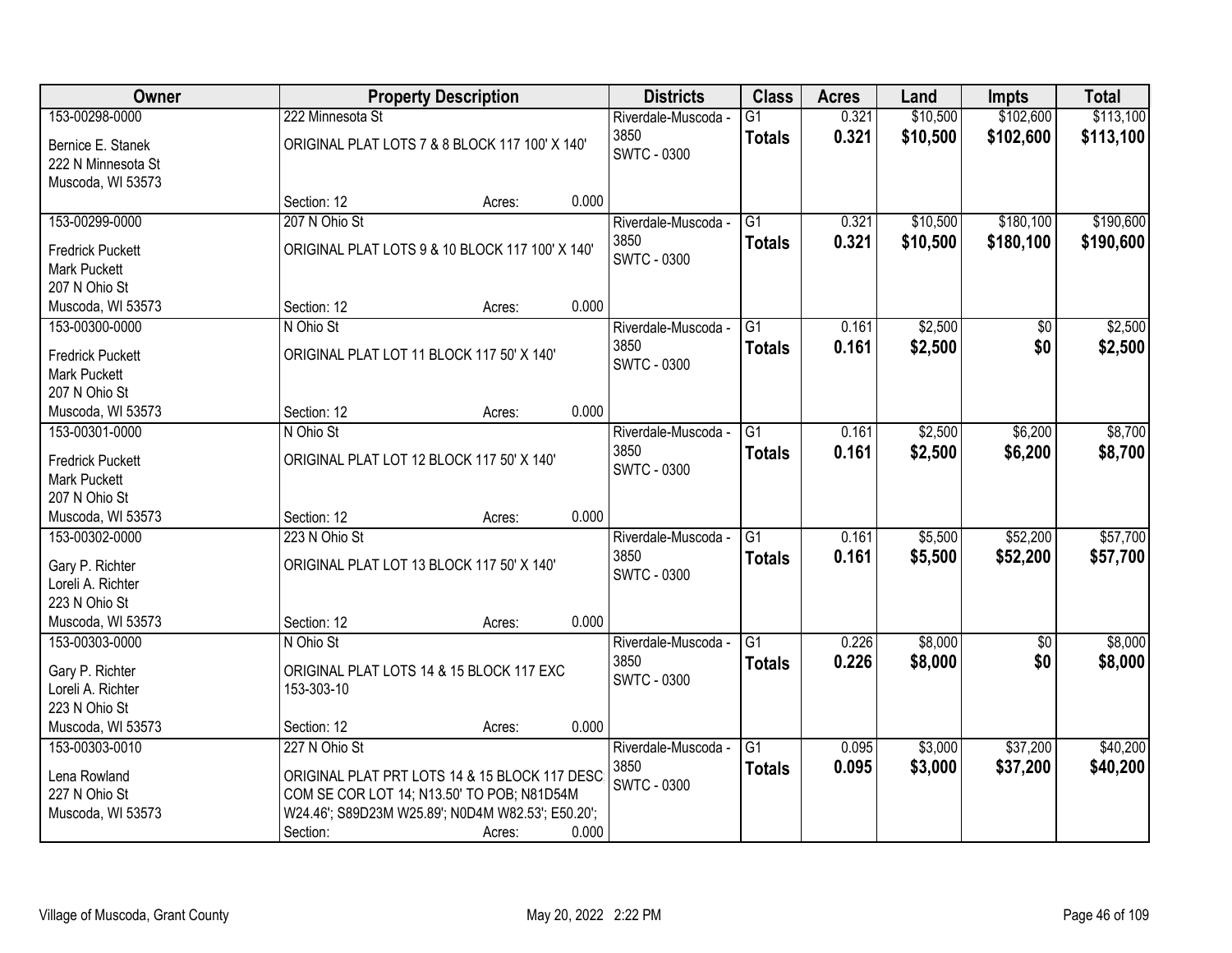| Owner                                                                  |                                                                     | <b>Property Description</b> |       | <b>Districts</b>           | <b>Class</b>    | <b>Acres</b> | Land     | <b>Impts</b> | <b>Total</b> |
|------------------------------------------------------------------------|---------------------------------------------------------------------|-----------------------------|-------|----------------------------|-----------------|--------------|----------|--------------|--------------|
| 153-00304-0000                                                         | 237 N Ohio St                                                       |                             |       | Riverdale-Muscoda -        | G1              | 0.161        | \$5,500  | \$86,100     | \$91,600     |
| Gracia P. Beran-Wilkinson<br>3704 Lexington Cir<br>Middleton, WI 53562 | ORIGINAL PLAT LOT 16 BLOCK 117 50' X 140'                           |                             |       | 3850<br><b>SWTC - 0300</b> | <b>Totals</b>   | 0.161        | \$5,500  | \$86,100     | \$91,600     |
|                                                                        | Section: 12                                                         | Acres:                      | 0.000 |                            |                 |              |          |              |              |
| 153-00305-0000                                                         | 221 W Beech St                                                      |                             |       | Riverdale-Muscoda -        | $\overline{G1}$ | 0.241        | \$8,500  | \$71,700     | \$80,200     |
| Mareeta J. Kolman<br>PO Box 324<br>Muscoda, WI 53573                   | ORIGINAL PLAT E1/2 OF LOTS 1,2 & 3 BLOCK 118<br>(715/92) 150' X 70' |                             |       | 3850<br><b>SWTC - 0300</b> | <b>Totals</b>   | 0.241        | \$8,500  | \$71,700     | \$80,200     |
|                                                                        | Section: 12                                                         | Acres:                      | 0.000 |                            |                 |              |          |              |              |
| 153-00306-0000                                                         | 229 W Beech St                                                      |                             |       | Riverdale-Muscoda -        | $\overline{G1}$ | 0.161        | \$5,500  | \$66,000     | \$71,500     |
| Gary M. Sturdevant<br>229 W Beech St<br>Muscoda, WI 53573              | ORIGINAL PLAT W 70' OF LOTS 1 & 2 BLOCK 118 100'<br>X 70'           |                             |       | 3850<br><b>SWTC - 0300</b> | <b>Totals</b>   | 0.161        | \$5,500  | \$66,000     | \$71,500     |
|                                                                        | Section: 12                                                         | Acres:                      | 0.000 |                            |                 |              |          |              |              |
| 153-00307-0000                                                         | 222 N Ohio St                                                       |                             |       | Riverdale-Muscoda -        | G1              | 0.241        | \$8,500  | \$40,600     | \$49,100     |
| Leroy S. Lettman<br>PO Box 203<br>Muscoda, WI 53573                    | ORIGINAL PLAT W 1/2 LOT 3; LOT 4 BLOCK 118                          |                             |       | 3850<br><b>SWTC - 0300</b> | <b>Totals</b>   | 0.241        | \$8,500  | \$40,600     | \$49,100     |
|                                                                        | Section: 12                                                         | Acres:                      | 0.000 |                            |                 |              |          |              |              |
| 153-00308-0000                                                         | 218 N Ohio St                                                       |                             |       | Riverdale-Muscoda -        | $\overline{G1}$ | 0.161        | \$5,500  | \$71,600     | \$77,100     |
| Daniel J. Hasburgh<br>Kathryn A. Hasburgh<br>PO Box 264                | ORIGINAL PLAT LOT 5 BLOCK 118 50' X 140'                            |                             |       | 3850<br><b>SWTC - 0300</b> | <b>Totals</b>   | 0.161        | \$5,500  | \$71,600     | \$77,100     |
| Muscoda, WI 53573                                                      | Section: 12                                                         | Acres:                      | 0.000 |                            |                 |              |          |              |              |
| 153-00309-0000                                                         | <b>Walnut St</b>                                                    |                             |       | Riverdale-Muscoda -        | $\overline{G2}$ | 0.318        | \$10,500 | \$10,000     | \$20,500     |
| Kevin J. Biba<br>Lynn M. Biba<br>18439 Mueller Rd                      | ORIGINAL PLAT W 2/3 OF LOTS 6,7 & 8 BLOCK 118<br>(675/758,671/658)  |                             |       | 3850<br>SWTC - 0300        | <b>Totals</b>   | 0.318        | \$10,500 | \$10,000     | \$20,500     |
| Muscoda, WI 53573-9195                                                 | Section: 12                                                         | Acres:                      | 0.000 |                            |                 |              |          |              |              |
| 153-00310-0000                                                         | 218 Walnut St                                                       |                             |       | Riverdale-Muscoda -        | $\overline{G1}$ | 0.159        | \$5,500  | \$56,700     | \$62,200     |
| Dale P. Grzenia et al<br>830 Waverly St<br>Lake Geneva, WI 53147       | ORIGINAL PLAT E 1/3 LOTS 6,7 & 8 BLK 118                            |                             |       | 3850<br><b>SWTC - 0300</b> | <b>Totals</b>   | 0.159        | \$5,500  | \$56,700     | \$62,200     |
|                                                                        | Section: 12                                                         | Acres:                      | 0.000 |                            |                 |              |          |              |              |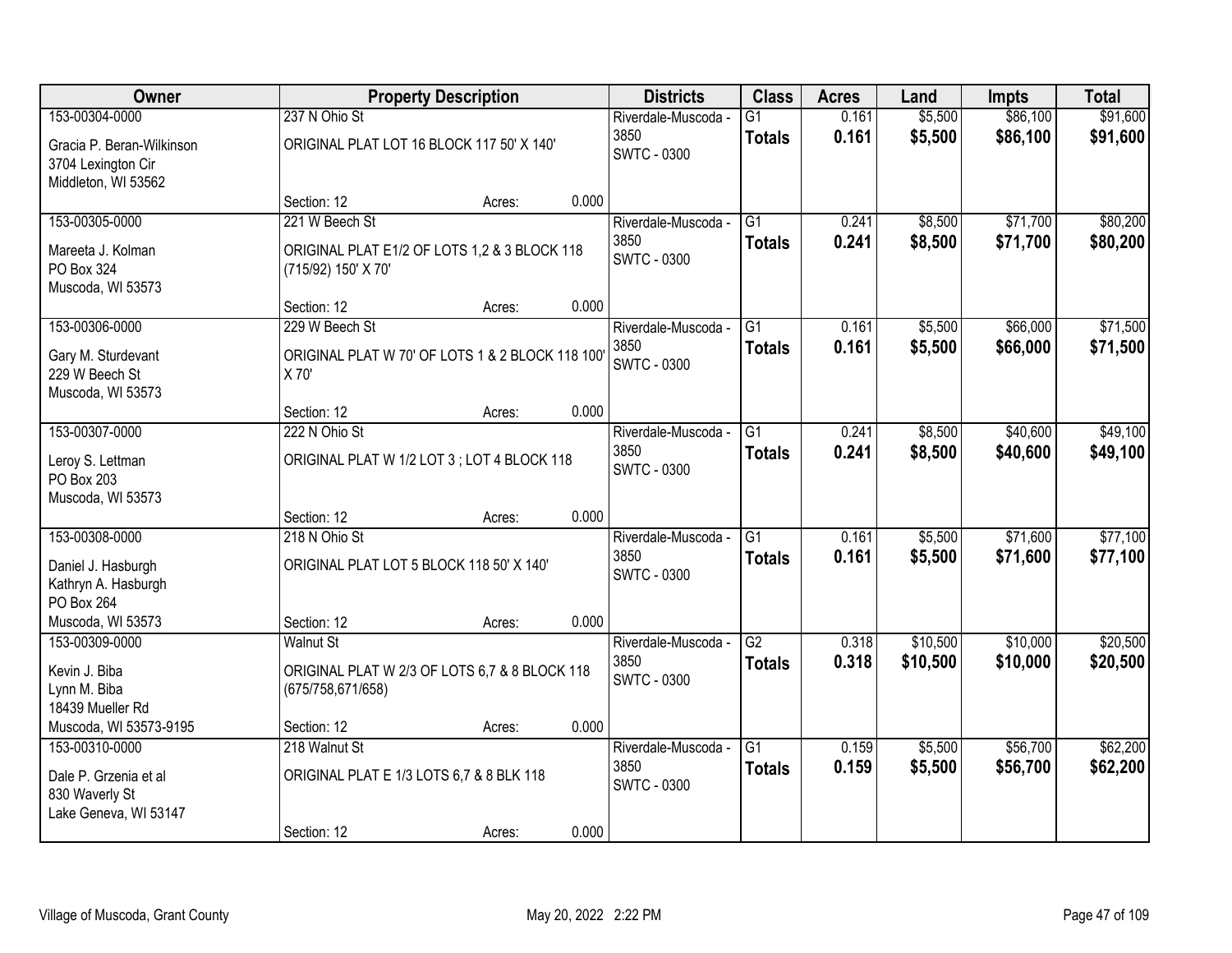| 153-00311-0000<br>\$5,500<br>\$35,000<br>203 N lowa St<br>0.161<br>Riverdale-Muscoda -<br>$\overline{G1}$<br>3850<br>0.161<br>\$5,500<br>\$35,000<br>\$40,500<br><b>Totals</b><br>ORIGINAL PLAT LOT 9 BLOCK 118 50' X 140'<br>Donald W. Stanek<br><b>SWTC - 0300</b><br>203 N Iowa St Po Box 453<br>Muscoda, WI 53573-0453<br>0.000<br>Section: 12<br>Acres:<br>207 N lowa St<br>\$5,500<br>\$67,500<br>\$73,000<br>153-00312-0000<br>$\overline{G1}$<br>0.161<br>Riverdale-Muscoda -<br>3850<br>0.161<br>\$5,500<br>\$67,500<br>\$73,000<br><b>Totals</b><br>ORIGINAL PLAT LOT 10 BLOCK 118 (341/182) 50' X<br>Michael S. Grzenia<br><b>SWTC - 0300</b><br>Lori A. Grzenia<br>140'<br>7492 Indigo Cir<br>0.000<br>Middleton, WI 53562<br>Section: 12<br>Acres:<br>\$49,400<br>153-00313-0000<br>G1<br>\$5,500<br>213 N Iowa St<br>Riverdale-Muscoda -<br>0.161<br>3850<br>0.161<br>\$5,500<br>\$49,400<br><b>Totals</b><br>Gregory M. Ketchmark<br>ORIGINAL PLAT LOT 11 BLOCK 118 (617/63,378/11)<br><b>SWTC - 0300</b><br>Diann L. Ketchmark<br>50' X 140' | Owner | <b>Property Description</b> | <b>Districts</b> | <b>Class</b> | <b>Acres</b> | Land | <b>Impts</b> | <b>Total</b> |
|--------------------------------------------------------------------------------------------------------------------------------------------------------------------------------------------------------------------------------------------------------------------------------------------------------------------------------------------------------------------------------------------------------------------------------------------------------------------------------------------------------------------------------------------------------------------------------------------------------------------------------------------------------------------------------------------------------------------------------------------------------------------------------------------------------------------------------------------------------------------------------------------------------------------------------------------------------------------------------------------------------------------------------------------------------------|-------|-----------------------------|------------------|--------------|--------------|------|--------------|--------------|
|                                                                                                                                                                                                                                                                                                                                                                                                                                                                                                                                                                                                                                                                                                                                                                                                                                                                                                                                                                                                                                                              |       |                             |                  |              |              |      |              | \$40,500     |
|                                                                                                                                                                                                                                                                                                                                                                                                                                                                                                                                                                                                                                                                                                                                                                                                                                                                                                                                                                                                                                                              |       |                             |                  |              |              |      |              |              |
|                                                                                                                                                                                                                                                                                                                                                                                                                                                                                                                                                                                                                                                                                                                                                                                                                                                                                                                                                                                                                                                              |       |                             |                  |              |              |      |              |              |
|                                                                                                                                                                                                                                                                                                                                                                                                                                                                                                                                                                                                                                                                                                                                                                                                                                                                                                                                                                                                                                                              |       |                             |                  |              |              |      |              |              |
|                                                                                                                                                                                                                                                                                                                                                                                                                                                                                                                                                                                                                                                                                                                                                                                                                                                                                                                                                                                                                                                              |       |                             |                  |              |              |      |              |              |
|                                                                                                                                                                                                                                                                                                                                                                                                                                                                                                                                                                                                                                                                                                                                                                                                                                                                                                                                                                                                                                                              |       |                             |                  |              |              |      |              |              |
|                                                                                                                                                                                                                                                                                                                                                                                                                                                                                                                                                                                                                                                                                                                                                                                                                                                                                                                                                                                                                                                              |       |                             |                  |              |              |      |              |              |
|                                                                                                                                                                                                                                                                                                                                                                                                                                                                                                                                                                                                                                                                                                                                                                                                                                                                                                                                                                                                                                                              |       |                             |                  |              |              |      |              |              |
|                                                                                                                                                                                                                                                                                                                                                                                                                                                                                                                                                                                                                                                                                                                                                                                                                                                                                                                                                                                                                                                              |       |                             |                  |              |              |      |              |              |
|                                                                                                                                                                                                                                                                                                                                                                                                                                                                                                                                                                                                                                                                                                                                                                                                                                                                                                                                                                                                                                                              |       |                             |                  |              |              |      |              |              |
|                                                                                                                                                                                                                                                                                                                                                                                                                                                                                                                                                                                                                                                                                                                                                                                                                                                                                                                                                                                                                                                              |       |                             |                  |              |              |      |              | \$54,900     |
|                                                                                                                                                                                                                                                                                                                                                                                                                                                                                                                                                                                                                                                                                                                                                                                                                                                                                                                                                                                                                                                              |       |                             |                  |              |              |      |              | \$54,900     |
|                                                                                                                                                                                                                                                                                                                                                                                                                                                                                                                                                                                                                                                                                                                                                                                                                                                                                                                                                                                                                                                              |       |                             |                  |              |              |      |              |              |
| PO Box 233                                                                                                                                                                                                                                                                                                                                                                                                                                                                                                                                                                                                                                                                                                                                                                                                                                                                                                                                                                                                                                                   |       |                             |                  |              |              |      |              |              |
| 0.000<br>Section: 12<br>Muscoda, WI 53573<br>Acres:                                                                                                                                                                                                                                                                                                                                                                                                                                                                                                                                                                                                                                                                                                                                                                                                                                                                                                                                                                                                          |       |                             |                  |              |              |      |              |              |
| \$10,500<br>\$85,600<br>153-00314-0000<br>223 N lowa St<br>G1<br>0.321<br>Riverdale-Muscoda -                                                                                                                                                                                                                                                                                                                                                                                                                                                                                                                                                                                                                                                                                                                                                                                                                                                                                                                                                                |       |                             |                  |              |              |      |              | \$96,100     |
| 3850<br>0.321<br>\$85,600<br>\$10,500<br><b>Totals</b><br>Sarah A. Dearborn                                                                                                                                                                                                                                                                                                                                                                                                                                                                                                                                                                                                                                                                                                                                                                                                                                                                                                                                                                                  |       |                             |                  |              |              |      |              | \$96,100     |
| ORIGINAL PLAT LOTS 12 & 13 BLOCK 118 (100' X<br>SWTC - 0300<br>Andrew W. Dearborn<br>140")                                                                                                                                                                                                                                                                                                                                                                                                                                                                                                                                                                                                                                                                                                                                                                                                                                                                                                                                                                   |       |                             |                  |              |              |      |              |              |
| 223 N lowa St                                                                                                                                                                                                                                                                                                                                                                                                                                                                                                                                                                                                                                                                                                                                                                                                                                                                                                                                                                                                                                                |       |                             |                  |              |              |      |              |              |
| 0.000<br>Muscoda, WI 53573<br>Section: 12<br>Acres:                                                                                                                                                                                                                                                                                                                                                                                                                                                                                                                                                                                                                                                                                                                                                                                                                                                                                                                                                                                                          |       |                             |                  |              |              |      |              |              |
| 231 N lowa St<br>\$131,500<br>153-00315-0000<br>$\overline{G1}$<br>0.328<br>\$10,500<br>Riverdale-Muscoda -                                                                                                                                                                                                                                                                                                                                                                                                                                                                                                                                                                                                                                                                                                                                                                                                                                                                                                                                                  |       |                             |                  |              |              |      |              | \$142,000    |
| 3850<br>0.328<br>\$10,500<br>\$131,500<br><b>Totals</b>                                                                                                                                                                                                                                                                                                                                                                                                                                                                                                                                                                                                                                                                                                                                                                                                                                                                                                                                                                                                      |       |                             |                  |              |              |      |              | \$142,000    |
| Daniel J. Behrens<br>ORIGINAL PLAT LOTS 14 & 15; S2' LOT 16; BLK 118<br><b>SWTC - 0300</b><br>102' X 140'<br>Patricia Behrens                                                                                                                                                                                                                                                                                                                                                                                                                                                                                                                                                                                                                                                                                                                                                                                                                                                                                                                                |       |                             |                  |              |              |      |              |              |
| 231 N Iowa St                                                                                                                                                                                                                                                                                                                                                                                                                                                                                                                                                                                                                                                                                                                                                                                                                                                                                                                                                                                                                                                |       |                             |                  |              |              |      |              |              |
| Muscoda, WI 53573<br>0.000<br>Section: 12<br>Acres:                                                                                                                                                                                                                                                                                                                                                                                                                                                                                                                                                                                                                                                                                                                                                                                                                                                                                                                                                                                                          |       |                             |                  |              |              |      |              |              |
| $\overline{G1}$<br>\$125,200<br>153-00316-0000<br>0.154<br>\$5,000<br>237 N lowa St<br>Riverdale-Muscoda -                                                                                                                                                                                                                                                                                                                                                                                                                                                                                                                                                                                                                                                                                                                                                                                                                                                                                                                                                   |       |                             |                  |              |              |      |              | \$130,200    |
| 3850<br>0.154<br>\$125,200<br>\$5,000<br><b>Totals</b>                                                                                                                                                                                                                                                                                                                                                                                                                                                                                                                                                                                                                                                                                                                                                                                                                                                                                                                                                                                                       |       |                             |                  |              |              |      |              | \$130,200    |
| ORIGINAL PLAT LOT 16 EXC S 2'; BLK 118 48' X 140'<br>Lori M. Miller<br><b>SWTC - 0300</b>                                                                                                                                                                                                                                                                                                                                                                                                                                                                                                                                                                                                                                                                                                                                                                                                                                                                                                                                                                    |       |                             |                  |              |              |      |              |              |
| PO Box 384<br>Dodgeville, WI 53533                                                                                                                                                                                                                                                                                                                                                                                                                                                                                                                                                                                                                                                                                                                                                                                                                                                                                                                                                                                                                           |       |                             |                  |              |              |      |              |              |
| 0.000<br>Section: 12<br>Acres:                                                                                                                                                                                                                                                                                                                                                                                                                                                                                                                                                                                                                                                                                                                                                                                                                                                                                                                                                                                                                               |       |                             |                  |              |              |      |              |              |
| 153-00317-0000<br>\$8,500<br>\$109,100<br>234 N lowa St<br>G1<br>0.241<br>Riverdale-Muscoda -                                                                                                                                                                                                                                                                                                                                                                                                                                                                                                                                                                                                                                                                                                                                                                                                                                                                                                                                                                |       |                             |                  |              |              |      |              | \$117,600    |
| 3850<br>0.241<br>\$8,500<br>\$109,100<br><b>Totals</b>                                                                                                                                                                                                                                                                                                                                                                                                                                                                                                                                                                                                                                                                                                                                                                                                                                                                                                                                                                                                       |       |                             |                  |              |              |      |              | \$117,600    |
| ORIGINAL PLAT LOT 1; N 1/2 LOT 2 BLOCK 119 75' X<br>John B. Gillingham<br>SWTC - 0300                                                                                                                                                                                                                                                                                                                                                                                                                                                                                                                                                                                                                                                                                                                                                                                                                                                                                                                                                                        |       |                             |                  |              |              |      |              |              |
| Jodi L. Axelson<br>140'<br>234 N Iowa St                                                                                                                                                                                                                                                                                                                                                                                                                                                                                                                                                                                                                                                                                                                                                                                                                                                                                                                                                                                                                     |       |                             |                  |              |              |      |              |              |
| 0.000<br>Muscoda, WI 53573<br>Section: 12<br>Acres:                                                                                                                                                                                                                                                                                                                                                                                                                                                                                                                                                                                                                                                                                                                                                                                                                                                                                                                                                                                                          |       |                             |                  |              |              |      |              |              |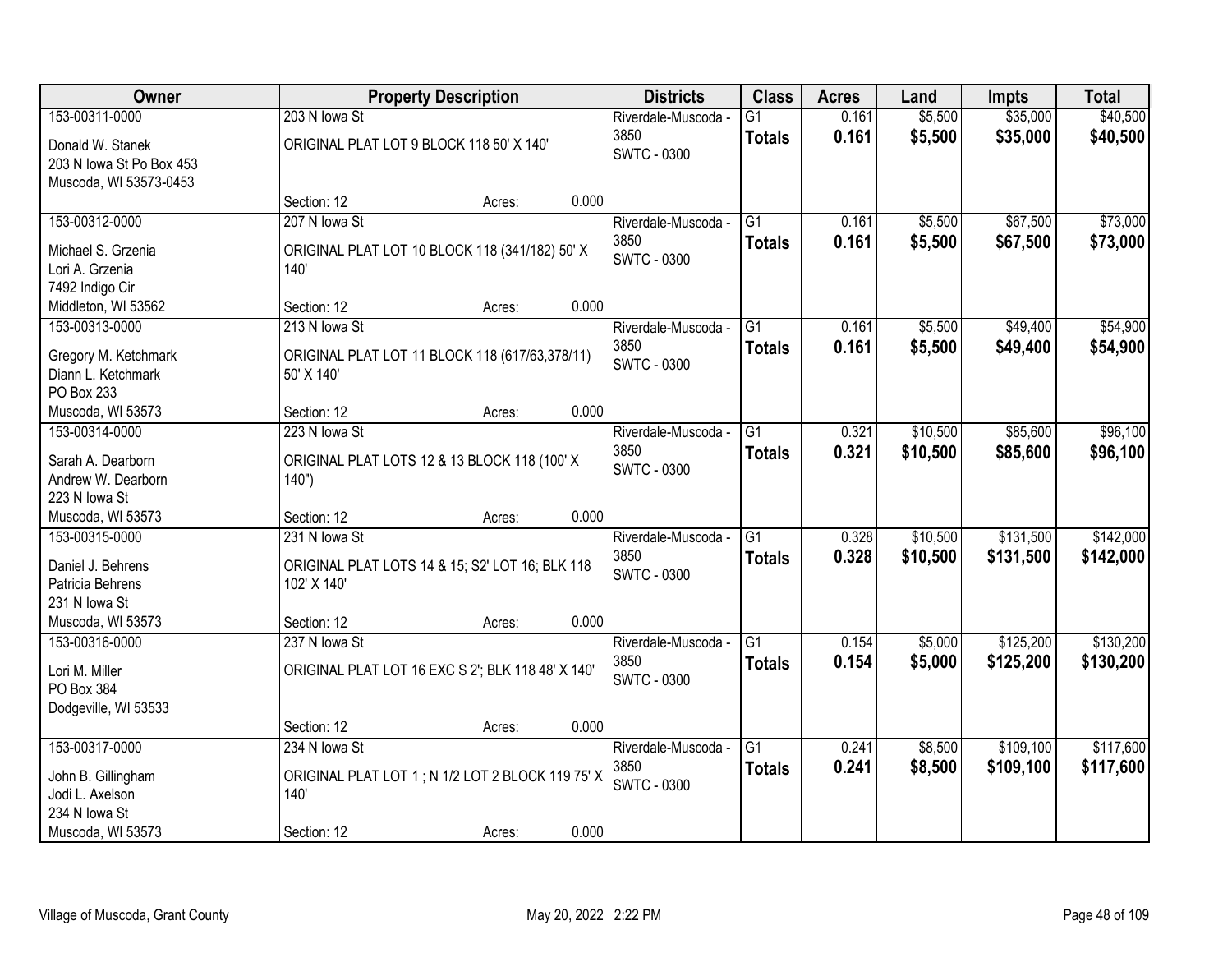| Owner                                                                               |                                                                                                                                                                                            | <b>Property Description</b> |       | <b>Districts</b>                                  | <b>Class</b>                     | <b>Acres</b>   | Land                   | <b>Impts</b>           | <b>Total</b>            |
|-------------------------------------------------------------------------------------|--------------------------------------------------------------------------------------------------------------------------------------------------------------------------------------------|-----------------------------|-------|---------------------------------------------------|----------------------------------|----------------|------------------------|------------------------|-------------------------|
| 153-00318-0000<br>Timothy-Jennifer-Pet Victora<br>PO Box 679<br>Muscoda, WI 53573   | 228 N lowa St<br>ORIGINAL PLAT S 1/2 OF LOT 2 LOT 3 BLOCK 119 75'<br>X 140'                                                                                                                |                             |       | Riverdale-Muscoda -<br>3850<br><b>SWTC - 0300</b> | $\overline{G1}$<br><b>Totals</b> | 0.241<br>0.241 | \$8,500<br>\$8,500     | \$86,900<br>\$86,900   | \$95,400<br>\$95,400    |
|                                                                                     | Section: 12                                                                                                                                                                                | Acres:                      | 0.000 |                                                   |                                  |                |                        |                        |                         |
| 153-00319-0000<br>Sturdevant Real Estate, LLC<br>PO Box 354<br>Muscoda, WI 53573    | 224 N lowa St<br>ORIGINAL PLAT N 36' LOT 4; ALSO ALL THAT PRT<br>LOT 4 W OF 1/8 SEC LN BLK 119                                                                                             |                             |       | Riverdale-Muscoda -<br>3850<br><b>SWTC - 0300</b> | $\overline{G1}$<br><b>Totals</b> | 0.133<br>0.133 | \$4,500<br>\$4,500     | \$42,500<br>\$42,500   | \$47,000<br>\$47,000    |
|                                                                                     | Section: 12                                                                                                                                                                                | Acres:                      | 0.000 |                                                   |                                  |                |                        |                        |                         |
| 153-00320-0000<br>Perry C. Wilkinson<br>Heidi C. Wilkinson<br>33650 Indian Creek Dr | 220 N Iowa St<br>ORIGINAL PLAT S 14' OF LOT 4 EXC W 53' N 36' OF<br>LOT 5 BLOCK 119                                                                                                        |                             |       | Riverdale-Muscoda -<br>3850<br><b>SWTC - 0300</b> | G1<br><b>Totals</b>              | 0.144<br>0.144 | \$5,000<br>\$5,000     | \$46,800<br>\$46,800   | \$51,800<br>\$51,800    |
| Muscoda, WI 53573                                                                   | Section: 12                                                                                                                                                                                | Acres:                      | 0.000 |                                                   |                                  |                |                        |                        |                         |
| 153-00321-0000<br>David J. Wiederholt<br>Joann Wiederholt<br>PO Box 201             | 216 N lowa St<br>ORIGINAL PLAT S 14' LOT 5; N 36' LOT 6; VAC ALLEY<br>ADJ LOTS BLOCK 119                                                                                                   |                             |       | Riverdale-Muscoda -<br>3850<br><b>SWTC - 0300</b> | G1<br><b>Totals</b>              | 0.207<br>0.207 | \$7,500<br>\$7,500     | \$117,800<br>\$117,800 | \$125,300<br>\$125,300  |
| Muscoda, WI 53573                                                                   | Section: 12                                                                                                                                                                                | Acres:                      | 0.000 |                                                   |                                  |                |                        |                        |                         |
| 153-00322-0000<br>Brock E. Chamberlain<br>128 W Walnut St<br>Muscoda, WI 53573      | 128 Walnut St<br>ORIGINAL PLAT S 14' OF W 66' OF LOT 6; N 16' OF W<br>66' OF LOT 7; PRT LOTS 7 & 8 DESC; COM SW COR<br>LOT 8; N86'; E55'; S2'; E11'; S84'; W66' TO POB ALSO<br>Section: 12 | Acres:                      | 0.000 | Riverdale-Muscoda -<br>3850<br><b>SWTC - 0300</b> | $\overline{G1}$<br><b>Totals</b> | 0.173<br>0.173 | \$6,000<br>\$6,000     | \$51,200<br>\$51,200   | \$57,200<br>\$57,200    |
| 153-00323-0000<br>Muscoda Village<br>PO Box 206<br>Muscoda, WI 53573                | <b>Walnut St</b><br>ORIGINAL PLAT COM 80' E OF SW COR BLK 119;<br>N84'; W14'; N30'; E94'; S114 '; W80' TO POB<br>Section: 12                                                               | Acres:                      | 0.000 | Riverdale-Muscoda -<br>3850<br><b>SWTC - 0300</b> | $\overline{X4}$<br><b>Totals</b> | 0.000<br>0.000 | $\overline{50}$<br>\$0 | $\overline{50}$<br>\$0 | $\overline{\$0}$<br>\$0 |
| 153-00324-0000<br>Muscoda Village<br>PO Box 206<br>Muscoda, WI 53573                | <b>Walnut St</b><br>ORIGINAL PLAT E 14' OF W 80' OF S 34' LOT 7 E 14'<br>OF W 80' OF LOT 8 BLOCK 119<br>Section: 12                                                                        | Acres:                      | 0.000 | Riverdale-Muscoda -<br>3850<br><b>SWTC - 0300</b> | $\overline{X4}$<br><b>Totals</b> | 0.000<br>0.000 | \$0<br>\$0             | $\overline{50}$<br>\$0 | $\overline{50}$<br>\$0  |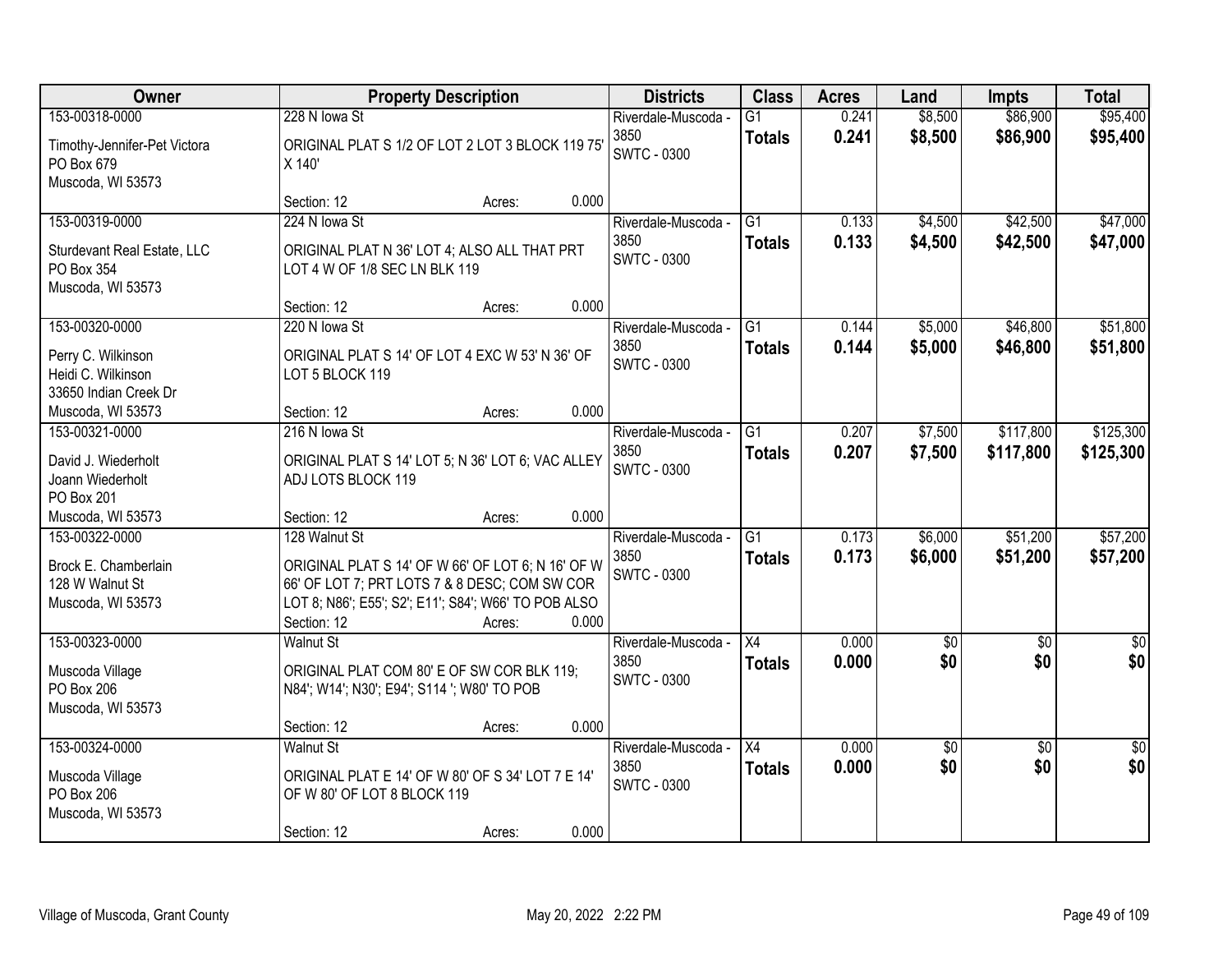| Owner                          | <b>Property Description</b>                          | <b>Districts</b>    | <b>Class</b>    | <b>Acres</b> | Land     | <b>Impts</b>    | <b>Total</b> |
|--------------------------------|------------------------------------------------------|---------------------|-----------------|--------------|----------|-----------------|--------------|
| 153-00325-0000                 | 203 N Wisconsin Ave                                  | Riverdale-Muscoda - | G2              | 0.390        | \$19,000 | \$170,300       | \$189,300    |
| Jody W. Wolfgram               | ORIGINAL PLAT LOT 9 & 10; S14' LOT 11 BLOCK 119      | 3850                | <b>Totals</b>   | 0.390        | \$19,000 | \$170,300       | \$189,300    |
| PO Box 105                     | PRT VAC WISC AVE ADJ TO PROP 114' X 149'             | <b>SWTC - 0300</b>  |                 |              |          |                 |              |
| Muscoda, WI 53573              | (551/778,510/710,597/774) (773/727)                  |                     |                 |              |          |                 |              |
|                                | 0.000<br>Section: 12<br>Acres:                       |                     |                 |              |          |                 |              |
| 153-00326-0000                 | 211 N Wisconsin Ave                                  | Riverdale-Muscoda - | $\overline{G1}$ | 0.161        | \$5,500  | \$83,600        | \$89,100     |
| Jacob M. Fosterling            | ORIGINAL PLAT N 36' OF LOT 11; S 14' OF LOT 12       | 3850                | <b>Totals</b>   | 0.161        | \$5,500  | \$83,600        | \$89,100     |
| Haley A. Salisbury             | BLOCK 119 PRT VAC WISC AVE ADJ TO PROP               | 0902-B TID 3        |                 |              |          |                 |              |
| 211 N Wisconsin Ave            | (723/727)                                            | <b>SWTC - 0300</b>  |                 |              |          |                 |              |
| Muscoda, WI 53573              | 0.000<br>Section: 12<br>Acres:                       |                     |                 |              |          |                 |              |
| 153-00327-0000                 | 219 N Wisconsin Ave                                  | Riverdale-Muscoda - | $\overline{G1}$ | 0.161        | \$5,500  | $\overline{50}$ | \$5,500      |
|                                |                                                      | 3850                | <b>Totals</b>   | 0.161        | \$5,500  | \$0             | \$5,500      |
| Jacob M. Fosterling            | ORIGINAL PLAT N36' LOT 12; S14' LOT 13; BLK 119      | 0902-B TID 3        |                 |              |          |                 |              |
| Haley A. Salisbury             | PRT VAC WISC AVE ADJ TO PROP (758/938)               | <b>SWTC - 0300</b>  |                 |              |          |                 |              |
| 211 N Wisconsin Ave            | (563/429,757/352,600/478) (624/581,758/937,773/727)) |                     |                 |              |          |                 |              |
| Muscoda, WI 53573              | Section: 12<br>0.000<br>Acres:                       |                     |                 |              |          |                 |              |
| 153-00328-0000                 | 223 N Wisconsin Ave                                  | Riverdale-Muscoda - | G1              | 0.116        | \$4,000  | \$52,600        | \$56,600     |
| Joshua M. Mathews              | ORIGINAL PLAT N 36' OF LOT 13 BLOCK 119 PRT          | 3850                | <b>Totals</b>   | 0.116        | \$4,000  | \$52,600        | \$56,600     |
| 223 N Wisconsin Ave Po Box 265 | VAC WISC AVE ADJ TO PROP (773/727)                   | 0902-B TID 3        |                 |              |          |                 |              |
| Muscoda, WI 53573              |                                                      | <b>SWTC - 0300</b>  |                 |              |          |                 |              |
|                                | 0.000<br>Section: 12<br>Acres:                       |                     |                 |              |          |                 |              |
| 153-00329-0000                 | 229 Wisconsin Ave                                    | Riverdale-Muscoda - | $\overline{G2}$ | 0.161        | \$12,000 | \$38,800        | \$50,800     |
|                                |                                                      | 3850                | <b>Totals</b>   | 0.161        | \$12,000 | \$38,800        | \$50,800     |
| Donna J. Walsh                 | ORIGINAL PLAT LOT 14 BLOCK 119 PRT VAC WISC          | 0902-B TID 3        |                 |              |          |                 |              |
| PO Box 289                     | AVE ADJ TO PROP (773/727)                            | <b>SWTC - 0300</b>  |                 |              |          |                 |              |
| Muscoda, WI 53573              |                                                      |                     |                 |              |          |                 |              |
|                                | 0.000<br>Section: 12<br>Acres:                       |                     |                 |              |          |                 |              |
| 153-00330-0000                 | 231 N Wisconsin Ave                                  | Riverdale-Muscoda - | G1              | 0.161        | \$5,500  | \$65,900        | \$71,400     |
| Meagan R. Neprud               | ORIGINAL PLAT LOT 15 BLOCK 119 PRT VAC WISC          | 3850                | <b>Totals</b>   | 0.161        | \$5,500  | \$65,900        | \$71,400     |
| PO Box 456                     | AVE ADJ TO PROP (773/727)                            | 0902-B TID 3        |                 |              |          |                 |              |
| Muscoda, WI 53573              |                                                      | <b>SWTC - 0300</b>  |                 |              |          |                 |              |
|                                | 0.000<br>Section: 12<br>Acres:                       |                     |                 |              |          |                 |              |
| 153-00331-0000                 | 237 N Wisconsin Ave                                  | Riverdale-Muscoda - | $\overline{G1}$ | 0.161        | \$5,500  | \$62,100        | \$67,600     |
|                                |                                                      | 3850                | <b>Totals</b>   | 0.161        | \$5,500  | \$62,100        | \$67,600     |
| Driftless Management, LLC      | ORIGINAL PLAT LOT 16 BLOCK 119 PRT VAC WISC          | 0902-B TID 3        |                 |              |          |                 |              |
| 333 6th St                     | AVE ADJ TO PROP (727/688,647/166,773/727))           | <b>SWTC - 0300</b>  |                 |              |          |                 |              |
| Muscoda, WI 53573              |                                                      |                     |                 |              |          |                 |              |
|                                | 0.000<br>Section: 12<br>Acres:                       |                     |                 |              |          |                 |              |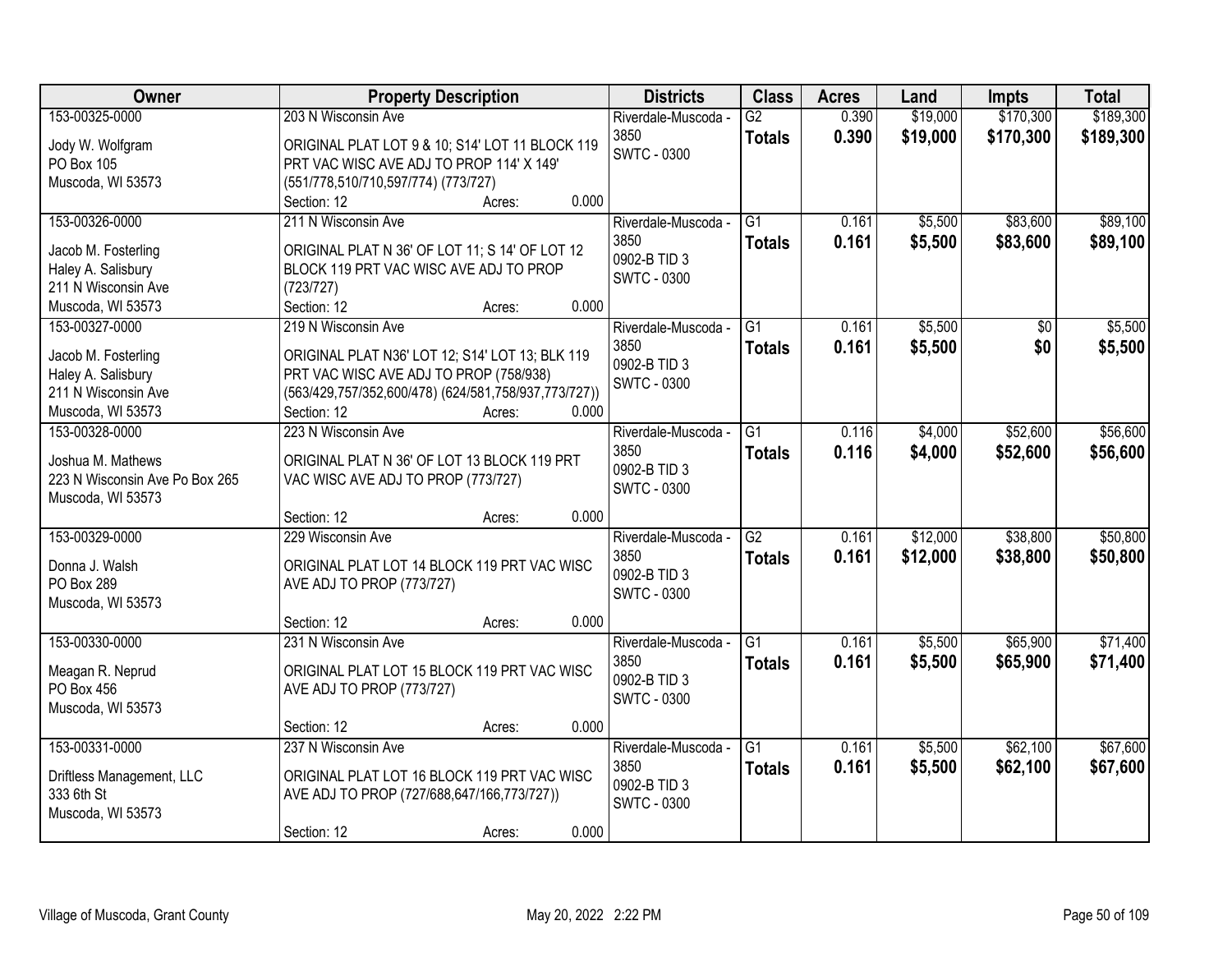| Owner                                   | <b>Property Description</b>                                                                 | <b>Districts</b>    | <b>Class</b>         | <b>Acres</b>   | Land            | <b>Impts</b>    | <b>Total</b>    |
|-----------------------------------------|---------------------------------------------------------------------------------------------|---------------------|----------------------|----------------|-----------------|-----------------|-----------------|
| 153-00332-0000                          | 236 N Wisconsin Ave                                                                         | Riverdale-Muscoda - | $\overline{G1}$      | 0.298          | \$10,000        | \$73,600        | \$83,600        |
| Mark E. Cupp                            | ORIGINAL PLAT LOTS 1 & 2 BLOCK 120 PRT VAC                                                  | 3850                | <b>Totals</b>        | 0.298          | \$10,000        | \$73,600        | \$83,600        |
| Elizabeth C. Cupp                       | WISC AVE ADJ TO PROP (554/504,773/727))                                                     | 0902-B TID 3        |                      |                |                 |                 |                 |
| 236 N Wisconsin Ave                     |                                                                                             | <b>SWTC - 0300</b>  |                      |                |                 |                 |                 |
| Muscoda, WI 53573                       | 0.000<br>Section: 12<br>Acres:                                                              |                     |                      |                |                 |                 |                 |
| 153-00333-0000                          | 228 N Wisconsin Ave                                                                         | Riverdale-Muscoda - | $\overline{G1}$      | 0.149          | \$5,000         | \$20,700        | \$25,700        |
|                                         |                                                                                             | 3850                | <b>Totals</b>        | 0.149          | \$5,000         | \$20,700        | \$25,700        |
| <b>Daniel Carter</b>                    | ORIGINAL PLAT N 35' OF LOT 3 BLOCK 120 PRT VAC                                              | 0902-B TID 3        |                      |                |                 |                 |                 |
| Jody L. Carter                          | WISC AVE ADJ TO PROP (773/727)                                                              | <b>SWTC - 0300</b>  |                      |                |                 |                 |                 |
| 24599 Pier Springs Rd                   | 0.000                                                                                       |                     |                      |                |                 |                 |                 |
| Richland Center, WI 53581               | Section: 12<br>Acres:                                                                       |                     |                      |                |                 |                 |                 |
| 153-00334-0000                          | 222 N Wisconsin Ave                                                                         | Riverdale-Muscoda - | G1<br>G <sub>2</sub> | 0.000<br>0.129 | $\overline{50}$ | \$46,400        | \$46,400        |
| James E. Kienitz                        | ORIGINAL PLAT S 15' LOT 3; N1/2 LOT 4 BLOCK 120                                             | 3850                |                      |                | \$10,500        | \$0             | \$10,500        |
| Charlene A. Kienitz                     | PRT VAC WISC AVE ADJ TO PROP (773/727)                                                      | 0902-B TID 3        | <b>Totals</b>        | 0.129          | \$10,500        | \$46,400        | \$56,900        |
| PO Box 694                              |                                                                                             | <b>SWTC - 0300</b>  |                      |                |                 |                 |                 |
| Muscoda, WI 53573                       | 0.000<br>Section: 12<br>Acres:                                                              |                     |                      |                |                 |                 |                 |
| 153-00335-0000                          | 216 N Wisconsin Ave                                                                         | Riverdale-Muscoda - | G1                   | 0.236          | \$8,500         | \$66,700        | \$75,200        |
|                                         |                                                                                             | 3850                | <b>Totals</b>        | 0.236          | \$8,500         | \$66,700        | \$75,200        |
| Peter M. Victora<br>Leslie A. Gulliford | ORIGINAL PLAT S1/2 LOT 4; LOT 5 EXC S2.6' OF E 78<br>BLOCK 120 PRT VAC WISC AVE ADJ TO PROP | 0902-B TID 3        |                      |                |                 |                 |                 |
| 216 N Wisconsin Ave                     | (484/206, 773/727))                                                                         | <b>SWTC - 0300</b>  |                      |                |                 |                 |                 |
| Muscoda, WI 53573                       | 0.000<br>Section: 12                                                                        |                     |                      |                |                 |                 |                 |
| 153-00336-0000                          | Acres:<br><b>Wisconsin Ave</b>                                                              | Riverdale-Muscoda - | $\overline{X4}$      | 0.190          | $\overline{50}$ | $\overline{50}$ | $\overline{50}$ |
|                                         |                                                                                             | 3850                |                      |                |                 |                 |                 |
| Muscoda Village                         | ORIGINAL PLAT S2.5' OF E78' LOT 5; LOT 6; PRT LOT                                           | 0902-B TID 3        | <b>Totals</b>        | 0.190          | \$0             | \$0             | \$0             |
| PO Box 206                              | 7 DESC; COM 43' N OF SW COR OF SD LOT; N 7';                                                | <b>SWTC - 0300</b>  |                      |                |                 |                 |                 |
| Muscoda, WI 53573                       | E130 '; S TO PT 42'2" N OF SE COR OF SD LOT; W TO                                           |                     |                      |                |                 |                 |                 |
|                                         | Section: 12<br>0.000<br>Acres:                                                              |                     |                      |                |                 |                 |                 |
| 153-00337-0000                          | Wisconsin Ave                                                                               | Riverdale-Muscoda - | X4                   | 0.210          | \$0             | \$0             | \$0             |
| Muscoda Village                         | ORIGINAL PLAT PRT LOT 7 DESC;; COM 42' N OF SW                                              | 3850                | <b>Totals</b>        | 0.210          | \$0             | \$0             | \$0             |
| PO Box 206                              | COR LOT 7; N12"; E TO A PT 42'2" N OF NE COR LOT                                            | 0902-B TID 3        |                      |                |                 |                 |                 |
| Muscoda, WI 53573                       | 7 ; S2"; W130' TO POB PRT LOT 8 DESC; COM 28' N                                             | <b>SWTC - 0300</b>  |                      |                |                 |                 |                 |
|                                         | 0.000<br>Section: 12<br>Acres:                                                              |                     |                      |                |                 |                 |                 |
| 153-00338-0000                          | 202 N Wisconsin Ave                                                                         | Riverdale-Muscoda - | $\overline{G2}$      | 0.050          | \$5,500         | \$61,000        | \$66,500        |
|                                         |                                                                                             | 3850                | <b>Totals</b>        | 0.050          | \$5,500         | \$61,000        | \$66,500        |
| Joseph R. Bailey                        | ORIGINAL PLAT S 28' OF W 63' OF LOT 8 DES AS:                                               | 0902-B TID 3        |                      |                |                 |                 |                 |
| Kathryn Bailey                          | COM AT SW COR BLK 120; E63'; N28'; W63'; S28' TO                                            | <b>SWTC - 0300</b>  |                      |                |                 |                 |                 |
| 246 N Minnesota St Po Box 325           | POB BLK 120 PRT VAC WISC AVE ADJ TO PROP                                                    |                     |                      |                |                 |                 |                 |
| Muscoda, WI 53573-0325                  | 0.000<br>Section: 12<br>Acres:                                                              |                     |                      |                |                 |                 |                 |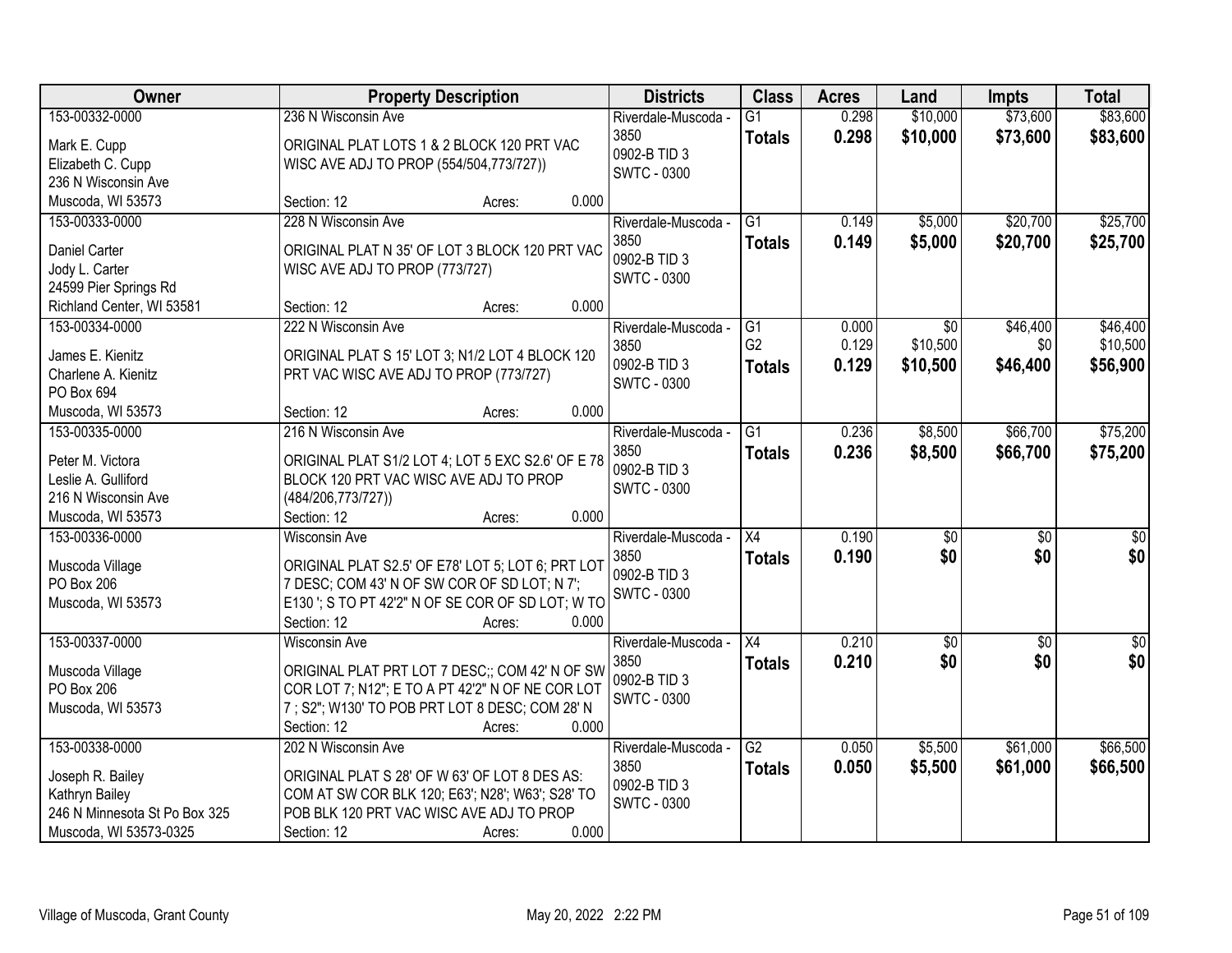| Owner                                                                                |                                     | <b>Property Description</b>                                |       | <b>Districts</b>                                  | <b>Class</b>                     | <b>Acres</b>   | Land                 | <b>Impts</b>         | <b>Total</b>         |
|--------------------------------------------------------------------------------------|-------------------------------------|------------------------------------------------------------|-------|---------------------------------------------------|----------------------------------|----------------|----------------------|----------------------|----------------------|
| 153-00339-0000<br>Eric O. Johnson<br>PO Box 263                                      | 110 Walnut St<br>OF LOT 8 BLOCK 120 | ORIGINAL PLAT 67' E & W X 27' N & S IN SE CORNER           |       | Riverdale-Muscoda -<br>3850<br><b>SWTC - 0300</b> | G1<br><b>Totals</b>              | 0.042<br>0.042 | \$1,500<br>\$1,500   | \$20,300<br>\$20,300 | \$21,800<br>\$21,800 |
| Muscoda, WI 53573                                                                    | Section: 12                         | Acres:                                                     | 0.000 |                                                   |                                  |                |                      |                      |                      |
| 153-00340-0000<br>Scott H. Dale<br>203 N 2nd St Po Box 383<br>Muscoda, WI 53573-0383 | 203 2nd St<br>75' X 130'            | ORIGINAL PLAT LOT 9 S 1/2 OF LOT 10 BLOCK 120              |       | Riverdale-Muscoda -<br>3850<br><b>SWTC - 0300</b> | $\overline{G1}$<br><b>Totals</b> | 0.224<br>0.224 | \$8,000<br>\$8,000   | \$61,600<br>\$61,600 | \$69,600<br>\$69,600 |
|                                                                                      | Section: 12                         | Acres:                                                     | 0.000 |                                                   |                                  |                |                      |                      |                      |
| 153-00341-0000<br>Sean Case<br><b>Wendy Case</b><br>PO Box 972                       | 211 2nd St<br>75' X 130'            | ORIGINAL PLAT N 1/2 OF LOT 10 LOT 11 BLOCK 120             |       | Riverdale-Muscoda -<br>3850<br><b>SWTC - 0300</b> | G1<br><b>Totals</b>              | 0.224<br>0.224 | \$8,000<br>\$8,000   | \$36,900<br>\$36,900 | \$44,900<br>\$44,900 |
| Supply, NC 28462-0972                                                                | Section: 12                         | Acres:                                                     | 0.000 |                                                   |                                  |                |                      |                      |                      |
| 153-00342-0000<br>Lyle Etux E. Kinch<br><b>PO Box 442</b><br>Muscoda, WI 53573-0442  | 219 2nd St                          | ORIGINAL PLAT LOT 12 BLOCK 120 50' X 130'                  |       | Riverdale-Muscoda -<br>3850<br>SWTC - 0300        | G1<br><b>Totals</b>              | 0.149<br>0.149 | \$5,000<br>\$5,000   | \$33,900<br>\$33,900 | \$38,900<br>\$38,900 |
|                                                                                      | Section: 12                         | Acres:                                                     | 0.000 |                                                   |                                  |                |                      |                      |                      |
| 153-00343-0000<br>Brad A. Westerwelle<br>Sadie M. Stocks<br>PO Box 522               | 223 2nd St<br>50' X 130'            | ORIGINAL PLAT LOT 13 BLOCK 120 (599/316,399/178)           |       | Riverdale-Muscoda -<br>3850<br><b>SWTC - 0300</b> | $\overline{G1}$<br><b>Totals</b> | 0.149<br>0.149 | \$5,000<br>\$5,000   | \$57,800<br>\$57,800 | \$62,800<br>\$62,800 |
| Muscoda, WI 53573                                                                    | Section: 12                         | Acres:                                                     | 0.000 |                                                   |                                  |                |                      |                      |                      |
| 153-00344-0000<br>Shawn A. Mohn<br>227 N Second St<br>Muscoda, WI 53573              | 227 2nd St                          | ORIGINAL PLAT LOT 14 BLOCK 120 50' X 130'                  |       | Riverdale-Muscoda -<br>3850<br><b>SWTC - 0300</b> | $\overline{G1}$<br><b>Totals</b> | 0.149<br>0.149 | \$5,000<br>\$5,000   | \$60,600<br>\$60,600 | \$65,600<br>\$65,600 |
|                                                                                      | Section: 12                         | Acres:                                                     | 0.000 |                                                   |                                  |                |                      |                      |                      |
| 153-00345-0000<br><b>Wesley Conley</b><br>235 N 2nd St<br>Muscoda, WI 53573          | 235 2nd St<br>Section: 12           | ORIGINAL PLAT LOTS 15 & 16 BLOCK 120 100' X 130'<br>Acres: | 0.000 | Riverdale-Muscoda -<br>3850<br><b>SWTC - 0300</b> | $\overline{G1}$<br><b>Totals</b> | 0.321<br>0.321 | \$10,500<br>\$10,500 | \$80,400<br>\$80,400 | \$90,900<br>\$90,900 |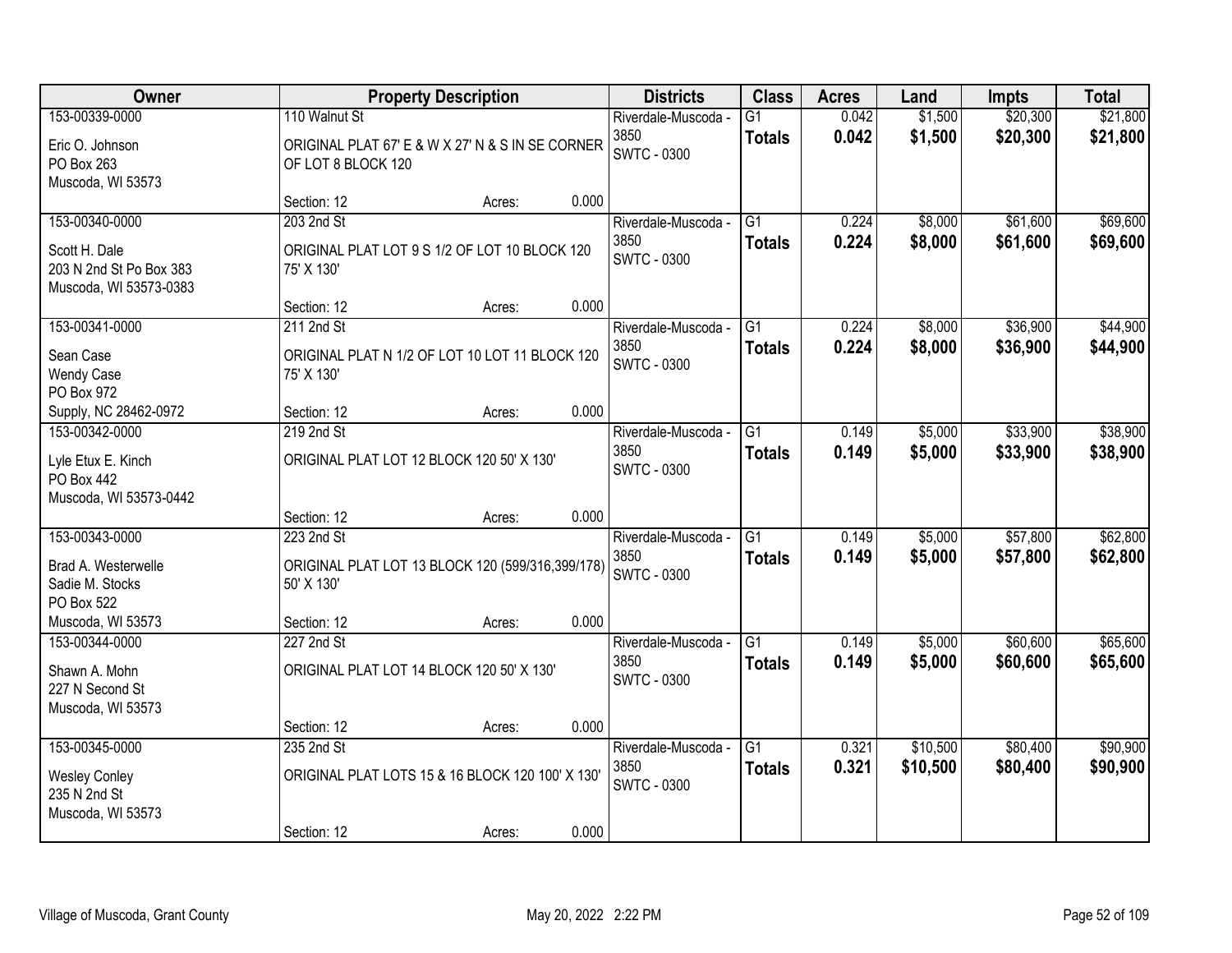| <b>Owner</b>                                                                     |                                             | <b>Property Description</b>                        |       | <b>Districts</b>                                  | <b>Class</b>                     | <b>Acres</b>   | Land               | <b>Impts</b>         | <b>Total</b>         |
|----------------------------------------------------------------------------------|---------------------------------------------|----------------------------------------------------|-------|---------------------------------------------------|----------------------------------|----------------|--------------------|----------------------|----------------------|
| 153-00346-0000                                                                   | 234 2nd St                                  |                                                    |       | Riverdale-Muscoda -                               | $\overline{G1}$                  | 0.321          | \$10,500           | \$37,000             | \$47,500             |
| Lee S. Underwood<br>234 N 2nd St Po Box 640<br>Muscoda, WI 53573                 |                                             | ORIGINAL PLAT LOTS 1 & 2 BLOCK 121 (100' X 140')   |       | 3850<br><b>SWTC - 0300</b>                        | <b>Totals</b>                    | 0.321          | \$10,500           | \$37,000             | \$47,500             |
|                                                                                  | Section: 12                                 | Acres:                                             | 0.000 |                                                   |                                  |                |                    |                      |                      |
| 153-00347-0000                                                                   | 226 2nd St                                  |                                                    |       | Riverdale-Muscoda -                               | $\overline{G1}$                  | 0.202          | \$7,000            | \$112,300            | \$119,300            |
| Ryan D. Peterson<br>Crystal A. Peterson<br>226 N 2nd St                          | 140'                                        | ORIGINAL PLAT LOT 3; N13' LOT 4 BLOCK 121 63' X    |       | 3850<br><b>SWTC - 0300</b>                        | <b>Totals</b>                    | 0.202          | \$7,000            | \$112,300            | \$119,300            |
| Muscoda, WI 53573                                                                | Section: 12                                 | Acres:                                             | 0.000 |                                                   |                                  |                |                    |                      |                      |
| 153-00348-0000                                                                   | 222 2nd St                                  |                                                    |       | Riverdale-Muscoda -                               | G1                               | 0.119          | \$4,000            | \$35,900             | \$39,900             |
| James D. Kammerude<br>609 County Rd W<br>Mineral Point, WI 53565                 | X 140'                                      | ORIGINAL PLAT S37' LOT 4 BLOCK 121 (552/540) 37'   |       | 3850<br><b>SWTC - 0300</b>                        | <b>Totals</b>                    | 0.119          | \$4,000            | \$35,900             | \$39,900             |
|                                                                                  | Section: 12                                 | Acres:                                             | 0.000 |                                                   |                                  |                |                    |                      |                      |
| 153-00349-0000                                                                   | 218 2nd St                                  |                                                    |       | Riverdale-Muscoda -                               | G1                               | 0.161          | \$5,500            | \$46,900             | \$52,400             |
| Sandra M. Jones<br>218 N 2nd St<br>Muscoda, WI 53573                             | ORIGINAL PLAT LOT 5 BLOCK 121<br>50' X 140' | (743/615,624/18,611/150) (401/367,401/366,401/201) |       | 3850<br><b>SWTC - 0300</b>                        | <b>Totals</b>                    | 0.161          | \$5,500            | \$46,900             | \$52,400             |
|                                                                                  | Section: 12                                 | Acres:                                             | 0.000 |                                                   |                                  |                |                    |                      |                      |
| 153-00350-0000<br>Donald J. Grochowski<br>Rose M. Grochowski                     | 212 2nd St<br>(499/785) 81' X 140'          | ORIGINAL PLAT LOT 6; N31' LOT 7 BLOCK 121          |       | Riverdale-Muscoda -<br>3850<br><b>SWTC - 0300</b> | $\overline{G1}$<br><b>Totals</b> | 0.260<br>0.260 | \$9,000<br>\$9,000 | \$61,000<br>\$61,000 | \$70,000<br>\$70,000 |
| 212 N 2nd St Po Box 283                                                          |                                             |                                                    |       |                                                   |                                  |                |                    |                      |                      |
| Muscoda, WI 53573                                                                | Section: 12                                 | Acres:                                             | 0.000 |                                                   |                                  |                |                    |                      |                      |
| 153-00351-0000<br>Daniel Medina<br>Ilsa Concepcion<br>204 E Walnut St Po Box 293 | 204 Walnut St<br>140'                       | ORIGINAL PLAT S19' LOT 7; LOT 8 BLOCK 121 69' X    |       | Riverdale-Muscoda -<br>3850<br><b>SWTC - 0300</b> | $\overline{G1}$<br><b>Totals</b> | 0.222<br>0.222 | \$8,000<br>\$8,000 | \$81,800<br>\$81,800 | \$89,800<br>\$89,800 |
| Muscoda, WI 53573                                                                | Section: 12                                 | Acres:                                             | 0.000 |                                                   |                                  |                |                    |                      |                      |
| 153-00352-0000<br>Cassie Melby<br>Matthew Melby<br>203 N 3rd St                  | 203 N 3rd St                                | ORIGINAL PLAT LOT 9 BLOCK 121 50' X 140'           |       | Riverdale-Muscoda -<br>3850<br><b>SWTC - 0300</b> | $\overline{G1}$<br><b>Totals</b> | 0.161<br>0.161 | \$5,500<br>\$5,500 | \$56,800<br>\$56,800 | \$62,300<br>\$62,300 |
| Muscoda, WI 53573                                                                | Section: 12                                 | Acres:                                             | 0.000 |                                                   |                                  |                |                    |                      |                      |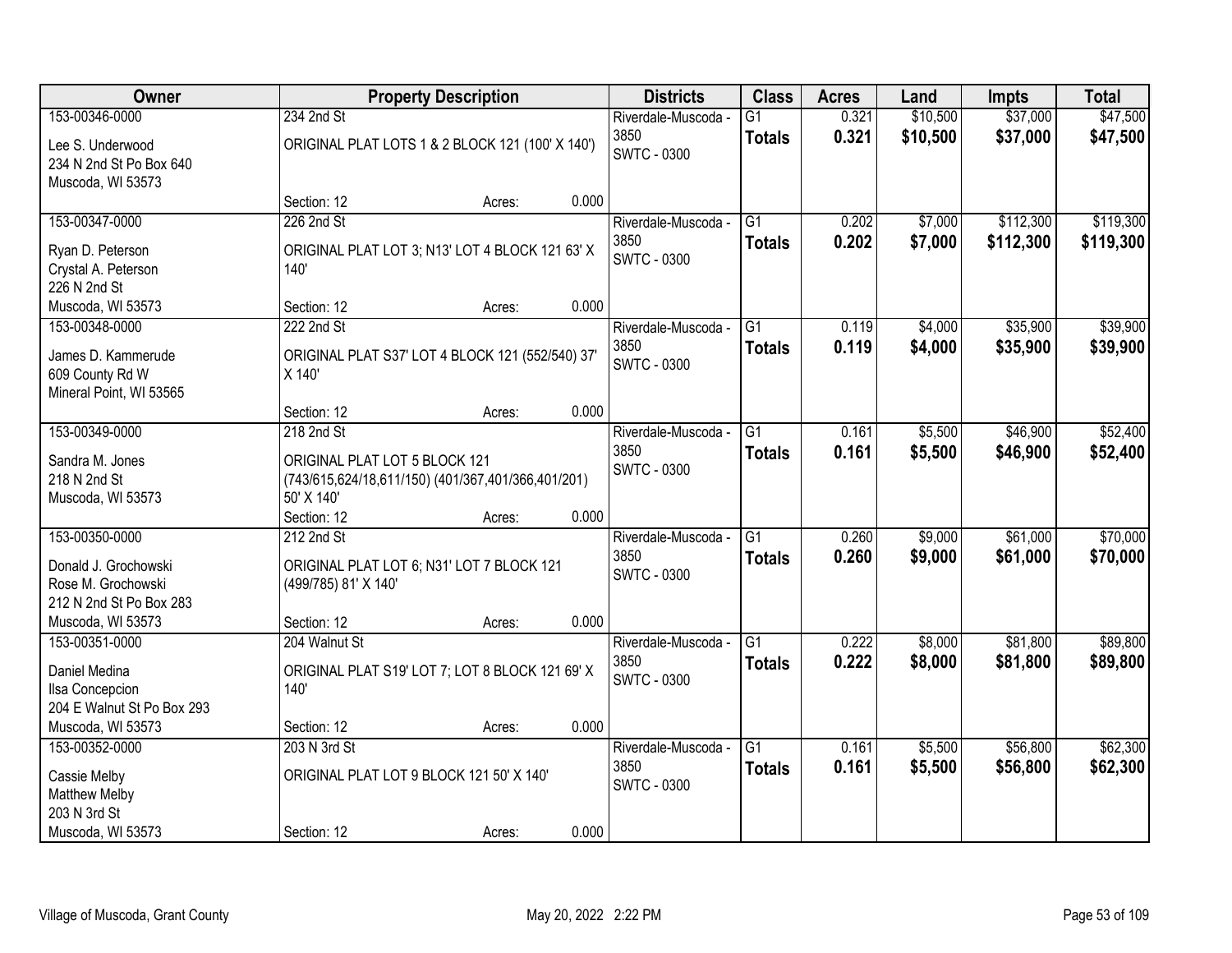| Owner                  |                                                  | <b>Property Description</b> |       | <b>Districts</b>    | <b>Class</b>    | <b>Acres</b> | Land     | <b>Impts</b> | <b>Total</b> |
|------------------------|--------------------------------------------------|-----------------------------|-------|---------------------|-----------------|--------------|----------|--------------|--------------|
| 153-00353-0000         | 213 N 3rd St                                     |                             |       | Riverdale-Muscoda - | $\overline{G1}$ | 0.321        | \$10,500 | \$56,600     | \$67,100     |
| Christopher L. Orth    | ORIGINAL PLAT LOTS 10 & 11 BLOCK 121 100' X 140' |                             |       | 3850                | <b>Totals</b>   | 0.321        | \$10,500 | \$56,600     | \$67,100     |
| Kare Orth              |                                                  |                             |       | <b>SWTC - 0300</b>  |                 |              |          |              |              |
| 213 N 3rd St           |                                                  |                             |       |                     |                 |              |          |              |              |
| Muscoda, WI 53573-0343 | Section: 12                                      | Acres:                      | 0.000 |                     |                 |              |          |              |              |
| 153-00354-0000         | 217 N 3rd St                                     |                             |       | Riverdale-Muscoda - | $\overline{G1}$ | 0.161        | \$5,500  | \$46,200     | \$51,700     |
| David M. Moore         | ORIGINAL PLAT LOT 12 BLOCK 121 50' X 140'        |                             |       | 3850                | <b>Totals</b>   | 0.161        | \$5,500  | \$46,200     | \$51,700     |
| Stephanie G. Moore     |                                                  |                             |       | <b>SWTC - 0300</b>  |                 |              |          |              |              |
| 217 N 3rd St           |                                                  |                             |       |                     |                 |              |          |              |              |
| Muscoda, WI 53573-9176 | Section: 12                                      | Acres:                      | 0.000 |                     |                 |              |          |              |              |
| 153-00355-0000         | 223 N 3rd St                                     |                             |       | Riverdale-Muscoda - | G1              | 0.161        | \$5,500  | \$38,000     | \$43,500     |
| Dawn C. Lowe           | ORIGINAL PLAT LOT 13 BLOCK 121 50' X 140'        |                             |       | 3850                | <b>Totals</b>   | 0.161        | \$5,500  | \$38,000     | \$43,500     |
| 223 N 3rd St           |                                                  |                             |       | <b>SWTC - 0300</b>  |                 |              |          |              |              |
| Muscoda, WI 53573      |                                                  |                             |       |                     |                 |              |          |              |              |
|                        | Section: 12                                      | Acres:                      | 0.000 |                     |                 |              |          |              |              |
| 153-00356-0000         | 227 N 3rd St                                     |                             |       | Riverdale-Muscoda - | G1              | 0.321        | \$10,500 | \$45,300     | \$55,800     |
| Shelley A. Trumm       | ORIGINAL PLAT LOTS 14 & 15 BLOCK 121 100' X 140' |                             |       | 3850                | <b>Totals</b>   | 0.321        | \$10,500 | \$45,300     | \$55,800     |
| 3306 Lasalle St        |                                                  |                             |       | <b>SWTC - 0300</b>  |                 |              |          |              |              |
| Racine, WI 53402       |                                                  |                             |       |                     |                 |              |          |              |              |
|                        | Section: 12                                      | Acres:                      | 0.000 |                     |                 |              |          |              |              |
| 153-00357-0000         | 235 W Beech St                                   |                             |       | Riverdale-Muscoda - | $\overline{G1}$ | 0.161        | \$5,500  | \$58,200     | \$63,700     |
| Tina M. Berndt         | ORIGINAL PLAT LOT 16 BLOCK 121 (508/868) 50' X   |                             |       | 3850                | <b>Totals</b>   | 0.161        | \$5,500  | \$58,200     | \$63,700     |
| 235 E Beech St         | 140'                                             |                             |       | <b>SWTC - 0300</b>  |                 |              |          |              |              |
| Muscoda, WI 53573      |                                                  |                             |       |                     |                 |              |          |              |              |
|                        | Section: 12                                      | Acres:                      | 0.000 |                     |                 |              |          |              |              |
| 153-00358-0000         | 234 N 3rd St                                     |                             |       | Riverdale-Muscoda - | $\overline{G1}$ | 0.241        | \$8,500  | \$41,400     | \$49,900     |
| Michael J. Schlehlein  | ORIGINAL PLAT LOT 1; N1/2 LOT 2 BLOCK 122 75' X  |                             |       | 3850                | <b>Totals</b>   | 0.241        | \$8,500  | \$41,400     | \$49,900     |
| Cindy L. Schlehlein    | 140'                                             |                             |       | SWTC - 0300         |                 |              |          |              |              |
| 234 N 3rd St           |                                                  |                             |       |                     |                 |              |          |              |              |
| Muscoda, WI 53573      | Section: 12                                      | Acres:                      | 0.000 |                     |                 |              |          |              |              |
| 153-00359-0000         | 226 N 3rd St                                     |                             |       | Riverdale-Muscoda - | $\overline{G1}$ | 0.201        | \$7,000  | \$52,900     | \$59,900     |
| Jesse A. Bankes        | ORIGINAL PLAT S1/2 LOT 2; N3/4 LOT 3 BLOCK 122   |                             |       | 3850                | <b>Totals</b>   | 0.201        | \$7,000  | \$52,900     | \$59,900     |
| Rachel L. Bankes       | 62.5' X 140'                                     |                             |       | <b>SWTC - 0300</b>  |                 |              |          |              |              |
| 226 N Third St         |                                                  |                             |       |                     |                 |              |          |              |              |
| Muscoda, WI 53573      | Section: 12                                      | Acres:                      | 0.000 |                     |                 |              |          |              |              |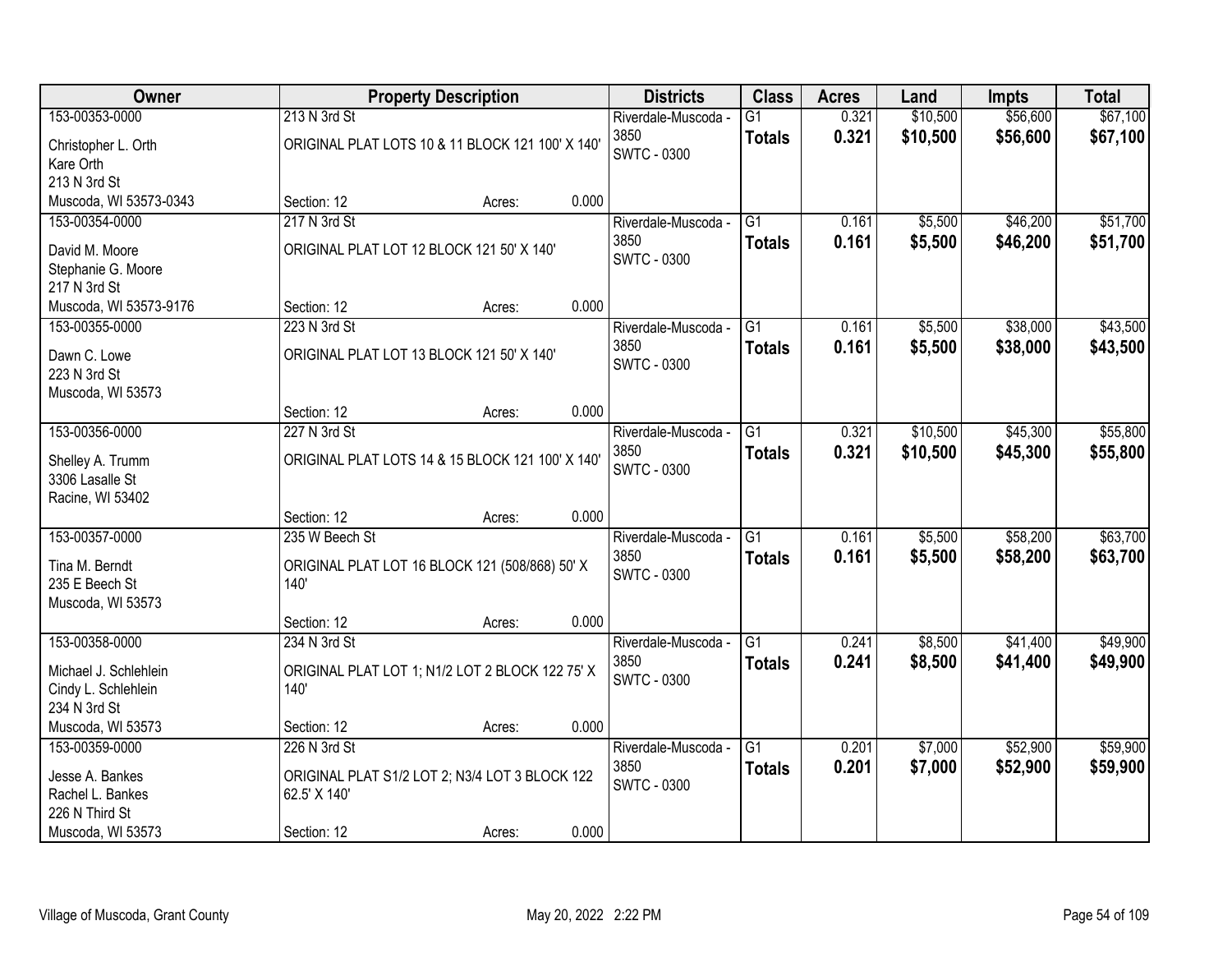| Owner                                                 |                                                                                         | <b>Property Description</b> |       | <b>Districts</b>                                  | <b>Class</b>        | <b>Acres</b>   | Land               | <b>Impts</b>           | <b>Total</b>           |
|-------------------------------------------------------|-----------------------------------------------------------------------------------------|-----------------------------|-------|---------------------------------------------------|---------------------|----------------|--------------------|------------------------|------------------------|
| 153-00360-0000<br>Richard Ten Pas<br>Laurinda Ten Pas | 222 N 3rd St<br>ORIGINAL PLAT S12.5' LOT 3; LOT 4; N1/2 LOT 5<br>BLOCK 122 87.5' X 140' |                             |       | Riverdale-Muscoda -<br>3850<br><b>SWTC - 0300</b> | G1<br><b>Totals</b> | 0.281<br>0.281 | \$9,500<br>\$9,500 | \$111,800<br>\$111,800 | \$121,300<br>\$121,300 |
| 222 N 3rd St                                          |                                                                                         |                             | 0.000 |                                                   |                     |                |                    |                        |                        |
| Muscoda, WI 53573<br>153-00361-0000                   | Section: 12<br>214 N 3rd St                                                             | Acres:                      |       |                                                   | $\overline{G1}$     | 0.241          |                    | \$49,300               | \$57,800               |
|                                                       |                                                                                         |                             |       | Riverdale-Muscoda -<br>3850                       |                     | 0.241          | \$8,500<br>\$8,500 | \$49,300               |                        |
| Marrissa Behrens                                      | ORIGINAL PLAT S1/2 LOT 5; LOT 6; N16' LOT 7                                             |                             |       | SWTC - 0300                                       | <b>Totals</b>       |                |                    |                        | \$57,800               |
| 214 N 3rd St                                          | BLOCK 122 91' X 140'                                                                    |                             |       |                                                   |                     |                |                    |                        |                        |
| Muscoda, WI 53573                                     |                                                                                         |                             |       |                                                   |                     |                |                    |                        |                        |
|                                                       | Section: 12                                                                             | Acres:                      | 0.000 |                                                   |                     |                |                    |                        |                        |
| 153-00362-0000                                        | 302 Walnut St                                                                           |                             |       | Riverdale-Muscoda -                               | G1                  | 0.270          | \$9,500            | \$67,700               | \$77,200               |
| Joan M. Peterson                                      | ORIGINAL PLAT S34' LOT 7; LOT 8 BLOCK 122 84' X                                         |                             |       | 3850                                              | <b>Totals</b>       | 0.270          | \$9,500            | \$67,700               | \$77,200               |
| 302 E Walnut St                                       | 140'                                                                                    |                             |       | <b>SWTC - 0300</b>                                |                     |                |                    |                        |                        |
| Muscoda, WI 53573                                     |                                                                                         |                             |       |                                                   |                     |                |                    |                        |                        |
|                                                       | Section: 12                                                                             | Acres:                      | 0.000 |                                                   |                     |                |                    |                        |                        |
| 153-00363-0000                                        | 203 4th St                                                                              |                             |       | Riverdale-Muscoda -                               | G1                  | 0.161          | \$5,500            | \$73,200               | \$78,700               |
| Kana R. Ewing                                         | ORIGINAL PLAT LOT 9 BLOCK 122 50' X 140'                                                |                             |       | 3850                                              | <b>Totals</b>       | 0.161          | \$5,500            | \$73,200               | \$78,700               |
| 1324 Minnesota Ave                                    |                                                                                         |                             |       | SWTC - 0300                                       |                     |                |                    |                        |                        |
| Stevens Point, WI 54481-3209                          |                                                                                         |                             |       |                                                   |                     |                |                    |                        |                        |
|                                                       | Section: 12                                                                             | Acres:                      | 0.000 |                                                   |                     |                |                    |                        |                        |
| 153-00364-0000                                        | 209 4th St                                                                              |                             |       | Riverdale-Muscoda -                               | $\overline{G1}$     | 0.241          | \$8,500            | \$92,000               | \$100,500              |
|                                                       |                                                                                         |                             |       | 3850                                              | <b>Totals</b>       | 0.241          | \$8,500            | \$92,000               | \$100,500              |
| Ronald R. Roh<br>Jodene R. Roh                        | ORIGINAL PLAT LOT 10; S1/2 LOT 11 BLOCK 122 75'<br>140'                                 |                             |       | <b>SWTC - 0300</b>                                |                     |                |                    |                        |                        |
| 209 N 4th St                                          |                                                                                         |                             |       |                                                   |                     |                |                    |                        |                        |
| Muscoda, WI 53573                                     | Section: 12                                                                             | Acres:                      | 0.000 |                                                   |                     |                |                    |                        |                        |
| 153-00365-0000                                        | 215 4th St                                                                              |                             |       | Riverdale-Muscoda -                               | $\overline{G1}$     | 0.241          | \$8,500            | \$84,400               | \$92,900               |
|                                                       |                                                                                         |                             |       | 3850                                              | <b>Totals</b>       | 0.241          | \$8,500            | \$84,400               | \$92,900               |
| Eric Farness et al                                    | ORIGINAL PLAT N1/2 LOT 11; LOT 12 BLOCK 122 75'                                         |                             |       | <b>SWTC - 0300</b>                                |                     |                |                    |                        |                        |
| 215 N 4th St                                          | X 140'                                                                                  |                             |       |                                                   |                     |                |                    |                        |                        |
| Muscoda, WI 53573                                     |                                                                                         |                             |       |                                                   |                     |                |                    |                        |                        |
|                                                       | Section: 12                                                                             | Acres:                      | 0.000 |                                                   |                     |                |                    |                        |                        |
| 153-00366-0000                                        | 225 4th St                                                                              |                             |       | Riverdale-Muscoda -                               | G1                  | 0.241          | \$8,500            | \$96,100               | \$104,600              |
| Jan G. Portwine                                       | ORIGINAL PLAT LOT 13; S 1/2 OF LOT 14 BLOCK 122                                         |                             |       | 3850<br><b>SWTC - 0300</b>                        | <b>Totals</b>       | 0.241          | \$8,500            | \$96,100               | \$104,600              |
| Cynthia L. Portwine                                   | (784/112) 75' X 140'                                                                    |                             |       |                                                   |                     |                |                    |                        |                        |
| 225 N 4th St                                          |                                                                                         |                             |       |                                                   |                     |                |                    |                        |                        |
| Muscoda, WI 53573                                     | Section: 12                                                                             | Acres:                      | 0.000 |                                                   |                     |                |                    |                        |                        |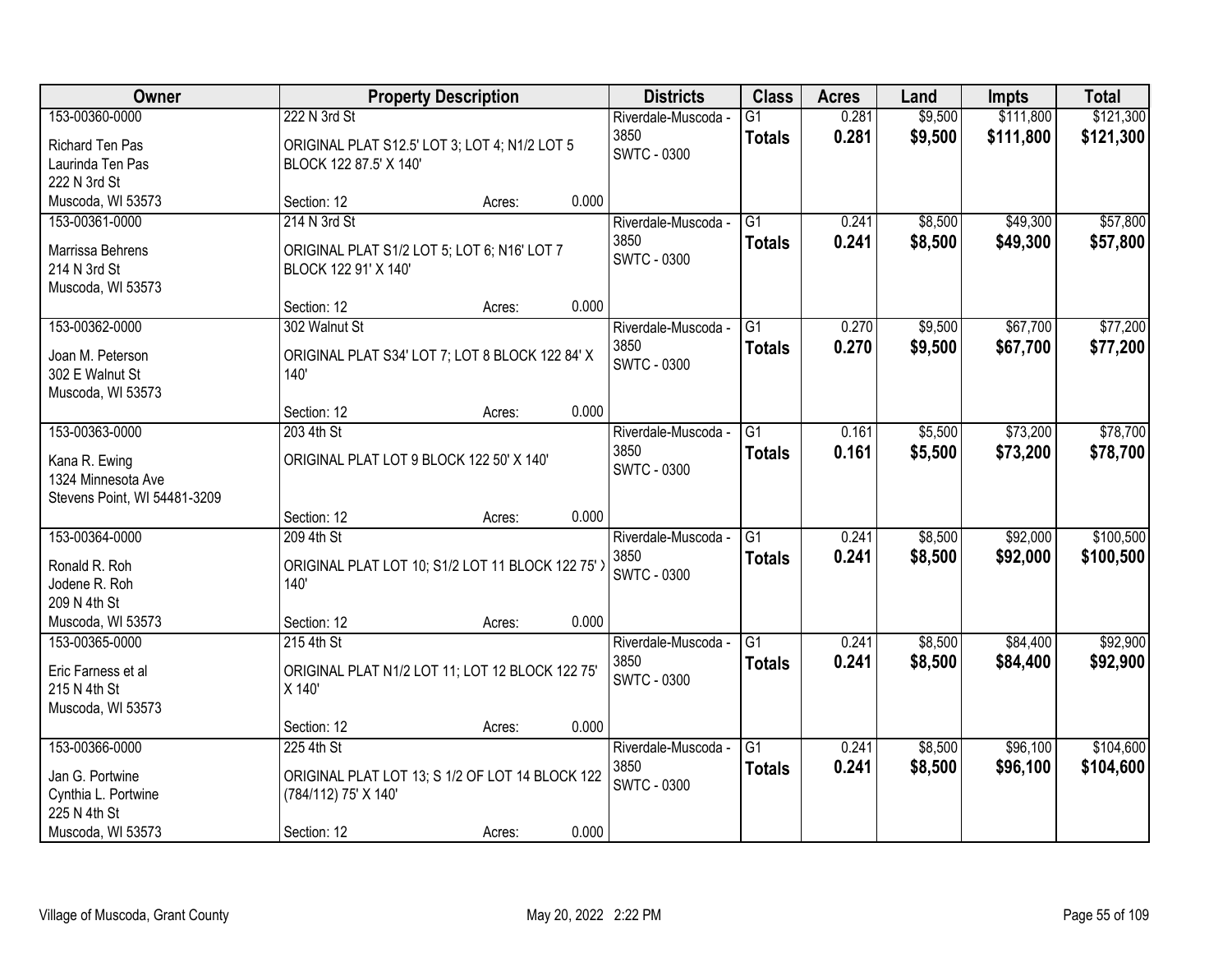| Owner                                                                           | <b>Property Description</b>                                                                 | <b>Districts</b> | <b>Class</b> | <b>Acres</b>                                      | Land                             | <b>Impts</b>   | <b>Total</b>         |                      |                        |
|---------------------------------------------------------------------------------|---------------------------------------------------------------------------------------------|------------------|--------------|---------------------------------------------------|----------------------------------|----------------|----------------------|----------------------|------------------------|
| 153-00367-0000<br>Ashlee A. Salis et al<br>231 N 4th St<br>Muscoda, WI 53573    | 231 4th St<br>ORIGINAL PLAT N1/2 OF LOT 14; LOT 15 BLOCK 122<br>(570/725) 75' X 140'        |                  |              | Riverdale-Muscoda -<br>3850<br><b>SWTC - 0300</b> | $\overline{G1}$<br><b>Totals</b> | 0.241<br>0.241 | \$8,500<br>\$8,500   | \$67,600<br>\$67,600 | \$76,100<br>\$76,100   |
|                                                                                 | Section: 12                                                                                 | Acres:           | 0.000        |                                                   |                                  |                |                      |                      |                        |
| 153-00368-0000<br>Lynn Stevens LE<br>537 Greentree Trl<br>Muscoda, WI 53573     | 325 E Beech St<br>ORIGINAL PLAT LOT 16 BLOCK 122<br>(632/203,630/833,835) 50' X 140'        |                  |              | Riverdale-Muscoda -<br>3850<br><b>SWTC - 0300</b> | $\overline{G1}$<br><b>Totals</b> | 0.161<br>0.161 | \$5,500<br>\$5,500   | \$21,300<br>\$21,300 | \$26,800<br>\$26,800   |
|                                                                                 | Section: 12                                                                                 | Acres:           | 0.000        |                                                   |                                  |                |                      |                      |                        |
| 153-00369-0000<br>Richard W.M Silvers II<br>Jennifer M. Silvers<br>403 N 5th St | 236 4th St<br>ORIGINAL PLAT LOTS 1 & 2 BLOCK 123 (515/307) 100<br>X 140'                    |                  |              | Riverdale-Muscoda -<br>3850<br><b>SWTC - 0300</b> | G1<br><b>Totals</b>              | 0.321<br>0.321 | \$10,500<br>\$10,500 | \$65,200<br>\$65,200 | \$75,700<br>\$75,700   |
| Muscoda, WI 53573                                                               | Section: 12                                                                                 | Acres:           | 0.000        |                                                   |                                  |                |                      |                      |                        |
| 153-00370-0000<br>Scott R. Sprague<br>226 N 4th St<br>Muscoda, WI 53573         | 226 N 4th St<br>ORIGINAL PLAT LOT 3; N1/2 LOT 4 BLK 123 75' X 140'                          |                  |              | Riverdale-Muscoda -<br>3850<br><b>SWTC - 0300</b> | G1<br><b>Totals</b>              | 0.241<br>0.241 | \$8,500<br>\$8,500   | \$85,000<br>\$85,000 | \$93,500<br>\$93,500   |
|                                                                                 | Section: 12                                                                                 | Acres:           | 0.000        |                                                   |                                  |                |                      |                      |                        |
| 153-00371-0000<br>Joseph A. Shoemaker<br>Akoya L. Shoemaker<br>214 N 4th St     | 214 4th St<br>ORIGINAL PLAT S1/2 OF LOT 4; LOTS 5 & 6 BLOCK<br>123 125' X 140'              |                  |              | Riverdale-Muscoda -<br>3850<br><b>SWTC - 0300</b> | $\overline{G1}$<br><b>Totals</b> | 0.402<br>0.402 | \$12,000<br>\$12,000 | \$60,300<br>\$60,300 | \$72,300<br>\$72,300   |
| Muscoda, WI 53573                                                               | Section: 12                                                                                 | Acres:           | 0.000        |                                                   |                                  |                |                      |                      |                        |
| 153-00372-0000<br>Bradley R. Bomkamp<br>206 N 4th St<br>Muscoda, WI 53573       | 206 N 4th St<br>ORIGINAL PLAT LOTS 7 & 8 BLOCK 123<br>(809/517,784/162,600/718) 100' X 140' |                  |              | Riverdale-Muscoda -<br>3850<br><b>SWTC - 0300</b> | $\overline{G1}$<br><b>Totals</b> | 0.321<br>0.321 | \$10,500<br>\$10,500 | \$45,900<br>\$45,900 | \$56,400<br>\$56,400   |
|                                                                                 | Section: 12                                                                                 | Acres:           | 0.000        |                                                   |                                  |                |                      |                      |                        |
| 153-00373-0000<br>Ashley A. Wirtz<br>424 E Walnut St<br>Muscoda, WI 53573       | 424 E Walnut St<br>ORIGINAL PLAT LOTS 9 & 10 BLOCK 123 100' X 140'<br>Section: 12           | Acres:           | 0.000        | Riverdale-Muscoda -<br>3850<br><b>SWTC - 0300</b> | $\overline{G1}$<br><b>Totals</b> | 0.321<br>0.321 | \$10,500<br>\$10,500 | \$91,300<br>\$91,300 | \$101,800<br>\$101,800 |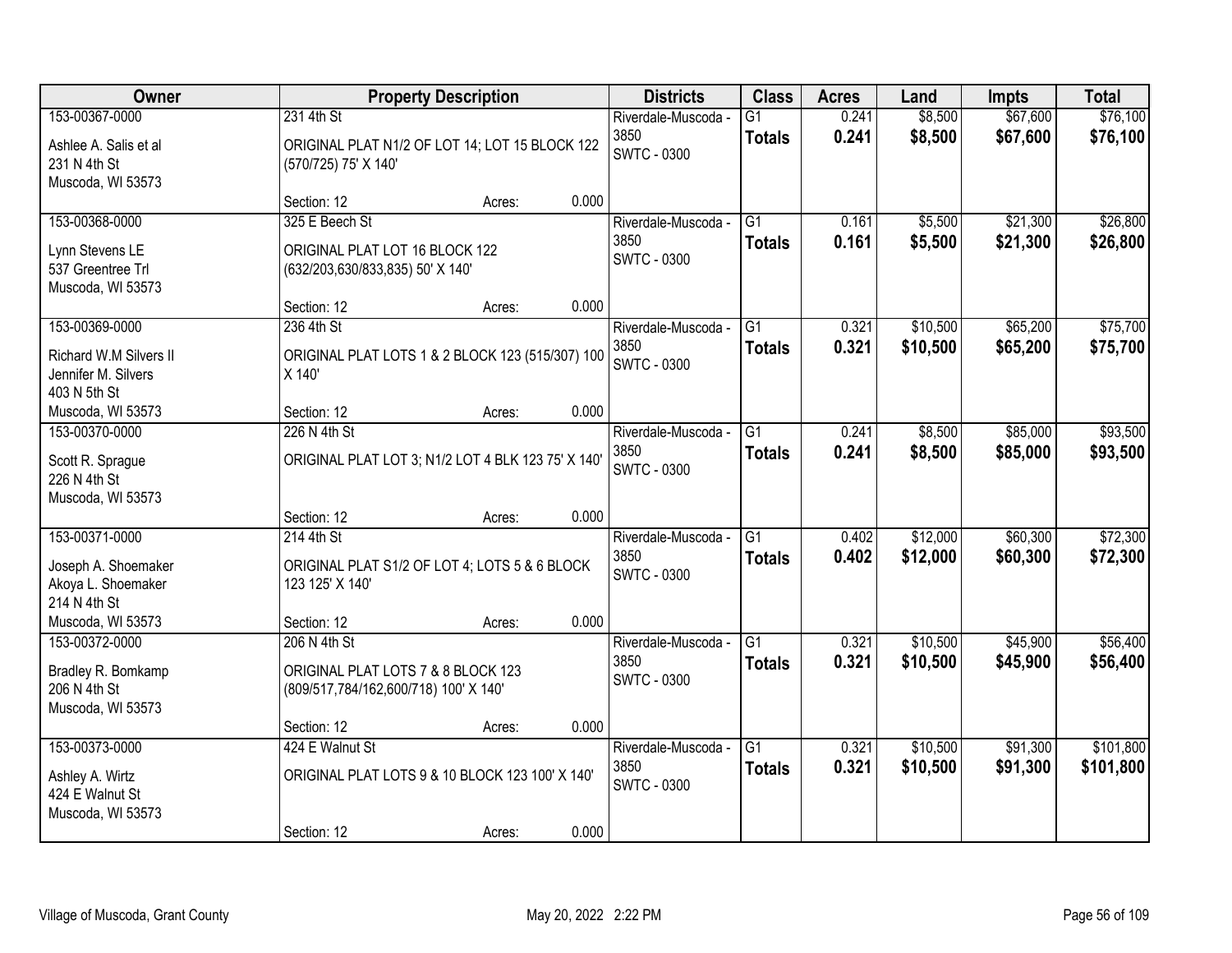| Owner                                                                                       |                                                                                            | <b>Property Description</b> |       | <b>Districts</b>                                  | <b>Class</b>                     | <b>Acres</b>   | Land                 | <b>Impts</b>           | <b>Total</b>           |
|---------------------------------------------------------------------------------------------|--------------------------------------------------------------------------------------------|-----------------------------|-------|---------------------------------------------------|----------------------------------|----------------|----------------------|------------------------|------------------------|
| 153-00374-0000<br>Jody A. Jones et al<br>215 N 5th St<br>Muscoda, WI 53573                  | 215 5th St<br>ORIGINAL PLAT LOTS 11 & 12; S1/2 LOT 13 BLOCK<br>123 125' X 140'             |                             |       | Riverdale-Muscoda -<br>3850<br>SWTC - 0300        | G1<br><b>Totals</b>              | 0.402<br>0.402 | \$12,000<br>\$12,000 | \$80,200<br>\$80,200   | \$92,200<br>\$92,200   |
|                                                                                             | Section: 12                                                                                | Acres:                      | 0.000 |                                                   |                                  |                |                      |                        |                        |
| 153-00375-0000<br>Andrew J. Miller<br>Amy Miller-Banes<br>2608 Birchwood Dr                 | 5th St<br>ORIGINAL PLAT N1/2 OF LOT 13; LOT 14 BLOCK 123<br>75' X 140'                     |                             |       | Riverdale-Muscoda -<br>3850<br><b>SWTC - 0300</b> | $\overline{G1}$<br><b>Totals</b> | 0.241<br>0.241 | \$8,500<br>\$8,500   | \$0<br>\$0             | \$8,500<br>\$8,500     |
| Howell, MI 48855                                                                            | Section: 12                                                                                | Acres:                      | 0.000 |                                                   |                                  |                |                      |                        |                        |
| 153-00376-0000<br>Fredric G. Goplin<br>Patricia Goplin<br>435 E Beech St                    | 435 E Beech St<br>ORIGINAL PLAT LOTS 15 & 16 BLOCK 123 100' X 140'                         |                             |       | Riverdale-Muscoda -<br>3850<br>SWTC - 0300        | G1<br><b>Totals</b>              | 0.321<br>0.321 | \$10,500<br>\$10,500 | \$130,000<br>\$130,000 | \$140,500<br>\$140,500 |
| Muscoda, WI 53573-0074                                                                      | Section: 12                                                                                | Acres:                      | 0.000 |                                                   |                                  |                |                      |                        |                        |
| 153-00377-0000<br>Timothy J. Clare<br>4841 Cliff Ln<br>Platteville, WI 53818                | 5th St<br>ORIGINAL PLAT LOTS 3 & 4 LOT 9 THRU 16 BLOCK<br>124                              |                             |       | Riverdale-Muscoda -<br>3850<br>SWTC - 0300        | G1<br><b>Totals</b>              | 1.550<br>1.550 | \$17,500<br>\$17,500 | \$0<br>\$0             | \$17,500<br>\$17,500   |
|                                                                                             | Section: 12                                                                                | Acres:                      | 0.000 |                                                   |                                  |                |                      |                        |                        |
| 153-00378-0000<br>Jerauld D. Dieter<br>Irene L. Dieter<br>230 N 5th St<br>Muscoda, WI 53573 | 230 5th St<br>ORIGINAL PLAT LOTS 1 & 2 BL0CK 124 100' X 140'<br>Section: 12                | Acres:                      | 0.000 | Riverdale-Muscoda -<br>3850<br><b>SWTC - 0300</b> | $\overline{G1}$<br><b>Totals</b> | 0.321<br>0.321 | \$10,500<br>\$10,500 | \$87,300<br>\$87,300   | \$97,800<br>\$97,800   |
| 153-00379-0000<br>Nieves C. Rodriguez<br>216 N 5th St<br>Richland Center, WI 53581          | 216 5th St<br>ORIGINAL PLAT LOTS 5 & 6; BLOCK 124 100' X 140'<br>Section: 12               | Acres:                      | 0.000 | Riverdale-Muscoda -<br>3850<br><b>SWTC - 0300</b> | $\overline{G1}$<br><b>Totals</b> | 0.321<br>0.321 | \$10,500<br>\$10,500 | \$86,000<br>\$86,000   | \$96,500<br>\$96,500   |
| 153-00380-0000<br>Wayne R. Blumenstein<br>504 E Walnut St<br>Muscoda, WI 53573              | 504 Walnut St<br>ORIGINAL PLAT LOTS 7 & 8 BLOCK 124 (595/76) 100'<br>X 140'<br>Section: 12 | Acres:                      | 0.000 | Riverdale-Muscoda -<br>3850<br><b>SWTC - 0300</b> | $\overline{G1}$<br><b>Totals</b> | 0.321<br>0.321 | \$10,500<br>\$10,500 | \$74,100<br>\$74,100   | \$84,600<br>\$84,600   |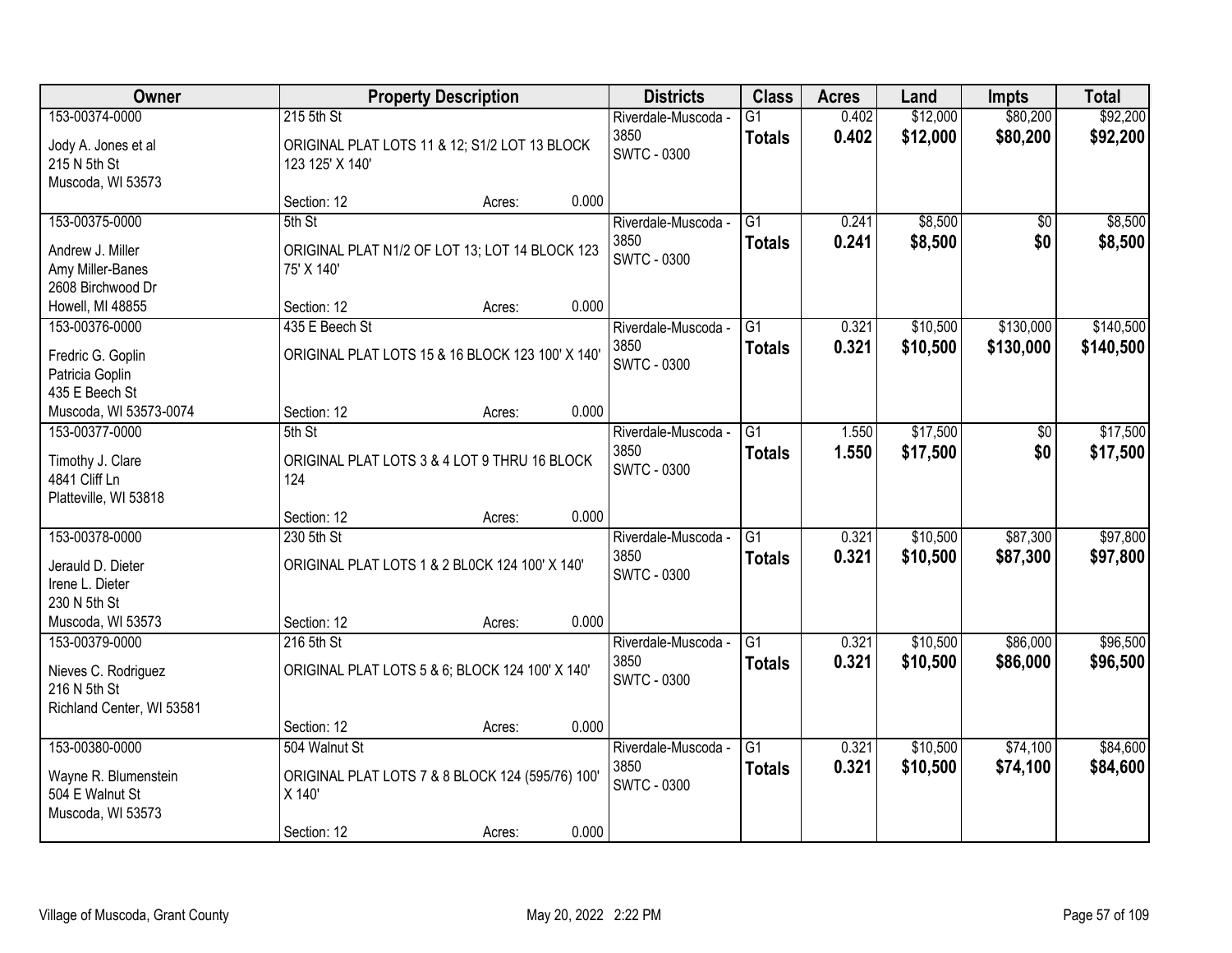| <b>Owner</b>                        |                                                   | <b>Property Description</b> |        | <b>Districts</b>    | <b>Class</b>    | <b>Acres</b> | Land     | <b>Impts</b> | <b>Total</b> |
|-------------------------------------|---------------------------------------------------|-----------------------------|--------|---------------------|-----------------|--------------|----------|--------------|--------------|
| 153-00381-0000                      | 6th St                                            |                             |        | Riverdale-Muscoda - | $\overline{G2}$ | 2.571        | \$23,000 | \$149,200    | \$172,200    |
| Timothy J. Clare                    | ORIGINAL PLAT BLOCK 125 400' X 280'               |                             |        | 3850                | <b>Totals</b>   | 2.571        | \$23,000 | \$149,200    | \$172,200    |
| 4841 Cliff Ln                       |                                                   |                             |        | SWTC - 0300         |                 |              |          |              |              |
| Platteville, WI 53818               |                                                   |                             |        |                     |                 |              |          |              |              |
|                                     | Section: 12                                       | Acres:                      | 0.000  |                     |                 |              |          |              |              |
| 153-00382-0000                      | <b>Walnut St</b>                                  |                             |        | Riverdale-Muscoda - | $\overline{G2}$ | 2.057        | \$21,500 | \$31,700     | \$53,200     |
| Timothy J. Clare                    | ORIGINAL PLAT BLOCK 126                           |                             |        | 3850                | <b>Totals</b>   | 2.057        | \$21,500 | \$31,700     | \$53,200     |
| 4841 Cliff Ln                       |                                                   |                             |        | <b>SWTC - 0300</b>  |                 |              |          |              |              |
| Platteville, WI 53818               |                                                   |                             |        |                     |                 |              |          |              |              |
|                                     | Section: 12                                       | Acres:                      | 0.000  |                     |                 |              |          |              |              |
| 153-00382-0010                      | 528 E Nebraska St                                 |                             |        | Riverdale-Muscoda - | G2              | 12.772       | \$41,000 | \$97,300     | \$138,300    |
| Ocraw LLC                           |                                                   |                             |        | 3850                | <b>Totals</b>   | 12.772       | \$41,000 | \$97,300     | \$138,300    |
| 105 N Wisconsin Ave Box 128         | 1, 2017 NO LONGER ASSESSED BY DOR AS              |                             |        | <b>SWTC - 0300</b>  |                 |              |          |              |              |
| Muscoda, WI 53573                   | MANUFACTURING - MUST BE LOCALLY                   |                             |        |                     |                 |              |          |              |              |
|                                     | Section: 12                                       | Acres:                      | 12.772 |                     |                 |              |          |              |              |
| 153-00383-0000                      | Nebraska St                                       |                             |        | Riverdale-Muscoda - | X4              | 0.482        | \$0      | \$0          | \$0          |
| Muscoda Village                     | ORIGINAL PLAT LOTS 8, 9 & 10 BLOCK 128 140' X 150 |                             |        | 3850                | <b>Totals</b>   | 0.482        | \$0      | \$0          | \$0          |
| PO Box 206                          |                                                   |                             |        | <b>SWTC - 0300</b>  |                 |              |          |              |              |
| Muscoda, WI 53573                   |                                                   |                             |        |                     |                 |              |          |              |              |
|                                     | Section: 12                                       | Acres:                      | 0.000  |                     |                 |              |          |              |              |
| 153-00384-0000                      | 134 5th St                                        |                             |        | Riverdale-Muscoda - | $\overline{G1}$ | 0.241        | \$8,500  | \$51,600     | \$60,100     |
| Jeffrey D. Urbach                   | ORIGINAL PLAT LOT 1 & N1/2 OF LOT 2 BLOCK 129     |                             |        | 3850                | <b>Totals</b>   | 0.241        | \$8,500  | \$51,600     | \$60,100     |
| Shawn M. Urbach                     | (774/506,734/939) (704/353) 75' X 140'            |                             |        | <b>SWTC - 0300</b>  |                 |              |          |              |              |
| 134 N 5th St                        |                                                   |                             |        |                     |                 |              |          |              |              |
| Muscoda, WI 53573                   | Section: 12                                       | Acres:                      | 0.000  |                     |                 |              |          |              |              |
| 153-00385-0000                      | 124 5th St                                        |                             |        | Riverdale-Muscoda - | $\overline{G1}$ | 0.241        | \$8,500  | \$67,300     | \$75,800     |
| Ronald Thomas et al                 | ORIGINAL PLAT LOT 3 & S 1/2 OF LOT 2 BLOCK 129    |                             |        | 3850                | <b>Totals</b>   | 0.241        | \$8,500  | \$67,300     | \$75,800     |
| 3545 Smoke Tree Ct                  | 75' X 140'                                        |                             |        | SWTC - 0300         |                 |              |          |              |              |
| Waldorf, MD 20602                   |                                                   |                             |        |                     |                 |              |          |              |              |
|                                     | Section: 12                                       | Acres:                      | 0.000  |                     |                 |              |          |              |              |
| 153-00386-0000                      | 116 5th St                                        |                             |        | Riverdale-Muscoda - | G1              | 0.241        | \$8,500  | \$69,600     | \$78,100     |
| Gander Eileen Revocable Trust Dated | ORIGINAL PLAT LOT 4 & N 25' OF LOTS 5, 6 & 7      |                             |        | 3850                | <b>Totals</b>   | 0.241        | \$8,500  | \$69,600     | \$78,100     |
| 2/23/2010                           | BLOCK 129 75' X 140'                              |                             |        | <b>SWTC - 0300</b>  |                 |              |          |              |              |
| 124 N 5th St                        |                                                   |                             |        |                     |                 |              |          |              |              |
| Muscoda, WI 53573                   | Section: 12                                       | Acres:                      | 0.000  |                     |                 |              |          |              |              |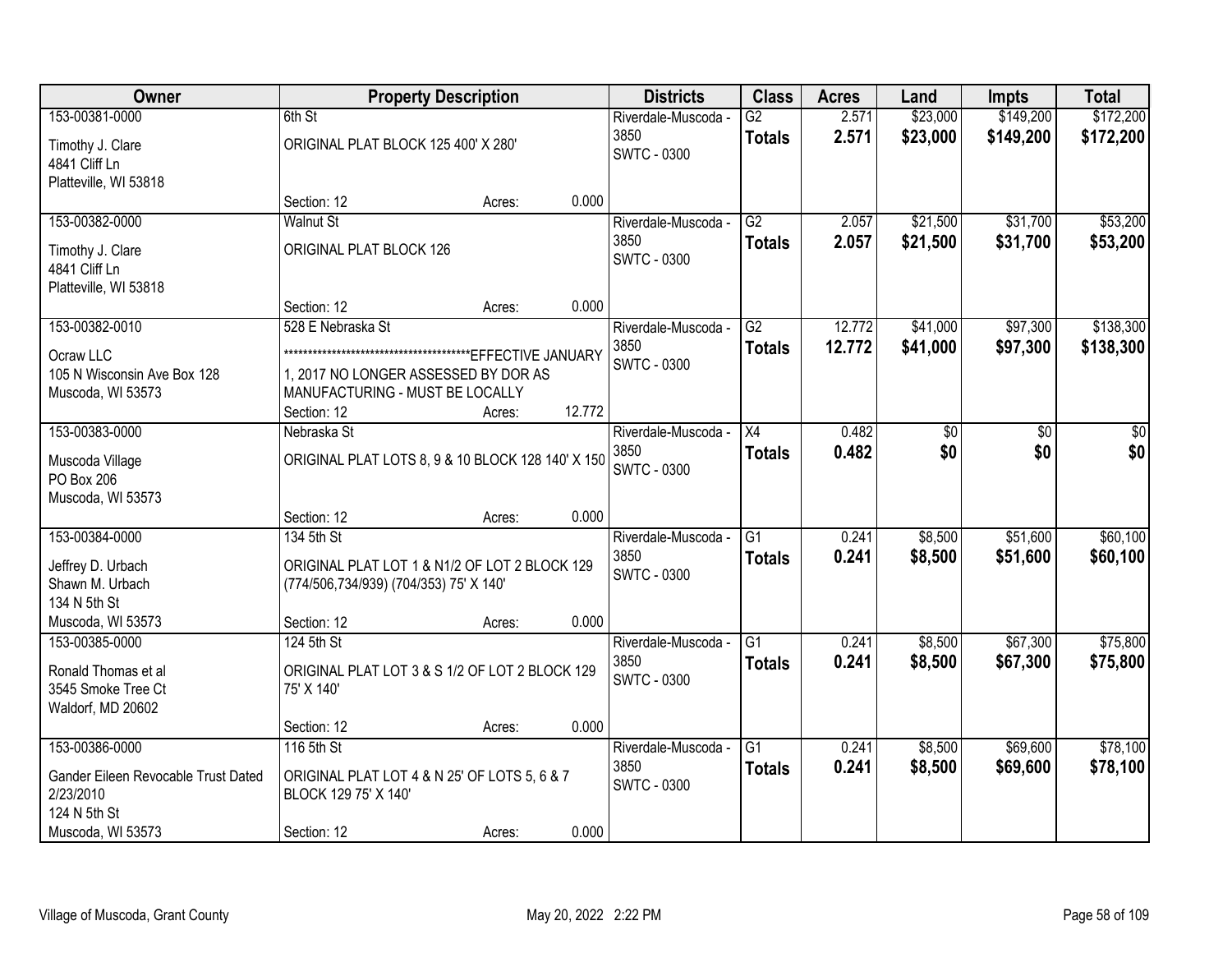| Owner                                                            | <b>Property Description</b>                                                                                                |        |       | <b>Districts</b>            | <b>Class</b>                     | <b>Acres</b>   | Land               | <b>Impts</b>         | <b>Total</b>         |
|------------------------------------------------------------------|----------------------------------------------------------------------------------------------------------------------------|--------|-------|-----------------------------|----------------------------------|----------------|--------------------|----------------------|----------------------|
| 153-00387-0000                                                   | 110 5th St                                                                                                                 |        |       | Riverdale-Muscoda -         | G1                               | 0.161          | \$5,500            | \$35,600             | \$41,100             |
| Skylar A. Venglish<br>110 N 5th St                               | ORIGINAL PLAT S50' OF N1/2 LOTS 5, 6 & 7 BLK 129<br>(600/699,559/50) 50' X 140'                                            |        |       | 3850<br><b>SWTC - 0300</b>  | <b>Totals</b>                    | 0.161          | \$5,500            | \$35,600             | \$41,100             |
| Muscoda, WI 53573                                                |                                                                                                                            |        |       |                             |                                  |                |                    |                      |                      |
|                                                                  | Section: 12                                                                                                                | Acres: | 0.000 |                             |                                  |                |                    |                      |                      |
| 153-00389-0000                                                   | <b>Walnut St</b>                                                                                                           |        |       | Riverdale-Muscoda -         | $\overline{G1}$                  | 0.689          | \$13,500           | \$7,100              | \$20,600             |
| Gander Eileen Revocable Trust Dated<br>2/23/2010<br>124 N 5th St | ORIGINAL PLAT LOTS 12, 13 & 14; ADJ VACATE N<br>6TH ST BLOCK 129 (704/353,691/68,574/184)                                  |        |       | 3850<br><b>SWTC - 0300</b>  | <b>Totals</b>                    | 0.689          | \$13,500           | \$7,100              | \$20,600             |
| Muscoda, WI 53573                                                | Section: 12                                                                                                                | Acres: | 0.000 |                             |                                  |                |                    |                      |                      |
| 153-00390-0000                                                   | 130 4th St                                                                                                                 |        |       | Riverdale-Muscoda -         | G1                               | 0.273          | \$9,500            | \$43,000             | \$52,500             |
| Greentree Investments LLC<br>625 Greentree Trl                   | ORIGINAL PLAT LOT 1 & N35' OF LOT 2 BLOCK 130<br>85' X 140'                                                                |        |       | 3850<br><b>SWTC - 0300</b>  | <b>Totals</b>                    | 0.273          | \$9,500            | \$43,000             | \$52,500             |
| Muscoda, WI 53573                                                | Section: 12                                                                                                                | Acres: | 0.000 |                             |                                  |                |                    |                      |                      |
| 153-00391-0000                                                   | 120 4th St                                                                                                                 |        |       | Riverdale-Muscoda -         | G1                               | 0.209          | \$7,500            | \$66,800             | \$74,300             |
| Kelly K. Bird<br>120 N 4th St<br>Muscoda, WI 53573               | ORIGINAL PLAT S 15' OF LOT 2; LOT 3 BLOCK 130<br>(524/724) 65' X 140'                                                      |        |       | 3850<br><b>SWTC - 0300</b>  | <b>Totals</b>                    | 0.209          | \$7,500            | \$66,800             | \$74,300             |
|                                                                  | Section: 12                                                                                                                | Acres: | 0.000 |                             |                                  |                |                    |                      |                      |
| 153-00392-0000                                                   | 116 4th St                                                                                                                 |        |       | Riverdale-Muscoda -<br>3850 | $\overline{G1}$<br><b>Totals</b> | 0.177<br>0.177 | \$6,000<br>\$6,000 | \$62,300<br>\$62,300 | \$68,300<br>\$68,300 |
| Ryan J. Friederick<br>Kathleen K. Friederick<br>116 N 4th St     | ORIGINAL PLAT LOT 4; N5' OF LOTS 5, 6 & 7 BLOCK<br>130 55' X 140'                                                          |        |       | <b>SWTC - 0300</b>          |                                  |                |                    |                      |                      |
| Muscoda, WI 53573                                                | Section: 12                                                                                                                | Acres: | 0.000 |                             |                                  |                |                    |                      |                      |
| 153-00392-0010                                                   |                                                                                                                            |        |       | Riverdale-Muscoda -         | $\overline{G1}$                  | 0.200          | \$500              | $\overline{50}$      | \$500                |
| Richard J. Rut                                                   | SEC 11-T8N-R1W PRT LOT 4 CSM 1886 (GOES WITH                                                                               |        |       | 3850                        | <b>Totals</b>                    | 0.200          | \$500              | \$0                  | \$500                |
| Donna J. Imhoff<br>18831 Sportsman Dr                            | PARCEL 42-392-00 IN TOWNSHIP) THIS IS AN<br>APPROXIMATE 34FT STRIP THAT IS WITHIN VILLAGE                                  |        |       |                             |                                  |                |                    |                      |                      |
| Muscoda, WI 53573                                                | Section: 11                                                                                                                | Acres: | 0.200 |                             |                                  |                |                    |                      |                      |
| 153-00393-0000                                                   | 108 4th St                                                                                                                 |        |       | Riverdale-Muscoda -         | G1                               | 0.273          | \$9,500            | \$68,900             | \$78,400             |
| Dennis W. Meyers<br>108 N 4th St<br>Muscoda, WI 53573            | ORIGINAL PLAT S45' OF N 1/3 & N 40' OF S 2/3 OF<br>LOTS 5,6 & 7 AKA S85' OF N90' OF LOTS, 5, 6 & 7<br>BLOCK 130 85' X 140' |        |       | 3850<br>SWTC - 0300         | <b>Totals</b>                    | 0.273          | \$9,500            | \$68,900             | \$78,400             |
|                                                                  | Section: 12                                                                                                                | Acres: | 0.000 |                             |                                  |                |                    |                      |                      |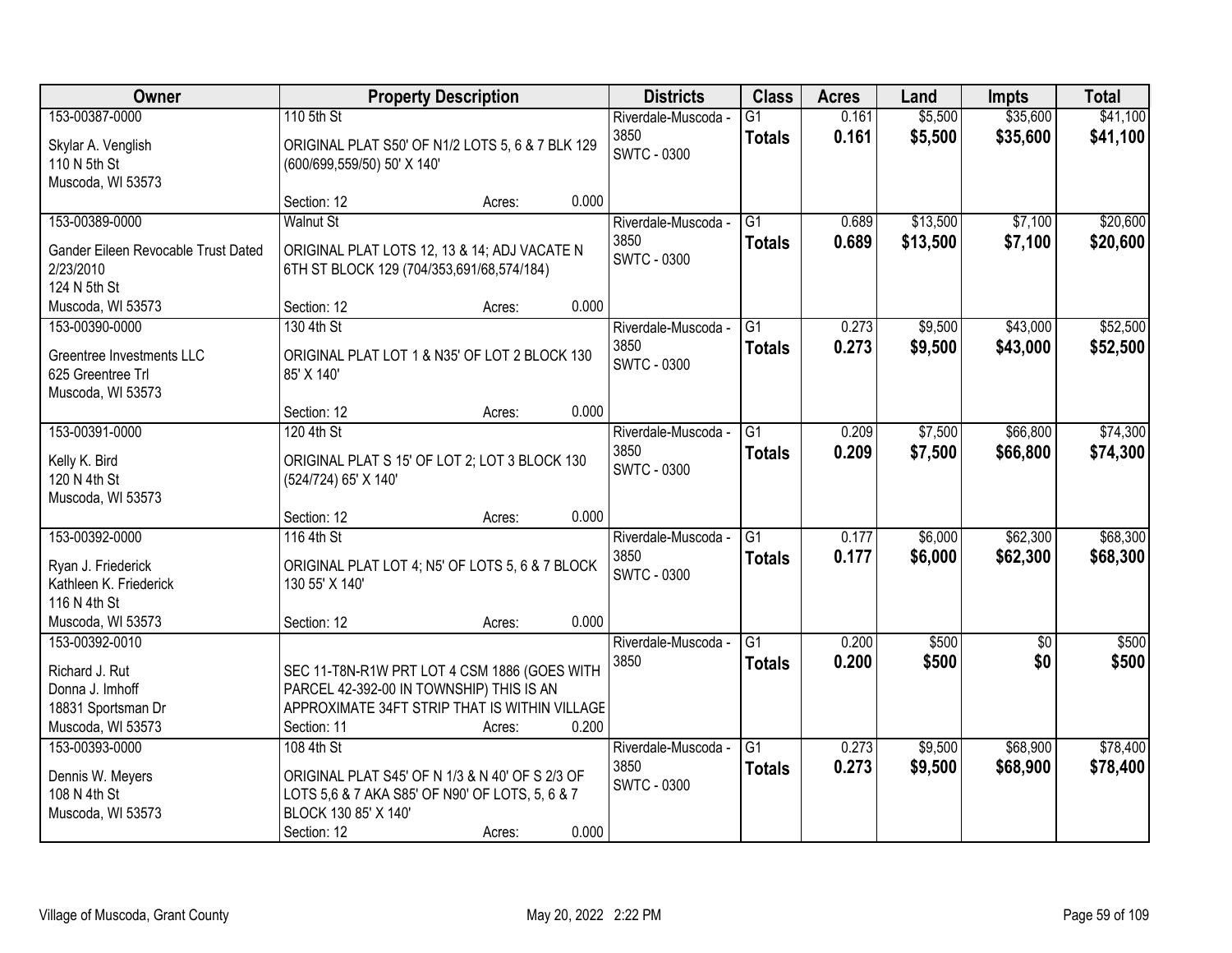| Owner                                 | <b>Property Description</b>                       | <b>Districts</b>    | <b>Class</b>    | <b>Acres</b> | Land     | <b>Impts</b>    | <b>Total</b> |
|---------------------------------------|---------------------------------------------------|---------------------|-----------------|--------------|----------|-----------------|--------------|
| 153-00393-0010                        | Sportsman Dr                                      | Riverdale-Muscoda - | $\overline{G1}$ | 0.200        | \$1,000  | $\overline{50}$ | \$1,000      |
| Gerard T Murphy Revocable Declaration | SEC 11-T8N-R1W PRT LOT 3 CSM 1886 (GOES WITH      | 3850                | <b>Totals</b>   | 0.200        | \$1,000  | \$0             | \$1,000      |
| of Trust                              | PARCEL 42-393-00 IN TOWNSHIP) THIS IS AN          |                     |                 |              |          |                 |              |
| 18823 Sportsman Dr                    | APPROXIMATE 34FT STRIP THAT IS WITHIN VILLAGE     |                     |                 |              |          |                 |              |
| Muscoda, WI 53573                     | 0.200<br>Section: 11<br>Acres:                    |                     |                 |              |          |                 |              |
| 153-00394-0000                        | 102 4th St                                        | Riverdale-Muscoda - | G1              | 0.193        | \$6,500  | \$64,200        | \$70,700     |
|                                       |                                                   | 3850                | <b>Totals</b>   | 0.193        | \$6,500  | \$64,200        | \$70,700     |
| Jeremy R. Marabelli                   | ORIGINAL PLAT S60' OF LOTS 5, 6 & 7 BLOCK 130     | <b>SWTC - 0300</b>  |                 |              |          |                 |              |
| 102 N 4th St                          | (772/119) 60' X 140'                              |                     |                 |              |          |                 |              |
| Muscoda, WI 53573                     |                                                   |                     |                 |              |          |                 |              |
|                                       | 0.000<br>Section: 12<br>Acres:                    |                     |                 |              |          |                 |              |
| 153-00395-0000                        | 430 Nebraska St                                   | Riverdale-Muscoda - | G1              | 0.321        | \$10,500 | \$96,900        | \$107,400    |
| Travis A. Hudson                      | ORIGINAL PLAT S100' OF LOTS 8, 9 & 10 BLOCK 130   | 3850                | <b>Totals</b>   | 0.321        | \$10,500 | \$96,900        | \$107,400    |
| Jesse A. Bilke                        | (814/121) 100' X 140'                             | <b>SWTC - 0300</b>  |                 |              |          |                 |              |
| 430 E Nebraska St Po Box 687          |                                                   |                     |                 |              |          |                 |              |
| Muscoda, WI 53573-0687                | 0.000<br>Section: 12<br>Acres:                    |                     |                 |              |          |                 |              |
| 153-00396-0000                        | 115 5th St                                        | Riverdale-Muscoda - | G1              | 0.161        | \$5,500  | \$57,500        | \$63,000     |
|                                       |                                                   | 3850                | <b>Totals</b>   | 0.161        | \$5,500  | \$57,500        | \$63,000     |
| Cole M. Sander                        | ORIGINAL PLAT N50' OF LOTS 8, 9 & 10; S11' OF LOT | <b>SWTC - 0300</b>  |                 |              |          |                 |              |
| 115 N 5th St                          | 11 BLOCK 130 (734/256) 61' X 140'                 |                     |                 |              |          |                 |              |
| Muscoda, WI 53573                     | 0.000                                             |                     |                 |              |          |                 |              |
| 153-00397-0000                        | Section: 12<br>Acres:<br>121 5th St               |                     | $\overline{G1}$ | 0.206        |          | \$68,100        | \$75,100     |
|                                       |                                                   | Riverdale-Muscoda - |                 |              | \$7,000  |                 |              |
| Patricia T. Duffey                    | ORIGINAL PLAT LOT 11 EXC S11'; S1/2 OF LOT 12     | 3850                | <b>Totals</b>   | 0.206        | \$7,000  | \$68,100        | \$75,100     |
| 121 N 5th St                          | BLOCK 130 64' X 140'                              | <b>SWTC - 0300</b>  |                 |              |          |                 |              |
| Muscoda, WI 53573                     |                                                   |                     |                 |              |          |                 |              |
|                                       | 0.000<br>Section: 12<br>Acres:                    |                     |                 |              |          |                 |              |
| 153-00397-0010                        | 5th St                                            | Riverdale-Muscoda - | $\overline{G1}$ | 1.900        | \$1,000  | $\sqrt{$0}$     | \$1,000      |
| Muscoda Sportsman's League            | SEC 11-T8N-R1W PRT NE1/4 NE1/4 DESC IN            | 3850                | <b>Totals</b>   | 1.900        | \$1,000  | \$0             | \$1,000      |
| Attn: Juliette Schneider              | 42-397-00 THIS IS AN APPROXIMATE 100FT STRIP      |                     |                 |              |          |                 |              |
| 2888 Forest Rd                        | THAT IS WITHIN VILLAGE LIMITS AS DESC IN          |                     |                 |              |          |                 |              |
| Boscobel, WI 53805                    | 1.900<br>Section: 11                              |                     |                 |              |          |                 |              |
| 153-00398-0000                        | Acres:<br>133 5th St                              | Riverdale-Muscoda - | $\overline{G1}$ | 0.402        | \$12,000 | \$113,100       | \$125,100    |
|                                       |                                                   | 3850                |                 | 0.402        |          |                 |              |
| Jeffrey Schlicht                      | ORIGINAL PLAT N1/2 OF LOT 12; LOTS 13 & 14        | <b>SWTC - 0300</b>  | <b>Totals</b>   |              | \$12,000 | \$113,100       | \$125,100    |
| 133 5th St                            | BLOCK 130 125' X 140'                             |                     |                 |              |          |                 |              |
| Muscoda, WI 53573                     |                                                   |                     |                 |              |          |                 |              |
|                                       | 0.000<br>Section: 12<br>Acres:                    |                     |                 |              |          |                 |              |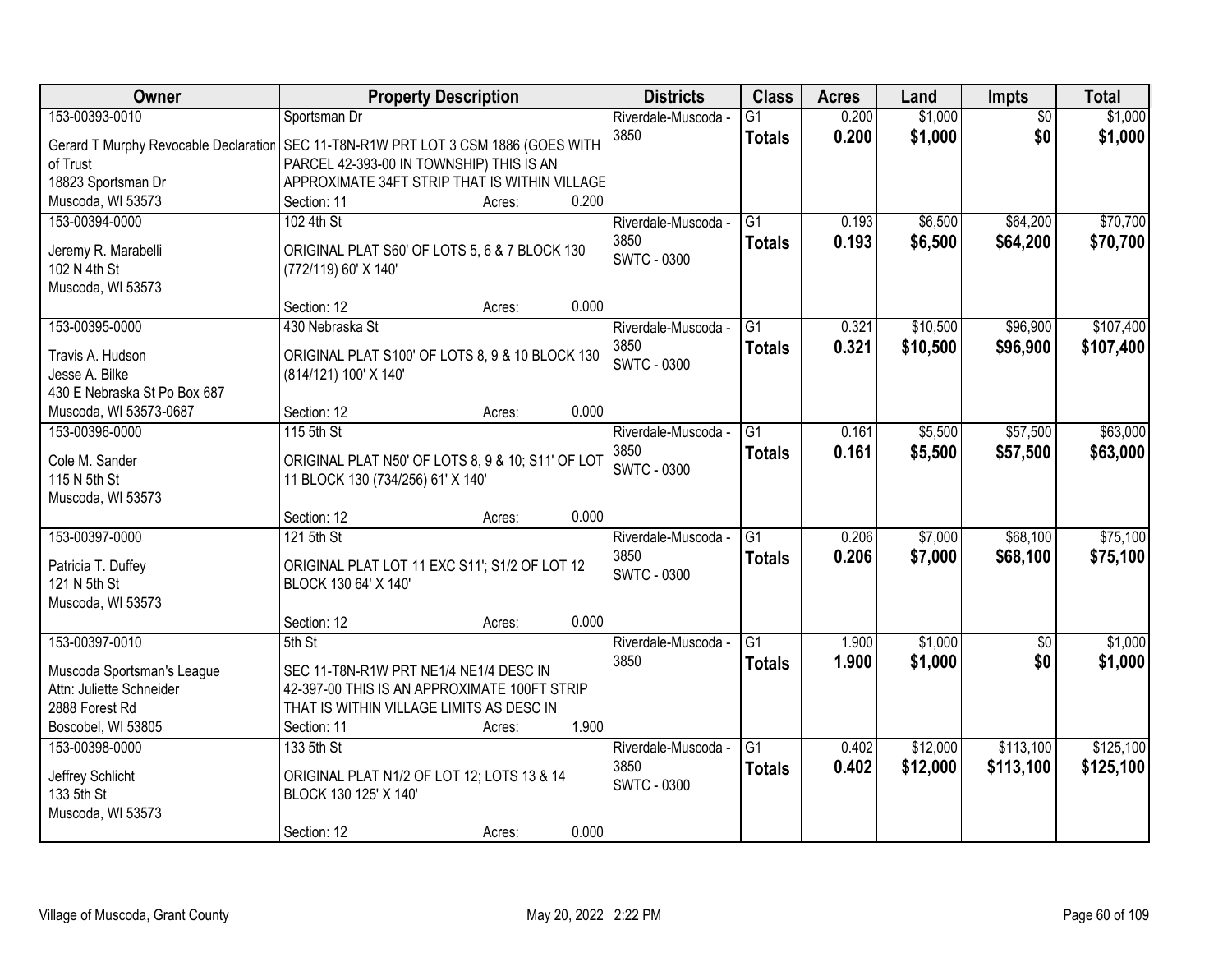| Owner                    |                                | <b>Property Description</b>                      |       | <b>Districts</b>    | <b>Class</b>    | <b>Acres</b> | Land     | <b>Impts</b> | <b>Total</b> |
|--------------------------|--------------------------------|--------------------------------------------------|-------|---------------------|-----------------|--------------|----------|--------------|--------------|
| 153-00399-0000           | 126 N 3rd St                   |                                                  |       | Riverdale-Muscoda - | $\overline{G1}$ | 0.322        | \$10,500 | \$88,600     | \$99,100     |
| Nickolas J. Wiederholt   |                                | ORIGINAL PLAT LOTS 1 & 2 BLOCK 131 100' X 280'   |       | 3850                | <b>Totals</b>   | 0.322        | \$10,500 | \$88,600     | \$99,100     |
| 126 N 3rd St             |                                |                                                  |       | <b>SWTC - 0300</b>  |                 |              |          |              |              |
| Muscoda, WI 53573        |                                |                                                  |       |                     |                 |              |          |              |              |
|                          | Section: 12                    | Acres:                                           | 0.000 |                     |                 |              |          |              |              |
| 153-00401-0000           | 120 N 3rd St                   |                                                  |       | Riverdale-Muscoda - | $\overline{G1}$ | 0.321        | \$10,500 | \$59,100     | \$69,600     |
| Jessica E. Stanek        |                                | ORIGINAL PLAT LOTS 3 & 4 BLOCK 131 (468/530) 100 |       | 3850                | <b>Totals</b>   | 0.321        | \$10,500 | \$59,100     | \$69,600     |
| 120 N 3rd St             | X 140'                         |                                                  |       | <b>SWTC - 0300</b>  |                 |              |          |              |              |
| Muscoda, WI 53573        |                                |                                                  |       |                     |                 |              |          |              |              |
|                          | Section: 12                    | Acres:                                           | 0.000 |                     |                 |              |          |              |              |
| 153-00402-0000           | 302 Nebraska St                |                                                  |       | Riverdale-Muscoda - | G1              | 0.516        | \$13,000 | \$72,500     | \$85,500     |
| <b>Cliff Schneider</b>   |                                | ORIGINAL PLAT LOTS 5 & 6 BLOCK 131 150' X 100'   |       | 3850                | <b>Totals</b>   | 0.516        | \$13,000 | \$72,500     | \$85,500     |
| Karen M. Schneider       | ALSO INCL S1/2 LOT 7 BLOCK 131 |                                                  |       | <b>SWTC - 0300</b>  |                 |              |          |              |              |
| PO Box 443               |                                |                                                  |       |                     |                 |              |          |              |              |
| Muscoda, WI 53573        | Section: 12                    | Acres:                                           | 0.000 |                     |                 |              |          |              |              |
| 153-00406-0000           | 324 Nebraska St                |                                                  |       | Riverdale-Muscoda - | G1              | 0.258        | \$9,000  | \$54,700     | \$63,700     |
| Denny D. Putz            |                                | ORIGINAL PLAT S1/2 LOT 8 S1/2 OF LOTS 9 & 10     |       | 3850                | <b>Totals</b>   | 0.258        | \$9,000  | \$54,700     | \$63,700     |
| Kandy N. Putz            | BLOCK 131 75' X 150'           |                                                  |       | SWTC - 0300         |                 |              |          |              |              |
| 7575 N Prairie Rd        |                                |                                                  |       |                     |                 |              |          |              |              |
| Muscoda, WI 53573        | Section: 12                    | Acres:                                           | 0.000 |                     |                 |              |          |              |              |
| 153-00407-0000           | 109 4th St                     |                                                  |       | Riverdale-Muscoda - | $\overline{G1}$ | 0.258        | \$9,000  | \$97,000     | \$106,000    |
| John E. Brown            |                                | ORIGINAL PLAT N1/2 OF LOTS 8,9 & 10 BLOCK 131    |       | 3850                | <b>Totals</b>   | 0.258        | \$9,000  | \$97,000     | \$106,000    |
| Alia K. Cudney           |                                | (766/125) 75' X 150' ALSO N1/2 LOT 7 BLK 131     |       | SWTC - 0300         |                 |              |          |              |              |
| 109 N 4th St             |                                |                                                  |       |                     |                 |              |          |              |              |
| Muscoda, WI 53573        | Section: 12                    | Acres:                                           | 0.000 |                     |                 |              |          |              |              |
| 153-00408-0000           | 115 4th St                     |                                                  |       | Riverdale-Muscoda - | $\overline{G1}$ | 0.161        | \$5,500  | \$91,600     | \$97,100     |
| Anne L. Schiltgen        |                                | ORIGINAL PLAT LOT 11 BLOCK 131 50' X 140'        |       | 3850                | <b>Totals</b>   | 0.161        | \$5,500  | \$91,600     | \$97,100     |
| 115 N 4th St             |                                |                                                  |       | SWTC - 0300         |                 |              |          |              |              |
| Muscoda, WI 53573        |                                |                                                  |       |                     |                 |              |          |              |              |
|                          | Section: 12                    | Acres:                                           | 0.000 |                     |                 |              |          |              |              |
| 153-00409-0000           | 119 4th St                     |                                                  |       | Riverdale-Muscoda - | $\overline{G1}$ | 0.161        | \$5,500  | \$64,300     | \$69,800     |
| Nancy, Dale & Dean et al |                                | ORIGINAL PLAT LOT 12 BLOCK 131 50' X 140'        |       | 3850                | <b>Totals</b>   | 0.161        | \$5,500  | \$64,300     | \$69,800     |
| Attn: 000                |                                |                                                  |       | <b>SWTC - 0300</b>  |                 |              |          |              |              |
| 1066 E Circle Rd         |                                |                                                  |       |                     |                 |              |          |              |              |
| Highland, WI 53543       | Section: 12                    | Acres:                                           | 0.000 |                     |                 |              |          |              |              |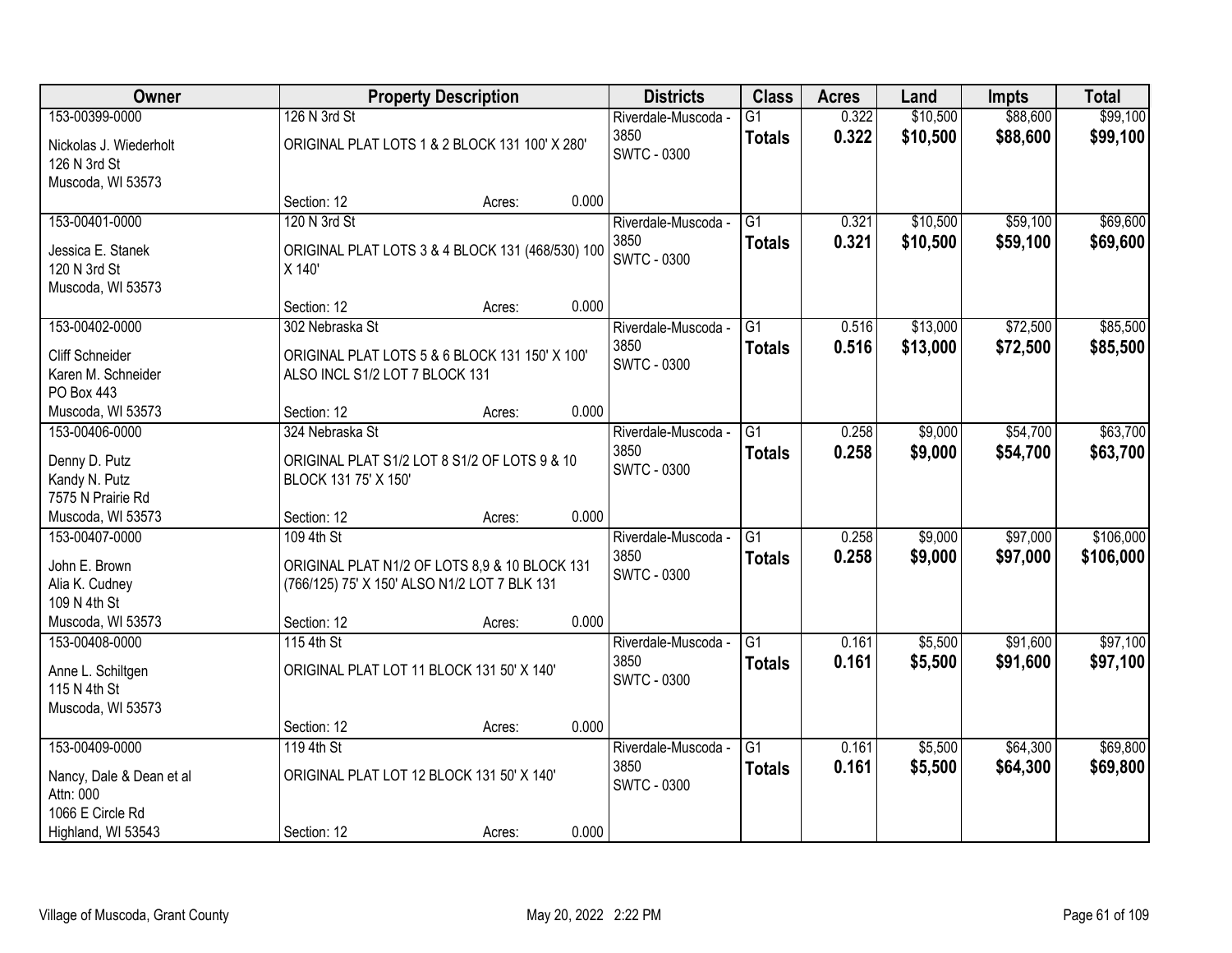| Owner                                                       |                                          | <b>Property Description</b>                      |       | <b>Districts</b>            | <b>Class</b>                     | <b>Acres</b>   | Land                 | <b>Impts</b>         | <b>Total</b>         |
|-------------------------------------------------------------|------------------------------------------|--------------------------------------------------|-------|-----------------------------|----------------------------------|----------------|----------------------|----------------------|----------------------|
| 153-00410-0000<br>Deborah A. Stanek                         | 127 4th St                               | ORIGINAL PLAT LOTS 13 & 14 BLOCK 131 100' X 140' |       | Riverdale-Muscoda -<br>3850 | $\overline{G1}$<br><b>Totals</b> | 0.321<br>0.321 | \$10,500<br>\$10,500 | \$84,000<br>\$84,000 | \$94,500<br>\$94,500 |
| 127 N 4th St<br>Muscoda, WI 53573                           |                                          |                                                  |       | SWTC - 0300                 |                                  |                |                      |                      |                      |
|                                                             | Section: 12                              | Acres:                                           | 0.000 |                             |                                  |                |                      |                      |                      |
| 153-00411-0000                                              | 132 N 2nd St                             |                                                  |       | Riverdale-Muscoda -         | $\overline{G1}$                  | 0.161          | \$5,500              | \$145,600            | \$151,100            |
| Jennifer A. Mau<br>132 N 2nd St<br>Muscoda, WI 53573        | ORIGINAL PLAT LOT 1 BLOCK 132 50' X 140' |                                                  |       | 3850<br><b>SWTC - 0300</b>  | <b>Totals</b>                    | 0.161          | \$5,500              | \$145,600            | \$151,100            |
|                                                             | Section: 12                              | Acres:                                           | 0.000 |                             |                                  |                |                      |                      |                      |
| 153-00412-0000                                              | 128 2nd St                               |                                                  |       | Riverdale-Muscoda -         | G1                               | 0.161          | \$5,500              | \$63,700             | \$69,200             |
| Thomas J. Miller<br>18882 Rascal Ln<br>Muscoda, WI 53573    | 50' X 140'                               | ORIGINAL PLAT LOT 2 BLOCK 132 (642/807,340/294)  |       | 3850<br>SWTC - 0300         | <b>Totals</b>                    | 0.161          | \$5,500              | \$63,700             | \$69,200             |
|                                                             | Section: 12                              | Acres:                                           | 0.000 |                             |                                  |                |                      |                      |                      |
| 153-00413-0000                                              | 124 N 2nd St                             |                                                  |       | Riverdale-Muscoda -         | G1                               | 0.321          | \$10,500             | \$50,700             | \$61,200             |
| Robert A. Maly<br>Cindy L. Maly<br>903 N 5th St             | X 140'                                   | ORIGINAL PLAT LOTS 3 & 4 BLOCK 132 (649/877) 100 |       | 3850<br><b>SWTC - 0300</b>  | <b>Totals</b>                    | 0.321          | \$10,500             | \$50,700             | \$61,200             |
| Muscoda, WI 53573                                           | Section: 12                              | Acres:                                           | 0.000 |                             |                                  |                |                      |                      |                      |
| 153-00414-0000                                              | 112 2nd St                               |                                                  |       | Riverdale-Muscoda -         | $\overline{G1}$                  | 0.115          | \$4,000              | \$34,500             | \$38,500             |
| Eric O. Johnson<br>PO Box 263<br>Muscoda, WI 53573          | (472/749) 50' X 100'                     | ORIGINAL PLAT N50' OF LOTS 5 & 6 BLOCK 132       |       | 3850<br><b>SWTC - 0300</b>  | <b>Totals</b>                    | 0.115          | \$4,000              | \$34,500             | \$38,500             |
|                                                             | Section: 12                              | Acres:                                           | 0.000 |                             |                                  |                |                      |                      |                      |
| 153-00415-0000                                              | 108 2nd St                               |                                                  |       | Riverdale-Muscoda -         | $\overline{G1}$                  | 0.172          | \$6,000              | \$41,300             | \$47,300             |
| Randall S. Ward<br>PO Box 31<br>Muscoda, WI 53573           | LOT 6 BLOCK 132                          | ORIGINAL PLAT S100' OF LOT 5; N50' OF S100' OF   |       | 3850<br><b>SWTC - 0300</b>  | <b>Totals</b>                    | 0.172          | \$6,000              | \$41,300             | \$47,300             |
|                                                             | Section: 12                              | Acres:                                           | 0.000 |                             |                                  |                |                      |                      |                      |
| 153-00416-0000                                              | 212 Nebraska St                          |                                                  |       | Riverdale-Muscoda -         | $\overline{G1}$                  | 0.230          | \$8,000              | \$49,500             | \$57,500             |
| Lynette L. Watson<br>212 E Nebraska St<br>Muscoda, WI 53573 |                                          | ORIGINAL PLAT S50' OF LOT 6; LOT 7 BLOCK 132     |       | 3850<br>SWTC - 0300         | <b>Totals</b>                    | 0.230          | \$8,000              | \$49,500             | \$57,500             |
|                                                             | Section: 12                              | Acres:                                           | 0.000 |                             |                                  |                |                      |                      |                      |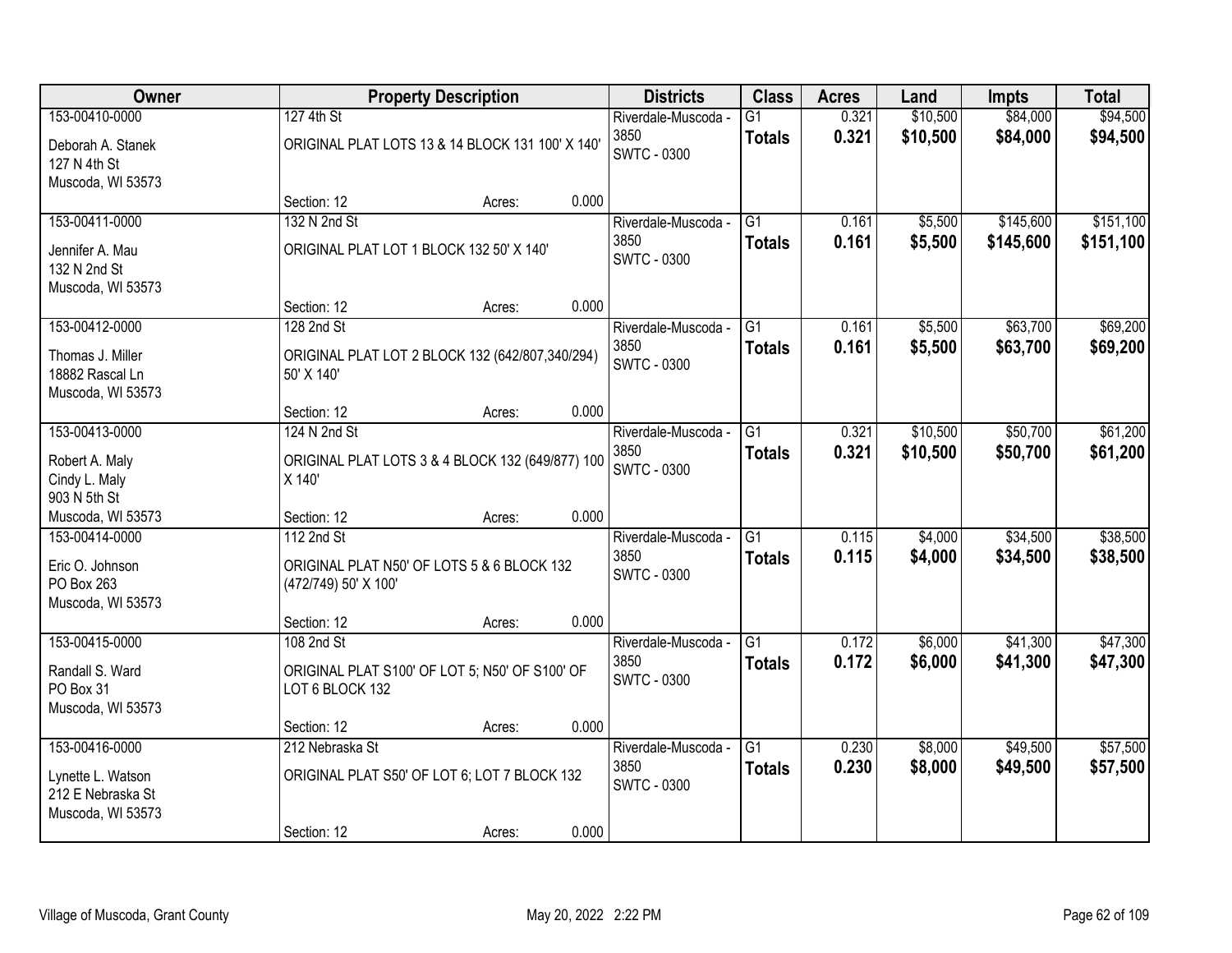| 153-00417-0000<br>\$11,000<br>\$56,800<br>\$67,800<br>218 Nebraska St<br>$\overline{G1}$<br>0.344<br>Riverdale-Muscoda -<br>\$11,000<br>\$56,800<br>3850<br>0.344<br>\$67,800<br><b>Totals</b><br>ORIGINAL PLAT LOTS 8 & 9 BLOCK 132 100' X 150'<br>Kevin J. Biba<br><b>SWTC - 0300</b><br>18439 Mueller Rd<br>Muscoda, WI 53573-9195<br>0.000<br>Section: 12<br>Acres:<br>\$6,000<br>\$64,600<br>\$70,600<br>153-00418-0000<br>226 Nebraska St<br>$\overline{G1}$<br>0.172<br>Riverdale-Muscoda -<br>0.172<br>3850<br>\$6,000<br>\$64,600<br>\$70,600<br><b>Totals</b><br>ORIGINAL PLAT LOT 10 BLOCK 132 432/423 50' X 150'<br>Kenneth J. Pospichal<br><b>SWTC - 0300</b><br>Pamela A. Pospichal<br>PO Box 136<br>0.000<br>Section: 12<br>Muscoda, WI 53573<br>Acres:<br>\$49,100<br>\$54,600<br>153-00419-0000<br>119 N 3rd St<br>G <sub>1</sub><br>0.161<br>\$5,500<br>Riverdale-Muscoda -<br>3850<br>0.161<br>\$5,500<br>\$49,100<br>\$54,600<br><b>Totals</b><br>ORIGINAL PLAT LOT 11 BLOCK 132 (717/3) 50' X 140'<br>Seth Schiesser<br>SWTC - 0300<br>119 N 3rd St<br>Muscoda, WI 53573<br>0.000<br>Section: 12<br>Acres:<br>\$94,900<br>153-00420-0000<br>123 N 3rd St<br>0.161<br>\$5,500<br>\$89,400<br>Riverdale-Muscoda -<br>G1<br>3850<br>0.161<br>\$5,500<br>\$89,400<br>\$94,900<br><b>Totals</b><br>ORIGINAL PLAT LOT 12 BLOCK 132 50' X 140'<br>Autumn J. Harsha<br><b>SWTC - 0300</b><br>123 N 3rd St<br>Muscoda, WI 53573<br>0.000<br>Section: 12<br>Acres:<br>\$10,500<br>\$10,500<br>153-00421-0000<br>225 Walnut St<br>$\overline{G1}$<br>0.321<br>\$0<br>Riverdale-Muscoda -<br>3850<br>\$10,500<br>\$0<br>\$10,500<br>0.321<br><b>Totals</b><br>ORIGINAL PLAT LOTS 13 & 14 BLOCK 132 100' X 140'<br>Mary L. Hanrahan<br><b>SWTC - 0300</b><br>Eric O. Johnson<br>PO Box 263<br>0.000<br>Muscoda, WI 53573<br>Section: 12<br>Acres:<br>$\overline{G2}$<br>\$109,000<br>153-00422-0000<br>132 N Wisconsin Ave<br>Riverdale-Muscoda -<br>0.224<br>\$15,500<br>3850<br>0.224<br>\$15,500<br>\$109,000<br><b>Totals</b><br>ORIGINAL PLAT LOT 1 & N1/2 OF LOT 2 BLOCK 133<br>G & K Properties of Muscoda LLC<br><b>SWTC - 0300</b><br>PRT VAC WISC AVE ADJ TO PROP (773/727) 75' X<br>102 Windsong Ct<br>130'<br>Boscobel, WI 53805<br>Section: 12<br>0.000<br>Acres:<br>\$128,100<br>153-00424-0000<br>G2<br>0.112<br>\$9,500<br>124 N Wisconsin Ave<br>Riverdale-Muscoda -<br>0.112<br>3850<br>\$9,500<br>\$128,100<br>\$137,600<br><b>Totals</b><br>Kimberly D. Guck<br>ORIGINAL PLAT S37.5' OF LOT 3; PRT LOT 4 BLK 133<br>0902-B TID 3<br>516 N 5th St<br>DESC; COM NW COR LOT 4; E 40'3"; S'LY 4'10"; W'LY<br><b>SWTC - 0300</b><br>40'3"; N4'10" TO POB PRT VAC WISC AVE ADJ TO<br>Muscoda, WI 53573 | Owner |             | <b>Property Description</b> | <b>Districts</b> | <b>Class</b> | <b>Acres</b> | Land | <b>Impts</b> | <b>Total</b> |
|------------------------------------------------------------------------------------------------------------------------------------------------------------------------------------------------------------------------------------------------------------------------------------------------------------------------------------------------------------------------------------------------------------------------------------------------------------------------------------------------------------------------------------------------------------------------------------------------------------------------------------------------------------------------------------------------------------------------------------------------------------------------------------------------------------------------------------------------------------------------------------------------------------------------------------------------------------------------------------------------------------------------------------------------------------------------------------------------------------------------------------------------------------------------------------------------------------------------------------------------------------------------------------------------------------------------------------------------------------------------------------------------------------------------------------------------------------------------------------------------------------------------------------------------------------------------------------------------------------------------------------------------------------------------------------------------------------------------------------------------------------------------------------------------------------------------------------------------------------------------------------------------------------------------------------------------------------------------------------------------------------------------------------------------------------------------------------------------------------------------------------------------------------------------------------------------------------------------------------------------------------------------------------------------------------------------------------------------------------------------------------------------------------------------------------------------------------------------------------------------------------------------------------------------------------------------------------------------------------------------------------------------------------------------------------------------------------------------------|-------|-------------|-----------------------------|------------------|--------------|--------------|------|--------------|--------------|
|                                                                                                                                                                                                                                                                                                                                                                                                                                                                                                                                                                                                                                                                                                                                                                                                                                                                                                                                                                                                                                                                                                                                                                                                                                                                                                                                                                                                                                                                                                                                                                                                                                                                                                                                                                                                                                                                                                                                                                                                                                                                                                                                                                                                                                                                                                                                                                                                                                                                                                                                                                                                                                                                                                                              |       |             |                             |                  |              |              |      |              |              |
|                                                                                                                                                                                                                                                                                                                                                                                                                                                                                                                                                                                                                                                                                                                                                                                                                                                                                                                                                                                                                                                                                                                                                                                                                                                                                                                                                                                                                                                                                                                                                                                                                                                                                                                                                                                                                                                                                                                                                                                                                                                                                                                                                                                                                                                                                                                                                                                                                                                                                                                                                                                                                                                                                                                              |       |             |                             |                  |              |              |      |              |              |
|                                                                                                                                                                                                                                                                                                                                                                                                                                                                                                                                                                                                                                                                                                                                                                                                                                                                                                                                                                                                                                                                                                                                                                                                                                                                                                                                                                                                                                                                                                                                                                                                                                                                                                                                                                                                                                                                                                                                                                                                                                                                                                                                                                                                                                                                                                                                                                                                                                                                                                                                                                                                                                                                                                                              |       |             |                             |                  |              |              |      |              |              |
|                                                                                                                                                                                                                                                                                                                                                                                                                                                                                                                                                                                                                                                                                                                                                                                                                                                                                                                                                                                                                                                                                                                                                                                                                                                                                                                                                                                                                                                                                                                                                                                                                                                                                                                                                                                                                                                                                                                                                                                                                                                                                                                                                                                                                                                                                                                                                                                                                                                                                                                                                                                                                                                                                                                              |       |             |                             |                  |              |              |      |              |              |
|                                                                                                                                                                                                                                                                                                                                                                                                                                                                                                                                                                                                                                                                                                                                                                                                                                                                                                                                                                                                                                                                                                                                                                                                                                                                                                                                                                                                                                                                                                                                                                                                                                                                                                                                                                                                                                                                                                                                                                                                                                                                                                                                                                                                                                                                                                                                                                                                                                                                                                                                                                                                                                                                                                                              |       |             |                             |                  |              |              |      |              |              |
|                                                                                                                                                                                                                                                                                                                                                                                                                                                                                                                                                                                                                                                                                                                                                                                                                                                                                                                                                                                                                                                                                                                                                                                                                                                                                                                                                                                                                                                                                                                                                                                                                                                                                                                                                                                                                                                                                                                                                                                                                                                                                                                                                                                                                                                                                                                                                                                                                                                                                                                                                                                                                                                                                                                              |       |             |                             |                  |              |              |      |              |              |
|                                                                                                                                                                                                                                                                                                                                                                                                                                                                                                                                                                                                                                                                                                                                                                                                                                                                                                                                                                                                                                                                                                                                                                                                                                                                                                                                                                                                                                                                                                                                                                                                                                                                                                                                                                                                                                                                                                                                                                                                                                                                                                                                                                                                                                                                                                                                                                                                                                                                                                                                                                                                                                                                                                                              |       |             |                             |                  |              |              |      |              |              |
|                                                                                                                                                                                                                                                                                                                                                                                                                                                                                                                                                                                                                                                                                                                                                                                                                                                                                                                                                                                                                                                                                                                                                                                                                                                                                                                                                                                                                                                                                                                                                                                                                                                                                                                                                                                                                                                                                                                                                                                                                                                                                                                                                                                                                                                                                                                                                                                                                                                                                                                                                                                                                                                                                                                              |       |             |                             |                  |              |              |      |              |              |
|                                                                                                                                                                                                                                                                                                                                                                                                                                                                                                                                                                                                                                                                                                                                                                                                                                                                                                                                                                                                                                                                                                                                                                                                                                                                                                                                                                                                                                                                                                                                                                                                                                                                                                                                                                                                                                                                                                                                                                                                                                                                                                                                                                                                                                                                                                                                                                                                                                                                                                                                                                                                                                                                                                                              |       |             |                             |                  |              |              |      |              |              |
|                                                                                                                                                                                                                                                                                                                                                                                                                                                                                                                                                                                                                                                                                                                                                                                                                                                                                                                                                                                                                                                                                                                                                                                                                                                                                                                                                                                                                                                                                                                                                                                                                                                                                                                                                                                                                                                                                                                                                                                                                                                                                                                                                                                                                                                                                                                                                                                                                                                                                                                                                                                                                                                                                                                              |       |             |                             |                  |              |              |      |              |              |
|                                                                                                                                                                                                                                                                                                                                                                                                                                                                                                                                                                                                                                                                                                                                                                                                                                                                                                                                                                                                                                                                                                                                                                                                                                                                                                                                                                                                                                                                                                                                                                                                                                                                                                                                                                                                                                                                                                                                                                                                                                                                                                                                                                                                                                                                                                                                                                                                                                                                                                                                                                                                                                                                                                                              |       |             |                             |                  |              |              |      |              |              |
|                                                                                                                                                                                                                                                                                                                                                                                                                                                                                                                                                                                                                                                                                                                                                                                                                                                                                                                                                                                                                                                                                                                                                                                                                                                                                                                                                                                                                                                                                                                                                                                                                                                                                                                                                                                                                                                                                                                                                                                                                                                                                                                                                                                                                                                                                                                                                                                                                                                                                                                                                                                                                                                                                                                              |       |             |                             |                  |              |              |      |              |              |
|                                                                                                                                                                                                                                                                                                                                                                                                                                                                                                                                                                                                                                                                                                                                                                                                                                                                                                                                                                                                                                                                                                                                                                                                                                                                                                                                                                                                                                                                                                                                                                                                                                                                                                                                                                                                                                                                                                                                                                                                                                                                                                                                                                                                                                                                                                                                                                                                                                                                                                                                                                                                                                                                                                                              |       |             |                             |                  |              |              |      |              |              |
|                                                                                                                                                                                                                                                                                                                                                                                                                                                                                                                                                                                                                                                                                                                                                                                                                                                                                                                                                                                                                                                                                                                                                                                                                                                                                                                                                                                                                                                                                                                                                                                                                                                                                                                                                                                                                                                                                                                                                                                                                                                                                                                                                                                                                                                                                                                                                                                                                                                                                                                                                                                                                                                                                                                              |       |             |                             |                  |              |              |      |              |              |
|                                                                                                                                                                                                                                                                                                                                                                                                                                                                                                                                                                                                                                                                                                                                                                                                                                                                                                                                                                                                                                                                                                                                                                                                                                                                                                                                                                                                                                                                                                                                                                                                                                                                                                                                                                                                                                                                                                                                                                                                                                                                                                                                                                                                                                                                                                                                                                                                                                                                                                                                                                                                                                                                                                                              |       |             |                             |                  |              |              |      |              |              |
|                                                                                                                                                                                                                                                                                                                                                                                                                                                                                                                                                                                                                                                                                                                                                                                                                                                                                                                                                                                                                                                                                                                                                                                                                                                                                                                                                                                                                                                                                                                                                                                                                                                                                                                                                                                                                                                                                                                                                                                                                                                                                                                                                                                                                                                                                                                                                                                                                                                                                                                                                                                                                                                                                                                              |       |             |                             |                  |              |              |      |              |              |
|                                                                                                                                                                                                                                                                                                                                                                                                                                                                                                                                                                                                                                                                                                                                                                                                                                                                                                                                                                                                                                                                                                                                                                                                                                                                                                                                                                                                                                                                                                                                                                                                                                                                                                                                                                                                                                                                                                                                                                                                                                                                                                                                                                                                                                                                                                                                                                                                                                                                                                                                                                                                                                                                                                                              |       |             |                             |                  |              |              |      |              |              |
|                                                                                                                                                                                                                                                                                                                                                                                                                                                                                                                                                                                                                                                                                                                                                                                                                                                                                                                                                                                                                                                                                                                                                                                                                                                                                                                                                                                                                                                                                                                                                                                                                                                                                                                                                                                                                                                                                                                                                                                                                                                                                                                                                                                                                                                                                                                                                                                                                                                                                                                                                                                                                                                                                                                              |       |             |                             |                  |              |              |      |              |              |
|                                                                                                                                                                                                                                                                                                                                                                                                                                                                                                                                                                                                                                                                                                                                                                                                                                                                                                                                                                                                                                                                                                                                                                                                                                                                                                                                                                                                                                                                                                                                                                                                                                                                                                                                                                                                                                                                                                                                                                                                                                                                                                                                                                                                                                                                                                                                                                                                                                                                                                                                                                                                                                                                                                                              |       |             |                             |                  |              |              |      |              |              |
|                                                                                                                                                                                                                                                                                                                                                                                                                                                                                                                                                                                                                                                                                                                                                                                                                                                                                                                                                                                                                                                                                                                                                                                                                                                                                                                                                                                                                                                                                                                                                                                                                                                                                                                                                                                                                                                                                                                                                                                                                                                                                                                                                                                                                                                                                                                                                                                                                                                                                                                                                                                                                                                                                                                              |       |             |                             |                  |              |              |      |              |              |
|                                                                                                                                                                                                                                                                                                                                                                                                                                                                                                                                                                                                                                                                                                                                                                                                                                                                                                                                                                                                                                                                                                                                                                                                                                                                                                                                                                                                                                                                                                                                                                                                                                                                                                                                                                                                                                                                                                                                                                                                                                                                                                                                                                                                                                                                                                                                                                                                                                                                                                                                                                                                                                                                                                                              |       |             |                             |                  |              |              |      |              |              |
|                                                                                                                                                                                                                                                                                                                                                                                                                                                                                                                                                                                                                                                                                                                                                                                                                                                                                                                                                                                                                                                                                                                                                                                                                                                                                                                                                                                                                                                                                                                                                                                                                                                                                                                                                                                                                                                                                                                                                                                                                                                                                                                                                                                                                                                                                                                                                                                                                                                                                                                                                                                                                                                                                                                              |       |             |                             |                  |              |              |      |              |              |
|                                                                                                                                                                                                                                                                                                                                                                                                                                                                                                                                                                                                                                                                                                                                                                                                                                                                                                                                                                                                                                                                                                                                                                                                                                                                                                                                                                                                                                                                                                                                                                                                                                                                                                                                                                                                                                                                                                                                                                                                                                                                                                                                                                                                                                                                                                                                                                                                                                                                                                                                                                                                                                                                                                                              |       |             |                             |                  |              |              |      |              |              |
|                                                                                                                                                                                                                                                                                                                                                                                                                                                                                                                                                                                                                                                                                                                                                                                                                                                                                                                                                                                                                                                                                                                                                                                                                                                                                                                                                                                                                                                                                                                                                                                                                                                                                                                                                                                                                                                                                                                                                                                                                                                                                                                                                                                                                                                                                                                                                                                                                                                                                                                                                                                                                                                                                                                              |       |             |                             |                  |              |              |      |              |              |
| \$124,500<br>\$124,500<br>\$137,600                                                                                                                                                                                                                                                                                                                                                                                                                                                                                                                                                                                                                                                                                                                                                                                                                                                                                                                                                                                                                                                                                                                                                                                                                                                                                                                                                                                                                                                                                                                                                                                                                                                                                                                                                                                                                                                                                                                                                                                                                                                                                                                                                                                                                                                                                                                                                                                                                                                                                                                                                                                                                                                                                          |       |             |                             |                  |              |              |      |              |              |
|                                                                                                                                                                                                                                                                                                                                                                                                                                                                                                                                                                                                                                                                                                                                                                                                                                                                                                                                                                                                                                                                                                                                                                                                                                                                                                                                                                                                                                                                                                                                                                                                                                                                                                                                                                                                                                                                                                                                                                                                                                                                                                                                                                                                                                                                                                                                                                                                                                                                                                                                                                                                                                                                                                                              |       |             |                             |                  |              |              |      |              |              |
|                                                                                                                                                                                                                                                                                                                                                                                                                                                                                                                                                                                                                                                                                                                                                                                                                                                                                                                                                                                                                                                                                                                                                                                                                                                                                                                                                                                                                                                                                                                                                                                                                                                                                                                                                                                                                                                                                                                                                                                                                                                                                                                                                                                                                                                                                                                                                                                                                                                                                                                                                                                                                                                                                                                              |       |             |                             |                  |              |              |      |              |              |
|                                                                                                                                                                                                                                                                                                                                                                                                                                                                                                                                                                                                                                                                                                                                                                                                                                                                                                                                                                                                                                                                                                                                                                                                                                                                                                                                                                                                                                                                                                                                                                                                                                                                                                                                                                                                                                                                                                                                                                                                                                                                                                                                                                                                                                                                                                                                                                                                                                                                                                                                                                                                                                                                                                                              |       |             |                             |                  |              |              |      |              |              |
|                                                                                                                                                                                                                                                                                                                                                                                                                                                                                                                                                                                                                                                                                                                                                                                                                                                                                                                                                                                                                                                                                                                                                                                                                                                                                                                                                                                                                                                                                                                                                                                                                                                                                                                                                                                                                                                                                                                                                                                                                                                                                                                                                                                                                                                                                                                                                                                                                                                                                                                                                                                                                                                                                                                              |       |             |                             |                  |              |              |      |              |              |
|                                                                                                                                                                                                                                                                                                                                                                                                                                                                                                                                                                                                                                                                                                                                                                                                                                                                                                                                                                                                                                                                                                                                                                                                                                                                                                                                                                                                                                                                                                                                                                                                                                                                                                                                                                                                                                                                                                                                                                                                                                                                                                                                                                                                                                                                                                                                                                                                                                                                                                                                                                                                                                                                                                                              |       |             |                             |                  |              |              |      |              |              |
|                                                                                                                                                                                                                                                                                                                                                                                                                                                                                                                                                                                                                                                                                                                                                                                                                                                                                                                                                                                                                                                                                                                                                                                                                                                                                                                                                                                                                                                                                                                                                                                                                                                                                                                                                                                                                                                                                                                                                                                                                                                                                                                                                                                                                                                                                                                                                                                                                                                                                                                                                                                                                                                                                                                              |       |             |                             |                  |              |              |      |              |              |
|                                                                                                                                                                                                                                                                                                                                                                                                                                                                                                                                                                                                                                                                                                                                                                                                                                                                                                                                                                                                                                                                                                                                                                                                                                                                                                                                                                                                                                                                                                                                                                                                                                                                                                                                                                                                                                                                                                                                                                                                                                                                                                                                                                                                                                                                                                                                                                                                                                                                                                                                                                                                                                                                                                                              |       |             |                             |                  |              |              |      |              |              |
|                                                                                                                                                                                                                                                                                                                                                                                                                                                                                                                                                                                                                                                                                                                                                                                                                                                                                                                                                                                                                                                                                                                                                                                                                                                                                                                                                                                                                                                                                                                                                                                                                                                                                                                                                                                                                                                                                                                                                                                                                                                                                                                                                                                                                                                                                                                                                                                                                                                                                                                                                                                                                                                                                                                              |       |             |                             |                  |              |              |      |              |              |
|                                                                                                                                                                                                                                                                                                                                                                                                                                                                                                                                                                                                                                                                                                                                                                                                                                                                                                                                                                                                                                                                                                                                                                                                                                                                                                                                                                                                                                                                                                                                                                                                                                                                                                                                                                                                                                                                                                                                                                                                                                                                                                                                                                                                                                                                                                                                                                                                                                                                                                                                                                                                                                                                                                                              |       |             |                             |                  |              |              |      |              |              |
|                                                                                                                                                                                                                                                                                                                                                                                                                                                                                                                                                                                                                                                                                                                                                                                                                                                                                                                                                                                                                                                                                                                                                                                                                                                                                                                                                                                                                                                                                                                                                                                                                                                                                                                                                                                                                                                                                                                                                                                                                                                                                                                                                                                                                                                                                                                                                                                                                                                                                                                                                                                                                                                                                                                              |       | Section: 12 | 0.000<br>Acres:             |                  |              |              |      |              |              |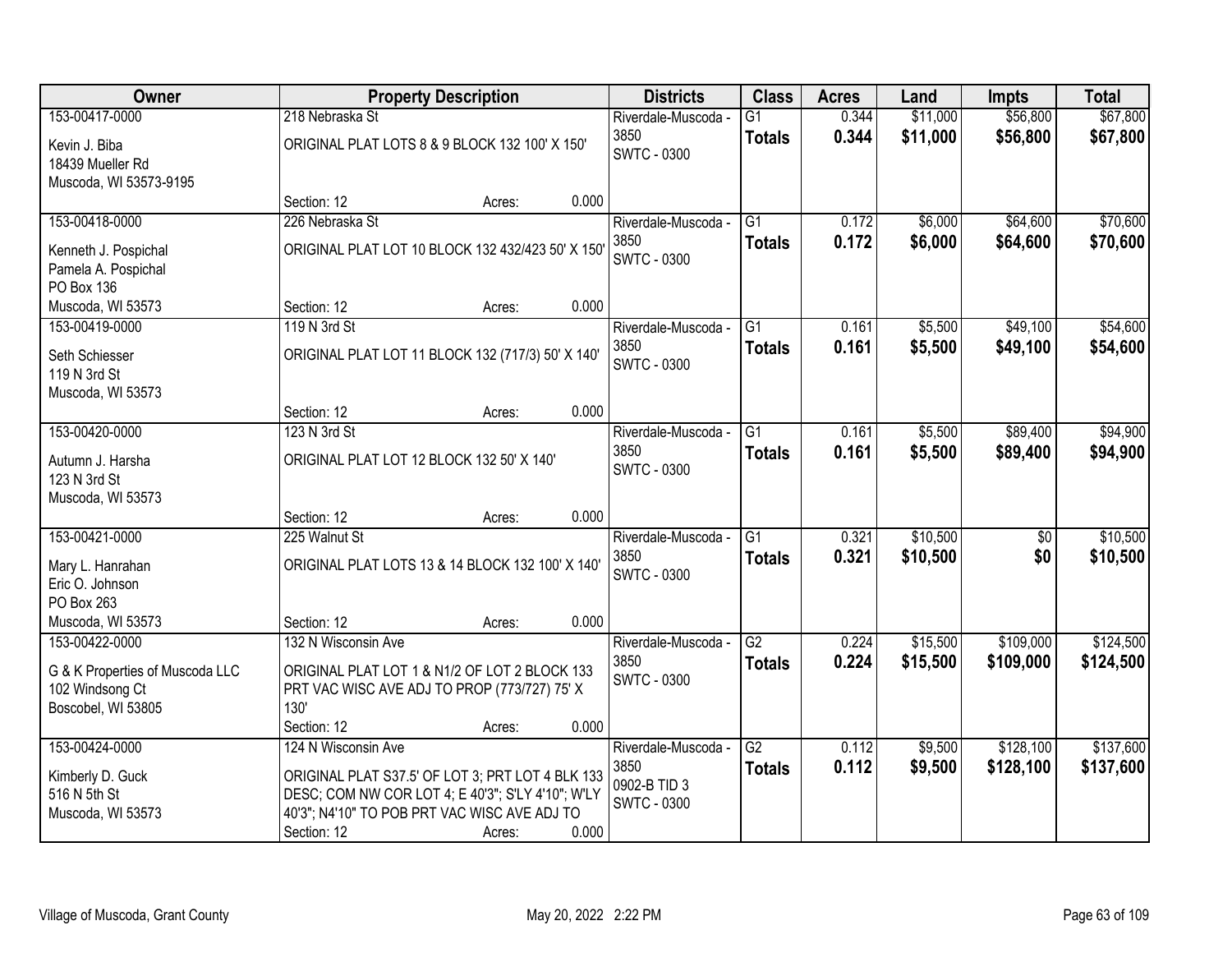| Owner                              | <b>Property Description</b>                                                            | <b>Districts</b>    | <b>Class</b>    | <b>Acres</b> | Land     | <b>Impts</b> | <b>Total</b> |
|------------------------------------|----------------------------------------------------------------------------------------|---------------------|-----------------|--------------|----------|--------------|--------------|
| 153-00424-0010                     | 118 N Wisconsin Ave                                                                    | Riverdale-Muscoda - | $\overline{G2}$ | 0.120        | \$10,000 | \$44,600     | \$54,600     |
| Kathleen R. Grimm                  | ORIGINAL PLAT LOT 4 EXC S10' & EXC N4'10" W40'3"                                       | 3850                | <b>Totals</b>   | 0.120        | \$10,000 | \$44,600     | \$54,600     |
| 1125 County Rd Q                   | IN #153-424 BLOCK 133 PRT VAC WISC AVE ADJ TO                                          | 0902-B TID 3        |                 |              |          |              |              |
| Muscoda, WI 53573                  | PROP (627/511,592/754)                                                                 | <b>SWTC - 0300</b>  |                 |              |          |              |              |
|                                    | 0.000<br>Section: 12<br>Acres:                                                         |                     |                 |              |          |              |              |
| 153-00425-0000                     | 116 N Wisconsin Ave                                                                    | Riverdale-Muscoda - | $\overline{G2}$ | 0.050        | \$5,500  | \$43,300     | \$48,800     |
| Victor N. Benson                   |                                                                                        | 3850                | <b>Totals</b>   | 0.050        | \$5,500  | \$43,300     | \$48,800     |
| Janet M. Benson                    | ORIGINAL PLAT S 10' LOT 4; N 9.5' LOTS 5 & 6 BLOCK<br>133 PRT VAC WISC AVE ADJ TO PROP | 0902-B TID 3        |                 |              |          |              |              |
| PO Box 505                         | (773/727,748/851) (694/392)                                                            | <b>SWTC - 0300</b>  |                 |              |          |              |              |
| Muscoda, WI 53573-0505             | 0.000<br>Section: 12<br>Acres:                                                         |                     |                 |              |          |              |              |
| 153-00426-0000                     | 112 N Wisconsin Ave                                                                    | Riverdale-Muscoda - | G2              | 0.100        | \$8,500  | \$131,700    | \$140,200    |
|                                    |                                                                                        | 3850                |                 | 0.100        |          |              |              |
| Eric O. Johnson                    | ORIGINAL PLAT N50' LOTS 5 & 6 EXC 2' N & S & 40' E                                     | 0902-B TID 3        | <b>Totals</b>   |              | \$8,500  | \$131,700    | \$140,200    |
| PO Box 263                         | & W OF SW COR OF N50 ' OFF N END LOTS 5 & 6;                                           | <b>SWTC - 0300</b>  |                 |              |          |              |              |
| Muscoda, WI 53573                  | EXC 9 1/2' OF N SD BLK 133 PRT VAC WISC AVE                                            |                     |                 |              |          |              |              |
|                                    | 0.000<br>Section: 12<br>Acres:                                                         |                     |                 |              |          |              |              |
| 153-00426-0010                     | <b>Wisconsin Ave</b>                                                                   | Riverdale-Muscoda - | X4              | 1.800        | \$0      | \$0          | \$0          |
| Muscoda Village                    | SEC.11-T8N-R1W E100' OF SE1/4 NE1/4 N OF RR                                            | 3850                | <b>Totals</b>   | 1.800        | \$0      | \$0          | \$0          |
| PO Box 206                         | (CAME FROM PARCEL 42-426-00)                                                           |                     |                 |              |          |              |              |
| Muscoda, WI 53573                  |                                                                                        |                     |                 |              |          |              |              |
|                                    | 1.800<br>Section: 11<br>Acres:                                                         |                     |                 |              |          |              |              |
| 153-00427-0000                     | 110 N Wisconsin Ave                                                                    | Riverdale-Muscoda - | $\overline{G2}$ | 0.071        | \$7,000  | \$29,400     | \$36,400     |
|                                    |                                                                                        | 3850                | <b>Totals</b>   | 0.071        | \$7,000  | \$29,400     | \$36,400     |
| Rayjean Ventures LLC               | ORIGINAL PLAT STRIP OF LAND BEING 2' N&S & 40'                                         | 0902-B TID 3        |                 |              |          |              |              |
| c/o Knot Just Fishin - N - Jigging | E&W IN SW COR OF N 50' OFF N END LOTS 5 & 6;                                           | <b>SWTC - 0300</b>  |                 |              |          |              |              |
| 550 State Rd 133                   | ALSO STRIP OF LAND 20' WIDE OF N SD OF MIDDLE                                          |                     |                 |              |          |              |              |
| Muscoda, WI 53573                  | Section: 12<br>0.000<br>Acres:                                                         |                     |                 |              |          |              |              |
| 153-00428-0000                     | 106 N Wisconsin Ave                                                                    | Riverdale-Muscoda - | G2              | 0.070        | \$7,000  | \$30,800     | \$37,800     |
| Daniel R. Dobbs                    | ORIGINAL PLAT CEN 50' LOTS 5 & 6 EXC N20'; BLK                                         | 3850                | <b>Totals</b>   | 0.070        | \$7,000  | \$30,800     | \$37,800     |
| Marcia J. Dobbs                    | 133 PRT VAC WISC ST (512/460,476/369)                                                  | 0902-B TID 3        |                 |              |          |              |              |
| 550 State Rd 133                   |                                                                                        | <b>SWTC - 0300</b>  |                 |              |          |              |              |
| Muscoda, WI 53573                  | 0.000<br>Section: 12<br>Acres:                                                         |                     |                 |              |          |              |              |
| 153-00430-0000                     | 104 N Wisconsin Ave                                                                    | Riverdale-Muscoda - | $\overline{G2}$ | 0.239        | \$16,000 | \$79,600     | \$95,600     |
|                                    |                                                                                        | 3850                | <b>Totals</b>   | 0.239        | \$16,000 | \$79,600     | \$95,600     |
| Ronald L. Stone                    | ORIGINAL PLAT S 50' OF LOTS 5 & 6 BLOCK 133 PRT                                        | 0902-B TID 3        |                 |              |          |              |              |
| 22 Arizona Cir                     | VAC WISC AVE (588/765,542/492,413/345) 773/727                                         | <b>SWTC - 0300</b>  |                 |              |          |              |              |
| Madison, WI 53704                  | 104' X 100'                                                                            |                     |                 |              |          |              |              |
|                                    | 0.000<br>Section: 12<br>Acres:                                                         |                     |                 |              |          |              |              |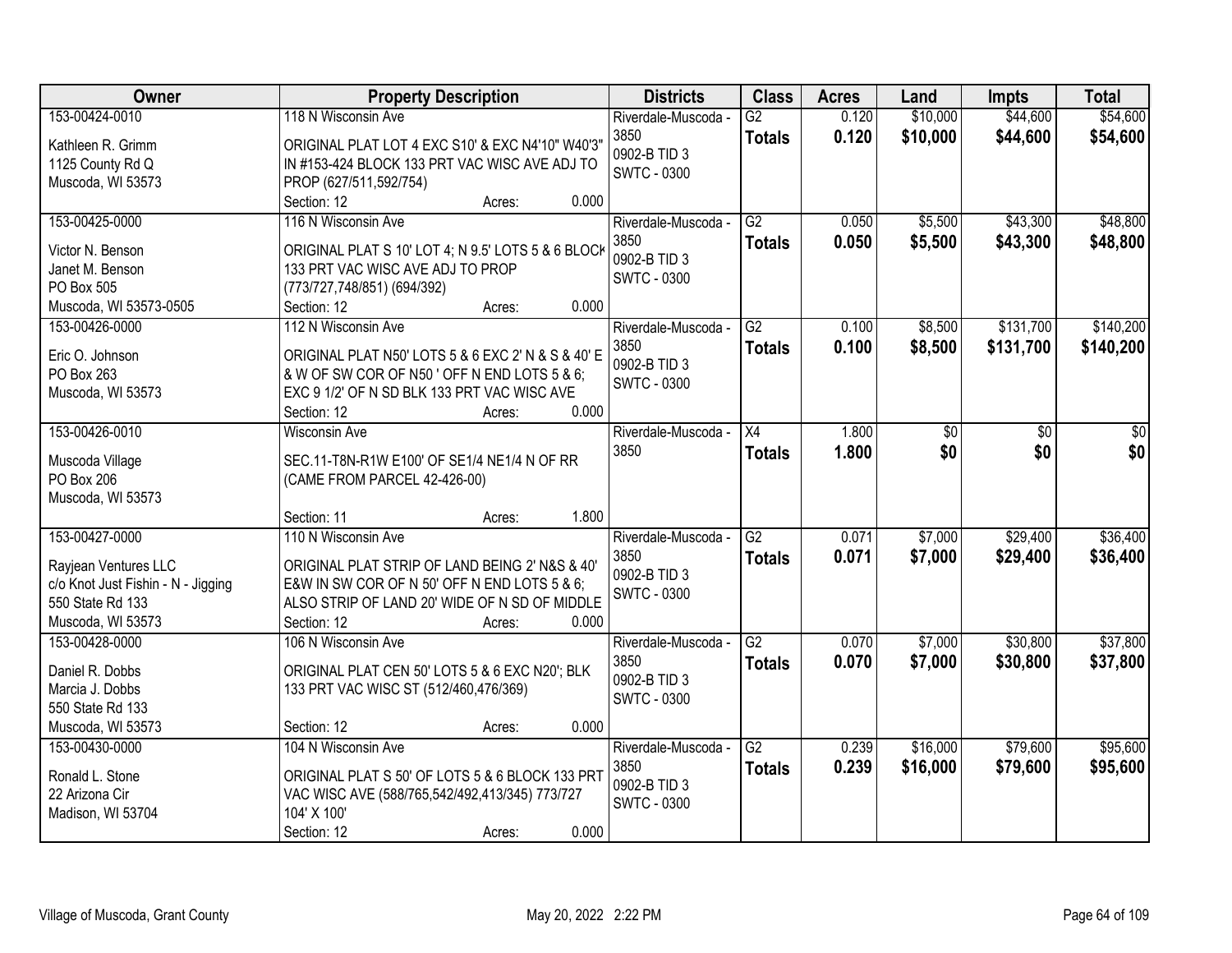| Owner                                                                              |                                   | <b>Property Description</b>                                                                                                       |       | <b>Districts</b>                                  | <b>Class</b>                     | <b>Acres</b>   | Land                   | <b>Impts</b>         | <b>Total</b>            |
|------------------------------------------------------------------------------------|-----------------------------------|-----------------------------------------------------------------------------------------------------------------------------------|-------|---------------------------------------------------|----------------------------------|----------------|------------------------|----------------------|-------------------------|
| 153-00431-0000                                                                     | 2nd St                            |                                                                                                                                   |       | Riverdale-Muscoda -                               | Х4                               | 0.537          | $\overline{50}$        | $\overline{50}$      | \$0                     |
| Muscoda Power & Light<br>PO Box 206                                                |                                   | ORIGINAL PLAT LOTS 7-8 & 9 BLOCK 133 156' X 150'                                                                                  |       | 3850<br><b>SWTC - 0300</b>                        | <b>Totals</b>                    | 0.537          | \$0                    | \$0                  | \$0                     |
| Muscoda, WI 53573                                                                  | Section: 12                       | Acres:                                                                                                                            | 0.000 |                                                   |                                  |                |                        |                      |                         |
| 153-00432-0000                                                                     | 2nd St                            |                                                                                                                                   |       | Riverdale-Muscoda -                               | $\overline{X4}$                  | 0.130          | $\overline{50}$        | $\overline{50}$      | \$0                     |
| Muscoda Power & Light<br><b>PO Box 206</b><br>Muscoda, WI 53573                    | (COMBINED IN 1966)<br>Section: 12 | ORIGINAL PLAT E 1/2 OF LOT 10; E 85' OF LOT 11<br>EXC 65' E & W BY 30' N & S IN NE COR BLOCK 133<br>Acres:                        | 0.000 | 3850<br><b>SWTC - 0300</b>                        | <b>Totals</b>                    | 0.130          | \$0                    | \$0                  | \$0                     |
| 153-00433-0000                                                                     | 2nd St                            |                                                                                                                                   |       | Riverdale-Muscoda -                               | X4                               | 0.045          | $\overline{50}$        | \$0                  | $\overline{50}$         |
| Muscoda Village<br>PO Box 206<br>Muscoda, WI 53573                                 | E 65'; N 30' TO BEG BLOCK 133     | ORIGINAL PLAT COM AT NE COR LOT 11 W 65'; S 30'                                                                                   |       | 3850<br><b>SWTC - 0300</b>                        | <b>Totals</b>                    | 0.045          | \$0                    | \$0                  | \$0                     |
|                                                                                    | Section: 12                       | Acres:                                                                                                                            | 0.000 |                                                   |                                  |                |                        |                      |                         |
| 153-00433-0010                                                                     | 2nd St                            |                                                                                                                                   |       | Riverdale-Muscoda -                               | G1                               | 0.100          | \$500                  | \$0                  | \$500                   |
| Steven A. Taillon<br>Victoria Taillon<br>18803 Sportsman Dr                        |                                   | SEC 11-T8N-R1W PRT SURVEY M/65 DESC IN<br>42-433-10 THIS IS AN APPROXIMATE 34FT STRIP<br>THAT IS WITHIN VILLAGE LIMITS AS DESC IN |       | 3850                                              | <b>Totals</b>                    | 0.100          | \$500                  | \$0                  | \$500                   |
| Muscoda, WI 53573                                                                  | Section: 11                       | Acres:                                                                                                                            | 0.100 |                                                   |                                  |                |                        |                      |                         |
| 153-00434-0000<br>Muscoda Village<br>PO Box 206<br>Muscoda, WI 53573               | 2nd St<br>130'                    | ORIGINAL PLAT W 1/2 OF LOT 10 BLOCK 133 50' X                                                                                     |       | Riverdale-Muscoda -<br>3850<br><b>SWTC - 0300</b> | $\overline{X4}$<br><b>Totals</b> | 0.149<br>0.149 | $\overline{50}$<br>\$0 | \$0<br>\$0           | $\sqrt{50}$<br>\$0      |
|                                                                                    | Section: 12                       | Acres:                                                                                                                            | 0.000 |                                                   |                                  |                |                        |                      |                         |
| 153-00435-0000<br>Muscoda Village<br>PO Box 206<br>Muscoda, WI 53573               | 2nd St                            | ORIGINAL PLAT W 50' OF LOT 11 BLOCK 133 50' X 50'                                                                                 |       | Riverdale-Muscoda -<br>3850<br><b>SWTC - 0300</b> | $\overline{X4}$<br><b>Totals</b> | 0.057<br>0.057 | $\overline{50}$<br>\$0 | \$0<br>\$0           | $\overline{\$0}$<br>\$0 |
|                                                                                    | Section: 12                       | Acres:                                                                                                                            | 0.000 |                                                   |                                  |                |                        |                      |                         |
| 153-00436-0000<br>Sandy Bottom Storage LLC<br>18624 Taylor Rd<br>Muscoda, WI 53573 | 127 N 2nd St                      | ORIGINAL PLAT E 1/2 OF LOT 12 BLOCK 133 50' X 65'                                                                                 |       | Riverdale-Muscoda -<br>3850<br><b>SWTC - 0300</b> | $\overline{G2}$<br><b>Totals</b> | 0.075<br>0.075 | \$4,000<br>\$4,000     | \$51,700<br>\$51,700 | \$55,700<br>\$55,700    |
|                                                                                    | Section: 12                       | Acres:                                                                                                                            | 0.000 |                                                   |                                  |                |                        |                      |                         |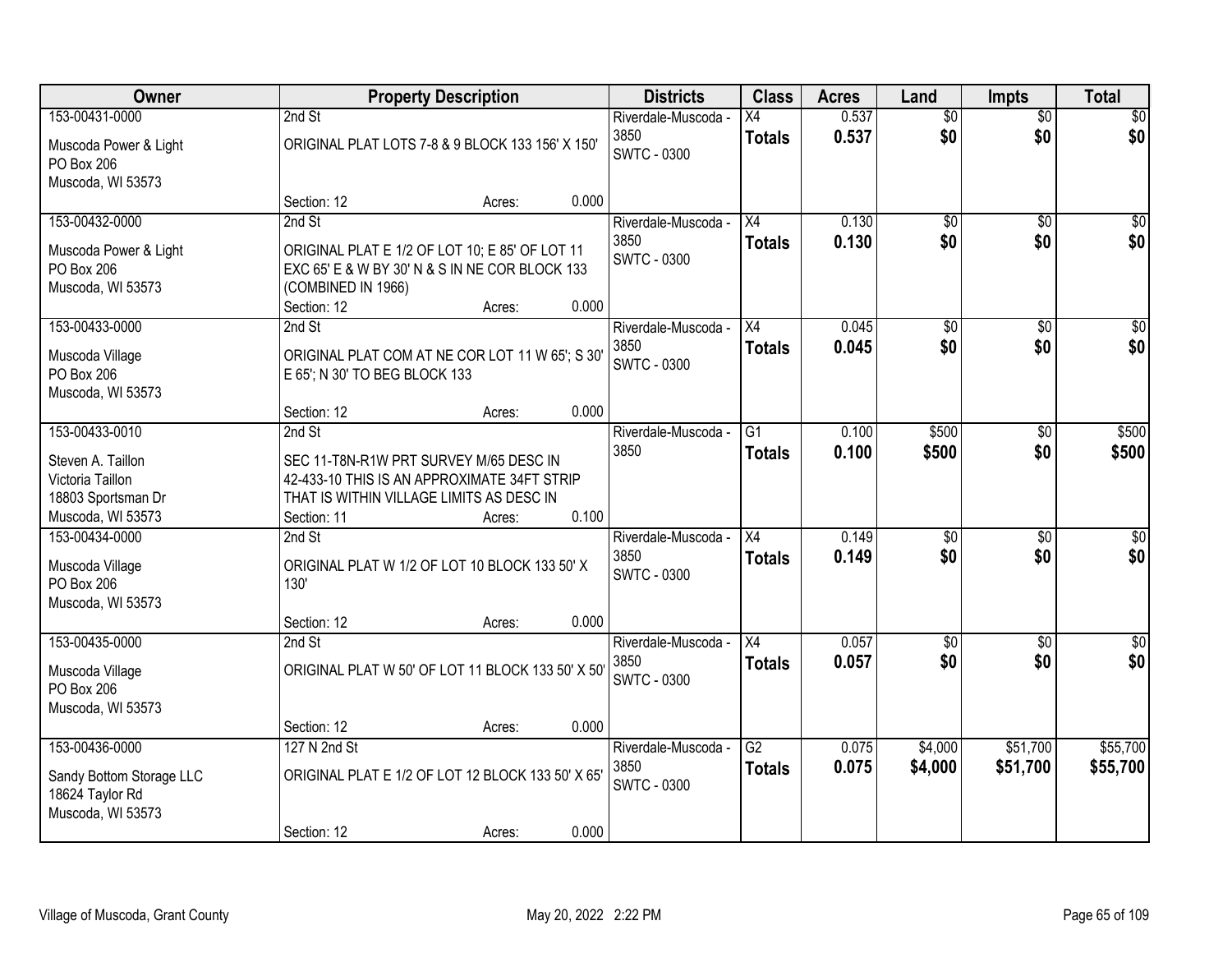| <b>Owner</b>          | <b>Property Description</b>                           |                 | <b>Districts</b>           | <b>Class</b>    | <b>Acres</b> | Land            | <b>Impts</b>    | <b>Total</b>    |
|-----------------------|-------------------------------------------------------|-----------------|----------------------------|-----------------|--------------|-----------------|-----------------|-----------------|
| 153-00437-0000        | 2nd St                                                |                 | Riverdale-Muscoda -        | X4              | 0.075        | $\overline{50}$ | $\overline{50}$ | $\sqrt{30}$     |
| Muscoda Village       | ORIGINAL PLAT W 1/2 OF LOT 12 BLOCK 133 50' X 65      |                 | 3850                       | <b>Totals</b>   | 0.075        | \$0             | \$0             | \$0             |
| PO Box 206            |                                                       |                 | <b>SWTC - 0300</b>         |                 |              |                 |                 |                 |
| Muscoda, WI 53573     |                                                       |                 |                            |                 |              |                 |                 |                 |
|                       | Section: 12<br>Acres:                                 | 0.000           |                            |                 |              |                 |                 |                 |
| 153-00438-0000        | <b>Walnut St</b>                                      |                 | Riverdale-Muscoda -        | $\overline{X4}$ | 0.075        | $\overline{50}$ | $\overline{50}$ | \$0             |
| Muscoda Village       | ORIGINAL PLAT LOT 13 EXC E 65' BLOCK 133 50' X        |                 | 3850<br><b>SWTC - 0300</b> | <b>Totals</b>   | 0.075        | \$0             | \$0             | \$0             |
| PO Box 206            | 65'                                                   |                 |                            |                 |              |                 |                 |                 |
| Muscoda, WI 53573     |                                                       |                 |                            |                 |              |                 |                 |                 |
|                       | Section: 12                                           | 0.000<br>Acres: |                            |                 |              |                 |                 |                 |
| 153-00439-0000        | 133 2nd St                                            |                 | Riverdale-Muscoda -        | $\overline{G1}$ | 0.075        | \$2,500         | \$32,800        | \$35,300        |
| Peggy L. Harms        | ORIGINAL PLAT E65' LOT 13 BLK 133 50' X 65'           |                 | 3850                       | <b>Totals</b>   | 0.075        | \$2,500         | \$32,800        | \$35,300        |
| PO Box 627            |                                                       |                 | <b>SWTC - 0300</b>         |                 |              |                 |                 |                 |
| Muscoda, WI 53573     |                                                       |                 |                            |                 |              |                 |                 |                 |
|                       | Section: 12<br>Acres:                                 | 0.000           |                            |                 |              |                 |                 |                 |
| 153-00440-0000        | 132 N Iowa St                                         |                 | Riverdale-Muscoda -        | $\overline{G2}$ | 0.207        | \$11,000        | \$66,100        | \$77,100        |
| Vicki's Cozy Cafe LLC | ORIGINAL PLAT LOT 1 EXC W20'; N1/2 LOT 2 EXC          |                 | 3850                       | <b>Totals</b>   | 0.207        | \$11,000        | \$66,100        | \$77,100        |
| PO Box 536            | W20' IN #153-440-10 BLK 134 (684/69)                  |                 | <b>SWTC - 0300</b>         |                 |              |                 |                 |                 |
| Muscoda, WI 53573     | (679/53,617/268,563/255)                              |                 |                            |                 |              |                 |                 |                 |
|                       | Section: 12<br>Acres:                                 | 0.000           |                            |                 |              |                 |                 |                 |
| 153-00440-0010        | <b>Walnut St</b>                                      |                 | Riverdale-Muscoda -        | $\overline{X4}$ | 0.034        | $\overline{50}$ | $\overline{30}$ | $\overline{30}$ |
| Muscoda Village       | ORIGINAL PLAT W20' N1/2 LOT 2 & W20' LOT 1 BLOCI      |                 | 3850                       | <b>Totals</b>   | 0.034        | \$0             | \$0             | \$0             |
| PO Box 206            | 134                                                   |                 | <b>SWTC - 0300</b>         |                 |              |                 |                 |                 |
| Muscoda, WI 53573     |                                                       |                 |                            |                 |              |                 |                 |                 |
|                       | Section: 12<br>Acres:                                 | 0.000           |                            |                 |              |                 |                 |                 |
| 153-00441-0000        | lowa St                                               |                 | Riverdale-Muscoda -        | X4              | 0.180        | $\sqrt{6}$      | $\sqrt{6}$      | $\frac{1}{6}$   |
| Muscoda Village       | ORIGINAL PLAT S1/2 LOT 2; LOT 3 EXC S20' LOT 3        |                 | 3850                       | <b>Totals</b>   | 0.180        | \$0             | \$0             | \$0             |
| PO Box 206            | BLK 134 (630/331, 630/330, 630/325, 607/348, 607/347, |                 | <b>SWTC - 0300</b>         |                 |              |                 |                 |                 |
| Muscoda, WI 53573     | 559/749, 558/695, 551/31, 544/640, 515/476, 415/37)   |                 |                            |                 |              |                 |                 |                 |
|                       | Section: 12<br>Acres:                                 | 0.000           |                            |                 |              |                 |                 |                 |
| 153-00442-0000        | 122 W Nebraska St                                     |                 | Riverdale-Muscoda -        | $\overline{G2}$ | 0.550        | \$23,500        | \$606,700       | \$630,200       |
| Ranmar LLC            | ORIGINAL PLAT S20' LOT 3; LOT 4; N100' OF LOTS 5      |                 | 3850                       | <b>Totals</b>   | 0.550        | \$23,500        | \$606,700       | \$630,200       |
| 400 S Second St       | & 6; N100' OF W40' OF LOT 7 BLOCK 134 (630/326,       |                 | SWTC - 0300                |                 |              |                 |                 |                 |
| Bellevue, IA 52031    | 584/25, 582/398)                                      |                 |                            |                 |              |                 |                 |                 |
|                       | Section: 12<br>Acres:                                 | 0.000           |                            |                 |              |                 |                 |                 |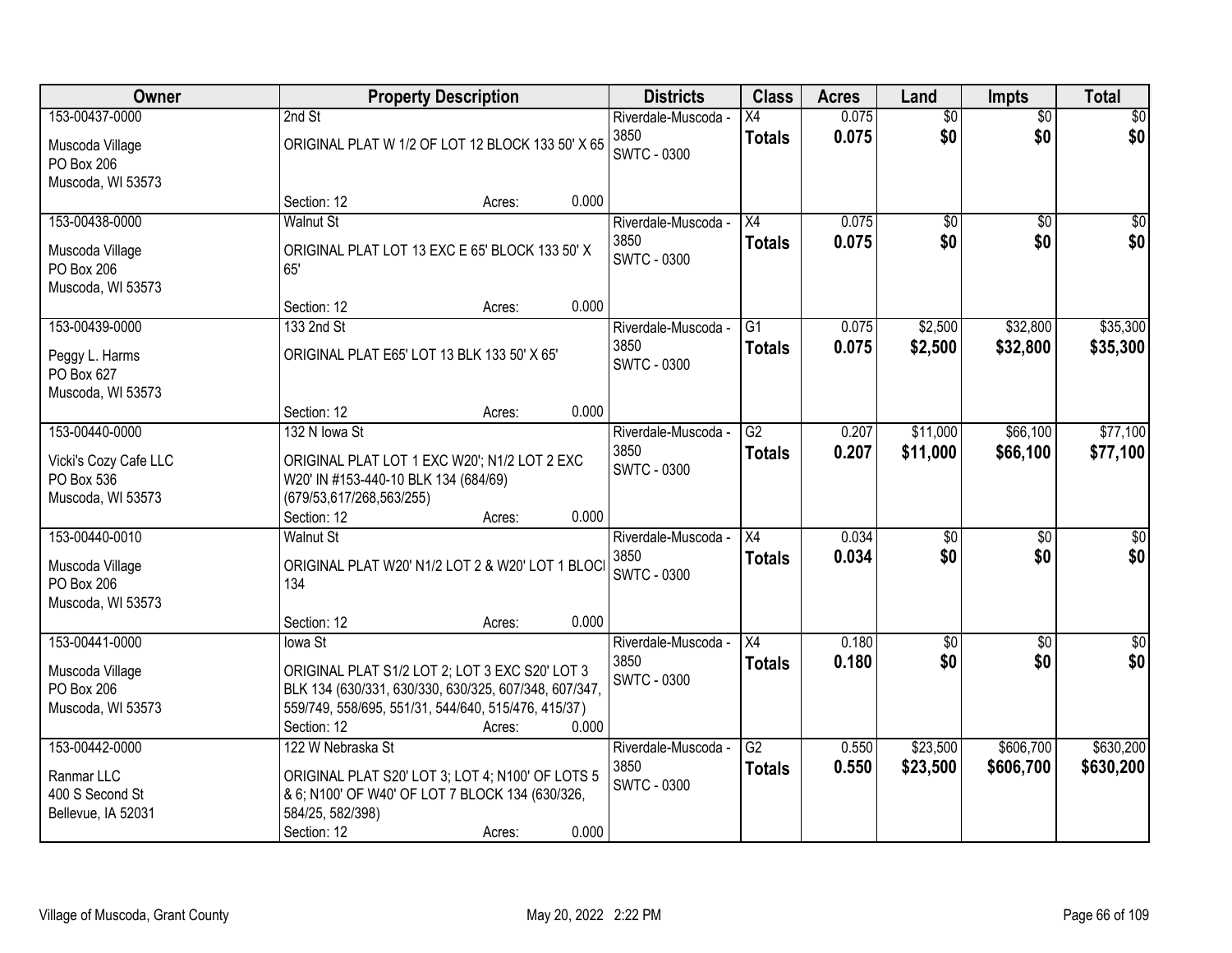| Owner                                     |                                                                 | <b>Property Description</b> |       | <b>Districts</b>            | <b>Class</b>        | <b>Acres</b>   | Land                         | <b>Impts</b>    | <b>Total</b>           |
|-------------------------------------------|-----------------------------------------------------------------|-----------------------------|-------|-----------------------------|---------------------|----------------|------------------------------|-----------------|------------------------|
| 153-00443-0000                            | lowa St                                                         |                             |       | Riverdale-Muscoda -         | X4                  | 0.057          | $\overline{50}$              | $\overline{50}$ | \$0                    |
| Muscoda Village                           | ORIGINAL PLAT LOT 5 EXC N100' BLOCK 134 50' X 50                |                             |       | 3850<br><b>SWTC - 0300</b>  | <b>Totals</b>       | 0.057          | \$0                          | \$0             | \$0                    |
| PO Box 206<br>Muscoda, WI 53573           |                                                                 |                             |       |                             |                     |                |                              |                 |                        |
|                                           | Section: 12                                                     | Acres:                      | 0.000 |                             |                     |                |                              |                 |                        |
| 153-00444-0000                            | lowa St                                                         |                             |       | Riverdale-Muscoda -         | $\overline{X4}$     | 0.057          | \$0                          | $\overline{50}$ | $\overline{50}$        |
| Muscoda Village                           | ORIGINAL PLAT LOT 6, EXC N100' BLOCK 134 50' X                  |                             |       | 3850                        | <b>Totals</b>       | 0.057          | \$0                          | \$0             | \$0                    |
| PO Box 206                                | 50'                                                             |                             |       | <b>SWTC - 0300</b>          |                     |                |                              |                 |                        |
| Muscoda, WI 53573                         |                                                                 |                             |       |                             |                     |                |                              |                 |                        |
|                                           | Section: 12                                                     | Acres:                      | 0.000 |                             |                     |                |                              |                 |                        |
| 153-00445-0000                            | Nebraska St                                                     |                             |       | Riverdale-Muscoda -<br>3850 | X4<br><b>Totals</b> | 0.250<br>0.250 | $\overline{50}$<br>\$0       | \$0<br>\$0      | $\overline{50}$<br>\$0 |
| Muscoda Village                           | ORIGINAL PLAT LOTS 7 & 8 BLOCK 134 EXC NW COF                   |                             |       | <b>SWTC - 0300</b>          |                     |                |                              |                 |                        |
| PO Box 206<br>Muscoda, WI 53573           | LOT 7 IN #153-442 (575/294,570/294)                             |                             |       |                             |                     |                |                              |                 |                        |
|                                           | Section: 12                                                     | Acres:                      | 0.000 |                             |                     |                |                              |                 |                        |
| 153-00446-0000                            | 101 N Wisconsin Ave                                             |                             |       | Riverdale-Muscoda -         | $\overline{G2}$     | 0.190          | \$13,500                     | \$204,200       | \$217,700              |
| <b>Community First Bank</b>               | ORIGINAL PLAT S 25' OF LOTS 9 & 10 BLOCK 134                    |                             |       | 3850                        | <b>Totals</b>       | 0.190          | \$13,500                     | \$204,200       | \$217,700              |
| PO Box 307                                | PRT VAC WISC AVE ADJ TO PROP (773/727)                          |                             |       | <b>SWTC - 0300</b>          |                     |                |                              |                 |                        |
| Boscobel, WI 53805-0307                   |                                                                 |                             |       |                             |                     |                |                              |                 |                        |
|                                           | Section: 12                                                     | Acres:                      | 0.000 |                             |                     |                |                              |                 |                        |
| 153-00446-0010                            | 101 N Wisconsin Ave                                             |                             |       | Riverdale-Muscoda -<br>3850 |                     |                | Assessed with 153-00446-0000 |                 |                        |
| <b>Community First Bank</b>               | ORIGINAL PLAT COM SE COR LOT 10 BLK 134; S'LY                   |                             |       | <b>SWTC - 0300</b>          |                     |                |                              |                 |                        |
| PO Box 307                                | ON EXT OF E LN BLK 134 32'; W'LY & PRLL TO S LN                 |                             |       |                             |                     |                |                              |                 |                        |
| Boscobel, WI 53805-0307                   | OF BLK 134 100'; N'LY & PRLL TO E LN BLK 134 32'<br>Section: 12 | Acres:                      | 0.000 |                             |                     |                |                              |                 |                        |
| 153-00447-0000                            | 101 N Wisconsin Ave                                             |                             |       | Riverdale-Muscoda           |                     |                | Assessed with 153-00446-0000 |                 |                        |
|                                           | ORIGINAL PLAT N 25' OF S 50' OF LOTS 9 & 10                     |                             |       | 3850                        |                     |                |                              |                 |                        |
| <b>Community First Bank</b><br>PO Box 307 | BLOCK 134 (ASSESSED W/153-446) PRT VAC WISC                     |                             |       | <b>SWTC - 0300</b>          |                     |                |                              |                 |                        |
| Boscobel, WI 53805-0307                   | AVE ADJ TO PROP (773/727)                                       |                             |       |                             |                     |                |                              |                 |                        |
|                                           | Section: 12                                                     | Acres:                      | 0.000 |                             |                     |                |                              |                 |                        |
| 153-00448-0000                            | 105 N Wisconsin Ave                                             |                             |       | Riverdale-Muscoda -         | G2                  | 0.050          | \$5,500                      | \$81,400        | \$86,900               |
| Ocraw, LLC                                | ORIGINAL PLAT N25' OF S75' OF LOTS 9 & 10 BLOCK                 |                             |       | 3850<br><b>SWTC - 0300</b>  | <b>Totals</b>       | 0.050          | \$5,500                      | \$81,400        | \$86,900               |
| 105 N Wisconsin Ave                       | 134 PRT VAC WISC AVE ADJ TO PROP (773/727)                      |                             |       |                             |                     |                |                              |                 |                        |
| Muscoda, WI 53573                         |                                                                 |                             |       |                             |                     |                |                              |                 |                        |
|                                           | Section: 12                                                     | Acres:                      | 0.000 |                             |                     |                |                              |                 |                        |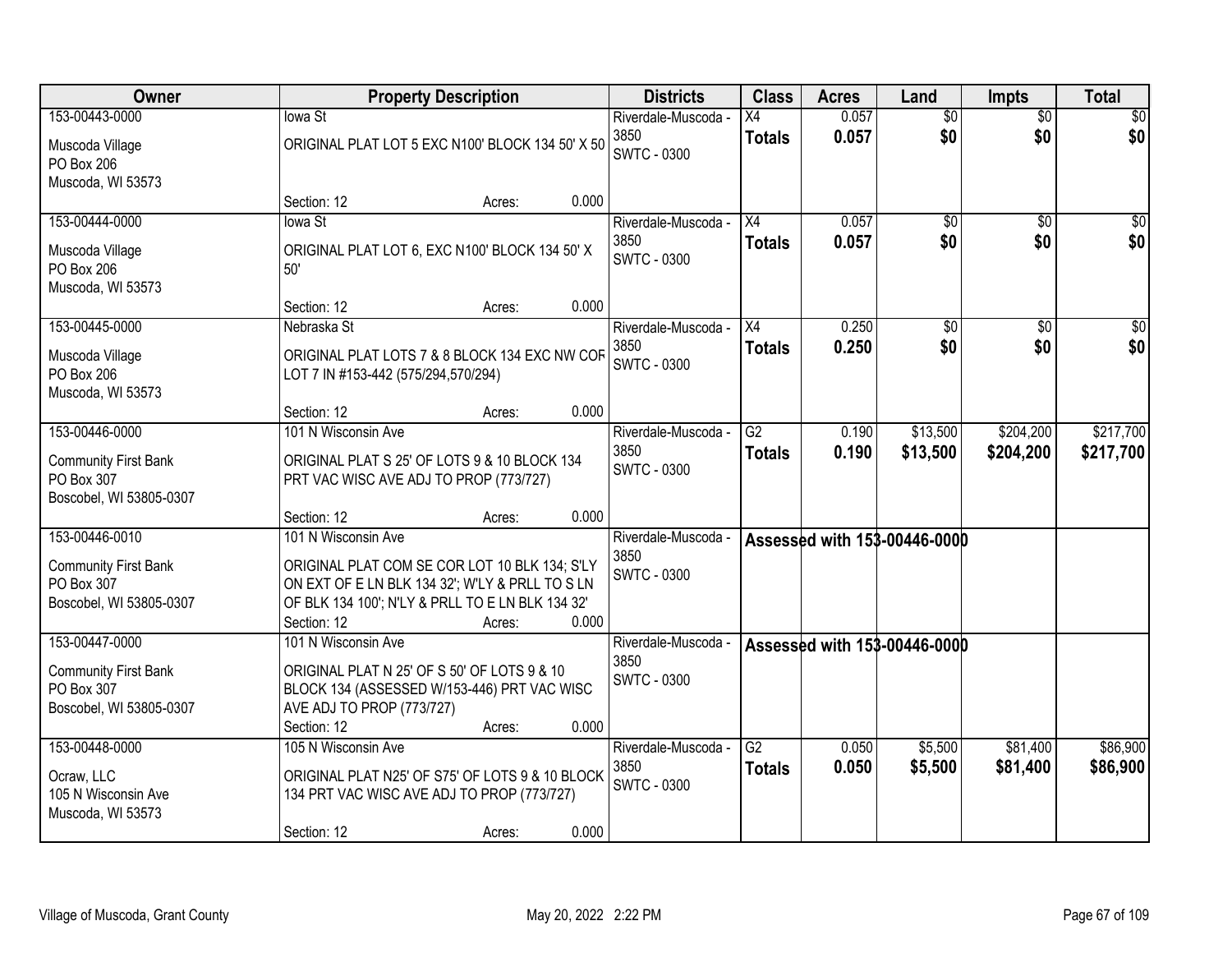| \$100,900<br>153-00449-0000<br>111 N Wisconsin Ave<br>$\overline{G2}$<br>\$12,500<br>\$88,400<br>0.172<br>Riverdale-Muscoda -<br>3850<br>0.172<br>\$12,500<br>\$88,400<br>\$100,900<br><b>Totals</b><br>Daniel J. Behrens<br>ORIGINAL PLAT N 1/2 OF LOTS 9 & 10 BLOCK 134<br><b>SWTC - 0300</b><br>PRT VAC WISC AVE ADJ TO PROP 109' X 75'<br>Patricia Behrens<br>231 N Iowa St<br>(773/727, 622/842))<br>0.000<br>Muscoda, WI 53573<br>Section: 12<br>Acres:<br>\$17,700<br>\$29,700<br>111 N Wisconsin Ave<br>$\overline{G2}$<br>\$12,000<br>153-00450-0000<br>0.161<br>Riverdale-Muscoda -<br>3850<br>0.161<br>\$12,000<br>\$17,700<br><b>Totals</b><br>Daniel J. Behrens<br>ORIGINAL PLAT LOT 11 BLOCK 134 PRT VAC WISC<br>0902-B TID 3<br>231 N Iowa St<br>AVE ADJ TO PROP (680/914)<br><b>SWTC - 0300</b><br>Muscoda, WI 53573<br>0.000<br>Section: 12<br>Acres:<br>\$12,000<br>153-00451-0000<br>123 N Wisconsin Ave<br>G2<br>$\overline{50}$<br>Riverdale-Muscoda -<br>0.161<br>3850<br>\$12,000<br>\$0<br>0.161<br><b>Totals</b><br>ORIGINAL PLAT LOT 12 BLOCK 134 PRT VAC WISC<br>Paul L. Hendricks Jr<br>0902-B TID 3<br>18614 Old County Road P<br>AVE ADJ TO PROP (773/727,632/121)<br><b>SWTC - 0300</b><br>Muscoda, WI 53573<br>0.000<br>Section: 12<br>Acres:<br>153-00452-0000<br>133 N Wisconsin Ave<br>\$9,000<br>\$71,100<br>Riverdale-Muscoda -<br>G2<br>0.110<br>3850<br>0.110<br>\$9,000<br>\$71,100<br><b>Totals</b><br>ORIGINAL PLAT LOT 13 BLOCK 134 EXC COM AT SW<br>Paul L. Hendricks Jr<br>0902-B TID 3<br>COR LOT 13; E56' AL S LN LOT 13; N & PRLL W/ W LN<br>18614 Old County Road P<br><b>SWTC - 0300</b><br>Muscoda, WI 53573<br>SD LOT 13, 40'; W & PRLL W/S LN SD LOT 13, 56' TO<br>0.000<br>Section: 12<br>Acres:<br>153-00452-0010<br>$\overline{G2}$<br>\$5,500<br>0.051<br>\$6,500<br><b>Wisconsin Ave</b><br>Riverdale-Muscoda -<br>3850<br>0.051<br>\$5,500<br>\$6,500<br><b>Totals</b><br>ORIGINAL PLAT PRT LOT 13 BLK 134: COM SW COR<br>Bernard L. Hying<br>0902-B TID 3<br>LOT 13; E56' AL S LN LOT 13; N & PRLL W/W LN LOT<br>Cindy K. Hying<br><b>SWTC - 0300</b><br>25768 County Hwy D<br>13, 40'; W & PRLL W/S LN LOT 13, 56' TO W LN LOT<br>0.000<br>Richland Center, WI 53581<br>Section: 12<br>Acres:<br>$\overline{G2}$<br>153-00453-0000<br>\$7,500<br>135 N Wisconsin Ave<br>0.080<br>$\overline{50}$<br>Riverdale-Muscoda -<br>3850<br>0.080<br>\$7,500<br>\$0<br><b>Totals</b><br>Ronald Stone Properties LLC<br>ORIGINAL PLAT S 1/2 OF LOT 14 BLOCK 134 PRT<br>0902-B TID 3<br>22 Arizona Cir<br>VAC WISC AVE ADJ TO PROP (773/727)<br><b>SWTC - 0300</b><br>Madison, WI 53704<br>0.000<br>Section: 12<br>Acres:<br>\$7,500<br>\$29,500<br>153-00454-0000<br>137 N Wisconsin Ave<br>$\overline{G2}$<br>0.080<br>Riverdale-Muscoda - | Owner | <b>Property Description</b> |  | <b>Districts</b> | <b>Class</b> | <b>Acres</b> | Land | <b>Impts</b> | <b>Total</b> |
|------------------------------------------------------------------------------------------------------------------------------------------------------------------------------------------------------------------------------------------------------------------------------------------------------------------------------------------------------------------------------------------------------------------------------------------------------------------------------------------------------------------------------------------------------------------------------------------------------------------------------------------------------------------------------------------------------------------------------------------------------------------------------------------------------------------------------------------------------------------------------------------------------------------------------------------------------------------------------------------------------------------------------------------------------------------------------------------------------------------------------------------------------------------------------------------------------------------------------------------------------------------------------------------------------------------------------------------------------------------------------------------------------------------------------------------------------------------------------------------------------------------------------------------------------------------------------------------------------------------------------------------------------------------------------------------------------------------------------------------------------------------------------------------------------------------------------------------------------------------------------------------------------------------------------------------------------------------------------------------------------------------------------------------------------------------------------------------------------------------------------------------------------------------------------------------------------------------------------------------------------------------------------------------------------------------------------------------------------------------------------------------------------------------------------------------------------------------------------------------------------------------------------------------------------------------------------------------------------------------------------------------------------------------------------------------------------------------------------------------------------------------------------------------------|-------|-----------------------------|--|------------------|--------------|--------------|------|--------------|--------------|
|                                                                                                                                                                                                                                                                                                                                                                                                                                                                                                                                                                                                                                                                                                                                                                                                                                                                                                                                                                                                                                                                                                                                                                                                                                                                                                                                                                                                                                                                                                                                                                                                                                                                                                                                                                                                                                                                                                                                                                                                                                                                                                                                                                                                                                                                                                                                                                                                                                                                                                                                                                                                                                                                                                                                                                                                |       |                             |  |                  |              |              |      |              |              |
|                                                                                                                                                                                                                                                                                                                                                                                                                                                                                                                                                                                                                                                                                                                                                                                                                                                                                                                                                                                                                                                                                                                                                                                                                                                                                                                                                                                                                                                                                                                                                                                                                                                                                                                                                                                                                                                                                                                                                                                                                                                                                                                                                                                                                                                                                                                                                                                                                                                                                                                                                                                                                                                                                                                                                                                                |       |                             |  |                  |              |              |      |              |              |
|                                                                                                                                                                                                                                                                                                                                                                                                                                                                                                                                                                                                                                                                                                                                                                                                                                                                                                                                                                                                                                                                                                                                                                                                                                                                                                                                                                                                                                                                                                                                                                                                                                                                                                                                                                                                                                                                                                                                                                                                                                                                                                                                                                                                                                                                                                                                                                                                                                                                                                                                                                                                                                                                                                                                                                                                |       |                             |  |                  |              |              |      |              |              |
|                                                                                                                                                                                                                                                                                                                                                                                                                                                                                                                                                                                                                                                                                                                                                                                                                                                                                                                                                                                                                                                                                                                                                                                                                                                                                                                                                                                                                                                                                                                                                                                                                                                                                                                                                                                                                                                                                                                                                                                                                                                                                                                                                                                                                                                                                                                                                                                                                                                                                                                                                                                                                                                                                                                                                                                                |       |                             |  |                  |              |              |      |              |              |
|                                                                                                                                                                                                                                                                                                                                                                                                                                                                                                                                                                                                                                                                                                                                                                                                                                                                                                                                                                                                                                                                                                                                                                                                                                                                                                                                                                                                                                                                                                                                                                                                                                                                                                                                                                                                                                                                                                                                                                                                                                                                                                                                                                                                                                                                                                                                                                                                                                                                                                                                                                                                                                                                                                                                                                                                |       |                             |  |                  |              |              |      |              |              |
| \$29,700<br>\$12,000<br>\$12,000<br>\$80,100<br>\$80,100<br>\$12,000<br>\$12,000<br>\$7,500<br>\$7,500<br>\$37,000                                                                                                                                                                                                                                                                                                                                                                                                                                                                                                                                                                                                                                                                                                                                                                                                                                                                                                                                                                                                                                                                                                                                                                                                                                                                                                                                                                                                                                                                                                                                                                                                                                                                                                                                                                                                                                                                                                                                                                                                                                                                                                                                                                                                                                                                                                                                                                                                                                                                                                                                                                                                                                                                             |       |                             |  |                  |              |              |      |              |              |
|                                                                                                                                                                                                                                                                                                                                                                                                                                                                                                                                                                                                                                                                                                                                                                                                                                                                                                                                                                                                                                                                                                                                                                                                                                                                                                                                                                                                                                                                                                                                                                                                                                                                                                                                                                                                                                                                                                                                                                                                                                                                                                                                                                                                                                                                                                                                                                                                                                                                                                                                                                                                                                                                                                                                                                                                |       |                             |  |                  |              |              |      |              |              |
|                                                                                                                                                                                                                                                                                                                                                                                                                                                                                                                                                                                                                                                                                                                                                                                                                                                                                                                                                                                                                                                                                                                                                                                                                                                                                                                                                                                                                                                                                                                                                                                                                                                                                                                                                                                                                                                                                                                                                                                                                                                                                                                                                                                                                                                                                                                                                                                                                                                                                                                                                                                                                                                                                                                                                                                                |       |                             |  |                  |              |              |      |              |              |
|                                                                                                                                                                                                                                                                                                                                                                                                                                                                                                                                                                                                                                                                                                                                                                                                                                                                                                                                                                                                                                                                                                                                                                                                                                                                                                                                                                                                                                                                                                                                                                                                                                                                                                                                                                                                                                                                                                                                                                                                                                                                                                                                                                                                                                                                                                                                                                                                                                                                                                                                                                                                                                                                                                                                                                                                |       |                             |  |                  |              |              |      |              |              |
|                                                                                                                                                                                                                                                                                                                                                                                                                                                                                                                                                                                                                                                                                                                                                                                                                                                                                                                                                                                                                                                                                                                                                                                                                                                                                                                                                                                                                                                                                                                                                                                                                                                                                                                                                                                                                                                                                                                                                                                                                                                                                                                                                                                                                                                                                                                                                                                                                                                                                                                                                                                                                                                                                                                                                                                                |       |                             |  |                  |              |              |      |              |              |
|                                                                                                                                                                                                                                                                                                                                                                                                                                                                                                                                                                                                                                                                                                                                                                                                                                                                                                                                                                                                                                                                                                                                                                                                                                                                                                                                                                                                                                                                                                                                                                                                                                                                                                                                                                                                                                                                                                                                                                                                                                                                                                                                                                                                                                                                                                                                                                                                                                                                                                                                                                                                                                                                                                                                                                                                |       |                             |  |                  |              |              |      |              |              |
|                                                                                                                                                                                                                                                                                                                                                                                                                                                                                                                                                                                                                                                                                                                                                                                                                                                                                                                                                                                                                                                                                                                                                                                                                                                                                                                                                                                                                                                                                                                                                                                                                                                                                                                                                                                                                                                                                                                                                                                                                                                                                                                                                                                                                                                                                                                                                                                                                                                                                                                                                                                                                                                                                                                                                                                                |       |                             |  |                  |              |              |      |              |              |
|                                                                                                                                                                                                                                                                                                                                                                                                                                                                                                                                                                                                                                                                                                                                                                                                                                                                                                                                                                                                                                                                                                                                                                                                                                                                                                                                                                                                                                                                                                                                                                                                                                                                                                                                                                                                                                                                                                                                                                                                                                                                                                                                                                                                                                                                                                                                                                                                                                                                                                                                                                                                                                                                                                                                                                                                |       |                             |  |                  |              |              |      |              |              |
|                                                                                                                                                                                                                                                                                                                                                                                                                                                                                                                                                                                                                                                                                                                                                                                                                                                                                                                                                                                                                                                                                                                                                                                                                                                                                                                                                                                                                                                                                                                                                                                                                                                                                                                                                                                                                                                                                                                                                                                                                                                                                                                                                                                                                                                                                                                                                                                                                                                                                                                                                                                                                                                                                                                                                                                                |       |                             |  |                  |              |              |      |              |              |
|                                                                                                                                                                                                                                                                                                                                                                                                                                                                                                                                                                                                                                                                                                                                                                                                                                                                                                                                                                                                                                                                                                                                                                                                                                                                                                                                                                                                                                                                                                                                                                                                                                                                                                                                                                                                                                                                                                                                                                                                                                                                                                                                                                                                                                                                                                                                                                                                                                                                                                                                                                                                                                                                                                                                                                                                |       |                             |  |                  |              |              |      |              |              |
|                                                                                                                                                                                                                                                                                                                                                                                                                                                                                                                                                                                                                                                                                                                                                                                                                                                                                                                                                                                                                                                                                                                                                                                                                                                                                                                                                                                                                                                                                                                                                                                                                                                                                                                                                                                                                                                                                                                                                                                                                                                                                                                                                                                                                                                                                                                                                                                                                                                                                                                                                                                                                                                                                                                                                                                                |       |                             |  |                  |              |              |      |              |              |
|                                                                                                                                                                                                                                                                                                                                                                                                                                                                                                                                                                                                                                                                                                                                                                                                                                                                                                                                                                                                                                                                                                                                                                                                                                                                                                                                                                                                                                                                                                                                                                                                                                                                                                                                                                                                                                                                                                                                                                                                                                                                                                                                                                                                                                                                                                                                                                                                                                                                                                                                                                                                                                                                                                                                                                                                |       |                             |  |                  |              |              |      |              |              |
|                                                                                                                                                                                                                                                                                                                                                                                                                                                                                                                                                                                                                                                                                                                                                                                                                                                                                                                                                                                                                                                                                                                                                                                                                                                                                                                                                                                                                                                                                                                                                                                                                                                                                                                                                                                                                                                                                                                                                                                                                                                                                                                                                                                                                                                                                                                                                                                                                                                                                                                                                                                                                                                                                                                                                                                                |       |                             |  |                  |              |              |      |              |              |
|                                                                                                                                                                                                                                                                                                                                                                                                                                                                                                                                                                                                                                                                                                                                                                                                                                                                                                                                                                                                                                                                                                                                                                                                                                                                                                                                                                                                                                                                                                                                                                                                                                                                                                                                                                                                                                                                                                                                                                                                                                                                                                                                                                                                                                                                                                                                                                                                                                                                                                                                                                                                                                                                                                                                                                                                |       |                             |  |                  |              |              |      |              |              |
|                                                                                                                                                                                                                                                                                                                                                                                                                                                                                                                                                                                                                                                                                                                                                                                                                                                                                                                                                                                                                                                                                                                                                                                                                                                                                                                                                                                                                                                                                                                                                                                                                                                                                                                                                                                                                                                                                                                                                                                                                                                                                                                                                                                                                                                                                                                                                                                                                                                                                                                                                                                                                                                                                                                                                                                                |       |                             |  |                  |              |              |      |              |              |
|                                                                                                                                                                                                                                                                                                                                                                                                                                                                                                                                                                                                                                                                                                                                                                                                                                                                                                                                                                                                                                                                                                                                                                                                                                                                                                                                                                                                                                                                                                                                                                                                                                                                                                                                                                                                                                                                                                                                                                                                                                                                                                                                                                                                                                                                                                                                                                                                                                                                                                                                                                                                                                                                                                                                                                                                |       |                             |  |                  |              |              |      |              |              |
|                                                                                                                                                                                                                                                                                                                                                                                                                                                                                                                                                                                                                                                                                                                                                                                                                                                                                                                                                                                                                                                                                                                                                                                                                                                                                                                                                                                                                                                                                                                                                                                                                                                                                                                                                                                                                                                                                                                                                                                                                                                                                                                                                                                                                                                                                                                                                                                                                                                                                                                                                                                                                                                                                                                                                                                                |       |                             |  |                  |              |              |      |              |              |
|                                                                                                                                                                                                                                                                                                                                                                                                                                                                                                                                                                                                                                                                                                                                                                                                                                                                                                                                                                                                                                                                                                                                                                                                                                                                                                                                                                                                                                                                                                                                                                                                                                                                                                                                                                                                                                                                                                                                                                                                                                                                                                                                                                                                                                                                                                                                                                                                                                                                                                                                                                                                                                                                                                                                                                                                |       |                             |  |                  |              |              |      |              |              |
|                                                                                                                                                                                                                                                                                                                                                                                                                                                                                                                                                                                                                                                                                                                                                                                                                                                                                                                                                                                                                                                                                                                                                                                                                                                                                                                                                                                                                                                                                                                                                                                                                                                                                                                                                                                                                                                                                                                                                                                                                                                                                                                                                                                                                                                                                                                                                                                                                                                                                                                                                                                                                                                                                                                                                                                                |       |                             |  |                  |              |              |      |              |              |
|                                                                                                                                                                                                                                                                                                                                                                                                                                                                                                                                                                                                                                                                                                                                                                                                                                                                                                                                                                                                                                                                                                                                                                                                                                                                                                                                                                                                                                                                                                                                                                                                                                                                                                                                                                                                                                                                                                                                                                                                                                                                                                                                                                                                                                                                                                                                                                                                                                                                                                                                                                                                                                                                                                                                                                                                |       |                             |  |                  |              |              |      |              |              |
|                                                                                                                                                                                                                                                                                                                                                                                                                                                                                                                                                                                                                                                                                                                                                                                                                                                                                                                                                                                                                                                                                                                                                                                                                                                                                                                                                                                                                                                                                                                                                                                                                                                                                                                                                                                                                                                                                                                                                                                                                                                                                                                                                                                                                                                                                                                                                                                                                                                                                                                                                                                                                                                                                                                                                                                                |       |                             |  |                  |              |              |      |              |              |
|                                                                                                                                                                                                                                                                                                                                                                                                                                                                                                                                                                                                                                                                                                                                                                                                                                                                                                                                                                                                                                                                                                                                                                                                                                                                                                                                                                                                                                                                                                                                                                                                                                                                                                                                                                                                                                                                                                                                                                                                                                                                                                                                                                                                                                                                                                                                                                                                                                                                                                                                                                                                                                                                                                                                                                                                |       |                             |  |                  |              |              |      |              |              |
|                                                                                                                                                                                                                                                                                                                                                                                                                                                                                                                                                                                                                                                                                                                                                                                                                                                                                                                                                                                                                                                                                                                                                                                                                                                                                                                                                                                                                                                                                                                                                                                                                                                                                                                                                                                                                                                                                                                                                                                                                                                                                                                                                                                                                                                                                                                                                                                                                                                                                                                                                                                                                                                                                                                                                                                                |       |                             |  |                  |              |              |      |              |              |
|                                                                                                                                                                                                                                                                                                                                                                                                                                                                                                                                                                                                                                                                                                                                                                                                                                                                                                                                                                                                                                                                                                                                                                                                                                                                                                                                                                                                                                                                                                                                                                                                                                                                                                                                                                                                                                                                                                                                                                                                                                                                                                                                                                                                                                                                                                                                                                                                                                                                                                                                                                                                                                                                                                                                                                                                |       |                             |  |                  |              |              |      |              |              |
|                                                                                                                                                                                                                                                                                                                                                                                                                                                                                                                                                                                                                                                                                                                                                                                                                                                                                                                                                                                                                                                                                                                                                                                                                                                                                                                                                                                                                                                                                                                                                                                                                                                                                                                                                                                                                                                                                                                                                                                                                                                                                                                                                                                                                                                                                                                                                                                                                                                                                                                                                                                                                                                                                                                                                                                                |       |                             |  |                  |              |              |      |              |              |
|                                                                                                                                                                                                                                                                                                                                                                                                                                                                                                                                                                                                                                                                                                                                                                                                                                                                                                                                                                                                                                                                                                                                                                                                                                                                                                                                                                                                                                                                                                                                                                                                                                                                                                                                                                                                                                                                                                                                                                                                                                                                                                                                                                                                                                                                                                                                                                                                                                                                                                                                                                                                                                                                                                                                                                                                |       |                             |  |                  |              |              |      |              |              |
| 3850<br>0.080<br>\$29,500<br>\$37,000<br>\$7,500<br><b>Totals</b>                                                                                                                                                                                                                                                                                                                                                                                                                                                                                                                                                                                                                                                                                                                                                                                                                                                                                                                                                                                                                                                                                                                                                                                                                                                                                                                                                                                                                                                                                                                                                                                                                                                                                                                                                                                                                                                                                                                                                                                                                                                                                                                                                                                                                                                                                                                                                                                                                                                                                                                                                                                                                                                                                                                              |       |                             |  |                  |              |              |      |              |              |
| Victor N. Benson<br>ORIGINAL PLAT N 1/2 OF LOT 14 BLOCK 134 PRT<br>0902-B TID 3                                                                                                                                                                                                                                                                                                                                                                                                                                                                                                                                                                                                                                                                                                                                                                                                                                                                                                                                                                                                                                                                                                                                                                                                                                                                                                                                                                                                                                                                                                                                                                                                                                                                                                                                                                                                                                                                                                                                                                                                                                                                                                                                                                                                                                                                                                                                                                                                                                                                                                                                                                                                                                                                                                                |       |                             |  |                  |              |              |      |              |              |
| Janet M. Benson<br>VAC WISC AVE ADJ TO PROP (773/727)<br>SWTC - 0300<br>PO Box 505                                                                                                                                                                                                                                                                                                                                                                                                                                                                                                                                                                                                                                                                                                                                                                                                                                                                                                                                                                                                                                                                                                                                                                                                                                                                                                                                                                                                                                                                                                                                                                                                                                                                                                                                                                                                                                                                                                                                                                                                                                                                                                                                                                                                                                                                                                                                                                                                                                                                                                                                                                                                                                                                                                             |       |                             |  |                  |              |              |      |              |              |
| Muscoda, WI 53573-0505<br>0.000<br>Section: 12<br>Acres:                                                                                                                                                                                                                                                                                                                                                                                                                                                                                                                                                                                                                                                                                                                                                                                                                                                                                                                                                                                                                                                                                                                                                                                                                                                                                                                                                                                                                                                                                                                                                                                                                                                                                                                                                                                                                                                                                                                                                                                                                                                                                                                                                                                                                                                                                                                                                                                                                                                                                                                                                                                                                                                                                                                                       |       |                             |  |                  |              |              |      |              |              |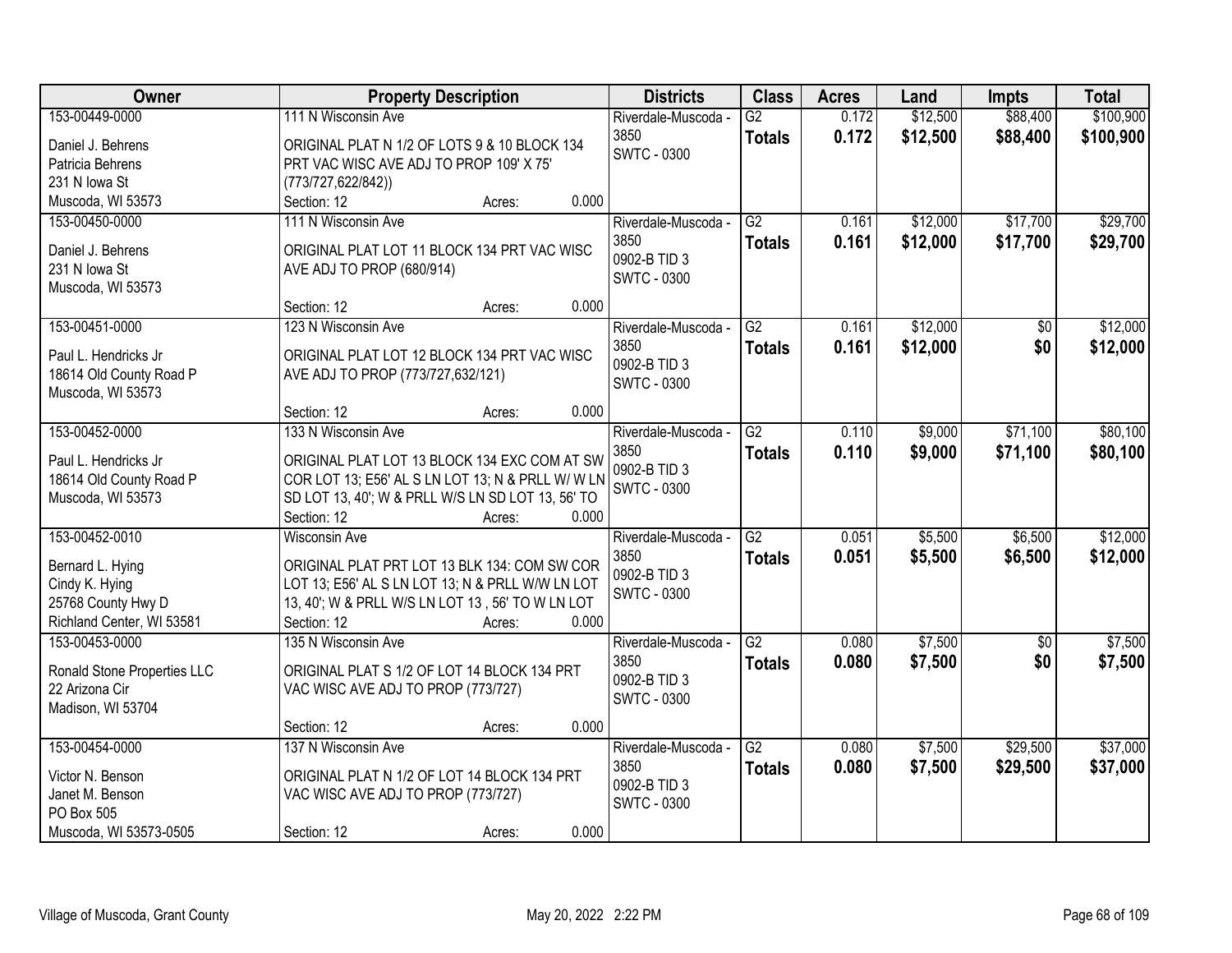| Owner                                                                      |                                                                                                                                    | <b>Property Description</b> |       | <b>Districts</b>                                  | <b>Class</b>                     | <b>Acres</b>   | Land                   | <b>Impts</b>           | <b>Total</b>           |
|----------------------------------------------------------------------------|------------------------------------------------------------------------------------------------------------------------------------|-----------------------------|-------|---------------------------------------------------|----------------------------------|----------------|------------------------|------------------------|------------------------|
| 153-00455-0000<br>Eugene M. Venglish<br>132 N Ohio St<br>Muscoda, WI 53573 | 132 N Ohio St<br>ORIGINAL PLAT LOT 1 N 1/2 OF LOT 2 BLOCK 135<br>(477/276) 75' X 140'                                              |                             |       | Riverdale-Muscoda -<br>3850<br><b>SWTC - 0300</b> | G1<br><b>Totals</b>              | 0.241<br>0.241 | \$8,500<br>\$8,500     | \$45,700<br>\$45,700   | \$54,200<br>\$54,200   |
|                                                                            | Section: 12                                                                                                                        | Acres:                      | 0.000 |                                                   |                                  |                |                        |                        |                        |
| 153-00456-0000<br>Benjamin R. Hackl<br>122 N Ohio St<br>Muscoda, WI 53573  | 122 N Ohio St<br>ORIGINAL PLAT S 1/2 OF LOT 2; LOT 3 BLOCK 135 75<br>X 140'                                                        |                             |       | Riverdale-Muscoda -<br>3850<br><b>SWTC - 0300</b> | $\overline{G1}$<br><b>Totals</b> | 0.241<br>0.241 | \$8,500<br>\$8,500     | \$51,900<br>\$51,900   | \$60,400<br>\$60,400   |
|                                                                            | Section: 12                                                                                                                        | Acres:                      | 0.000 |                                                   |                                  |                |                        |                        |                        |
| 153-00457-0000<br>Troy M. Wardell<br>116 N Ohio St<br>Muscoda, WI 53573    | 116 N Ohio St<br>ORIGINAL PLAT LOT 4 BLOCK 135<br>657/360,657/294,628/447 622/76,622/75,622/73,370/84<br>50' X 140'<br>Section: 12 | Acres:                      | 0.000 | Riverdale-Muscoda -<br>3850<br><b>SWTC - 0300</b> | G1<br><b>Totals</b>              | 0.161<br>0.161 | \$5,500<br>\$5,500     | \$67,700<br>\$67,700   | \$73,200<br>\$73,200   |
| 153-00458-0000                                                             | 226 Nebraska St                                                                                                                    |                             |       | Riverdale-Muscoda -                               | G1                               | 0.468          | \$12,500               | \$89,300               | \$101,800              |
| Wendell E. Smith<br>PO Box 267<br>Muscoda, WI 53573                        | ORIGINAL PLAT LOTS 5 & 6 LOT 7 EXC. E 14' BLOCK<br>135 136' X 150'                                                                 |                             |       | 3850<br>SWTC - 0300                               | <b>Totals</b>                    | 0.468          | \$12,500               | \$89,300               | \$101,800              |
|                                                                            | Section: 12                                                                                                                        | Acres:                      | 0.000 |                                                   |                                  |                |                        |                        |                        |
| 153-00459-0000<br>Muscoda Village<br>PO Box 206<br>Muscoda, WI 53573       | <b>Walnut St</b><br>ORIGINAL PLAT E 14' OF LOT 7 FOR ALLEY BLOCK<br>135 14' X 150'                                                 |                             |       | Riverdale-Muscoda -<br>3850<br><b>SWTC - 0300</b> | X4<br><b>Totals</b>              | 0.048<br>0.048 | $\overline{50}$<br>\$0 | $\overline{30}$<br>\$0 | $\overline{30}$<br>\$0 |
|                                                                            | Section: 12                                                                                                                        | Acres:                      | 0.000 |                                                   |                                  |                |                        |                        |                        |
| 153-00460-0000<br>Cheryl L. Berry<br>103 N Iowa St<br>Muscoda, WI 53573    | 103 N Iowa St<br>ORIGINAL PLAT S 50' OF LOTS 8-9 & 10 BLOCK 135<br>150' X 50'                                                      |                             |       | Riverdale-Muscoda -<br>3850<br><b>SWTC - 0300</b> | $\overline{G1}$<br><b>Totals</b> | 0.172<br>0.172 | \$6,000<br>\$6,000     | \$73,700<br>\$73,700   | \$79,700<br>\$79,700   |
|                                                                            | Section: 12                                                                                                                        | Acres:                      | 0.000 |                                                   |                                  |                |                        |                        |                        |
| 153-00461-0000<br>Loren L. Troxel<br>107 N lowa St<br>Muscoda, WI 53573    | 107 N lowa St<br>ORIGINAL PLAT N 50' OF S 100' OF LOTS 8-9 & 10<br>BLOCK 135 50' X 150'<br>Section: 12                             | Acres:                      | 0.000 | Riverdale-Muscoda -<br>3850<br>SWTC - 0300        | G1<br><b>Totals</b>              | 0.172<br>0.172 | \$6,000<br>\$6,000     | \$57,300<br>\$57,300   | \$63,300<br>\$63,300   |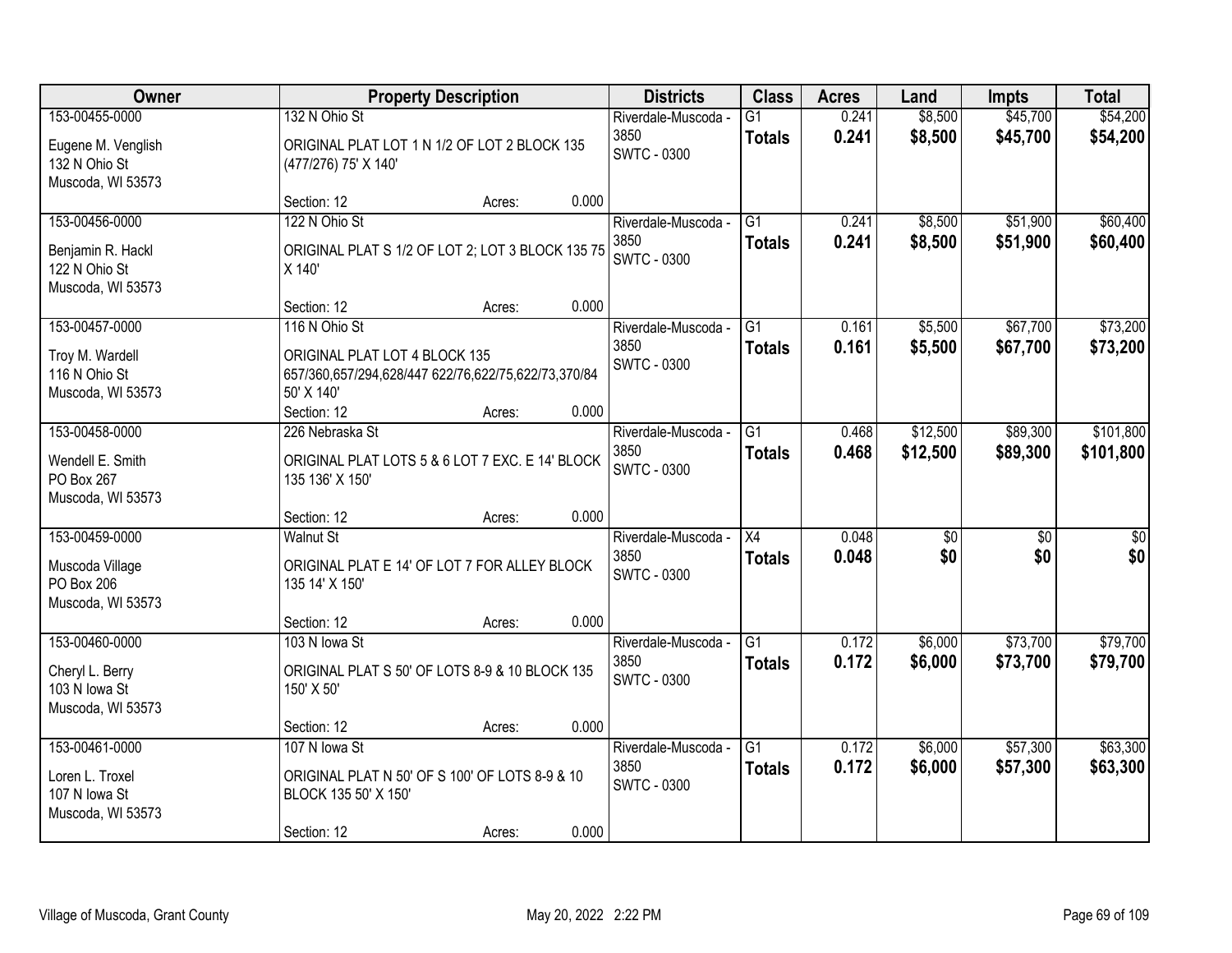| Owner                 |                                                   | <b>Property Description</b> |       | <b>Districts</b>    | <b>Class</b>    | <b>Acres</b> | Land            | <b>Impts</b> | <b>Total</b>    |
|-----------------------|---------------------------------------------------|-----------------------------|-------|---------------------|-----------------|--------------|-----------------|--------------|-----------------|
| 153-00462-0000        | 111 N Iowa St                                     |                             |       | Riverdale-Muscoda - | $\overline{G1}$ | 0.172        | \$6,000         | \$87,000     | \$93,000        |
| Mary J. Ouren         | ORIGINAL PLAT N 50' OF LOTS 8,9 & 10 BLOCK 135    |                             |       | 3850                | <b>Totals</b>   | 0.172        | \$6,000         | \$87,000     | \$93,000        |
| 111 N Iowa St         | (736/549,599/586) 50' X 150'                      |                             |       | <b>SWTC - 0300</b>  |                 |              |                 |              |                 |
| Muscoda, WI 53573     |                                                   |                             |       |                     |                 |              |                 |              |                 |
|                       | Section: 12                                       | Acres:                      | 0.000 |                     |                 |              |                 |              |                 |
| 153-00463-0000        | 117 N lowa St                                     |                             |       | Riverdale-Muscoda - | $\overline{G1}$ | 0.241        | \$8,500         | \$61,200     | \$69,700        |
| David W. Topper       | ORIGINAL PLAT LOT 11 S 1/2 OF LOT 12 BLOCK 135    |                             |       | 3850                | <b>Totals</b>   | 0.241        | \$8,500         | \$61,200     | \$69,700        |
| N5421 County Rd B     | (75' X 140')                                      |                             |       | SWTC - 0300         |                 |              |                 |              |                 |
| Montello, WI 53949    |                                                   |                             |       |                     |                 |              |                 |              |                 |
|                       | Section: 12                                       | Acres:                      | 0.000 |                     |                 |              |                 |              |                 |
| 153-00464-0000        | 125 N lowa St                                     |                             |       | Riverdale-Muscoda - | X4              | 0.241        | $\overline{50}$ | \$0          | $\overline{50}$ |
| Church                | ORIGINAL PLAT N 1/2 OF LOT 12 LOT 13 BLOCK 135    |                             |       | 3850                | <b>Totals</b>   | 0.241        | \$0             | \$0          | \$0             |
| PO Box 555            | (797/909) 75' X 140'                              |                             |       | <b>SWTC - 0300</b>  |                 |              |                 |              |                 |
| Muscoda, WI 53573     |                                                   |                             |       |                     |                 |              |                 |              |                 |
|                       | Section: 12                                       | Acres:                      | 0.000 |                     |                 |              |                 |              |                 |
| 153-00465-0000        | 131 N lowa St                                     |                             |       | Riverdale-Muscoda - | G1              | 0.161        | \$5,500         | \$65,600     | \$71,100        |
| Bruce A. Irish        | ORIGINAL PLAT LOT 14 BLOCK 135 50' X 140'         |                             |       | 3850                | <b>Totals</b>   | 0.161        | \$5,500         | \$65,600     | \$71,100        |
| Diane Lynn Irish      |                                                   |                             |       | <b>SWTC - 0300</b>  |                 |              |                 |              |                 |
| PO Box 387            |                                                   |                             |       |                     |                 |              |                 |              |                 |
| Muscoda, WI 53573     | Section: 12                                       | Acres:                      | 0.000 |                     |                 |              |                 |              |                 |
| 153-00466-0000        | 345 Walnut St                                     |                             |       | Riverdale-Muscoda - | $\overline{G1}$ | 0.161        | \$5,500         | \$106,800    | \$112,300       |
| Ruth A. Rut           | ORIGINAL PLAT LOT 1 BLOCK 136 (652/97,523/50) 50' |                             |       | 3850                | <b>Totals</b>   | 0.161        | \$5,500         | \$106,800    | \$112,300       |
| PO Box 199            | X 140'                                            |                             |       | <b>SWTC - 0300</b>  |                 |              |                 |              |                 |
| Muscoda, WI 53573     |                                                   |                             |       |                     |                 |              |                 |              |                 |
|                       | Section: 12                                       | Acres:                      | 0.000 |                     |                 |              |                 |              |                 |
| 153-00467-0000        | 124 Minnesota St                                  |                             |       | Riverdale-Muscoda - | G1              | 0.241        | \$8,500         | \$43,600     | \$52,100        |
| Patrick Henning       | ORIGINAL PLAT LOT 2 & N 1/2 OF LOT 3 BLOCK 136    |                             |       | 3850                | <b>Totals</b>   | 0.241        | \$8,500         | \$43,600     | \$52,100        |
| Carrie Henning        | (466/688) 75' X 140'                              |                             |       | <b>SWTC - 0300</b>  |                 |              |                 |              |                 |
| 124 N Minnesota St    |                                                   |                             |       |                     |                 |              |                 |              |                 |
| Muscoda, WI 53573     | Section: 12                                       | Acres:                      | 0.000 |                     |                 |              |                 |              |                 |
| 153-00468-0000        | 106 Minnesota St                                  |                             |       | Riverdale-Muscoda - | $\overline{G1}$ | 0.298        | \$10,000        | \$51,500     | \$61,500        |
| Rose Mary Schamberger | ORIGINAL PLAT S 1/2 OF LOT 3 LOT 4 N25' LOTS 5 &  |                             |       | 3850                | <b>Totals</b>   | 0.298        | \$10,000        | \$51,500     | \$61,500        |
| 106 N Minnesota St    | 6 BLOCK 136                                       |                             |       | <b>SWTC - 0300</b>  |                 |              |                 |              |                 |
| Muscoda, WI 53573     |                                                   |                             |       |                     |                 |              |                 |              |                 |
|                       | Section: 12                                       | Acres:                      | 0.000 |                     |                 |              |                 |              |                 |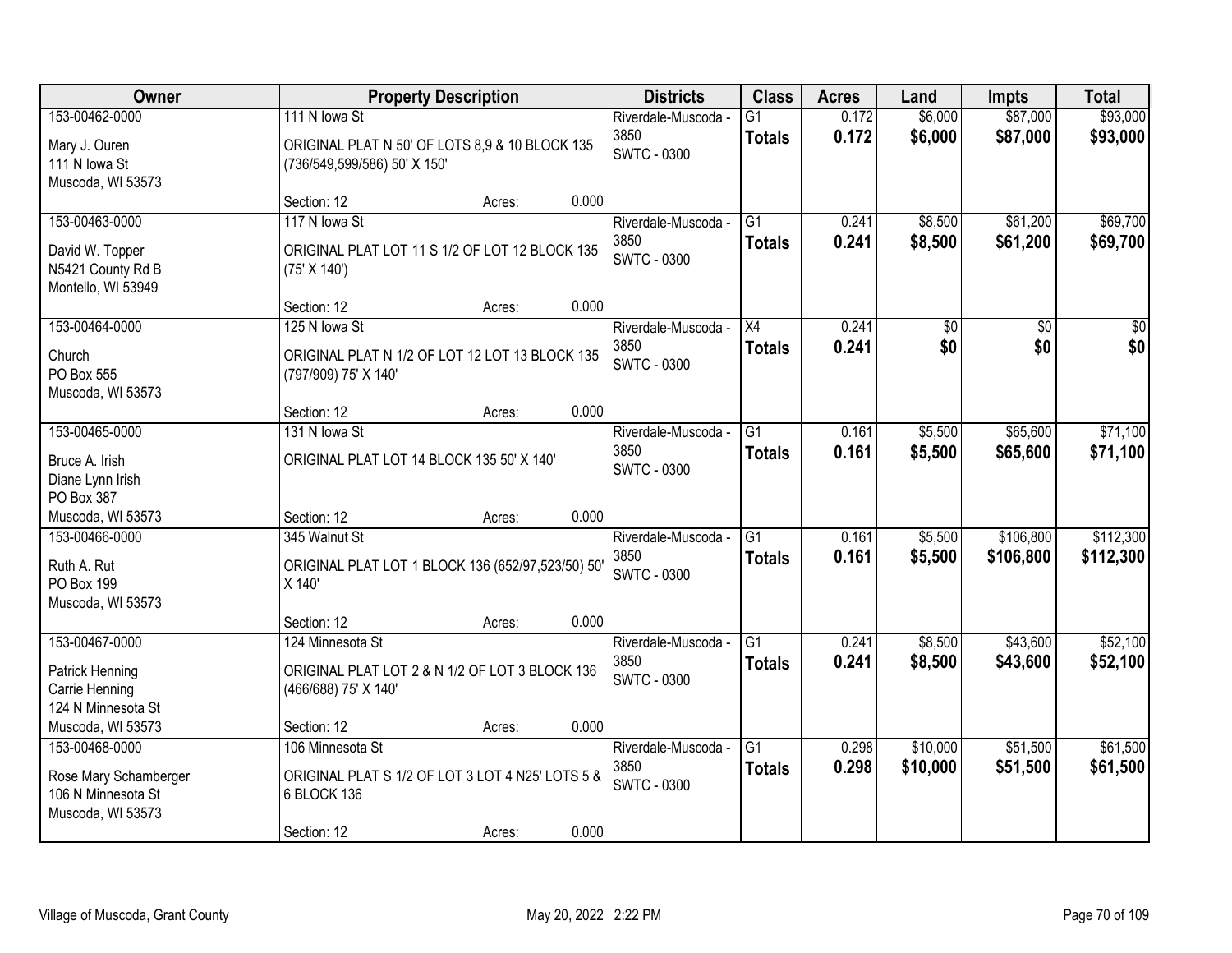| Owner                                                          |                                                                        | <b>Property Description</b> |       | <b>Districts</b>                           | <b>Class</b>                     | <b>Acres</b>   | Land               | <b>Impts</b>         | <b>Total</b>         |
|----------------------------------------------------------------|------------------------------------------------------------------------|-----------------------------|-------|--------------------------------------------|----------------------------------|----------------|--------------------|----------------------|----------------------|
| 153-00469-0000                                                 | 320 Nebraska St                                                        |                             |       | Riverdale-Muscoda -                        | G1                               | 0.316          | \$10,500           | \$49,300             | \$59,800             |
| Brooke A. Shemak<br>320 W Nebraska St<br>Muscoda, WI 53573     | ORIGINAL PLAT LOTS 5 & 6 EXC N25' BLK 136 100' X<br>125'               |                             |       | 3850<br>SWTC - 0300                        | <b>Totals</b>                    | 0.316          | \$10,500           | \$49,300             | \$59,800             |
|                                                                | Section: 12                                                            | Acres:                      | 0.000 |                                            |                                  |                |                    |                      |                      |
| 153-00470-0000                                                 | 312 Nebraska St                                                        |                             |       | Riverdale-Muscoda -<br>3850                | $\overline{G1}$<br><b>Totals</b> | 0.258<br>0.258 | \$9,000<br>\$9,000 | \$78,900<br>\$78,900 | \$87,900<br>\$87,900 |
| Leon W. Livingston Jr<br>Luetta J. Livingston<br>PO Box 301    | ORIGINAL PLAT LOT 7; W 1/2 OF LOT 8 BLOCK 136<br>75' X 150'            |                             |       | <b>SWTC - 0300</b>                         |                                  |                |                    |                      |                      |
| Muscoda, WI 53573                                              | Section: 12                                                            | Acres:                      | 0.000 |                                            |                                  |                |                    |                      |                      |
| 153-00471-0000                                                 | 306 Nebraska St                                                        |                             |       | Riverdale-Muscoda -                        | G1                               | 0.178          | \$6,000            | \$79,900             | \$85,900             |
| <b>Rollin Kovars</b><br>17044 County Rd G<br>Muscoda, WI 53573 | ORIGINAL PLAT E 1/2 LOT 8; S 80' OF LOTS 9 & 10<br>BLOCK 136           |                             |       | 3850<br><b>SWTC - 0300</b>                 | <b>Totals</b>                    | 0.178          | \$6,000            | \$79,900             | \$85,900             |
|                                                                | Section: 12                                                            | Acres:                      | 0.000 |                                            |                                  |                |                    |                      |                      |
| 153-00473-0000                                                 | 111 N Ohio St                                                          |                             |       | Riverdale-Muscoda -                        | G1                               | 0.225          | \$8,000            | \$46,500             | \$54,500             |
| Ashley A. Kast<br>111 N Ohio St<br>Muscoda, WI 53573           | ORIGINAL PLAT N70' LOTS 9 & 10; S20' LOT 11 BLK<br>136                 |                             |       | 3850<br>SWTC - 0300                        | <b>Totals</b>                    | 0.225          | \$8,000            | \$46,500             | \$54,500             |
|                                                                | Section: 12                                                            | Acres:                      | 0.000 |                                            |                                  |                |                    |                      |                      |
| 153-00474-0000                                                 | 119 N Ohio St                                                          |                             |       | Riverdale-Muscoda -<br>3850                | $\overline{G1}$<br><b>Totals</b> | 0.169<br>0.169 | \$6,000<br>\$6,000 | \$62,600<br>\$62,600 | \$68,600<br>\$68,600 |
| Mike O. Oatman<br>Linda A. Oatman<br>119 N Ohio St             | ORIGINAL PLAT N30' OF LOT 11; S22.5' OF LOT 12<br>BLOCK 136            |                             |       | <b>SWTC - 0300</b>                         |                                  |                |                    |                      |                      |
| Muscoda, WI 53573                                              | Section: 12                                                            | Acres:                      | 0.000 |                                            |                                  |                |                    |                      |                      |
| 153-00475-0000                                                 | 125 N Ohio St                                                          |                             |       | Riverdale-Muscoda -                        | $\overline{G1}$                  | 0.169          | \$6,000            | \$60,300             | \$66,300             |
| Sharon M. Connery<br>125 N Ohio St<br>Muscoda, WI 53573        | ORIGINAL PLAT N 27.5' OF LOT 12; S1/2 OF LOT 13<br>BLOCK 136 (716/670) |                             |       | 3850<br><b>SWTC - 0300</b>                 | <b>Totals</b>                    | 0.169          | \$6,000            | \$60,300             | \$66,300             |
|                                                                | Section: 12                                                            | Acres:                      | 0.000 |                                            |                                  |                |                    |                      |                      |
| 153-00476-0000<br>Lenny L. Stocks                              | 135 N Ohio St<br>ORIGINAL PLAT N1/2 OF LOT 13; LOT 14 BLOCK 136        |                             |       | Riverdale-Muscoda -<br>3850<br>SWTC - 0300 | G1<br><b>Totals</b>              | 0.241<br>0.241 | \$8,500<br>\$8,500 | \$77,600<br>\$77,600 | \$86,100<br>\$86,100 |
| 135 N Ohio St<br>Muscoda, WI 53573                             | (670/391,484/332) 75' X 140'<br>Section: 12                            | Acres:                      | 0.000 |                                            |                                  |                |                    |                      |                      |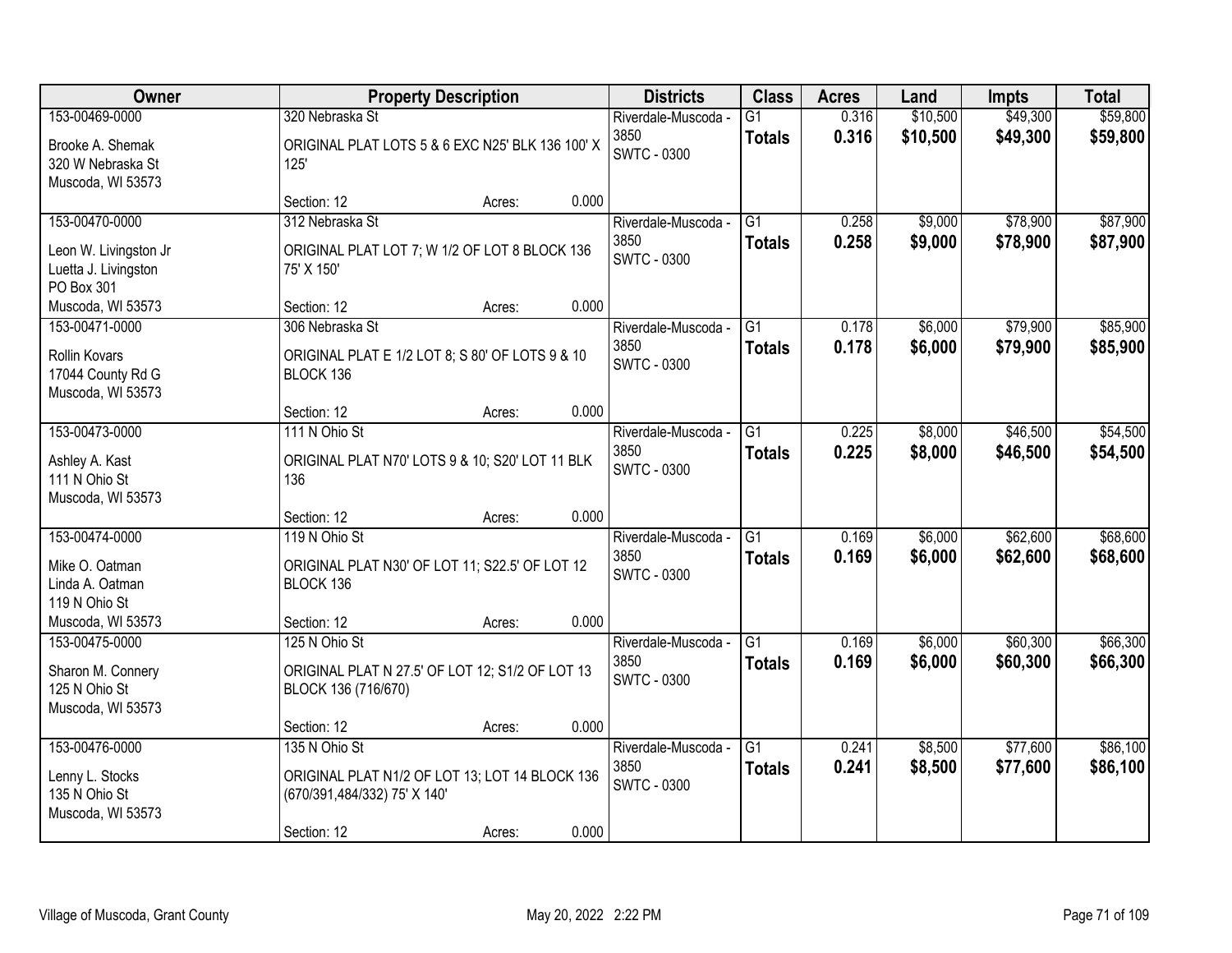| Owner                                    |                                                  | <b>Property Description</b> |       | <b>Districts</b>           | <b>Class</b>    | <b>Acres</b> | Land     | <b>Impts</b> | <b>Total</b> |
|------------------------------------------|--------------------------------------------------|-----------------------------|-------|----------------------------|-----------------|--------------|----------|--------------|--------------|
| 153-00477-0000                           | 435 Walnut St                                    |                             |       | Riverdale-Muscoda -        | $\overline{G2}$ | 0.702        | \$17,000 | \$406,900    | \$423,900    |
| Marion Real Estate LLC<br>777 S James St | ORIGINAL PLAT LOTS 1-5 INC BLOCK 137             |                             |       | 3850<br><b>SWTC - 0300</b> | <b>Totals</b>   | 0.702        | \$17,000 | \$406,900    | \$423,900    |
| Richland Center, WI 53581                |                                                  |                             |       |                            |                 |              |          |              |              |
|                                          | Section: 12                                      | Acres:                      | 0.000 |                            |                 |              |          |              |              |
| 153-00478-0000                           | 430 Nebraska St                                  |                             |       | Riverdale-Muscoda -        | $\overline{G1}$ | 0.330        | \$10,500 | \$80,600     | \$91,100     |
| Dennis D. Roh                            | ORIGINAL PLAT LOT 6 BLOCK 137                    |                             |       | 3850                       | <b>Totals</b>   | 0.330        | \$10,500 | \$80,600     | \$91,100     |
| Kathy L. Roh                             |                                                  |                             |       | <b>SWTC - 0300</b>         |                 |              |          |              |              |
| 430 W Nebraska St                        |                                                  |                             |       |                            |                 |              |          |              |              |
| Muscoda, WI 53573                        | Section: 12                                      | Acres:                      | 0.000 |                            |                 |              |          |              |              |
| 153-00479-0000                           | Nebraska St                                      |                             |       | Riverdale-Muscoda -        | G1              | 0.568        | \$13,000 | \$0          | \$13,000     |
| Mary L. Hanrahan                         | ORIGINAL PLAT LOTS 7,8 & 9 BLOCK 137 150' X 165' |                             |       | 3850                       | <b>Totals</b>   | 0.568        | \$13,000 | \$0          | \$13,000     |
| PO Box 263                               |                                                  |                             |       | <b>SWTC - 0300</b>         |                 |              |          |              |              |
| Muscoda, WI 53573                        |                                                  |                             |       |                            |                 |              |          |              |              |
|                                          | Section: 12                                      | Acres:                      | 0.000 |                            |                 |              |          |              |              |
| 153-00480-0000                           | 412 Nebraska St                                  |                             |       | Riverdale-Muscoda -        | G1              | 0.396        | \$11,500 | \$63,300     | \$74,800     |
| <b>Bobbi Jeffries</b>                    | ORIGINAL PLAT LOTS 10 & 11: W10' LOT 12 BLOCK    |                             |       | 3850                       | <b>Totals</b>   | 0.396        | \$11,500 | \$63,300     | \$74,800     |
| 412 W Nebraska St                        | 137 (684/573) VAC ALLEY ADJ LOTS                 |                             |       | <b>SWTC - 0300</b>         |                 |              |          |              |              |
| Muscoda, WI 53573                        |                                                  |                             |       |                            |                 |              |          |              |              |
|                                          | Section: 12                                      | Acres:                      | 0.000 |                            |                 |              |          |              |              |
| 153-00481-0000                           | 404 Nebraska St                                  |                             |       | Riverdale-Muscoda -        | $\overline{G1}$ | 0.310        | \$10,000 | \$71,600     | \$81,600     |
| Timothy D. Imhoff                        | ORIGINAL PLAT LOT 12 EXC W10'; LOT 13 BLK 137    |                             |       | 3850                       | <b>Totals</b>   | 0.310        | \$10,000 | \$71,600     | \$81,600     |
| 404 W Nebraska St                        |                                                  |                             |       | <b>SWTC - 0300</b>         |                 |              |          |              |              |
| Muscoda, WI 53573                        |                                                  |                             |       |                            |                 |              |          |              |              |
|                                          | Section: 12                                      | Acres:                      | 0.000 |                            |                 |              |          |              |              |
| 153-00482-0000                           | 125 Minnesota St                                 |                             |       | Riverdale-Muscoda -        | $\overline{G1}$ | 0.321        | \$10,500 | \$85,000     | \$95,500     |
| Brian C. Cruger                          | ORIGINAL PLAT LOTS 14 & 15 BLOCK 137 (684/573)   |                             |       | 3850                       | <b>Totals</b>   | 0.321        | \$10,500 | \$85,000     | \$95,500     |
| Victoria S. Anderson                     | 100' X 140'                                      |                             |       | <b>SWTC - 0300</b>         |                 |              |          |              |              |
| 125 N Minnesota St                       |                                                  |                             |       |                            |                 |              |          |              |              |
| Muscoda, WI 53573                        | Section: 12                                      | Acres:                      | 0.000 |                            |                 |              |          |              |              |
| 153-00483-0000                           | 405 Walnut St                                    |                             |       | Riverdale-Muscoda -        | $\overline{G1}$ | 0.321        | \$10,500 | \$123,800    | \$134,300    |
| Quincy G. Knox                           | ORIGINAL PLAT LOTS 16 & 17 BLOCK 137 (684/573)   |                             |       | 3850                       | <b>Totals</b>   | 0.321        | \$10,500 | \$123,800    | \$134,300    |
| 405 W Walnut St                          | 100' X 140'                                      |                             |       | <b>SWTC - 0300</b>         |                 |              |          |              |              |
| Muscoda, WI 53573                        |                                                  |                             |       |                            |                 |              |          |              |              |
|                                          | Section: 12                                      | Acres:                      | 0.000 |                            |                 |              |          |              |              |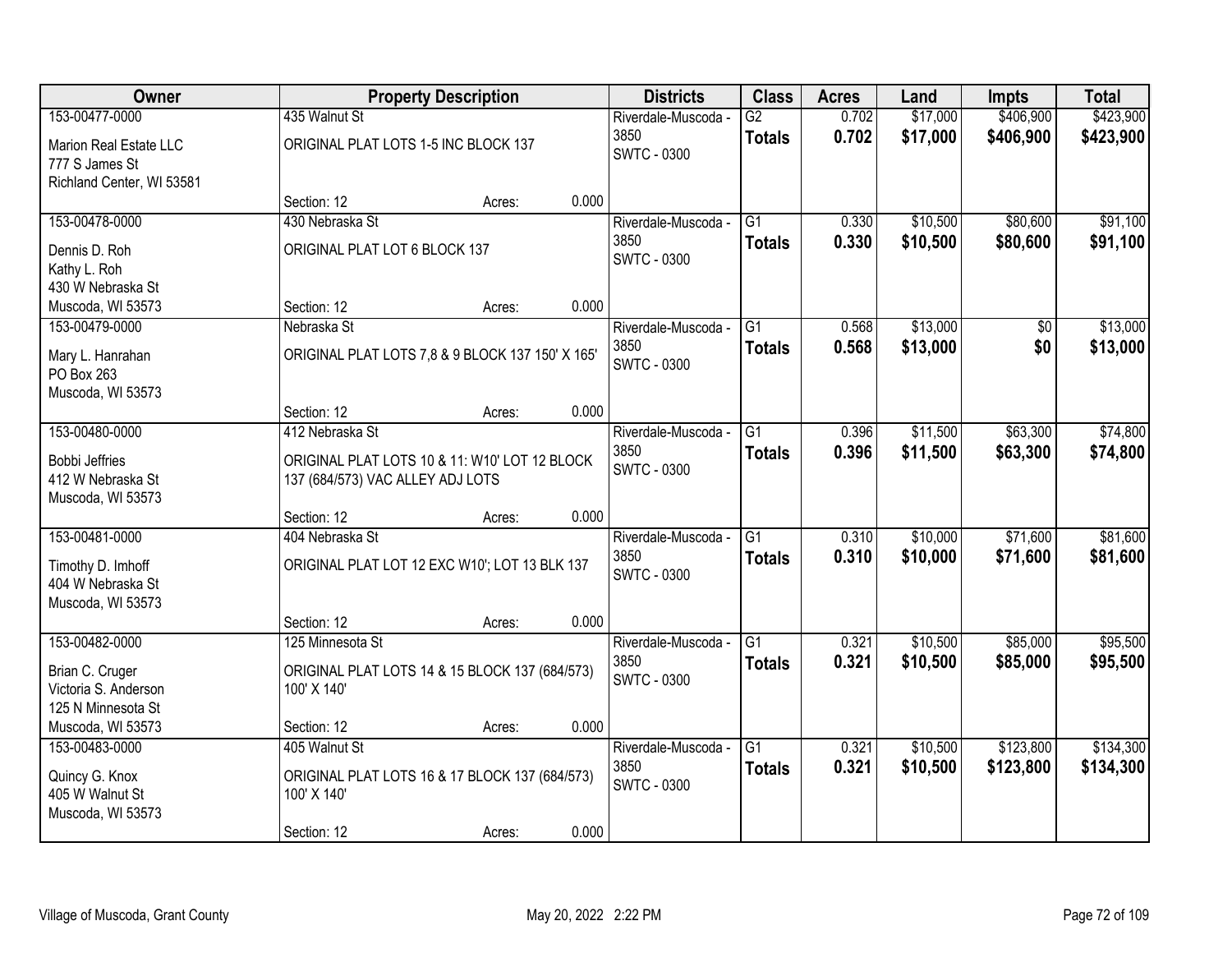| <b>Owner</b>                                                        |                                                      | <b>Property Description</b>                      |       | <b>Districts</b>                                  | <b>Class</b>                     | <b>Acres</b>   | Land                 | <b>Impts</b> | <b>Total</b> |
|---------------------------------------------------------------------|------------------------------------------------------|--------------------------------------------------|-------|---------------------------------------------------|----------------------------------|----------------|----------------------|--------------|--------------|
| 153-00484-0000                                                      | 113 Minnesota St                                     |                                                  |       | Riverdale-Muscoda -                               | $\overline{G1}$                  | 0.344          | \$11,000             | \$23,200     | \$34,200     |
| David J. Vanlanduyt<br>113 S Minnesota St<br>Muscoda, WI 53573      | X 150'                                               | ORIGINAL PLAT LOTS 1 & 2 BLOCK 138 (765/823) 100 |       | 3850<br><b>SWTC - 0300</b>                        | <b>Totals</b>                    | 0.344          | \$11,000             | \$23,200     | \$34,200     |
|                                                                     | Section: 12                                          | Acres:                                           | 0.000 |                                                   |                                  |                |                      |              |              |
| 153-00485-0000                                                      | 412 Front St                                         |                                                  |       | Riverdale-Muscoda -                               | G1                               | 0.344          | \$11,000             | \$69,900     | \$80,900     |
| Greentree Investments LLC<br>625 Greentree Trl<br>Muscoda, WI 53573 |                                                      | ORIGINAL PLAT LOTS 3 & 4 BLOCK 138 100' X 150'   |       | 3850<br><b>SWTC - 0300</b>                        | <b>Totals</b>                    | 0.344          | \$11,000             | \$69,900     | \$80,900     |
|                                                                     | Section: 12                                          | Acres:                                           | 0.000 |                                                   |                                  |                |                      |              |              |
| 153-00486-0000                                                      | 424 Front St                                         |                                                  |       | Riverdale-Muscoda -                               | G1                               | 0.344          | \$11,000             | \$50,900     | \$61,900     |
| Tina M. Owen<br>424 W Front St<br>Muscoda, WI 53573                 | X 150'                                               | ORIGINAL PLAT LOTS 5 & 6 BLOCK 138 (506/375) 100 |       | 3850<br><b>SWTC - 0300</b>                        | <b>Totals</b>                    | 0.344          | \$11,000             | \$50,900     | \$61,900     |
|                                                                     | Section: 12                                          | Acres:                                           | 0.000 |                                                   |                                  |                |                      |              |              |
| 153-00487-0000                                                      | 432 Front St                                         |                                                  |       | Riverdale-Muscoda -                               | G1                               | 0.517          | \$13,000             | \$61,600     | \$74,600     |
| Joseph M. Norris<br>432 W Front St<br>Muscoda, WI 53573             |                                                      | ORIGINAL PLAT LOTS 7,8 & 9 BLOCK 138 150' X 150' |       | 3850<br><b>SWTC - 0300</b>                        | <b>Totals</b>                    | 0.517          | \$13,000             | \$61,600     | \$74,600     |
|                                                                     | Section: 12                                          | Acres:                                           | 0.000 |                                                   |                                  |                |                      |              |              |
| 153-00488-0000                                                      | 111 S Ohio St                                        |                                                  |       | Riverdale-Muscoda -                               | $\overline{G1}$                  | 0.344          | \$11,000             | \$45,400     | \$56,400     |
| Dennis J. Brown<br>Suzanne L. Brown                                 | ORIGINAL PLAT LOTS 1 & 2 BLOCK 139                   |                                                  |       | 3850<br><b>SWTC - 0300</b>                        | <b>Totals</b>                    | 0.344          | \$11,000             | \$45,400     | \$56,400     |
| 20001 Effigy Mnd Ln                                                 |                                                      |                                                  |       |                                                   |                                  |                |                      |              |              |
| Muscoda, WI 53573<br>153-00489-0000                                 | Section: 12                                          | Acres:                                           | 0.000 |                                                   |                                  |                |                      | \$31,100     | \$42,100     |
| Mary L. Hanrahan<br>PO Box 263<br>Muscoda, WI 53573                 | 316 W Front St<br>ORIGINAL PLAT LOTS 3 & 4 BLOCK 139 |                                                  |       | Riverdale-Muscoda -<br>3850<br><b>SWTC - 0300</b> | $\overline{G1}$<br><b>Totals</b> | 0.344<br>0.344 | \$11,000<br>\$11,000 | \$31,100     | \$42,100     |
|                                                                     | Section: 12                                          | Acres:                                           | 0.000 |                                                   |                                  |                |                      |              |              |
| 153-00490-0000                                                      | 322 Front St                                         |                                                  |       | Riverdale-Muscoda -                               | $\overline{G1}$                  | 0.172          | \$6,000              | \$64,200     | \$70,200     |
| Mary L. Hanrahan<br>PO Box 263                                      |                                                      | ORIGINAL PLAT LOT 5 BLOCK 139 50' X 150'         |       | 3850<br><b>SWTC - 0300</b>                        | <b>Totals</b>                    | 0.172          | \$6,000              | \$64,200     | \$70,200     |
| Muscoda, WI 53573                                                   | Section: 12                                          | Acres:                                           | 0.000 |                                                   |                                  |                |                      |              |              |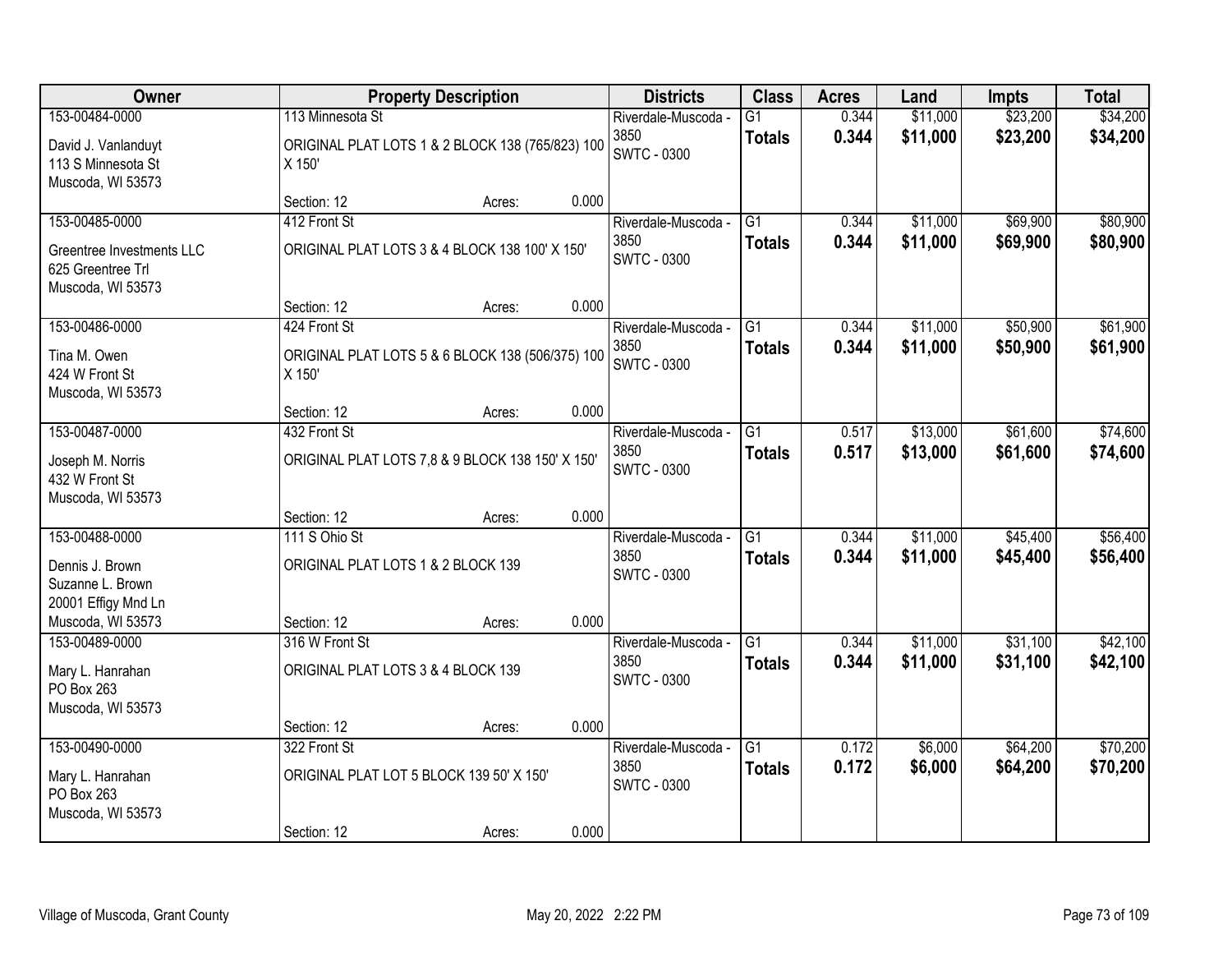| \$106,600<br>153-00491-0000<br>326 Front St<br>0.172<br>\$6,000<br>\$100,600<br>$\overline{G1}$<br>Riverdale-Muscoda -<br>3850<br>0.172<br>\$6,000<br>\$100,600<br>\$106,600<br><b>Totals</b><br>ORIGINAL PLAT LOT 6 BLOCK 139 (627/385) 50' X 150<br>Jaden L. Reyzek<br><b>SWTC - 0300</b><br>Kolton M. Mccorkle<br>326 W Front St<br>0.000<br>Muscoda, WI 53573<br>Section: 12<br>Acres:<br>\$38,200<br>204 Front St<br>$\overline{G2}$<br>\$16,000<br>153-00492-0000<br>0.459<br>Riverdale-Muscoda -<br>3850<br>0.459<br>\$16,000<br>\$38,200<br>\$54,200<br><b>Totals</b><br>Timothy M. Schneider<br>ORIGINAL PLAT LOT 1 BLOCK 140 (635/582) 50' X 100<br><b>SWTC - 0300</b><br>Cedar M. Schneider<br>ALSO INCL LOT 2 EXC W 13' BLK 140 ALSO INCL W<br>18684 3rd St<br>13' LOT 2; LOT 3 BLK 140<br>0.000<br>Muscoda, WI 53573<br>Section: 12<br>Acres:<br>\$54,100<br>153-00494-0000<br>216 Front St<br>$\overline{G1}$<br>0.115<br>\$4,000<br>Riverdale-Muscoda -<br>3850<br>0.115<br>\$4,000<br>\$54,100<br><b>Totals</b><br>ORIGINAL PLAT LOT 4 BLOCK 140 (610/304) 50' X 100<br>Timothy M. Schneider<br><b>SWTC - 0300</b><br>Cedar M. Schneider<br>18684 3rd St<br>0.000<br>Section: 12<br>Muscoda, WI 53573<br>Acres:<br>226 Front St<br>\$8,000<br>\$49,600<br>153-00495-0000<br>Riverdale-Muscoda -<br>G1<br>0.230<br>3850<br>0.230<br>\$8,000<br>\$49,600<br><b>Totals</b><br>ORIGINAL PLAT LOTS 5 & 6 BLOCK 140 100' X 100'<br>Timothy M. Schneider<br>SWTC - 0300<br>18684 S 3rd St<br>Muscoda, WI 53573<br>0.000<br>Section: 12<br>Acres:<br>$\overline{G2}$<br>\$5,500<br>\$43,000<br>153-00496-0000<br>108 W Front St<br>0.049<br>Riverdale-Muscoda -<br>3850<br>0.049<br>\$5,500<br>\$43,000<br>\$48,500<br><b>Totals</b><br>ORIGINAL PLAT S 25' OF LOT 1 E 35' OF S 25' OF LOT<br>Johnson LLC<br>0902-B TID 3<br>PO Box 263<br>2 BLOCK 141 PRT VAC WISC AVE ADJ TO PROP<br><b>SWTC - 0300</b><br>(773/727)<br>Muscoda, WI 53573<br>0.000<br>Section: 12<br>Acres:<br>G2<br>\$2,100<br>153-00497-0000<br>110 W Front St<br>Riverdale-Muscoda -<br>0.009<br>\$500<br>3850<br>0.009<br>\$500<br>\$2,100<br><b>Totals</b><br>Wendy D. Roh<br>ORIGINAL PLAT PRT LOT 2 DESC; COM SW COR LOT<br><b>SWTC - 0300</b><br>18684 County Rd G<br>2; N25'; E15'; S25'; W 15' TO POB BLK 141 (726/236)<br>Muscoda, WI 53573<br>0.000<br>Section: 12<br>Acres:<br>153-00498-0000<br>$\overline{G2}$<br>\$6,500<br>\$105,300<br>105 S Wisconsin Ave<br>Riverdale-Muscoda -<br>0.057<br>3850<br>0.057<br>\$105,300<br>\$6,500<br>\$111,800<br><b>Totals</b><br>Wendy D. Roh<br>ORIGINAL PLAT N1/2 OF S1/2 OF LOTS 1 & 2 BLOCK<br>0902-B TID 3<br>18684 County Rd G<br>141 PRT VAC WISC AVE ADJ TO PROP | Owner             | <b>Property Description</b> |  | <b>Districts</b> | <b>Class</b> | <b>Acres</b> | Land | <b>Impts</b> | <b>Total</b> |  |
|----------------------------------------------------------------------------------------------------------------------------------------------------------------------------------------------------------------------------------------------------------------------------------------------------------------------------------------------------------------------------------------------------------------------------------------------------------------------------------------------------------------------------------------------------------------------------------------------------------------------------------------------------------------------------------------------------------------------------------------------------------------------------------------------------------------------------------------------------------------------------------------------------------------------------------------------------------------------------------------------------------------------------------------------------------------------------------------------------------------------------------------------------------------------------------------------------------------------------------------------------------------------------------------------------------------------------------------------------------------------------------------------------------------------------------------------------------------------------------------------------------------------------------------------------------------------------------------------------------------------------------------------------------------------------------------------------------------------------------------------------------------------------------------------------------------------------------------------------------------------------------------------------------------------------------------------------------------------------------------------------------------------------------------------------------------------------------------------------------------------------------------------------------------------------------------------------------------------------------------------------------------------------------------------------------------------------------------------------------------------------------------------------------------------------------------------------------------------------------------------------------------------------------------------------------------------------------------------------------------------------------------------------------------------------------------------------------|-------------------|-----------------------------|--|------------------|--------------|--------------|------|--------------|--------------|--|
| \$54,200<br>\$58,100<br>\$58,100<br>\$57,600<br>\$57,600<br>\$48,500<br>\$2,600<br>\$2,600<br>\$111,800                                                                                                                                                                                                                                                                                                                                                                                                                                                                                                                                                                                                                                                                                                                                                                                                                                                                                                                                                                                                                                                                                                                                                                                                                                                                                                                                                                                                                                                                                                                                                                                                                                                                                                                                                                                                                                                                                                                                                                                                                                                                                                                                                                                                                                                                                                                                                                                                                                                                                                                                                                                                  |                   |                             |  |                  |              |              |      |              |              |  |
|                                                                                                                                                                                                                                                                                                                                                                                                                                                                                                                                                                                                                                                                                                                                                                                                                                                                                                                                                                                                                                                                                                                                                                                                                                                                                                                                                                                                                                                                                                                                                                                                                                                                                                                                                                                                                                                                                                                                                                                                                                                                                                                                                                                                                                                                                                                                                                                                                                                                                                                                                                                                                                                                                                          |                   |                             |  |                  |              |              |      |              |              |  |
|                                                                                                                                                                                                                                                                                                                                                                                                                                                                                                                                                                                                                                                                                                                                                                                                                                                                                                                                                                                                                                                                                                                                                                                                                                                                                                                                                                                                                                                                                                                                                                                                                                                                                                                                                                                                                                                                                                                                                                                                                                                                                                                                                                                                                                                                                                                                                                                                                                                                                                                                                                                                                                                                                                          |                   |                             |  |                  |              |              |      |              |              |  |
|                                                                                                                                                                                                                                                                                                                                                                                                                                                                                                                                                                                                                                                                                                                                                                                                                                                                                                                                                                                                                                                                                                                                                                                                                                                                                                                                                                                                                                                                                                                                                                                                                                                                                                                                                                                                                                                                                                                                                                                                                                                                                                                                                                                                                                                                                                                                                                                                                                                                                                                                                                                                                                                                                                          |                   |                             |  |                  |              |              |      |              |              |  |
|                                                                                                                                                                                                                                                                                                                                                                                                                                                                                                                                                                                                                                                                                                                                                                                                                                                                                                                                                                                                                                                                                                                                                                                                                                                                                                                                                                                                                                                                                                                                                                                                                                                                                                                                                                                                                                                                                                                                                                                                                                                                                                                                                                                                                                                                                                                                                                                                                                                                                                                                                                                                                                                                                                          |                   |                             |  |                  |              |              |      |              |              |  |
|                                                                                                                                                                                                                                                                                                                                                                                                                                                                                                                                                                                                                                                                                                                                                                                                                                                                                                                                                                                                                                                                                                                                                                                                                                                                                                                                                                                                                                                                                                                                                                                                                                                                                                                                                                                                                                                                                                                                                                                                                                                                                                                                                                                                                                                                                                                                                                                                                                                                                                                                                                                                                                                                                                          |                   |                             |  |                  |              |              |      |              |              |  |
|                                                                                                                                                                                                                                                                                                                                                                                                                                                                                                                                                                                                                                                                                                                                                                                                                                                                                                                                                                                                                                                                                                                                                                                                                                                                                                                                                                                                                                                                                                                                                                                                                                                                                                                                                                                                                                                                                                                                                                                                                                                                                                                                                                                                                                                                                                                                                                                                                                                                                                                                                                                                                                                                                                          |                   |                             |  |                  |              |              |      |              |              |  |
|                                                                                                                                                                                                                                                                                                                                                                                                                                                                                                                                                                                                                                                                                                                                                                                                                                                                                                                                                                                                                                                                                                                                                                                                                                                                                                                                                                                                                                                                                                                                                                                                                                                                                                                                                                                                                                                                                                                                                                                                                                                                                                                                                                                                                                                                                                                                                                                                                                                                                                                                                                                                                                                                                                          |                   |                             |  |                  |              |              |      |              |              |  |
|                                                                                                                                                                                                                                                                                                                                                                                                                                                                                                                                                                                                                                                                                                                                                                                                                                                                                                                                                                                                                                                                                                                                                                                                                                                                                                                                                                                                                                                                                                                                                                                                                                                                                                                                                                                                                                                                                                                                                                                                                                                                                                                                                                                                                                                                                                                                                                                                                                                                                                                                                                                                                                                                                                          |                   |                             |  |                  |              |              |      |              |              |  |
|                                                                                                                                                                                                                                                                                                                                                                                                                                                                                                                                                                                                                                                                                                                                                                                                                                                                                                                                                                                                                                                                                                                                                                                                                                                                                                                                                                                                                                                                                                                                                                                                                                                                                                                                                                                                                                                                                                                                                                                                                                                                                                                                                                                                                                                                                                                                                                                                                                                                                                                                                                                                                                                                                                          |                   |                             |  |                  |              |              |      |              |              |  |
|                                                                                                                                                                                                                                                                                                                                                                                                                                                                                                                                                                                                                                                                                                                                                                                                                                                                                                                                                                                                                                                                                                                                                                                                                                                                                                                                                                                                                                                                                                                                                                                                                                                                                                                                                                                                                                                                                                                                                                                                                                                                                                                                                                                                                                                                                                                                                                                                                                                                                                                                                                                                                                                                                                          |                   |                             |  |                  |              |              |      |              |              |  |
|                                                                                                                                                                                                                                                                                                                                                                                                                                                                                                                                                                                                                                                                                                                                                                                                                                                                                                                                                                                                                                                                                                                                                                                                                                                                                                                                                                                                                                                                                                                                                                                                                                                                                                                                                                                                                                                                                                                                                                                                                                                                                                                                                                                                                                                                                                                                                                                                                                                                                                                                                                                                                                                                                                          |                   |                             |  |                  |              |              |      |              |              |  |
|                                                                                                                                                                                                                                                                                                                                                                                                                                                                                                                                                                                                                                                                                                                                                                                                                                                                                                                                                                                                                                                                                                                                                                                                                                                                                                                                                                                                                                                                                                                                                                                                                                                                                                                                                                                                                                                                                                                                                                                                                                                                                                                                                                                                                                                                                                                                                                                                                                                                                                                                                                                                                                                                                                          |                   |                             |  |                  |              |              |      |              |              |  |
|                                                                                                                                                                                                                                                                                                                                                                                                                                                                                                                                                                                                                                                                                                                                                                                                                                                                                                                                                                                                                                                                                                                                                                                                                                                                                                                                                                                                                                                                                                                                                                                                                                                                                                                                                                                                                                                                                                                                                                                                                                                                                                                                                                                                                                                                                                                                                                                                                                                                                                                                                                                                                                                                                                          |                   |                             |  |                  |              |              |      |              |              |  |
|                                                                                                                                                                                                                                                                                                                                                                                                                                                                                                                                                                                                                                                                                                                                                                                                                                                                                                                                                                                                                                                                                                                                                                                                                                                                                                                                                                                                                                                                                                                                                                                                                                                                                                                                                                                                                                                                                                                                                                                                                                                                                                                                                                                                                                                                                                                                                                                                                                                                                                                                                                                                                                                                                                          |                   |                             |  |                  |              |              |      |              |              |  |
|                                                                                                                                                                                                                                                                                                                                                                                                                                                                                                                                                                                                                                                                                                                                                                                                                                                                                                                                                                                                                                                                                                                                                                                                                                                                                                                                                                                                                                                                                                                                                                                                                                                                                                                                                                                                                                                                                                                                                                                                                                                                                                                                                                                                                                                                                                                                                                                                                                                                                                                                                                                                                                                                                                          |                   |                             |  |                  |              |              |      |              |              |  |
|                                                                                                                                                                                                                                                                                                                                                                                                                                                                                                                                                                                                                                                                                                                                                                                                                                                                                                                                                                                                                                                                                                                                                                                                                                                                                                                                                                                                                                                                                                                                                                                                                                                                                                                                                                                                                                                                                                                                                                                                                                                                                                                                                                                                                                                                                                                                                                                                                                                                                                                                                                                                                                                                                                          |                   |                             |  |                  |              |              |      |              |              |  |
|                                                                                                                                                                                                                                                                                                                                                                                                                                                                                                                                                                                                                                                                                                                                                                                                                                                                                                                                                                                                                                                                                                                                                                                                                                                                                                                                                                                                                                                                                                                                                                                                                                                                                                                                                                                                                                                                                                                                                                                                                                                                                                                                                                                                                                                                                                                                                                                                                                                                                                                                                                                                                                                                                                          |                   |                             |  |                  |              |              |      |              |              |  |
|                                                                                                                                                                                                                                                                                                                                                                                                                                                                                                                                                                                                                                                                                                                                                                                                                                                                                                                                                                                                                                                                                                                                                                                                                                                                                                                                                                                                                                                                                                                                                                                                                                                                                                                                                                                                                                                                                                                                                                                                                                                                                                                                                                                                                                                                                                                                                                                                                                                                                                                                                                                                                                                                                                          |                   |                             |  |                  |              |              |      |              |              |  |
|                                                                                                                                                                                                                                                                                                                                                                                                                                                                                                                                                                                                                                                                                                                                                                                                                                                                                                                                                                                                                                                                                                                                                                                                                                                                                                                                                                                                                                                                                                                                                                                                                                                                                                                                                                                                                                                                                                                                                                                                                                                                                                                                                                                                                                                                                                                                                                                                                                                                                                                                                                                                                                                                                                          |                   |                             |  |                  |              |              |      |              |              |  |
|                                                                                                                                                                                                                                                                                                                                                                                                                                                                                                                                                                                                                                                                                                                                                                                                                                                                                                                                                                                                                                                                                                                                                                                                                                                                                                                                                                                                                                                                                                                                                                                                                                                                                                                                                                                                                                                                                                                                                                                                                                                                                                                                                                                                                                                                                                                                                                                                                                                                                                                                                                                                                                                                                                          |                   |                             |  |                  |              |              |      |              |              |  |
|                                                                                                                                                                                                                                                                                                                                                                                                                                                                                                                                                                                                                                                                                                                                                                                                                                                                                                                                                                                                                                                                                                                                                                                                                                                                                                                                                                                                                                                                                                                                                                                                                                                                                                                                                                                                                                                                                                                                                                                                                                                                                                                                                                                                                                                                                                                                                                                                                                                                                                                                                                                                                                                                                                          |                   |                             |  |                  |              |              |      |              |              |  |
|                                                                                                                                                                                                                                                                                                                                                                                                                                                                                                                                                                                                                                                                                                                                                                                                                                                                                                                                                                                                                                                                                                                                                                                                                                                                                                                                                                                                                                                                                                                                                                                                                                                                                                                                                                                                                                                                                                                                                                                                                                                                                                                                                                                                                                                                                                                                                                                                                                                                                                                                                                                                                                                                                                          |                   |                             |  |                  |              |              |      |              |              |  |
|                                                                                                                                                                                                                                                                                                                                                                                                                                                                                                                                                                                                                                                                                                                                                                                                                                                                                                                                                                                                                                                                                                                                                                                                                                                                                                                                                                                                                                                                                                                                                                                                                                                                                                                                                                                                                                                                                                                                                                                                                                                                                                                                                                                                                                                                                                                                                                                                                                                                                                                                                                                                                                                                                                          |                   |                             |  |                  |              |              |      |              |              |  |
|                                                                                                                                                                                                                                                                                                                                                                                                                                                                                                                                                                                                                                                                                                                                                                                                                                                                                                                                                                                                                                                                                                                                                                                                                                                                                                                                                                                                                                                                                                                                                                                                                                                                                                                                                                                                                                                                                                                                                                                                                                                                                                                                                                                                                                                                                                                                                                                                                                                                                                                                                                                                                                                                                                          |                   |                             |  |                  |              |              |      |              |              |  |
|                                                                                                                                                                                                                                                                                                                                                                                                                                                                                                                                                                                                                                                                                                                                                                                                                                                                                                                                                                                                                                                                                                                                                                                                                                                                                                                                                                                                                                                                                                                                                                                                                                                                                                                                                                                                                                                                                                                                                                                                                                                                                                                                                                                                                                                                                                                                                                                                                                                                                                                                                                                                                                                                                                          |                   |                             |  |                  |              |              |      |              |              |  |
|                                                                                                                                                                                                                                                                                                                                                                                                                                                                                                                                                                                                                                                                                                                                                                                                                                                                                                                                                                                                                                                                                                                                                                                                                                                                                                                                                                                                                                                                                                                                                                                                                                                                                                                                                                                                                                                                                                                                                                                                                                                                                                                                                                                                                                                                                                                                                                                                                                                                                                                                                                                                                                                                                                          |                   |                             |  |                  |              |              |      |              |              |  |
|                                                                                                                                                                                                                                                                                                                                                                                                                                                                                                                                                                                                                                                                                                                                                                                                                                                                                                                                                                                                                                                                                                                                                                                                                                                                                                                                                                                                                                                                                                                                                                                                                                                                                                                                                                                                                                                                                                                                                                                                                                                                                                                                                                                                                                                                                                                                                                                                                                                                                                                                                                                                                                                                                                          |                   |                             |  |                  |              |              |      |              |              |  |
|                                                                                                                                                                                                                                                                                                                                                                                                                                                                                                                                                                                                                                                                                                                                                                                                                                                                                                                                                                                                                                                                                                                                                                                                                                                                                                                                                                                                                                                                                                                                                                                                                                                                                                                                                                                                                                                                                                                                                                                                                                                                                                                                                                                                                                                                                                                                                                                                                                                                                                                                                                                                                                                                                                          |                   |                             |  |                  |              |              |      |              |              |  |
|                                                                                                                                                                                                                                                                                                                                                                                                                                                                                                                                                                                                                                                                                                                                                                                                                                                                                                                                                                                                                                                                                                                                                                                                                                                                                                                                                                                                                                                                                                                                                                                                                                                                                                                                                                                                                                                                                                                                                                                                                                                                                                                                                                                                                                                                                                                                                                                                                                                                                                                                                                                                                                                                                                          |                   |                             |  |                  |              |              |      |              |              |  |
|                                                                                                                                                                                                                                                                                                                                                                                                                                                                                                                                                                                                                                                                                                                                                                                                                                                                                                                                                                                                                                                                                                                                                                                                                                                                                                                                                                                                                                                                                                                                                                                                                                                                                                                                                                                                                                                                                                                                                                                                                                                                                                                                                                                                                                                                                                                                                                                                                                                                                                                                                                                                                                                                                                          |                   |                             |  |                  |              |              |      |              |              |  |
|                                                                                                                                                                                                                                                                                                                                                                                                                                                                                                                                                                                                                                                                                                                                                                                                                                                                                                                                                                                                                                                                                                                                                                                                                                                                                                                                                                                                                                                                                                                                                                                                                                                                                                                                                                                                                                                                                                                                                                                                                                                                                                                                                                                                                                                                                                                                                                                                                                                                                                                                                                                                                                                                                                          |                   |                             |  |                  |              |              |      |              |              |  |
|                                                                                                                                                                                                                                                                                                                                                                                                                                                                                                                                                                                                                                                                                                                                                                                                                                                                                                                                                                                                                                                                                                                                                                                                                                                                                                                                                                                                                                                                                                                                                                                                                                                                                                                                                                                                                                                                                                                                                                                                                                                                                                                                                                                                                                                                                                                                                                                                                                                                                                                                                                                                                                                                                                          |                   |                             |  |                  |              |              |      |              |              |  |
|                                                                                                                                                                                                                                                                                                                                                                                                                                                                                                                                                                                                                                                                                                                                                                                                                                                                                                                                                                                                                                                                                                                                                                                                                                                                                                                                                                                                                                                                                                                                                                                                                                                                                                                                                                                                                                                                                                                                                                                                                                                                                                                                                                                                                                                                                                                                                                                                                                                                                                                                                                                                                                                                                                          |                   |                             |  |                  |              |              |      |              |              |  |
|                                                                                                                                                                                                                                                                                                                                                                                                                                                                                                                                                                                                                                                                                                                                                                                                                                                                                                                                                                                                                                                                                                                                                                                                                                                                                                                                                                                                                                                                                                                                                                                                                                                                                                                                                                                                                                                                                                                                                                                                                                                                                                                                                                                                                                                                                                                                                                                                                                                                                                                                                                                                                                                                                                          | Muscoda, WI 53573 | (545/338,773/727))          |  |                  | SWTC - 0300  |              |      |              |              |  |
| 0.000<br>Section: 12<br>Acres:                                                                                                                                                                                                                                                                                                                                                                                                                                                                                                                                                                                                                                                                                                                                                                                                                                                                                                                                                                                                                                                                                                                                                                                                                                                                                                                                                                                                                                                                                                                                                                                                                                                                                                                                                                                                                                                                                                                                                                                                                                                                                                                                                                                                                                                                                                                                                                                                                                                                                                                                                                                                                                                                           |                   |                             |  |                  |              |              |      |              |              |  |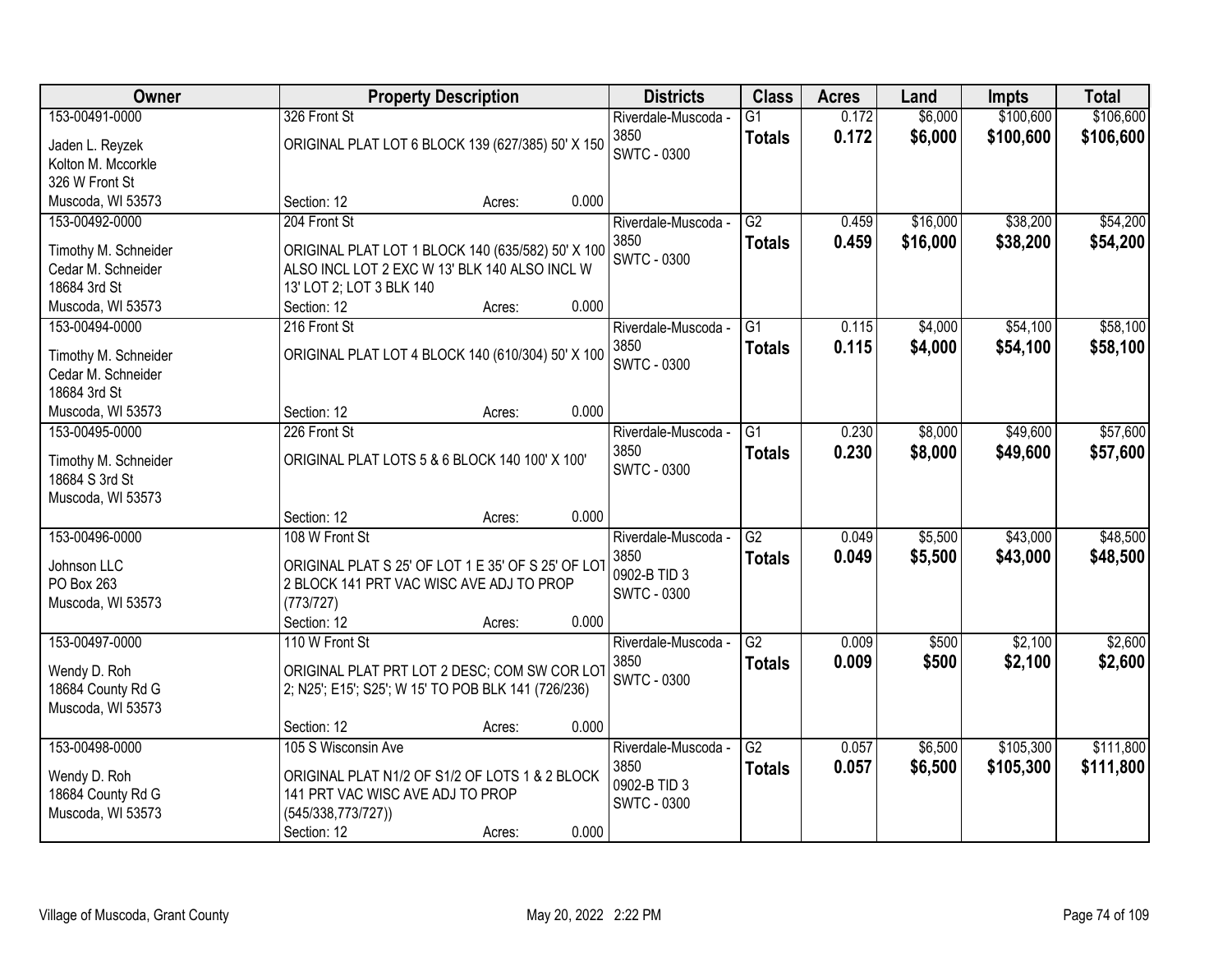| Owner                                   |                                                      | <b>Property Description</b> |       | <b>Districts</b>            | <b>Class</b>           | <b>Acres</b> | Land            | <b>Impts</b>    | <b>Total</b>    |
|-----------------------------------------|------------------------------------------------------|-----------------------------|-------|-----------------------------|------------------------|--------------|-----------------|-----------------|-----------------|
| 153-00499-0000                          | 103 S Wisconsin Ave                                  |                             |       | Riverdale-Muscoda -         | $\overline{G2}$        | 0.080        | \$7,500         | \$23,600        | \$31,100        |
| Clare Holdings LLC                      | ORIGINAL PLAT N1/2 OF LOTS 1 & 2 BLOCK 141 EXC       |                             |       | 3850                        | <b>Totals</b>          | 0.080        | \$7,500         | \$23,600        | \$31,100        |
| c/o First Federal                       | W24.75' OF N1/2 OF LOT 2 PRT VAC WISC AVE ADJ        |                             |       | 0902-B TID 3                |                        |              |                 |                 |                 |
| PO Box 267                              | TO PROP (572/576)                                    |                             |       | SWTC - 0300                 |                        |              |                 |                 |                 |
| Platteville, WI 53818                   | Section: 12                                          | Acres:                      | 0.000 |                             |                        |              |                 |                 |                 |
| 153-00499-0010                          | 107 E Nebraska St                                    |                             |       | Riverdale-Muscoda -         | $\overline{G2}$        | 0.028        | \$1,500         | \$64,000        | \$65,500        |
| First Federal Savings & Loan Associatio | ORIGINAL PLAT W24.75' OF N1/2 LOT 2 BLOCK 141        |                             |       | 3850                        | <b>Totals</b>          | 0.028        | \$1,500         | \$64,000        | \$65,500        |
| PO Box 267                              |                                                      |                             |       | <b>SWTC - 0300</b>          |                        |              |                 |                 |                 |
| Platteville, WI 53818                   |                                                      |                             |       |                             |                        |              |                 |                 |                 |
|                                         | Section: 12                                          | Acres:                      | 0.000 |                             |                        |              |                 |                 |                 |
| 153-00500-0000                          | 115 W Nebraska St                                    |                             |       | Riverdale-Muscoda -         | G2                     | 0.210        | \$11,000        | \$227,300       | \$238,300       |
|                                         |                                                      |                             |       | 3850                        | <b>Totals</b>          | 0.210        | \$11,000        | \$227,300       | \$238,300       |
| P J Walsh Inc                           | ORIGINAL PLAT LOTS 4 & 5 BLOCK 141; EXC E 8.5'       |                             |       | <b>SWTC - 0300</b>          |                        |              |                 |                 |                 |
| 115 W Nebraska St<br>Muscoda, WI 53573  | OF LOT 4                                             |                             |       |                             |                        |              |                 |                 |                 |
|                                         | Section: 12                                          | Acres:                      | 0.000 |                             |                        |              |                 |                 |                 |
| 153-00500-0010                          | State Highway 133                                    |                             |       | Riverdale-Muscoda -         | X4                     | 0.000        | \$0             | \$0             | \$0             |
|                                         |                                                      |                             |       | 3850                        | <b>Totals</b>          | 0.000        | \$0             | \$0             | \$0             |
| Muscoda Village                         | ORIGINAL PLAT LOT 3 & E 81/2' LOT 4 BLK 141          |                             |       | <b>SWTC - 0300</b>          |                        |              |                 |                 |                 |
| PO Box 206                              |                                                      |                             |       |                             |                        |              |                 |                 |                 |
| Muscoda, WI 53573                       |                                                      |                             | 0.000 |                             |                        |              |                 |                 |                 |
| 153-00500-0020                          | Section: 12<br>W Nebraska St                         | Acres:                      |       |                             | $\overline{G2}$        | 0.100        |                 |                 |                 |
|                                         |                                                      |                             |       | Riverdale-Muscoda -<br>3850 |                        | 0.100        | \$5,500         | \$1,100         | \$6,600         |
| Michael D. Kessenich                    | SEC 12-T8N-R1W PCL S1/2 NW1/4 VILL OF MUSC           |                             |       | <b>SWTC - 0300</b>          | <b>Totals</b>          |              | \$5,500         | \$1,100         | \$6,600         |
| Nharra P. Kessenich                     | DESC; COM SW COR INTER OF FRONT ST & WISC            |                             |       |                             |                        |              |                 |                 |                 |
| 814 State Road 80 & 133                 | AVE; S43 ' TO POB; W40'; S8'; W20'; S TO PT 50' N'LY |                             |       |                             |                        |              |                 |                 |                 |
| Avoca, WI 53506                         | Section: 12                                          | Acres:                      | 0.000 |                             |                        |              |                 |                 |                 |
| 153-00501-0000                          | 124 Front St                                         |                             |       | Riverdale-Muscoda -         | $\overline{G2}$        | 0.115        | \$6,500         | \$107,900       | \$114,400       |
| Johnson LLC                             | ORIGINAL PLAT LOT 6 BLOCK 141 50' X 100'             |                             |       | 3850                        | <b>Totals</b>          | 0.115        | \$6,500         | \$107,900       | \$114,400       |
| PO Box 263                              |                                                      |                             |       | <b>SWTC - 0300</b>          |                        |              |                 |                 |                 |
| Muscoda, WI 53573                       |                                                      |                             |       |                             |                        |              |                 |                 |                 |
|                                         | Section: 12                                          | Acres:                      | 0.000 |                             |                        |              |                 |                 |                 |
| 153-00502-0000                          | Front St                                             |                             |       | Riverdale-Muscoda -         | $\overline{\text{X2}}$ | 0.000        | $\overline{50}$ | $\overline{30}$ | $\overline{50}$ |
| Centurytel of Central Wisconsin LLC     | ORIGINAL PLAT PRT LOT 1 DESC; COM NE COR LOT         |                             |       | 3850                        | <b>Totals</b>          | 0.000        | \$0             | \$0             | \$0             |
| 100 Century Park Dr                     | 1; S100'; N89D59M W29.23 '; N100'; S89D59M E29.23'   |                             |       | <b>SWTC - 0300</b>          |                        |              |                 |                 |                 |
| Monroe, LA 71203                        | TO POB BLK 142                                       |                             |       |                             |                        |              |                 |                 |                 |
|                                         | Section: 12                                          | Acres:                      | 0.000 |                             |                        |              |                 |                 |                 |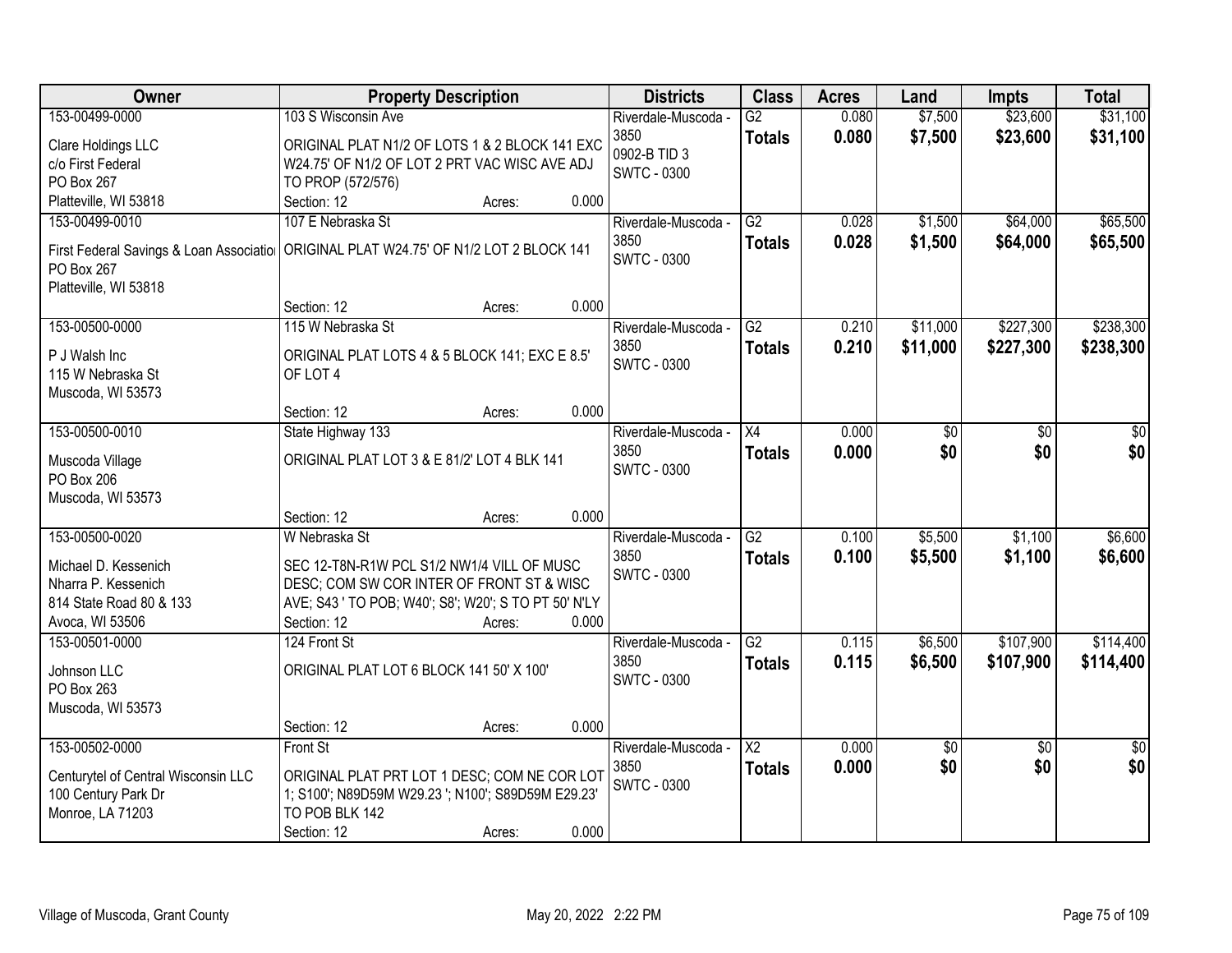| <b>Owner</b>                                                                                        | <b>Property Description</b>                                                                                                                                            | <b>Districts</b>                                                  | <b>Class</b>                     | <b>Acres</b>   | Land                   | Impts                  | <b>Total</b>           |
|-----------------------------------------------------------------------------------------------------|------------------------------------------------------------------------------------------------------------------------------------------------------------------------|-------------------------------------------------------------------|----------------------------------|----------------|------------------------|------------------------|------------------------|
| 153-00505-0000<br>St. Vincent De Paul Society of Muscoda,<br><b>Inc</b>                             | 124 E Front St<br>ORIGINAL PLAT W 22.75' LOT 1; LOT 2; N 50' LOT 3; E<br>32.48' OF S 50' LOT 3 BLK 142                                                                 | Riverdale-Muscoda -<br>3850<br><b>SWTC - 0300</b>                 | X4<br><b>Totals</b>              | 0.000<br>0.000 | $\overline{50}$<br>\$0 | $\overline{50}$<br>\$0 | \$0<br>\$0             |
| Attn: St John's Branch<br>PO Box 348<br>Muscoda, WI 53573                                           | 0.000<br>Section: 12<br>Acres:                                                                                                                                         |                                                                   |                                  |                |                        |                        |                        |
| 153-00506-0000<br>Brian J. Saunders<br>PO Box 307<br>Warren, IL 61087                               | 102 S Wisconsin Ave<br>ORIGINAL PLAT LOTS 4 & 5 & S50' LOT 3 EXC<br>153-505 BLOCK 142 PRT VAC WISC AVE ADJ PROP<br>(557/699,773/727)<br>0.000<br>Section: 12<br>Acres: | Riverdale-Muscoda -<br>3850<br>0902-B TID 3<br><b>SWTC - 0300</b> | G2<br><b>Totals</b>              | 0.260<br>0.260 | \$16,500<br>\$16,500   | \$141,200<br>\$141,200 | \$157,700<br>\$157,700 |
| 153-00507-0000<br>Bonnie M. Prohaska<br>c/o Doris Sawyer<br>6351 County Rd P                        | 235 Nebraska St<br>ORIGINAL PLAT LOT 1 BLOCK 143<br>(734/486,602/551,585/880) 50' X 100'                                                                               | Riverdale-Muscoda -<br>3850<br><b>SWTC - 0300</b>                 | $\overline{G1}$<br><b>Totals</b> | 0.115<br>0.115 | \$4,000<br>\$4,000     | \$75,700<br>\$75,700   | \$79,700<br>\$79,700   |
| Muscoda, WI 53573<br>153-00508-0000<br>Judith K. Schwartz<br>233 E Nebraska St<br>Muscoda, WI 53573 | 0.000<br>Section: 12<br>Acres:<br>233 Nebraska St<br>ORIGINAL PLAT LOT 2 BLOCK 143 50' X 100'                                                                          | Riverdale-Muscoda -<br>3850<br><b>SWTC - 0300</b>                 | $\overline{G1}$<br><b>Totals</b> | 0.115<br>0.115 | \$4,000<br>\$4,000     | \$67,500<br>\$67,500   | \$71,500<br>\$71,500   |
| 153-00509-0000<br>Alyce S. Ramsden<br>217 E Nebraska St<br>Muscoda, WI 53573                        | 0.000<br>Section: 12<br>Acres:<br>217 Nebraska St<br>ORIGINAL PLAT LOTS 3 & 4 BLOCK 143 100' X 100'                                                                    | Riverdale-Muscoda -<br>3850<br><b>SWTC - 0300</b>                 | G1<br><b>Totals</b>              | 0.230<br>0.230 | \$8,000<br>\$8,000     | \$107,300<br>\$107,300 | \$115,300<br>\$115,300 |
| 153-00510-0000<br>Mathew A. Welsh<br>204 E Front St<br>Muscoda, WI 53573                            | 0.000<br>Section: 12<br>Acres:<br>204 Front St<br>ORIGINAL PLAT S1/2 OF LOTS 5 & 6 BLK 143<br>(724/93,578/724) 100' X 50'                                              | Riverdale-Muscoda -<br>3850<br><b>SWTC - 0300</b>                 | $\overline{G1}$<br><b>Totals</b> | 0.115<br>0.115 | \$4,000<br>\$4,000     | \$61,500<br>\$61,500   | \$65,500<br>\$65,500   |
| 153-00511-0000<br>Peter M. Victora<br>216 N Wisconsin Ave<br>Muscoda, WI 53573                      | 0.000<br>Section: 12<br>Acres:<br>102 S 2nd St<br>ORIGINAL PLAT N 1/2 OF LOTS 5 & 6 BLOCK 143 100'<br>X 50'<br>0.000<br>Section: 12<br>Acres:                          | Riverdale-Muscoda -<br>3850<br><b>SWTC - 0300</b>                 | $\overline{G1}$<br><b>Totals</b> | 0.115<br>0.115 | \$4,000<br>\$4,000     | \$20,200<br>\$20,200   | \$24,200<br>\$24,200   |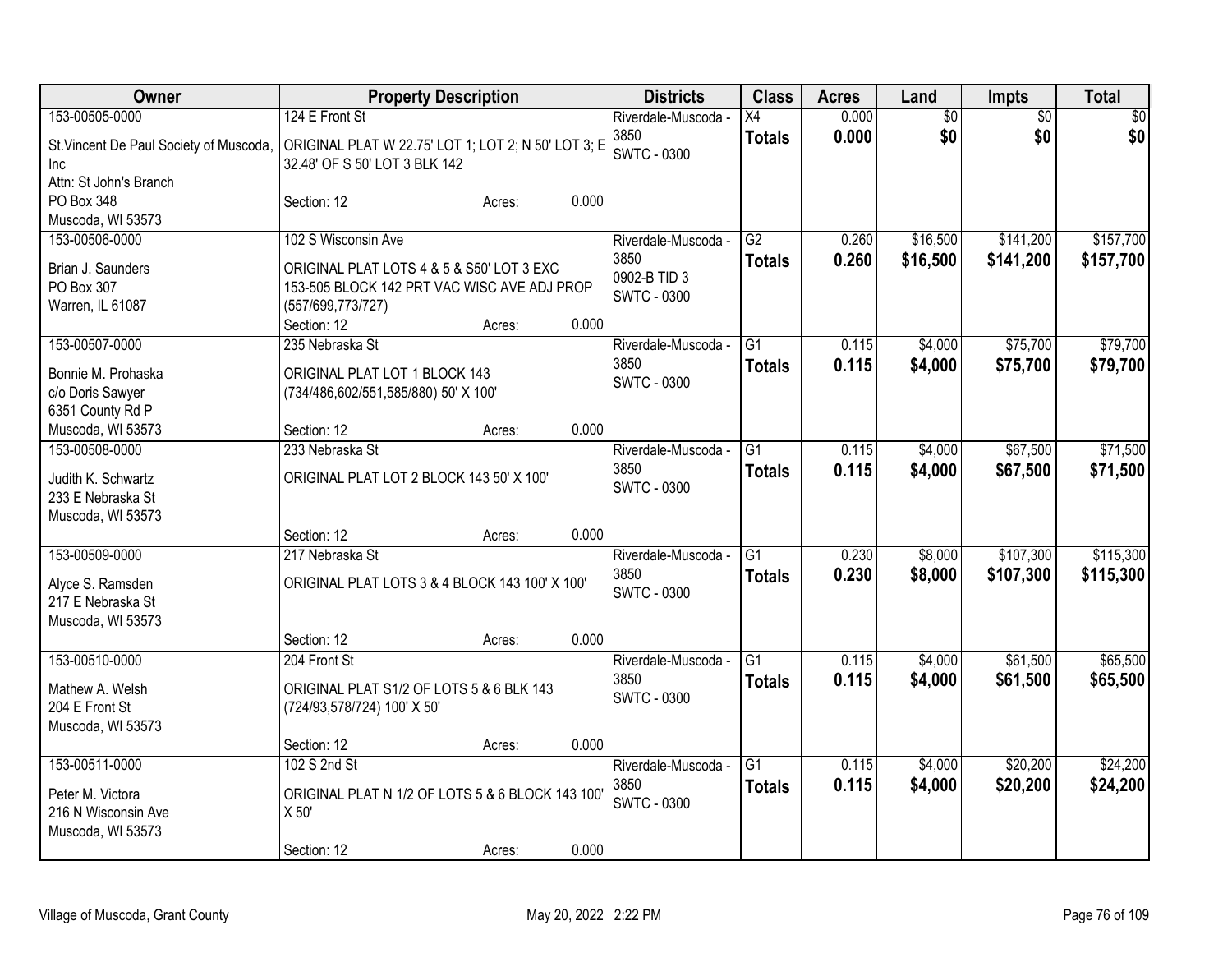| Owner               | <b>Property Description</b>                       | <b>Districts</b>            | <b>Class</b>    | <b>Acres</b> | Land     | <b>Impts</b>    | <b>Total</b> |
|---------------------|---------------------------------------------------|-----------------------------|-----------------|--------------|----------|-----------------|--------------|
| 153-00512-0000      | 325 Nebraska St                                   | Riverdale-Muscoda -         | $\overline{G1}$ | 0.230        | \$8,000  | \$65,600        | \$73,600     |
| Laurie A. Repsumer  | ORIGINAL PLAT LOTS 1 & 2 BLOCK 144 100' X 100'    | 3850<br><b>SWTC - 0300</b>  | <b>Totals</b>   | 0.230        | \$8,000  | \$65,600        | \$73,600     |
| 325 E Nebraska St   |                                                   |                             |                 |              |          |                 |              |
| Muscoda, WI 53573   |                                                   |                             |                 |              |          |                 |              |
|                     | 0.000<br>Section: 12<br>Acres:                    |                             |                 |              |          |                 |              |
| 153-00513-0000      | 315 Nebraska St                                   | Riverdale-Muscoda -         | $\overline{G1}$ | 0.230        | \$8,000  | \$82,500        | \$90,500     |
| Michael J. Zahalka  | ORIGINAL PLAT LOTS 3 & 4 BLOCK 144 100' X 100'    | 3850                        | <b>Totals</b>   | 0.230        | \$8,000  | \$82,500        | \$90,500     |
| Wilma Zahalka LE    |                                                   | SWTC - 0300                 |                 |              |          |                 |              |
| 315 E Nebraska St   |                                                   |                             |                 |              |          |                 |              |
| Muscoda, WI 53573   | 0.000<br>Section: 12<br>Acres:                    |                             |                 |              |          |                 |              |
| 153-00514-0000      | 303 Nebraska St                                   | Riverdale-Muscoda -         | G1              | 0.230        | \$8,000  | \$80,900        | \$88,900     |
|                     |                                                   | 3850                        | <b>Totals</b>   | 0.230        | \$8,000  | \$80,900        | \$88,900     |
| Derek Fruit         | ORIGINAL PLAT LOTS 5 & 6 BLOCK 144 100' X 100'    | <b>SWTC - 0300</b>          |                 |              |          |                 |              |
| 303 E Nebraska St   |                                                   |                             |                 |              |          |                 |              |
| Muscoda, WI 53573   | 0.000<br>Section: 12                              |                             |                 |              |          |                 |              |
| 153-00515-0000      | Acres:<br>425 Nebraska St                         |                             | G1              | 0.489        | \$13,000 | \$67,700        | \$80,700     |
|                     |                                                   | Riverdale-Muscoda -<br>3850 |                 |              |          |                 |              |
| Phillip C. Schultz  | ORIGINAL PLAT LOT 1; E1/2 LOT 2 BLOCK 145 72.5' X | <b>SWTC - 0300</b>          | <b>Totals</b>   | 0.489        | \$13,000 | \$67,700        | \$80,700     |
| Jeanette Schultz    | 10 E1/2 LOT 11; LOT 12 BLOCK 145 ALSO AJD PCL S   |                             |                 |              |          |                 |              |
| 425 E Nebraska St   | OF LOTS DESC; COM SE COR LOT 12 BLK 145; S 53'    |                             |                 |              |          |                 |              |
| Muscoda, WI 53573   | Section: 12<br>0.000<br>Acres:                    |                             |                 |              |          |                 |              |
| 153-00516-0000      | 417 Nebraska St                                   | Riverdale-Muscoda -         | $\overline{G1}$ | 0.155        | \$5,500  | \$58,600        | \$64,100     |
| John C. Gutweiler   | ORIGINAL PLAT W-1/2 OF LOT 2; LOT 3 BLOCK 145     | 3850                        | <b>Totals</b>   | 0.155        | \$5,500  | \$58,600        | \$64,100     |
| Jeanne D. Gutweiler | 67.5' X 100' E10' OF DESC PROPERTY: LOTS 4 THRU   | <b>SWTC - 0300</b>          |                 |              |          |                 |              |
| 417 E Nebraska Ave  | 9 BLK 145 ALSO PCL S OF LOTS DESC; COM SW COF     |                             |                 |              |          |                 |              |
| Muscoda, WI 53573   | 0.000<br>Section: 12<br>Acres:                    |                             |                 |              |          |                 |              |
| 153-00517-0000      | 102 S 4th St                                      | Riverdale-Muscoda -         | $\overline{G1}$ | 0.695        | \$13,500 | \$106,400       | \$119,900    |
|                     |                                                   | 3850                        | <b>Totals</b>   | 0.695        | \$13,500 | \$106,400       | \$119,900    |
| Brent R. Bomkamp    | ORIGINAL PLAT LOTS 4 THRU 9 BLK 145 ALSO PCL S    | <b>SWTC - 0300</b>          |                 |              |          |                 |              |
| 102 4th St          | OF LOTS DESC; COM SW COR LOT 7 BLK 145; S86.9'    |                             |                 |              |          |                 |              |
| Muscoda, WI 53573   | TO PT 50 N CEN LN MAIN RR TRACK; E'LY 140'; N 'LY |                             |                 |              |          |                 |              |
|                     | 0.000<br>Section: 12<br>Acres:                    |                             |                 |              |          |                 |              |
| 153-00518-0000      | Nebraska St                                       | Riverdale-Muscoda -         | G1              | 0.296        | \$10,000 | $\overline{30}$ | \$10,000     |
| John C. Gutweiler   | ORIGINAL PLAT LOT 10; W1/2 OF LOT 11 BLOCK 145    | 3850                        | <b>Totals</b>   | 0.296        | \$10,000 | \$0             | \$10,000     |
| Jeanne D. Gutweiler | ALSO ADJ PCL S OF LOTS DESC; COM SW COR LOT       | SWTC - 0300                 |                 |              |          |                 |              |
| 417 E Nebraska Ave  | 10 BLK 145; S 70' TO PT 50 N OF CENLN MAIN RR     |                             |                 |              |          |                 |              |
| Muscoda, WI 53573   | 0.000<br>Section: 12<br>Acres:                    |                             |                 |              |          |                 |              |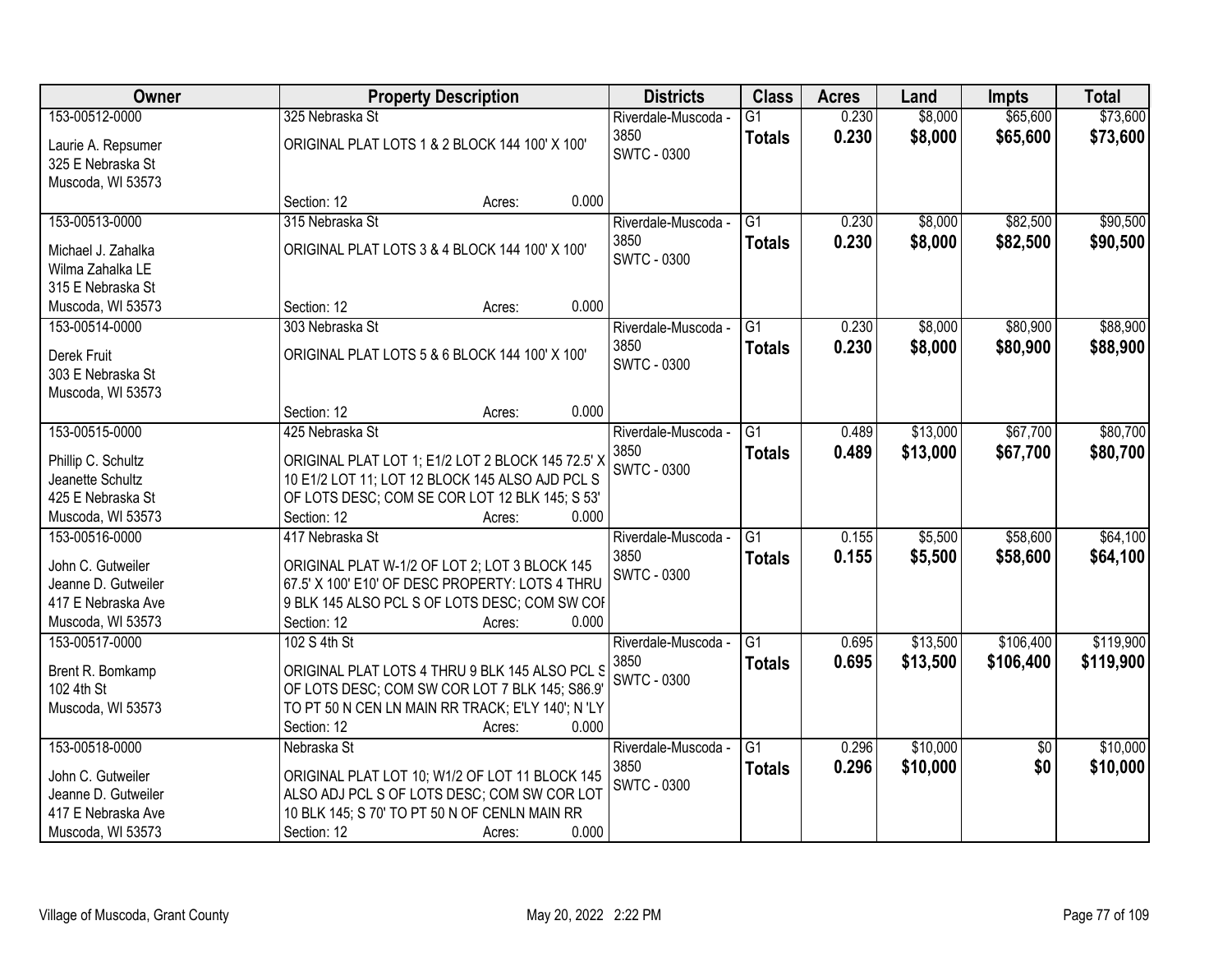| Owner                          | <b>Property Description</b>                                   | <b>Districts</b>    | <b>Class</b>    | <b>Acres</b> | Land            | <b>Impts</b>    | <b>Total</b>    |
|--------------------------------|---------------------------------------------------------------|---------------------|-----------------|--------------|-----------------|-----------------|-----------------|
| 153-00521-0000                 | 102 5th St                                                    | Riverdale-Muscoda - | $\overline{G1}$ | 0.754        | \$14,000        | \$53,900        | \$67,900        |
| Audra J. Silvers               | ORIGINAL PLAT LOTS 4-8 INCL N 3/4 OF LOT 9                    | 3850                | <b>Totals</b>   | 0.754        | \$14,000        | \$53,900        | \$67,900        |
| 102 S 5th St                   | BLOCK 146 (463/296) ALSO INCL PRT VAC 5TH ST AS               | <b>SWTC - 0300</b>  |                 |              |                 |                 |                 |
| Muscoda, WI 53573              | <b>DESC IN 797317</b>                                         |                     |                 |              |                 |                 |                 |
|                                | 0.000<br>Section: 12<br>Acres:                                |                     |                 |              |                 |                 |                 |
| 153-00523-0000                 | 502 E Nebraska St                                             | Riverdale-Muscoda - | G2              | 0.916        | \$16,500        | \$20,100        | \$36,600        |
|                                |                                                               | 3850                | <b>Totals</b>   | 0.916        | \$16,500        | \$20,100        | \$36,600        |
| Gary W. Nelson                 |                                                               | <b>SWTC - 0300</b>  |                 |              |                 |                 |                 |
| PO Box 236                     | JANUARY 1, 2017 NO LONGER STATE ASSESSED                      |                     |                 |              |                 |                 |                 |
| Blue River, WI 53518           | MANUFACTURING ***********************<br>0.000<br>Section: 12 |                     |                 |              |                 |                 |                 |
| 153-00523-0010                 | Acres:<br>State Highway 133                                   | Riverdale-Muscoda - | G2              | 14.440       | \$47,000        | $\sqrt[6]{}$    | \$47,000        |
|                                |                                                               | 3850                |                 | 14.440       | \$47,000        | \$0             |                 |
| Gary W. Nelson                 | ORIGINAL PLAT BLKS 149,150, 169 & 170; PRT W1/2               | <b>SWTC - 0300</b>  | <b>Totals</b>   |              |                 |                 | \$47,000        |
| PO Box 236                     | SE1/4 NE1/4 S OF RR ; W1/2 NE1/4 SE1/4 N OF HWY               |                     |                 |              |                 |                 |                 |
| Blue River, WI 53518           |                                                               |                     |                 |              |                 |                 |                 |
|                                | Section: 12<br>0.000<br>Acres:                                |                     |                 |              |                 |                 |                 |
| 153-00524-0000                 | <b>Warehouse St</b>                                           | Riverdale-Muscoda - | G2              | 0.190        | \$3,500         | \$0             | \$3,500         |
| Mary L. Hanrahan               | ORIGINAL PLAT LOT 1; W1/2 OF LOT 2 BLOCK 152                  | 3850                | <b>Totals</b>   | 0.190        | \$3,500         | \$0             | \$3,500         |
| Eric O. Johnson                | E1/2 VAC 4TH ST ADJ LOT 1                                     | <b>SWTC - 0300</b>  |                 |              |                 |                 |                 |
| PO Box 263                     |                                                               |                     |                 |              |                 |                 |                 |
| Muscoda, WI 53573              | 0.000<br>Section: 12<br>Acres:                                |                     |                 |              |                 |                 |                 |
| 153-00525-0000                 | 555 E Warehouse St                                            | Riverdale-Muscoda - | $\overline{G3}$ | 0.760        | $\overline{50}$ | $\overline{30}$ | $\overline{30}$ |
|                                |                                                               | 3850                | <b>Totals</b>   | 0.760        | \$0             | \$0             | \$0             |
| Tisdale Properties, LLC        | ORIGINAL PLAT E1/2 LOT 2; LOTS 3 THRU 6 BLK 152               | <b>SWTC - 0300</b>  |                 |              |                 |                 |                 |
| PO Box 17<br>Muscoda, WI 53573 | (715/64) ALSO INCL PRT VAC 5TH ST AS DESC IN<br>797317        |                     |                 |              |                 |                 |                 |
|                                | Section: 12<br>0.760<br>Acres:                                |                     |                 |              |                 |                 |                 |
| 153-00526-0000                 | Warehouse St                                                  | Riverdale-Muscoda - | X4              | 0.480        | $\sqrt{$0}$     | $\sqrt{6}$      | $\sqrt{50}$     |
|                                |                                                               | 3850                |                 | 0.480        | \$0             | \$0             | \$0             |
| Muscoda Village                | ORIGINAL PLAT LOTS 1-4 INCL BLOCK 153                         | <b>SWTC - 0300</b>  | <b>Totals</b>   |              |                 |                 |                 |
| PO Box 206                     |                                                               |                     |                 |              |                 |                 |                 |
| Muscoda, WI 53573              |                                                               |                     |                 |              |                 |                 |                 |
|                                | 0.000<br>Section: 12<br>Acres:                                |                     |                 |              |                 |                 |                 |
| 153-00527-0000                 | <b>Warehouse St</b>                                           | Riverdale-Muscoda - | G2              | 0.240        | \$4,000         | $\overline{50}$ | \$4,000         |
| Mary L. Hanrahan               | ORIGINAL PLAT LOTS 5 & 6 BLOCK 153 W1/2 OF VAC                | 3850                | <b>Totals</b>   | 0.240        | \$4,000         | \$0             | \$4,000         |
| Eric O. Johnson                | 4TH ST ADJ LOT 6                                              | <b>SWTC - 0300</b>  |                 |              |                 |                 |                 |
| PO Box 263                     |                                                               |                     |                 |              |                 |                 |                 |
| Muscoda, WI 53573              | 0.000<br>Section: 12<br>Acres:                                |                     |                 |              |                 |                 |                 |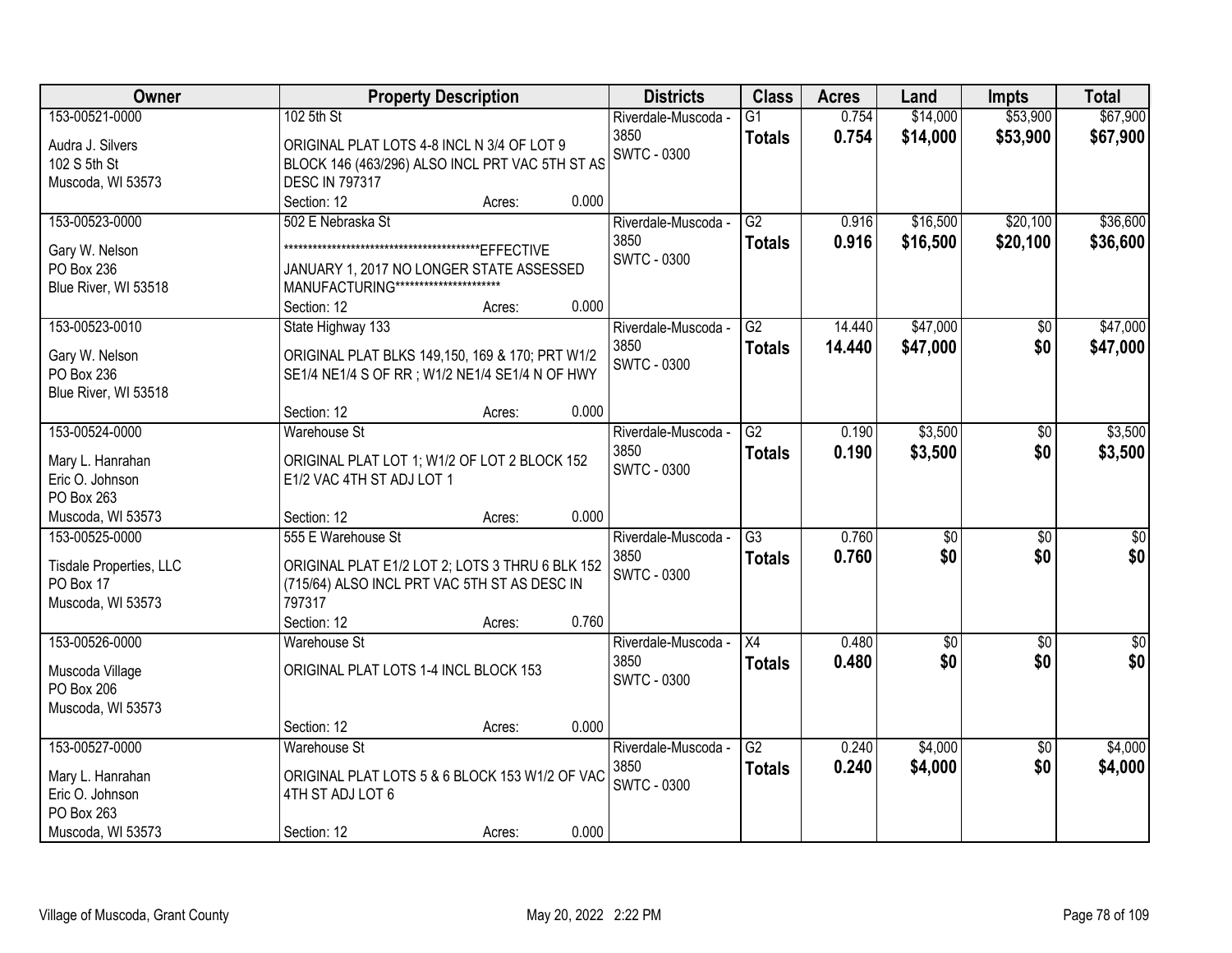| Owner                                                          |                                                                                                                                             | <b>Property Description</b> |       | <b>Districts</b>                           | <b>Class</b>                            | <b>Acres</b>   | Land                 | <b>Impts</b>           | <b>Total</b>           |
|----------------------------------------------------------------|---------------------------------------------------------------------------------------------------------------------------------------------|-----------------------------|-------|--------------------------------------------|-----------------------------------------|----------------|----------------------|------------------------|------------------------|
| 153-00528-0000                                                 | <b>Wisconsin Ave</b>                                                                                                                        |                             |       | Riverdale-Muscoda -<br>3850                | $\overline{G2}$<br><b>Totals</b>        | 0.707<br>0.707 | \$23,500<br>\$23,500 | \$708,300<br>\$708,300 | \$731,800<br>\$731,800 |
| Cinco J LLC<br>216 Iowa St Po Box 327<br>Muscoda, WI 53573     | ORIGINAL PLAT LOT 1 CSM 1023 BEING BLOCK 154<br>ALSO N 6' VAC WAREHOUSE ST ADJ LOTS                                                         |                             |       | <b>SWTC - 0300</b>                         |                                         |                |                      |                        |                        |
|                                                                | Section: 12                                                                                                                                 | Acres:                      | 0.000 |                                            |                                         |                |                      |                        |                        |
| 153-00530-0000                                                 | <b>Wisconsin Ave</b>                                                                                                                        |                             |       | Riverdale-Muscoda -                        | G2                                      | 0.690          | \$23,500             | \$149,800              | \$173,300              |
| Cinco J LLC<br>216 Iowa St Po Box 327<br>Muscoda, WI 53573     | ORIGINAL PLAT LOT 1 CSM 1024 BEING ALL BLK 155                                                                                              |                             |       | 3850<br>0902-B TID 3<br><b>SWTC - 0300</b> | <b>Totals</b>                           | 0.690          | \$23,500             | \$149,800              | \$173,300              |
|                                                                | Section: 12                                                                                                                                 | Acres:                      | 0.690 |                                            |                                         |                |                      |                        |                        |
| 153-00533-0000                                                 | <b>Wisconsin Ave</b>                                                                                                                        |                             |       | Riverdale-Muscoda -                        | G2                                      | 0.848          | \$24,500             | \$440,900              | \$465,400              |
| Cinco J LLC                                                    | ORIGINAL PLAT LOT 1 CSM 1737 LOTS 1-6 INCL                                                                                                  |                             |       | 3850<br><b>SWTC - 0300</b>                 | <b>Totals</b>                           | 0.848          | \$24,500             | \$440,900              | \$465,400              |
| 216 Iowa St Po Box 327                                         | BLOCK 156 PRT VAC WISC AVE ADJ TO PROP VAC                                                                                                  |                             |       |                                            |                                         |                |                      |                        |                        |
| Muscoda, WI 53573                                              | ALLEYS N OF WAREHOUSE ST & S OF RR IN BLK 156<br>Section: 12                                                                                | Acres:                      | 0.000 |                                            |                                         |                |                      |                        |                        |
| 153-00533-0010                                                 | Front St                                                                                                                                    |                             |       | Riverdale-Muscoda -                        | $\overline{G2}$                         | 1.010          | \$3,500              | \$0                    | \$3,500                |
| Rodney Rux<br>480 E Elm St Po Box 72<br>Muscoda, WI 53573-0072 | ORIGINAL PLAT RR PROP DESC; COM SW COR R/W<br>FRONT & WIS STS; S'LY AL W'LY LN WISC ST 43';<br>W'LY RT ANGLE 40'; S'LY RT ANGLE 8'; W'LY RT |                             |       | 3850<br>0902-B TID 3<br><b>SWTC - 0300</b> | <b>Totals</b>                           | 1.010          | \$3,500              | \$0                    | \$3,500                |
|                                                                | Section: 12                                                                                                                                 | Acres:                      | 0.000 |                                            |                                         |                |                      |                        |                        |
| 153-00533-0020                                                 | State Highway 80                                                                                                                            |                             |       | Riverdale-Muscoda -<br>3850                | $\overline{\text{X2}}$<br><b>Totals</b> | 0.050<br>0.050 | \$0<br>\$0           | $\overline{50}$<br>\$0 | $\overline{50}$<br>\$0 |
| Wisconsin Dept of Transportation<br>2101 Wright St             | ORIGINAL PLAT PRT SE1/4 NW1/4 FOR HWY                                                                                                       |                             |       | 0902-B TID 3                               |                                         |                |                      |                        |                        |
| Madison, WI 53704                                              |                                                                                                                                             |                             |       | <b>SWTC - 0300</b>                         |                                         |                |                      |                        |                        |
|                                                                | Section:                                                                                                                                    | Acres:                      | 0.050 |                                            |                                         |                |                      |                        |                        |
| 153-00534-0000                                                 | <b>Warehouse St</b>                                                                                                                         |                             |       | Riverdale-Muscoda -                        | $\overline{G1}$                         | 1.181          | \$15,000             | $\overline{60}$        | \$15,000               |
| Leander Baumann<br>Loretta Baumann<br>PO Box 205               | ORIGINAL PLAT LOTS 1-6 INCL BLOCK 157                                                                                                       |                             |       | 3850<br><b>SWTC - 0300</b>                 | <b>Totals</b>                           | 1.181          | \$15,000             | \$0                    | \$15,000               |
| Muscoda, WI 53573                                              | Section: 12                                                                                                                                 | Acres:                      | 0.000 |                                            |                                         |                |                      |                        |                        |
| 153-00535-0000                                                 | 202 Minnesota St                                                                                                                            |                             |       | Riverdale-Muscoda -                        | $\overline{G1}$                         | 0.207          | \$7,500              | \$136,500              | \$144,000              |
| Richard A. Weiss<br>E11002 State Rd 60<br>Sauk City, WI 53583  | ORIGINAL PLAT LOTS 1 & 2 BLOCK 158<br>(715/64, 558/408)                                                                                     |                             |       | 3850<br><b>SWTC - 0300</b>                 | <b>Totals</b>                           | 0.207          | \$7,500              | \$136,500              | \$144,000              |
|                                                                | Section: 12                                                                                                                                 | Acres:                      | 0.000 |                                            |                                         |                |                      |                        |                        |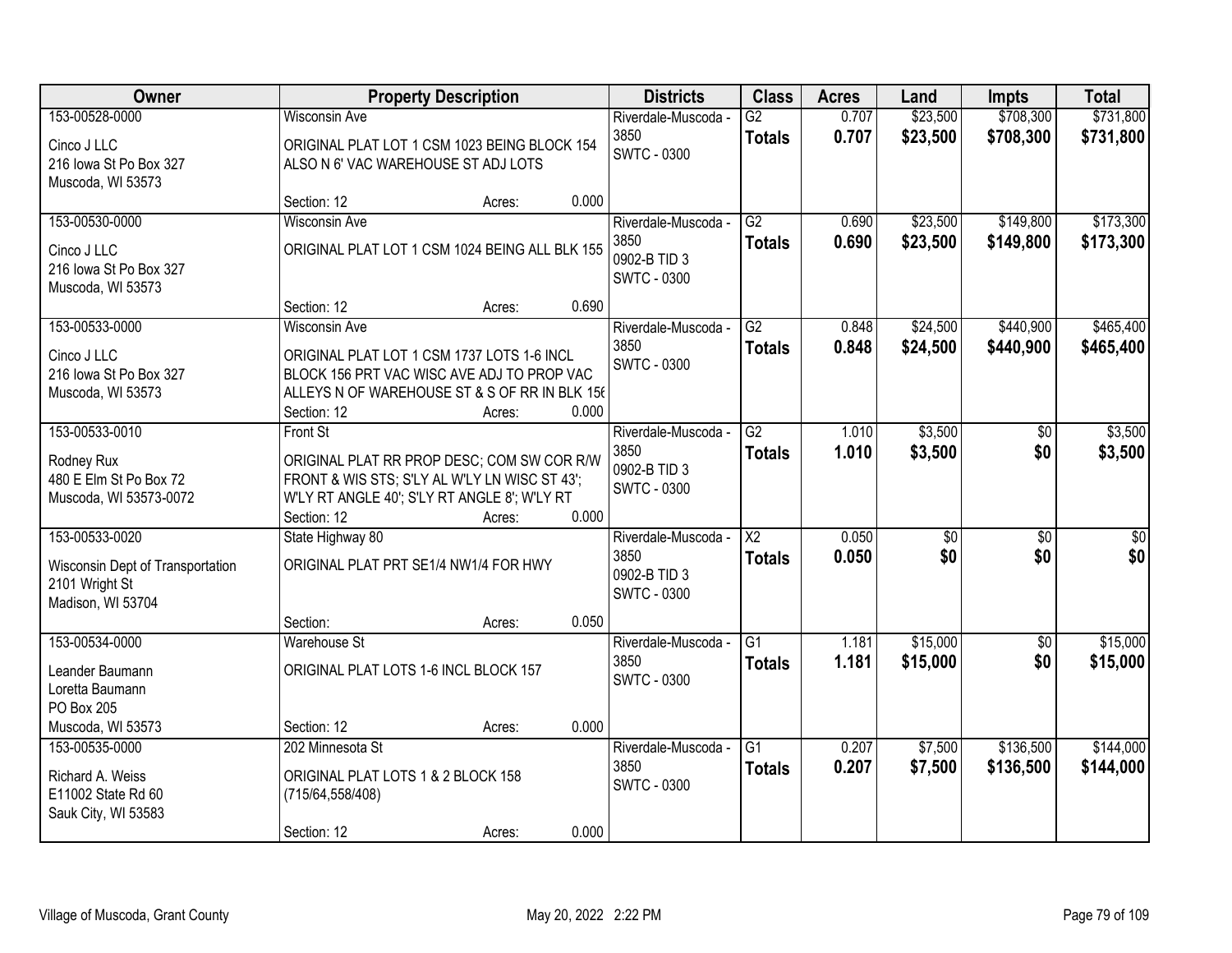| <b>Owner</b>                           | <b>Property Description</b>                       |        |       | <b>Districts</b>    | <b>Class</b>    | <b>Acres</b> | Land     | <b>Impts</b>    | <b>Total</b> |
|----------------------------------------|---------------------------------------------------|--------|-------|---------------------|-----------------|--------------|----------|-----------------|--------------|
| 153-00537-0000                         | 322 W Warehouse St                                |        |       | Riverdale-Muscoda - | $\overline{G1}$ | 0.184        | \$6,500  | \$36,300        | \$42,800     |
| Denny Putz                             | ORIGINAL PLAT LOT 3; W1/2 LOT 4 BLK 158 (426/580) |        |       | 3850                | <b>Totals</b>   | 0.184        | \$6,500  | \$36,300        | \$42,800     |
| <b>Kandy Putz</b>                      | 75' X 100'                                        |        |       | <b>SWTC - 0300</b>  |                 |              |          |                 |              |
| 7575 N Prairie Rd                      |                                                   |        |       |                     |                 |              |          |                 |              |
| Muscoda, WI 53573                      | Section: 12                                       | Acres: | 0.000 |                     |                 |              |          |                 |              |
| 153-00538-0000                         | 314 W Warehouse St                                |        |       | Riverdale-Muscoda - | $\overline{G1}$ | 0.307        | \$10,000 | \$93,500        | \$103,500    |
| Chad R. Daly                           | ORIGINAL PLAT E1/2 OF LOT 4; LOTS 5 & 6 BLK 158   |        |       | 3850                | <b>Totals</b>   | 0.307        | \$10,000 | \$93,500        | \$103,500    |
| Jennifer K. Daly                       | (383/2, 383/1) 125' X 100'                        |        |       | <b>SWTC - 0300</b>  |                 |              |          |                 |              |
| 314 W Warehouse St                     |                                                   |        |       |                     |                 |              |          |                 |              |
| Muscoda, WI 53573                      | Section: 12                                       | Acres: | 0.000 |                     |                 |              |          |                 |              |
| 153-00539-0000                         | 302 W Warehouse St                                |        |       | Riverdale-Muscoda - | G1              | 0.246        | \$9,000  | \$89,900        | \$98,900     |
|                                        |                                                   |        |       | 3850                | <b>Totals</b>   | 0.246        | \$9,000  | \$89,900        | \$98,900     |
| Karen L. Ernst                         | ORIGINAL PLAT LOTS 7 & 8 BLOCK 158 100' X 100'    |        |       | <b>SWTC - 0300</b>  |                 |              |          |                 |              |
| Michael P. Ernst<br>302 W Warehouse St |                                                   |        |       |                     |                 |              |          |                 |              |
| Muscoda, WI 53573                      | Section: 12                                       | Acres: | 0.000 |                     |                 |              |          |                 |              |
| 153-00540-0000                         | 211 S Ohio St                                     |        |       | Riverdale-Muscoda - | G1              | 0.354        | \$11,000 | \$85,500        | \$96,500     |
|                                        |                                                   |        |       | 3850                | <b>Totals</b>   | 0.354        | \$11,000 | \$85,500        | \$96,500     |
| Dustin J. Hach                         | ORIGINAL PLAT LOTS 9 & 10 BLOCK 158               |        |       | <b>SWTC - 0300</b>  |                 |              |          |                 |              |
| Alecia M. Hach                         | (815/537,718/828) 100.9'X 150'                    |        |       |                     |                 |              |          |                 |              |
| 211 S Ohio St                          |                                                   |        |       |                     |                 |              |          |                 |              |
| Muscoda, WI 53573                      | Section: 12                                       | Acres: | 0.000 |                     |                 |              |          |                 |              |
| 153-00541-0000                         | Front St                                          |        |       | Riverdale-Muscoda - | $\overline{G1}$ | 1.819        | \$19,000 | $\overline{50}$ | \$19,000     |
| Jeanette E. Arneson                    | ORIGINAL PLAT LOTS 1-17 INCL. EXC HWY & EXC       |        |       | 3850                | <b>Totals</b>   | 1.819        | \$19,000 | \$0             | \$19,000     |
| Shirley E. Randall                     | LOTS 14 & 15 BLOCK 159                            |        |       | <b>SWTC - 0300</b>  |                 |              |          |                 |              |
| 16852 Old Highway 61                   |                                                   |        |       |                     |                 |              |          |                 |              |
| Boscobel, WI 53805                     | Section: 12                                       | Acres: | 0.000 |                     |                 |              |          |                 |              |
| 153-00542-0000                         | 233 Minnesota St                                  |        |       | Riverdale-Muscoda - | $\overline{G1}$ | 0.161        | \$5,500  | \$53,700        | \$59,200     |
| Patrick H & Tiffany Jones              | ORIGINAL PLAT LOTS 14 & 15 EXC HWY BLK 159 100    |        |       | 3850                | <b>Totals</b>   | 0.161        | \$5,500  | \$53,700        | \$59,200     |
| 233 S Minnesota St                     | X 100'                                            |        |       | <b>SWTC - 0300</b>  |                 |              |          |                 |              |
| Muscoda, WI 53573                      |                                                   |        |       |                     |                 |              |          |                 |              |
|                                        | Section: 12                                       | Acres: | 0.000 |                     |                 |              |          |                 |              |
| 153-00543-0000                         | <b>Warehouse St</b>                               |        |       | Riverdale-Muscoda - | $\overline{G1}$ | 0.288        | \$9,500  | \$2,200         | \$11,700     |
|                                        | ORIGINAL PLAT W 1/2 LOT 2 & LOT 3 BLOCK 160       |        |       | 3850                | <b>Totals</b>   | 0.288        | \$9,500  | \$2,200         | \$11,700     |
| Curtis Moriva<br>801 Dickinson Ave     |                                                   |        |       | <b>SWTC - 0300</b>  |                 |              |          |                 |              |
| Edgerton, WI 53534-1514                | (686/481) 75' X 150'                              |        |       |                     |                 |              |          |                 |              |
|                                        | Section:                                          | Acres: | 0.000 |                     |                 |              |          |                 |              |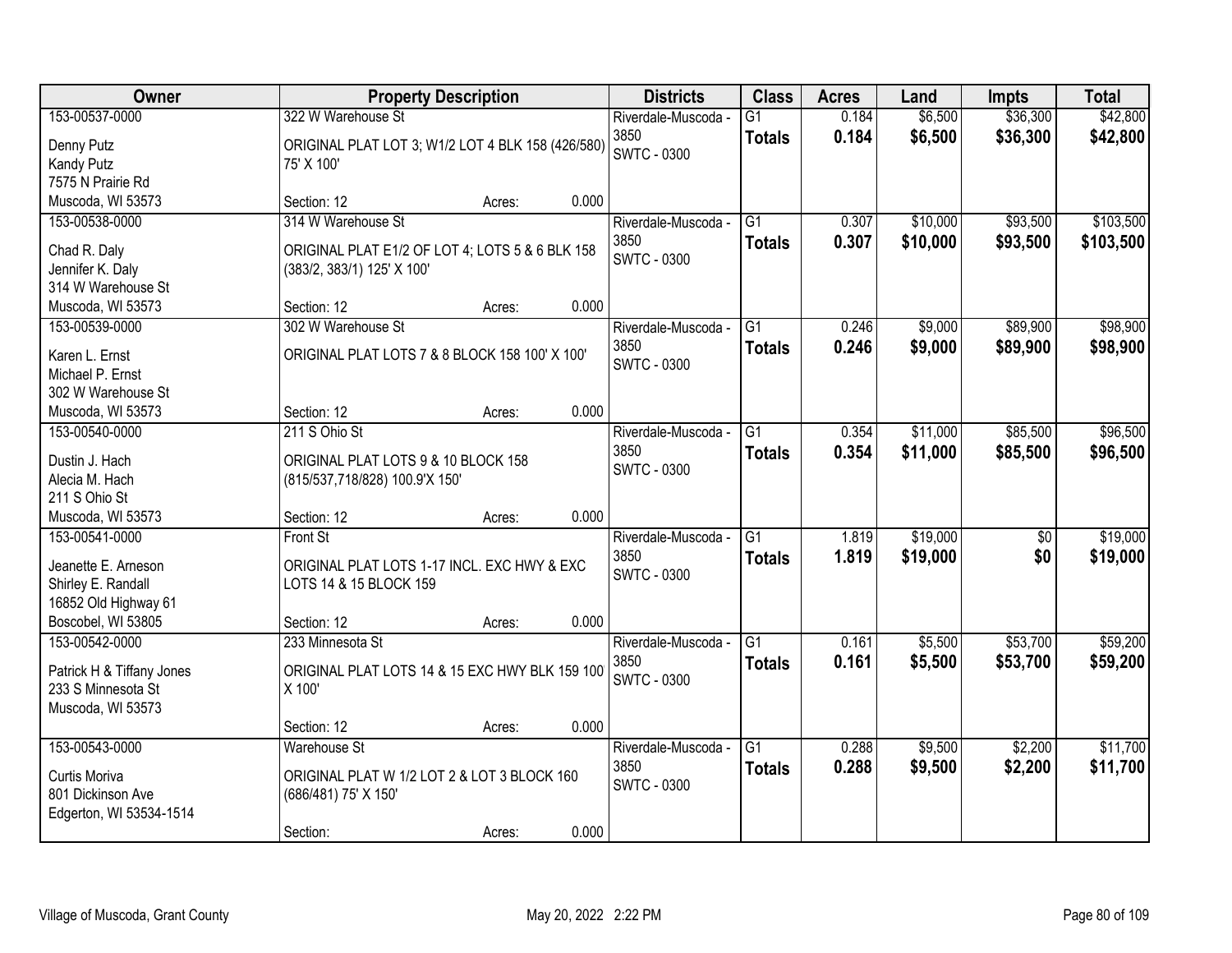| Owner                                                         |                                                                      | <b>Property Description</b> |       | <b>Districts</b>                                  | <b>Class</b>                     | <b>Acres</b>   | Land               | <b>Impts</b>           | <b>Total</b>       |
|---------------------------------------------------------------|----------------------------------------------------------------------|-----------------------------|-------|---------------------------------------------------|----------------------------------|----------------|--------------------|------------------------|--------------------|
| 153-00543-0010                                                | 403 W Warehouse St                                                   |                             |       | Riverdale-Muscoda -                               | $\overline{G1}$                  | 0.288          | \$9,500            | \$20,400               | \$29,900           |
| Curtis Moriva<br>801 Dickinson Ave<br>Edgerton, WI 53534-1514 | ORIGINAL PLAT LOT 1 & E 1/2 LOT 2 BLOCK 160 75' ><br>150'            |                             |       | 3850<br><b>SWTC - 0300</b>                        | <b>Totals</b>                    | 0.288          | \$9,500            | \$20,400               | \$29,900           |
|                                                               | Section: 12                                                          | Acres:                      | 0.000 |                                                   |                                  |                |                    |                        |                    |
| 153-00544-0000                                                | 417 W Warehouse St                                                   |                             |       | Riverdale-Muscoda -                               | G1                               | 0.575          | \$13,000           | \$87,100               | \$100, 100         |
| Kerry A. Jelle<br>Judy K. Jelle<br>417 W Warehouse St         | ORIGINAL PLAT LOTS 4-5 & 6 BLOCK 160 150' X 150'                     |                             |       | 3850<br><b>SWTC - 0300</b>                        | <b>Totals</b>                    | 0.575          | \$13,000           | \$87,100               | \$100,100          |
| Muscoda, WI 53573                                             | Section: 12                                                          | Acres:                      | 0.000 |                                                   |                                  |                |                    |                        |                    |
| 153-00545-0000                                                | 425 W Old Blue River Rd                                              |                             |       | Riverdale-Muscoda -                               | G1                               | 0.149          | \$5,000            | \$4,600                | \$9,600            |
| Ronald L. Stone<br>22 Arizona Cir<br>Madison, WI 53704        | ORIGINAL PLAT LOT 7 EXC HWY BLK 160                                  |                             |       | 3850<br><b>SWTC - 0300</b>                        | <b>Totals</b>                    | 0.149          | \$5,000            | \$4,600                | \$9,600            |
|                                                               | Section: 12                                                          | Acres:                      | 0.000 |                                                   |                                  |                |                    |                        |                    |
| 153-00546-0000                                                | <b>Warehouse St</b>                                                  |                             |       | Riverdale-Muscoda -                               | $\overline{G1}$                  | 0.320          | \$10,500           | \$0                    | \$10,500           |
| Shirley Haffner<br>16852 Old Highway 61<br>Boscobel, WI 53805 | ORIGINAL PLAT LOT 8 EXC HWY LOT 9 EXC HWY<br>BLOCK 160               |                             |       | 3850<br><b>SWTC - 0300</b>                        | <b>Totals</b>                    | 0.320          | \$10,500           | \$0                    | \$10,500           |
|                                                               | Section: 12                                                          | Acres:                      | 0.000 |                                                   |                                  |                |                    |                        |                    |
| 153-00547-0000                                                | County Rd G                                                          |                             |       | Riverdale-Muscoda -                               | $\overline{G1}$                  | 0.234          | \$1,500            | \$0                    | \$1,500            |
| Dale A. Allen Jr<br>6323 Mt Zion Rd<br>Lancaster, WI 53813    | ORIGINAL PLAT LOT 10 66' ON N - 69.9' ON S X 150' E<br>& W BLOCK 160 |                             |       | 3850<br><b>SWTC - 0300</b>                        | <b>Totals</b>                    | 0.234          | \$1,500            | \$0                    | \$1,500            |
|                                                               | Section: 12                                                          | Acres:                      | 0.000 |                                                   |                                  |                |                    |                        |                    |
| 153-00548-0000                                                | County Rd G                                                          |                             |       | Riverdale-Muscoda -                               | $\overline{G1}$                  | 0.474          | \$12,500           | $\overline{50}$        | \$12,500           |
| John C. Melby<br>Edwina L. Melby<br>331 S Minnesota St        | ORIGINAL PLAT LOTS 11, 12, & 13 BLK 160 EXC<br>153-548-10            |                             |       | 3850<br><b>SWTC - 0300</b>                        | <b>Totals</b>                    | 0.474          | \$12,500           | \$0                    | \$12,500           |
| Muscoda, WI 53573                                             | Section: 12                                                          | Acres:                      | 0.000 |                                                   |                                  |                |                    |                        |                    |
| 153-00548-0010<br>Judy Jelle<br>Kerry A. Jelle                | County Rd G<br>ORIGINAL PLAT N18' LOTS 13, 14, & 15 BLK 160          |                             |       | Riverdale-Muscoda -<br>3850<br><b>SWTC - 0300</b> | $\overline{G1}$<br><b>Totals</b> | 0.086<br>0.086 | \$3,000<br>\$3,000 | $\overline{50}$<br>\$0 | \$3,000<br>\$3,000 |
| 417 W Warehouse St                                            |                                                                      |                             |       |                                                   |                                  |                |                    |                        |                    |
| Muscoda, WI 53573                                             | Section: 12                                                          | Acres:                      | 0.000 |                                                   |                                  |                |                    |                        |                    |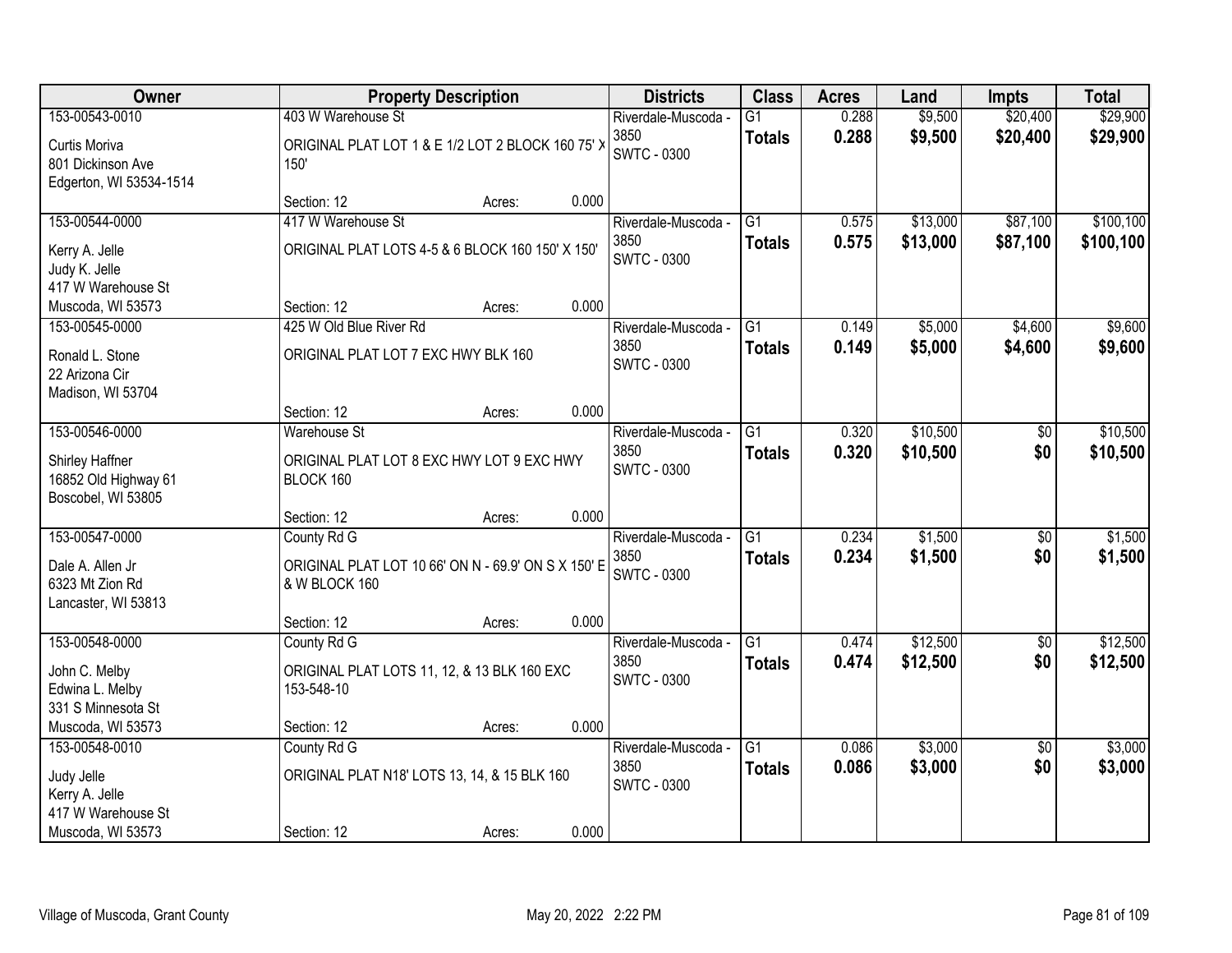| Owner                                                                                      | <b>Property Description</b>                                                                                    | <b>Districts</b>                                  | <b>Class</b>                     | <b>Acres</b>   | Land                 | Impts                  | <b>Total</b>           |
|--------------------------------------------------------------------------------------------|----------------------------------------------------------------------------------------------------------------|---------------------------------------------------|----------------------------------|----------------|----------------------|------------------------|------------------------|
| 153-00549-0000<br>John C. Melby<br>Edwina L. Melby<br>331 S Minnesota St                   | County Rd G<br>ORIGINAL PLAT LOTS 14-15 INCL. BLOCK 160 EXC<br>153-548-10                                      | Riverdale-Muscoda -<br>3850<br><b>SWTC - 0300</b> | $\overline{G1}$<br><b>Totals</b> | 0.383<br>0.383 | \$11,500<br>\$11,500 | $\overline{50}$<br>\$0 | \$11,500<br>\$11,500   |
| Muscoda, WI 53573                                                                          | 0.000<br>Section: 12<br>Acres:                                                                                 |                                                   |                                  |                |                      |                        |                        |
| 153-00550-0000<br>John C. Melby<br>Edwina L. Melby<br>331 S Minnesota St                   | 331 Minnesota St<br>ORIGINAL PLAT LOTS 16-17 INCL. & S35' OF LOT 18<br>BLOCK 160 135' X 150'                   | Riverdale-Muscoda -<br>3850<br><b>SWTC - 0300</b> | $\overline{G1}$<br><b>Totals</b> | 0.465<br>0.465 | \$12,500<br>\$12,500 | \$102,700<br>\$102,700 | \$115,200<br>\$115,200 |
| Muscoda, WI 53573                                                                          | 0.000<br>Section: 12<br>Acres:                                                                                 |                                                   |                                  |                |                      |                        |                        |
| 153-00551-0000<br>John C. Melby<br>Edwina L. Melby<br>331 S Minnesota St                   | S Minnesota St<br>ORIGINAL PLAT LOT 18 EXC S35' & LOT 19 BLOCK<br>160 65' X 150'                               | Riverdale-Muscoda -<br>3850<br><b>SWTC - 0300</b> | G1<br><b>Totals</b>              | 0.224<br>0.224 | \$8,000<br>\$8,000   | \$2,700<br>\$2,700     | \$10,700<br>\$10,700   |
| Muscoda, WI 53573                                                                          | 0.000<br>Section: 12<br>Acres:                                                                                 |                                                   |                                  |                |                      |                        |                        |
| 153-00552-0000<br>James H. Meriwether<br>Weyers Barbara J<br>303 W Warehouse St Po Box 316 | 303 W Warehouse St<br>ORIGINAL PLAT LOT 1; E1/2 LOT 2 BLK 161 (715/64)<br>75' X 150'                           | Riverdale-Muscoda -<br>3850<br>SWTC - 0300        | G1<br><b>Totals</b>              | 0.288<br>0.288 | \$9,500<br>\$9,500   | \$120,900<br>\$120,900 | \$130,400<br>\$130,400 |
| Muscoda, WI 53573-0316                                                                     | 0.000<br>Section: 12<br>Acres:                                                                                 |                                                   |                                  |                |                      |                        |                        |
| 153-00553-0000<br>Jordan J. Scott<br>309 W Warehouse St<br>Muscoda, WI 53573               | 309 W Warehouse St<br>ORIGINAL PLAT W1/2 OF LOT 2 LOT 3 BLOCK 161 75<br>X 150'                                 | Riverdale-Muscoda -<br>3850<br><b>SWTC - 0300</b> | $\overline{G1}$<br><b>Totals</b> | 0.288<br>0.288 | \$9,500<br>\$9,500   | \$58,300<br>\$58,300   | \$67,800<br>\$67,800   |
|                                                                                            | 0.000<br>Section: 12<br>Acres:                                                                                 |                                                   |                                  |                |                      |                        |                        |
| 153-00554-0000<br>Mary L. Ong<br>PO Box 345<br>Muscoda, WI 53573-0345                      | 315 W Warehouse St<br>ORIGINAL PLAT LOT 4 ; E1/2 OF LOT 5 BLOCK 161 S7<br>WAREHOUSE ST ABUTTING LOTS (645/382) | Riverdale-Muscoda -<br>3850<br><b>SWTC - 0300</b> | $\overline{G1}$<br><b>Totals</b> | 0.288<br>0.288 | \$9,500<br>\$9,500   | \$34,400<br>\$34,400   | \$43,900<br>\$43,900   |
|                                                                                            | 0.000<br>Section: 12<br>Acres:                                                                                 |                                                   |                                  |                |                      |                        |                        |
| 153-00555-0000<br>Karen S. Pauls<br>Henry F. Pauls<br>PO Box 45<br>Sextonville, WI 53584   | 321 W Warehouse St<br>ORIGINAL PLAT W1/2 OF LOT 5 LOT 6 BLOCK 161 75<br>X 150'<br>0.000<br>Section: 12         | Riverdale-Muscoda -<br>3850<br>SWTC - 0300        | $\overline{G1}$<br><b>Totals</b> | 0.288<br>0.288 | \$9,500<br>\$9,500   | \$45,600<br>\$45,600   | \$55,100<br>\$55,100   |
|                                                                                            | Acres:                                                                                                         |                                                   |                                  |                |                      |                        |                        |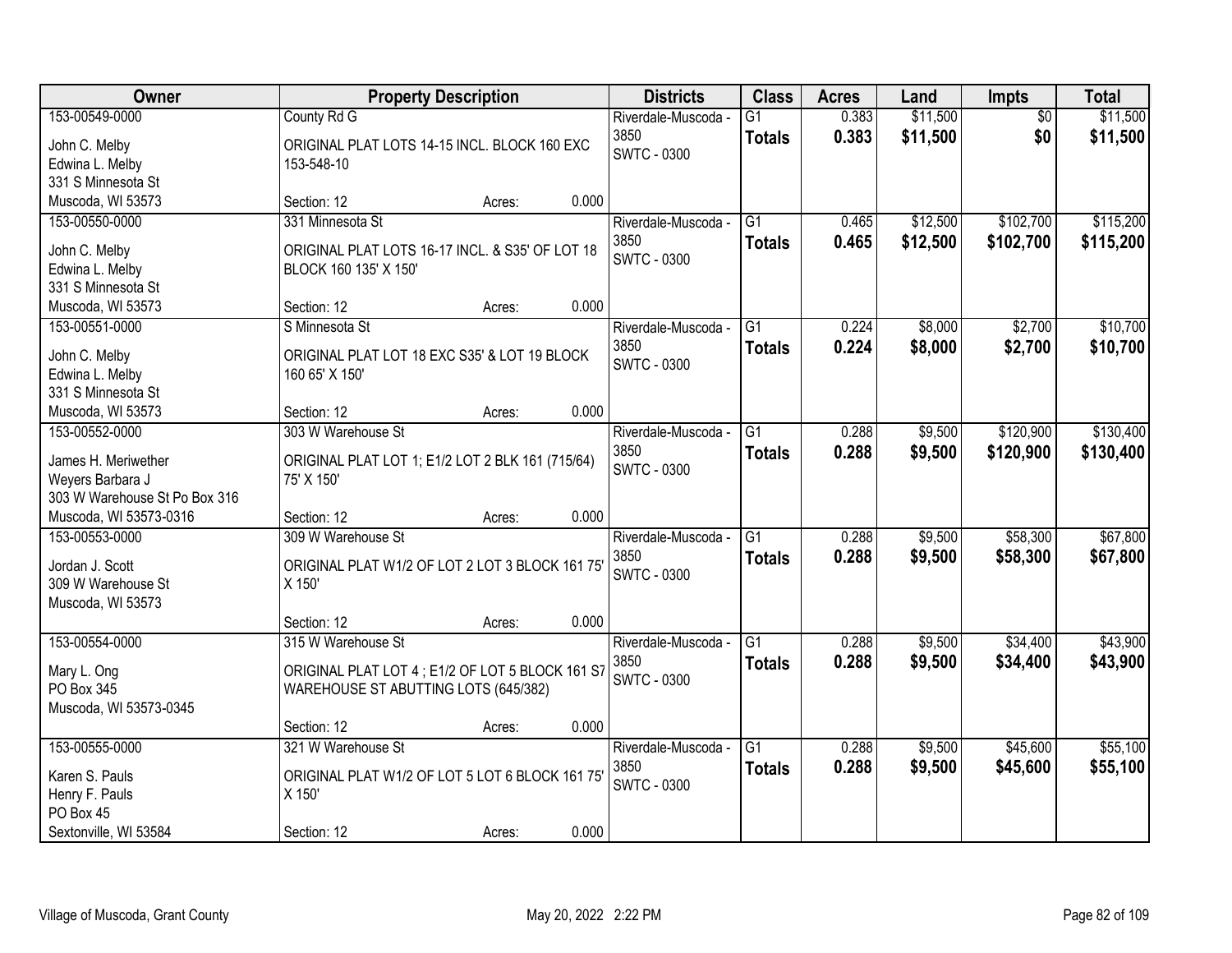| Owner              | <b>Property Description</b>                      | <b>Districts</b>    | <b>Class</b>    | <b>Acres</b> | Land     | <b>Impts</b> | <b>Total</b> |
|--------------------|--------------------------------------------------|---------------------|-----------------|--------------|----------|--------------|--------------|
| 153-00556-0000     | 322 Minnesota St                                 | Riverdale-Muscoda - | $\overline{G1}$ | 0.172        | \$6,000  | \$66,800     | \$72,800     |
| Shaun P. Walsh     | ORIGINAL PLAT W1/2 OF LOTS 7 & 8 BLOCK 161 75' > | 3850                | <b>Totals</b>   | 0.172        | \$6,000  | \$66,800     | \$72,800     |
| Jessica R. Couey   | 100'                                             | <b>SWTC - 0300</b>  |                 |              |          |              |              |
| PO Box 331         |                                                  |                     |                 |              |          |              |              |
| Muscoda, WI 53573  | Section: 12<br>Acres:                            | 0.000               |                 |              |          |              |              |
| 153-00557-0000     | Minnesota St                                     | Riverdale-Muscoda - | $\overline{G1}$ | 0.172        | \$5,000  | \$0          | \$5,000      |
| Shaun P. Walsh     | ORIGINAL PLAT E1/2 OF LOTS 7 & 8 BLOCK 161 75' X | 3850                | <b>Totals</b>   | 0.172        | \$5,000  | \$0          | \$5,000      |
| Jessica R. Couey   | 100'                                             | <b>SWTC - 0300</b>  |                 |              |          |              |              |
| PO Box 331         |                                                  |                     |                 |              |          |              |              |
| Muscoda, WI 53573  | Section: 12<br>Acres:                            | 0.000               |                 |              |          |              |              |
| 153-00558-0000     | 328 Catherine St                                 | Riverdale-Muscoda - | G1              | 0.344        | \$11,000 | \$60,800     | \$71,800     |
| Helene E. Bethke   | ORIGINAL PLAT LOTS 9 & 10 BLOCK 161 (622/688)    | 3850                | <b>Totals</b>   | 0.344        | \$11,000 | \$60,800     | \$71,800     |
| PO Box 137         | 100' X 150'                                      | <b>SWTC - 0300</b>  |                 |              |          |              |              |
| Muscoda, WI 53573  |                                                  |                     |                 |              |          |              |              |
|                    | Section: 12<br>Acres:                            | 0.000               |                 |              |          |              |              |
| 153-00559-0000     | 329 S Ohio St                                    | Riverdale-Muscoda - | G1              | 0.344        | \$11,000 | \$56,900     | \$67,900     |
| Helene E. Bethke   | ORIGINAL PLAT LOTS 11 & 12 BLOCK 161 100' X 150' | 3850                | <b>Totals</b>   | 0.344        | \$11,000 | \$56,900     | \$67,900     |
| <b>PO Box 137</b>  |                                                  | <b>SWTC - 0300</b>  |                 |              |          |              |              |
| Muscoda, WI 53573  |                                                  |                     |                 |              |          |              |              |
|                    | Section: 12<br>Acres:                            | 0.000               |                 |              |          |              |              |
| 153-00560-0000     | 323 S Ohio St                                    | Riverdale-Muscoda - | $\overline{G1}$ | 0.344        | \$11,000 | \$80,700     | \$91,700     |
| Timothy D. Imhoff  | ORIGINAL PLAT LOTS 13 & 14 BLOCK 161 100' X 150' | 3850                | <b>Totals</b>   | 0.344        | \$11,000 | \$80,700     | \$91,700     |
| Bartley J. Imhoff  |                                                  | <b>SWTC - 0300</b>  |                 |              |          |              |              |
| PO Box 483         |                                                  |                     |                 |              |          |              |              |
| Muscoda, WI 53573  | Section: 12<br>Acres:                            | 0.000               |                 |              |          |              |              |
| 153-00561-0000     | 203 W Warehouse St                               | Riverdale-Muscoda - | $\overline{G1}$ | 0.344        | \$11,000 | \$67,100     | \$78,100     |
| Jill Grimm         | ORIGINAL PLAT LOTS 1 & 2 BLOCK 162 (100' X 150') | 3850                | <b>Totals</b>   | 0.344        | \$11,000 | \$67,100     | \$78,100     |
| 203 W Warehouse St | ALSO PRT S7' R/W                                 | <b>SWTC - 0300</b>  |                 |              |          |              |              |
| Muscoda, WI 53573  |                                                  |                     |                 |              |          |              |              |
|                    | Section: 12<br>Acres:                            | 0.000               |                 |              |          |              |              |
| 153-00562-0000     | 217 W Warehouse St                               | Riverdale-Muscoda - | $\overline{G1}$ | 0.383        | \$11,500 | \$33,000     | \$44,500     |
| Steven Roh         | ORIGINAL PLAT LOTS 3 & 4 BLOCK 162 (549/329) 100 | 3850                | <b>Totals</b>   | 0.383        | \$11,500 | \$33,000     | \$44,500     |
| Sonja Roh          | X 150'                                           | SWTC - 0300         |                 |              |          |              |              |
| 217 W Warehouse    |                                                  |                     |                 |              |          |              |              |
| Muscoda, WI 53573  | Section: 12<br>Acres:                            | 0.000               |                 |              |          |              |              |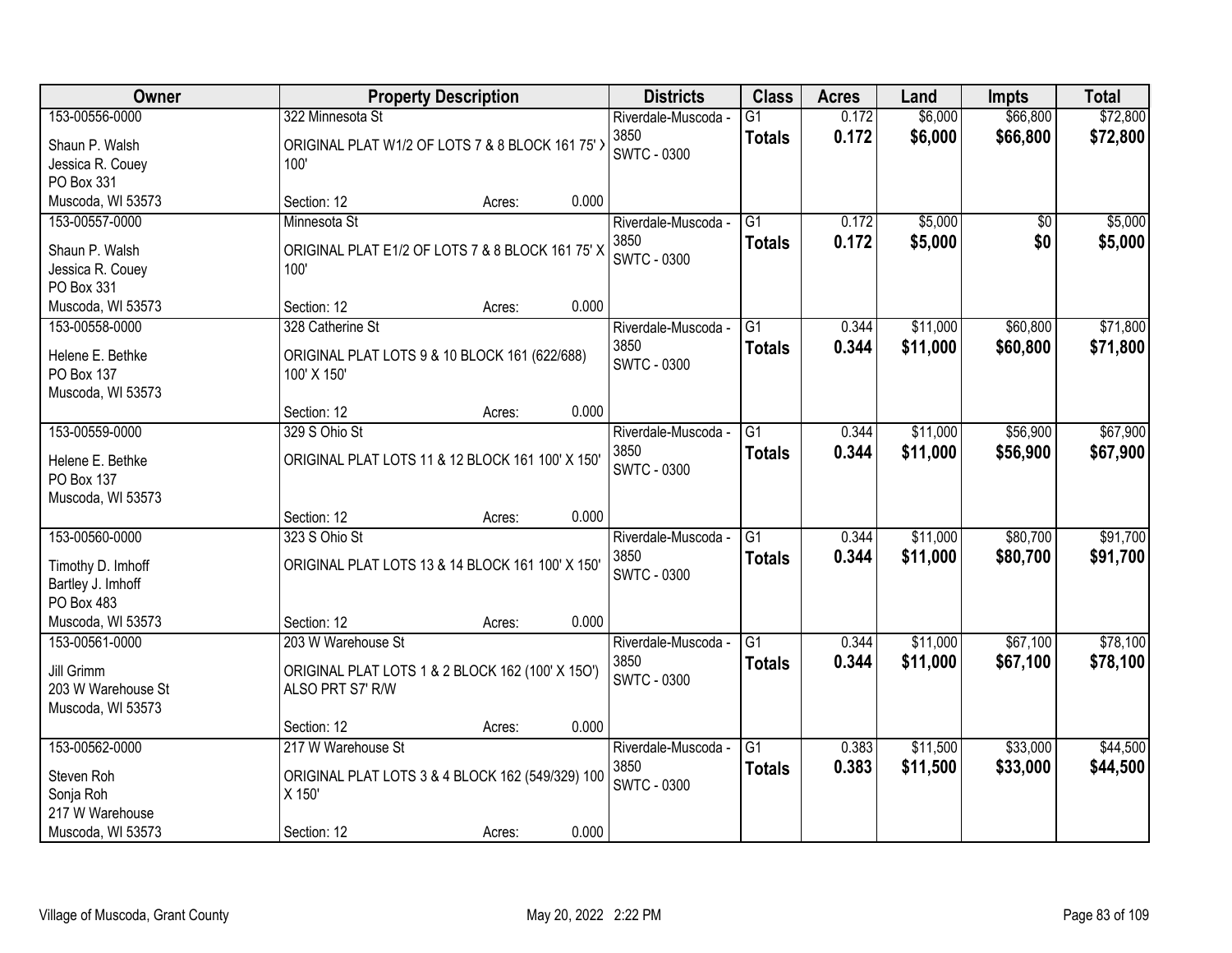| Owner                                         |                                     | <b>Property Description</b>                    |       | <b>Districts</b>                                  | <b>Class</b>                     | <b>Acres</b>   | Land                 | <b>Impts</b>         | <b>Total</b>         |
|-----------------------------------------------|-------------------------------------|------------------------------------------------|-------|---------------------------------------------------|----------------------------------|----------------|----------------------|----------------------|----------------------|
| 153-00563-0000<br>Robert F. Nankee            | 227 W Warehouse St                  | ORIGINAL PLAT LOTS 5 & 6 EXC S30' OF BOTH LOTS |       | Riverdale-Muscoda -<br>3850<br><b>SWTC - 0300</b> | $\overline{G1}$<br><b>Totals</b> | 0.315<br>0.315 | \$10,500<br>\$10,500 | \$72,900<br>\$72,900 | \$83,400<br>\$83,400 |
| Regina A. Nankee<br>227 W Warehouse Pobox 457 | BLOCK 162 100' X 120'               |                                                |       |                                                   |                                  |                |                      |                      |                      |
| Muscoda, WI 53573                             | Section: 12                         | Acres:                                         | 0.000 |                                                   |                                  |                |                      |                      |                      |
| 153-00564-0000                                | 318 S Ohio St                       |                                                |       | Riverdale-Muscoda -                               | $\overline{G1}$                  | 0.241          | \$8,500              | \$44,300             | \$52,800             |
| David P. Rynearson<br>318 S Ohio St           | 162 30' X 100'                      | ORIGINAL PLAT LOT 7; S 30' OF LOTS 5 & 6 BLOCK |       | 3850<br><b>SWTC - 0300</b>                        | <b>Totals</b>                    | 0.241          | \$8,500              | \$44,300             | \$52,800             |
| Muscoda, WI 53573                             |                                     |                                                |       |                                                   |                                  |                |                      |                      |                      |
|                                               | Section: 12                         | Acres:                                         | 0.000 |                                                   |                                  |                |                      |                      |                      |
| 153-00565-0000                                | 322 S Ohio St                       |                                                |       | Riverdale-Muscoda -                               | G1                               | 0.172          | \$6,000              | \$36,800             | \$42,800             |
| Joyce A. Evans                                | ORIGINAL PLAT LOT 8 BLOCK 162       |                                                |       | 3850                                              | <b>Totals</b>                    | 0.172          | \$6,000              | \$36,800             | \$42,800             |
| 322 S Ohio St                                 |                                     |                                                |       | SWTC - 0300                                       |                                  |                |                      |                      |                      |
| Muscoda, WI 53573                             |                                     |                                                |       |                                                   |                                  |                |                      |                      |                      |
|                                               | Section: 12                         | Acres:                                         | 0.000 |                                                   |                                  |                |                      |                      |                      |
| 153-00566-0000                                | 328 S Ohio St                       |                                                |       | Riverdale-Muscoda -                               | G1                               | 0.344          | \$11,000             | \$41,200             | \$52,200             |
|                                               |                                     |                                                |       | 3850                                              | <b>Totals</b>                    | 0.344          | \$11,000             | \$41,200             | \$52,200             |
| Ralph Evans Jr                                | ORIGINAL PLAT LOTS 9 & 10 BLOCK 162 |                                                |       | <b>SWTC - 0300</b>                                |                                  |                |                      |                      |                      |
| 328 S Ohio St                                 | (685/668,500/284)                   |                                                |       |                                                   |                                  |                |                      |                      |                      |
| Muscoda, WI 53573-0152                        |                                     |                                                |       |                                                   |                                  |                |                      |                      |                      |
|                                               | Section: 12                         | Acres:                                         | 0.000 |                                                   |                                  |                |                      |                      |                      |
| 153-00567-0000                                | 331 S lowa St                       |                                                |       | Riverdale-Muscoda -                               | $\overline{G1}$                  | 0.172          | \$6,000              | \$67,400             | \$73,400             |
| Andrew W. Mertins                             |                                     | ORIGINAL PLAT LOT 11 BLK 162 (612/806,593/605) |       | 3850                                              | <b>Totals</b>                    | 0.172          | \$6,000              | \$67,400             | \$73,400             |
| 331 S Iowa St                                 |                                     |                                                |       | SWTC - 0300                                       |                                  |                |                      |                      |                      |
| Muscoda, WI 53573                             |                                     |                                                |       |                                                   |                                  |                |                      |                      |                      |
|                                               | Section: 12                         | Acres:                                         | 0.000 |                                                   |                                  |                |                      |                      |                      |
| 153-00568-0000                                | 327 S lowa St                       |                                                |       | Riverdale-Muscoda -                               | $\overline{G1}$                  | 0.172          | \$6,000              | \$34,500             | \$40,500             |
| Limosa, LLC                                   |                                     | ORIGINAL PLAT LOT 12 BLOCK 162 (345/524)       |       | 3850                                              | <b>Totals</b>                    | 0.172          | \$6,000              | \$34,500             | \$40,500             |
| 2003 Western Ave Ste 340                      |                                     |                                                |       | <b>SWTC - 0300</b>                                |                                  |                |                      |                      |                      |
| Seattle, WA 98121                             |                                     |                                                |       |                                                   |                                  |                |                      |                      |                      |
|                                               | Section: 12                         | Acres:                                         | 0.000 |                                                   |                                  |                |                      |                      |                      |
| 153-00569-0000                                | 319 S lowa St                       |                                                |       | Riverdale-Muscoda -                               | $\overline{G1}$                  | 0.344          | \$11,000             | \$29,500             | \$40,500             |
|                                               |                                     |                                                |       | 3850                                              | <b>Totals</b>                    | 0.344          | \$11,000             | \$29,500             | \$40,500             |
| Stacy A. Blood                                |                                     | ORIGINAL PLAT LOTS 13 & 14 BLOCK 162 (572/150) |       | <b>SWTC - 0300</b>                                |                                  |                |                      |                      |                      |
| 319 S lowa St                                 |                                     |                                                |       |                                                   |                                  |                |                      |                      |                      |
| Muscoda, WI 53573                             |                                     |                                                |       |                                                   |                                  |                |                      |                      |                      |
|                                               | Section: 12                         | Acres:                                         | 0.000 |                                                   |                                  |                |                      |                      |                      |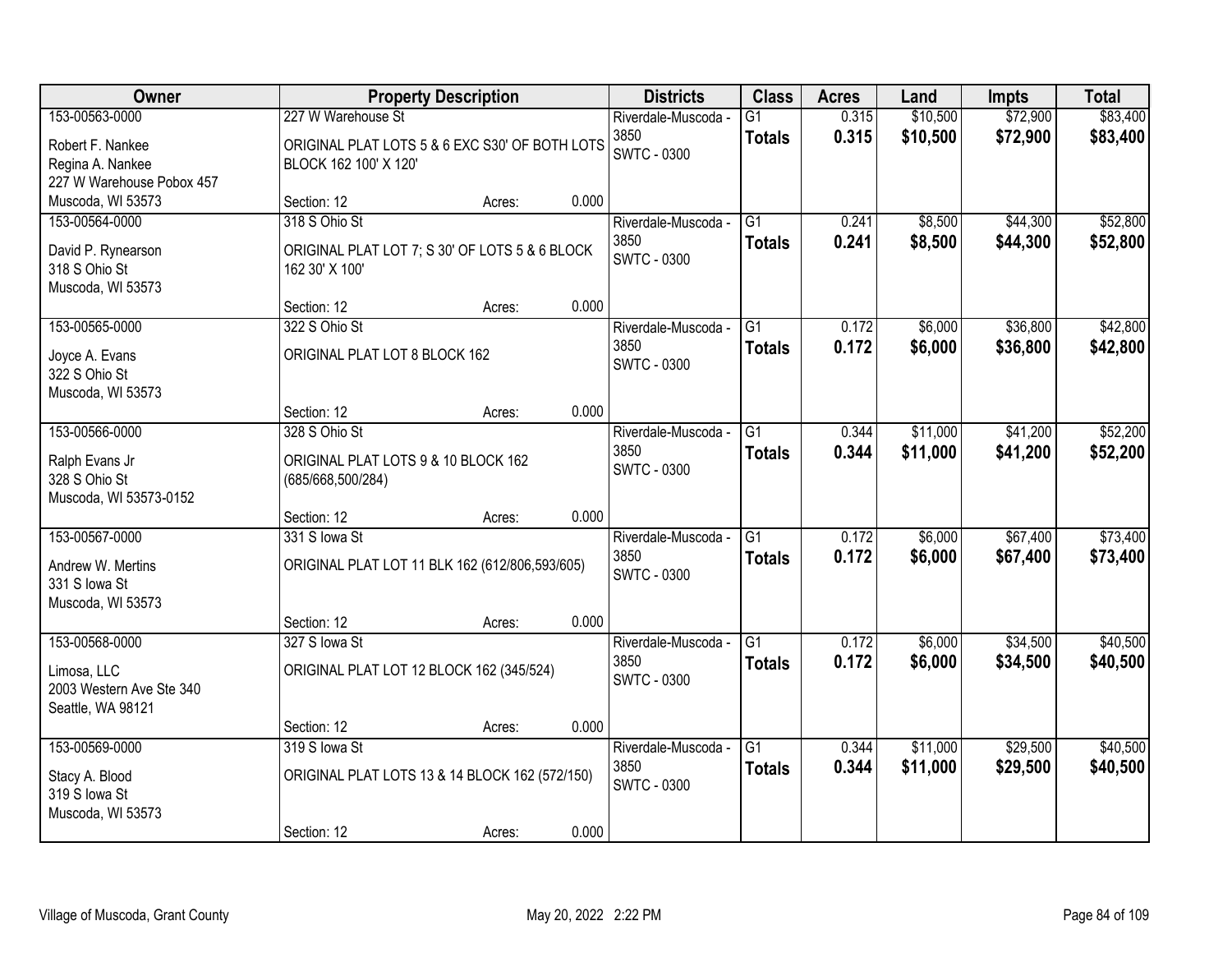| Owner                                 | <b>Property Description</b>                                  |       |                     |                 | <b>Acres</b> | Land     | <b>Impts</b>    | <b>Total</b> |
|---------------------------------------|--------------------------------------------------------------|-------|---------------------|-----------------|--------------|----------|-----------------|--------------|
| 153-00571-0000                        | 311 S Wisconsin Ave                                          |       | Riverdale-Muscoda - | G1              | 0.192        | \$6,500  | \$64,600        | \$71,100     |
| David J. Wiederholt II                | ORIGINAL PLAT S1/2 OF LOTS 1 & 2 BLOCK 163 PRT               |       | 3850                | <b>Totals</b>   | 0.192        | \$6,500  | \$64,600        | \$71,100     |
| Kristina M. Egner                     | VAC WISC AVE ADJ TO PROP                                     |       | 0902-B TID 3        |                 |              |          |                 |              |
| 311 S Wisconsin Ave                   | (715/64,489/301,485/731,773/727))                            |       | <b>SWTC - 0300</b>  |                 |              |          |                 |              |
| Muscoda, WI 53573                     | Section: 12<br>Acres:                                        | 0.000 |                     |                 |              |          |                 |              |
| 153-00572-0000                        | 111 W Warehouse St                                           |       | Riverdale-Muscoda - | $\overline{G1}$ | 0.172        | \$6,000  | \$31,900        | \$37,900     |
| Barbara J. Bearce                     | ORIGINAL PLAT N1/2 LOTS 1 & 2; LOT 3 BLOCK 163               |       | 3850                | <b>Totals</b>   | 0.172        | \$6,000  | \$31,900        | \$37,900     |
| PO Box 495                            | PRT VAC WISC AVE ADJ PROP                                    |       | 0902-B TID 3        |                 |              |          |                 |              |
| Muscoda, WI 53573                     | (717/125,715/64,554/867)                                     |       | <b>SWTC - 0300</b>  |                 |              |          |                 |              |
|                                       | Section: 12<br>Acres:                                        | 0.000 |                     |                 |              |          |                 |              |
| 153-00573-0000                        | 115 W Warehouse St                                           |       | Riverdale-Muscoda - | $\overline{G1}$ | 0.192        | \$6,500  | \$40,600        | \$47,100     |
|                                       |                                                              |       | 3850                | <b>Totals</b>   | 0.192        | \$6,500  | \$40,600        | \$47,100     |
| Joanne Koshatka<br>115 W Warehouse St | ORIGINAL PLAT LOT 4 BLOCK 163 PRT WAREHOUSE<br>ST 50' X 150' |       | <b>SWTC - 0300</b>  |                 |              |          |                 |              |
| Muscoda, WI 53573                     |                                                              |       |                     |                 |              |          |                 |              |
|                                       | Section: 12<br>Acres:                                        | 0.000 |                     |                 |              |          |                 |              |
| 153-00574-0000                        | 119 W Warehouse St                                           |       | Riverdale-Muscoda - | $\overline{G1}$ | 0.192        | \$6,500  | \$27,000        | \$33,500     |
|                                       |                                                              |       | 3850                | <b>Totals</b>   | 0.192        | \$6,500  | \$27,000        | \$33,500     |
| Patricia Nichols                      | ORIGINAL PLAT LOT 5 BLOCK 163 50' X 150'                     |       | <b>SWTC - 0300</b>  |                 |              |          |                 |              |
| 119 W Warehouse St                    |                                                              |       |                     |                 |              |          |                 |              |
| Muscoda, WI 53573                     | Section: 12                                                  | 0.000 |                     |                 |              |          |                 |              |
| 153-00575-0000                        | Acres:<br>123 W Warehouse St                                 |       | Riverdale-Muscoda - | $\overline{G1}$ | 0.192        | \$6,500  | \$61,400        | \$67,900     |
|                                       |                                                              |       | 3850                |                 | 0.192        | \$6,500  | \$61,400        | \$67,900     |
| Jeffrey A. Ledbury                    | ORIGINAL PLAT LOT 6 BLOCK 163 50' X 150'                     |       | <b>SWTC - 0300</b>  | <b>Totals</b>   |              |          |                 |              |
| 33025 Center St                       |                                                              |       |                     |                 |              |          |                 |              |
| Blue River, WI 53518                  |                                                              |       |                     |                 |              |          |                 |              |
|                                       | Section: 12<br>Acres:                                        | 0.000 |                     |                 |              |          |                 |              |
| 153-00576-0000                        | lowa St                                                      |       | Riverdale-Muscoda - | $\overline{G1}$ | 0.172        | \$6,000  | $\overline{50}$ | \$6,000      |
| Barbara J. Bearce                     | ORIGINAL PLAT LOT 7 BLOCK 163 (607/30) 50' X 150'            |       | 3850                | <b>Totals</b>   | 0.172        | \$6,000  | \$0             | \$6,000      |
| <b>PO Box 495</b>                     |                                                              |       | <b>SWTC - 0300</b>  |                 |              |          |                 |              |
| Muscoda, WI 53573                     |                                                              |       |                     |                 |              |          |                 |              |
|                                       | Section: 12<br>Acres:                                        | 0.000 |                     |                 |              |          |                 |              |
| 153-00577-0000                        | 324 S lowa St                                                |       | Riverdale-Muscoda - | $\overline{G1}$ | 0.344        | \$11,000 | \$54,900        | \$65,900     |
| Stephanie M. Kretschman               | ORIGINAL PLAT LOTS 8 & 9 BLOCK 163 (507/159) 100             |       | 3850                | <b>Totals</b>   | 0.344        | \$11,000 | \$54,900        | \$65,900     |
| 324 S lowa St                         | X 150'                                                       |       | <b>SWTC - 0300</b>  |                 |              |          |                 |              |
| Muscoda, WI 53573                     |                                                              |       |                     |                 |              |          |                 |              |
|                                       | Section: 12<br>Acres:                                        | 0.000 |                     |                 |              |          |                 |              |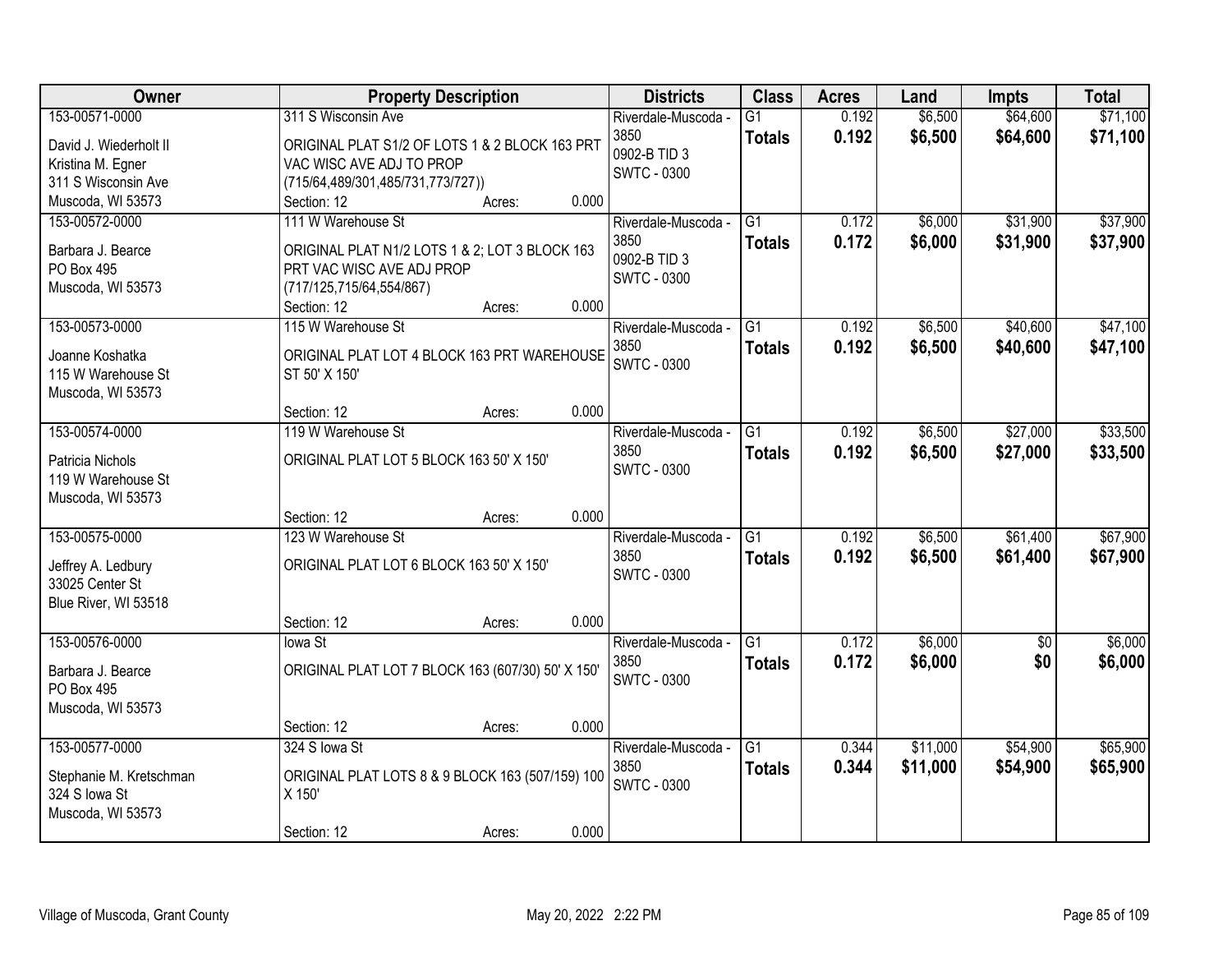| Owner                                                                          | <b>Property Description</b>                                                                                                     | <b>Districts</b>                                                  | <b>Class</b>                     | <b>Acres</b>   | Land                 | <b>Impts</b>         | <b>Total</b>         |
|--------------------------------------------------------------------------------|---------------------------------------------------------------------------------------------------------------------------------|-------------------------------------------------------------------|----------------------------------|----------------|----------------------|----------------------|----------------------|
| 153-00578-0000                                                                 | 130 Catherine St                                                                                                                | Riverdale-Muscoda -                                               | $\overline{G1}$                  | 0.172          | \$6,000              | \$27,000             | \$33,000             |
| <b>Brian Dieter</b><br>130 W Catherine St<br>Muscoda, WI 53573                 | ORIGINAL PLAT LOT 10 BLOCK 163 (581/465) 50' X<br>150'                                                                          | 3850<br><b>SWTC - 0300</b>                                        | <b>Totals</b>                    | 0.172          | \$6,000              | \$27,000             | \$33,000             |
|                                                                                | 0.000<br>Section: 12<br>Acres:                                                                                                  |                                                                   |                                  |                |                      |                      |                      |
| 153-00579-0000                                                                 | 323 S Wisconsin Ave                                                                                                             | Riverdale-Muscoda -                                               | G2                               | 0.689          | \$13,500             | \$129,900            | \$143,400            |
| Kent E. Harris<br>323 S Wisconsin Ave<br>Muscoda, WI 53573                     | ORIGINAL PLAT LOTS 11,12,13 & 14 BLK 163 PRT<br>VAC WISC AVE ADJ PROP (512/460) 200' X 150'                                     | 3850<br>0902-B TID 3<br><b>SWTC - 0300</b>                        | <b>Totals</b>                    | 0.689          | \$13,500             | \$129,900            | \$143,400            |
|                                                                                | 0.000<br>Section: 12<br>Acres:                                                                                                  |                                                                   |                                  |                |                      |                      |                      |
| 153-00580-0000                                                                 | 303 2nd St                                                                                                                      | Riverdale-Muscoda -                                               | G1                               | 0.383          | \$11,500             | \$59,400             | \$70,900             |
| Jason L. Deglow<br>303 S 2nd St Po Box 221<br>Muscoda, WI 53573                | ORIGINAL PLAT LOTS 1 & 2 BLOCK 164 100' X 140'<br>(779/886,779/885) (616/806,475/276)                                           | 3850<br><b>SWTC - 0300</b>                                        | <b>Totals</b>                    | 0.383          | \$11,500             | \$59,400             | \$70,900             |
|                                                                                | 0.000<br>Section: 12<br>Acres:                                                                                                  |                                                                   |                                  |                |                      |                      |                      |
| 153-00581-0000                                                                 | 302 S Wisconsin Ave                                                                                                             | Riverdale-Muscoda -                                               | G1                               | 0.288          | \$9,500              | \$77,000             | \$86,500             |
| Robert M. Bowers<br>Debra K. Amdahl<br>302 S Wisconsin Ave                     | ORIGINAL PLAT N1/2 OF LOTS 3,4 & 5 BLOCK 164<br>PRT VAC WISC AVE ADJ TO PROP & PRT VAC<br>WAREHOUSE ST (715/64,547/623,773/727) | 3850<br>0902-B TID 3<br><b>SWTC - 0300</b>                        | <b>Totals</b>                    | 0.288          | \$9,500              | \$77,000             | \$86,500             |
| Muscoda, WI 53573                                                              | 0.000<br>Section: 12<br>Acres:                                                                                                  |                                                                   |                                  |                |                      |                      |                      |
| 153-00582-0000<br>Rhonda J. Adams<br>312 S Wisconsin Ave<br>Muscoda, WI 53573  | 312 S Wisconsin Ave<br>ORIGINAL PLAT S1/2 OF LOTS 3,4 & 5 BLOCK 164<br>PRT VAC WISC AVE ADJ TO PROP (773/727,715/64)            | Riverdale-Muscoda -<br>3850<br>0902-B TID 3<br><b>SWTC - 0300</b> | $\overline{G1}$<br><b>Totals</b> | 0.288<br>0.288 | \$9,500<br>\$9,500   | \$81,600<br>\$81,600 | \$91,100<br>\$91,100 |
|                                                                                | Section: 12<br>0.000<br>Acres:                                                                                                  |                                                                   |                                  |                |                      |                      |                      |
| 153-00583-0000                                                                 | 322 S Wisconsin Ave                                                                                                             | Riverdale-Muscoda -                                               | G1                               | 0.298          | \$10,000             | \$61,400             | \$71,400             |
| Shawn M. Jenson<br>Christina J. Kleppin<br>322 S Wisconsin Ave                 | ORIGINAL PLAT LOTS 6 & 7 BLOCK 164 PRT VAC<br>WISC AVE ADJ TO PROP (773/727)                                                    | 3850<br>0902-B TID 3<br><b>SWTC - 0300</b>                        | <b>Totals</b>                    | 0.298          | \$10,000             | \$61,400             | \$71,400             |
| Muscoda, WI 53573                                                              | 0.000<br>Section: 12<br>Acres:                                                                                                  |                                                                   |                                  |                |                      |                      |                      |
| 153-00584-0000<br>Joseph A. Keller<br>940 Us Highway 51<br>Stoughton, WI 53589 | 330 S Wisconsin Ave<br>ORIGINAL PLAT LOTS 8 & 9 BLK 164 PRT VAC WISC<br>AVE ADJ TO PROP (773/727)                               | Riverdale-Muscoda -<br>3850<br>0902-B TID 3<br><b>SWTC - 0300</b> | $\overline{G1}$<br><b>Totals</b> | 0.344<br>0.344 | \$11,000<br>\$11,000 | \$77,800<br>\$77,800 | \$88,800<br>\$88,800 |
|                                                                                | 0.000<br>Section: 12<br>Acres:                                                                                                  |                                                                   |                                  |                |                      |                      |                      |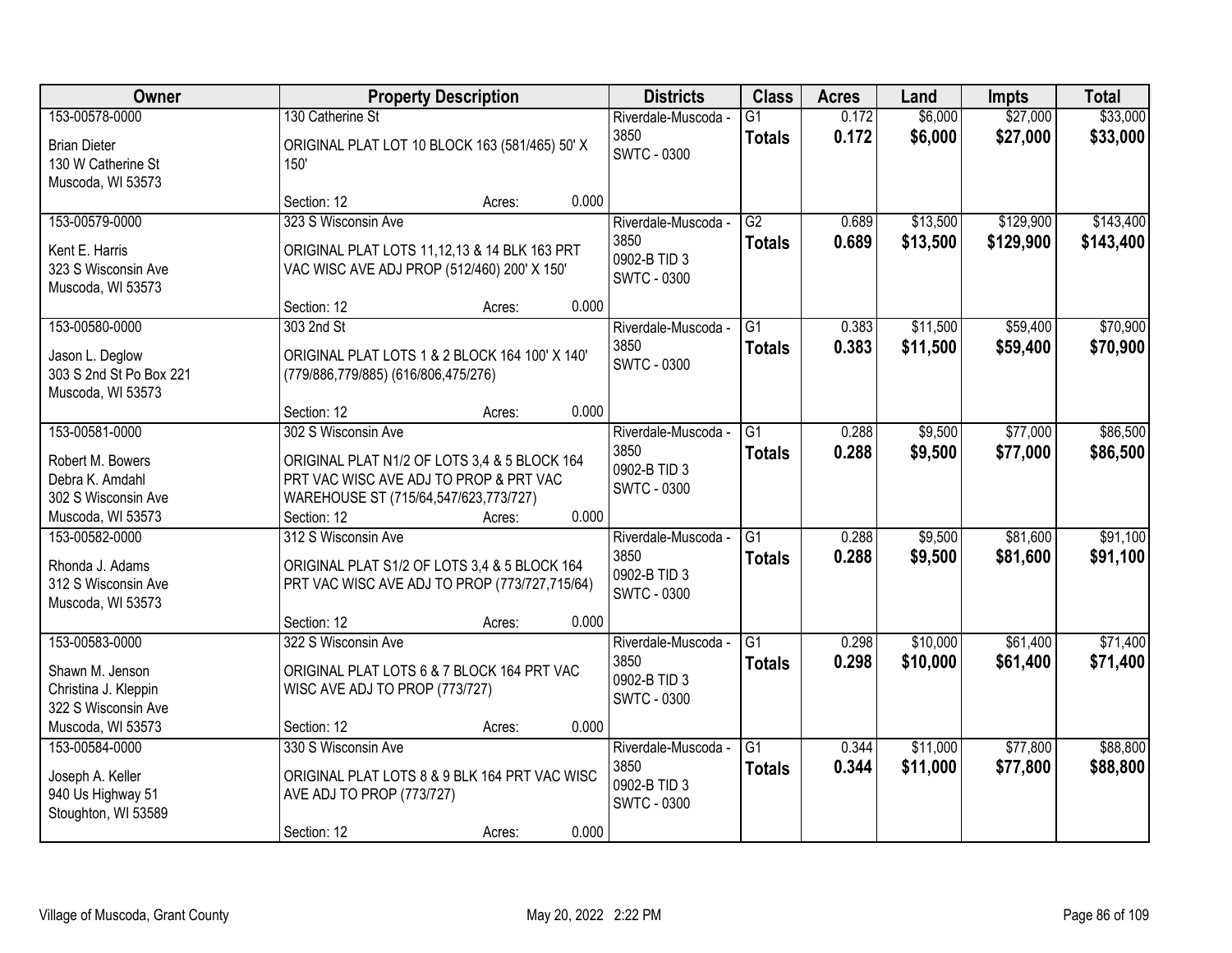| Owner                                                                                | <b>Property Description</b>                                                                                                                                                                                 | <b>Districts</b>                                  | <b>Class</b>                     | <b>Acres</b>   | Land               | <b>Impts</b>         | <b>Total</b>         |
|--------------------------------------------------------------------------------------|-------------------------------------------------------------------------------------------------------------------------------------------------------------------------------------------------------------|---------------------------------------------------|----------------------------------|----------------|--------------------|----------------------|----------------------|
| 153-00585-0000                                                                       | 124 Catherine St                                                                                                                                                                                            | Riverdale-Muscoda -                               | $\overline{G2}$                  | 0.298          | \$13,500           | \$9,000              | \$22,500             |
| Dark Metal Artworks, LLC<br>PO Box 51<br>Muscoda, WI 53573                           | ORIGINAL PLAT LOT 10 LOT 11 BLOCK 164 100' X<br>130'                                                                                                                                                        | 3850<br><b>SWTC - 0300</b>                        | <b>Totals</b>                    | 0.298          | \$13,500           | \$9,000              | \$22,500             |
|                                                                                      | 0.000<br>Section: 12<br>Acres:                                                                                                                                                                              |                                                   |                                  |                |                    |                      |                      |
| 153-00586-0000                                                                       | 333 2nd St                                                                                                                                                                                                  | Riverdale-Muscoda -                               | $\overline{G1}$                  | 0.298          | \$10,000           | \$79,600             | \$89,600             |
| Ronald B. Kreul<br>PO Box 713<br>Muscoda, WI 53573                                   | ORIGINAL PLAT LOTS 12 & 13 BLOCK 164 100' X 130'                                                                                                                                                            | 3850<br>SWTC - 0300                               | <b>Totals</b>                    | 0.298          | \$10,000           | \$79,600             | \$89,600             |
|                                                                                      | 0.000<br>Section: 12<br>Acres:                                                                                                                                                                              |                                                   |                                  |                |                    |                      |                      |
| 153-00587-0000                                                                       | 225 E Warehouse St                                                                                                                                                                                          | Riverdale-Muscoda -                               | G1                               | 0.172          | \$4,500            | \$32,900             | \$37,400             |
| Christopher J. Skreczko<br>Michelle O. Skreczko<br>223 E Warehouse St                | ORIGINAL PLAT LOT 1 BLOCK 165 50' X 150'                                                                                                                                                                    | 3850<br><b>SWTC - 0300</b>                        | <b>Totals</b>                    | 0.172          | \$4,500            | \$32,900             | \$37,400             |
| Muscoda, WI 53573                                                                    | 0.000<br>Section: 12<br>Acres:                                                                                                                                                                              |                                                   |                                  |                |                    |                      |                      |
| 153-00588-0000                                                                       | 223 E Warehouse St                                                                                                                                                                                          | Riverdale-Muscoda -                               | $\overline{G1}$                  | 0.383          | \$9,500            | \$89,300             | \$98,800             |
| Christopher J. Skreczko<br>Michelle O. Skreczko<br>223 E Warehouse St                | ORIGINAL PLAT LOTS 2 & 3 BLOCK 165 (100' X 150')<br>(702/739,702/738)                                                                                                                                       | 3850<br><b>SWTC - 0300</b>                        | <b>Totals</b>                    | 0.383          | \$9,500            | \$89,300             | \$98,800             |
| Muscoda, WI 53573                                                                    | 0.000<br>Section: 12<br>Acres:                                                                                                                                                                              |                                                   |                                  |                |                    |                      |                      |
| 153-00589-0000<br>George R. Reynolds<br>302 S 2nd St Po Box 352<br>Muscoda, WI 53573 | 302 S 2nd St<br>ORIGINAL PLAT N 75' OF LOTS 4-5 & 6 BLOCK 165<br>ALSO S 7 ' PARTIALLY VAC WAREHOUSE ST ADJ<br>LOTS ON N SD                                                                                  | Riverdale-Muscoda -<br>3850<br><b>SWTC - 0300</b> | $\overline{G1}$<br><b>Totals</b> | 0.258<br>0.258 | \$7,500<br>\$7,500 | \$39,600<br>\$39,600 | \$47,100<br>\$47,100 |
|                                                                                      | Section: 12<br>0.000<br>Acres:                                                                                                                                                                              |                                                   | $\overline{G1}$                  |                | \$10,000           |                      |                      |
| 153-00590-0000<br>Becky Rae Craig<br>4430 Crescent Rd<br>Madison, WI 53711           | 312 S 2nd St<br>ORIGINAL PLAT PRT LOTS 4, 5 & 6 DESC; COM 189'<br>N OF SW COR BLK 165; N 66'; E150'; S66'; W150' TO<br>POB ALSO N20' 0F S75' LOTS 4, 5 & 6 BLK 165 (BEING<br>0.000<br>Section: 12<br>Acres: | Riverdale-Muscoda -<br>3850<br><b>SWTC - 0300</b> | <b>Totals</b>                    | 0.296<br>0.296 | \$10,000           | \$37,000<br>\$37,000 | \$47,000<br>\$47,000 |
| 153-00591-0000                                                                       | 316 2nd St                                                                                                                                                                                                  | Riverdale-Muscoda -                               | $\overline{G1}$                  | 0.220          | \$8,000            | \$72,500             | \$80,500             |
| David D. Stafford III<br>Sierra N. Stafford<br>133 Reimann Rd<br>Arena, WI 53503     | ORIGINAL PLAT S39' LOT 7; N25' LOT 8 BLOCK 165<br>64' X 150'<br>0.000<br>Section: 12<br>Acres:                                                                                                              | 3850<br><b>SWTC - 0300</b>                        | <b>Totals</b>                    | 0.220          | \$8,000            | \$72,500             | \$80,500             |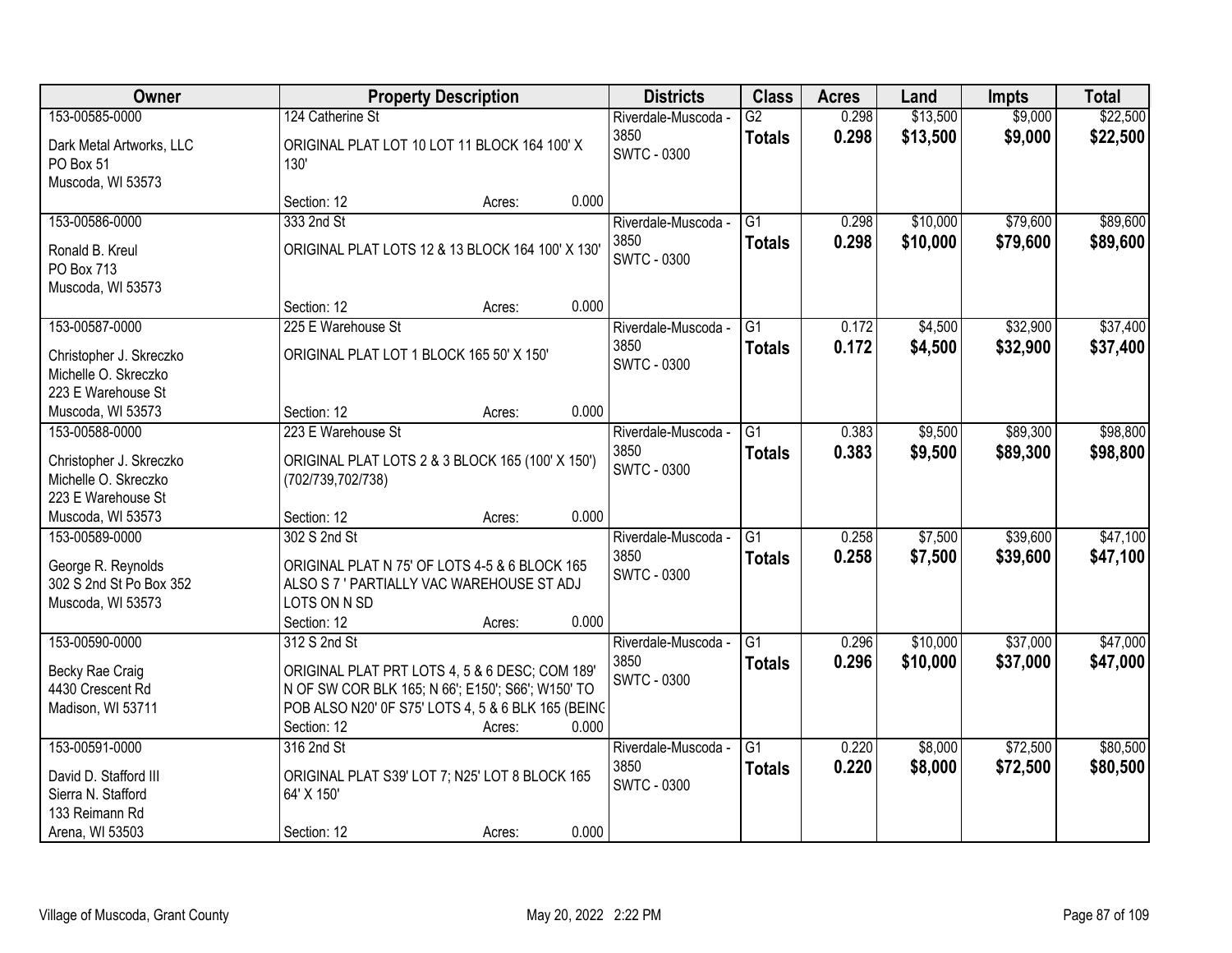| Owner                                                                                               | <b>Property Description</b>                                                                                         | <b>Districts</b>                                  | <b>Class</b>                     | <b>Acres</b>   | Land                 | <b>Impts</b>           | <b>Total</b>         |
|-----------------------------------------------------------------------------------------------------|---------------------------------------------------------------------------------------------------------------------|---------------------------------------------------|----------------------------------|----------------|----------------------|------------------------|----------------------|
| 153-00592-0000<br><b>Christy Carter</b>                                                             | 320 2nd St<br>ORIGINAL PLAT S25' LOT 8; N 32' LOT 9; S18' LOT 9                                                     | Riverdale-Muscoda -<br>3850<br><b>SWTC - 0300</b> | $\overline{G1}$<br><b>Totals</b> | 0.196<br>0.196 | \$7,000<br>\$7,000   | \$61,900<br>\$61,900   | \$68,900<br>\$68,900 |
| John Carter<br>32368 Winding Way<br>Blue River, WI 53518                                            | EXC E 25'; LOT 10 EXC E25'; ALL IN BLOCK 165<br>0.000<br>Section: 12<br>Acres:                                      |                                                   |                                  |                |                      |                        |                      |
| 153-00593-0000<br>Phyllis Meister et al<br>1050 Industrial Pk Dr Po Box 6<br>Muscoda, WI 53573-0068 | State Highway 133<br>ORIGINAL PLAT LOT 11; S18' LOT 12; E25' LOT 10;<br>E25' OF S18' LOT 9; ALL IN BLOCK 165        | Riverdale-Muscoda -<br>3850<br><b>SWTC - 0300</b> | $\overline{G1}$<br><b>Totals</b> | 0.468<br>0.468 | \$12,500<br>\$12,500 | $\overline{50}$<br>\$0 | \$12,500<br>\$12,500 |
| 153-00594-0000<br>Kenneth Meyer<br>1050 Industrial Pk Dr Po Box 6                                   | 0.000<br>Section: 12<br>Acres:<br>3rd St<br>ORIGINAL PLAT N7' OF S25' LOT 12 BLOCK 165                              | Riverdale-Muscoda -<br>3850<br><b>SWTC - 0300</b> | G1<br><b>Totals</b>              | 0.024<br>0.024 | \$100<br>\$100       | \$0<br>\$0             | \$100<br>\$100       |
| Muscoda, WI 53573<br>153-00595-0000                                                                 | 0.000<br>Section: 12<br>Acres:<br>242 Catherine St                                                                  | Riverdale-Muscoda -                               | G1                               | 0.430          | \$12,000             | \$218,600              | \$230,600            |
| <b>Phyllis Meister</b><br>242 E Catherine St Po Box 424<br>Muscoda, WI 53573-0424                   | ORIGINAL PLAT N1/2 LOT 12; LOTS 13 & 14 BLOCK<br>165                                                                | 3850<br><b>SWTC - 0300</b>                        | <b>Totals</b>                    | 0.430          | \$12,000             | \$218,600              | \$230,600            |
| 153-00598-0000<br>Mary P. Ong<br>PO Box 345                                                         | 0.000<br>Section: 12<br>Acres:<br>319 E Warehouse St<br>ORIGINAL PLAT LOT 1 W OF 1/4 SEC LN LOTS 2 & 3<br>BLOCK 166 | Riverdale-Muscoda -<br>3850<br><b>SWTC - 0300</b> | $\overline{G1}$<br><b>Totals</b> | 0.392<br>0.392 | \$9,500<br>\$9,500   | \$58,000<br>\$58,000   | \$67,500<br>\$67,500 |
| Muscoda, WI 53573                                                                                   | 0.000<br>Section: 12<br>Acres:                                                                                      |                                                   | $\overline{G1}$                  |                |                      |                        |                      |
| 153-00599-0000<br>Christopher J. Skreczko<br>Michelle O. Skreczko<br>223 E Warehouse St             | 309 E Warehouse St<br>ORIGINAL PLAT LOTS 4, 5 & 6 BLOCK 166 150' X 150'                                             | Riverdale-Muscoda -<br>3850<br><b>SWTC - 0300</b> | <b>Totals</b>                    | 0.575<br>0.575 | \$10,500<br>\$10,500 | \$53,000<br>\$53,000   | \$63,500<br>\$63,500 |
| Muscoda, WI 53573                                                                                   | 0.000<br>Section: 12<br>Acres:                                                                                      |                                                   |                                  |                |                      |                        |                      |
| 153-00600-0000<br>Jean M. Doyle<br>330 S 3rd St<br>Muscoda, WI 53573                                | 330 S 3rd St<br>ORIGINAL PLAT LOTS 7, 8 & 9 BLOCK 166 150' X 140'                                                   | Riverdale-Muscoda -<br>3850<br><b>SWTC - 0300</b> | G1<br><b>Totals</b>              | 0.517<br>0.517 | \$13,000<br>\$13,000 | \$80,800<br>\$80,800   | \$93,800<br>\$93,800 |
|                                                                                                     | 0.000<br>Section: 12<br>Acres:                                                                                      |                                                   |                                  |                |                      |                        |                      |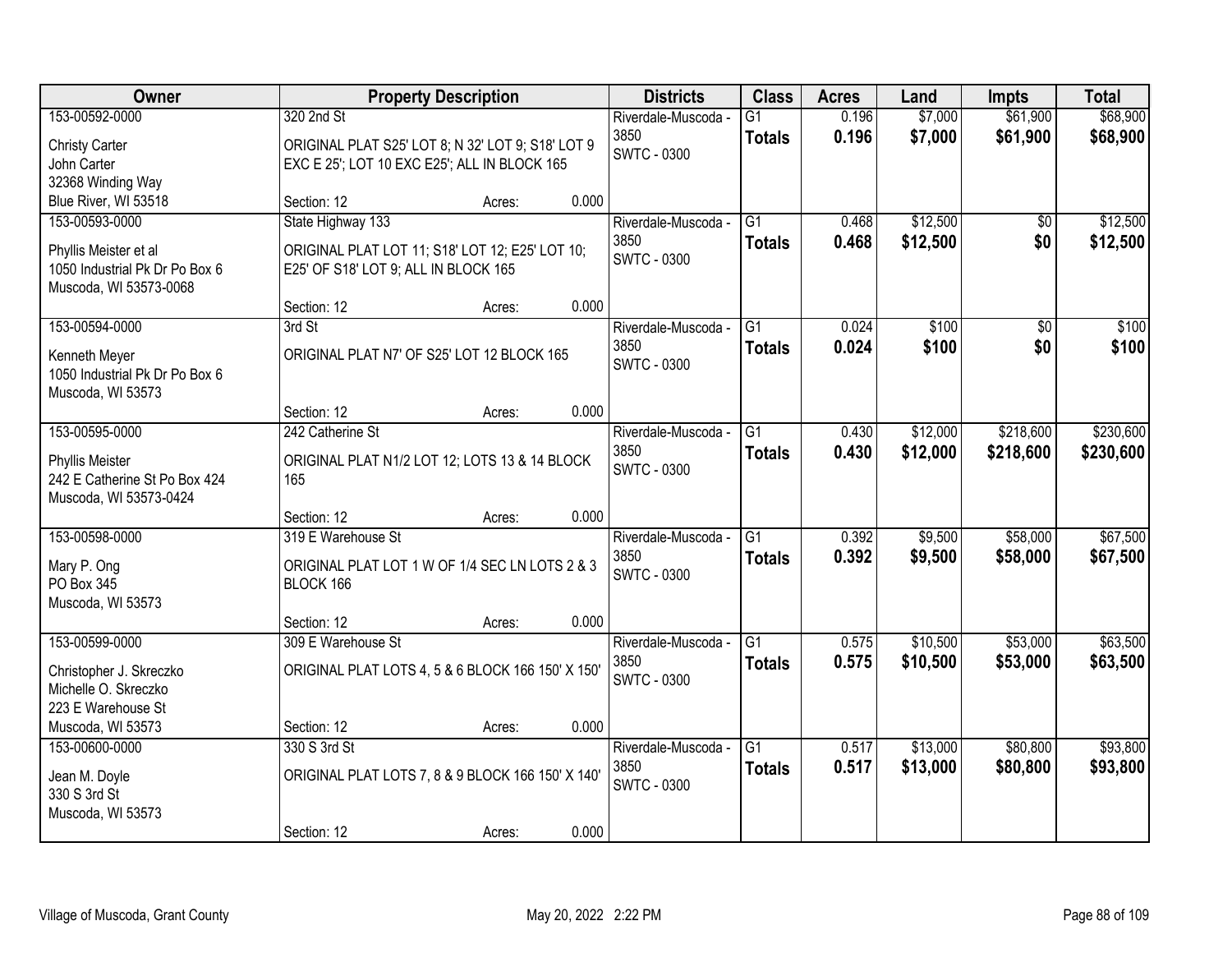| Owner                  |                                                   | <b>Property Description</b> |       |                            | <b>Class</b>    | <b>Acres</b> | Land             | <b>Impts</b>    | <b>Total</b>     |
|------------------------|---------------------------------------------------|-----------------------------|-------|----------------------------|-----------------|--------------|------------------|-----------------|------------------|
| 153-00601-0000         | S 3rd St                                          |                             |       | Riverdale-Muscoda -        | $\overline{G1}$ | 0.172        | \$6,000          | $\overline{50}$ | \$6,000          |
| Jean M. Doyle          | ORIGINAL PLAT LOT 10 BLOCK 166 50' X 140'         |                             |       | 3850<br><b>SWTC - 0300</b> | <b>Totals</b>   | 0.172        | \$6,000          | \$0             | \$6,000          |
| 330 S 3rd St           |                                                   |                             |       |                            |                 |              |                  |                 |                  |
| Muscoda, WI 53573      |                                                   |                             |       |                            |                 |              |                  |                 |                  |
|                        | Section: 12                                       | Acres:                      | 0.000 |                            |                 |              |                  |                 |                  |
| 153-00602-0000         | State Highway 133                                 |                             |       | Riverdale-Muscoda -        | $\overline{G1}$ | 0.381        | \$11,500         | \$0             | \$11,500         |
| Jean M. Doyle          | ORIGINAL PLAT LOTS 13 & 14 W OF SEC LN BLK 166    |                             |       | 3850<br><b>SWTC - 0300</b> | <b>Totals</b>   | 0.381        | \$11,500         | \$0             | \$11,500         |
| 330 S 3rd St           | 100' X 140' ALSO INCL PRT VAC 4TH ST AS DESC IN   |                             |       |                            |                 |              |                  |                 |                  |
| Muscoda, WI 53573      | 797317                                            |                             |       |                            |                 |              |                  |                 |                  |
|                        | Section: 12                                       | Acres:                      | 0.000 |                            |                 |              |                  |                 |                  |
| 153-00602-0010         | State Highway 133                                 |                             |       | Riverdale-Muscoda -        | G1              | 0.387        | \$11,500         | $\sqrt[6]{3}$   | \$11,500         |
| Jean M. Doyle          | ORIGINAL PLAT LOTS 11 & 12 W OF SEC LN BLK 166    |                             |       | 3850                       | <b>Totals</b>   | 0.387        | \$11,500         | \$0             | \$11,500         |
| 330 S 3rd St           | ALSO INCL PRT VAC 4TH ST AS DESC IN 797317        |                             |       | <b>SWTC - 0300</b>         |                 |              |                  |                 |                  |
| Muscoda, WI 53573      |                                                   |                             |       |                            |                 |              |                  |                 |                  |
|                        | Section: 12                                       | Acres:                      | 0.000 |                            |                 |              |                  |                 |                  |
| 153-00604-0000         | 422 Catherine St                                  |                             |       | Riverdale-Muscoda -        | $\overline{G1}$ | 0.990        | \$14,500         | \$67,400        | \$81,900         |
| Jeffrey Sprecher       | SEC 12-T8N-R1W LOT 1 CSM 1977                     |                             |       | 3850                       | <b>Totals</b>   | 0.990        | \$14,500         | \$67,400        | \$81,900         |
| Joan Sprecher          |                                                   |                             |       | <b>SWTC - 0300</b>         |                 |              |                  |                 |                  |
| E3133 Mercer Rd        |                                                   |                             |       |                            |                 |              |                  |                 |                  |
| Spring Green, WI 53588 | Section: 12                                       | Acres:                      | 0.990 |                            |                 |              |                  |                 |                  |
| 153-00604-0010         | Catherine St                                      |                             |       | Riverdale-Muscoda -        | $\overline{G1}$ | 0.570        | \$13,000         | \$0             | \$13,000         |
| Jeffrey Sprecher       | SEC 12-T8N-R1W LOT 2 CSM 1977                     |                             |       | 3850                       | <b>Totals</b>   | 0.570        | \$13,000         | \$0             | \$13,000         |
| Joan Sprecher          |                                                   |                             |       | <b>SWTC - 0300</b>         |                 |              |                  |                 |                  |
| E3133 Mercer Rd        |                                                   |                             |       |                            |                 |              |                  |                 |                  |
| Spring Green, WI 53588 | Section: 12                                       | Acres:                      | 0.570 |                            |                 |              |                  |                 |                  |
| 153-00605-0010         | 555 E Warehouse St                                |                             |       | Riverdale-Muscoda -        | $\overline{G3}$ | 2.510        | $\overline{\$0}$ | $\overline{50}$ | $\overline{\$0}$ |
| E Z Trails Inc         | SEC 12-T8N-R1W LOT 3 CSM 1977                     |                             |       | 3850                       | <b>Totals</b>   | 2.510        | \$0              | \$0             | \$0              |
| PO Box 168             |                                                   |                             |       | <b>SWTC - 0300</b>         |                 |              |                  |                 |                  |
| Arthur, IL 61911       |                                                   |                             |       |                            |                 |              |                  |                 |                  |
|                        | Section: 12                                       | Acres:                      | 2.510 |                            |                 |              |                  |                 |                  |
| 153-00606-0000         | State Highway 133                                 |                             |       | Riverdale-Muscoda -        | $\overline{G1}$ | 0.769        | \$14,000         | \$0             | \$14,000         |
| Kevin J. Schaefer      | ORIGINAL PLAT LOTS 7, 8, 9 & 10 BLOCK 168 (48/242 |                             |       | 3850                       | <b>Totals</b>   | 0.769        | \$14,000         | \$0             | \$14,000         |
| Kelly A. Schaefer      | 200' X 140' ALSO INCL PRT VAC 5TH ST AS DESC IN   |                             |       | <b>SWTC - 0300</b>         |                 |              |                  |                 |                  |
| 333 S 6th St Po Box 22 | 797317                                            |                             |       |                            |                 |              |                  |                 |                  |
| Muscoda, WI 53573      | Section: 12                                       | Acres:                      | 0.000 |                            |                 |              |                  |                 |                  |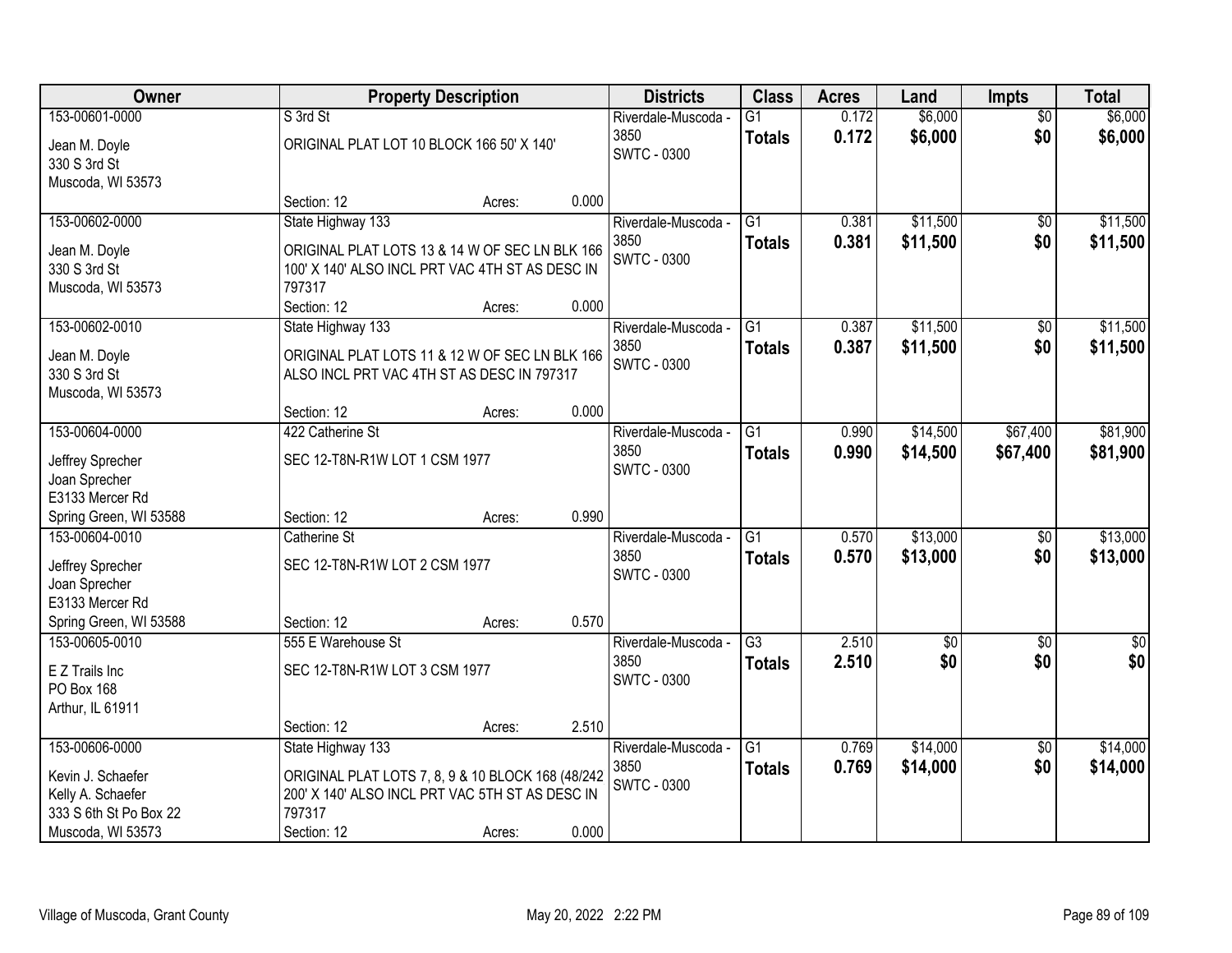| <b>Owner</b>                           |                                                                                    | <b>Property Description</b> |       | <b>Districts</b>    | <b>Class</b>    | <b>Acres</b> | Land     | <b>Impts</b>    | <b>Total</b> |
|----------------------------------------|------------------------------------------------------------------------------------|-----------------------------|-------|---------------------|-----------------|--------------|----------|-----------------|--------------|
| 153-00606-0010                         | 333 S 6th St                                                                       |                             |       | Riverdale-Muscoda - | $\overline{G1}$ | 0.643        | \$13,500 | \$173,200       | \$186,700    |
| Kevin J. Schaefer                      | ORIGINAL PLAT LOTS 11, 12, 13 & 14 BLOCK 168 200                                   |                             |       | 3850                | <b>Totals</b>   | 0.643        | \$13,500 | \$173,200       | \$186,700    |
| Kelly A. Schaefer                      | X 140'                                                                             |                             |       | <b>SWTC - 0300</b>  |                 |              |          |                 |              |
| 333 S 6th St Po Box 22                 |                                                                                    |                             |       |                     |                 |              |          |                 |              |
| Muscoda, WI 53573                      | Section: 12                                                                        | Acres:                      | 0.000 |                     |                 |              |          |                 |              |
| 153-00608-0000                         | 402 S Wisconsin Ave                                                                |                             |       | Riverdale-Muscoda - | G1              | 0.224        | \$8,000  | \$66,000        | \$74,000     |
| Kevin C. Drone                         | ORIGINAL PLAT LOT 1; N1/2 LOT 2 BLK 177 PRT VAC                                    |                             |       | 3850                | <b>Totals</b>   | 0.224        | \$8,000  | \$66,000        | \$74,000     |
| Elaine K. Drone                        | WISC AVE ADJ TO PROP (772/727)                                                     |                             |       | <b>SWTC - 0300</b>  |                 |              |          |                 |              |
| 402 S Wisconsin Ave Box 411            |                                                                                    |                             |       |                     |                 |              |          |                 |              |
| Muscoda, WI 53573                      | Section: 12                                                                        | Acres:                      | 0.000 |                     |                 |              |          |                 |              |
| 153-00609-0000                         | 410 S Wisconsin Ave                                                                |                             |       | Riverdale-Muscoda - | G1              | 0.172        | \$6,000  | \$60,300        | \$66,300     |
| Steven J. Ewing                        | ORIGINAL PLAT S1/2 LOT 2; LOT 3 BLOCK 177 PRT                                      |                             |       | 3850                | <b>Totals</b>   | 0.172        | \$6,000  | \$60,300        | \$66,300     |
| 410 S Wisconsin Ave Po Box 294         | VAC WISC AVE (773/727)                                                             |                             |       | <b>SWTC - 0300</b>  |                 |              |          |                 |              |
| Muscoda, WI 53573                      |                                                                                    |                             |       |                     |                 |              |          |                 |              |
|                                        | Section: 12                                                                        | Acres:                      | 0.000 |                     |                 |              |          |                 |              |
| 153-00610-0000                         | 416 S Wisconsin Ave                                                                |                             |       | Riverdale-Muscoda - | G1              | 0.298        | \$10,000 | \$43,700        | \$53,700     |
| Arthur L. Dechert et al                | ORIGINAL PLAT LOTS 4 & 5 BLOCK 177 PRT VAC                                         |                             |       | 3850                | <b>Totals</b>   | 0.298        | \$10,000 | \$43,700        | \$53,700     |
| c/o Art                                | WISC AVE 773/727 100' X 140'                                                       |                             |       | <b>SWTC - 0300</b>  |                 |              |          |                 |              |
| 416 S Wisconsin Ave                    |                                                                                    |                             |       |                     |                 |              |          |                 |              |
| Muscoda, WI 53573                      | Section: 12                                                                        | Acres:                      | 0.000 |                     |                 |              |          |                 |              |
| 153-00611-0000                         | 424 S Wisconsin Ave                                                                |                             |       | Riverdale-Muscoda - | $\overline{G1}$ | 0.149        | \$5,000  | \$57,300        | \$62,300     |
|                                        |                                                                                    |                             |       | 3850                | <b>Totals</b>   | 0.149        | \$5,000  | \$57,300        | \$62,300     |
| Mary J. Mathews<br>c/o William Mathews | ORIGINAL PLAT LOT 6 BLOCK 177 PRT VAC WISC<br>AVE ADJ TO PROP (773/727) 50' X 130' |                             |       | <b>SWTC - 0300</b>  |                 |              |          |                 |              |
| 501 W Catherine St                     |                                                                                    |                             |       |                     |                 |              |          |                 |              |
| Muscoda, WI 53573                      | Section: 12                                                                        | Acres:                      | 0.000 |                     |                 |              |          |                 |              |
| 153-00612-0000                         | <b>Buffalo St</b>                                                                  |                             |       | Riverdale-Muscoda - | $\overline{G1}$ | 0.448        | \$12,500 | $\overline{50}$ | \$12,500     |
|                                        |                                                                                    |                             |       | 3850                | <b>Totals</b>   | 0.448        | \$12,500 | \$0             | \$12,500     |
| Arthur L. Dechert et al                | ORIGINAL PLAT LOTS 7, 8 & 9 BLOCK 177 150' X 130'                                  |                             |       | <b>SWTC - 0300</b>  |                 |              |          |                 |              |
| c/o Art<br>416 S Wisconsin Ave         |                                                                                    |                             |       |                     |                 |              |          |                 |              |
| Muscoda, WI 53573                      | Section: 12                                                                        | Acres:                      | 0.000 |                     |                 |              |          |                 |              |
| 153-00613-0000                         | State Highway 133                                                                  |                             |       | Riverdale-Muscoda - | $\overline{G1}$ | 0.149        | \$3,500  | $\overline{50}$ | \$3,500      |
|                                        |                                                                                    |                             |       | 3850                | <b>Totals</b>   | 0.149        | \$3,500  | \$0             | \$3,500      |
| Otis P. Tichenor                       | ORIGINAL PLAT LOT 10 BLOCK 177 50' X 130'                                          |                             |       | <b>SWTC - 0300</b>  |                 |              |          |                 |              |
| 18609 S Ohio St                        |                                                                                    |                             |       |                     |                 |              |          |                 |              |
| Muscoda, WI 53573                      | Section: 12                                                                        |                             | 0.000 |                     |                 |              |          |                 |              |
|                                        |                                                                                    | Acres:                      |       |                     |                 |              |          |                 |              |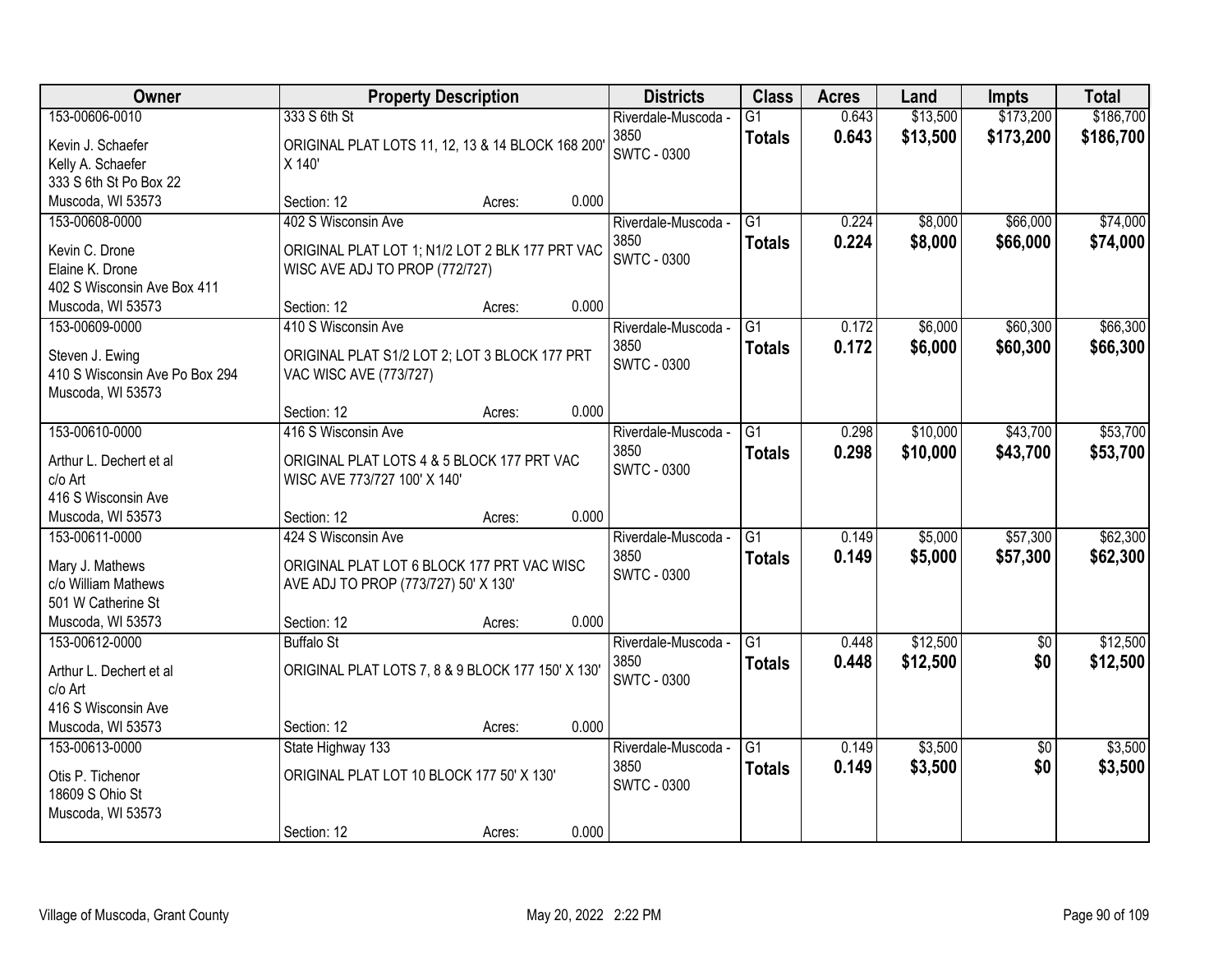| Owner                   | <b>Property Description</b>                        | <b>Districts</b>    | <b>Class</b>    | <b>Acres</b> | Land     | <b>Impts</b>    | <b>Total</b> |
|-------------------------|----------------------------------------------------|---------------------|-----------------|--------------|----------|-----------------|--------------|
| 153-00613-0010          | State Highway 133                                  | Riverdale-Muscoda - | $\overline{G1}$ | 0.010        | \$500    | $\overline{50}$ | \$500        |
| Clark R. Bond           | ORIGINAL PLAT E2.53' LOTS 10 THRU 12               | 3850                | <b>Totals</b>   | 0.010        | \$500    | \$0             | \$500        |
| Laurie L. Bond          |                                                    | <b>SWTC - 0300</b>  |                 |              |          |                 |              |
| 18689 Old County Road P |                                                    |                     |                 |              |          |                 |              |
| Muscoda, WI 53573       | 0.000<br>Section:<br>Acres:                        |                     |                 |              |          |                 |              |
| 153-00614-0000          | State Highway 133                                  | Riverdale-Muscoda - | $\overline{G1}$ | 0.230        | \$8,000  | \$2,000         | \$10,000     |
|                         |                                                    | 3850                | <b>Totals</b>   | 0.230        | \$8,000  | \$2,000         | \$10,000     |
| Otis P. Tichenor        | ORIGINAL PLAT LOTS 11 & 12 BLOCK 177 100' X 130'   | <b>SWTC - 0300</b>  |                 |              |          |                 |              |
| 18609 S Ohio St         |                                                    |                     |                 |              |          |                 |              |
| Muscoda, WI 53573       | 0.000<br>Section: 12                               |                     |                 |              |          |                 |              |
| 153-00615-0000          | Acres:<br>419 S Wisconsin Ave                      | Riverdale-Muscoda - | $\overline{G1}$ | 0.321        | \$10,500 | \$66,500        | \$77,000     |
|                         |                                                    | 3850                |                 |              |          |                 |              |
| Jamie R. Brownlee       | ORIGINAL PLAT LOTS 7 & 8 BLOCK 178 PRT VAC         | <b>SWTC - 0300</b>  | <b>Totals</b>   | 0.321        | \$10,500 | \$66,500        | \$77,000     |
| Nichole M. Brownlee     | WISC AVE 773/727 100' X 140' ALSO PRT VACA ALLEY   |                     |                 |              |          |                 |              |
| 419 S Wisconsin Ave     |                                                    |                     |                 |              |          |                 |              |
| Muscoda, WI 53573       | 0.000<br>Section: 12<br>Acres:                     |                     |                 |              |          |                 |              |
| 153-00616-0000          | 411 S Wisconsin Ave                                | Riverdale-Muscoda - | G1              | 0.321        | \$10,500 | \$96,300        | \$106,800    |
| Daniel V. Thoma         | ORIGINAL PLAT LOTS 9 & 10 BLOCK 178 PRT VAC        | 3850                | <b>Totals</b>   | 0.321        | \$10,500 | \$96,300        | \$106,800    |
| Sharon L. Thoma         | WISC AVE (773/727,664/183) 100' X 140' ALSO PRT    | SWTC - 0300         |                 |              |          |                 |              |
| 411 S Wisconsin Ave     | <b>VACA ALLEY</b>                                  |                     |                 |              |          |                 |              |
| Muscoda, WI 53573       | 0.000<br>Section: 12<br>Acres:                     |                     |                 |              |          |                 |              |
| 153-00617-0000          | 401 S Wisconsin Ave                                | Riverdale-Muscoda - | $\overline{G1}$ | 0.321        | \$10,500 | \$69,000        | \$79,500     |
|                         |                                                    | 3850                |                 | 0.321        | \$10,500 | \$69,000        | \$79,500     |
| Teresa Werren           | ORIGINAL PLAT LOTS 11 & 12 BLOCK 178 PRT VAC       | <b>SWTC - 0300</b>  | <b>Totals</b>   |              |          |                 |              |
| 401 S Wisconsin Ave     | WISC AVE 100' X 140' ALSO PRT VACATED ALLEY        |                     |                 |              |          |                 |              |
| Muscoda, WI 53573       |                                                    |                     |                 |              |          |                 |              |
|                         | 0.000<br>Section: 12<br>Acres:                     |                     |                 |              |          |                 |              |
| 153-00617-0010          | 401 S Ohio St                                      | Riverdale-Muscoda - | $\overline{G1}$ | 0.321        | \$10,500 | \$59,300        | \$69,800     |
| Jeffery S. Witzel       | ORIGINAL PLAT LOTS 11 & 12 BLOCK 180               | 3850                | <b>Totals</b>   | 0.321        | \$10,500 | \$59,300        | \$69,800     |
| 401 S Ohio St           | (626/860,586/474,473) (384/4) ANNEXED 790/586 100' | <b>SWTC - 0300</b>  |                 |              |          |                 |              |
| Muscoda, WI 53573       | X 140'                                             |                     |                 |              |          |                 |              |
|                         | 0.000<br>Section: 12<br>Acres:                     |                     |                 |              |          |                 |              |
| 153-00618-0000          | 509 N Wisconsin Ave                                | Riverdale-Muscoda - | $\overline{G2}$ | 0.522        | \$16,500 | \$52,900        | \$69,400     |
|                         |                                                    | 3850                | <b>Totals</b>   | 0.522        | \$16,500 | \$52,900        | \$69,400     |
| Lionel P. Price         | CLARK ADD. LOTS 1 - 6 INCL BLOCK 1 PRT VAC         | 0902-B TID 3        |                 |              |          |                 |              |
| PO Box 426              | WISC AVE ADJ TO PROP (773/727,595/196) 142' X 160  | SWTC - 0300         |                 |              |          |                 |              |
| Plain, WI 53577         |                                                    |                     |                 |              |          |                 |              |
|                         | 0.000<br>Section: 1<br>Acres:                      |                     |                 |              |          |                 |              |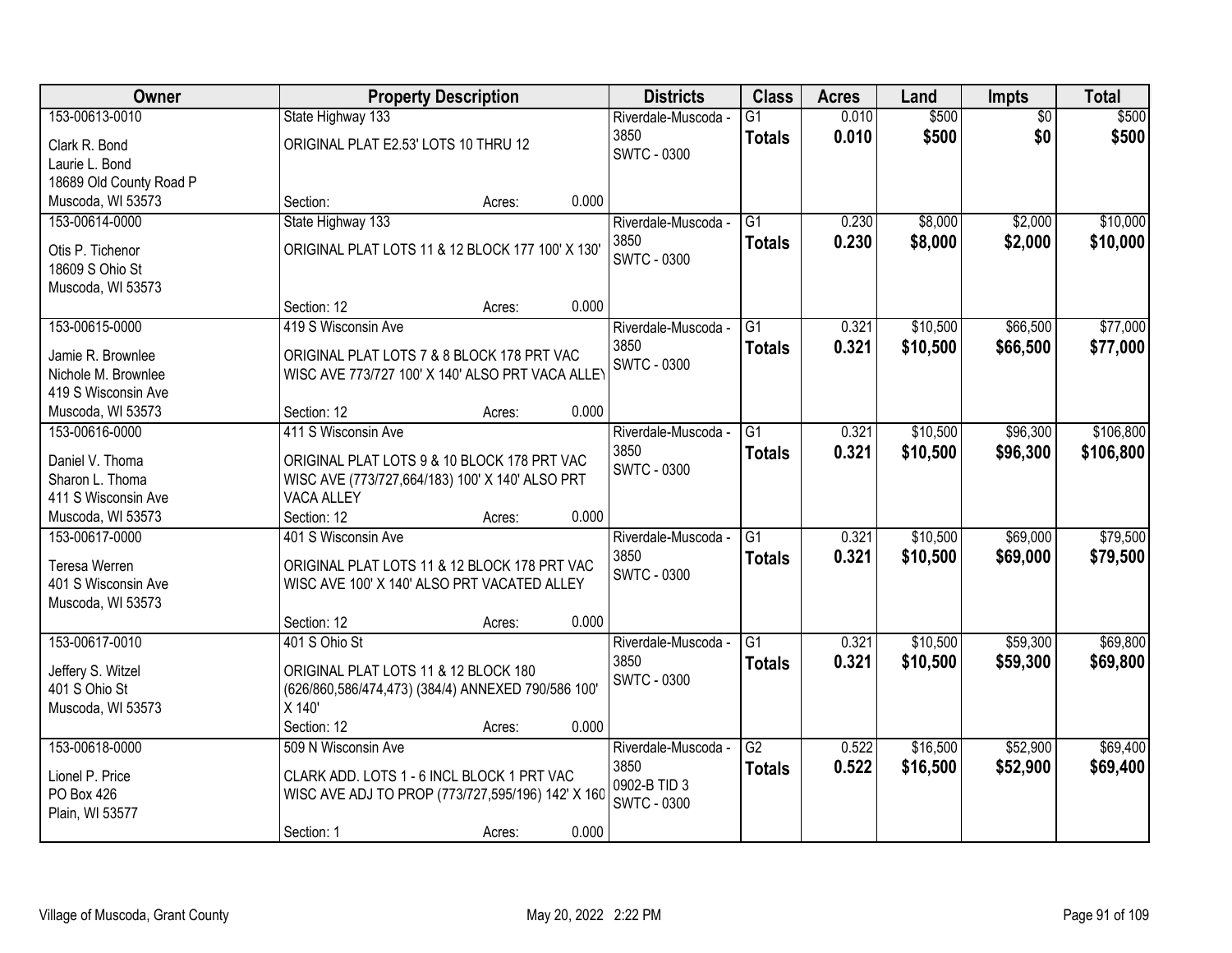| Owner                                                                    | <b>Property Description</b>                                                                 |        |       | <b>Districts</b>                                  | <b>Class</b>                     | <b>Acres</b>   | Land               | Impts                | <b>Total</b>         |
|--------------------------------------------------------------------------|---------------------------------------------------------------------------------------------|--------|-------|---------------------------------------------------|----------------------------------|----------------|--------------------|----------------------|----------------------|
| 153-00619-0000                                                           | 525 N Wisconsin Ave                                                                         |        |       | Riverdale-Muscoda -                               | X4                               | 0.331          | $\overline{50}$    | $\overline{50}$      | $\overline{50}$      |
| <b>Boscobel Memorial Hospital</b><br>205 Parker St<br>Boscobel, WI 53805 | CLARK ADD. LOTS 7 - 12 EXC W 46' BLK 1 PRT VAC<br>WISC AVE ADJ TO PROP (773/727) 150' X 96' |        |       | 3850<br><b>SWTC - 0300</b>                        | <b>Totals</b>                    | 0.331          | \$0                | \$0                  | \$0                  |
|                                                                          | Section: 1                                                                                  | Acres: | 0.000 |                                                   |                                  |                |                    |                      |                      |
| 153-00620-0000                                                           | Grove St                                                                                    |        |       | Riverdale-Muscoda -                               | $\overline{G2}$                  | 0.158          | \$5,500            | \$7,300              | \$12,800             |
| <b>Richard Hackl</b><br>301 W Greentree Trl<br>Muscoda, WI 53573         | CLARK ADD. W 46' OF LOTS 7 - 12 INCL. BLOCK 1 46'<br>X 150'                                 |        |       | 3850<br><b>SWTC - 0300</b>                        | <b>Totals</b>                    | 0.158          | \$5,500            | \$7,300              | \$12,800             |
|                                                                          | Section: 1                                                                                  | Acres: | 0.000 |                                                   |                                  |                |                    |                      |                      |
| 153-00621-0000                                                           | 121 Grove St                                                                                |        |       | Riverdale-Muscoda -                               | G2                               | 0.081          | \$3,000            | \$15,900             | \$18,900             |
| John Carter<br>Christy Kirby<br>32368 Winding Way                        | CLARK ADD. E 1/2 OF LOTS 13 & 14 BLOCK 1 71' X 50                                           |        |       | 3850<br><b>SWTC - 0300</b>                        | <b>Totals</b>                    | 0.081          | \$3,000            | \$15,900             | \$18,900             |
| Blue River, WI 53518                                                     | Section: 1                                                                                  | Acres: | 0.000 |                                                   |                                  |                |                    |                      |                      |
| 153-00622-0000                                                           | 528 N lowa St                                                                               |        |       | Riverdale-Muscoda -                               | G1                               | 0.161          | \$5,500            | \$83,800             | \$89,300             |
| John Carter<br>Christy Kirby<br>32368 Winding Way                        | CLARK ADD. W 1/2 OF LOTS 13 & 14 BLOCK 1<br>(RESIDENCE) 50' X 71'                           |        |       | 3850<br><b>SWTC - 0300</b>                        | <b>Totals</b>                    | 0.161          | \$5,500            | \$83,800             | \$89,300             |
| Blue River, WI 53518                                                     | Section: 1                                                                                  | Acres: | 0.000 |                                                   |                                  |                |                    |                      |                      |
| 153-00623-0000<br>John Carter<br>Christy Kirby                           | 528 N lowa St<br>CLARK ADD. LOTS 15 & 16 BLOCK 1 50' X 142'                                 |        |       | Riverdale-Muscoda -<br>3850<br><b>SWTC - 0300</b> | $\overline{G1}$<br><b>Totals</b> | 0.163<br>0.163 | \$5,500<br>\$5,500 | \$300<br>\$300       | \$5,800<br>\$5,800   |
| 32368 Winding Way<br>Blue River, WI 53518                                | Section: 1                                                                                  | Acres: | 0.000 |                                                   |                                  |                |                    |                      |                      |
| 153-00624-0000                                                           | 518 N lowa St                                                                               |        |       | Riverdale-Muscoda -                               | G1                               | 0.326          | \$10,500           | \$61,700             | \$72,200             |
| Jacob R. Mueller<br>Serena Mueller<br>518 N Iowa St                      | CLARK ADD. LOTS 17,18,19 & 20 BLOCK 1 (777/949)<br>100' X 142'                              |        |       | 3850<br><b>SWTC - 0300</b>                        | <b>Totals</b>                    | 0.326          | \$10,500           | \$61,700             | \$72,200             |
| Muscoda, WI 53573                                                        | Section: 1                                                                                  | Acres: | 0.000 |                                                   |                                  |                |                    |                      |                      |
| 153-00625-0000<br>Joseph P. Kolman<br>508 N Iowa St<br>Muscoda, WI 53573 | 508 N lowa St<br>CLARK ADD. LOTS 21 & 22 BLOCK 1 (621/250) 59' X<br>142'<br>Section: 1      | Acres: | 0.000 | Riverdale-Muscoda -<br>3850<br><b>SWTC - 0300</b> | $\overline{G1}$<br><b>Totals</b> | 0.192<br>0.192 | \$6,500<br>\$6,500 | \$39,000<br>\$39,000 | \$45,500<br>\$45,500 |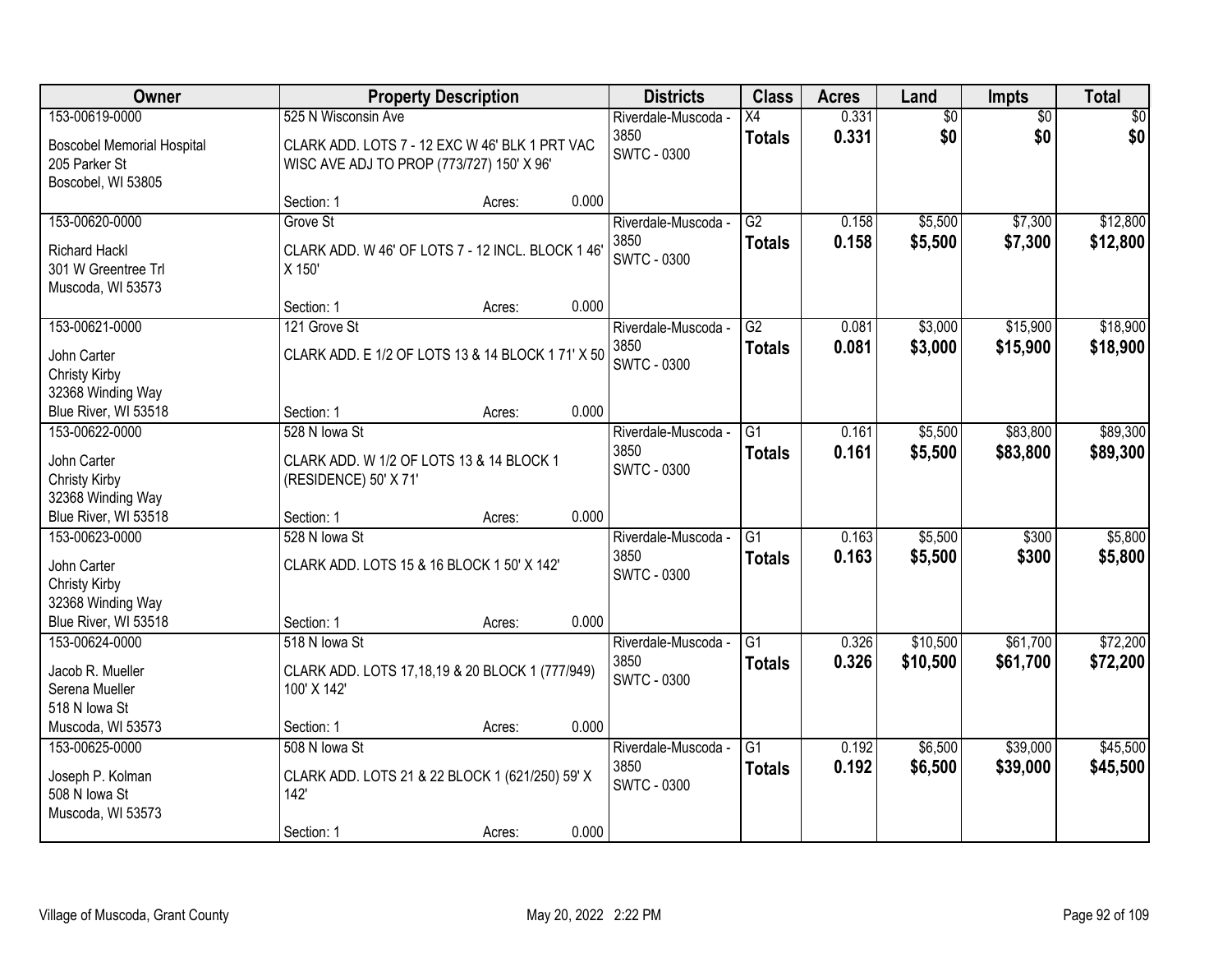| Owner                  | <b>Property Description</b>                        |        |       | <b>Districts</b>                   | <b>Class</b>    | <b>Acres</b> | Land     | <b>Impts</b> | <b>Total</b> |
|------------------------|----------------------------------------------------|--------|-------|------------------------------------|-----------------|--------------|----------|--------------|--------------|
| 153-00626-0000         | 502 N lowa St                                      |        |       | Riverdale-Muscoda -                | $\overline{G1}$ | 0.163        | \$5,500  | \$45,500     | \$51,000     |
| Todd A. Fiebranz       | CLARK ADD. LOTS 23 & 24 BLOCK 1 50' X 142'         |        |       | 3850                               | <b>Totals</b>   | 0.163        | \$5,500  | \$45,500     | \$51,000     |
| 502 N Iowa St          |                                                    |        |       | <b>SWTC - 0300</b>                 |                 |              |          |              |              |
| Muscoda, WI 53573      |                                                    |        |       |                                    |                 |              |          |              |              |
|                        | Section: 1                                         | Acres: | 0.000 |                                    |                 |              |          |              |              |
| 153-00627-0000         | 603 N Wisconsin Ave                                |        |       | Riverdale-Muscoda -                | $\overline{G1}$ | 0.204        | \$7,000  | \$49,300     | \$56,300     |
| David F. Conner        | CLARK ADD. LOTS 1 & 2 & S 12.5' OF LOT 3 BLOCK 2   |        |       | 3850                               | <b>Totals</b>   | 0.204        | \$7,000  | \$49,300     | \$56,300     |
| Arleen R. Conner       | PRT VAC WISC AVE ADJ TO PROP (628/644)             |        |       | 0902-B TID 3                       |                 |              |          |              |              |
| 12802 Taylor Hollow Rd | (366/9,361/287,773/727)) 62.5' X 142'              |        |       | SWTC - 0300                        |                 |              |          |              |              |
| Blue River, WI 53518   | Section: 1                                         | Acres: | 0.000 |                                    |                 |              |          |              |              |
| 153-00629-0000         | 609 N Wisconsin Ave                                |        |       | Riverdale-Muscoda -                | G1              | 0.204        | \$7,000  | \$26,800     | \$33,800     |
|                        |                                                    |        |       | 3850                               | <b>Totals</b>   | 0.204        | \$7,000  | \$26,800     | \$33,800     |
| Verne Recob            | CLARK ADD. N 1/2 OF LOT 3; LOTS 4 & 5 BLOCK 2      |        |       | 0902-B TID 3                       |                 |              |          |              |              |
| Attn: Michael Schafer  | PRT VAC WISC AVE ADJ TO PROP (773/727) 67.5' X     |        |       | <b>SWTC - 0300</b>                 |                 |              |          |              |              |
| 201 W Second St        | 142'                                               |        |       |                                    |                 |              |          |              |              |
| Waunakee, WI 53597     | Section: 1                                         | Acres: | 0.000 |                                    |                 |              |          |              |              |
| 153-00630-0000         | 613 N Wisconsin Ave                                |        |       | Riverdale-Muscoda -                | G1              | 0.179        | \$6,000  | \$0          | \$6,000      |
| Brian E. Hach          | CLARK ADD. LOTS 6 & 7 BLOCK 2 PRT VAC WISC         |        |       | 3850                               | <b>Totals</b>   | 0.179        | \$6,000  | \$0          | \$6,000      |
| Lisa L. Hach           | AVE ADJ TO PROP (773/727) 55' X 142'               |        |       | 0902-B TID 3<br><b>SWTC - 0300</b> |                 |              |          |              |              |
| 318 Carbil Rd          |                                                    |        |       |                                    |                 |              |          |              |              |
| Muscoda, WI 53573      | Section: 1                                         | Acres: | 0.000 |                                    |                 |              |          |              |              |
| 153-00631-0000         | 633 N Wisconsin Ave                                |        |       | Riverdale-Muscoda -                | $\overline{G2}$ | 0.244        | \$12,500 | \$134,100    | \$146,600    |
| Brian E. Hach          | CLARK ADD. LOTS 8, 9 & 10 BLOCK 2 PRT VAC WISC     |        |       | 3850                               | <b>Totals</b>   | 0.244        | \$12,500 | \$134,100    | \$146,600    |
| Lisa L. Hach           | AVE ADJ TO PROP (418/504,340/444, (773/727)) 75' X |        |       | <b>SWTC - 0300</b>                 |                 |              |          |              |              |
| 318 Carbil Rd          | 142'                                               |        |       |                                    |                 |              |          |              |              |
| Muscoda, WI 53573      | Section: 1                                         | Acres: | 0.000 |                                    |                 |              |          |              |              |
| 153-00632-0000         | 610 N lowa St                                      |        |       | Riverdale-Muscoda -                | $\overline{G2}$ | 0.407        | \$12,000 | \$61,700     | \$73,700     |
|                        |                                                    |        |       | 3850                               | <b>Totals</b>   | 0.407        | \$12,000 | \$61,700     | \$73,700     |
| <b>Richard Hackl</b>   | CLARK ADD. LOTS 11 - 15 INCL. BLOCK 2 130' X 142'  |        |       | <b>SWTC - 0300</b>                 |                 |              |          |              |              |
| Jerome Hackl           |                                                    |        |       |                                    |                 |              |          |              |              |
| 301 W Greentree Trl    |                                                    |        |       |                                    |                 |              |          |              |              |
| Muscoda, WI 53573      | Section: 1                                         | Acres: | 0.000 |                                    |                 |              |          |              |              |
| 153-00633-0000         | 602 N lowa St                                      |        |       | Riverdale-Muscoda -<br>3850        | G1              | 0.424        | \$12,000 | \$92,800     | \$104,800    |
| Jeffrey J. Hackl       | CLARK ADD. LOTS 16 - 20 INCL BLOCK 2 130' X 142'   |        |       |                                    | <b>Totals</b>   | 0.424        | \$12,000 | \$92,800     | \$104,800    |
| Judy A. Hackl          |                                                    |        |       | SWTC - 0300                        |                 |              |          |              |              |
| 602 N lowa St          |                                                    |        |       |                                    |                 |              |          |              |              |
| Muscoda, WI 53573      | Section: 1                                         | Acres: | 0.000 |                                    |                 |              |          |              |              |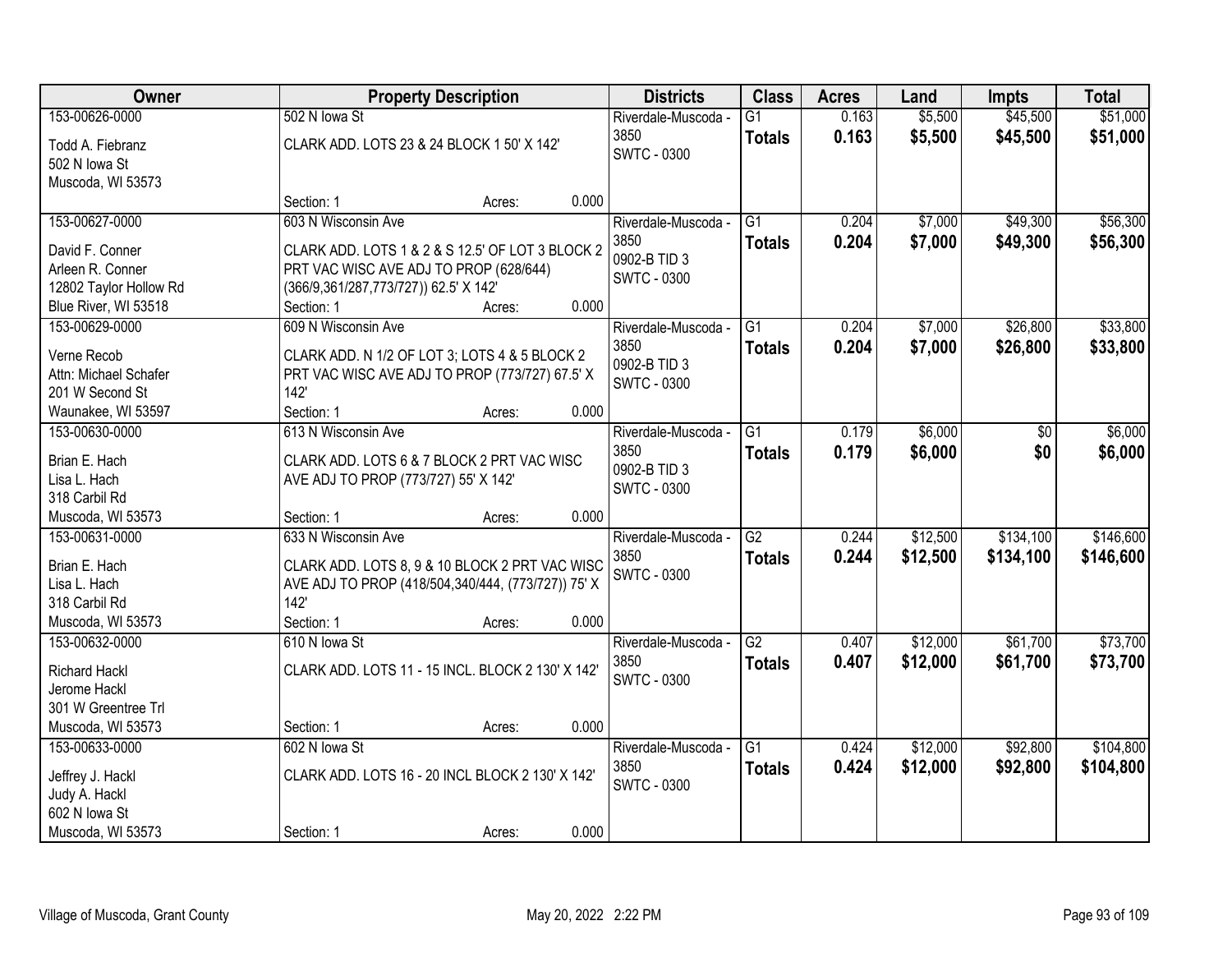| Owner                           |                                       | <b>Property Description</b>                                                                |                             |                     | <b>Districts</b> |                      | <b>Class</b>       | <b>Acres</b>         | Land | <b>Impts</b> | <b>Total</b> |
|---------------------------------|---------------------------------------|--------------------------------------------------------------------------------------------|-----------------------------|---------------------|------------------|----------------------|--------------------|----------------------|------|--------------|--------------|
| 153-00634-0000                  | 701 N Wisconsin Ave                   |                                                                                            | Riverdale-Muscoda -         | Х4                  | 0.326            | $\overline{50}$      | $\overline{50}$    | \$0                  |      |              |              |
| Muscoda Joint Fire District     |                                       | CLARK ADD. LOTS 1-2-3 & 4 BLOCK 3 PRT VAC WISC                                             | 3850<br><b>SWTC - 0300</b>  | <b>Totals</b>       | 0.326            | \$0                  | \$0                | \$0                  |      |              |              |
| 701 N Wisconsin Ave             | AVE ADJ TO PROP (773/727) 100' X 142' |                                                                                            |                             |                     |                  |                      |                    |                      |      |              |              |
| Muscoda, WI 53573               | Section: 1                            | 0.000<br>Acres:                                                                            |                             |                     |                  |                      |                    |                      |      |              |              |
| 153-00635-0000                  | Greentree Trl                         |                                                                                            | Riverdale-Muscoda -         | $\overline{G2}$     | 0.330            | \$14,000             | \$0                | \$14,000             |      |              |              |
| Dorothy A. Hackl                |                                       | CLARK ADD. LOTS 5,6,7 & 8 BLOCK 3 ALSO W 1/2                                               | 3850                        | <b>Totals</b>       | 0.330            | \$14,000             | \$0                | \$14,000             |      |              |              |
| 301 W Greentree Trl             |                                       | VAC ALLEY (673/595) 100' X 142' INCL PRT NORTH                                             | <b>SWTC - 0300</b>          |                     |                  |                      |                    |                      |      |              |              |
| Muscoda, WI 53573-9209          |                                       | IOWA ST N OF GREENTREE TRL BTWN LOTS 1-4 BLI                                               |                             |                     |                  |                      |                    |                      |      |              |              |
|                                 | Section: 1                            | 0.000<br>Acres:                                                                            |                             |                     |                  |                      |                    |                      |      |              |              |
| 153-00636-0000                  | Greentree Trl                         |                                                                                            | Riverdale-Muscoda -         | X4                  | 0.160            | \$0                  | \$0                | $\overline{50}$      |      |              |              |
| Muscoda Village                 |                                       | CLARK ADD. LOTS 1 & 2 BLOCK 4 50' X 142' INCL                                              | 3850<br><b>SWTC - 0300</b>  | <b>Totals</b>       | 0.160            | \$0                  | \$0                | \$0                  |      |              |              |
| PO Box 206                      |                                       | PRT NORTH IOWA ST N OF GREENTREE TRL BTWN                                                  |                             |                     |                  |                      |                    |                      |      |              |              |
| Muscoda, WI 53573               |                                       | LOTS 1-4 BLK 4 CLARKS ADD & LOTS 5-8 BLK 3<br>0.000                                        |                             |                     |                  |                      |                    |                      |      |              |              |
| 153-00637-0000                  | Section: 1<br>lowa St                 | Acres:                                                                                     | Riverdale-Muscoda -         | X4                  | 0.160            | \$0                  | $\sqrt[6]{3}$      | $\sqrt{50}$          |      |              |              |
|                                 |                                       |                                                                                            | 3850                        | <b>Totals</b>       | 0.160            | \$0                  | \$0                | \$0                  |      |              |              |
| Muscoda Village<br>PO Box 206   |                                       | CLARK ADD. LOTS 3 & 4 BLOCK 4 50' X 142' INCL<br>PRT NORTH IOWA ST N OF GREENTREE TRL BTWN | <b>SWTC - 0300</b>          |                     |                  |                      |                    |                      |      |              |              |
| Muscoda, WI 53573               |                                       | LOTS 1-4 BLK 4 CLARKS ADD & LOTS 5-8 BLK 3                                                 |                             |                     |                  |                      |                    |                      |      |              |              |
|                                 | Section: 1                            | 0.000<br>Acres:                                                                            |                             |                     |                  |                      |                    |                      |      |              |              |
| 153-00638-0000                  | 601 N lowa St                         |                                                                                            | Riverdale-Muscoda -         | $\overline{G1}$     | 0.493            | \$13,000             | \$61,100           | \$74,100             |      |              |              |
| Marsha K. Curtis                |                                       | SEC 1-T8N-R1W PRT SW1/4 SW1/4 LOT 2 CSM 1896                                               | 3850                        | <b>Totals</b>       | 0.493            | \$13,000             | \$61,100           | \$74,100             |      |              |              |
| 601 N Iowa St                   |                                       |                                                                                            | <b>SWTC - 0300</b>          |                     |                  |                      |                    |                      |      |              |              |
| Muscoda, WI 53573               |                                       |                                                                                            |                             |                     |                  |                      |                    |                      |      |              |              |
|                                 | Section: 1                            | 0.493<br>Acres:                                                                            |                             |                     |                  |                      |                    |                      |      |              |              |
| 153-00638-0010                  | lowa St                               |                                                                                            | Riverdale-Muscoda -<br>3850 | G1<br><b>Totals</b> | 0.624<br>0.624   | \$13,500<br>\$13,500 | \$7,800<br>\$7,800 | \$21,300<br>\$21,300 |      |              |              |
| Judy A. Hackl                   |                                       | SEC 1-T8N-R1W PRT SW1/4 SW1/4 LOT 1 CSM 1896                                               |                             |                     |                  |                      |                    |                      |      |              |              |
| Jeffrey J. Hackl<br>602 lowa St |                                       |                                                                                            |                             |                     |                  |                      |                    |                      |      |              |              |
| Muscoda, WI 53573               | Section: 1                            | 0.624<br>Acres:                                                                            |                             |                     |                  |                      |                    |                      |      |              |              |
| 153-00639-0000                  | 503 N lowa St                         |                                                                                            | Riverdale-Muscoda -         | G1                  | 0.355            | \$11,000             | \$61,800           | \$72,800             |      |              |              |
| Terri L. Nelson et al           |                                       | CLARK ADD. LOTS 1-2-3 & 4 BLOCK 6 142' X 109' E1/2                                         | 3850                        | <b>Totals</b>       | 0.355            | \$11,000             | \$61,800           | \$72,800             |      |              |              |
| 1000 Pebblebrook Ct             | VAC ALLEY ADJ LOTS                    |                                                                                            | SWTC - 0300                 |                     |                  |                      |                    |                      |      |              |              |
| Waunakee, WI 53597              |                                       |                                                                                            |                             |                     |                  |                      |                    |                      |      |              |              |
|                                 | Section: 1                            | 0.000<br>Acres:                                                                            |                             |                     |                  |                      |                    |                      |      |              |              |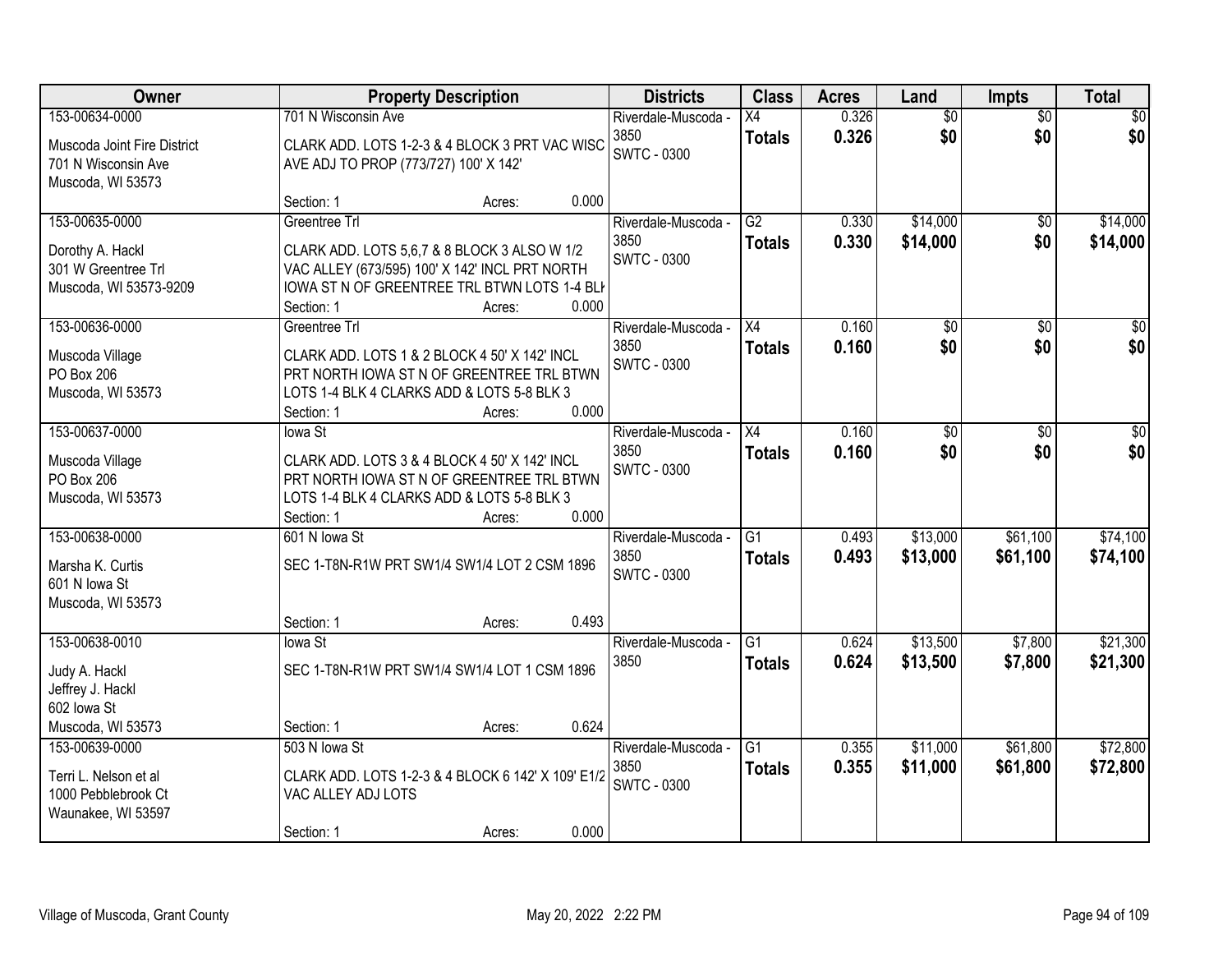| Owner                                                                                              |                                                                      | <b>Property Description</b>                                                                                                                                                |                | <b>Districts</b>                                  | <b>Class</b>                     | <b>Acres</b><br>Land |                      | <b>Impts</b>           | <b>Total</b>         |
|----------------------------------------------------------------------------------------------------|----------------------------------------------------------------------|----------------------------------------------------------------------------------------------------------------------------------------------------------------------------|----------------|---------------------------------------------------|----------------------------------|----------------------|----------------------|------------------------|----------------------|
| 153-00640-0000<br>Brandon J. Maloney<br>Megan E. Frawley                                           | 505 N lowa St<br>E 8' VAC ALLEY ADJ LOTS                             | CLARK ADD. LOTS 5 & 6 BLOCK 6 (717/801) 50' X 142                                                                                                                          |                | Riverdale-Muscoda -<br>3850<br><b>SWTC - 0300</b> | $\overline{G1}$<br><b>Totals</b> | 0.163<br>0.163       | \$5,500<br>\$5,500   | \$46,800<br>\$46,800   | \$52,300<br>\$52,300 |
| 505 N Iowa St<br>Muscoda, WI 53573                                                                 | Section: 1                                                           | Acres:                                                                                                                                                                     | 0.000          |                                                   |                                  |                      |                      |                        |                      |
| 153-00641-0000<br>Randall J. Hunt<br>Deanna K. Hunt<br>519 N Iowa St                               | 519 N lowa St<br>75' X 142' S1/2 VAC ALLEY ADJ LOTS                  | CLARK ADD. LOTS 7,8 & 9 BLOCK 6 (781/743,374/203)                                                                                                                          |                | Riverdale-Muscoda -<br>3850<br><b>SWTC - 0300</b> | $\overline{G1}$<br><b>Totals</b> | 0.244<br>0.244       | \$8,500<br>\$8,500   | \$68,200<br>\$68,200   | \$76,700<br>\$76,700 |
| Muscoda, WI 53573                                                                                  | Section: 1                                                           | Acres:                                                                                                                                                                     | 0.000          |                                                   |                                  |                      |                      |                        |                      |
| 153-00642-0000<br>Robert R. Bohn<br>Holly M. Bohn<br>527 N lowa St<br>Muscoda, WI 53573            | 527 N lowa St<br>VAC ALLEY ADJ LOT 10 PRT VAC GROVE ST<br>Section: 1 | CLARK ADD. LOTS 11 & 12; LOT 10 BLOCK 6 50' X<br>142'; 25' X 142' S1/2 VAC ALLEY ADJ LOTS & W1/2<br>Acres:                                                                 | 0.000          | Riverdale-Muscoda -<br>3850<br><b>SWTC - 0300</b> | G1<br><b>Totals</b>              | 0.244<br>0.244       | \$8,500<br>\$8,500   | \$71,900<br>\$71,900   | \$80,400<br>\$80,400 |
| 153-00643-0000<br>Robert E. Bohn<br>Alice M. Bohn<br>206 W River Rd                                | 206 W River Rd<br>LOT IN 543/42                                      | PINELAND UNIT ONE LOT 1 EXC S 125'; LOT 2 EXC                                                                                                                              |                | Riverdale-Muscoda -<br>3850<br><b>SWTC - 0300</b> | $\overline{G1}$<br><b>Totals</b> | 1.777<br>1.777       | \$17,000<br>\$17,000 | \$20,300<br>\$20,300   | \$37,300<br>\$37,300 |
| Muscoda, WI 53573-9159<br>153-00644-0000<br>Gerard F. Brown<br>1205 W Pine Rd<br>Muscoda, WI 53573 | Section: 1<br><b>River Rd</b><br>Section: 1                          | Acres:<br>PINELAND UNIT ONE PRT LOTS 1 & 2; COM NW COR<br>LOT 2; S 443.77' AL W LN LOT 2; E 289.6' TO SE COR<br>LOT 1; N 125'; W 225.7'; N 344.15'; W 65' TO POB<br>Acres: | 0.000<br>1.320 | Riverdale-Muscoda -<br>3850<br><b>SWTC - 0300</b> | $\overline{G1}$<br><b>Totals</b> | 1.320<br>1.320       | \$11,000<br>\$11,000 | $\overline{50}$<br>\$0 | \$11,000<br>\$11,000 |
| 153-00645-0000<br>Gerard F. Brown<br>1205 W Pine Rd<br>Muscoda, WI 53573                           | 305 W River Rd<br>Section: 1                                         | PINELAND UNIT ONE LOT 3 APPROX. 145' X 438'<br>Acres:                                                                                                                      | 0.000          | Riverdale-Muscoda -<br>3850<br><b>SWTC - 0300</b> | G1<br><b>Totals</b>              | 1.459<br>1.459       | \$16,000<br>\$16,000 | \$1,200<br>\$1,200     | \$17,200<br>\$17,200 |
| 153-00646-0000<br>Gerard F. Brown<br>315 W River Rd Po Box 413<br>Muscoda, WI 53573                | 315 W River Rd<br>Section: 1                                         | PINELAND UNIT ONE LOT 4 APPROX 425' X 145'<br>Acres:                                                                                                                       | 0.000          | Riverdale-Muscoda -<br>3850<br><b>SWTC - 0300</b> | G1<br><b>Totals</b>              | 1.415<br>1.415       | \$16,000<br>\$16,000 | \$66,500<br>\$66,500   | \$82,500<br>\$82,500 |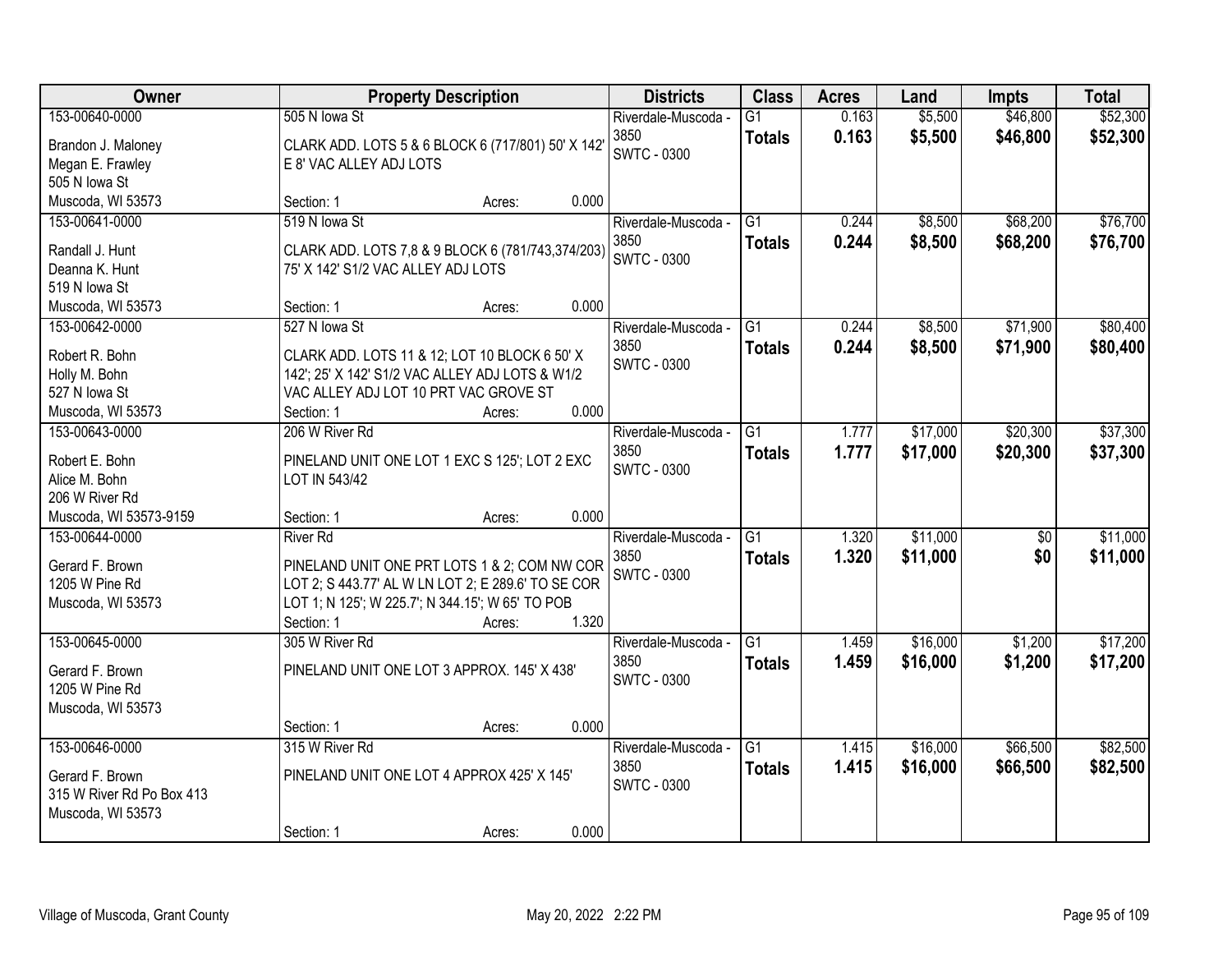| Owner                                                           |                                                                 | <b>Property Description</b>  |       |                                                   | <b>Class</b>                     | <b>Acres</b>   | Land                 | <b>Impts</b>         | <b>Total</b>         |
|-----------------------------------------------------------------|-----------------------------------------------------------------|------------------------------|-------|---------------------------------------------------|----------------------------------|----------------|----------------------|----------------------|----------------------|
| 153-00647-0000                                                  | 317 W River Rd                                                  |                              |       | Riverdale-Muscoda -                               | $\overline{G1}$                  | 1.371          | \$15,500             | \$50,500             | \$66,000             |
| Dennis A. Wild<br>258 W Summer St<br>Hartford, WI 53027         | PINELAND UNIT ONE LOT 5 (741/615,567/489)<br>APPROX 145' X 411' |                              |       | 3850<br><b>SWTC - 0300</b>                        | <b>Totals</b>                    | 1.371          | \$15,500             | \$50,500             | \$66,000             |
|                                                                 | Section: 1                                                      | Acres:                       | 0.000 |                                                   |                                  |                |                      |                      |                      |
| 153-00648-0000                                                  | 417 W River Rd                                                  |                              |       | Riverdale-Muscoda -                               | G1                               | 1.332          | \$15,500             | \$9,800              | \$25,300             |
| Norbert D. Trescher<br>1310 Montarey Ln<br>Janesville, WI 53546 | PINELAND UNIT ONE LOT 6 APPROX 145' X 400'                      |                              |       | 3850<br>SWTC - 0300                               | <b>Totals</b>                    | 1.332          | \$15,500             | \$9,800              | \$25,300             |
|                                                                 | Section: 1                                                      | Acres:                       | 0.000 |                                                   |                                  |                |                      |                      |                      |
| 153-00649-0000                                                  | <b>River Rd</b>                                                 |                              |       | Riverdale-Muscoda -                               | G1                               | 1.285          | \$15,500             | $\sqrt[6]{30}$       | \$15,500             |
| Bryan Stefancin<br>Marie Stefancin<br>305 Wisconsin Ave         | PINELAND UNIT ONE LOT 7 APPROX 145' X 386'                      |                              |       | 3850<br><b>SWTC - 0300</b>                        | <b>Totals</b>                    | 1.285          | \$15,500             | \$0                  | \$15,500             |
| Sheboygan, WI 53081                                             | Section: 1                                                      | Acres:                       | 0.000 |                                                   |                                  |                |                      |                      |                      |
| 153-00650-0000                                                  | 1116 Sportsman Dr                                               |                              |       | Riverdale-Muscoda -                               | G1                               | 1.228          | \$15,000             | \$72,800             | \$87,800             |
| Theodore J. Johnson<br>Cinda L. Johnson<br>1116 N Sportsman Dr  | PINELAND UNIT ONE LOT 8 APPROX 143' X 374'                      |                              |       | 3850<br><b>SWTC - 0300</b>                        | <b>Totals</b>                    | 1.228          | \$15,000             | \$72,800             | \$87,800             |
| Muscoda, WI 53573                                               | Section: 1                                                      | Acres:                       | 0.000 |                                                   |                                  |                |                      |                      |                      |
| 153-00651-0000<br>James J. Mccann<br>Rose Stadele Mccann        | 400 Deer Run Rd<br>PINELAND UNIT ONE LOT 9 APPROX 333' X 146'   |                              |       | Riverdale-Muscoda -<br>3850<br><b>SWTC - 0300</b> | $\overline{G1}$<br><b>Totals</b> | 1.124<br>1.124 | \$15,000<br>\$15,000 | \$19,100<br>\$19,100 | \$34,100<br>\$34,100 |
| 317 N 4th St                                                    |                                                                 |                              |       |                                                   |                                  |                |                      |                      |                      |
| Muscoda, WI 53573                                               | Section: 1                                                      | Acres:                       | 0.000 |                                                   |                                  |                |                      |                      |                      |
| 153-00652-0000                                                  | 410 Deer Run Rd                                                 |                              |       | Riverdale-Muscoda -                               | G1                               | 1.108          | \$15,000             | \$30,200             | \$45,200             |
| Trixie M. Spitzbardt<br>410 Deer Run Rd<br>Muscoda, WI 53573    | PINELAND UNIT ONE LOT 10 333' X 145'                            |                              |       | 3850<br><b>SWTC - 0300</b>                        | <b>Totals</b>                    | 1.108          | \$15,000             | \$30,200             | \$45,200             |
|                                                                 | Section: 1                                                      | Acres:                       | 0.000 |                                                   |                                  |                |                      |                      |                      |
| 153-00653-0000                                                  | 350 Deer Run Rd                                                 |                              |       | Riverdale-Muscoda -                               | $\overline{G1}$                  | 1.108          | \$9,000              | \$7,400              | \$16,400             |
| <b>Timothy Benson</b><br>PO Box 51<br>Fennimore, WI 53809       | PINELAND UNIT ONE LOT 11<br>DEED IN ERROR 333' X 145'           | **************************** |       | 3850<br><b>SWTC - 0300</b>                        | <b>Totals</b>                    | 1.108          | \$9,000              | \$7,400              | \$16,400             |
|                                                                 | Section: 1                                                      | Acres:                       | 0.000 |                                                   |                                  |                |                      |                      |                      |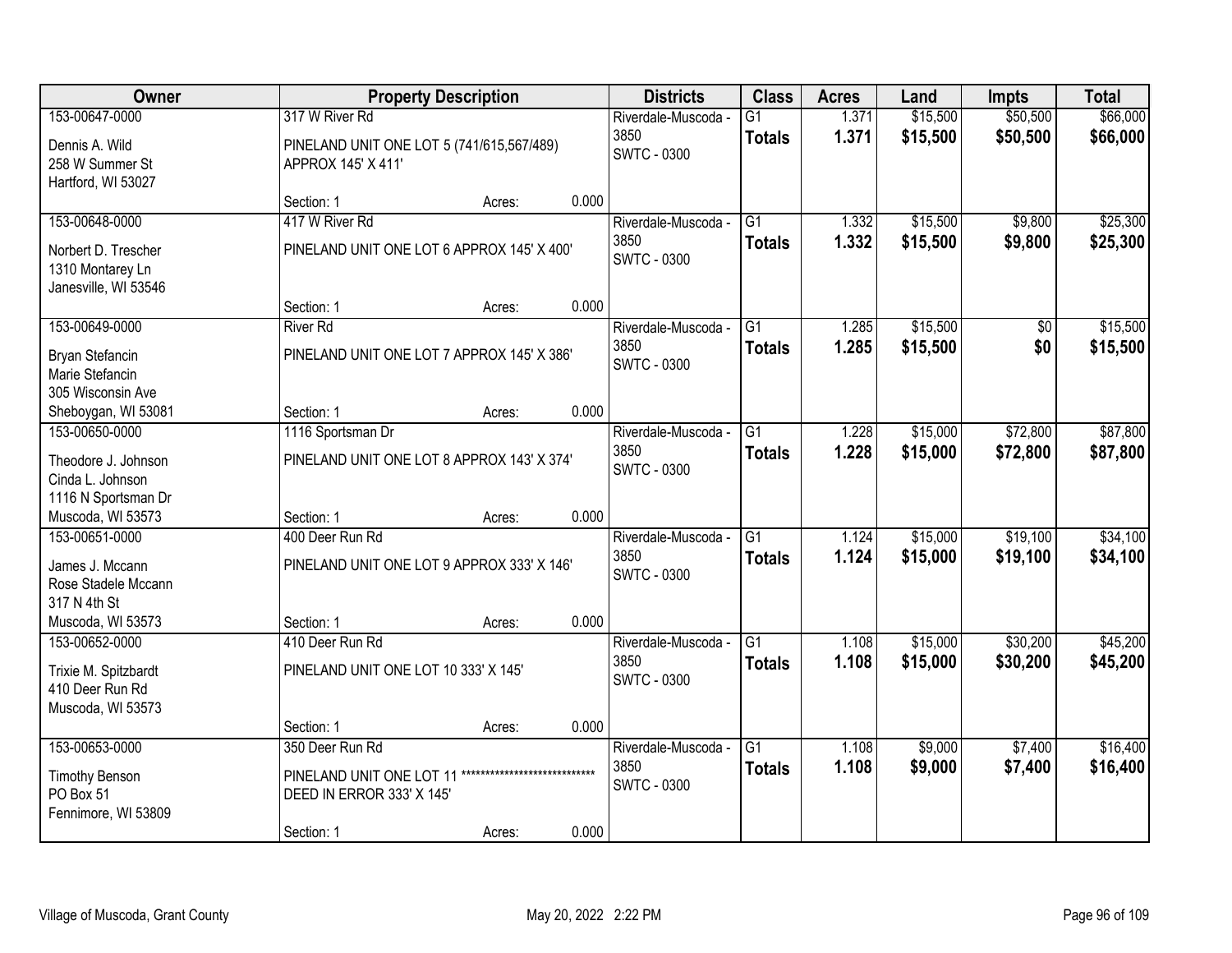| <b>Owner</b>                           |                                                  | <b>Property Description</b> |       | <b>Districts</b>    | <b>Class</b>    | <b>Acres</b> | Land     | <b>Impts</b>    | <b>Total</b> |
|----------------------------------------|--------------------------------------------------|-----------------------------|-------|---------------------|-----------------|--------------|----------|-----------------|--------------|
| 153-00654-0000                         | 330 Deer Run Rd                                  |                             |       | Riverdale-Muscoda - | $\overline{G1}$ | 1.108        | \$15,000 | \$31,600        | \$46,600     |
| Daniel Tisdale                         | PINELAND UNIT ONE LOT 12 145' X 333'             |                             |       | 3850                | <b>Totals</b>   | 1.108        | \$15,000 | \$31,600        | \$46,600     |
| Andrew F. Tisdale                      |                                                  |                             |       | <b>SWTC - 0300</b>  |                 |              |          |                 |              |
| PO Box 701                             |                                                  |                             |       |                     |                 |              |          |                 |              |
| Muscoda, WI 53573                      | Section: 1                                       | Acres:                      | 0.000 |                     |                 |              |          |                 |              |
| 153-00655-0000                         | 316 Deer Run Rd                                  |                             |       | Riverdale-Muscoda - | $\overline{G1}$ | 1.108        | \$15,000 | \$15,100        | \$30,100     |
| Andrew F. Tisdale                      | PINELAND UNIT ONE LOT 13 145' X 333'             |                             |       | 3850                | <b>Totals</b>   | 1.108        | \$15,000 | \$15,100        | \$30,100     |
| PO Box 701                             |                                                  |                             |       | <b>SWTC - 0300</b>  |                 |              |          |                 |              |
| Muscoda, WI 53573                      |                                                  |                             |       |                     |                 |              |          |                 |              |
|                                        | Section: 1                                       | Acres:                      | 0.000 |                     |                 |              |          |                 |              |
| 153-00656-0000                         | 302 Deer Run Rd                                  |                             |       | Riverdale-Muscoda - | G1              | 1.114        | \$15,000 | \$58,400        | \$73,400     |
| Judith A. Pospichal                    | PINELAND UNIT ONE LOT 14 (448/219) APPROX        |                             |       | 3850                | <b>Totals</b>   | 1.114        | \$15,000 | \$58,400        | \$73,400     |
| Kimberly S. Bomkamp                    | 145.5' X 333'                                    |                             |       | <b>SWTC - 0300</b>  |                 |              |          |                 |              |
| 302 Deer Run Rd                        |                                                  |                             |       |                     |                 |              |          |                 |              |
| Muscoda, WI 53573                      | Section: 1                                       | Acres:                      | 0.000 |                     |                 |              |          |                 |              |
| 153-00657-0000                         | 228 Deer Run Rd                                  |                             |       | Riverdale-Muscoda - | G1              | 0.920        | \$14,500 | \$48,200        | \$62,700     |
|                                        |                                                  |                             |       | 3850                | <b>Totals</b>   | 0.920        | \$14,500 | \$48,200        | \$62,700     |
| Ernest G. Fry<br>228 Deer Run Rd       | PINELAND UNIT ONE LOT 15 APROX 315' X 160'       |                             |       | SWTC - 0300         |                 |              |          |                 |              |
| Muscoda, WI 53573                      |                                                  |                             |       |                     |                 |              |          |                 |              |
|                                        | Section: 1                                       | Acres:                      | 0.000 |                     |                 |              |          |                 |              |
| 153-00658-0000                         | Deer Run Rd                                      |                             |       | Riverdale-Muscoda - | $\overline{G1}$ | 1.134        | \$15,000 | $\overline{50}$ | \$15,000     |
|                                        |                                                  |                             |       | 3850                | <b>Totals</b>   | 1.134        | \$15,000 | \$0             | \$15,000     |
| Michael Kirk                           | PINELAND UNIT ONE LOT 16 APPROX 135' X 330'      |                             |       | <b>SWTC - 0300</b>  |                 |              |          |                 |              |
| 521 Waco Way<br>Poplar Grove, IL 61065 |                                                  |                             |       |                     |                 |              |          |                 |              |
|                                        | Section: 1                                       | Acres:                      | 0.000 |                     |                 |              |          |                 |              |
| 153-00659-0000                         | 250 Deer Run Rd                                  |                             |       | Riverdale-Muscoda - | $\overline{G1}$ | 1.093        | \$15,000 | \$22,800        | \$37,800     |
|                                        |                                                  |                             |       | 3850                | <b>Totals</b>   | 1.093        | \$15,000 | \$22,800        | \$37,800     |
| Mike Kirk                              | PINELAND UNIT ONE LOT 17 APPROX 135' X 366'      |                             |       | <b>SWTC - 0300</b>  |                 |              |          |                 |              |
| 521 Waco Way                           |                                                  |                             |       |                     |                 |              |          |                 |              |
| Poplar Grove, IL 61065                 | Section: 1                                       | Acres:                      | 0.000 |                     |                 |              |          |                 |              |
| 153-00660-0000                         | 301 Deer Run Rd                                  |                             |       | Riverdale-Muscoda - | $\overline{G1}$ | 2.217        | \$20,500 | \$65,300        | \$85,800     |
|                                        |                                                  |                             |       | 3850                | <b>Totals</b>   | 2.217        | \$20,500 | \$65,300        | \$85,800     |
| James D. Mcclimans                     | PINELAND UNIT ONE LOTS 18 & 19 (659/562,656/326) |                             |       | <b>SWTC - 0300</b>  |                 |              |          |                 |              |
| 301 Deer Run Rd                        | APPROX 333' X 300'                               |                             |       |                     |                 |              |          |                 |              |
| Muscoda, WI 53573                      |                                                  |                             |       |                     |                 |              |          |                 |              |
|                                        | Section: 1                                       | Acres:                      | 0.000 |                     |                 |              |          |                 |              |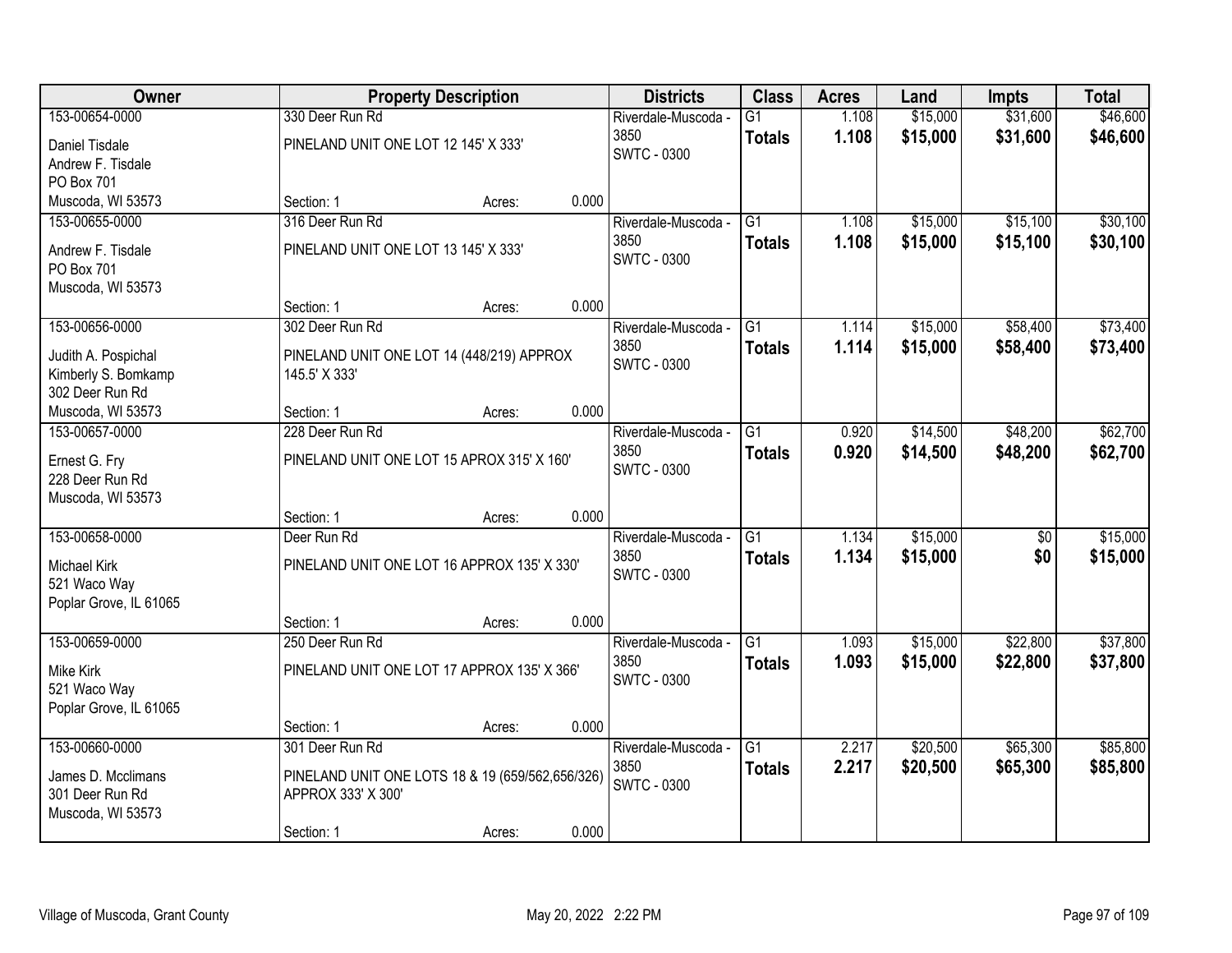| 153-00661-0000<br>\$15,000<br>\$46,300<br>315 Deer Run Rd<br>$\overline{G1}$<br>1.108                                                | \$61,300                    |
|--------------------------------------------------------------------------------------------------------------------------------------|-----------------------------|
| Riverdale-Muscoda -                                                                                                                  |                             |
| 1.108<br>\$15,000<br>\$46,300<br>3850<br><b>Totals</b><br>PINELAND UNIT ONE LOT 20 (449/590) 145'X 333'<br>Walter C. Bohn            | \$61,300                    |
| <b>SWTC - 0300</b><br>315 Deer Run Rd                                                                                                |                             |
| Muscoda, WI 53573-9210                                                                                                               |                             |
| 0.000<br>Section: 1<br>Acres:                                                                                                        |                             |
| \$15,000<br>\$48,200<br>153-00662-0000<br>325 Deer Run Rd<br>$\overline{G1}$<br>Riverdale-Muscoda -<br>1.108                         | \$63,200                    |
| 1.108<br>3850<br>\$15,000<br>\$48,200<br><b>Totals</b><br>PINELAND UNIT ONE LOT 21 145' X 333'<br>Jason C. Studnicka                 | \$63,200                    |
| <b>SWTC - 0300</b><br>28426 Falk Ln                                                                                                  |                             |
| Muscoda, WI 53573                                                                                                                    |                             |
| 0.000<br>Section: 1<br>Acres:                                                                                                        |                             |
| 153-00663-0000<br>\$15,000<br>Deer Run Rd<br>G1<br>1.108<br>Riverdale-Muscoda -                                                      | \$15,000<br>\$0             |
| 3850<br>1.108<br>\$15,000<br><b>Totals</b><br>PINELAND UNIT ONE LOT 22 333' X 145'<br>Kristine M. Albertson                          | \$0<br>\$15,000             |
| <b>SWTC - 0300</b><br>Jeffrey D. Albertson                                                                                           |                             |
| 1532 Parkview Dr                                                                                                                     |                             |
| 0.000<br>Monroe, WI 53566<br>Section: 1<br>Acres:                                                                                    |                             |
| \$15,000<br>\$9,800<br>153-00664-0000<br>Riverdale-Muscoda -<br>G1<br>1.108<br>Deer Run Rd                                           | \$24,800                    |
| 3850<br>1.108<br>\$15,000<br>\$9,800<br><b>Totals</b><br>PINELAND UNIT ONE LOT 23 145' X 333'<br>Jeffrey D. Albertson                | \$24,800                    |
| <b>SWTC - 0300</b><br>1532 Parkview Dr                                                                                               |                             |
| Monroe, WI 53566                                                                                                                     |                             |
| 0.000<br>Section: 1<br>Acres:                                                                                                        |                             |
| 153-00665-0000<br>$\overline{G1}$<br>1.161<br>\$15,000<br>Deer Run Rd<br>Riverdale-Muscoda -                                         | \$15,000<br>$\overline{50}$ |
| 3850<br>1.161<br>\$15,000<br><b>Totals</b><br>PINELAND UNIT ONE LOT 24 APPROX 333' X 150'<br>Kristine M. Albertson                   | \$0<br>\$15,000             |
| <b>SWTC - 0300</b><br>Jeffrey D. Albertson                                                                                           |                             |
| 1532 Parkview Dr                                                                                                                     |                             |
| Monroe, WI 53566<br>0.000<br>Section: 1<br>Acres:                                                                                    |                             |
| \$12,500<br>\$89,200<br>153-00666-0000<br>G1<br>710 Sportsman Dr<br>Riverdale-Muscoda -<br>0.453                                     | \$101,700                   |
| 3850<br>0.453<br>\$12,500<br>\$89,200<br><b>Totals</b>                                                                               | \$101,700                   |
| The James & Sally Goodwiler Joint<br>PINELAND UNIT ONE N1/2 LOT 25 (584/790) 151' X<br><b>SWTC - 0300</b><br>129<br>Revocable Trust  |                             |
| 710 N Sportsman Dr                                                                                                                   |                             |
| 0.000<br>Muscoda, WI 53573<br>Section: 1<br>Acres:                                                                                   |                             |
| 153-00666-0010<br>702 Sportsman Dr<br>$\overline{G1}$<br>\$12,500<br>\$122,300<br>Riverdale-Muscoda -<br>0.453                       | \$134,800                   |
| 0.453<br>3850<br>\$12,500<br>\$122,300<br><b>Totals</b>                                                                              | \$134,800                   |
| PINELAND UNIT ONE S1/2 LOT 25 (584/790) 151' X<br>The James & Sally Goodwiler Joint<br><b>SWTC - 0300</b><br>Revocable Trust<br>132' |                             |
| 710 N Sportsman Dr                                                                                                                   |                             |
| 0.000<br>Muscoda, WI 53573<br>Section: 1<br>Acres:                                                                                   |                             |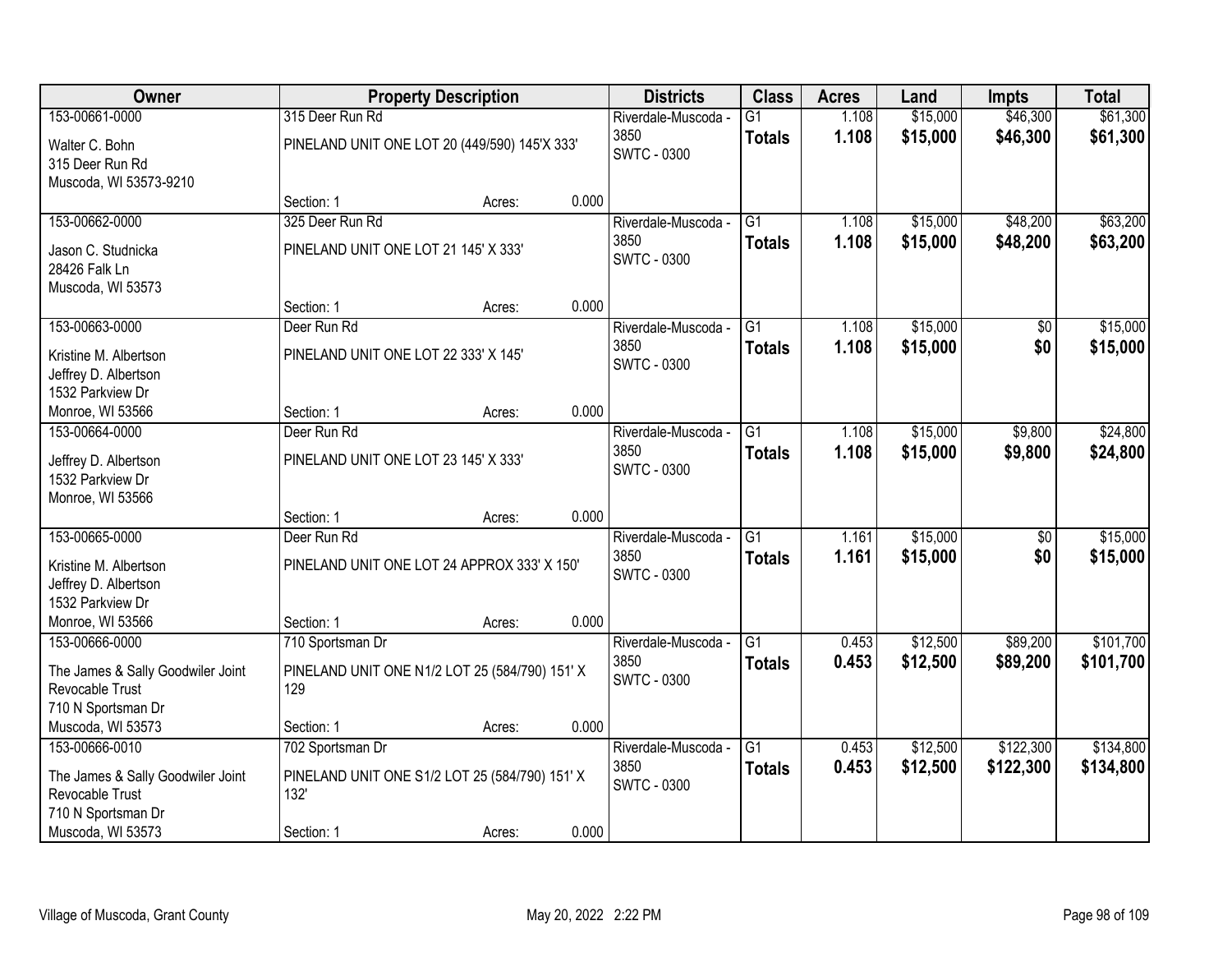| <b>Owner</b>                                                                  |                                                           | <b>Property Description</b> |       | <b>Districts</b>            | <b>Class</b>        | <b>Acres</b>   | Land                 | <b>Impts</b>         | <b>Total</b>         |
|-------------------------------------------------------------------------------|-----------------------------------------------------------|-----------------------------|-------|-----------------------------|---------------------|----------------|----------------------|----------------------|----------------------|
| 153-00667-0000                                                                | 416 Greentree Trl                                         |                             |       | Riverdale-Muscoda -         | $\overline{G1}$     | 0.972          | \$14,500             | \$53,400             | \$67,900             |
| Nicole L. Bomkamp<br>416 W Greentree Trl<br>Muscoda, WI 53573                 | PINELAND UNIT ONE LOT 26 140' X 302'                      |                             |       | 3850<br><b>SWTC - 0300</b>  | <b>Totals</b>       | 0.972          | \$14,500             | \$53,400             | \$67,900             |
|                                                                               | Section: 1                                                | Acres:                      | 0.000 |                             |                     |                |                      |                      |                      |
| 153-00668-0000                                                                | 400 Greentree Trl<br>PINELAND UNIT ONE LOT 27 302' X 140' |                             |       | Riverdale-Muscoda -<br>3850 | G1<br><b>Totals</b> | 0.971<br>0.971 | \$14,500<br>\$14,500 | \$16,400<br>\$16,400 | \$30,900<br>\$30,900 |
| Jay Tysver<br>400 W Greentree Trl<br>Muscoda, WI 53573                        |                                                           |                             |       | <b>SWTC - 0300</b>          |                     |                |                      |                      |                      |
|                                                                               | Section: 1                                                | Acres:                      | 0.000 |                             |                     |                |                      |                      |                      |
| 153-00669-0000                                                                | Greentree Trl                                             |                             |       | Riverdale-Muscoda -         | G1                  | 0.971          | \$14,500             | \$0                  | \$14,500             |
| Larry J. Anderson<br>312 W Greentree Trl Po Box 423<br>Muscoda, WI 53573-0423 | PINELAND UNIT ONE LOT 28 140 X 302                        |                             |       | 3850<br><b>SWTC - 0300</b>  | <b>Totals</b>       | 0.971          | \$14,500             | \$0                  | \$14,500             |
|                                                                               | Section: 1                                                | Acres:                      | 0.000 |                             |                     |                |                      |                      |                      |
| 153-00670-0000                                                                | 312 Greentree Trl                                         |                             |       | Riverdale-Muscoda -         | $\overline{G1}$     | 0.972          | \$14,500             | \$92,900             | \$107,400            |
| Larry J. Anderson<br>312 W Greentree Trl Po Box 423<br>Muscoda, WI 53573-0423 | PINELAND UNIT ONE LOT 29 140' X 302'                      |                             |       | 3850<br><b>SWTC - 0300</b>  | <b>Totals</b>       | 0.972          | \$14,500             | \$92,900             | \$107,400            |
|                                                                               | Section: 1                                                | Acres:                      | 0.000 |                             |                     |                |                      |                      |                      |
| 153-00671-0000                                                                | 305 Greentree Trl                                         |                             |       | Riverdale-Muscoda -         | $\overline{G1}$     | 0.867          | \$14,000             | \$8,400              | \$22,400             |
| Dorothy A. Hackl                                                              | PINELAND UNIT ONE LOT 30 (695/325) APPROX 300'            |                             |       | 3850                        | <b>Totals</b>       | 0.867          | \$14,000             | \$8,400              | \$22,400             |
| 301 W Greentree Trl                                                           | X 160'                                                    |                             |       | <b>SWTC - 0300</b>          |                     |                |                      |                      |                      |
| Muscoda, WI 53573-9209                                                        |                                                           |                             |       |                             |                     |                |                      |                      |                      |
|                                                                               | Section: 1                                                | Acres:                      | 0.000 |                             |                     |                |                      |                      |                      |
| 153-00672-0000                                                                | Greentree Trl                                             |                             |       | Riverdale-Muscoda -         | $\overline{G1}$     | 1.103          | \$15,000             | $\sqrt{6}$           | \$15,000             |
| <b>Richard Hackl</b>                                                          | PINELAND UNIT ONE LOT 31 (565/583) APPROX 335'            |                             |       | 3850                        | <b>Totals</b>       | 1.103          | \$15,000             | \$0                  | \$15,000             |
| Dorothy A. Hackl                                                              | X 130'                                                    |                             |       | <b>SWTC - 0300</b>          |                     |                |                      |                      |                      |
| 301 W Greentree Trl                                                           |                                                           |                             |       |                             |                     |                |                      |                      |                      |
| Muscoda, WI 53573                                                             | Section: 1                                                | Acres:                      | 0.000 |                             |                     |                |                      |                      |                      |
| 153-00673-0000                                                                | 301 Greentree Trl                                         |                             |       | Riverdale-Muscoda -         | $\overline{G1}$     | 1.140          | \$15,000             | \$153,800            | \$168,800            |
| <b>Richard Hackl</b>                                                          | PINELAND UNIT ONE LOT 32 (565/583) APPROX                 |                             |       | 3850                        | <b>Totals</b>       | 1.140          | \$15,000             | \$153,800            | \$168,800            |
| Dorothy A. Hackl                                                              | 343'X 130' N1/2 VAC ALLEY ADJ LOT                         |                             |       | <b>SWTC - 0300</b>          |                     |                |                      |                      |                      |
| 301 W Greentree Trl                                                           |                                                           |                             |       |                             |                     |                |                      |                      |                      |
| Muscoda, WI 53573                                                             | Section: 1                                                | Acres:                      | 0.000 |                             |                     |                |                      |                      |                      |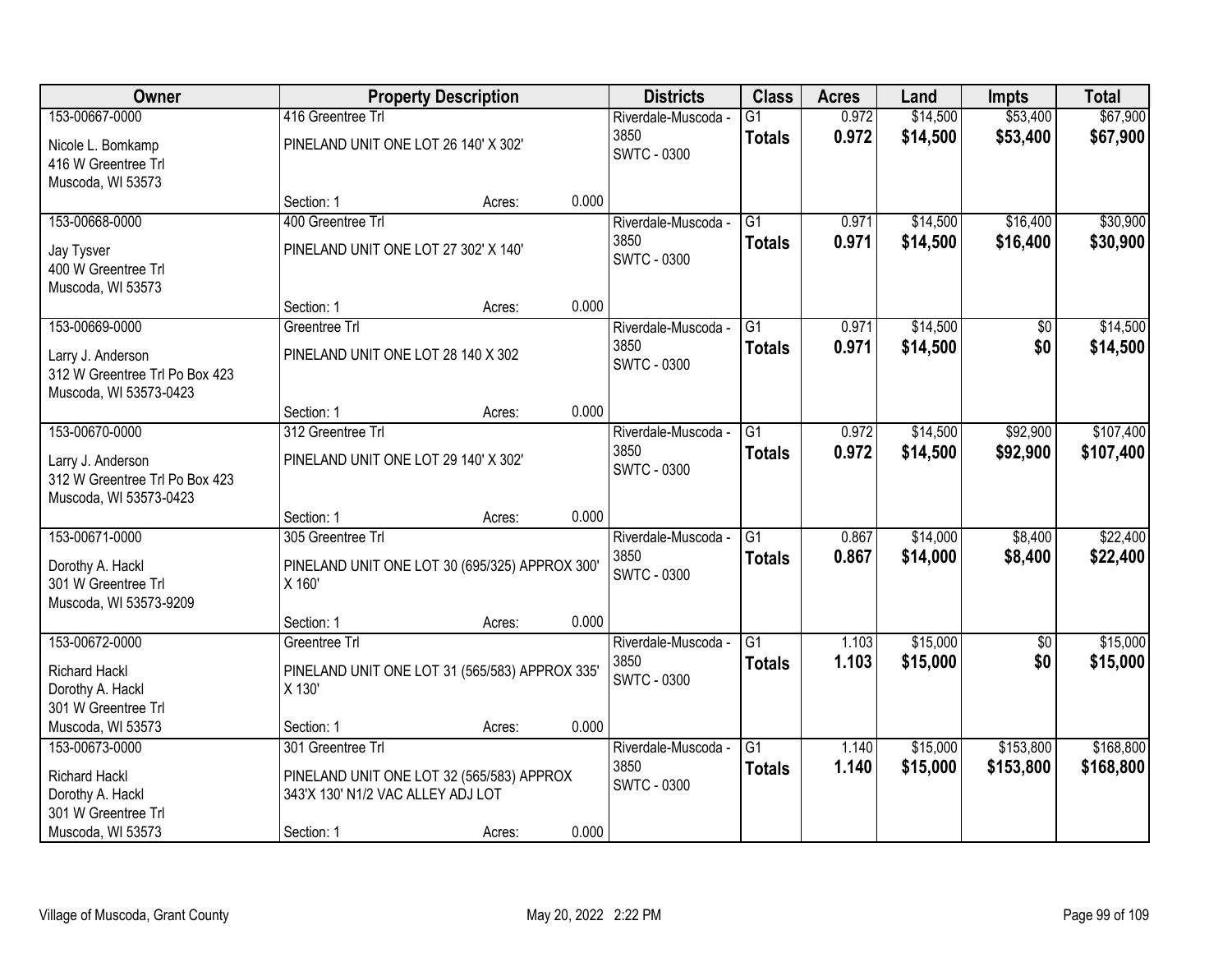| Owner                                                                          |                                                                          | <b>Property Description</b> |       | <b>Districts</b>                                  | <b>Class</b>                     | <b>Acres</b>   | Land                 | <b>Impts</b>           | <b>Total</b>           |
|--------------------------------------------------------------------------------|--------------------------------------------------------------------------|-----------------------------|-------|---------------------------------------------------|----------------------------------|----------------|----------------------|------------------------|------------------------|
| 153-00674-0000                                                                 | 305 Greentree Trl                                                        |                             |       | Riverdale-Muscoda -                               | G1                               | 0.902          | \$14,000             | \$19,700               | \$33,700               |
| Mary L. Ong<br>PO Box 345<br>Muscoda, WI 53573-0345                            | PINELAND UNIT ONE LOT 33 APPROX 150' X 305'                              |                             |       | 3850<br><b>SWTC - 0300</b>                        | <b>Totals</b>                    | 0.902          | \$14,000             | \$19,700               | \$33,700               |
|                                                                                | Section: 1                                                               | Acres:                      | 0.000 |                                                   |                                  |                |                      |                        |                        |
| 153-00675-0000                                                                 | Greentree Trl                                                            |                             |       | Riverdale-Muscoda -                               | $\overline{G1}$                  | 0.996          | \$14,500             | \$300                  | \$14,800               |
| Mary L. Ong<br>PO Box 345<br>Muscoda, WI 53573-0345                            | PINELAND UNIT ONE LOT 34 310' X 141'                                     |                             |       | 3850<br><b>SWTC - 0300</b>                        | <b>Totals</b>                    | 0.996          | \$14,500             | \$300                  | \$14,800               |
|                                                                                | Section: 1                                                               | Acres:                      | 0.000 |                                                   |                                  |                |                      |                        |                        |
| 153-00676-0000                                                                 | Greentree Trl                                                            |                             |       | Riverdale-Muscoda -                               | G1                               | 0.996          | \$14,500             | $\overline{50}$        | \$14,500               |
| HRMC Inc<br>c/o Dennis Jarstad<br>4510 Botanical PI #203                       | PINELAND UNIT ONE LOT 35 140' X 310'                                     |                             |       | 3850<br><b>SWTC - 0300</b>                        | <b>Totals</b>                    | 0.996          | \$14,500             | \$0                    | \$14,500               |
| Naples, FL 34112                                                               | Section: 1                                                               | Acres:                      | 0.000 |                                                   |                                  |                |                      |                        |                        |
| 153-00677-0000                                                                 | Greentree Trl                                                            |                             |       | Riverdale-Muscoda -                               | $\overline{G1}$                  | 0.996          | \$14,500             | $\overline{50}$        | \$14,500               |
| Nicholas D. Brewer<br>Nancy A. Brewer<br>405 W Greentree Trl                   | PINELAND UNIT ONE LOT 36 140' X 310'                                     |                             |       | 3850<br><b>SWTC - 0300</b>                        | <b>Totals</b>                    | 0.996          | \$14,500             | \$0                    | \$14,500               |
| Muscoda, WI 53573                                                              | Section: 1                                                               | Acres:                      | 0.996 |                                                   |                                  |                |                      |                        |                        |
| 153-00678-0000<br>Nicholas D. Brewer<br>Nancy A. Brewer<br>405 W Greentree Trl | 405 Greentree Trl<br>PINELAND UNIT ONE LOT 37 140' X 310'                |                             |       | Riverdale-Muscoda -<br>3850<br><b>SWTC - 0300</b> | $\overline{G1}$<br><b>Totals</b> | 0.996<br>0.996 | \$14,500<br>\$14,500 | \$117,600<br>\$117,600 | \$132,100<br>\$132,100 |
| Muscoda, WI 53573                                                              | Section: 1                                                               | Acres:                      | 0.000 |                                                   |                                  |                |                      |                        |                        |
| 153-00679-0000<br>Michael A. Grindeman<br>311 S Commercial St                  | Sportsman Dr<br>PINELAND UNIT ONE LOT 38 (575/506) APPROX 135'<br>X 310' |                             |       | Riverdale-Muscoda -<br>3850<br><b>SWTC - 0300</b> | $\overline{G1}$<br><b>Totals</b> | 0.963<br>0.963 | \$14,500<br>\$14,500 | $\sqrt{6}$<br>\$0      | \$14,500<br>\$14,500   |
| Viola, WI 54664                                                                | Section: 1                                                               | Acres:                      | 0.000 |                                                   |                                  |                |                      |                        |                        |
| 153-00680-0000                                                                 | 430 W Pine St                                                            |                             |       | Riverdale-Muscoda -                               | $\overline{G1}$                  | 0.990          | \$14,500             | \$125,100              | \$139,600              |
| Michael A. Grindeman<br>311 S Commercial St<br>Viola, WI 54664                 | PINELAND UNIT ONE LOT 39 310' X 140'                                     |                             |       | 3850<br><b>SWTC - 0300</b>                        | <b>Totals</b>                    | 0.990          | \$14,500             | \$125,100              | \$139,600              |
|                                                                                | Section: 1                                                               | Acres:                      | 0.000 |                                                   |                                  |                |                      |                        |                        |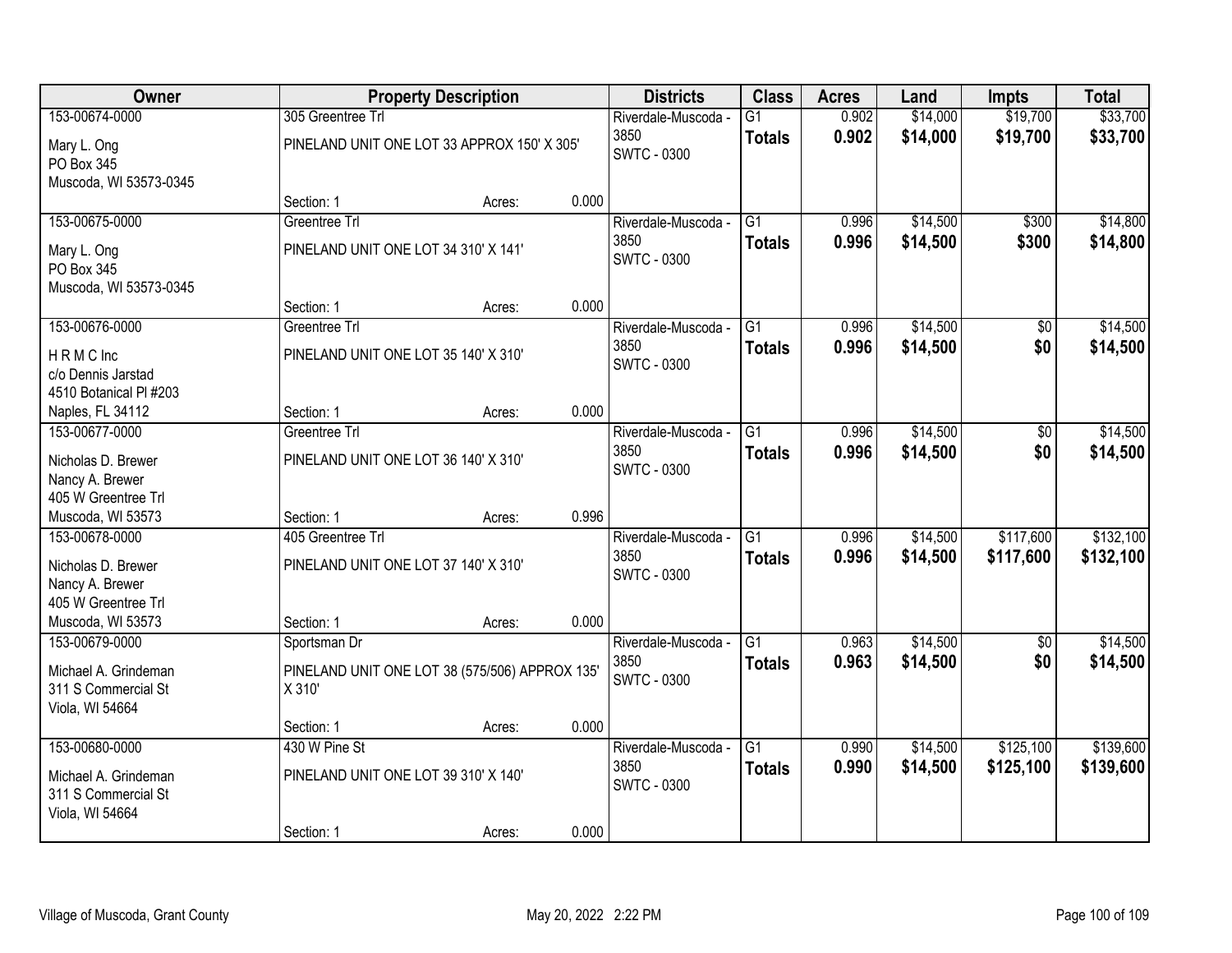| Owner                    |                                                | <b>Property Description</b> |       | <b>Districts</b>    | <b>Class</b>    | <b>Acres</b> | Land            | <b>Impts</b>    | <b>Total</b>    |
|--------------------------|------------------------------------------------|-----------------------------|-------|---------------------|-----------------|--------------|-----------------|-----------------|-----------------|
| 153-00681-0000           | 410 W Pine St                                  |                             |       | Riverdale-Muscoda - | $\overline{G1}$ | 0.996        | \$14,500        | \$41,400        | \$55,900        |
| Richard F. Maier         | PINELAND UNIT ONE LOT 40 140' X 310'           |                             |       | 3850                | <b>Totals</b>   | 0.996        | \$14,500        | \$41,400        | \$55,900        |
| Sophia M. Maier          |                                                |                             |       | <b>SWTC - 0300</b>  |                 |              |                 |                 |                 |
| 410 W Pine St            |                                                |                             |       |                     |                 |              |                 |                 |                 |
| Muscoda, WI 53573-9228   | Section: 1                                     | Acres:                      | 0.000 |                     |                 |              |                 |                 |                 |
| 153-00682-0000           | 408 W Pine St                                  |                             |       | Riverdale-Muscoda - | $\overline{G1}$ | 0.996        | \$14,500        | \$79,500        | \$94,000        |
| Theodore F. Menne        | PINELAND UNIT ONE LOT 41 (579/234) 140' X 310' |                             |       | 3850                | <b>Totals</b>   | 0.996        | \$14,500        | \$79,500        | \$94,000        |
| Sandra Menne             |                                                |                             |       | <b>SWTC - 0300</b>  |                 |              |                 |                 |                 |
| 408 W Pine St            |                                                |                             |       |                     |                 |              |                 |                 |                 |
| Muscoda, WI 53573        | Section: 1                                     | Acres:                      | 0.000 |                     |                 |              |                 |                 |                 |
| 153-00683-0000           | 330 W Pine St                                  |                             |       | Riverdale-Muscoda - | G1              | 0.996        | \$14,500        | \$163,600       | \$178,100       |
|                          |                                                |                             |       | 3850                | <b>Totals</b>   | 0.996        | \$14,500        | \$163,600       | \$178,100       |
| Christopher L. Kinyon    | PINELAND UNIT ONE LOT 42 (780/260)             |                             |       | <b>SWTC - 0300</b>  |                 |              |                 |                 |                 |
| Amanda L. Kinyon         | (644/20,532/547) 140' X 310'                   |                             |       |                     |                 |              |                 |                 |                 |
| 330 W Pine St            |                                                |                             |       |                     |                 |              |                 |                 |                 |
| Muscoda, WI 53573        | Section: 1                                     | Acres:                      | 0.000 |                     |                 |              |                 |                 |                 |
| 153-00684-0000           | 320 W Pine St                                  |                             |       | Riverdale-Muscoda - | $\overline{G1}$ | 0.996        | \$14,500        | \$185,500       | \$200,000       |
| Carla Meyer              | PINELAND UNIT ONE LOT 43 310' X 140' PINELAND  |                             |       | 3850                | <b>Totals</b>   | 0.996        | \$14,500        | \$185,500       | \$200,000       |
| Douglas S. Meyer         | UNIT ONE LOT 43 310' X 140'                    |                             |       | <b>SWTC - 0300</b>  |                 |              |                 |                 |                 |
| 320 W Pine St            |                                                |                             |       |                     |                 |              |                 |                 |                 |
| Muscoda, WI 53573        | Section: 1                                     | Acres:                      | 0.000 |                     |                 |              |                 |                 |                 |
| 153-00685-0000           | 300 W Pine St                                  |                             |       | Riverdale-Muscoda - | $\overline{G1}$ | 0.996        | \$14,500        | \$115,300       | \$129,800       |
| Ercill J. Faga           | PINELAND UNIT ONE LOT 44 140' X 310'           |                             |       | 3850                | <b>Totals</b>   | 0.996        | \$14,500        | \$115,300       | \$129,800       |
| Laura K. Faga            |                                                |                             |       | <b>SWTC - 0300</b>  |                 |              |                 |                 |                 |
| 300 W Pine St Po Box 564 |                                                |                             |       |                     |                 |              |                 |                 |                 |
| Muscoda, WI 53573        | Section: 1                                     | Acres:                      | 0.000 |                     |                 |              |                 |                 |                 |
| 153-00686-0000           | 220 W Pine St                                  |                             |       | Riverdale-Muscoda - | $\overline{G1}$ | 0.996        | \$14,500        | \$130,000       | \$144,500       |
|                          |                                                |                             |       | 3850                | <b>Totals</b>   | 0.996        | \$14,500        | \$130,000       | \$144,500       |
| Alan L. Baker            | PINELAND UNIT ONE LOT 45 (581/812) 140' X 310' |                             |       | <b>SWTC - 0300</b>  |                 |              |                 |                 |                 |
| Jean A. Baker            | N1/2 VAC ALLEY ADJ LOT                         |                             |       |                     |                 |              |                 |                 |                 |
| 220 Pine St              |                                                |                             |       |                     |                 |              |                 |                 |                 |
| Muscoda, WI 53573        | Section: 1                                     | Acres:                      | 0.000 |                     |                 |              |                 |                 |                 |
| 153-00687-0000           | Sportsman Dr                                   |                             |       | Riverdale-Muscoda - | $\overline{X4}$ | 0.570        | $\overline{50}$ | $\overline{30}$ | $\overline{50}$ |
| Muscoda Village          | SEC.11-T8N-R1W THAT PRT SPORTSMAN'S DRIVE      |                             |       | 3850                | <b>Totals</b>   | 0.570        | \$0             | \$0             | \$0             |
| PO Box 206               | DEDICATED TO PUBLIC PER CSM 1886               |                             |       | <b>SWTC - 0300</b>  |                 |              |                 |                 |                 |
| Muscoda, WI 53573        |                                                |                             |       |                     |                 |              |                 |                 |                 |
|                          | Section: 11                                    | Acres:                      | 0.570 |                     |                 |              |                 |                 |                 |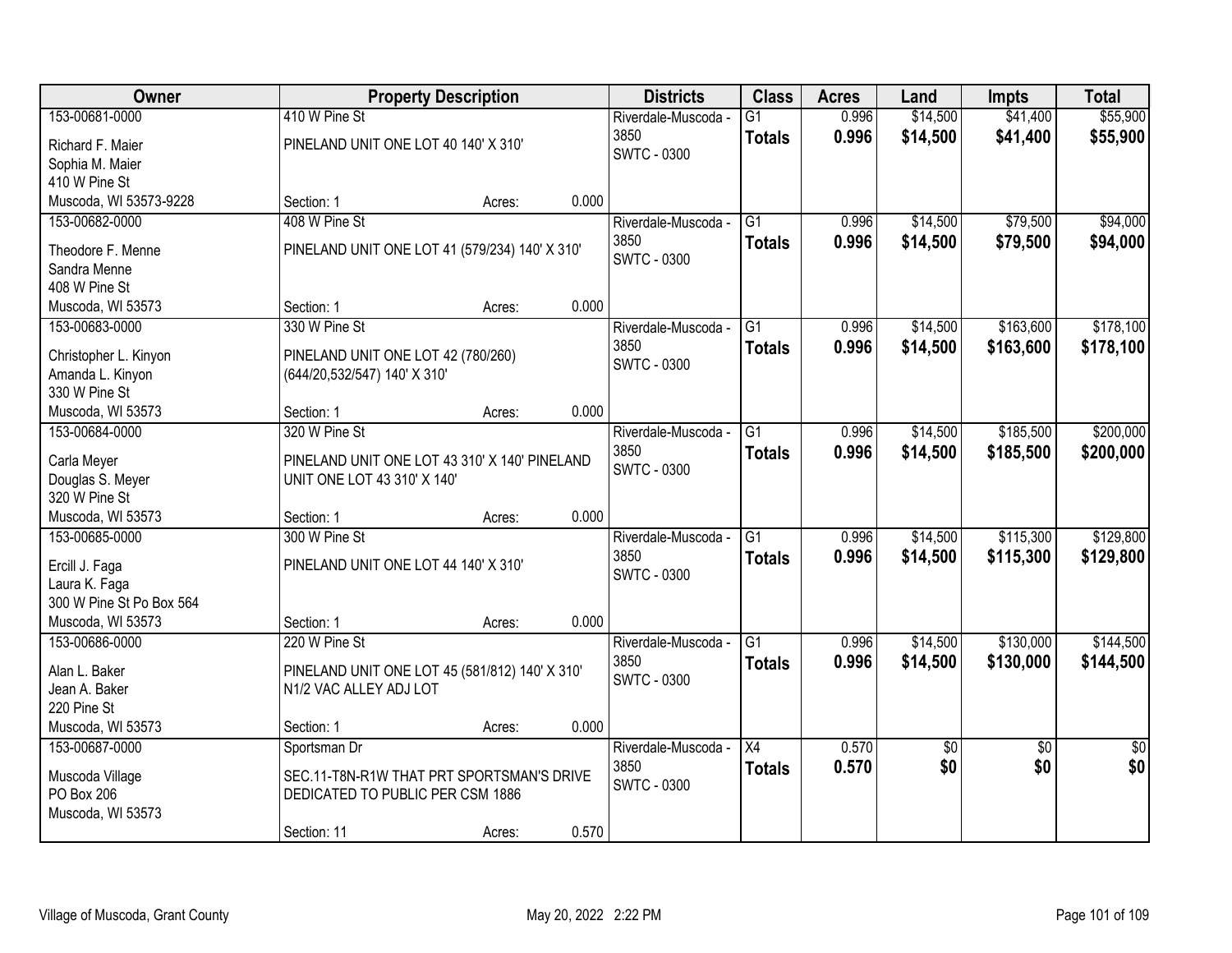| Owner                               | <b>Property Description</b>                                                                         |                 | <b>Districts</b>            | <b>Class</b>           | <b>Acres</b> | Land            | <b>Impts</b>    | <b>Total</b>    |
|-------------------------------------|-----------------------------------------------------------------------------------------------------|-----------------|-----------------------------|------------------------|--------------|-----------------|-----------------|-----------------|
| 153-00688-0000                      | 400 N 4th St                                                                                        |                 | Riverdale-Muscoda -         | G1                     | 0.390        | \$11,500        | \$86,300        | \$97,800        |
| Jeffrey A. Anderson                 | SEC.12-T8N-R1W PRT NW1/4 NE1/4; COM NW COR                                                          |                 | 3850                        | <b>Totals</b>          | 0.390        | \$11,500        | \$86,300        | \$97,800        |
| <b>Brandie Anderson</b>             | OF LOT 1 BLK 108; N75'; E175 '; S100'; W25'; N25'; W                                                |                 | <b>SWTC - 0300</b>          |                        |              |                 |                 |                 |
| 400 N 4th St                        | TO POB & PRT VAC MAPLE ST                                                                           |                 |                             |                        |              |                 |                 |                 |
| Muscoda, WI 53573                   | Section: 12                                                                                         | 0.000<br>Acres: |                             |                        |              |                 |                 |                 |
| 153-00689-0000                      | State Highway 80                                                                                    |                 | Riverdale-Muscoda -         | $\overline{\text{X2}}$ | 0.000        | $\overline{50}$ | $\overline{50}$ | $\sqrt{50}$     |
|                                     |                                                                                                     |                 | 3850                        | <b>Totals</b>          | 0.000        | \$0             | \$0             | \$0             |
| Wisconsin Dept of Transportation    | SEC.12-T8N-R1W RR R/W THROUGH SW 1/4 NE 1/4 8<br>S 1/2 NW 1/4 100' WIDE STRIP; ALSO PT F2/218, 219, |                 | <b>SWTC - 0300</b>          |                        |              |                 |                 |                 |
| 2101 Wright St<br>Madison, WI 53704 | 220, 221 & 223: EXC RR DEPOT DESC IN 153-689 -10;                                                   |                 |                             |                        |              |                 |                 |                 |
|                                     | Section: 12                                                                                         | 0.000<br>Acres: |                             |                        |              |                 |                 |                 |
| 153-00689-0010                      |                                                                                                     |                 | Riverdale-Muscoda -         | $\overline{X2}$        | 0.240        | $\overline{50}$ | $\overline{50}$ | $\overline{50}$ |
|                                     |                                                                                                     |                 | 3850                        | <b>Totals</b>          | 0.240        | \$0             | \$0             | \$0             |
| Wisconsin Dept of Transportation    | SEC.12-T8N-R1W MUSCODA DEPOT; COM AT PT ON                                                          |                 | 0902-B TID 3                |                        |              |                 |                 |                 |
| 2101 Wright St                      | CNTRLN OF WISC AVE 33'N'LY OF CNTRLN OF MAIN                                                        |                 | <b>SWTC - 0300</b>          |                        |              |                 |                 |                 |
| Madison, WI 53704                   | RR TRACK; N TO S OF FRONT ST; E TO CNTRLN OF                                                        |                 |                             |                        |              |                 |                 |                 |
| 153-00689-0020                      | Section: 12                                                                                         | 0.240<br>Acres: |                             | X4                     | 0.600        |                 |                 |                 |
|                                     |                                                                                                     |                 | Riverdale-Muscoda -<br>3850 |                        |              | \$0<br>\$0      | \$0             | \$0<br>\$0      |
| Muscoda Village                     | SEC.12-T8N-R1W PCL IN SE1/4 NW1/4 N OF DEPOT                                                        |                 | 0902-B TID 3                | <b>Totals</b>          | 0.600        |                 | \$0             |                 |
| PO Box 206                          | DESC; COM CENLN WISC AVE 50' N'LY MAIN RR                                                           |                 | SWTC - 0300                 |                        |              |                 |                 |                 |
| Muscoda, WI 53573                   | TRACK; N AL CENLN WISC AVE TO S BDY FRONT ST                                                        |                 |                             |                        |              |                 |                 |                 |
|                                     | Section: 12                                                                                         | 0.600<br>Acres: |                             |                        |              |                 |                 |                 |
| 153-00690-0000                      | Industrial Dr                                                                                       |                 | Riverdale-Muscoda -         | $\overline{G2}$        | 2.060        | \$13,500        | \$0             | \$13,500        |
| Muscoda Protein Products LLP        | SEC.12-T8N-R1W LOT 1 CSM 1891 PRT SE1/4 NE1/4                                                       |                 | 3850                        | <b>Totals</b>          | 2.060        | \$13,500        | \$0             | \$13,500        |
| PO Box 68                           | & NE1/4 NE1/4 EXC 153-690-10                                                                        |                 | <b>SWTC - 0300</b>          |                        |              |                 |                 |                 |
| Muscoda, WI 53573                   |                                                                                                     |                 |                             |                        |              |                 |                 |                 |
|                                     | Section: 12                                                                                         | 2.060<br>Acres: |                             |                        |              |                 |                 |                 |
| 153-00690-0010                      |                                                                                                     |                 | Riverdale-Muscoda -         | X4                     | 0.390        | $\overline{60}$ | $\overline{50}$ | $\sqrt{50}$     |
| Muscoda Village                     | SEC.12-T8N-R1W PRT SE1/4 NE1/4 & NE1/4 NE1/4 AS                                                     |                 | 3850                        | <b>Totals</b>          | 0.390        | \$0             | \$0             | \$0             |
| 206 N Wisconsin Ave                 | LOT 1 CSM 1991                                                                                      |                 | <b>SWTC - 0300</b>          |                        |              |                 |                 |                 |
| Muscoda, WI 53573                   |                                                                                                     |                 |                             |                        |              |                 |                 |                 |
|                                     | Section: 12                                                                                         | 0.390<br>Acres: |                             |                        |              |                 |                 |                 |
| 153-00693-0000                      | 815 Nebraska St                                                                                     |                 | Riverdale-Muscoda -         | $\overline{G3}$        | 5.689        | $\overline{50}$ | $\overline{30}$ | $\overline{50}$ |
| Babcock & Wilcox Universal Inc      |                                                                                                     |                 | 3850                        | <b>Totals</b>          | 5.689        | \$0             | \$0             | \$0             |
| 1925 Us Highway 51 & 138            | JANUARY 1, 2018 - DOR WILL                                                                          |                 | <b>SWTC - 0300</b>          |                        |              |                 |                 |                 |
| Stoughton, WI 53589                 |                                                                                                     |                 |                             |                        |              |                 |                 |                 |
|                                     | Section: 12                                                                                         | 5.689<br>Acres: |                             |                        |              |                 |                 |                 |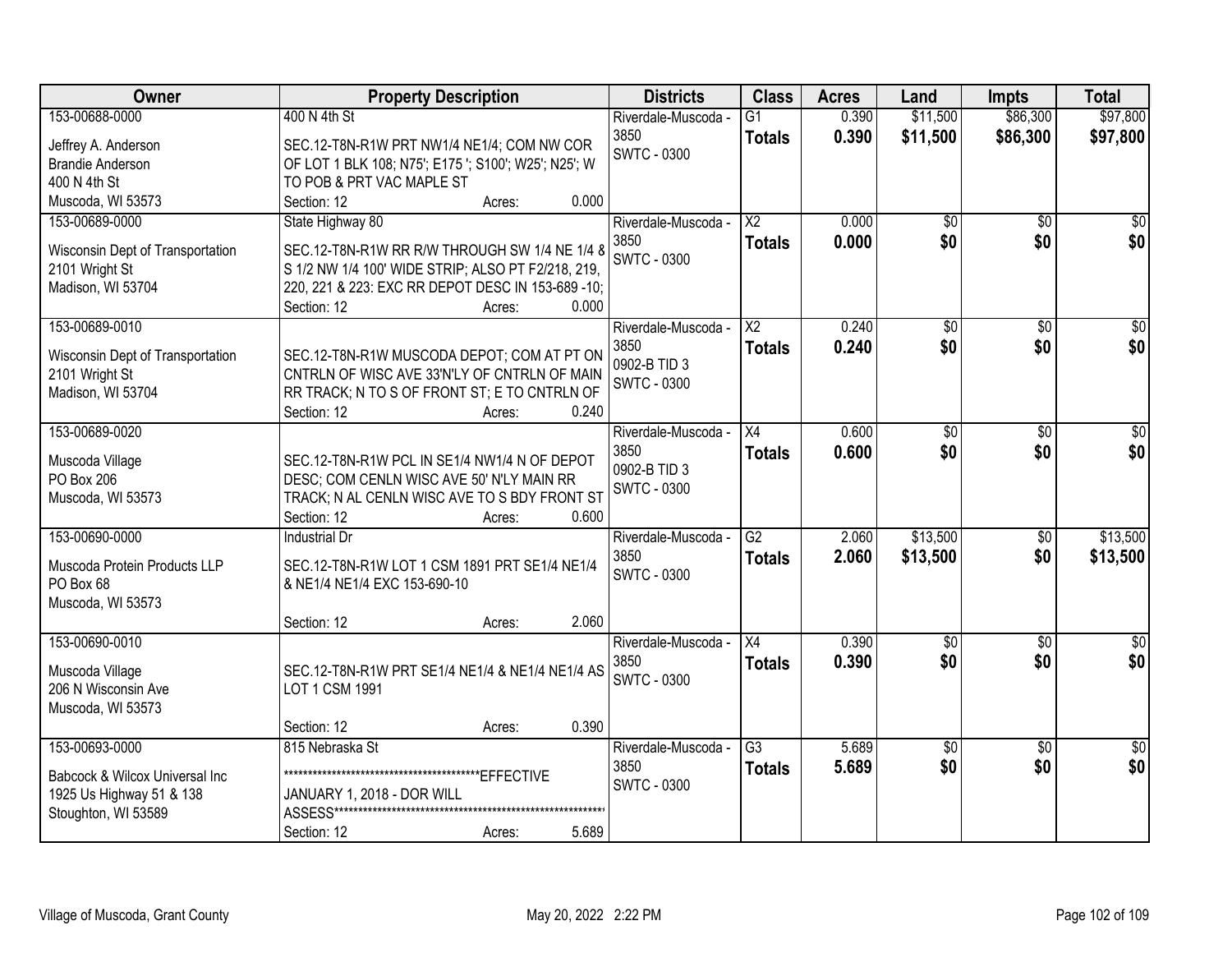| Owner                            | <b>Property Description</b>                                                   | <b>Districts</b>    | <b>Class</b>             | <b>Acres</b> | Land            | <b>Impts</b>    | <b>Total</b>    |
|----------------------------------|-------------------------------------------------------------------------------|---------------------|--------------------------|--------------|-----------------|-----------------|-----------------|
| 153-00695-0000                   | 102 Howard St                                                                 | Riverdale-Muscoda - | $\overline{G3}$          | 4.170        | $\overline{50}$ | $\overline{50}$ | $\overline{30}$ |
| Three D & M LLC                  | SEC.12-T8N-R1W LOT 1 CSM 1189 PRT SE1/4 NE1/4                                 | 3850                | <b>Totals</b>            | 4.170        | \$0             | \$0             | \$0             |
| 102 Howard St                    |                                                                               | <b>SWTC - 0300</b>  |                          |              |                 |                 |                 |
| Muscoda, WI 53573                |                                                                               |                     |                          |              |                 |                 |                 |
|                                  | 4.170<br>Section: 12<br>Acres:                                                |                     |                          |              |                 |                 |                 |
| 153-00696-0000                   | 150 E Industrial Dr                                                           | Riverdale-Muscoda - | $\overline{G3}$          | 0.529        | $\overline{50}$ | $\overline{50}$ | $\frac{1}{20}$  |
| Meister Cheese Company LLC       |                                                                               | 3850                | <b>Totals</b>            | 0.529        | \$0             | \$0             | \$0             |
| 1160 Industrial Dr               | JANUARY 1, 2018- DOR WILL                                                     | <b>SWTC - 0300</b>  |                          |              |                 |                 |                 |
| Muscoda, WI 53573                |                                                                               |                     |                          |              |                 |                 |                 |
|                                  | 0.529<br>Section: 12<br>Acres:                                                |                     |                          |              |                 |                 |                 |
| 153-00697-0000                   | 1050 E Nebraska St                                                            | Riverdale-Muscoda - | $\overline{G3}$          | 2.986        | \$0             | \$0             | $\overline{30}$ |
| Meister Cheese Co                | SEC.12-T8N-R1W COM NE COR NE 1/4; S1354.55' TO                                | 3850                | <b>Totals</b>            | 2.986        | \$0             | \$0             | \$0             |
| 1050 Industrial Pk Dr Po Box 6   | POB; S459.61' TO N LN NEBRASKA ST; S89D40M                                    | <b>SWTC - 0300</b>  |                          |              |                 |                 |                 |
| Muscoda, WI 53573-0068           | W284'; N0D20M W457.35'; N89D13M E286.28' TO POB                               |                     |                          |              |                 |                 |                 |
|                                  | 2.986<br>Section: 12<br>Acres:                                                |                     |                          |              |                 |                 |                 |
| 153-00700-0000                   | 960 Industrial Dr                                                             | Riverdale-Muscoda - | $\overline{G3}$          | 2.010        | $\overline{50}$ | \$0             | \$0             |
|                                  |                                                                               | 3850                | <b>Totals</b>            | 2.010        | \$0             | \$0             | \$0             |
| Muscoda Protein Products LLP     | SEC.12-T8N-R1W PCL SE 1/4 NE 1/4; COM NE COR                                  | <b>SWTC - 0300</b>  |                          |              |                 |                 |                 |
| PO Box 68                        | SEC 12; S1354.55'; S89D 13M W477.85' TO POB;                                  |                     |                          |              |                 |                 |                 |
| Muscoda, WI 53573                | N89D13M E191.57'; S0D20M E457.45'; S 89D40M<br>2.010<br>Section: 12<br>Acres: |                     |                          |              |                 |                 |                 |
| 153-00701-0000                   | <b>Howard St</b>                                                              | Riverdale-Muscoda - | $\overline{X4}$          | 0.170        | $\overline{50}$ | $\overline{50}$ | \$0             |
|                                  |                                                                               | 3850                |                          | 0.170        | \$0             | \$0             | \$0             |
| Muscoda Village                  | SEC.12-T8N-R1W PRT SE1/4 NE1/4 DESC; COM                                      | <b>SWTC - 0300</b>  | <b>Totals</b>            |              |                 |                 |                 |
| PO Box 206                       | INTER E LN HOWARD ST & S LN RR R/W & POB; E'LY                                |                     |                          |              |                 |                 |                 |
| Muscoda, WI 53573                | AL SD R/W 100'; S'LY PRLL SD ST 75'; W 'LY 100'; N'LY                         |                     |                          |              |                 |                 |                 |
|                                  | 0.170<br>Section: 12<br>Acres:                                                |                     |                          |              |                 |                 |                 |
| 153-00702-0000                   | 200 Front St                                                                  | Riverdale-Muscoda - | $\overline{X2}$          | 0.073        | $\sqrt{6}$      | $\sqrt{6}$      | $\sqrt{50}$     |
| Wisconsin Dept of Transportation | UNPLATTED 3,200 SQ FT LEASE #63268                                            | 3850                | <b>Totals</b>            | 0.073        | \$0             | \$0             | \$0             |
| 2101 Wright St                   | (CONSUMER COOP RICHLAND COUNTY)                                               | 0902-B TID 3        |                          |              |                 |                 |                 |
| Madison, WI 53704                |                                                                               | <b>SWTC - 0300</b>  |                          |              |                 |                 |                 |
|                                  | 0.000<br>Section:<br>Acres:                                                   |                     |                          |              |                 |                 |                 |
| 153-00703-0000                   |                                                                               | Riverdale-Muscoda - | $\overline{\mathsf{X2}}$ | 0.253        | $\overline{50}$ | $\overline{50}$ | $\overline{50}$ |
| Wisconsin Dept of Transportation | UNPLATTED 11,000 SQ FT                                                        | 3850                | <b>Totals</b>            | 0.253        | \$0             | \$0             | \$0             |
| 2101 Wright St                   |                                                                               | <b>SWTC - 0300</b>  |                          |              |                 |                 |                 |
| Madison, WI 53704                |                                                                               |                     |                          |              |                 |                 |                 |
|                                  | 0.000<br>Section:<br>Acres:                                                   |                     |                          |              |                 |                 |                 |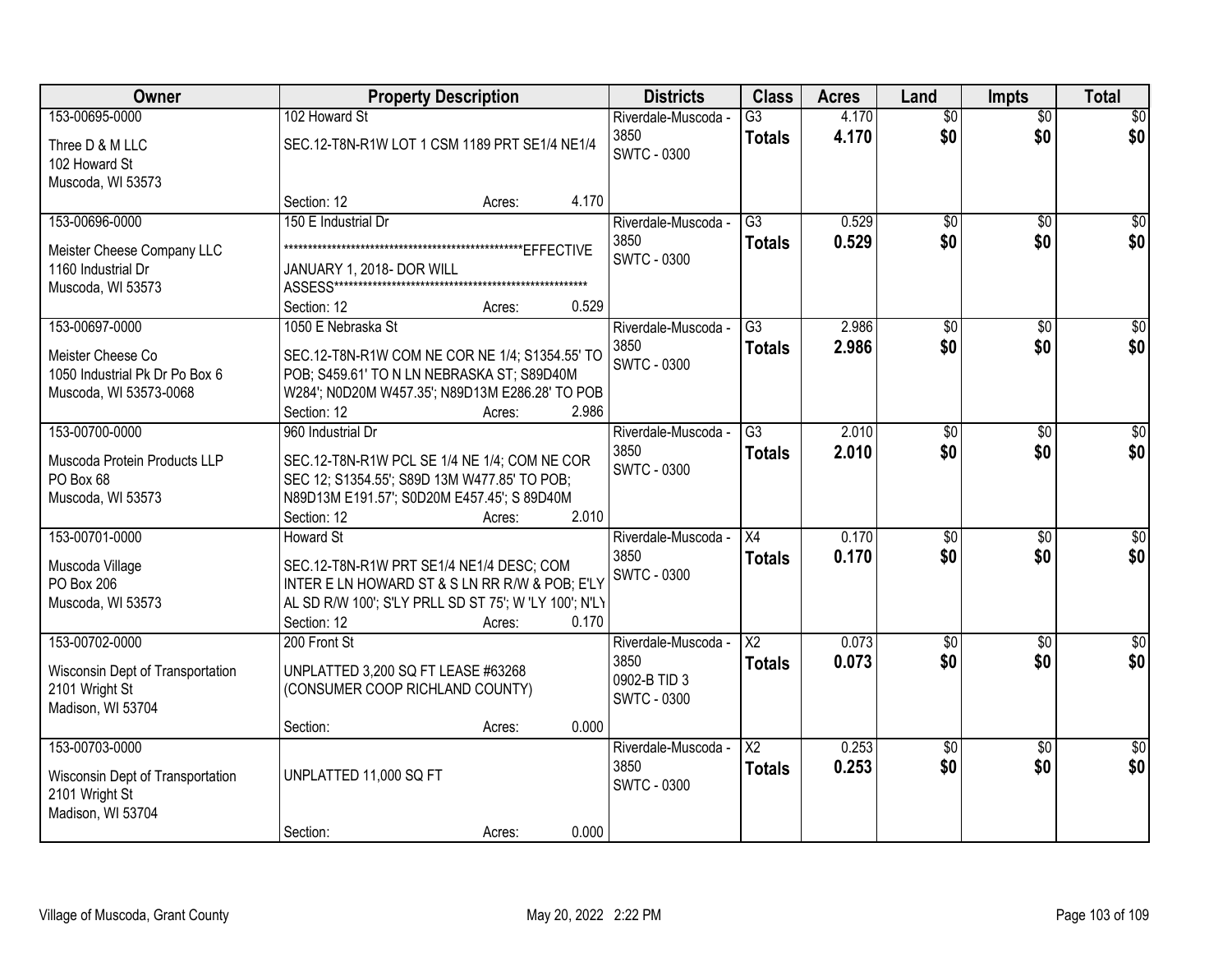| Owner                                                                                     | <b>Property Description</b>                                                               |        |       | <b>Districts</b>                                                  | <b>Class</b>                            | <b>Acres</b>   | Land                   | <b>Impts</b>           | <b>Total</b>           |
|-------------------------------------------------------------------------------------------|-------------------------------------------------------------------------------------------|--------|-------|-------------------------------------------------------------------|-----------------------------------------|----------------|------------------------|------------------------|------------------------|
| 153-00705-0000<br>Wisconsin Dept of Transportation<br>2101 Wright St<br>Madison, WI 53704 | UNPLATTED (WALSH STORES) LEASE # 65743 2,200<br>SQ. FT.                                   |        |       | Riverdale-Muscoda -<br>3850<br>0902-B TID 3<br><b>SWTC - 0300</b> | $\overline{\text{X2}}$<br><b>Totals</b> | 0.051<br>0.051 | $\overline{60}$<br>\$0 | $\overline{50}$<br>\$0 | \$0<br>\$0             |
|                                                                                           | Section:                                                                                  | Acres: | 0.000 |                                                                   |                                         |                |                        |                        |                        |
| 153-00706-0000<br>Wisconsin Dept of Transportation<br>2101 Wright St<br>Madison, WI 53704 | UNPLATTED (LESLIE E. BROADBENT) LEASE #<br>79666 10,246 SQ. FT.                           |        |       | Riverdale-Muscoda -<br>3850<br><b>SWTC - 0300</b>                 | $\overline{\text{X2}}$<br><b>Totals</b> | 0.235<br>0.235 | $\overline{50}$<br>\$0 | $\overline{50}$<br>\$0 | \$0<br>\$0             |
| 153-00707-0000                                                                            | Section:                                                                                  | Acres: | 0.000 | Riverdale-Muscoda -                                               | $\overline{\text{X2}}$                  | 0.285          | $\overline{50}$        | \$0                    | $\overline{\$0}$       |
| Wisconsin Dept of Transportation<br>2101 Wright St<br>Madison, WI 53704                   | UNPLATTED 12,400 SQ FT                                                                    |        |       | 3850<br><b>SWTC - 0300</b>                                        | <b>Totals</b>                           | 0.285          | \$0                    | \$0                    | \$0                    |
|                                                                                           | Section:                                                                                  | Acres: | 0.000 |                                                                   |                                         |                |                        |                        |                        |
| 153-00708-0000<br>Wisconsin Dept of Transportation<br>2101 Wright St<br>Madison, WI 53704 | UNPLATTED (J.F. WALSH & SONS) LEASE # 82543<br>1,200 SQ. FT. (COMBINE WITH 153-705, 1992) |        |       | Riverdale-Muscoda -<br>3850<br><b>SWTC - 0300</b>                 | X2<br><b>Totals</b>                     | 0.028<br>0.028 | \$0<br>\$0             | $\sqrt[6]{3}$<br>\$0   | $\sqrt{50}$<br>\$0     |
|                                                                                           | Section:                                                                                  | Acres: | 0.000 |                                                                   |                                         |                |                        |                        |                        |
| 153-00709-0000<br>Wisconsin Dept of Transportation<br>2101 Wright St<br>Madison, WI 53704 | UNPLATTED (ROSEMARY BOCK) LEASE #82544<br>7,000 SQ. FT.                                   |        |       | Riverdale-Muscoda -<br>3850<br><b>SWTC - 0300</b>                 | $\overline{\text{X2}}$<br><b>Totals</b> | 0.161<br>0.161 | $\overline{50}$<br>\$0 | $\overline{50}$<br>\$0 | $\overline{50}$<br>\$0 |
| 153-00710-0000                                                                            | Section:                                                                                  | Acres: | 0.000 |                                                                   |                                         |                |                        |                        |                        |
| Wisconsin Dept of Transportation<br>2101 Wright St<br>Madison, WI 53704                   | UNPLATTED 8,100 SQ FT                                                                     |        |       | Riverdale-Muscoda -<br>3850<br><b>SWTC - 0300</b>                 | $\overline{X2}$<br><b>Totals</b>        | 0.186<br>0.186 | $\sqrt{6}$<br>\$0      | \$0<br>\$0             | \$0<br>\$0             |
|                                                                                           | Section:                                                                                  | Acres: | 0.000 |                                                                   |                                         |                |                        |                        |                        |
| 153-00711-0000<br>Wisconsin Dept of Transportation<br>2101 Wright St<br>Madison, WI 53704 | UNPLATTED 3,800 SQ. FT.<br>Section:                                                       | Acres: | 0.000 | Riverdale-Muscoda -<br>3850<br><b>SWTC - 0300</b>                 | $\overline{\text{X2}}$<br><b>Totals</b> | 0.087<br>0.087 | $\overline{60}$<br>\$0 | $\overline{30}$<br>\$0 | $\overline{30}$<br>\$0 |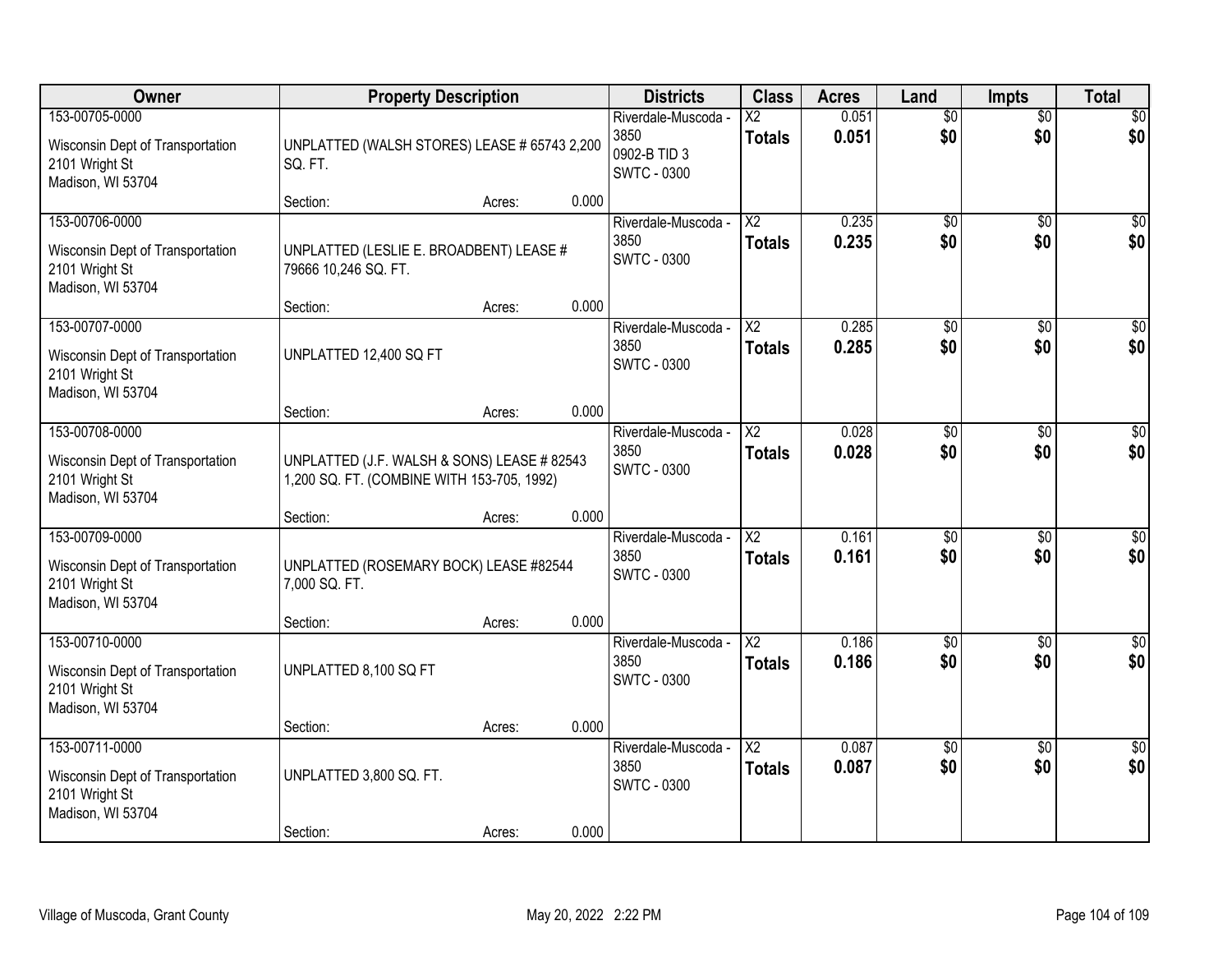| Owner                                                                                     | <b>Property Description</b>                                                                                                                                                                 | <b>Districts</b>                                  | <b>Class</b>                              | <b>Acres</b>     | Land                   | <b>Impts</b>           | <b>Total</b>            |
|-------------------------------------------------------------------------------------------|---------------------------------------------------------------------------------------------------------------------------------------------------------------------------------------------|---------------------------------------------------|-------------------------------------------|------------------|------------------------|------------------------|-------------------------|
| 153-00712-0000<br>Wisconsin Dept of Transportation<br>2101 Wright St<br>Madison, WI 53704 | UNPLATTED 11,500 SQ FT                                                                                                                                                                      | Riverdale-Muscoda -<br>3850<br><b>SWTC - 0300</b> | $\overline{\text{X2}}$<br><b>Totals</b>   | 0.264<br>0.264   | $\overline{50}$<br>\$0 | $\overline{50}$<br>\$0 | \$0<br>\$0              |
|                                                                                           | 0.000<br>Section:<br>Acres:                                                                                                                                                                 |                                                   |                                           |                  |                        |                        |                         |
| 153-00713-0000<br>Wisconsin Dept of Transportation<br>2101 Wright St<br>Madison, WI 53704 | UNPLATTED (C.J. VICTORA OIL CO.) LEASE # 65742<br>3,500 SQ. FT.                                                                                                                             | Riverdale-Muscoda -<br>3850<br><b>SWTC - 0300</b> | $\overline{X2}$<br><b>Totals</b>          | 0.080<br>0.080   | $\overline{50}$<br>\$0 | $\overline{50}$<br>\$0 | \$0<br>\$0              |
| 153-00714-0000                                                                            | 0.000<br>Section:<br>Acres:                                                                                                                                                                 |                                                   | $\overline{X2}$                           | 0.041            | $\overline{50}$        |                        | $\overline{50}$         |
| Wisconsin Dept of Transportation<br>2101 Wright St<br>Madison, WI 53704                   | UNPLATTED (J.F. WALSH & SONS) LEASE NO. 70287<br>1800 SQ. FT. (COMBINE WITH 153-705, 1992)                                                                                                  | Riverdale-Muscoda -<br>3850<br><b>SWTC - 0300</b> | <b>Totals</b>                             | 0.041            | \$0                    | \$0<br>\$0             | \$0                     |
|                                                                                           | 0.000<br>Section:<br>Acres:                                                                                                                                                                 |                                                   |                                           |                  |                        |                        |                         |
| 153-00715-0000<br>Wisconsin Dept of Transportation<br>2101 Wright St<br>Madison, WI 53704 | UNPLATTED (RIVERDALE FEED & FERT, INC) LEASE<br>#70286 3,000 SQ. FT.                                                                                                                        | Riverdale-Muscoda -<br>3850<br><b>SWTC - 0300</b> | $\overline{\mathsf{X2}}$<br><b>Totals</b> | 0.069<br>0.069   | $\overline{50}$<br>\$0 | \$0<br>\$0             | $\sqrt{50}$<br>\$0      |
|                                                                                           | 0.000<br>Section:<br>Acres:                                                                                                                                                                 |                                                   |                                           |                  |                        |                        |                         |
| 153-00716-0000<br>Parnell J. Walsh, Inc.<br>PO Box 79<br>Muscoda, WI 53573                | 123 Front St<br>UNPLATTED COM SW COR BLK 141 ORIG PLAT ; S<br>AL EXT OF E LN IOWA ST 50' TO A PT ON S LN<br>FRONT ST & POB; S89D59M W49.26'; S3D W126.52'<br>0.421<br>Section: 12<br>Acres: | Riverdale-Muscoda -<br>3850<br><b>SWTC - 0300</b> | $\overline{G2}$<br><b>Totals</b>          | 0.421<br>0.421   | \$12,000<br>\$12,000   | \$83,700<br>\$83,700   | \$95,700<br>\$95,700    |
| 153-00716-0010<br>Scot Industries Inc<br>PO Box 0146<br>Lone Star, TX 75668               | 810 E Nebraska St<br>SEC. 12-T8N-R1W PRT NENE & SENE SURVEY<br>868/178 COM NE COR SEC 12; N89D36M<br>W1350.14';S01D17MW 896.11'; S89D44M E<br>46.630<br>Section: 12<br>Acres:               | Riverdale-Muscoda -<br>3850<br><b>SWTC - 0300</b> | $\overline{G3}$<br><b>Totals</b>          | 46.300<br>46.300 | $\overline{50}$<br>\$0 | $\overline{30}$<br>\$0 | $\overline{\$0}$<br>\$0 |
| 153-00716-0020<br>Muscoda Village<br>PO Box 206<br>Muscoda, WI 53573                      | 8th St<br>UNPLATTED EIGHT ST ANNNEXED 1994 DEDICATED<br>TO VILLAGE IN N1/2 NE1/4 NE1/4<br>0.500<br>Section: 12<br>Acres:                                                                    | Riverdale-Muscoda -<br>3850<br><b>SWTC - 0300</b> | $\overline{X4}$<br><b>Totals</b>          | 0.500<br>0.500   | $\overline{50}$<br>\$0 | $\overline{50}$<br>\$0 | $\overline{30}$<br>\$0  |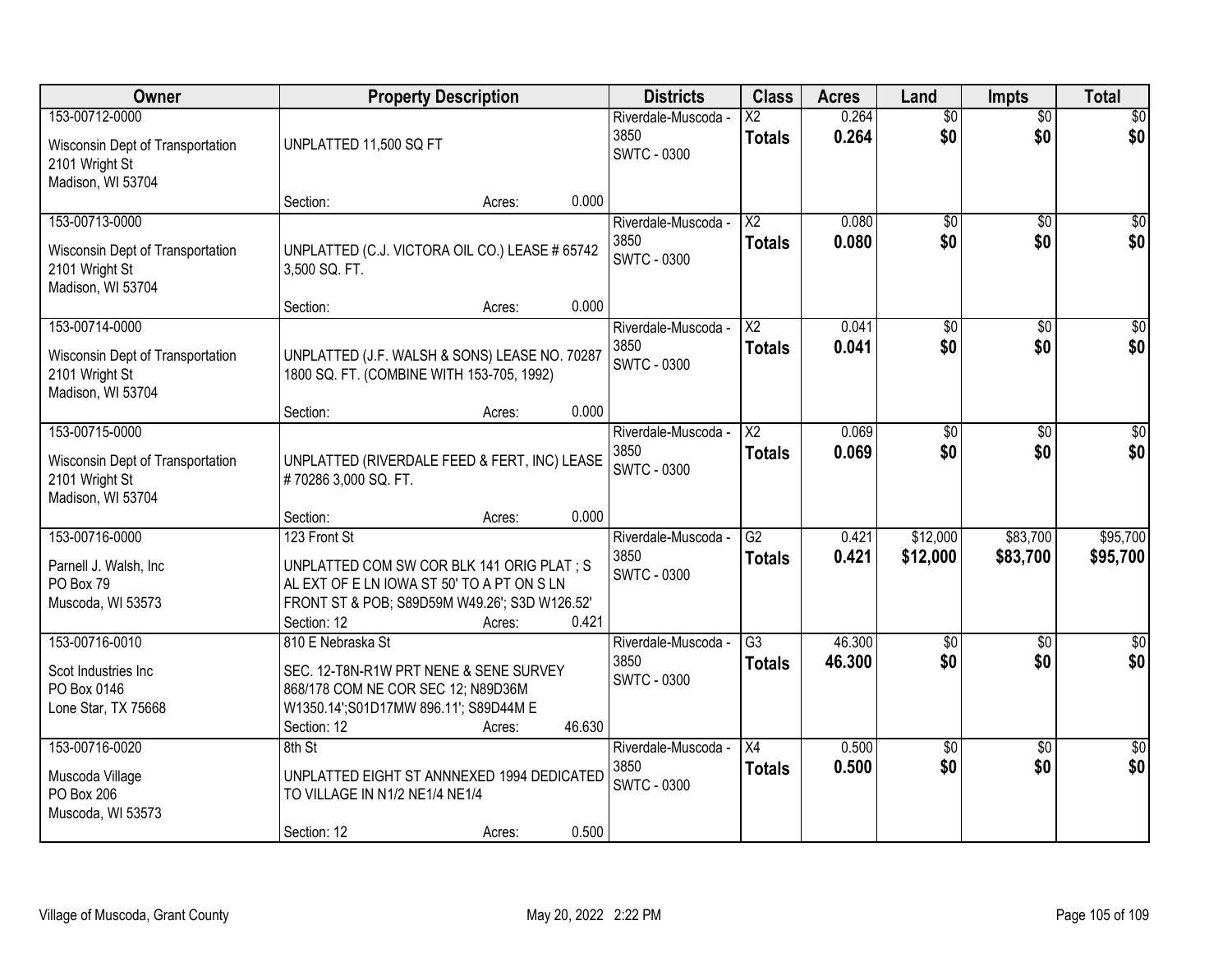| Owner                                                                                               |                                                                                                                        | <b>Property Description</b> |       | <b>Districts</b>                                  | <b>Class</b>                              | <b>Acres</b>   | Land                   | <b>Impts</b>           | <b>Total</b>           |
|-----------------------------------------------------------------------------------------------------|------------------------------------------------------------------------------------------------------------------------|-----------------------------|-------|---------------------------------------------------|-------------------------------------------|----------------|------------------------|------------------------|------------------------|
| 153-00716-0030<br>Wisconsin Dept of Transportation<br>2101 Wright St<br>Madison, WI 53704           | SEC 12-T8N-R1W PRT S1/2 NW1/4                                                                                          |                             |       | Riverdale-Muscoda -<br>3850<br><b>SWTC - 0300</b> | $\overline{\mathsf{X2}}$<br><b>Totals</b> | 0.501<br>0.501 | $\overline{50}$<br>\$0 | $\overline{50}$<br>\$0 | \$0<br>\$0             |
|                                                                                                     | Section:                                                                                                               | Acres:                      | 0.501 |                                                   |                                           |                |                        |                        |                        |
| 153-00717-0000<br>Muscoda Village<br>PO Box 206<br>Muscoda, WI 53573                                | SEC.12-T8N-R1W PCLS IN E1/2 NE1/4 DESC IN<br>491/113, 511/174, 511/176, 512/562 FOR ST.<br><b>PURPOSES</b><br>Section: | Acres:                      | 8.350 | Riverdale-Muscoda -<br>3850<br><b>SWTC - 0300</b> | X4<br><b>Totals</b>                       | 8.350<br>8.350 | $\overline{50}$<br>\$0 | $\overline{50}$<br>\$0 | \$0<br>\$0             |
| 153-00718-0000<br>Muscoda Village<br>PO Box 206<br>Muscoda, WI 53573                                | SEC.12-T8N-R1W S PT OF SE1/4 NE1/4 RR R/W<br>Section: 12                                                               | Acres:                      | 3.000 | Riverdale-Muscoda -<br>3850<br><b>SWTC - 0300</b> | X4<br><b>Totals</b>                       | 3.000<br>3.000 | \$0<br>\$0             | \$0<br>\$0             | $\overline{50}$<br>\$0 |
| 153-00719-0000<br>Muscoda Village<br>PO Box 206<br>Muscoda, WI 53573                                | SEC.12-T8N-R1W LOT 1 CSM 844 PRT E1/2 NE1/4 &<br><b>SE1/4</b><br>Section: 12                                           | Acres:                      | 0.170 | Riverdale-Muscoda -<br>3850<br><b>SWTC - 0300</b> | X4<br><b>Totals</b>                       | 0.170<br>0.170 | \$0<br>\$0             | $\sqrt[6]{3}$<br>\$0   | $\sqrt{50}$<br>\$0     |
| 153-00720-0000<br>Babcock & Wilcox Universal Inc<br>1925 Us Highway 51 & 138<br>Stoughton, WI 53589 | 150 S Howard Ave<br>SEC.12-T8N-R1W LOT 2 CSM 844 PRT SE1/4 NE1/4 &<br><b>NE1/4 SE1/4</b><br>Section: 12                | Acres:                      | 4.980 | Riverdale-Muscoda -<br>3850<br><b>SWTC - 0300</b> | $\overline{G3}$<br><b>Totals</b>          | 4.980<br>4.980 | $\overline{50}$<br>\$0 | $\overline{50}$<br>\$0 | $\overline{50}$<br>\$0 |
| 153-00722-0000<br>Daphne E. Stanek<br>129 W Catherine St Po Box 254<br>Muscoda, WI 53573-0254       | 129 Catherine St<br>SEC.12-T8N-R1W LOTS 1 & 2 BLOCK 178 (447/116)<br>ALSO PRT VACATED ALLEY<br>Section: 12             | Acres:                      | 0.000 | Riverdale-Muscoda -<br>3850<br><b>SWTC - 0300</b> | $\overline{G1}$<br><b>Totals</b>          | 0.321<br>0.321 | \$10,500<br>\$10,500   | \$55,600<br>\$55,600   | \$66,100<br>\$66,100   |
| 153-00723-0000<br>Marianne V. Nichols<br>430 S Iowa St<br>Muscoda, WI 53573                         | 430 S lowa St<br>SEC.12-T8N-R1W LOTS 3 & 4 BLOCK 178 (601/557)<br>ALSO PRT VACATED ALLEY<br>Section: 12                | Acres:                      | 0.000 | Riverdale-Muscoda -<br>3850<br><b>SWTC - 0300</b> | G1<br><b>Totals</b>                       | 0.321<br>0.321 | \$10,500<br>\$10,500   | \$89,500<br>\$89,500   | \$100,000<br>\$100,000 |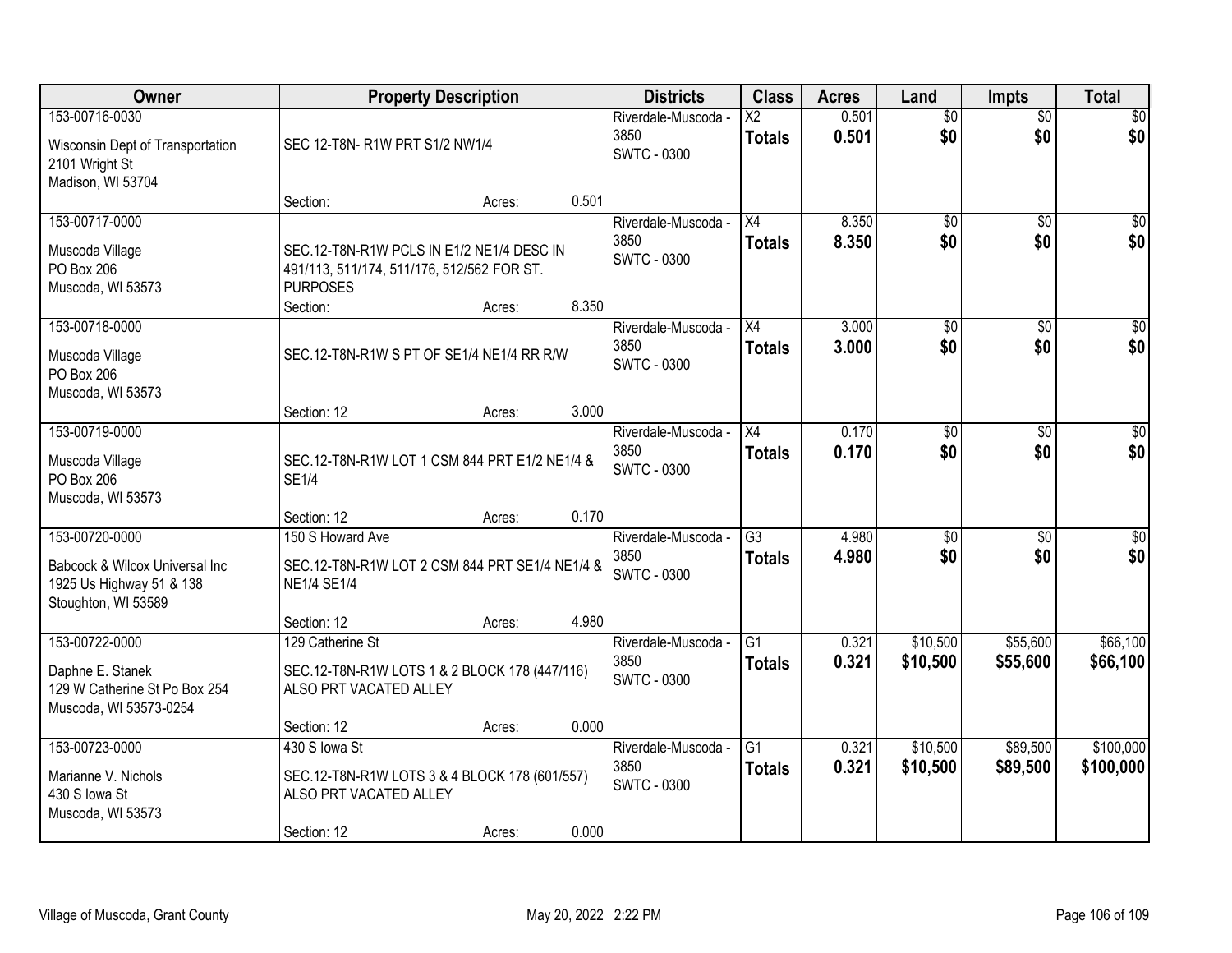| Owner                                                     |                                                                 | <b>Property Description</b> |        | <b>Districts</b>           | <b>Class</b>    | <b>Acres</b> | Land     | <b>Impts</b>    | <b>Total</b> |
|-----------------------------------------------------------|-----------------------------------------------------------------|-----------------------------|--------|----------------------------|-----------------|--------------|----------|-----------------|--------------|
| 153-00724-0000                                            | 402 S Ohio St                                                   |                             |        | Riverdale-Muscoda -        | G1              | 0.242        | \$8,500  | $\overline{50}$ | \$8,500      |
| Michael G. Kinch<br>402 S Ohio St<br>Muscoda, WI 53573    | SEC.12-T8N-R1W LOT 2 CSM 777 S1/2 LOT 2; LOT 3<br>BLOCK 179     |                             |        | 3850<br><b>SWTC - 0300</b> | <b>Totals</b>   | 0.242        | \$8,500  | \$0             | \$8,500      |
|                                                           | Section: 12                                                     | Acres:                      | 0.000  |                            |                 |              |          |                 |              |
| 153-00724-0010                                            | 402 S Ohio St                                                   |                             |        | Riverdale-Muscoda -        | G1              | 0.241        | \$8,500  | \$53,900        | \$62,400     |
| Michael G. Kinch<br>402 S Ohio St<br>Muscoda, WI 53573    | SEC.12-T8N-R1W LOT 1 CSM 777 LOTS 1 & N1/2 LOT<br>2 BLK 179     |                             |        | 3850<br>SWTC - 0300        | <b>Totals</b>   | 0.241        | \$8,500  | \$53,900        | \$62,400     |
|                                                           | Section: 12                                                     | Acres:                      | 0.000  |                            |                 |              |          |                 |              |
| 153-00725-0000                                            | Elm St                                                          |                             |        | Riverdale-Muscoda -        | G2              | 7.950        | \$20,000 | \$0             | \$20,000     |
| Scot Industries Inc<br>PO Box 0146<br>Lone Star, TX 75668 | SEC.01-T8N-R1W PRT S1/2 SE1/4 SE1/4 LOT 1 CSM<br>1755           |                             |        | 3850<br><b>SWTC - 0300</b> | <b>Totals</b>   | 7.950        | \$20,000 | \$0             | \$20,000     |
|                                                           | Section: 1                                                      | Acres:                      | 7.950  |                            |                 |              |          |                 |              |
| 153-00725-0010                                            | Elm St                                                          |                             |        | Riverdale-Muscoda -        | $\overline{G2}$ | 10.000       | \$25,000 | \$0             | \$25,000     |
| Scot Industries Inc<br>PO Box 0146<br>Lone Star, TX 75668 | SEC.01-T8N-R1W OUTLOT 1 CSM 1475 PRT SE1/4<br><b>SE1/4</b>      |                             |        | 3850<br><b>SWTC - 0300</b> | <b>Totals</b>   | 10.000       | \$25,000 | \$0             | \$25,000     |
|                                                           | Section: 1                                                      | Acres:                      | 10.000 |                            |                 |              |          |                 |              |
| 153-00725-0020                                            |                                                                 |                             |        | Riverdale-Muscoda -        | X4              | 2.650        | \$0      | $\overline{50}$ | \$0          |
| Muscoda Village<br>PO Box 206<br>Muscoda, WI 53573        | SEC.01-T8N-R1W PRT S1/2 SE1/4 SE1/4 OUTLOT 1<br><b>CSM 1755</b> |                             |        | 3850<br><b>SWTC - 0300</b> | <b>Totals</b>   | 2.650        | \$0      | \$0             | \$0          |
|                                                           | Section: 1                                                      | Acres:                      | 2.650  |                            |                 |              |          |                 |              |
| 153-00726-0000                                            | 410 S Ohio St                                                   |                             |        | Riverdale-Muscoda -        | $\overline{G1}$ | 0.321        | \$10,500 | \$7,300         | \$17,800     |
| Linda Post<br>David Post<br>PO Box 275                    | SEC.12-T8N-R1W LOTS 5 & 6 BLOCK 179 (368/388)                   |                             |        | 3850<br><b>SWTC - 0300</b> | <b>Totals</b>   | 0.321        | \$10,500 | \$7,300         | \$17,800     |
| Muscoda, WI 53573                                         | Section: 12                                                     | Acres:                      | 0.000  |                            |                 |              |          |                 |              |
| 153-00726-0010                                            | 412 S Ohio St                                                   |                             |        | Riverdale-Muscoda -        | $\overline{G2}$ | 0.161        | \$5,500  | \$1,900         | \$7,400      |
| Douglas S. Meyer<br>Carla M. Meyer<br>320 W Pine St       | SEC.12-T8N-R1W LOT 4 BLOCK 179                                  |                             |        | 3850<br><b>SWTC - 0300</b> | <b>Totals</b>   | 0.161        | \$5,500  | \$1,900         | \$7,400      |
| Muscoda, WI 53573                                         | Section: 12                                                     | Acres:                      | 0.000  |                            |                 |              |          |                 |              |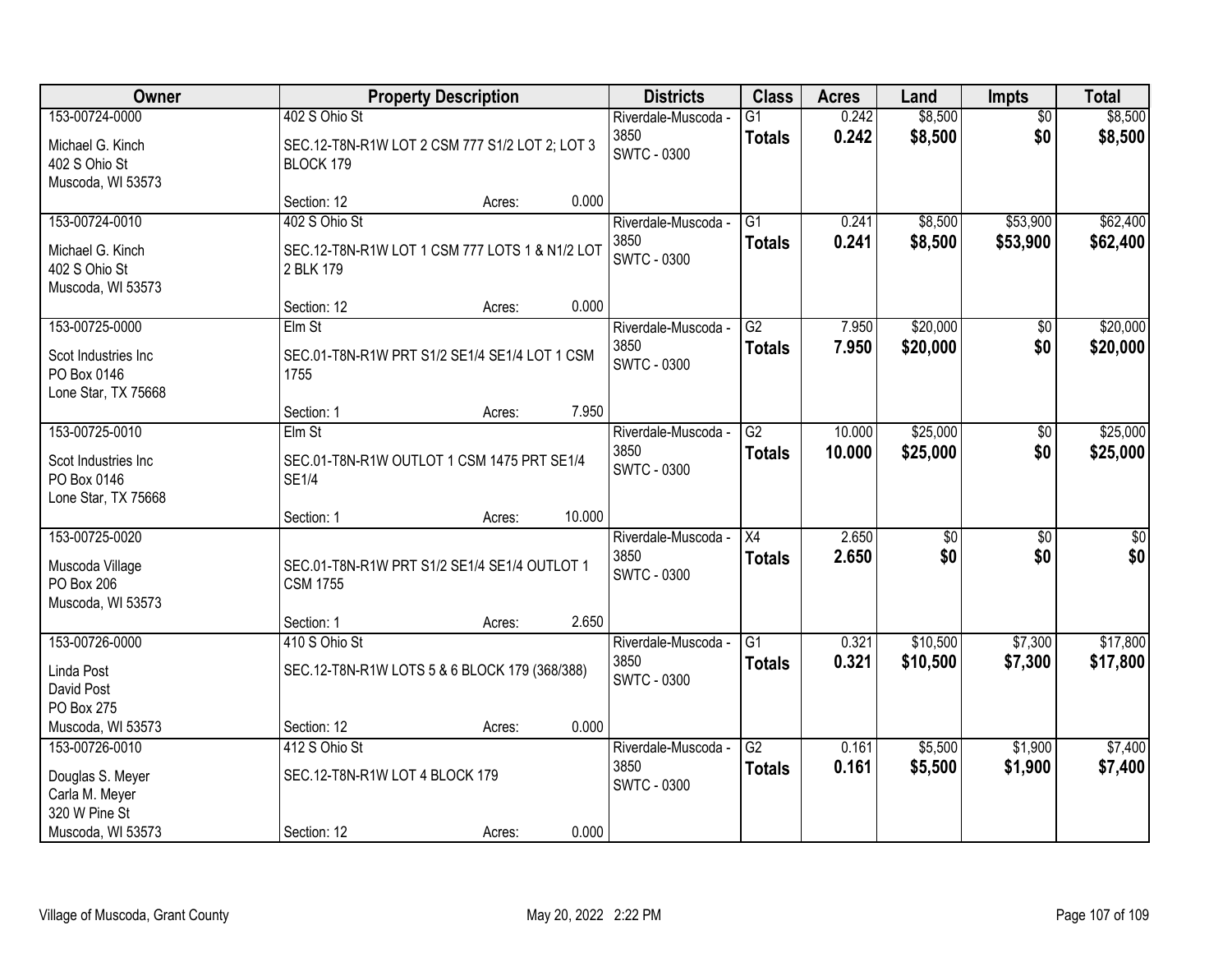| Owner                            |                                              | <b>Property Description</b>                   |        | <b>Districts</b>    | <b>Class</b>    | <b>Acres</b> | Land     | Impts           | <b>Total</b> |
|----------------------------------|----------------------------------------------|-----------------------------------------------|--------|---------------------|-----------------|--------------|----------|-----------------|--------------|
| 153-00727-0000                   | <b>Buffalo St</b>                            |                                               |        | Riverdale-Muscoda - | $\overline{G1}$ | 0.321        | \$10,500 | $\overline{50}$ | \$10,500     |
| Emma Schieldt                    | SEC.12-T8N-R1W LOTS 7 & 8 BLOCK 179          |                                               |        | 3850                | <b>Totals</b>   | 0.321        | \$10,500 | \$0             | \$10,500     |
| 413 S lowa St                    |                                              |                                               |        | <b>SWTC - 0300</b>  |                 |              |          |                 |              |
| Muscoda, WI 53573                |                                              |                                               |        |                     |                 |              |          |                 |              |
|                                  | Section: 12                                  | Acres:                                        | 0.000  |                     |                 |              |          |                 |              |
| 153-00728-0000                   | 413 S lowa St                                |                                               |        | Riverdale-Muscoda - | $\overline{G1}$ | 0.321        | \$10,500 | \$75,500        | \$86,000     |
| Emma Schieldt                    | SEC.12-T8N-R1W LOTS 9 & 10 BLOCK 179         |                                               |        | 3850                | <b>Totals</b>   | 0.321        | \$10,500 | \$75,500        | \$86,000     |
| 413 S lowa St                    |                                              |                                               |        | <b>SWTC - 0300</b>  |                 |              |          |                 |              |
| Muscoda, WI 53573                |                                              |                                               |        |                     |                 |              |          |                 |              |
|                                  | Section: 12                                  | Acres:                                        | 0.000  |                     |                 |              |          |                 |              |
| 153-00729-0000                   | 403 S lowa St                                |                                               |        | Riverdale-Muscoda - | $\overline{G1}$ | 0.321        | \$10,500 | \$76,400        | \$86,900     |
| David R. Post                    | SEC.12-T8N-R1W LOTS 11 & 12 BLOCK 179        |                                               |        | 3850                | <b>Totals</b>   | 0.321        | \$10,500 | \$76,400        | \$86,900     |
| Linda K. Harlan Post             |                                              |                                               |        | <b>SWTC - 0300</b>  |                 |              |          |                 |              |
| PO Box 275                       |                                              |                                               |        |                     |                 |              |          |                 |              |
| Muscoda, WI 53573                | Section: 12                                  | Acres:                                        | 0.000  |                     |                 |              |          |                 |              |
| 153-00730-0000                   | 404 S Howard Ave                             |                                               |        | Riverdale-Muscoda - | $\overline{G2}$ | 1.960        | \$22,000 | \$147,400       | \$169,400    |
| Kyle E. Hemmersbach              | SEC.12-T8N-R1W CSM 843 LOT 3 PRT NE1/4 SE1/4 |                                               |        | 3850                | <b>Totals</b>   | 1.960        | \$22,000 | \$147,400       | \$169,400    |
| E4980 Hickory Rd                 |                                              |                                               |        | <b>SWTC - 0300</b>  |                 |              |          |                 |              |
| Plain, WI 53577                  |                                              |                                               |        |                     |                 |              |          |                 |              |
|                                  | Section: 12                                  | Acres:                                        | 1.960  |                     |                 |              |          |                 |              |
| 153-00730-0010                   | 401 Howard                                   |                                               |        | Riverdale-Muscoda - | $\overline{G2}$ | 1.980        | \$22,000 | \$63,400        | \$85,400     |
| 3 Rings LLC                      | SEC.12-T8N-R1W CSM 843 LOT 1 PRT NE1/4 SE1/4 |                                               |        | 3850                | <b>Totals</b>   | 1.980        | \$22,000 | \$63,400        | \$85,400     |
| PO Box 327                       |                                              |                                               |        | <b>SWTC - 0300</b>  |                 |              |          |                 |              |
| Muscoda, WI 53573                |                                              |                                               |        |                     |                 |              |          |                 |              |
|                                  | Section: 12                                  | Acres:                                        | 1.980  |                     |                 |              |          |                 |              |
| 153-00730-0020                   | 555 S Howard St                              |                                               |        | Riverdale-Muscoda - | $\overline{G2}$ | 10.770       | \$39,500 | \$4,140,800     | \$4,180,300  |
| Cool Zone LLC                    | SEC.12-T8N-R1W PRT NE1/4 SE1/4 PRT CSM 843   |                                               |        | 3850                | <b>Totals</b>   | 10.770       | \$39,500 | \$4,140,800     | \$4,180,300  |
| 814 Hillcrest Ln                 | LOT 2 W OF HOWARD ST                         |                                               |        | <b>SWTC - 0300</b>  |                 |              |          |                 |              |
| Oregon, WI 53575                 |                                              |                                               |        |                     |                 |              |          |                 |              |
|                                  | Section: 12                                  | Acres:                                        | 10.770 |                     |                 |              |          |                 |              |
| 153-00730-0025                   | <b>Howard St</b>                             |                                               |        | Riverdale-Muscoda - | G2              | 4.010        | \$26,000 | $\overline{50}$ | \$26,000     |
| Craig's Auto Sales & Service LLC |                                              | SEC.12-T8N-R1W PRT NE1/4 SE1/4 LOT 2 CSM 1441 |        | 3850                | <b>Totals</b>   | 4.010        | \$26,000 | \$0             | \$26,000     |
| 18801 State Rd 80                |                                              | (EMAILED SURVEYOR 6/29/18 TO LOOK AT BEARING  |        |                     |                 |              |          |                 |              |
| Muscoda, WI 53573                | ON SOUTH SIDE LOT 2 BELIEVE IT SHOULD BE "S' |                                               |        |                     |                 |              |          |                 |              |
|                                  | Section: 12                                  | Acres:                                        | 4.010  |                     |                 |              |          |                 |              |